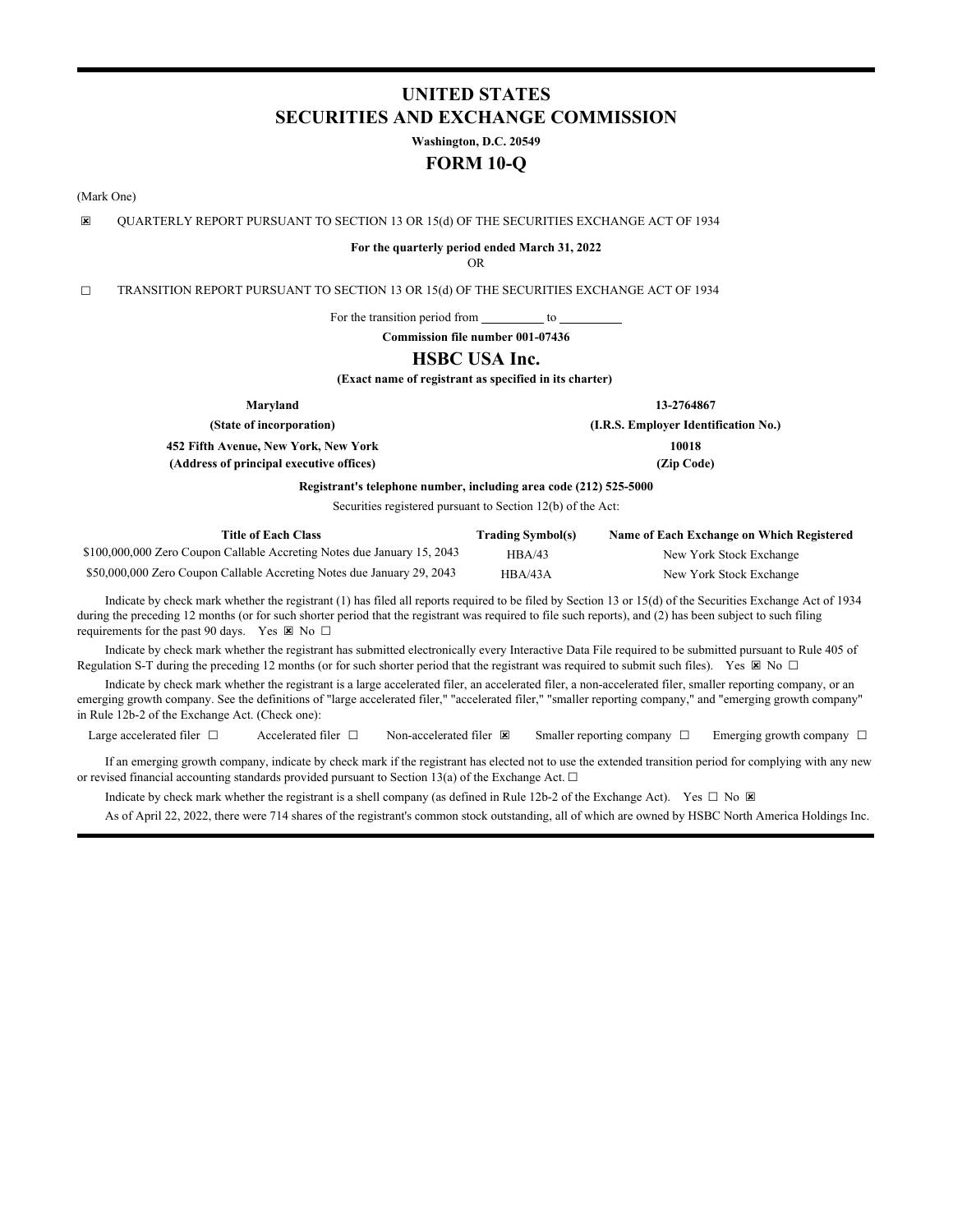## **TABLE OF CONTENTS**

| Part/Item No.     |                                                                                        |                 |
|-------------------|----------------------------------------------------------------------------------------|-----------------|
| Part I            |                                                                                        | Page            |
| Item 1.           | Financial Statements (Unaudited):                                                      |                 |
|                   |                                                                                        | $\overline{3}$  |
|                   |                                                                                        | $\overline{4}$  |
|                   | <b>Consolidated Balance Sheet</b>                                                      | $\overline{5}$  |
|                   |                                                                                        | $\overline{1}$  |
|                   |                                                                                        | 8               |
|                   |                                                                                        | $\overline{9}$  |
| Item 2.           | Management's Discussion and Analysis of Financial Condition and Results of Operations: |                 |
|                   |                                                                                        | 73              |
|                   |                                                                                        | 75              |
|                   |                                                                                        | 78              |
|                   |                                                                                        | $\overline{29}$ |
|                   |                                                                                        | 84              |
|                   |                                                                                        | 89              |
|                   |                                                                                        | 95              |
|                   |                                                                                        | 102             |
|                   |                                                                                        | <b>106</b>      |
|                   |                                                                                        | <b>108</b>      |
|                   |                                                                                        | <u>113</u>      |
| Item 3.           |                                                                                        | <b>114</b>      |
| Item 4.           |                                                                                        | <b>114</b>      |
| Part II           |                                                                                        |                 |
| Item 1.           |                                                                                        | <b>114</b>      |
| Item 5.           |                                                                                        | <u>114</u>      |
| Item 6.           |                                                                                        | 116             |
| <b>Signatures</b> |                                                                                        | <b>117</b>      |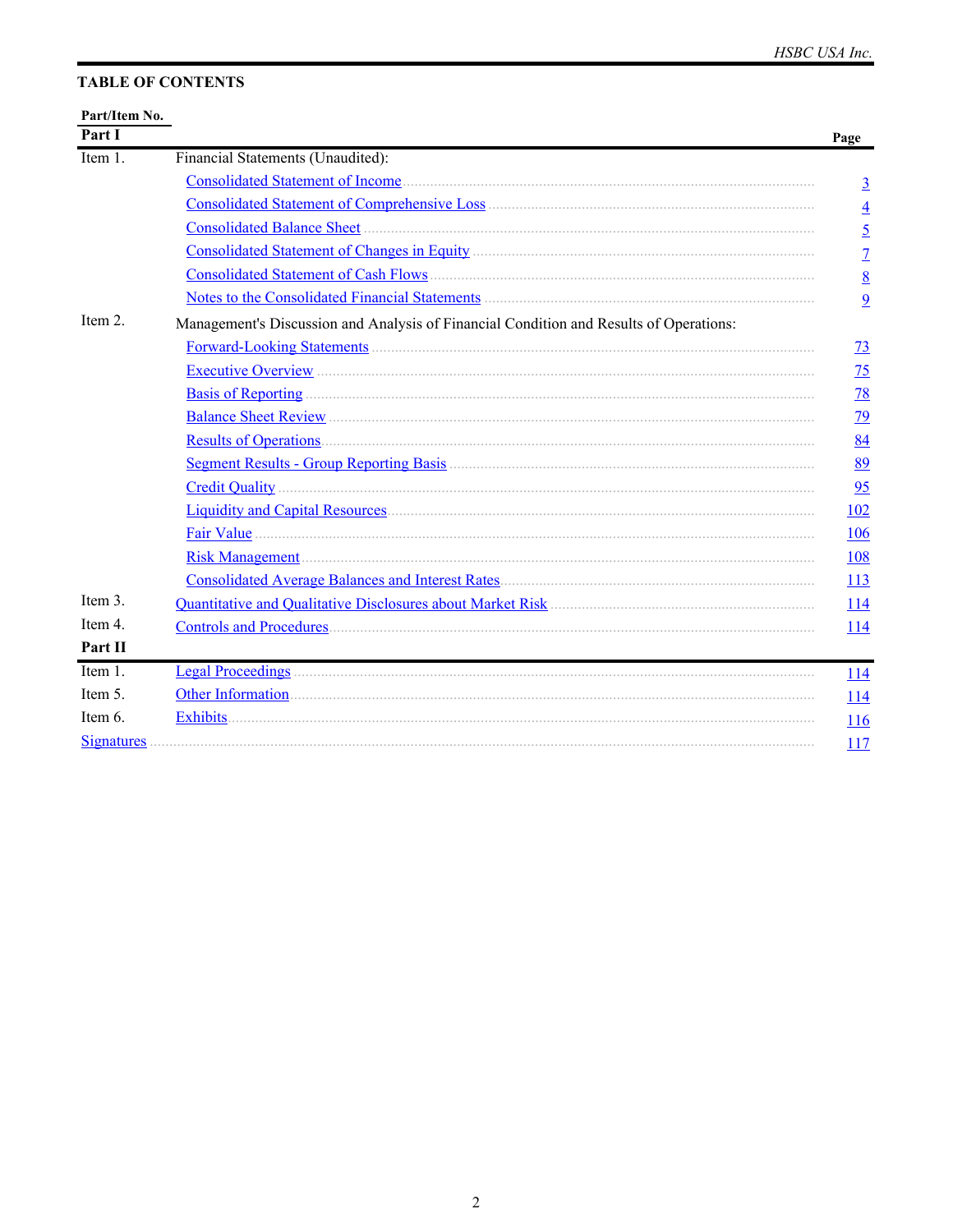# <span id="page-2-0"></span>**PART I**

### Item 1. Financial Statements

# **CONSOLIDATED STATEMENT OF INCOME (UNAUDITED)**

| Three Months Ended March 31,                                                                                            |             | 2022                    |                          | 2021             |
|-------------------------------------------------------------------------------------------------------------------------|-------------|-------------------------|--------------------------|------------------|
|                                                                                                                         |             | (in millions)           |                          |                  |
| Interest income:                                                                                                        |             |                         |                          |                  |
|                                                                                                                         | $\mathbf S$ | 376                     | $\mathcal{S}$            | 451              |
|                                                                                                                         |             | 141                     |                          | 177              |
|                                                                                                                         |             | 63                      |                          | 48               |
|                                                                                                                         |             | 27                      |                          | 16               |
|                                                                                                                         |             | 5                       |                          | 9                |
|                                                                                                                         |             | 612                     |                          | 701              |
| Interest expense:                                                                                                       |             |                         |                          |                  |
|                                                                                                                         |             | 58                      |                          | 81               |
|                                                                                                                         |             | 5                       |                          | 5                |
|                                                                                                                         |             | 68                      |                          | 82               |
|                                                                                                                         |             | $\overline{\mathbf{4}}$ |                          | $\overline{2}$   |
| Total interest expense <i>manufacture contained a contained in the set also are set as a contained interest expense</i> |             | 135                     |                          | 170              |
|                                                                                                                         |             | 477                     |                          | 531              |
|                                                                                                                         |             | -11                     |                          | (227)            |
|                                                                                                                         |             | 466                     |                          | 758              |
| Other revenues:                                                                                                         |             |                         |                          |                  |
|                                                                                                                         |             | 15                      |                          | 10               |
|                                                                                                                         |             | 26                      |                          | 29               |
|                                                                                                                         |             | 178                     |                          | 165              |
|                                                                                                                         |             | 72                      |                          | 41               |
|                                                                                                                         |             | 20                      |                          | 29               |
|                                                                                                                         |             | 101                     |                          | 83               |
|                                                                                                                         |             | 6                       |                          | 18               |
| Gain on sale of branch disposal group, net manufactured and solution on sale of branch disposal group, net              |             | 111                     |                          |                  |
|                                                                                                                         |             | (43)                    |                          | 9                |
|                                                                                                                         |             | 486                     |                          | 384              |
| Operating expenses:                                                                                                     |             |                         |                          |                  |
|                                                                                                                         |             | 154                     |                          | 176              |
|                                                                                                                         |             | 418                     |                          | 367              |
|                                                                                                                         |             | 17                      |                          | 30               |
|                                                                                                                         |             | 97                      |                          | 109              |
|                                                                                                                         |             | 686                     |                          | $\overline{682}$ |
|                                                                                                                         |             | 266                     |                          | 460              |
|                                                                                                                         |             | 65                      |                          | 121              |
|                                                                                                                         |             | 201                     | $\overline{\mathcal{S}}$ | 339              |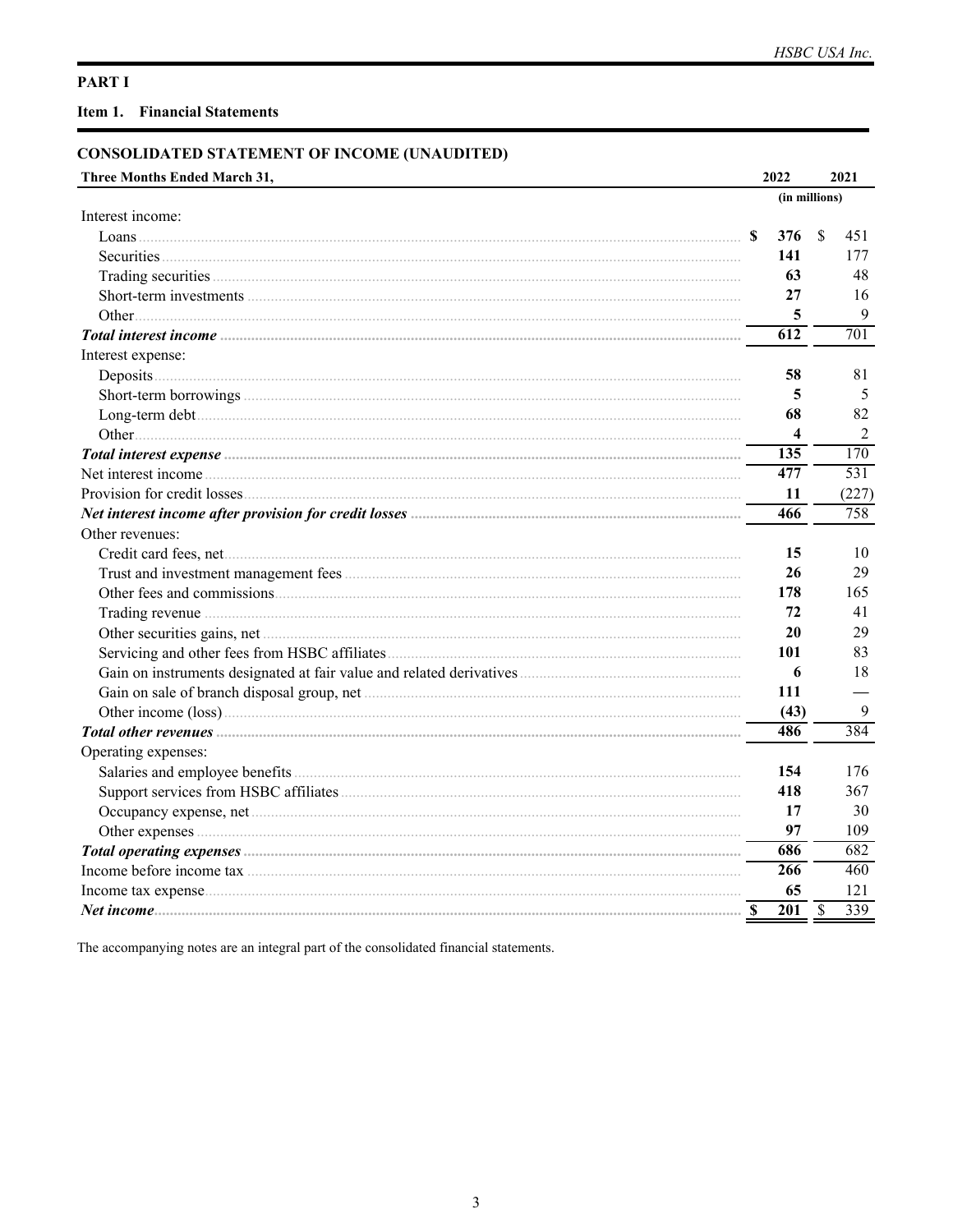# <span id="page-3-0"></span>**CONSOLIDATED STATEMENT OF COMPREHENSIVE LOSS (UNAUDITED)**

| Three Months Ended March 31,                         | 2022          | 2021  |
|------------------------------------------------------|---------------|-------|
|                                                      | (in millions) |       |
|                                                      | 201           | 339   |
| Net change in unrealized gains (losses), net of tax: |               |       |
|                                                      | (1,043)       | (631) |
|                                                      |               | (10)  |
| Derivatives designated as cash flow hedges.          | (152)         | (12)  |
|                                                      | (1,166)       | (653) |
|                                                      | (965)         | (314) |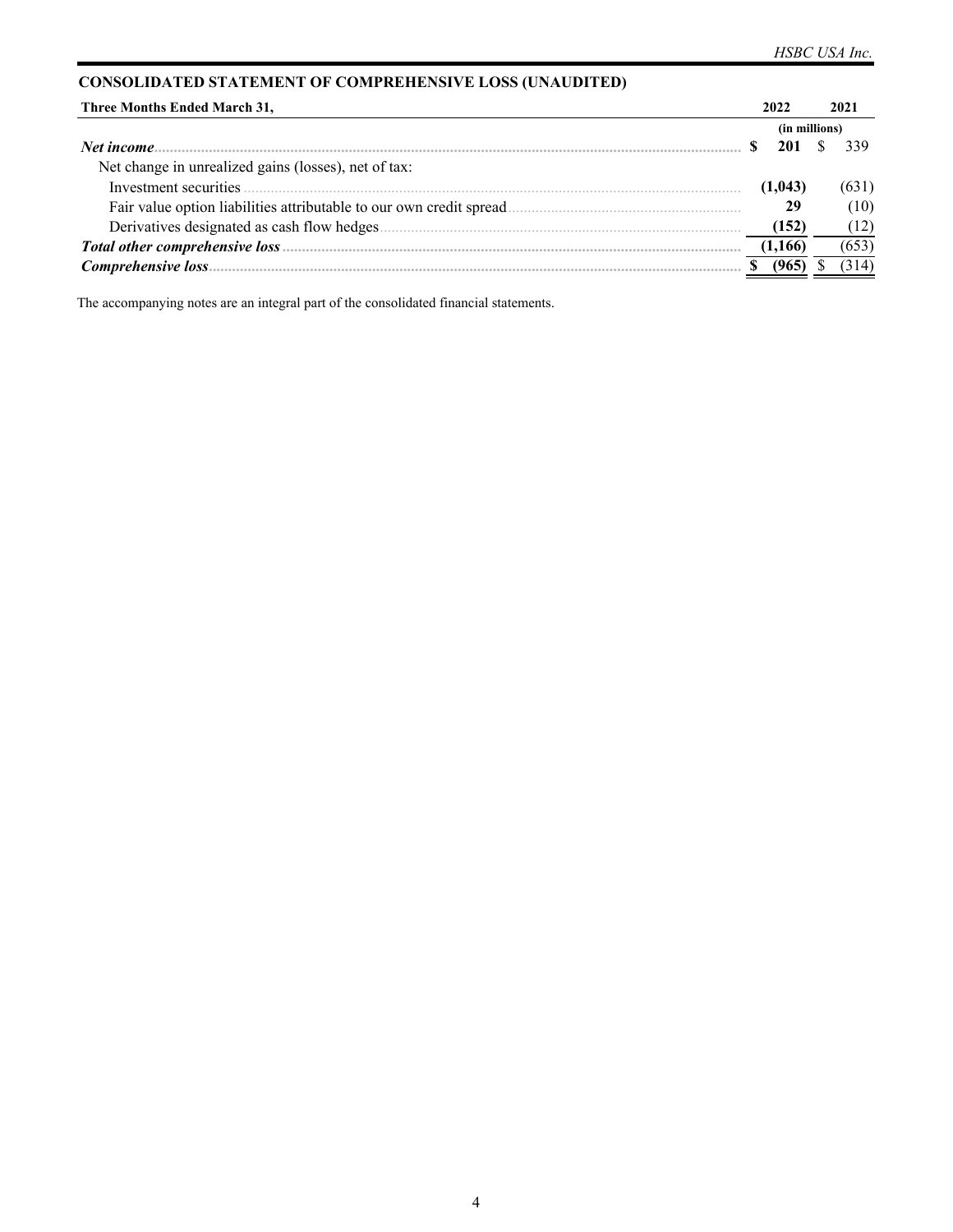### <span id="page-4-0"></span>**CONSOLIDATED BALANCE SHEET (UNAUDITED)**

|                                                                                                                                                                                                                                                                                                                                                      | March 31,<br>2022 | December 31,<br>2021             |
|------------------------------------------------------------------------------------------------------------------------------------------------------------------------------------------------------------------------------------------------------------------------------------------------------------------------------------------------------|-------------------|----------------------------------|
|                                                                                                                                                                                                                                                                                                                                                      |                   | (in millions, except share data) |
| $Assets^{(1)}$                                                                                                                                                                                                                                                                                                                                       |                   |                                  |
|                                                                                                                                                                                                                                                                                                                                                      | 976               | <sup>\$</sup><br>954             |
|                                                                                                                                                                                                                                                                                                                                                      | 45,738            | 47,400                           |
|                                                                                                                                                                                                                                                                                                                                                      | 5,759             | 10,514                           |
| Trading assets (includes \$1.9 billion and \$1.7 billion pledged to creditors at March 31, 2022 and December 31, 2021,                                                                                                                                                                                                                               | 18,761            | 24,043                           |
| Securities available-for-sale (includes amortized cost of \$35.1 billion and \$35.4 billion at March 31, 2022 and<br>December 31, 2021, respectively, an allowance for credit losses of nil and \$1 million at March 31, 2022 and<br>December 31, 2021, respectively, and \$3.4 billion and \$2.4 billion pledged to creditors at March 31, 2022 and | 33,698            | 35,298                           |
| Securities held-to-maturity, net of allowance for credit losses of \$1 million at both March 31, 2022 and December 31, 2021                                                                                                                                                                                                                          | 4,804             | 5,203                            |
|                                                                                                                                                                                                                                                                                                                                                      | 58,610            | 55,864                           |
|                                                                                                                                                                                                                                                                                                                                                      | 467               | 447                              |
|                                                                                                                                                                                                                                                                                                                                                      | 58.143            | 55,417                           |
| Loans held for sale (includes \$144 million and \$48 million designated under fair value option at March 31, 2022 and<br>December 31, 2021, respectively, and \$2,441 million related to branch disposal group held for sale at December 31,                                                                                                         | 948               | 4,217                            |
|                                                                                                                                                                                                                                                                                                                                                      | 38                | 40                               |
|                                                                                                                                                                                                                                                                                                                                                      | 458               | 458                              |
|                                                                                                                                                                                                                                                                                                                                                      |                   | 249                              |
|                                                                                                                                                                                                                                                                                                                                                      | 7,693             | 5,439                            |
|                                                                                                                                                                                                                                                                                                                                                      | 177,016 \$        | 189,232                          |
| $Liabilities^{(1)}$                                                                                                                                                                                                                                                                                                                                  |                   |                                  |
| Debt:                                                                                                                                                                                                                                                                                                                                                |                   |                                  |
| Domestic deposits:                                                                                                                                                                                                                                                                                                                                   |                   |                                  |
|                                                                                                                                                                                                                                                                                                                                                      | 38,712            | -S<br>40,333                     |
| Interest bearing (includes \$2.4 billion and \$2.7 billion designated under fair value option at March 31, 2022 and                                                                                                                                                                                                                                  | 87,130            | 89,122                           |
|                                                                                                                                                                                                                                                                                                                                                      | 5,333             | 4,827                            |
|                                                                                                                                                                                                                                                                                                                                                      |                   | 8,750                            |
|                                                                                                                                                                                                                                                                                                                                                      | 131,175           | 143,032                          |
|                                                                                                                                                                                                                                                                                                                                                      | 6,790             | 6,338                            |
| Long-term debt (includes \$7.7 billion and \$8.9 billion designated under fair value option at March 31, 2022 and                                                                                                                                                                                                                                    | 15,690            | 17,236                           |
|                                                                                                                                                                                                                                                                                                                                                      | 153,655           | 166,606                          |
|                                                                                                                                                                                                                                                                                                                                                      | 4,341             | 3,023                            |
|                                                                                                                                                                                                                                                                                                                                                      |                   | 152                              |
|                                                                                                                                                                                                                                                                                                                                                      | 2,947             | 2,411                            |
|                                                                                                                                                                                                                                                                                                                                                      | 160,943           | 172,192                          |
| Equity                                                                                                                                                                                                                                                                                                                                               |                   |                                  |
| Preferred stock (no par value; 40,999,000 shares authorized; 1,265 shares issued and outstanding at both March 31, 2022                                                                                                                                                                                                                              | 1,265             | 1,265                            |
| Common equity:                                                                                                                                                                                                                                                                                                                                       |                   |                                  |
| Common stock (\$5 par value; 150,000,000 shares authorized; 714 shares issued and outstanding at both March 31,                                                                                                                                                                                                                                      |                   |                                  |
|                                                                                                                                                                                                                                                                                                                                                      |                   |                                  |
|                                                                                                                                                                                                                                                                                                                                                      | 14,740            | 14,742                           |
| Retained earnings                                                                                                                                                                                                                                                                                                                                    | 1,413             | 1,212                            |
|                                                                                                                                                                                                                                                                                                                                                      | (1, 345)          | (179)                            |
|                                                                                                                                                                                                                                                                                                                                                      | 14,808            | 15,775                           |
| Total equity manufactured and the contract of the contract of the contract of the contract of the contract of the contract of the contract of the contract of the contract of the contract of the contract of the contract of                                                                                                                        | 16,073            | 17,040                           |
|                                                                                                                                                                                                                                                                                                                                                      | 177,016           | \$<br>189,232                    |

(1) The following table summarizes assets and liabilities related to our consolidated variable interest entities ("VIEs") at March 31, 2022 and December 31, 2021. Assets and liabilities exclude intercompany balances that eliminate in consolidation. See Note 17, "Variable Interest Entities," for additional information.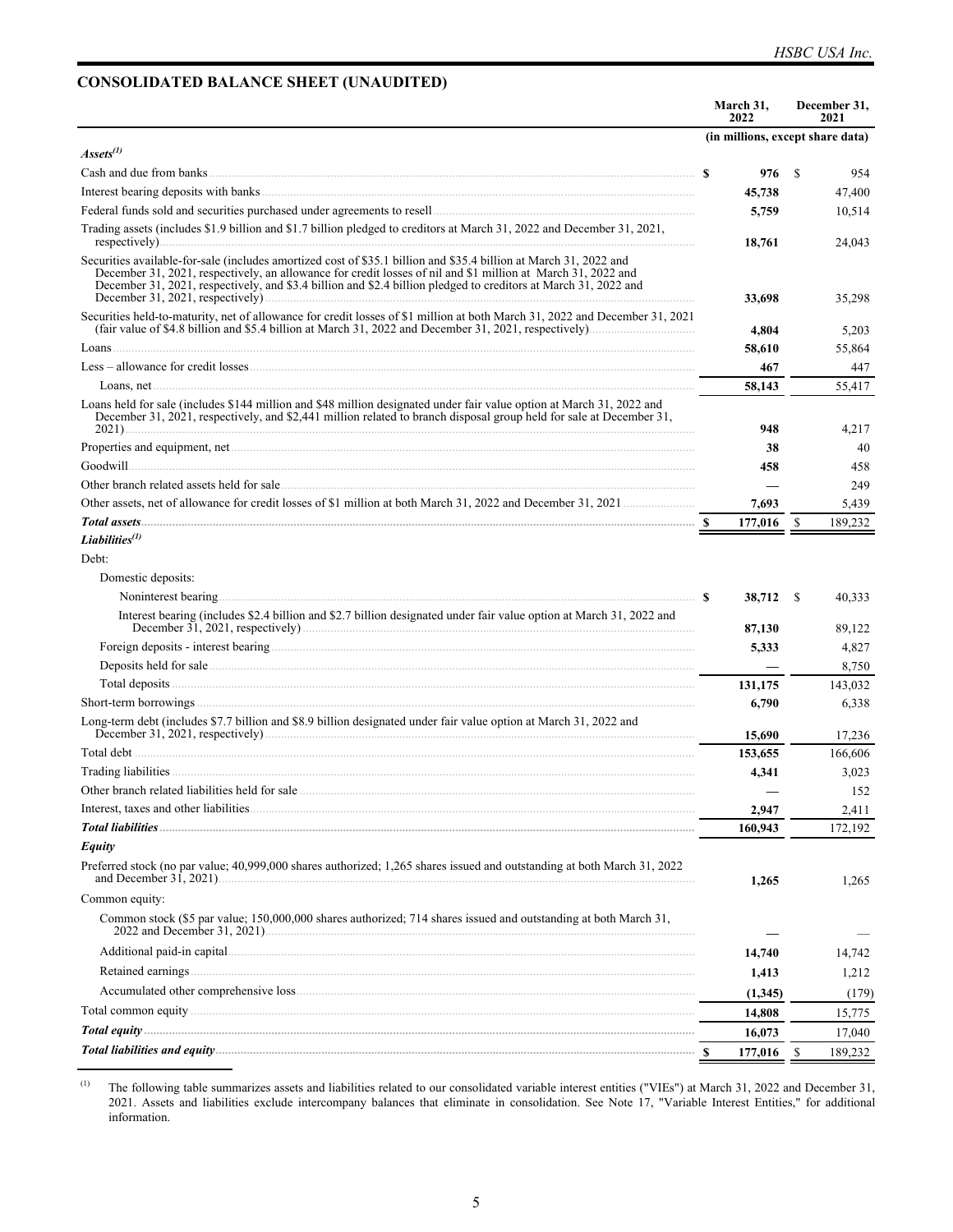|                   | March 31,<br>2022 | December 31, |     |
|-------------------|-------------------|--------------|-----|
|                   |                   |              |     |
|                   |                   |              |     |
| oans              |                   |              | 46  |
| Other assets      |                   |              | 55  |
| Total assets      |                   |              | 101 |
|                   |                   |              |     |
|                   |                   |              |     |
| Total liabilities |                   |              |     |
|                   |                   |              |     |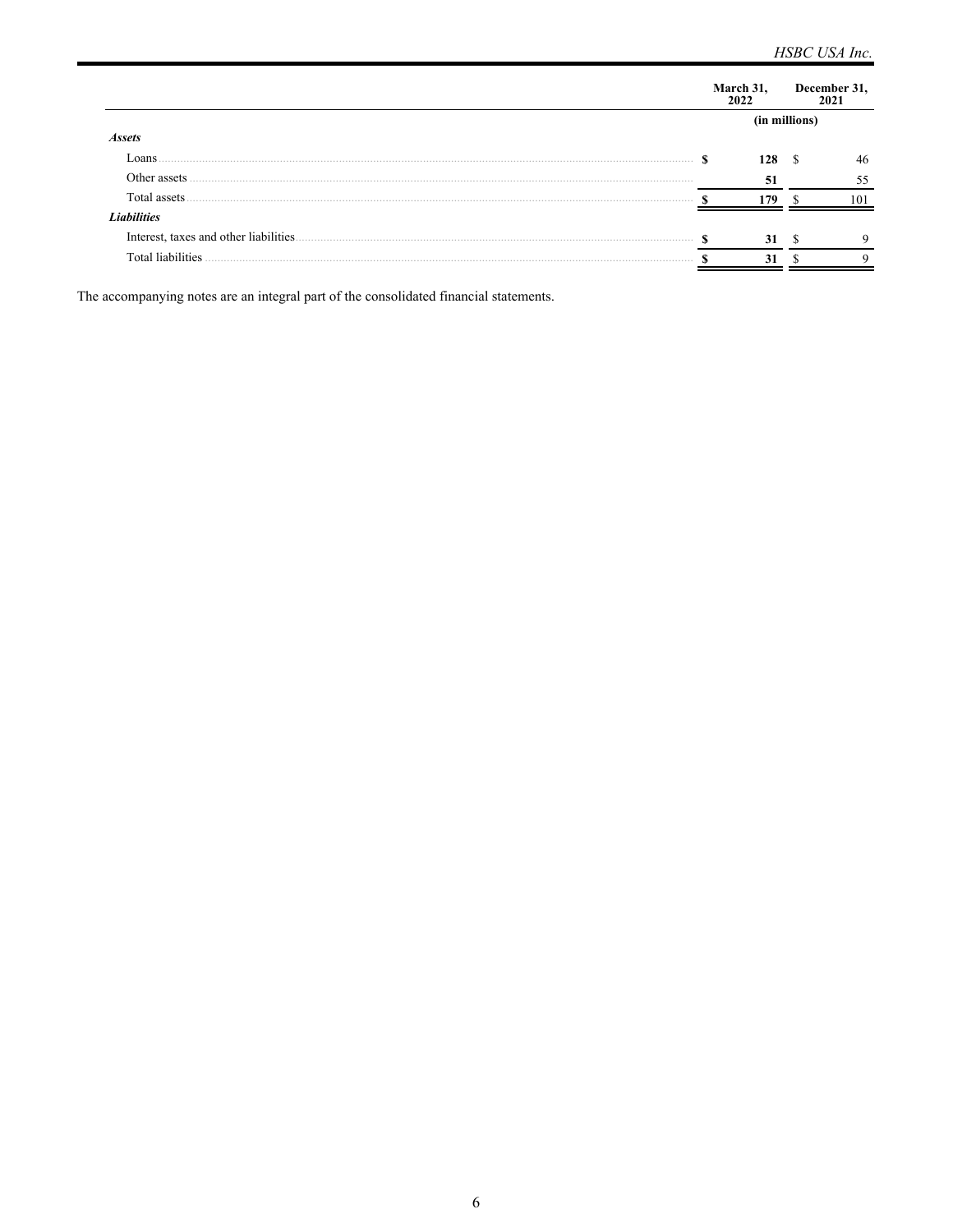<span id="page-6-0"></span>

| <b>CONSOLIDATED STATEMENT OF CHANGES IN EQUITY (UNAUDITED)</b> |            |               |        |
|----------------------------------------------------------------|------------|---------------|--------|
| Three Months Ended March 31,                                   | 2022       |               | 2021   |
|                                                                |            | (in millions) |        |
| <b>Preferred stock</b>                                         |            |               |        |
|                                                                | S<br>1,265 | \$.           | 1.265  |
| <b>Common stock</b>                                            |            |               |        |
|                                                                |            |               |        |
| Additional paid-in capital                                     |            |               |        |
|                                                                | 14,742     |               | 15,746 |
|                                                                | (2)        |               | (3)    |
|                                                                | 14,740     |               | 15,743 |
| <b>Retained earnings</b>                                       |            |               |        |
|                                                                | 1,212      |               | 601    |
|                                                                | 201        |               | 339    |
|                                                                | 1,413      |               | 940    |
| Accumulated other comprehensive income (loss)                  |            |               |        |
|                                                                | (179)      |               | 679    |
|                                                                | (1,166)    |               | (653)  |
|                                                                | (1, 345)   |               | 26     |
|                                                                | 14,808     |               | 16,709 |
|                                                                | 16,073     | <sup>S</sup>  | 17,974 |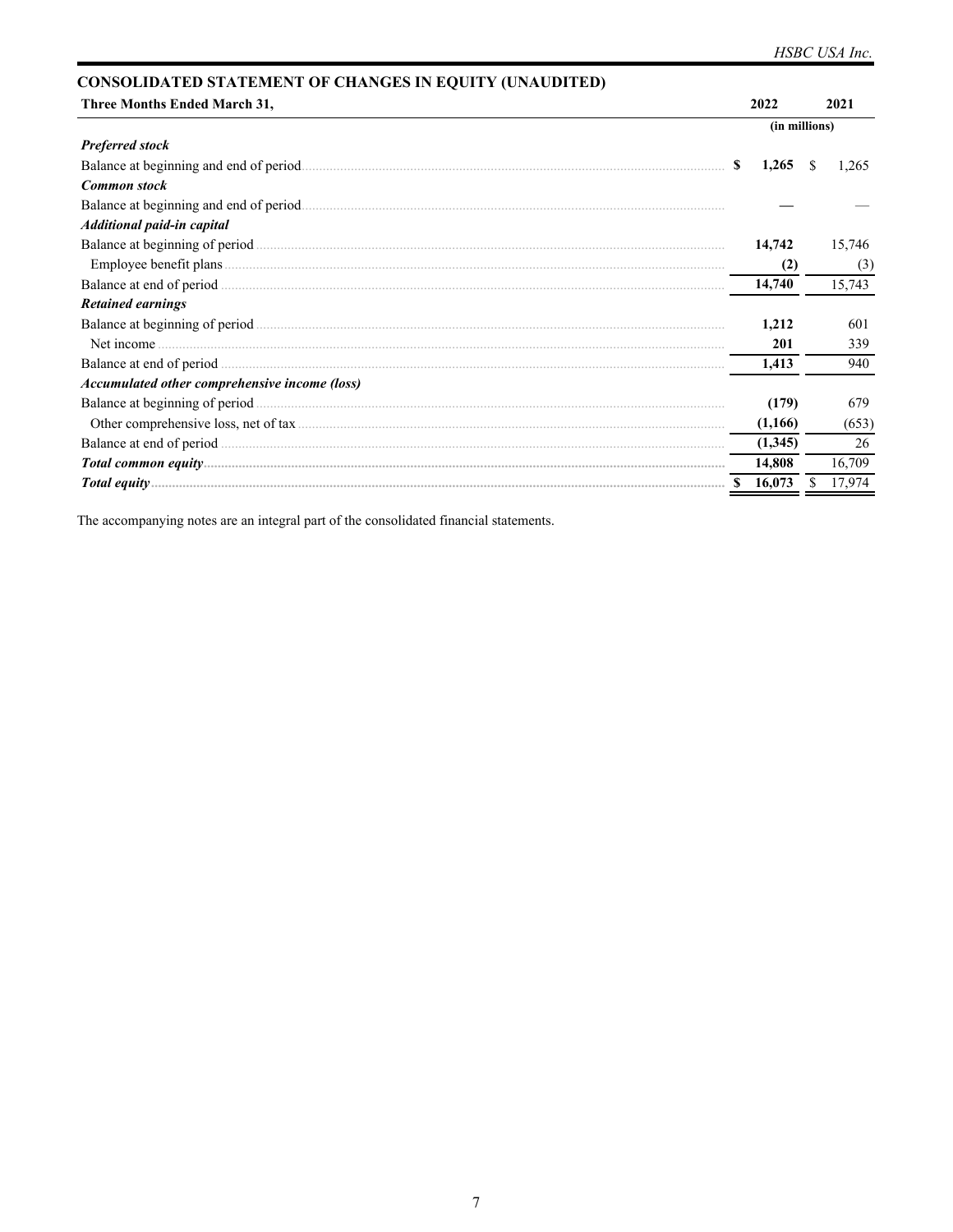# <span id="page-7-0"></span>**CONSOLIDATED STATEMENT OF CASH FLOWS (UNAUDITED) Three Months Ended March 31, 2022 2021 (in millions)** *Cash flows from operating activities* Net income..................................................................................................................................................................... **\$ 201** \$ 339 Adjustments to reconcile net income to net cash provided by (used in) operating activities: Depreciation and amortization.................................................................................................................................. **38** 60 Gain on sale of branch disposal group, net............................................................................................................... **(111)** — Provision for credit losses......................................................................................................................................... **11** (227) Net realized gains on securities available-for-sale.................................................................................................... **(20)** (29) Net change in other assets and liabilities.................................................................................................................. **(1,864)** 685 Net change in loans held for sale: Originations and purchases of loans held for sale .............................................................................................. **(514)** (569) Sales and collections of loans held for sale ........................................................................................................ **505** 662 Net change in trading assets and liabilities............................................................................................................... **6,600** (1,616) Lower of amortized cost or fair value adjustments on loans held for sale ............................................................... **(3)** — Gain on instruments designated at fair value and related derivatives....................................................................... **(6)** (18) Net cash provided by (used in) operating activities....................................................................................................... **4,837** (713) *Cash flows from investing activities* Net change in federal funds sold and securities purchased under agreements to resell................................................. **4,755** 31,986 Securities available-for-sale: Purchases of securities available-for-sale ................................................................................................................. **(2,401)** (4,001) Proceeds from sales of securities available-for-sale ................................................................................................. **316** 3,907 Proceeds from paydowns and maturities of securities available-for-sale................................................................. **1,601** 4,593 Securities held-to-maturity: Purchases of securities held-to-maturity................................................................................................................... **(145)** — Proceeds from paydowns and maturities of securities held-to-maturity................................................................... **537** 1,133 Change in loans: Originations, net of collections................................................................................................................................. **(2,776)** 61 Loans sold to third parties......................................................................................................................................... **1,126** 392 Net cash provided by (used for) sales (acquisitions) of properties and equipment ....................................................... **(5)** 4 Net outflow related to the sale of branch disposal group............................................................................................... **(4,621)** — Other, net........................................................................................................................................................................ **13** 59 Net cash provided by (used in) investing activities....................................................................................................... **(1,600)** 38,134 *Cash flows from financing activities* Net change in deposits................................................................................................................................................... **(4,791)** 3,473 Debt: Net change in short-term borrowings ....................................................................................................................... **452** 291 Issuance of long-term debt........................................................................................................................................ **647** 2,288 Repayment of long-term debt ................................................................................................................................... **(1,241)** (4,071) Other decreases in capital surplus.................................................................................................................................. **(2)** (3) Net cash provided by (used in) financing activities....................................................................................................... **(4,935)** 1,978 Net change in cash and due from banks and interest bearing deposits with banks ....................................................... **(1,698)** 39,399 Cash and due from banks and interest bearing deposits with banks at beginning of period<sup>(1)</sup> ...................................... **48,412** 15,655 *Cash and due from banks and interest bearing deposits with banks at end of period(1)* **............................................ \$ 46,714** \$ 55,054

(1) Included \$58 million of cash which was reported in other branch related assets held for sale on the consolidated balance sheet at December 31, 2021.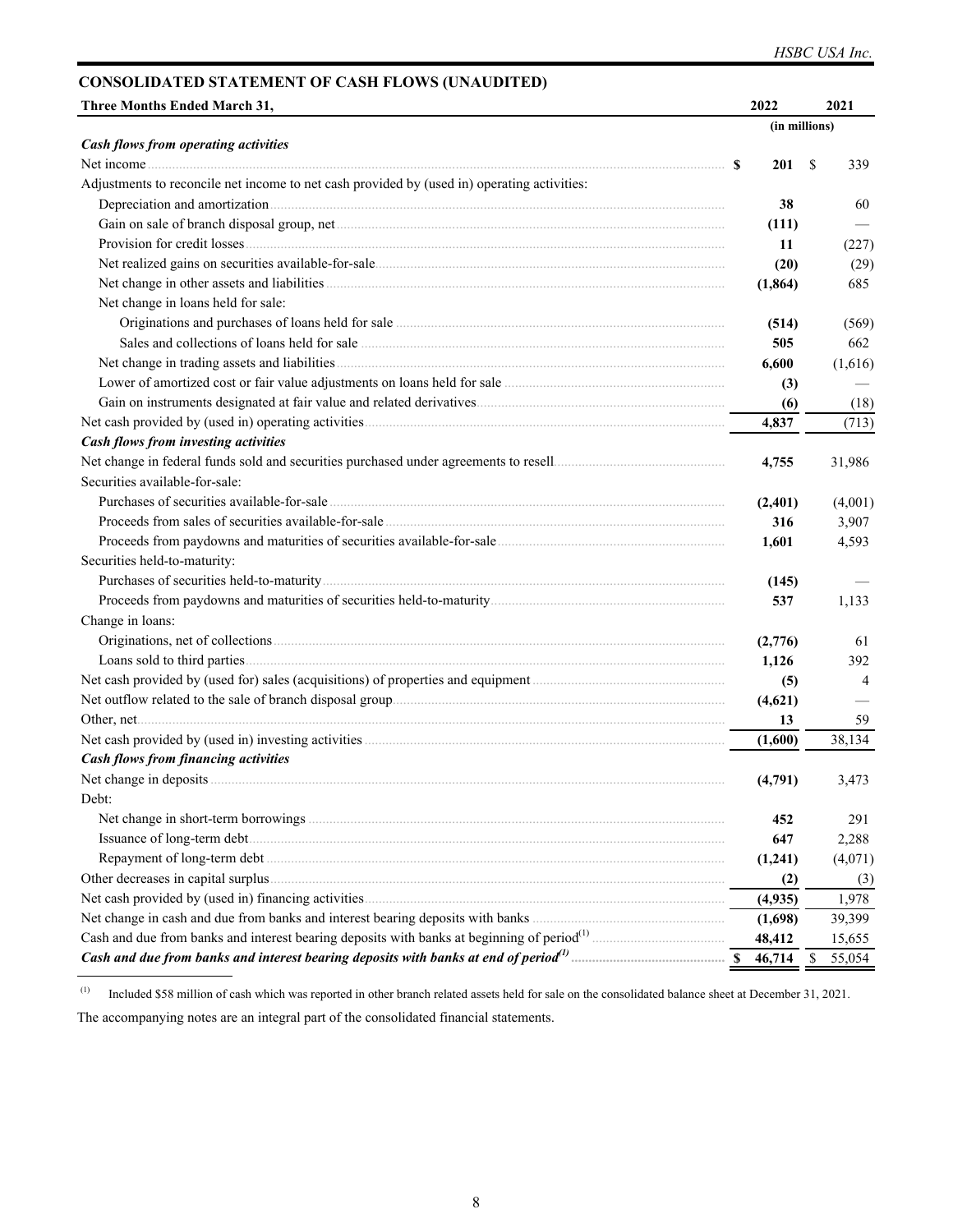### <span id="page-8-0"></span>**NOTES TO CONSOLIDATED FINANCIAL STATEMENTS (UNAUDITED)**

| <b>Note</b> |                                                    | Page           | <b>Note</b>                                                                      | Page |
|-------------|----------------------------------------------------|----------------|----------------------------------------------------------------------------------|------|
|             | <b>Organization and Presentation</b>               | $\overline{9}$ | <b>Accumulated Other Comprehensive Income</b><br>12<br>(Loss)                    | 42   |
|             | Strategic Initiatives                              | 10             | Fee Income from Contracts with Customers<br>13                                   | 43   |
|             | <b>Branch Assets and Liabilities Held for Sale</b> | 11             | <b>Related Party Transactions</b><br>14                                          | 44   |
|             | Trading Assets and Liabilities                     | 12             | Business Segments<br>15                                                          | 46   |
|             | <b>Securities</b>                                  | 13             | <b>Retained Earnings and Regulatory Capital</b><br>Requirements                  | 49   |
| h           |                                                    | 17             |                                                                                  | 50   |
|             | <b>Allowance for Credit Losses</b>                 | 29             | <b>Guarantee Arrangements, Pledged Assets and</b><br>18<br>Repurchase Agreements | 52   |
| 8           | Loans Held for Sale                                | 32             | <b>Fair Value Measurements</b><br>19                                             | 57   |
| 9           |                                                    | 33             | Litigation and Regulatory Matters<br>20                                          | 71   |
| 10          |                                                    | 33             | <b>New Accounting Pronouncements</b><br>21                                       | 72   |
|             | Fair Value Option                                  | <u>39</u>      |                                                                                  |      |

#### *1. Organization and Presentation*

HSBC USA Inc. ("HSBC USA"), incorporated under the laws of Maryland, is a New York State based bank holding company and a wholly-owned subsidiary of HSBC North America Holdings Inc. ("HSBC North America"), which is an indirect whollyowned subsidiary of HSBC Holdings plc ("HSBC" and, together with its subsidiaries, "HSBC Group"). The accompanying unaudited interim consolidated financial statements of HSBC USA and its subsidiaries (collectively "HUSI") have been prepared in accordance with accounting principles generally accepted in the United States of America ("U.S. GAAP") for interim financial information and with the instructions to Form 10-Q and Article 10 of Regulation S-X, as well as in accordance with predominant practices within the banking industry. Accordingly, they do not include all of the information and footnotes required by generally accepted accounting principles for complete financial statements. In the opinion of management, all normal and recurring adjustments considered necessary for a fair statement of financial position, results of operations and cash flows for the interim periods have been made. HUSI may also be referred to in these notes to the consolidated financial statements as "we," "us" or "our." These unaudited interim consolidated financial statements should be read in conjunction with our Annual Report on Form 10-K for the year ended December 31, 2021 (the "2021 Form 10-K"). Certain reclassifications have been made to prior period amounts to conform to the current period presentation.

The preparation of financial statements in conformity with U.S. GAAP requires the use of estimates and assumptions that affect reported amounts and disclosures. Actual results could differ from those estimates. Interim results should not be considered indicative of results in future periods.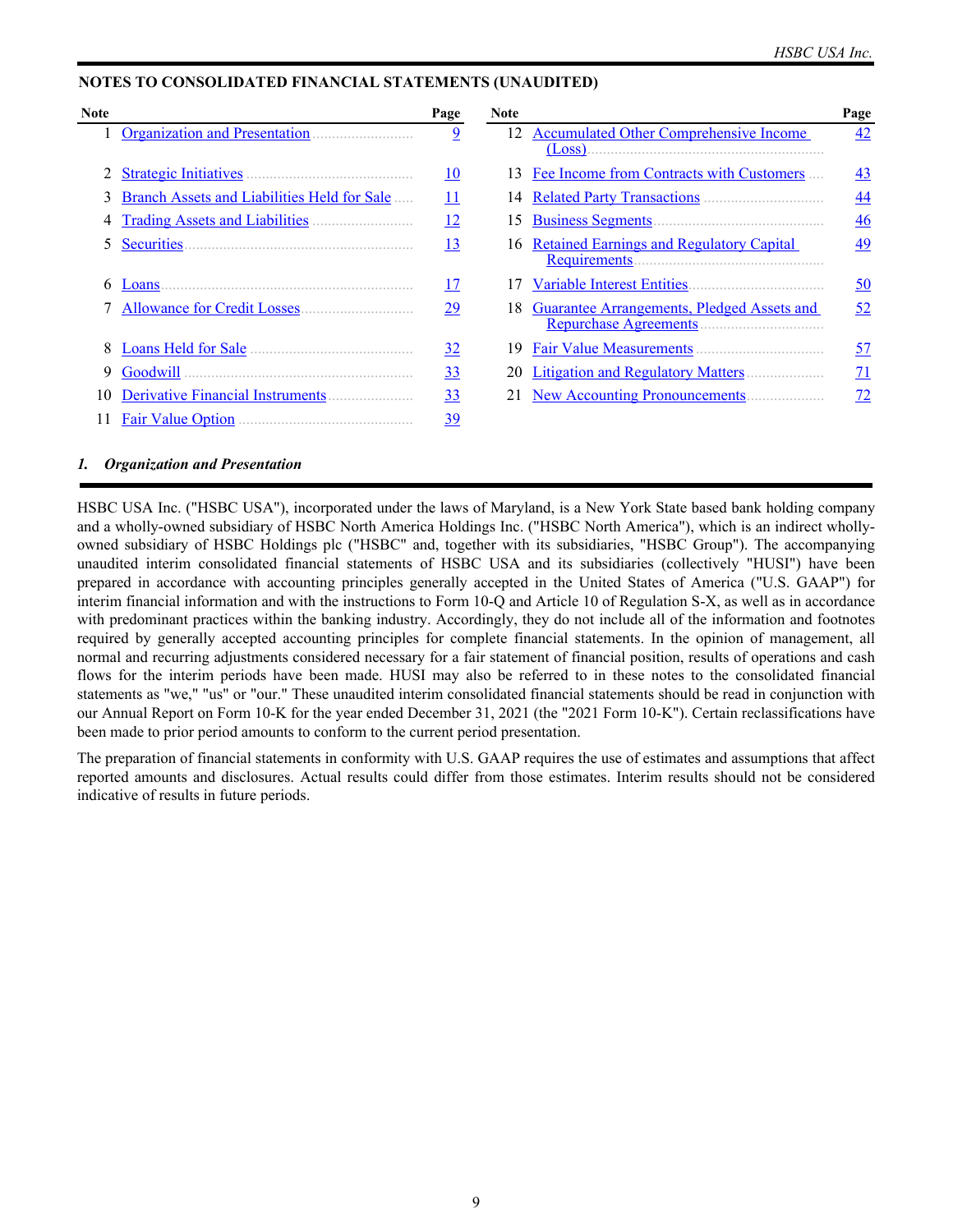#### <span id="page-9-0"></span>*2. Strategic Initiatives*

As discussed in our 2021 Form 10-K, we previously announced a strategic plan to restructure our operations ("Restructuring Plan") in alignment with HSBC's global strategy to refocus our wholesale operations to better serve our international corporate clients and restructure our retail operations to better meet the needs of globally mobile and affluent clients. Our Restructuring Plan also includes streamlining our functional and operations support model by removing duplication and reducing the size of our balance sheet to better align with the scope and scale of the U.S. opportunity. As discussed further in Note 3, "Branch Assets and Liabilities Held for Sale," during the second quarter of 2021, we made the decision to exit our mass market retail banking business, including the sale or closure of certain branches, and transferred certain assets and liabilities to held for sale. We expect to incur pre-tax charges in connection with this Restructuring Plan over the three-year period of 2020-2022 of approximately \$780-\$860 million (\$590-\$650 million after-tax). The following table presents a summary of the total pre-tax charges we currently expect to incur by reportable segment:

|                                 |                | <b>Expected Charges in Connection<br/>with Restructuring Plan</b> |
|---------------------------------|----------------|-------------------------------------------------------------------|
|                                 | <b>Minimum</b> | <b>Maximum</b>                                                    |
|                                 |                | (in millions)                                                     |
| Wealth and Personal Banking     | $175 -$        | 195                                                               |
| Commercial Banking.             |                | 10                                                                |
| Markets and Securities Services |                | 88                                                                |
|                                 | 14             | 16                                                                |
|                                 | 501            | 551                                                               |
| Total                           | 780            | 860                                                               |

(1) Includes restructuring charges primarily related to lease impairment and other related costs, support service project costs and severance costs associated with certain centralized activities and functions.

During the first quarter of 2022, we continued to progress our Restructuring Plan, including simplification of our support service functions and investing in systems infrastructure and new technologies. In February 2022, we also completed the sale of the branch disposal group associated with the exit of our mass market retail banking business. During the three months ended March 31, 2022, we recorded pre-tax charges in connection with our Restructuring Plan totaling \$31 million compared with pre-tax charges totaling \$18 million during the three months ended March 31, 2021. To date, we have recorded a total of \$600 million of pre-tax charges in connection with our Restructuring Plan. We remain committed to our multi-year strategic plan to re-profile our business.

The following table summarizes the changes in the liability associated with our Restructuring Plan during the three months ended March 31, 2022 and 2021:

|                                                |    | Severance and<br><b>Other Employee</b><br>$Costs^{(1)}$ |              | Lease<br><b>Termination and</b><br><b>Associated Costs</b> <sup>(2)</sup> |      | Other <sup>(3)</sup> |   | Total |
|------------------------------------------------|----|---------------------------------------------------------|--------------|---------------------------------------------------------------------------|------|----------------------|---|-------|
|                                                |    |                                                         |              | (in millions)                                                             |      |                      |   |       |
| Three Months Ended March 31, 2022              |    |                                                         |              |                                                                           |      |                      |   |       |
| Restructuring liability at beginning of period | S  | 10                                                      | $\mathbf{s}$ | 46                                                                        |      |                      |   | 56    |
| Restructuring costs accrued during the period  |    |                                                         |              |                                                                           |      |                      |   |       |
| Restructuring costs paid during the period     |    | (8)                                                     |              | (8)                                                                       |      | (7)                  |   | (23)  |
| Restructuring liability at end of period       |    | 2                                                       | S            | 38                                                                        |      |                      |   | 40    |
| <b>Three Months Ended March 31, 2021</b>       |    |                                                         |              |                                                                           |      |                      |   |       |
| Restructuring liability at beginning of period | \$ | 10                                                      | -8           | 23                                                                        | - \$ |                      | S | 33    |
| Restructuring costs accrued during the period  |    |                                                         |              |                                                                           |      | 2                    |   |       |
| Restructuring costs paid during the period     |    | (8)                                                     |              | $\left(1\right)$                                                          |      | (2)                  |   | (11)  |
| Restructuring liability at end of period       |    |                                                         |              | 22                                                                        |      |                      |   | 24    |

<sup>&</sup>lt;sup>(1)</sup> Severance and other employee costs are included in salaries and employee benefits in the consolidated statement of income. The majority of these costs were reported in the Wealth and Personal Banking business segment. Not included in these costs are allocated severance costs from HSBC Technology & Services ("HTSU") discussed further below.

<sup>&</sup>lt;sup>(2)</sup> Primarily includes real estate taxes, service charges and decommissioning costs. Lease termination and associated costs are included in occupancy expense, net in the consolidated statement of income and were reported in the Wealth and Personal Banking and the Corporate Center business segments.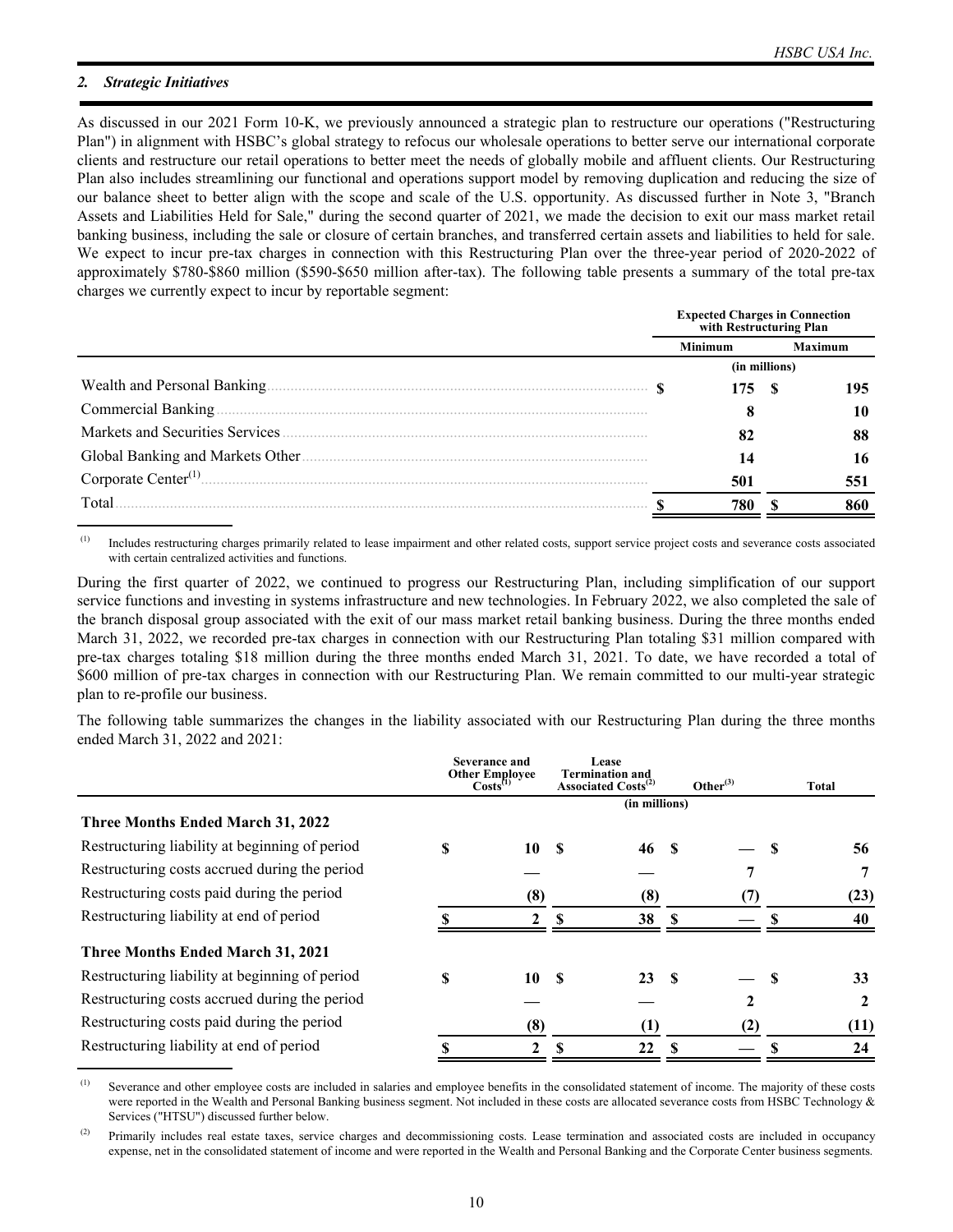<span id="page-10-0"></span><sup>(3)</sup> Primarily includes professional fees and other staff costs, which are included in other expenses in the consolidated statement of income.

In addition to the restructuring costs reflected in the rollforward table above, during the first quarter of 2022, we recorded impairment charges of \$1 million to write-down the lease right-of-use ("ROU") assets associated with certain office space that we determined we would exit. These impairment charges are reflected in occupancy expense, net in the consolidated statement of income and were reported in the Corporate Center business segment.

During the first quarter of 2021, we recorded \$4 million of trading losses associated with the exit of certain derivative contracts as part of our Restructuring Plan. These losses are included in trading revenue in the consolidated statement of income and were reported in the Markets and Securities Services business segment.

Our Restructuring Plan also resulted in costs being allocated to us from HTSU, primarily support service project costs and severance costs, which are reflected in support services from HSBC affiliates in the consolidated statement of income. During the first quarter of 2022, we recorded \$23 million of allocated costs from HTSU related to restructuring activities compared with \$12 million of allocated costs during the first quarter of 2021. These costs were reported in the Corporate Center business segment.

*HSBC Group Restructuring* Separate from the charges related to our Restructuring Plan as detailed above, during the first quarter of 2022, we also recorded \$17 million of allocated costs from other HSBC affiliates related to the HSBC Group's restructuring activities, primarily support service project costs and severance costs, compared with \$7 million of allocated costs during the first quarter of 2021. These costs are reflected in support services from HSBC affiliates in the consolidated statement of income and were reported in the Corporate Center business segment.

#### *3. Branch Assets and Liabilities Held for Sale*

In May 2021, as part of our Restructuring Plan we announced that we would take further actions to strategically reposition our Wealth and Personal Banking business to focus on the banking and wealth management needs of globally-connected affluent and high net worth clients through our Premier, Jade and Private Banking propositions. We are exiting our mass market retail banking business, including our Personal and Advance propositions as well as retail business banking, and rebranding approximately 20-25 of our retail branches into international wealth centers to serve our Premier and Jade customers. In conjunction with the execution of this strategy, we had entered into definitive sale agreements with third parties to sell 90 of our retail branches along with substantially all residential mortgage, unsecured and retail business banking loans and deposits in our branch network not associated with our Premier, Jade and Private Banking customers. As a result of entering into these sale agreements, assets and liabilities related to the agreements were transferred to held for sale during the second quarter of 2021. Income before tax of this disposal group was not material during the three months ended March 31, 2022 and 2021.

In February 2022, we completed the sale of the branch disposal group and recognized a gain on sale of approximately \$111 million, net of transaction costs, which is subject to customary closing adjustments. Included in the sale was approximately \$2,148 million of loans, \$45 million of properties and equipment, \$16 million of cash, \$6,919 million of deposits, \$145 million of lease liabilities and \$6 million of other liabilities. Certain assets under management associated with our mass market retail banking operations which are managed by an affiliate were also transferred to one of the buyers. The remaining branches not sold or to be rebranded have been closed.

In addition, mass market retail banking loans not included in the transaction described above were also transferred to held for sale during the second quarter of 2021 as we did not intend to hold these loans for the foreseeable future. See Note 8, "Loans Held for Sale," for additional details.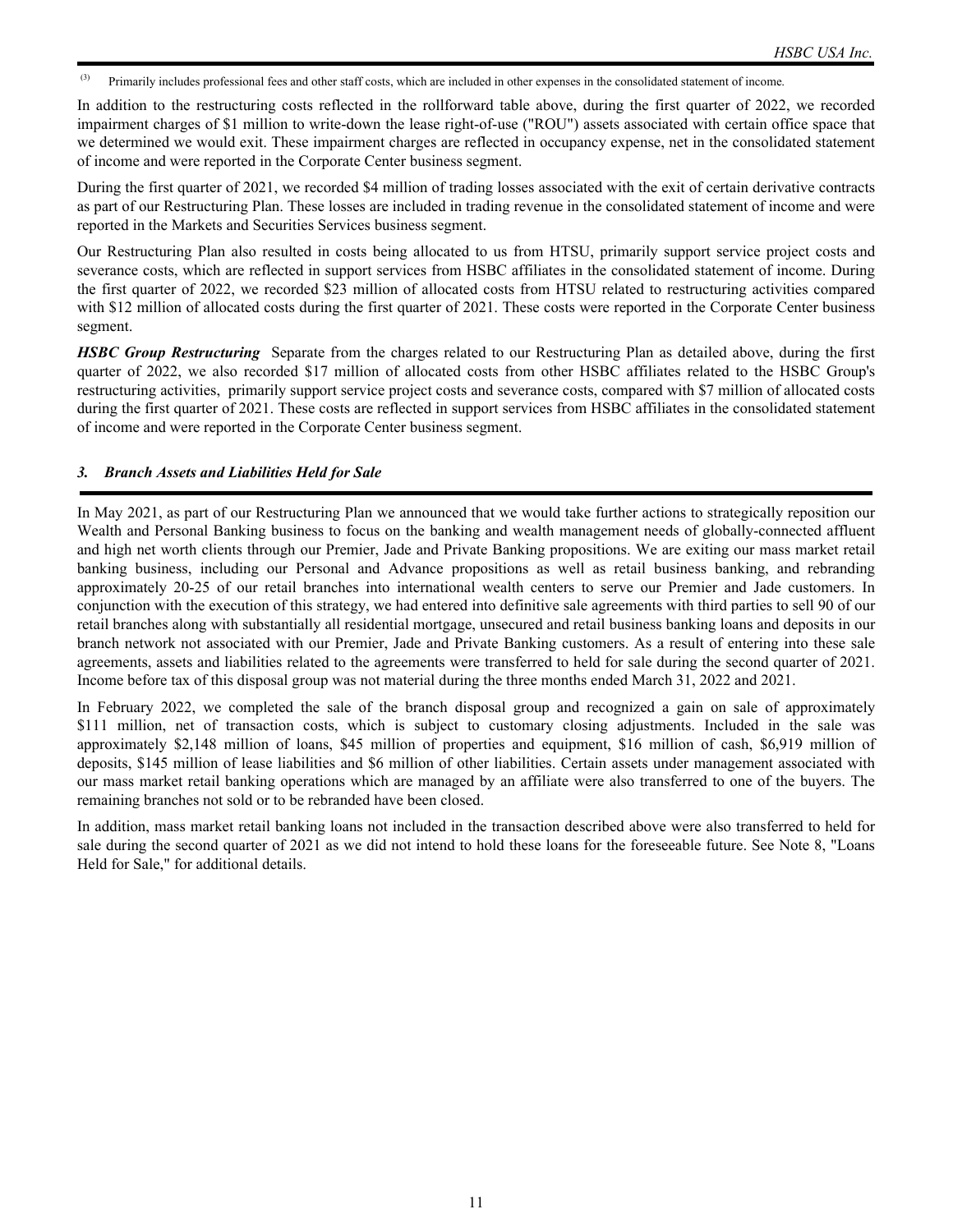#### <span id="page-11-0"></span>*4. Trading Assets and Liabilities*

Trading assets and liabilities consisted of the following:

|                      |    | March 31,<br>2022 |          | December 31,<br>2021 |
|----------------------|----|-------------------|----------|----------------------|
|                      |    | (in millions)     |          |                      |
| Trading assets:      |    |                   |          |                      |
| U.S. Treasury        | -S | 1,948             | S        | 2,337                |
|                      |    | 424               |          | 432                  |
|                      |    | 535               |          | 167                  |
|                      |    | 10,942            |          | 15,795               |
|                      |    | 3,076             |          | 3,907                |
|                      |    | 1,836             |          | 1,405                |
|                      | S  | 18,761            |          | 24,043               |
| Trading liabilities: |    |                   |          |                      |
|                      |    | 969               | <b>S</b> | 1,103                |
|                      |    | 1,316             |          | 46                   |
|                      |    | 2,056             |          | 1,874                |
|                      |    | 4.341             |          | 3,023                |

At March 31, 2022 and December 31, 2021, the fair value of derivatives included in trading assets is net of \$2,033 million and \$1,419 million, respectively, relating to amounts recognized for the obligation to return cash collateral received under master netting agreements with derivative counterparties.

At March 31, 2022 and December 31, 2021, the fair value of derivatives included in trading liabilities is net of \$1,610 million and \$1,296 million, respectively, relating to amounts recognized for the right to reclaim cash collateral paid under master netting agreements with derivative counterparties.

See Note 10, "Derivative Financial Instruments," for further information on our trading derivatives and related collateral.

Dividend income on equity securities held for trading, which is recorded in interest income in the consolidated statement of income, totaled \$48 million and \$26 million during the three months ended March 31, 2022 and 2021, respectively. Trading security positions are held as economic hedges of derivative products issued to our clients.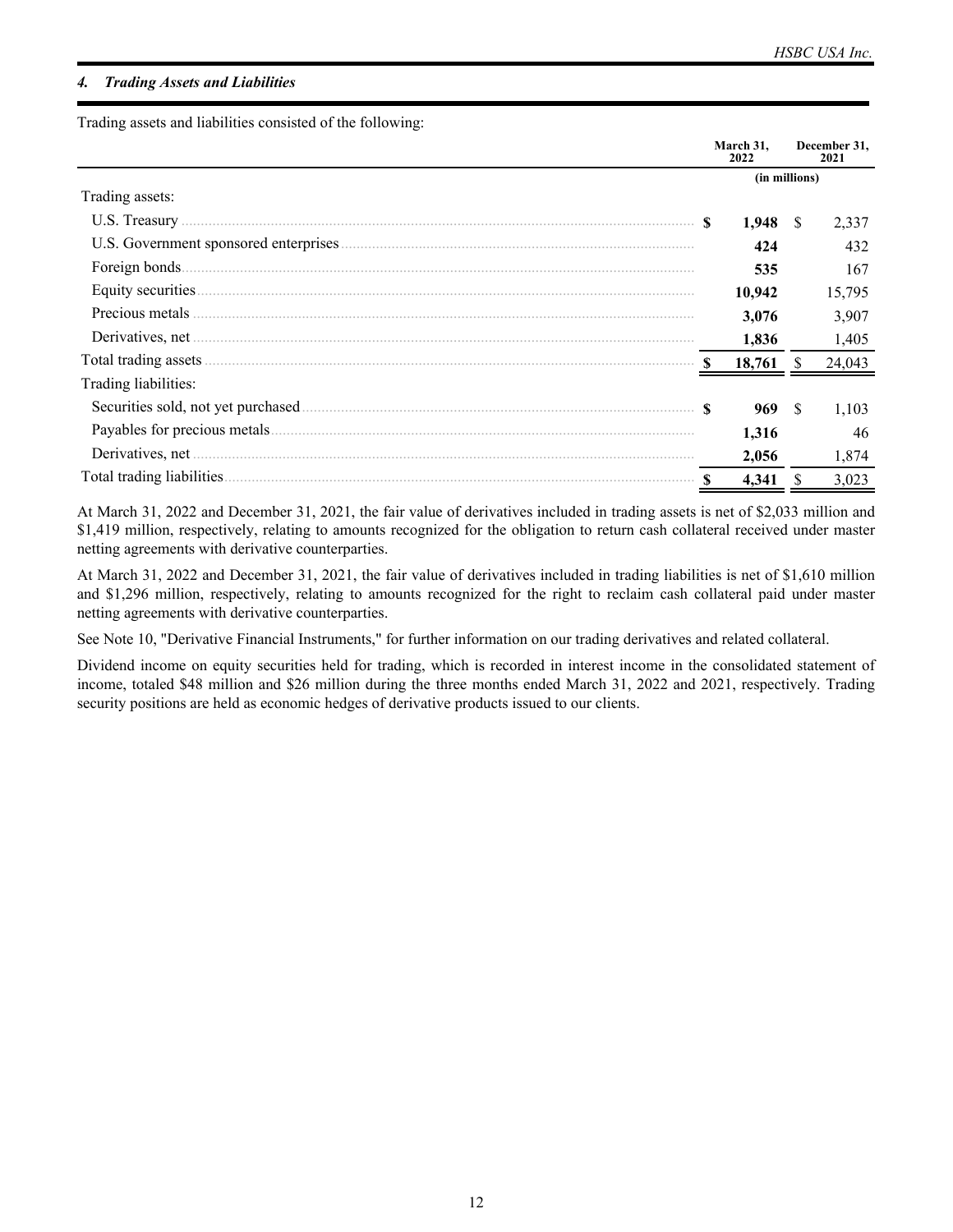### <span id="page-12-0"></span>*5. Securities*

Our securities available-for-sale and securities held-to-maturity portfolios consisted of the following:

| March 31, 2022                                        | Amortized<br>Cost | <b>Allowance</b><br>for Credit<br><b>Losses</b> |          | <b>Unrealized</b><br>Gains |                  | Unrealized<br><b>Losses</b> |                     | Fair<br>Value   |
|-------------------------------------------------------|-------------------|-------------------------------------------------|----------|----------------------------|------------------|-----------------------------|---------------------|-----------------|
|                                                       |                   |                                                 |          |                            | (in millions)    |                             |                     |                 |
| Securities available-for-sale:                        |                   |                                                 |          |                            |                  |                             |                     |                 |
|                                                       |                   | -S                                              |          | S                          | 58               | $\boldsymbol{\mathsf{s}}$   | $(161)$ \$          | 9,168           |
| U.S. Government sponsored enterprises:                |                   |                                                 |          |                            |                  |                             |                     |                 |
|                                                       | 7,410             |                                                 |          |                            | 15               |                             | (461)               | 6,964           |
|                                                       | 1,701             |                                                 |          |                            |                  |                             | (152)               | 1,549           |
|                                                       | 1,858             |                                                 |          |                            | 7                |                             | (35)                | 1,830           |
| U.S. Government agency issued or guaranteed:          |                   |                                                 |          |                            |                  |                             |                     |                 |
|                                                       | 8.427             |                                                 |          |                            | 6                |                             | (438)               | 7,995           |
|                                                       | 3,597             |                                                 |          |                            | 1                |                             | (253)               | 3,345           |
|                                                       | 264               |                                                 |          |                            | 3                |                             | (3)                 | 264             |
| Asset-backed securities collateralized by:            |                   |                                                 |          |                            |                  |                             |                     |                 |
|                                                       | 18                |                                                 |          |                            |                  |                             | (1)                 | 17              |
|                                                       | 106               |                                                 |          |                            |                  |                             | (9)                 | 97              |
|                                                       | 2,475             |                                                 |          |                            | $\boldsymbol{2}$ |                             | (8)                 | 2,469           |
|                                                       |                   |                                                 |          | \$                         | 92               | $\mathbf{\$}$               | $(1,521)$ \$ 33,698 |                 |
| Securities held-to-maturity:                          |                   |                                                 |          |                            |                  |                             |                     |                 |
| U.S. Government sponsored enterprises:                |                   |                                                 |          |                            |                  |                             |                     |                 |
|                                                       | 688               | $\mathbf{s}$                                    |          | S                          | 1                | <b>S</b>                    | $(5)$ \$            | 684             |
|                                                       | 503               |                                                 |          |                            | 13               |                             | (7)                 | 509             |
| U.S. Government agency issued or guaranteed:          |                   |                                                 |          |                            |                  |                             |                     |                 |
|                                                       | 1,004             |                                                 |          |                            | $\mathbf{1}$     |                             | (19)                | 986             |
|                                                       | 2,601             |                                                 |          |                            | 12               |                             | (43)                | 2,570           |
|                                                       | 8                 |                                                 |          |                            |                  |                             |                     | 8               |
| Asset-backed securities collateralized by residential | 1                 |                                                 | (1)      |                            | 1                |                             |                     | 1               |
|                                                       |                   | $\mathbf s$                                     | $(1)$ \$ |                            | 28               | $\mathbf S$                 |                     | $(74)$ \$ 4,758 |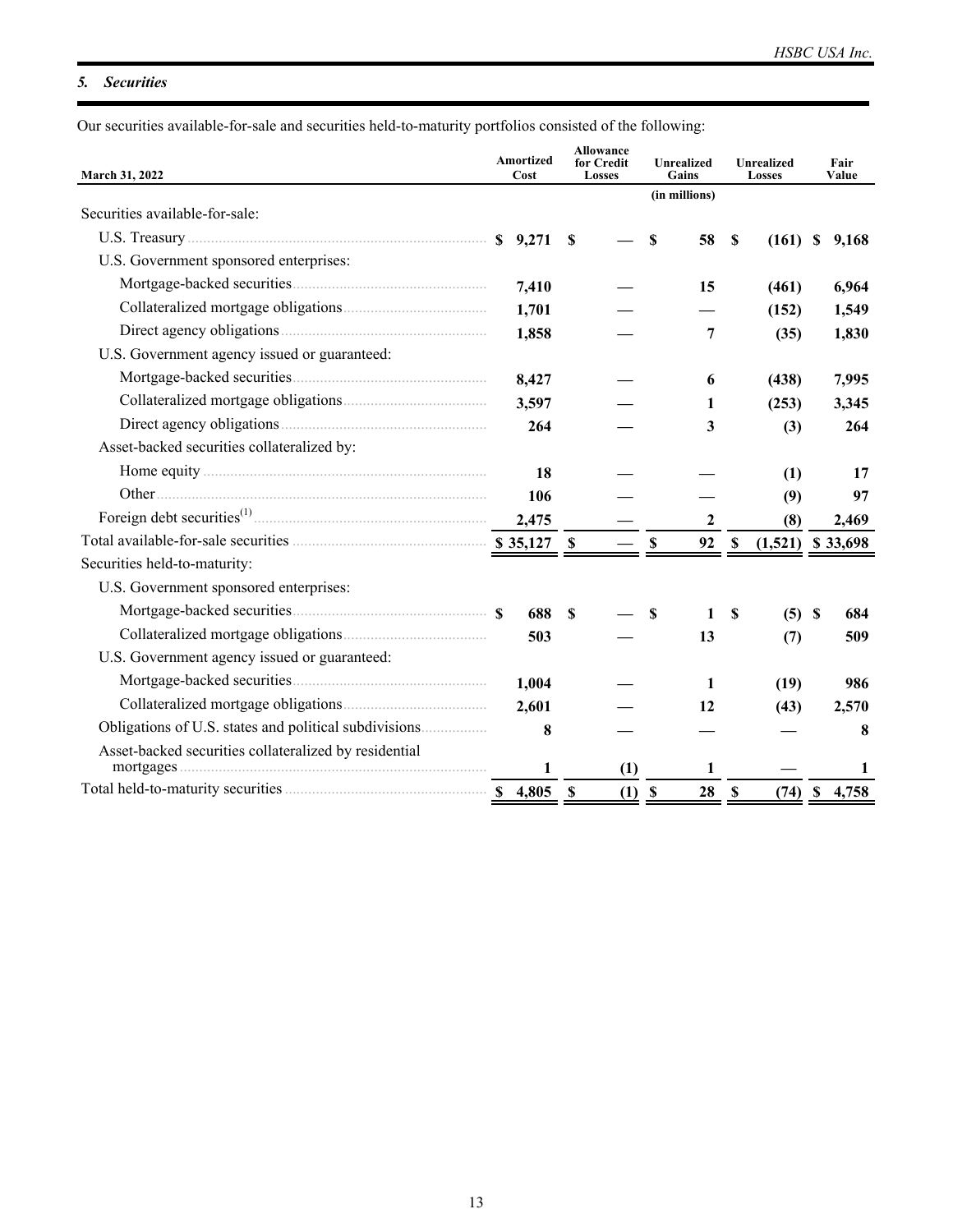| (in millions)<br>Securities available-for-sale:<br>S<br>S<br>144<br>$\mathbb{S}$<br><sup>S</sup><br>(72)<br>9,562<br>U.S. Government sponsored enterprises:<br>7,365<br>114<br>7,364<br>(115)<br>1,787<br>8<br>(48)<br>1,747<br>1,775<br>16<br>1,787<br>(4)<br>U.S. Government agency issued or guaranteed:<br>8,489<br>8,430<br>7<br>(66)<br>3,730<br>7<br>(49)<br>3,688<br>282<br>288<br>6<br>Asset-backed securities collateralized by:<br>20<br>19<br>(1)<br>107<br>(6)<br>101<br>2,311<br>$\overline{3}$<br>2,312<br>(2)<br>305<br>$(1)$ \$<br>$\mathcal{S}$<br>$(362)$ \$ 35,298<br><sup>\$</sup><br>U.S. Government sponsored enterprises:<br>$\mathcal{S}$<br>\$<br>684<br>\$.<br>S<br>21<br>705<br>492<br>26<br>518<br>U.S. Government agency issued or guaranteed:<br>1,104<br>24<br>1,128<br>2,915<br>85<br>2,999<br>(1)<br>8<br>8<br>Asset-backed securities collateralized by residential<br>mortgages<br>$\mathbf{1}$<br>(1)<br>1<br>-1<br>$\mathcal{S}$<br>$(1)$ \$<br>157<br>$\mathbb{S}$<br>$(1)$ \$ 5,359 | December 31, 2021            |  | <b>Amortized</b><br>Cost | <b>Allowance</b><br>for Credit<br>Losses |  | Unrealized<br>Gains |  | Unrealized<br><b>Losses</b> | Fair<br>Value |
|-----------------------------------------------------------------------------------------------------------------------------------------------------------------------------------------------------------------------------------------------------------------------------------------------------------------------------------------------------------------------------------------------------------------------------------------------------------------------------------------------------------------------------------------------------------------------------------------------------------------------------------------------------------------------------------------------------------------------------------------------------------------------------------------------------------------------------------------------------------------------------------------------------------------------------------------------------------------------------------------------------------------------------|------------------------------|--|--------------------------|------------------------------------------|--|---------------------|--|-----------------------------|---------------|
|                                                                                                                                                                                                                                                                                                                                                                                                                                                                                                                                                                                                                                                                                                                                                                                                                                                                                                                                                                                                                             |                              |  |                          |                                          |  |                     |  |                             |               |
|                                                                                                                                                                                                                                                                                                                                                                                                                                                                                                                                                                                                                                                                                                                                                                                                                                                                                                                                                                                                                             |                              |  |                          |                                          |  |                     |  |                             |               |
|                                                                                                                                                                                                                                                                                                                                                                                                                                                                                                                                                                                                                                                                                                                                                                                                                                                                                                                                                                                                                             |                              |  |                          |                                          |  |                     |  |                             |               |
|                                                                                                                                                                                                                                                                                                                                                                                                                                                                                                                                                                                                                                                                                                                                                                                                                                                                                                                                                                                                                             |                              |  |                          |                                          |  |                     |  |                             |               |
|                                                                                                                                                                                                                                                                                                                                                                                                                                                                                                                                                                                                                                                                                                                                                                                                                                                                                                                                                                                                                             |                              |  |                          |                                          |  |                     |  |                             |               |
|                                                                                                                                                                                                                                                                                                                                                                                                                                                                                                                                                                                                                                                                                                                                                                                                                                                                                                                                                                                                                             |                              |  |                          |                                          |  |                     |  |                             |               |
|                                                                                                                                                                                                                                                                                                                                                                                                                                                                                                                                                                                                                                                                                                                                                                                                                                                                                                                                                                                                                             |                              |  |                          |                                          |  |                     |  |                             |               |
|                                                                                                                                                                                                                                                                                                                                                                                                                                                                                                                                                                                                                                                                                                                                                                                                                                                                                                                                                                                                                             |                              |  |                          |                                          |  |                     |  |                             |               |
|                                                                                                                                                                                                                                                                                                                                                                                                                                                                                                                                                                                                                                                                                                                                                                                                                                                                                                                                                                                                                             |                              |  |                          |                                          |  |                     |  |                             |               |
|                                                                                                                                                                                                                                                                                                                                                                                                                                                                                                                                                                                                                                                                                                                                                                                                                                                                                                                                                                                                                             |                              |  |                          |                                          |  |                     |  |                             |               |
|                                                                                                                                                                                                                                                                                                                                                                                                                                                                                                                                                                                                                                                                                                                                                                                                                                                                                                                                                                                                                             |                              |  |                          |                                          |  |                     |  |                             |               |
|                                                                                                                                                                                                                                                                                                                                                                                                                                                                                                                                                                                                                                                                                                                                                                                                                                                                                                                                                                                                                             |                              |  |                          |                                          |  |                     |  |                             |               |
|                                                                                                                                                                                                                                                                                                                                                                                                                                                                                                                                                                                                                                                                                                                                                                                                                                                                                                                                                                                                                             |                              |  |                          |                                          |  |                     |  |                             |               |
|                                                                                                                                                                                                                                                                                                                                                                                                                                                                                                                                                                                                                                                                                                                                                                                                                                                                                                                                                                                                                             |                              |  |                          |                                          |  |                     |  |                             |               |
|                                                                                                                                                                                                                                                                                                                                                                                                                                                                                                                                                                                                                                                                                                                                                                                                                                                                                                                                                                                                                             |                              |  |                          |                                          |  |                     |  |                             |               |
|                                                                                                                                                                                                                                                                                                                                                                                                                                                                                                                                                                                                                                                                                                                                                                                                                                                                                                                                                                                                                             |                              |  |                          |                                          |  |                     |  |                             |               |
|                                                                                                                                                                                                                                                                                                                                                                                                                                                                                                                                                                                                                                                                                                                                                                                                                                                                                                                                                                                                                             | Securities held-to-maturity: |  |                          |                                          |  |                     |  |                             |               |
|                                                                                                                                                                                                                                                                                                                                                                                                                                                                                                                                                                                                                                                                                                                                                                                                                                                                                                                                                                                                                             |                              |  |                          |                                          |  |                     |  |                             |               |
|                                                                                                                                                                                                                                                                                                                                                                                                                                                                                                                                                                                                                                                                                                                                                                                                                                                                                                                                                                                                                             |                              |  |                          |                                          |  |                     |  |                             |               |
|                                                                                                                                                                                                                                                                                                                                                                                                                                                                                                                                                                                                                                                                                                                                                                                                                                                                                                                                                                                                                             |                              |  |                          |                                          |  |                     |  |                             |               |
|                                                                                                                                                                                                                                                                                                                                                                                                                                                                                                                                                                                                                                                                                                                                                                                                                                                                                                                                                                                                                             |                              |  |                          |                                          |  |                     |  |                             |               |
|                                                                                                                                                                                                                                                                                                                                                                                                                                                                                                                                                                                                                                                                                                                                                                                                                                                                                                                                                                                                                             |                              |  |                          |                                          |  |                     |  |                             |               |
|                                                                                                                                                                                                                                                                                                                                                                                                                                                                                                                                                                                                                                                                                                                                                                                                                                                                                                                                                                                                                             |                              |  |                          |                                          |  |                     |  |                             |               |
|                                                                                                                                                                                                                                                                                                                                                                                                                                                                                                                                                                                                                                                                                                                                                                                                                                                                                                                                                                                                                             |                              |  |                          |                                          |  |                     |  |                             |               |
|                                                                                                                                                                                                                                                                                                                                                                                                                                                                                                                                                                                                                                                                                                                                                                                                                                                                                                                                                                                                                             |                              |  |                          |                                          |  |                     |  |                             |               |
|                                                                                                                                                                                                                                                                                                                                                                                                                                                                                                                                                                                                                                                                                                                                                                                                                                                                                                                                                                                                                             |                              |  |                          |                                          |  |                     |  |                             |               |

(1) Foreign debt securities represent public sector entity, bank or corporate debt.

*Securities Available-for-Sale* The following provides additional information about our portfolio of securities available-forsale:

*Allowance for credit losses* On a quarterly basis, we perform an assessment to determine whether there have been any events or economic circumstances to indicate that a debt security available-for-sale in an unrealized loss position has suffered impairment due to credit factors. A debt security available-for-sale is considered impaired if its fair value is less than its amortized cost basis at the reporting date. If impaired, we assess whether the impairment is due to credit factors.

If we intend to sell the debt security or if it is more-likely-than-not that we will be required to sell the debt security before the recovery of its amortized cost basis, the impairment is recognized and the unrealized loss is recorded as a direct write-down of the security's amortized cost basis with an offsetting entry to earnings. If we do not intend to sell the debt security or believe we will not be required to sell the debt security before the recovery of its amortized cost basis, the impairment is assessed to determine if a credit loss component exists. We use a discounted cash flow method to determine the credit loss component. In the event a credit loss exists, an allowance for credit losses is recorded in earnings for the credit loss component of the impairment while the remaining portion of the impairment attributable to factors other than credit loss is recognized, net of tax, in other comprehensive loss. The amount of impairment recognized due to credit factors is limited to the excess of the amortized cost basis over the fair value of the security available-for-sale.

In determining whether a credit loss component exists, we consider a series of factors which include:

The extent to which the fair value is less than the amortized cost basis;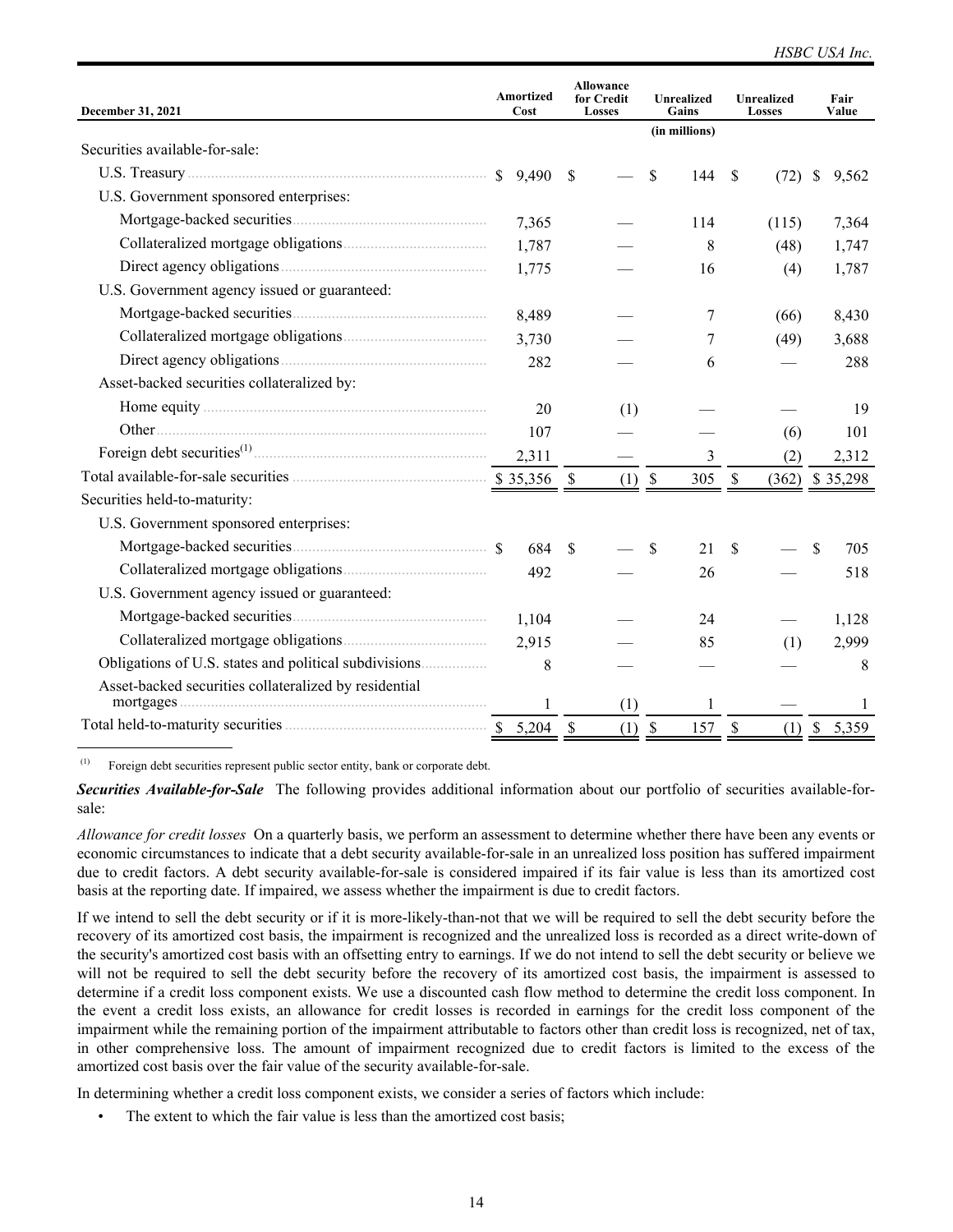- The credit protection features embedded within the instrument, which includes but is not limited to credit subordination positions, payment structure, overcollateralization, protective triggers and financial guarantees provided by third parties;
- Changes in the near term prospects of the issuer or the underlying collateral of a security such as changes in default rates, loss severities given default and significant changes in prepayment assumptions;
- The level of excess cash flows generated from the underlying collateral supporting the principal and interest payments of the debt securities; and
- Any adverse change to the credit conditions of the issuer, the monoline insurer or the security such as credit downgrades by external rating agencies or changes to internal ratings.

At March 31, 2022 and December 31, 2021, the allowance for credit losses on securities available-for-sale was nil and \$1 million, respectively.

*Securities in an unrealized loss position for which no allowance for credit losses has been recognized* The following table summarizes gross unrealized losses and related fair values for securities available-for-sale by major security type at March 31, 2022 and December 31, 2021 classified as to the length of time the losses have existed:

|                                              |                                          |     | <b>One Year or Less</b>              |                                                 |                           | <b>Greater Than One Year</b>             |                                             |           |    |                                                 |  |  |
|----------------------------------------------|------------------------------------------|-----|--------------------------------------|-------------------------------------------------|---------------------------|------------------------------------------|---------------------------------------------|-----------|----|-------------------------------------------------|--|--|
|                                              | <b>Number</b><br>of<br><b>Securities</b> |     | <b>Gross</b><br>Unrealized<br>Losses | Aggregate<br><b>Fair Value</b><br>of Investment |                           | <b>Number</b><br>of<br><b>Securities</b> | <b>Gross</b><br><b>Unrealized</b><br>Losses |           |    | Aggregate<br><b>Fair Value</b><br>of Investment |  |  |
|                                              |                                          |     |                                      |                                                 | (dollars are in millions) |                                          |                                             |           |    |                                                 |  |  |
| At March 31, 2022                            |                                          |     |                                      |                                                 |                           |                                          |                                             |           |    |                                                 |  |  |
|                                              | 25                                       | -S  | $(78)$ \$                            |                                                 | 4,007                     | 14                                       | $\mathbf{s}$                                | $(83)$ \$ |    | 1,431                                           |  |  |
| U.S. Government sponsored enterprises        | 253                                      |     | (276)                                |                                                 | 5,659                     | 52                                       |                                             | (372)     |    | 3,472                                           |  |  |
| U.S. Government agency issued or guaranteed. | 115                                      |     | (632)                                |                                                 | 9,486                     | 16                                       |                                             | (62)      |    | 712                                             |  |  |
|                                              | 3                                        |     | (1)                                  |                                                 | 17                        | 3                                        |                                             | (9)       |    | 97                                              |  |  |
|                                              | 9                                        |     | (7)                                  |                                                 | 1,082                     | 1                                        |                                             | (1)       |    | 36                                              |  |  |
|                                              | 405                                      | S   | (994)                                | S                                               | 20,251                    | 86                                       | S                                           | (527)     | -S | 5,748                                           |  |  |
| <b>At December 31, 2021</b>                  |                                          |     |                                      |                                                 |                           |                                          |                                             |           |    |                                                 |  |  |
|                                              | 11                                       | \$. | $(28)$ \$                            |                                                 | 1,784                     | 9                                        | S                                           | $(44)$ \$ |    | 856                                             |  |  |
| U.S. Government sponsored enterprises        | 63                                       |     | (155)                                |                                                 | 6,224                     | 14                                       |                                             | (12)      |    | 354                                             |  |  |
| U.S. Government agency issued or guaranteed. | 59                                       |     | (91)                                 |                                                 | 8,972                     | 15                                       |                                             | (24)      |    | 769                                             |  |  |
| Asset-backed securities                      |                                          |     |                                      |                                                 |                           | 3                                        |                                             | (6)       |    | 101                                             |  |  |
|                                              | 8                                        |     | (2)                                  |                                                 | 1,188                     |                                          |                                             |           |    |                                                 |  |  |
|                                              | 141                                      |     | (276)                                | S                                               | 18,168                    | 41                                       | \$.                                         | (86)      | S  | 2,080                                           |  |  |

Gross unrealized losses increased as compared with December 31, 2021 due primarily to increasing yields on U.S. Government agency mortgage-backed, U.S. Government sponsored mortgage-backed and U.S. Treasury securities.

Although the fair value of a particular security may be below its amortized cost, it does not necessarily result in a credit loss and hence an allowance for credit losses. The decline in fair value may be caused by, among other things, the illiquidity of the market. We have reviewed the securities in an unrealized loss position for which no allowance for credit losses has been recognized in accordance with our accounting policies, discussed further above. At March 31, 2022, we do not consider any of these securities to be impaired due to credit factors as we expect to recover their amortized cost basis and we neither intend nor expect to be required to sell these securities prior to recovery, even if that equates to holding them until their individual maturities. However, impairments due to credit factors may occur in future periods if the credit quality of the securities deteriorates.

*Securities Held-to-Maturity* The following provides additional information about our portfolio of securities held-to-maturity:

*Allowance for credit losses* We exclude from our calculation of lifetime expected credit losses ("lifetime ECL") securities for which we expect that non-payment of the amortized cost basis will be zero ("Zero Expected Credit Loss Exception"). Due to the composition of our portfolio of securities held-to-maturity, substantially all of our portfolio qualifies for the Zero Expected Credit Loss Exception and has been excluded from our lifetime ECL calculation. At both March 31, 2022 and December 31, 2021, the allowance for credit losses on securities held-to-maturity was \$1 million.

At March 31, 2022 and December 31, 2021, none of our securities held-to-maturity were past due or in nonaccrual status.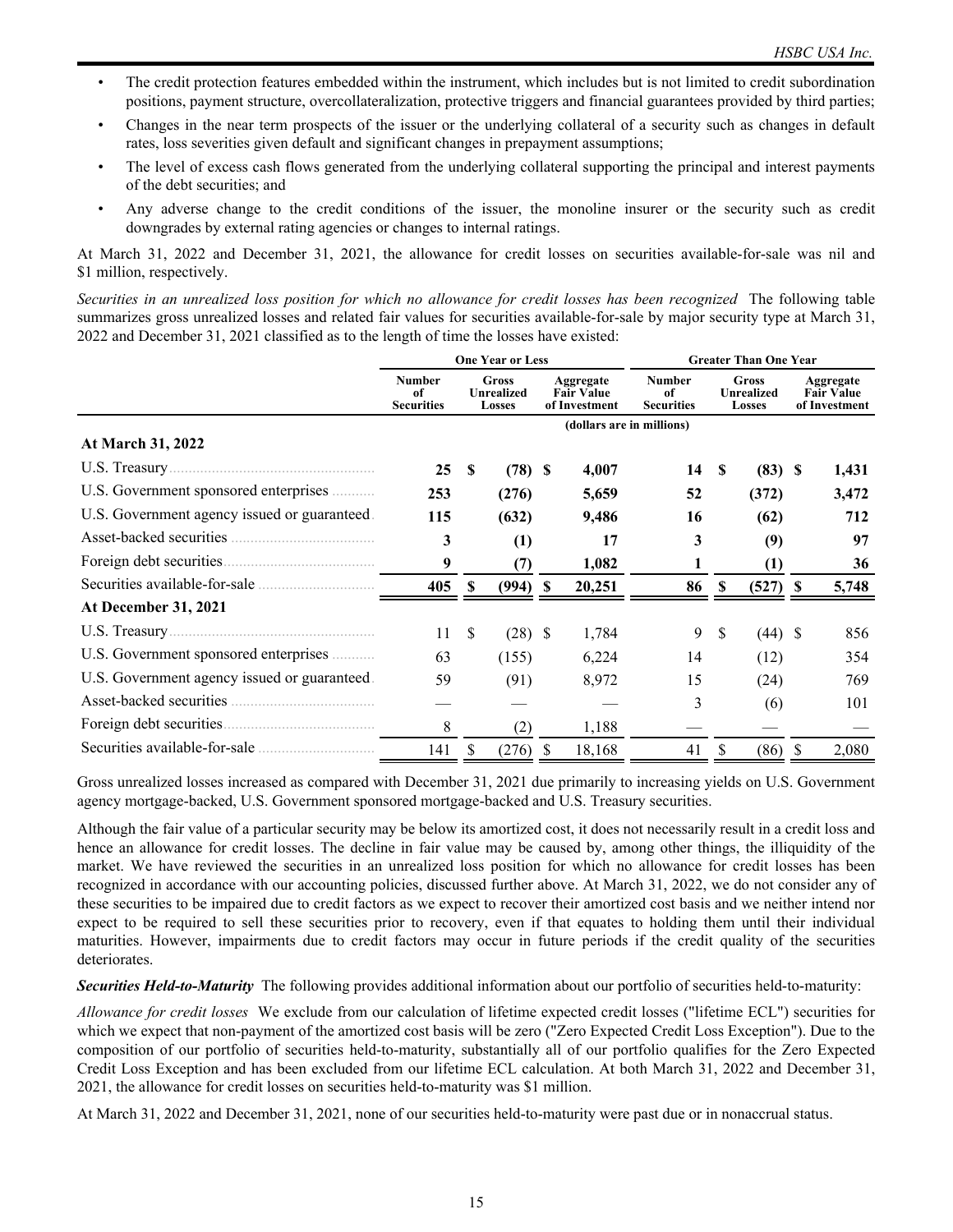*Credit risk profile* Securities are assigned a credit rating based on the estimated probability of default. The credit ratings are used as a credit quality indicator to monitor our securities held-to-maturity portfolio. We utilize Standard and Poor's ("S&P") as the primary source of our credit ratings. If S&P ratings are not available, ratings by Moody's and Fitch are used in that order. Investment grade includes securities with credit ratings of at least BBB- or above. At March 31, 2022 and December 31, 2021, all of our securities held-to-maturity were investment grade.

*Other securities gains, net* The following table summarizes realized gains and losses on investment securities transactions attributable to available-for-sale securities:

| Three Months Ended March 31, | 2022          |  | 2021      |
|------------------------------|---------------|--|-----------|
|                              | (in millions) |  |           |
| Gross realized gains.        | 20            |  |           |
| Gross realized losses.       |               |  | <b>20</b> |
| Net realized gains.          | 20            |  |           |

*Contractual Maturities and Yields* The following table summarizes the amortized cost and fair values of securities availablefor-sale and securities held-to-maturity at March 31, 2022 by contractual maturity. Expected maturities differ from contractual maturities because borrowers have the right to prepay obligations without prepayment penalties in certain cases. The table below also reflects the distribution of maturities of debt securities held at March 31, 2022, together with the approximate yield of the portfolio. The yields shown are calculated by dividing annualized interest income, including the accretion of discounts and the amortization of premiums, by the amortized cost of securities outstanding at March 31, 2022.

|                                             |        | Within<br><b>One Year</b> |  |              | <b>After One</b><br><b>But Within</b><br><b>Five Years</b> |                           | <b>After Five</b><br><b>But Within</b><br><b>Ten Years</b> |        |              |  | <b>After Ten</b><br>Years |           |  |
|---------------------------------------------|--------|---------------------------|--|--------------|------------------------------------------------------------|---------------------------|------------------------------------------------------------|--------|--------------|--|---------------------------|-----------|--|
|                                             | Amount | Yield                     |  |              | Amount                                                     | Yield                     |                                                            | Amount | Yield        |  | Amount                    | Yield     |  |
|                                             |        |                           |  |              |                                                            | (dollars are in millions) |                                                            |        |              |  |                           |           |  |
| Available-for-sale:                         |        |                           |  |              |                                                            |                           |                                                            |        |              |  |                           |           |  |
|                                             | 247    | $1.99\%$ \$               |  |              | 3,479                                                      | $1.40 \%$ \$              |                                                            | 1,967  | 1.49 $\%$ \$ |  | 3,578                     | $2.12\%$  |  |
| U.S. Government sponsored enterprises       | 150    | 1.41                      |  |              | 1,730                                                      | 1.67                      |                                                            | 1,981  | 2.38         |  | 7,108                     | 1.66      |  |
| U.S. Government agency issued or            | 70     | .24                       |  |              | 22                                                         | 1.12                      |                                                            | 3      | 3.89         |  | 12,193                    | 2.05      |  |
|                                             |        |                           |  |              |                                                            |                           |                                                            | 106    | 4.16         |  | 18                        | .54       |  |
|                                             | 1,332  | .32                       |  |              | 1,143                                                      | .60                       |                                                            |        |              |  |                           |           |  |
| Total amortized cost                        | 1,799  | .64 $%$                   |  | <sup>S</sup> | 6,374                                                      | $1.33\%$                  | <sup>S</sup>                                               | 4,057  |              |  | 1.99 % \$ 22,897          | $1.94\%$  |  |
|                                             |        |                           |  |              | 6,278                                                      |                           |                                                            | 4,003  |              |  | \$21,616                  |           |  |
| Held-to-maturity:                           |        |                           |  |              |                                                            |                           |                                                            |        |              |  |                           |           |  |
| U.S. Government sponsored enterprises \, \, | 3      | $2.55 \%$ \$              |  |              | 138                                                        | $2.54\%$ \$               |                                                            | 360    | $2.58 \%$ \$ |  | 690                       | $3.28 \%$ |  |
| U.S. Government agency issued or            |        |                           |  |              |                                                            |                           |                                                            | 9      | 6.19         |  | 3,596                     | 2.54      |  |
| Obligations of U.S. states and political    | 4      | 3.22                      |  |              | 2                                                          | 3.54                      |                                                            | 2.     | 4.34         |  |                           |           |  |
|                                             |        |                           |  |              |                                                            |                           |                                                            |        |              |  |                           | 7.56      |  |
|                                             |        | 2.93 %                    |  | \$           | 140                                                        | 2.56 %                    | \$                                                         | 371    | 2.67%        |  | 4,287                     | $2.66\%$  |  |
|                                             |        |                           |  |              | 139                                                        |                           |                                                            | 370    |              |  | 4,242                     |           |  |

*Equity Securities* Equity securities that are not classified as trading and are included in other assets consisted of the following:

|                                                             | March 31,<br>2022 | December 31,<br>2021 |
|-------------------------------------------------------------|-------------------|----------------------|
|                                                             |                   | (in millions)        |
|                                                             | 276S              | 282                  |
| Equity securities without readily determinable fair values. |                   | 16                   |

On a quarterly basis, we perform an assessment to determine whether any equity securities without readily determinable fair values are impaired. In the event an equity security is deemed impaired, the security is written down to fair value with impairment recorded in earnings. During the first quarter of 2022, we determined that certain equity securities without readily determinable fair values were impaired and, as a result, we recorded an impairment loss of \$3 million as a component of other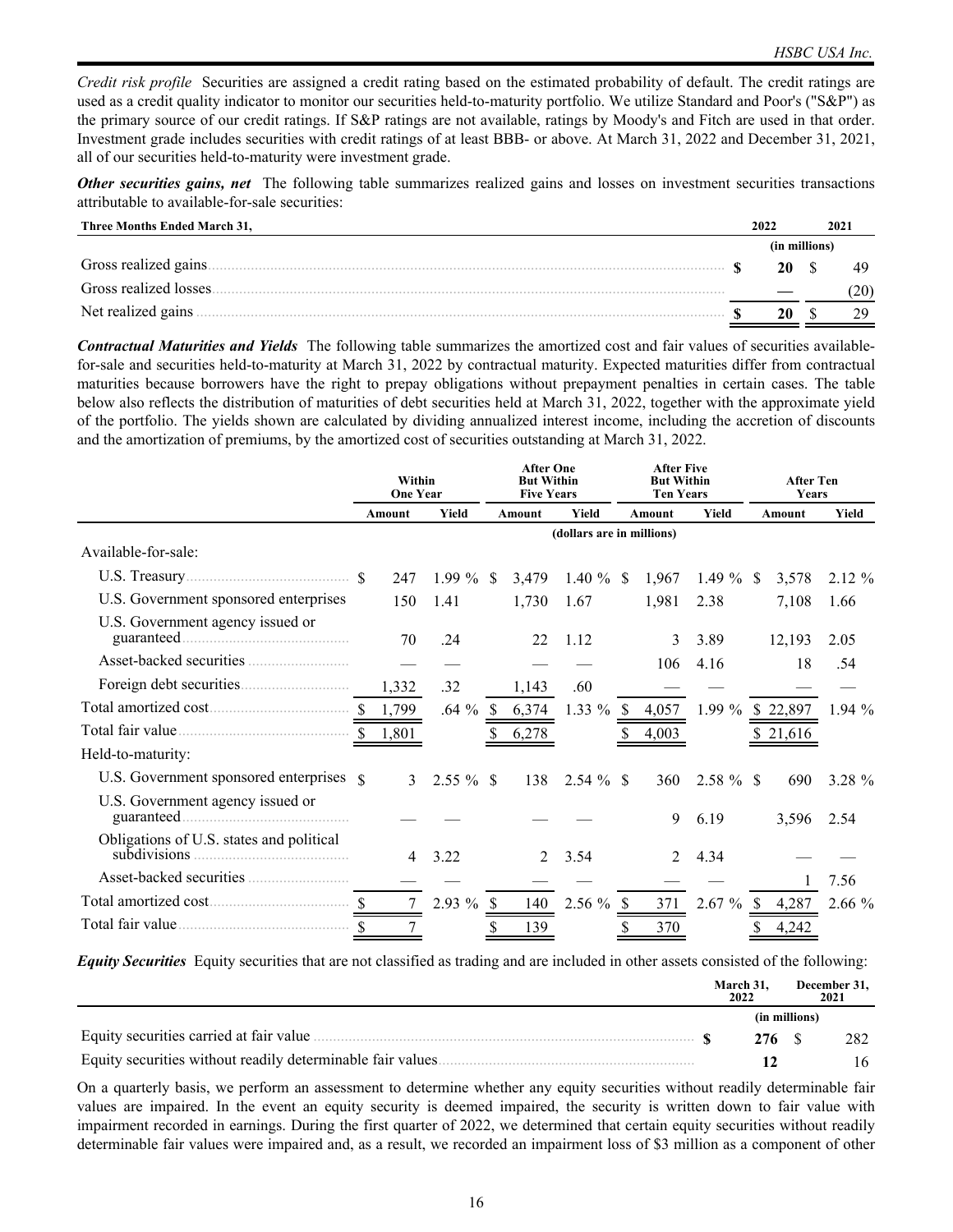<span id="page-16-0"></span>income (loss) in the consolidated statement of income. During the first quarter of 2021, none of our equity securities without readily determinable fair values were determined to be impaired.

Also included in other assets were investments in Federal Home Loan Bank ("FHLB") stock and Federal Reserve Bank stock of \$110 million and \$528 million, respectively, at March 31, 2022 and \$110 million and \$558 million, respectively, at December 31, 2021.

#### *6. Loans*

Loans consisted of the following:

|                   | March 31,<br>2022 | December 31,<br>2021  |
|-------------------|-------------------|-----------------------|
|                   |                   | (in millions)         |
| Commercial loans: |                   |                       |
|                   | 8,020             | <sup>S</sup><br>8,234 |
|                   | 15,305            | 13,958                |
|                   | 11,948            | 11,109                |
| Other commercial: |                   |                       |
|                   | 3,438             | 2,793                 |
| Other.            | 3,743             | 3,702                 |
|                   | 7,181             | 6,495                 |
|                   | 42,454            | 39,796                |
| Consumer loans:   |                   |                       |
|                   | 15,573            | 15,469                |
|                   | 306               | 325                   |
|                   | 205               | 204                   |
|                   | 72                | 70                    |
|                   | 16,156            | 16,068                |
|                   | 58,610            | 55,864<br>S           |

(1) Represents large multinational firms including globally focused U.S. corporate and financial institutions, U.S. dollar lending to multinational banking clients managed by HSBC on a global basis and complex large business clients supported by Global Banking and Markets relationship managers.

(2) See Note 14, "Related Party Transactions," for additional information regarding loans to HSBC affiliates.

Net deferred origination costs totaled \$31 million and \$40 million at March 31, 2022 and December 31, 2021, respectively. At March 31, 2022 and December 31, 2021, we had a net unamortized premium on our loans of \$3 million and \$5 million, respectively.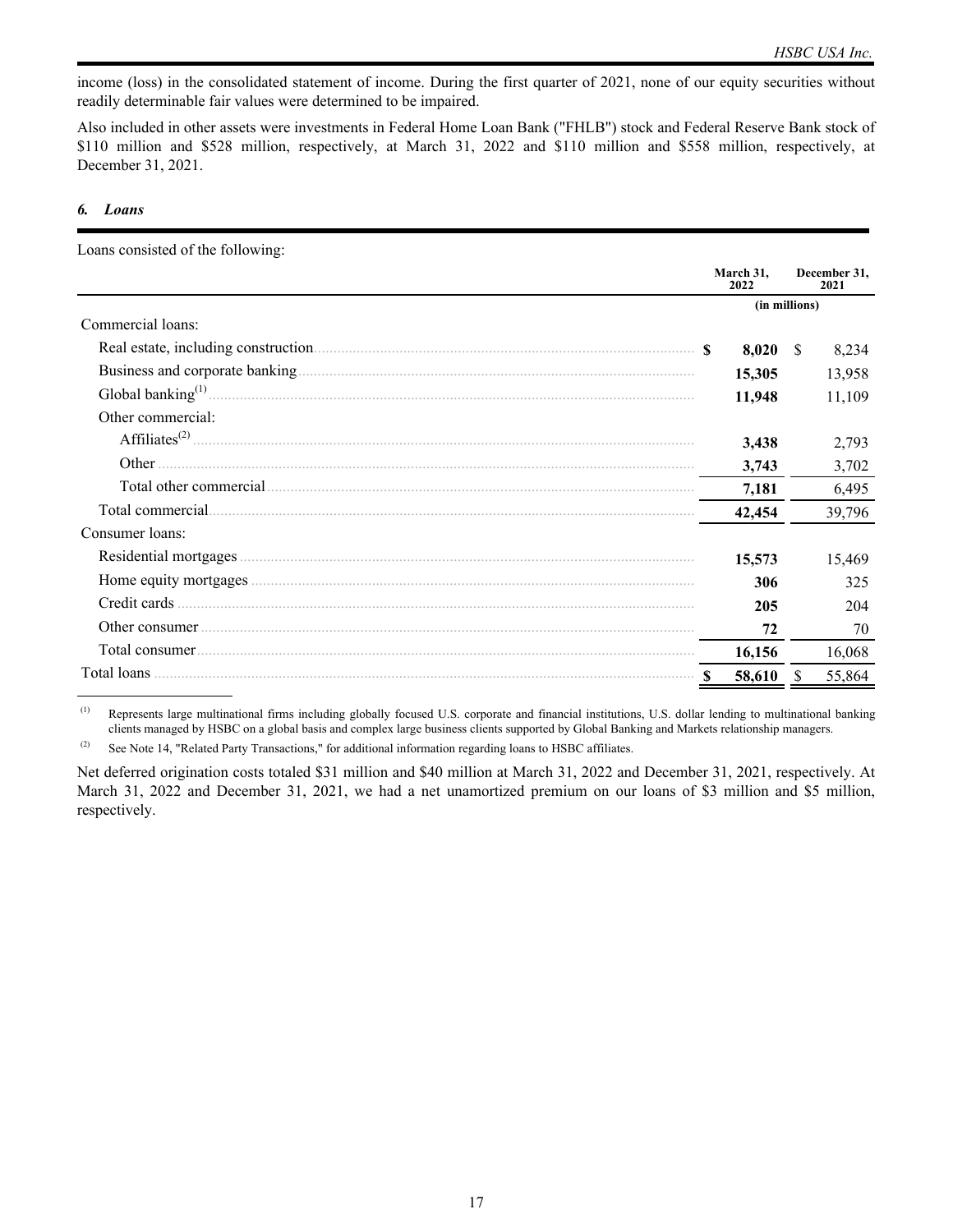*Aging Analysis of Past Due Loans* The following table summarizes the past due status of our loans at March 31, 2022 and December 31, 2021. The aging of past due amounts is determined based on the contractual delinquency status of payments under the loan. An account is generally considered to be contractually delinquent when payments have not been made in accordance with the loan terms. Delinquency status is affected by customer account management policies and practices such as re-age, which results in the re-setting of the contractual delinquency status to current.

|                                 | <b>Past Due</b> |                           |            |             | <b>Total Past Due</b>  |                        |    |                    |
|---------------------------------|-----------------|---------------------------|------------|-------------|------------------------|------------------------|----|--------------------|
|                                 | 30 - 89 Days    |                           | $90+$ Days |             | <b>30 Days or More</b> | Current <sup>(1)</sup> |    | <b>Total Loans</b> |
|                                 |                 |                           |            |             | (in millions)          |                        |    |                    |
| At March 31, 2022               |                 |                           |            |             |                        |                        |    |                    |
| Commercial loans:               |                 |                           |            |             |                        |                        |    |                    |
|                                 | 8               | $\mathbf{s}$              |            | \$.         | 8                      | $\mathbf{s}$<br>8,012  | S  | 8.020              |
| Business and corporate banking. | 43              |                           | 17         |             | 60                     | 15,245                 |    | 15,305             |
| Global banking.                 |                 |                           | 12         |             | 12                     | 11,936                 |    | 11,948             |
|                                 | 8               |                           |            |             | 8                      | 7,173                  |    | 7,181              |
|                                 | 59              |                           | 29         |             | 88                     | 42,366                 |    | 42,454             |
| Consumer loans:                 |                 |                           |            |             |                        |                        |    |                    |
|                                 | 130             |                           | 20         |             | 150                    | 15,423                 |    | 15,573             |
|                                 | 1               |                           | 1          |             | $\mathbf{2}$           | 304                    |    | 306                |
|                                 | $\mathbf{2}$    |                           | 1          |             | 3                      | 202                    |    | 205                |
| Other consumer                  |                 |                           |            |             |                        | 72                     |    | 72                 |
|                                 | 133             |                           | 22         |             | 155                    | 16,001                 |    | 16,156             |
| Total loans                     | 192             | $\boldsymbol{\mathsf{S}}$ | 51         | $\mathbf S$ | 243                    | \$58,367               | \$ | 58,610             |
| At December 31, 2021            |                 |                           |            |             |                        |                        |    |                    |
| Commercial loans:               |                 |                           |            |             |                        |                        |    |                    |
|                                 | 38              | -\$                       |            | S           | 38                     | 8,196<br><sup>\$</sup> | S  | 8,234              |
|                                 | 112             |                           | 17         |             | 129                    | 13,829                 |    | 13,958             |
|                                 |                 |                           | 27         |             | 27                     | 11,082                 |    | 11,109             |
|                                 | 47              |                           |            |             | 47                     | 6,448                  |    | 6,495              |
|                                 | 197             |                           | 44         |             | 241                    | 39,555                 |    | 39,796             |
| Consumer loans:                 |                 |                           |            |             |                        |                        |    |                    |
|                                 | 138             |                           | 63         |             | 201                    | 15,268                 |    | 15,469             |
|                                 | 2               |                           | 1          |             | 3                      | 322                    |    | 325                |
|                                 | 5               |                           | 2          |             | 7                      | 197                    |    | 204                |
|                                 | 1               |                           |            |             | $\mathbf{1}$           | 69                     |    | 70                 |
|                                 | 146             |                           | 66         |             | 212                    | 15,856                 |    | 16,068             |
|                                 | 343             | $\mathcal{S}$             | 110        | \$          | 453                    | \$55,411               | \$ | 55,864             |

(1) Loans less than 30 days past due are presented as current.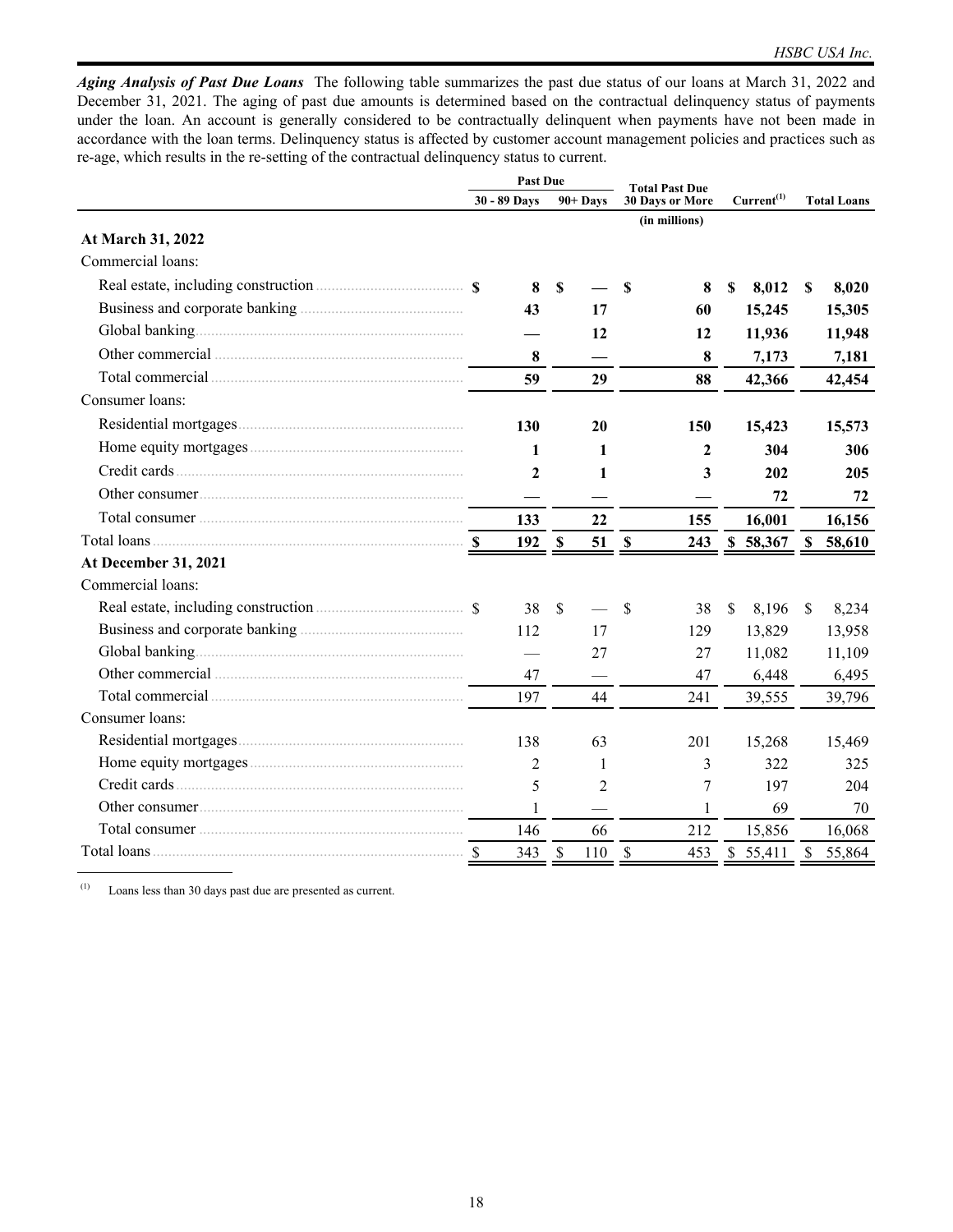*Nonperforming Loans* Nonperforming loans, including nonaccrual loans and accruing loans contractually 90 days or more past due, consisted of the following:

|                                                                                                                                                                                                                                     | <b>Nonaccrual</b><br>Loans |               | Accruing<br>Loans<br>Contractually<br>Past Due 90<br><b>Days or More</b><br>(in millions) |                           | Nonaccrual<br><b>Loans With</b><br><b>No Allowance</b><br><b>For Credit</b><br>Losses |
|-------------------------------------------------------------------------------------------------------------------------------------------------------------------------------------------------------------------------------------|----------------------------|---------------|-------------------------------------------------------------------------------------------|---------------------------|---------------------------------------------------------------------------------------|
| At March 31, 2022                                                                                                                                                                                                                   |                            |               |                                                                                           |                           |                                                                                       |
| Commercial:                                                                                                                                                                                                                         |                            |               |                                                                                           |                           |                                                                                       |
|                                                                                                                                                                                                                                     | 92                         | $\mathbf{s}$  |                                                                                           | \$.                       | 18                                                                                    |
|                                                                                                                                                                                                                                     | 107                        |               | 1                                                                                         |                           | 52                                                                                    |
|                                                                                                                                                                                                                                     | 91                         |               |                                                                                           |                           | 63                                                                                    |
|                                                                                                                                                                                                                                     | $\mathbf{1}$               |               |                                                                                           |                           | 1                                                                                     |
| Total commercial <i>machinesis</i> and the commercial commercial commercial commercial commercial contract to the contract of the contract of the contract of the contract of the contract of the contract of the contract of the c | 291                        |               | $\mathbf{1}$                                                                              |                           | 134                                                                                   |
| Consumer:                                                                                                                                                                                                                           |                            |               |                                                                                           |                           |                                                                                       |
|                                                                                                                                                                                                                                     | 131                        |               |                                                                                           |                           | 38                                                                                    |
|                                                                                                                                                                                                                                     | 6                          |               |                                                                                           |                           | 3                                                                                     |
|                                                                                                                                                                                                                                     |                            |               | 1                                                                                         |                           |                                                                                       |
|                                                                                                                                                                                                                                     | 137                        |               | 1                                                                                         |                           | 41                                                                                    |
|                                                                                                                                                                                                                                     | 428                        | -S            | $\overline{2}$                                                                            | $\mathbf{s}$              | 175                                                                                   |
| At December 31, 2021                                                                                                                                                                                                                |                            |               |                                                                                           |                           |                                                                                       |
| Commercial:                                                                                                                                                                                                                         |                            |               |                                                                                           |                           |                                                                                       |
|                                                                                                                                                                                                                                     | 140                        | -S            |                                                                                           | -\$                       | 20                                                                                    |
|                                                                                                                                                                                                                                     | 134                        |               | 1                                                                                         |                           | 69                                                                                    |
|                                                                                                                                                                                                                                     | 105                        |               |                                                                                           |                           | 63                                                                                    |
|                                                                                                                                                                                                                                     | 379                        |               | $\mathbf{1}$                                                                              |                           | 152                                                                                   |
| Consumer:                                                                                                                                                                                                                           |                            |               |                                                                                           |                           |                                                                                       |
|                                                                                                                                                                                                                                     | 229                        |               |                                                                                           |                           | 55                                                                                    |
|                                                                                                                                                                                                                                     | 9                          |               |                                                                                           |                           | $\overline{4}$                                                                        |
|                                                                                                                                                                                                                                     |                            |               | $\overline{2}$                                                                            |                           |                                                                                       |
|                                                                                                                                                                                                                                     | 238                        |               | $\overline{2}$                                                                            |                           | 59                                                                                    |
|                                                                                                                                                                                                                                     | 617                        | $\mathcal{S}$ | 3                                                                                         | $\boldsymbol{\mathsf{S}}$ | 211                                                                                   |

(1) At March 31, 2022 and December 31, 2021, nonaccrual consumer mortgage loans include \$63 million and \$86 million, respectively, of loans that are carried at the lower of amortized cost or fair value of the collateral less cost to sell.

<sup>(2)</sup> Nonaccrual consumer mortgage loans include all loans which are 90 or more days contractually delinquent as well as loans discharged under Chapter 7 bankruptcy and not re-affirmed and second lien loans where the first lien loan that we own or service is 90 or more days contractually delinquent.

<sup>(3)</sup> Nonaccrual consumer mortgage loans for all periods does not include guaranteed loans purchased from the Government National Mortgage Association. Repayment of these loans is predominantly insured by the Federal Housing Administration and as such, these loans have different risk characteristics from the rest of our consumer loan portfolio.

Interest income that was recorded on nonaccrual loans and included in interest income totaled \$3 million and \$15 million during the three months ended March 31, 2022 and 2021, respectively.

*Collateral-Dependent Loans* Loans for which the repayment is expected to be provided substantially through the operation or sale of the collateral and the borrower is experiencing financial difficulty are considered to be collateral-dependent loans. Collateral can have a significant financial effect in mitigating our exposure to credit risk.

Collateral-dependent residential mortgage loans are carried at the lower of amortized cost or fair value of the collateral less costs to sell, with any excess in the carrying amount of the loan generally charged off at the time foreclosure is initiated or when settlement is reached with the borrower, but not to exceed the end of the month in which the account becomes six months contractually delinquent. Collateral values are based on broker price opinions or appraisals which are updated at least every 180 days less estimated costs to sell. During the quarterly period between updates, real estate price trends are reviewed on a geographic basis and incorporated as necessary. At March 31, 2022 and December 31, 2021, we had collateral-dependent residential mortgage loans totaling \$197 million and \$214 million, respectively.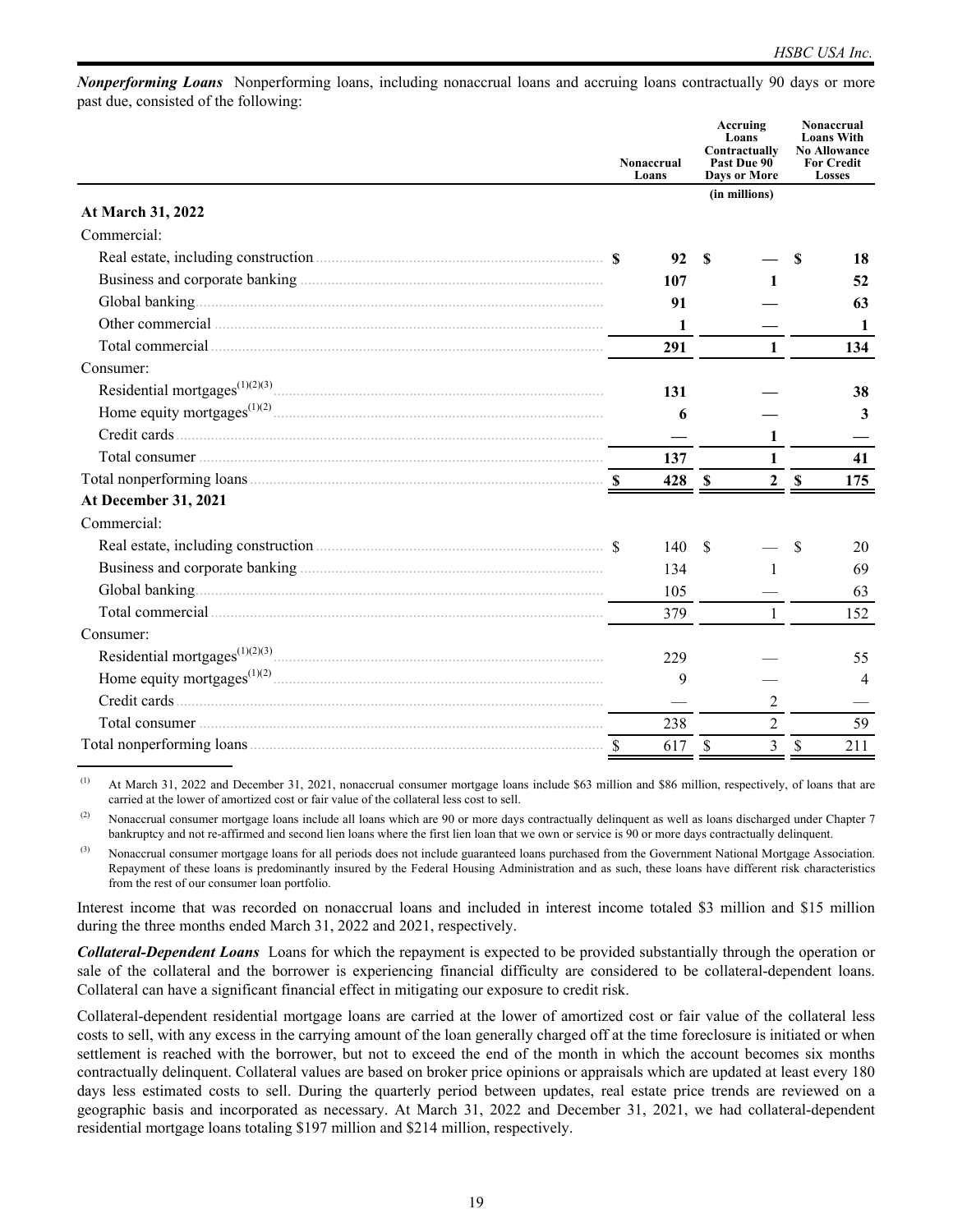For collateral-dependent commercial loans, the allowance for expected credit losses is individually assessed based on the fair value of the collateral. Various types of collateral are used, including real estate, inventory, equipment, accounts receivable, securities and cash, among others. For commercial real estate loans, collateral values are generally based on appraisals which are updated based on management judgment under the specific circumstances on a case-by-case basis. In situations where an appraisal is not used, borrower-specific factors such as operating results, cash flows and debt service ratios are reviewed along with relevant market data of comparable properties in order to create a 10-year cash flow model to be discounted at appropriate rates to present value. The collateral value for securities is based on their quoted market prices or broker quotes. The collateral value for other financial assets is generally based on appraisals or is estimated using a discounted cash flow analysis. Commercial loan balances are charged off at the time all or a portion of the balance is deemed uncollectible. At March 31, 2022 and December 31, 2021, we had collateral-dependent commercial loans totaling \$260 million and \$347 million, respectively.

*Troubled debt restructurings ("TDR Loans")* TDR Loans represent loans for which the original contractual terms have been modified to provide for terms that are less than what we would be willing to accept for new loans with comparable risk because of deterioration in the borrower's financial condition.

Modifications for consumer or commercial loans may include changes to one or more terms of the loan, including, but not limited to, a change in interest rate, extension of the amortization period, reduction in payment amount and partial forgiveness or deferment of principal, accrued interest or other loan covenants. A substantial amount of our modifications involve interest rate reductions on consumer loans, which lower the amount of interest income we are contractually entitled to receive in future periods. Through lowering the interest rate and other loan term changes, we believe we are able to increase the amount of cash flow that will ultimately be collected from the loan, given the borrower's financial condition. Once a consumer loan is classified as a TDR Loan, it continues to be reported as such until it is paid off or charged-off. For commercial loans, if subsequent performance is in accordance with the new terms and the loan is upgraded, it is possible the loan will no longer be reported as a TDR Loan at the earliest one year after the restructuring. During the three months ended March 31, 2022 and 2021, there were no commercial loans that met these criteria and were removed from TDR Loan classification.

The following table summarizes our TDR Loans at March 31, 2022 and December 31, 2021:

|                                             | March 31,<br>2022 | December 31,<br>2021 |
|---------------------------------------------|-------------------|----------------------|
|                                             | (in millions)     |                      |
| Commercial loans:                           |                   |                      |
|                                             | 15                | 38<br>S              |
|                                             | 8                 | 25                   |
|                                             | 23                | 63                   |
| Consumer loans:                             |                   |                      |
|                                             | 122               | 125                  |
|                                             |                   | 9                    |
|                                             |                   |                      |
| Total consumer.                             | 134               | 137                  |
| Total TDR Loans <sup><math>(3)</math></sup> |                   | 200                  |

<sup>(1)</sup> Additional commitments to lend to commercial borrowers whose loans have been modified in TDR Loans totaled \$14 million and \$13 million at March 31, 2022 and December 31, 2021, respectively.

(2) At March 31, 2022 and December 31, 2021, the carrying value of consumer mortgage TDR Loans includes \$95 million and \$104 million, respectively, of loans that are recorded at the lower of amortized cost or fair value of the collateral less cost to sell.

 $^{(3)}$  At March 31, 2022 and December 31, 2021, the carrying value of TDR Loans includes \$67 million and \$115 million, respectively, of loans which are classified as nonaccrual.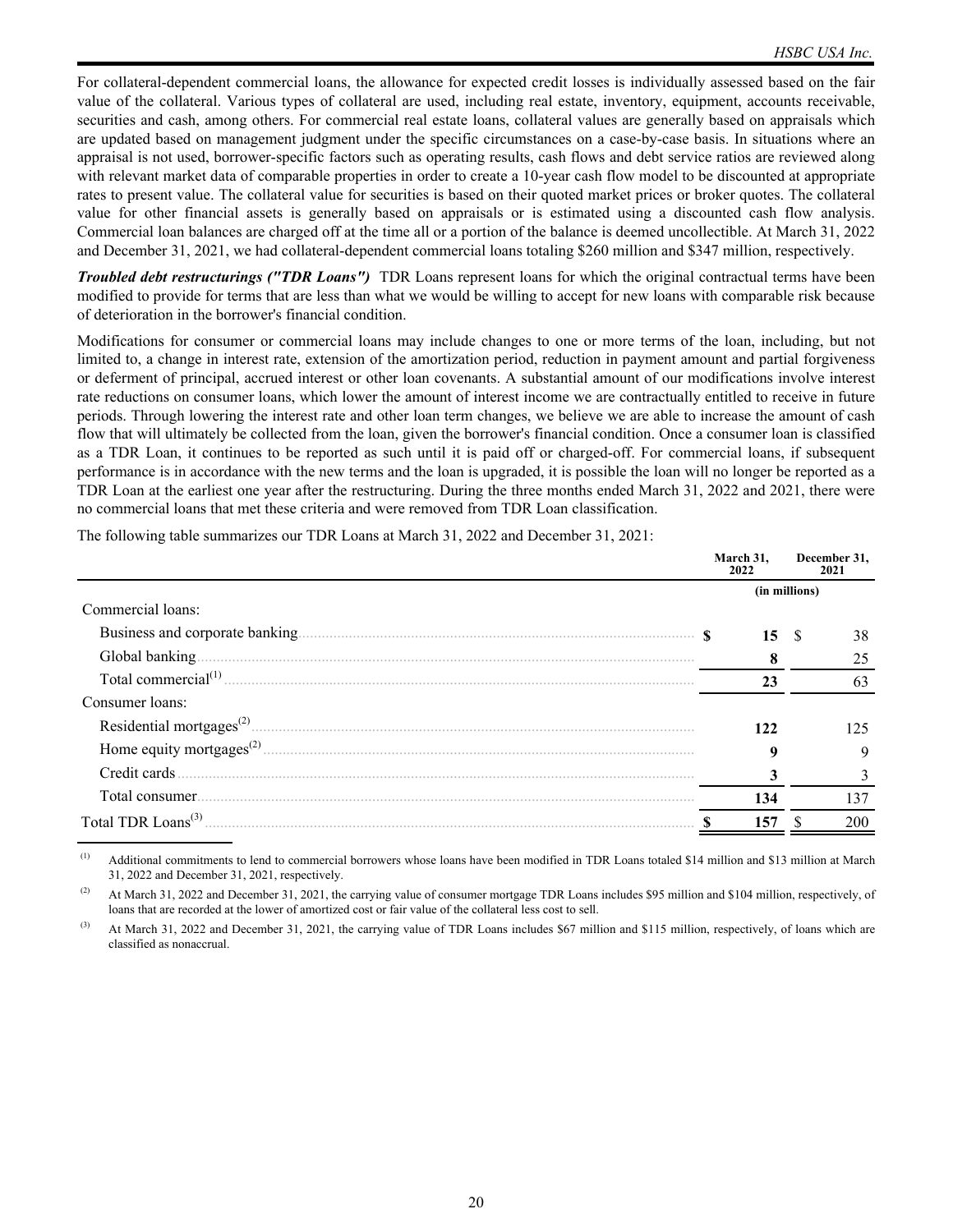The following table presents information about loans which were modified during the three months ended March 31, 2022 and 2021 and as a result of this action became classified as TDR Loans:

| Three Months Ended March 31, | 2022 |               |    |
|------------------------------|------|---------------|----|
|                              |      | (in millions) |    |
| Commercial loans:            |      |               |    |
|                              |      |               | 26 |
| Global banking.              |      |               |    |
| Total commercial             |      |               |    |
| Consumer loans:              |      |               |    |
| Residential mortgages.       |      |               | 16 |
| Credit cards                 |      |               |    |
| Total consumer.              |      |               |    |
| Total                        |      |               | 58 |

The weighted-average contractual rate reduction for consumer loans which became classified as TDR Loans during the three months ended March 31, 2022 and 2021 was 1.09 percent and 1.97 percent, respectively. The weighted-average contractual rate reduction for commercial loans was not significant in either the number of loans or rate.

The following table presents consumer loans which were classified as TDR Loans during the previous 12 months which subsequently became 60 days or greater contractually delinquent during the three months ended March 31, 2022 and 2021:

| Three Months Ended March 31, | 2022          | 2021 |  |
|------------------------------|---------------|------|--|
|                              | (in millions) |      |  |
| Consumer loans:              |               |      |  |
| Residential mortgages.       |               |      |  |
| Total consumer.              |               |      |  |

During the three months ended March 31, 2022 and 2021, there were no commercial TDR Loans which were classified as TDR Loans during the previous 12 months which subsequently became 90 days or greater contractually delinquent.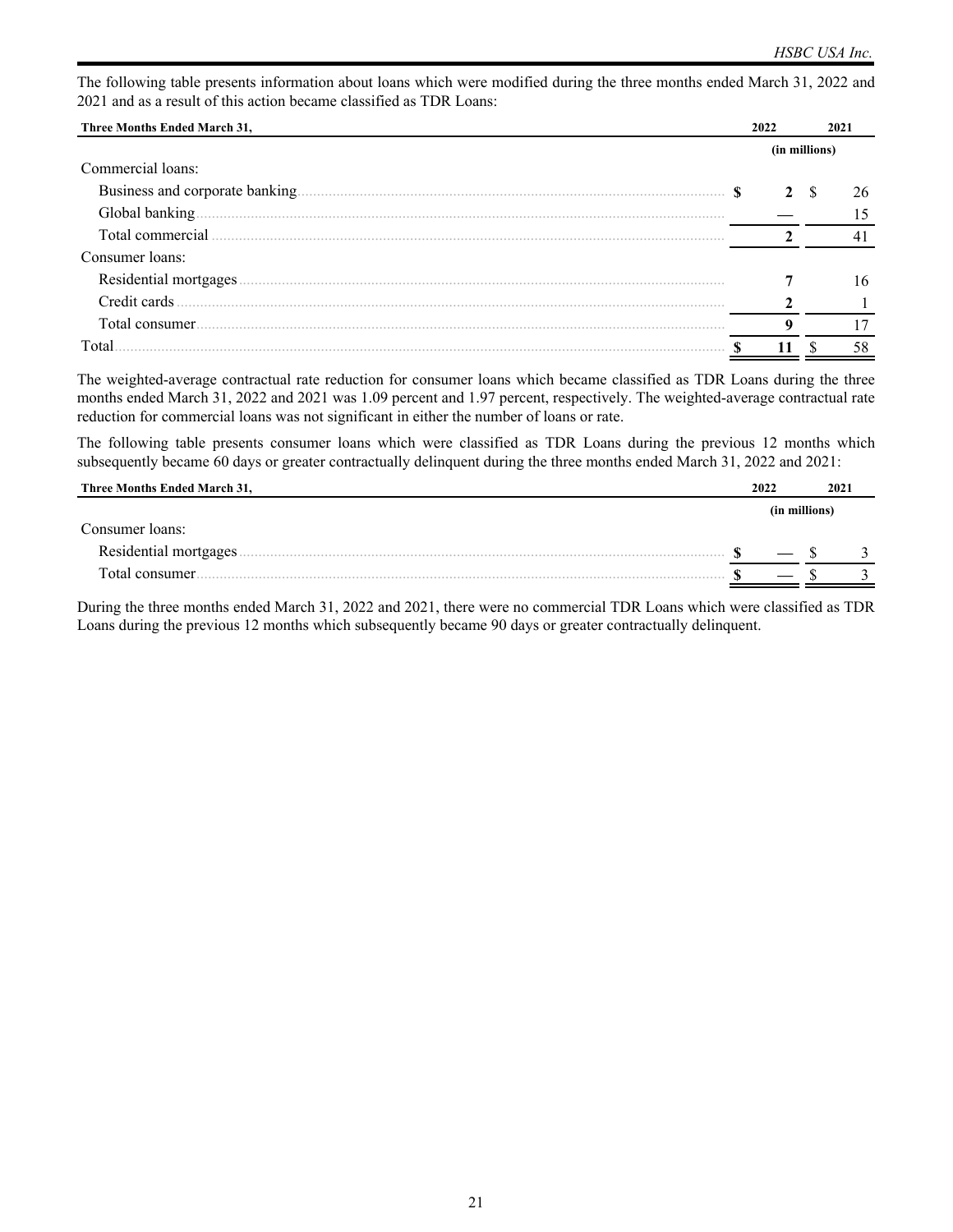*Commercial Loan Credit Quality Indicators* The following credit quality indicators are utilized to monitor our commercial loan portfolio:

*Criticized loans* Criticized loan classifications presented in the table below are determined by the assignment of various criticized facility grades based on the risk rating standards of our regulator. The following facility grades are deemed to be criticized:

Special Mention - generally includes loans that are protected by collateral and/or the credit worthiness of the customer, but are potentially weak based upon economic or market circumstances which, if not checked or corrected, could weaken our credit position at some future date.

Substandard - includes loans that are inadequately protected by the underlying collateral and/or general credit worthiness of the customer. These loans present a distinct possibility that we will sustain some loss if the deficiencies are not corrected.

Doubtful - includes loans that have all the weaknesses exhibited by substandard loans, with the added characteristic that the weaknesses make collection or liquidation in full of the recorded loan highly improbable. However, although the possibility of loss is extremely high, certain factors exist which may strengthen the credit at some future date, and therefore the decision to charge-off the loan is deferred. Loans graded as doubtful are required to be placed in nonaccrual status.

The following table summarizes our criticized commercial loans, including a disaggregation of the loans by year of origination as of March 31, 2022 and December 31, 2021:

|                                           | 2022            | 2021 |              | 2020 |     | 2019      |              | 2018          |   | Prior          |               | <b>Revolving</b><br>Loans |          | <b>Revolving</b><br>Loans<br>Converted<br>to Term<br>Loans | <b>Total at</b><br>Mar. 31.<br>2022 |
|-------------------------------------------|-----------------|------|--------------|------|-----|-----------|--------------|---------------|---|----------------|---------------|---------------------------|----------|------------------------------------------------------------|-------------------------------------|
|                                           |                 |      |              |      |     |           |              | (in millions) |   |                |               |                           |          |                                                            |                                     |
| Real estate, including construction:      |                 |      |              |      |     |           |              |               |   |                |               |                           |          |                                                            |                                     |
|                                           |                 | S    |              | S    | 90  | \$<br>175 | S            | 448           | S | 324            | S             |                           | S        | 1                                                          | \$<br>1,038                         |
|                                           |                 |      |              |      | 1   | 138       |              | 245           |   | 855            |               | 20                        |          | 11                                                         | 1,270                               |
|                                           |                 |      |              |      |     | 76        |              | $\mathbf{2}$  |   | 11             |               |                           |          |                                                            | 89                                  |
| Total real estate, including construction |                 |      |              |      | 91  | 389       |              | 695           |   | 1,190          |               | 20                        |          | 12                                                         | 2,397                               |
| Business and corporate banking:           |                 |      |              |      |     |           |              |               |   |                |               |                           |          |                                                            |                                     |
|                                           |                 |      |              |      | 10  | 91        |              | 30            |   | 166            |               | 110                       |          | 15                                                         | 422                                 |
|                                           |                 |      | $\mathbf{1}$ |      | 28  | 34        |              | 8             |   | 188            |               | 545                       |          | 17                                                         | 821                                 |
|                                           |                 |      |              |      |     |           |              | 20            |   | 14             |               | 21                        |          |                                                            | 55                                  |
| Total business and corporate banking      |                 |      | $\mathbf{1}$ |      | 38  | 125       |              | 58            |   | 368            |               | 676                       |          | 32                                                         | 1,298                               |
| Global banking:                           |                 |      |              |      |     |           |              |               |   |                |               |                           |          |                                                            |                                     |
|                                           |                 |      |              |      |     |           |              |               |   | 8              |               | 36                        |          |                                                            | 44                                  |
| Substandard                               |                 |      |              |      | 232 | 17        |              |               |   | 15             |               | 217                       |          |                                                            | 481                                 |
|                                           |                 |      |              |      |     |           |              |               |   |                |               | 16                        |          |                                                            | 16                                  |
|                                           |                 |      |              |      | 232 | 17        |              |               |   | 23             |               | 269                       |          |                                                            | 541                                 |
| Other commercial:                         |                 |      |              |      |     |           |              |               |   |                |               |                           |          |                                                            |                                     |
|                                           |                 |      |              |      |     |           |              |               |   | 4              |               |                           |          |                                                            | 4                                   |
| Substandard                               |                 |      |              |      |     |           |              |               |   | 3              |               | 25                        |          |                                                            | 28                                  |
|                                           |                 |      |              |      |     |           |              |               |   | $\overline{7}$ |               | 25                        |          |                                                            | 32                                  |
| Total commercial:                         |                 |      |              |      |     |           |              |               |   |                |               |                           |          |                                                            |                                     |
|                                           |                 |      |              |      | 100 | 266       |              | 478           |   | 502            |               | 146                       |          | 16                                                         | 1,508                               |
| Substandard.                              |                 |      | $\mathbf{1}$ |      | 261 | 189       |              | 253           |   | 1,061          |               | 807                       |          | 28                                                         | 2,600                               |
| Doubtful.                                 |                 |      |              |      |     | 76        |              | 22            |   | 25             |               | 37                        |          |                                                            | 160                                 |
|                                           | $\qquad \qquad$ | \$   | $\mathbf{1}$ | \$   | 361 | \$<br>531 | $\mathbf{s}$ | 753           |   | \$1,588        | <sup>\$</sup> | 990                       | <b>S</b> | 44                                                         | \$4,268                             |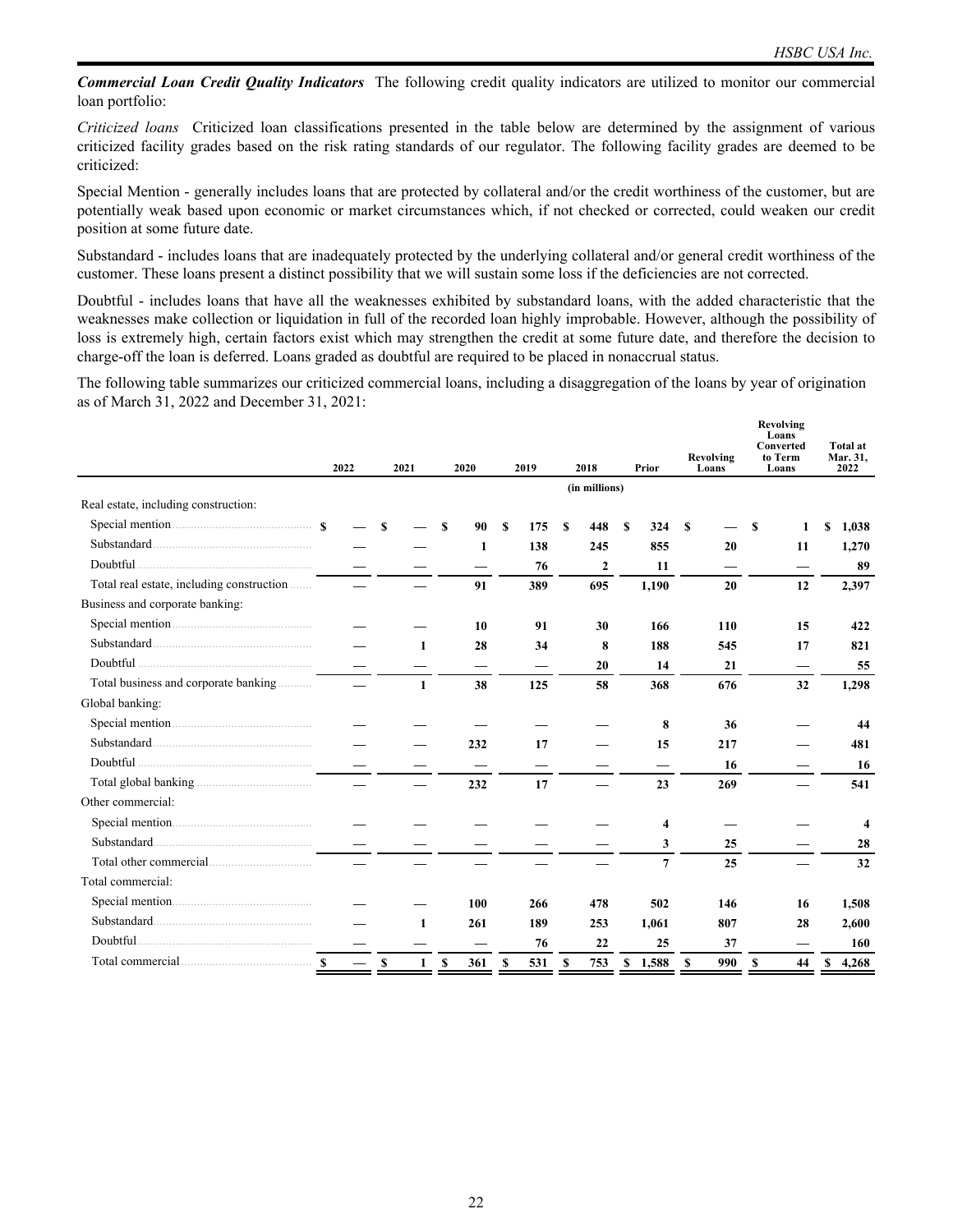|                                           | 2021                     | 2020         |                          |             | 2019                     |              | 2018 |   | 2017          |              | Prior          |               | Revolving<br>Loans |             | <b>Revolving</b><br>Loans<br>Converted<br>to Term<br>Loans | <b>Total at</b><br>Dec. 31,<br>2021 |
|-------------------------------------------|--------------------------|--------------|--------------------------|-------------|--------------------------|--------------|------|---|---------------|--------------|----------------|---------------|--------------------|-------------|------------------------------------------------------------|-------------------------------------|
|                                           |                          |              |                          |             |                          |              |      |   | (in millions) |              |                |               |                    |             |                                                            |                                     |
| Real estate, including construction:      |                          |              |                          |             |                          |              |      |   |               |              |                |               |                    |             |                                                            |                                     |
|                                           |                          | S            |                          | S           | 350                      | \$           | 487  | S | 90            | S            | 259            | -S            |                    | \$.         |                                                            | \$<br>1,186                         |
|                                           |                          |              | -1                       |             | 272                      |              | 263  |   | 308           |              | 461            |               | 20                 |             | 11                                                         | 1,336                               |
| Doubtful                                  |                          |              |                          |             | 80                       |              | 2    |   |               |              | 53             |               |                    |             |                                                            | 135                                 |
| Total real estate, including construction |                          |              | 1                        |             | 702                      |              | 752  |   | 398           |              | 773            |               | 20                 |             | 11                                                         | 2,657                               |
| Business and corporate banking:           |                          |              |                          |             |                          |              |      |   |               |              |                |               |                    |             |                                                            |                                     |
|                                           |                          |              | 1                        |             | 91                       |              | 60   |   | 26            |              | 274            |               | 173                |             |                                                            | 625                                 |
|                                           |                          |              | 18                       |             | 36                       |              | 9    |   | 3             |              | 226            |               | 424                |             | 8                                                          | 724                                 |
|                                           |                          |              | $\overline{\phantom{0}}$ |             | $\overline{\phantom{0}}$ |              | 20   |   |               |              | 28             |               | 16                 |             |                                                            | 64                                  |
| Total business and corporate banking      |                          |              | 19                       |             | 127                      |              | 89   |   | 29            |              | 528            |               | 613                |             | 8                                                          | 1,413                               |
| Global banking:                           |                          |              |                          |             |                          |              |      |   |               |              |                |               |                    |             |                                                            |                                     |
|                                           | 8                        |              |                          |             |                          |              |      |   |               |              | 8              |               | 47                 |             |                                                            | 63                                  |
|                                           |                          |              |                          |             |                          |              |      |   |               |              | 54             |               | 232                |             |                                                            | 286                                 |
|                                           | $\overline{\phantom{a}}$ |              |                          |             |                          |              |      |   |               |              |                |               | 31                 |             |                                                            | 31                                  |
|                                           | 8                        |              |                          |             |                          |              |      |   |               |              | 62             |               | 310                |             |                                                            | 380                                 |
| Other commercial:                         |                          |              |                          |             |                          |              |      |   |               |              |                |               |                    |             |                                                            |                                     |
|                                           |                          |              |                          |             |                          |              |      |   |               |              | 7              |               |                    |             |                                                            | 7                                   |
| Substandard                               |                          |              |                          |             |                          |              |      |   |               |              |                |               | 40                 |             |                                                            | 40                                  |
|                                           |                          |              |                          |             |                          |              |      |   |               |              | $\overline{7}$ |               | 40                 |             |                                                            | 47                                  |
| Total commercial:                         |                          |              |                          |             |                          |              |      |   |               |              |                |               |                    |             |                                                            |                                     |
|                                           | 8                        |              | 1                        |             | 441                      |              | 547  |   | 116           |              | 548            |               | 220                |             |                                                            | 1,881                               |
| Substandard                               |                          |              | 19                       |             | 308                      |              | 272  |   | 311           |              | 741            |               | 716                |             | 19                                                         | 2,386                               |
| Doubtful.                                 |                          |              |                          |             | 80                       |              | 22   |   |               |              | 81             |               | 47                 |             |                                                            | 230                                 |
|                                           | 8                        | $\mathbb{S}$ | 20                       | $\mathbf S$ | 829                      | $\mathbb{S}$ | 841  | S | 427           | $\mathbb{S}$ | 1.370          | <sup>\$</sup> | 983                | $\mathbf S$ | 19                                                         | \$<br>4,497                         |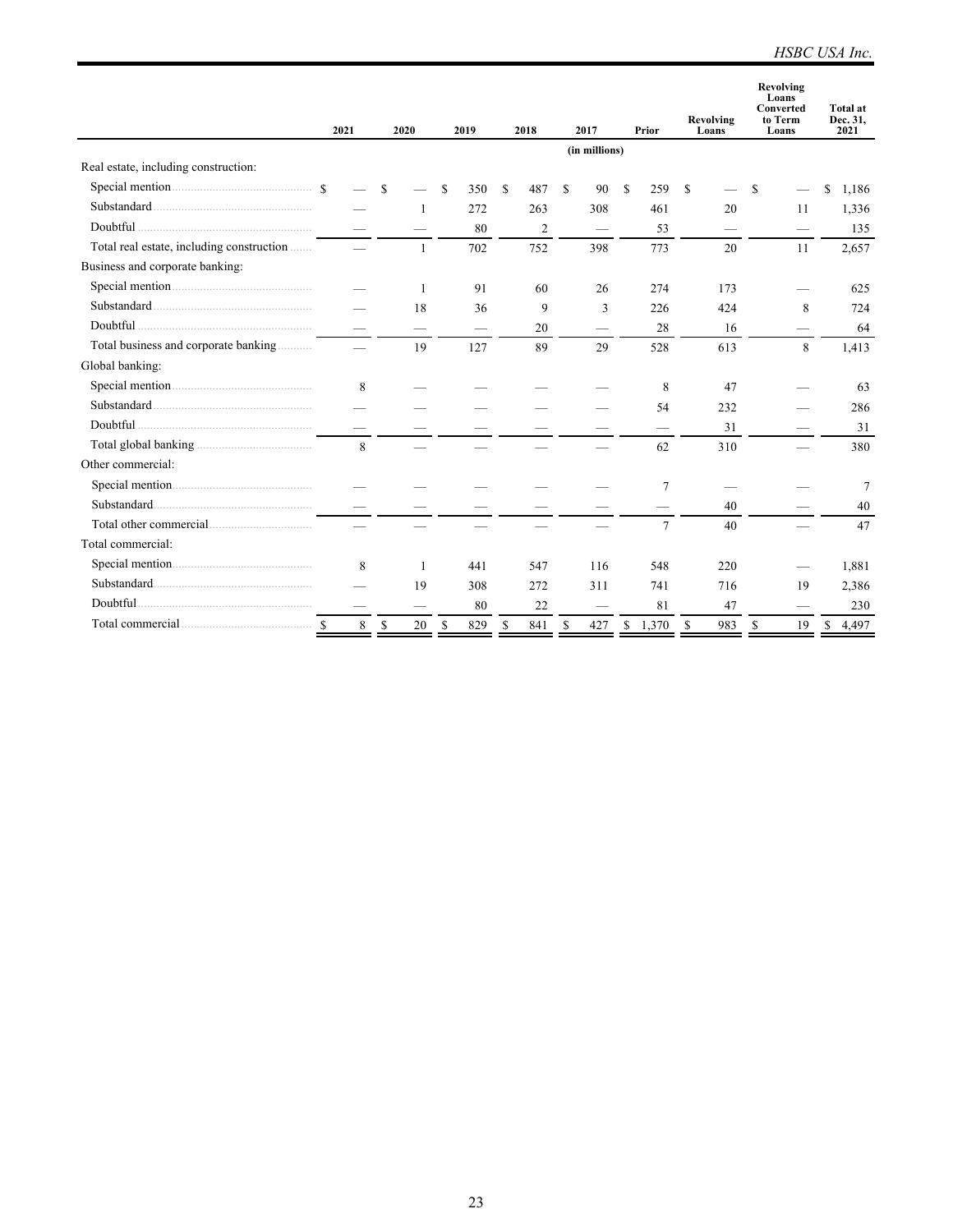*Nonperforming* The following table summarizes the nonperforming status of our commercial loan portfolio, including a disaggregation of the loans by year of origination as of March 31, 2022 and December 31, 2021:

|                                           | 2022                     | 2021                     | 2020              | 2019       | 2018               | Prior       | Revolving<br>Loans | Revolving<br>Loans<br>Converted<br>to Term<br>Loans | <b>Total at</b><br>Mar. 31,<br>2022 |
|-------------------------------------------|--------------------------|--------------------------|-------------------|------------|--------------------|-------------|--------------------|-----------------------------------------------------|-------------------------------------|
|                                           |                          |                          |                   |            | (in millions)      |             |                    |                                                     |                                     |
| Real estate, including construction:      |                          |                          |                   |            |                    |             |                    |                                                     |                                     |
|                                           | 315                      | S<br>992                 | S<br>622          | S<br>2,070 | 1,936<br>S         | 1,921<br>\$ | 56<br>S            | S<br>16                                             | S<br>7,928                          |
|                                           |                          |                          |                   | 76         |                    | 16          |                    |                                                     | 92                                  |
| Total real estate, including construction | 315                      | 992                      | 622               | 2,146      | 1,936              | 1,937       | 56                 | 16                                                  | 8,020                               |
| Business and corporate banking:           |                          |                          |                   |            |                    |             |                    |                                                     |                                     |
|                                           | 197                      | 1,384                    | 642               | 661        | 193                | 4,647       | 7,277              | 196                                                 | 15,197                              |
|                                           |                          |                          | 4                 |            | 20                 | 50          | 33                 |                                                     | 107                                 |
| Accruing loans contractually past         | $\overline{\phantom{0}}$ |                          |                   |            |                    |             | 1                  |                                                     | 1                                   |
| Total business and corporate banking      | 197                      | 1,384                    | 646               | 661        | 213                | 4,697       | 7,311              | 196                                                 | 15,305                              |
| Global banking:                           |                          |                          |                   |            |                    |             |                    |                                                     |                                     |
|                                           | 322                      | 581                      | 525               | 149        | 100                | 4.925       | 5,255              |                                                     | 11,857                              |
| Nonaccrual loans                          | $\overline{\phantom{0}}$ | $\overline{\phantom{m}}$ | $\hspace{0.05cm}$ |            |                    | 38          | 53                 |                                                     | 91                                  |
|                                           | 322                      | 581                      | 525               | 149        | 100                | 4,963       | 5,308              |                                                     | 11,948                              |
| Other commercial:                         |                          |                          |                   |            |                    |             |                    |                                                     |                                     |
|                                           | 10                       | 516                      | 543               | 418        | 205                | 1,166       | 4,322              |                                                     | 7,180                               |
|                                           | —                        |                          |                   |            |                    | 1           |                    |                                                     | 1                                   |
|                                           | 10                       | 516                      | 543               | 418        | 205                | 1,167       | 4,322              |                                                     | 7,181                               |
| Total commercial:                         |                          |                          |                   |            |                    |             |                    |                                                     |                                     |
|                                           | 844                      | 3,473                    | 2,332             | 3,298      | 2,434              | 12,659      | 16,910             | 212                                                 | 42,162                              |
|                                           |                          |                          | 4                 | 76         | 20                 | 105         | 86                 |                                                     | 291                                 |
| Accruing loans contractually past         |                          |                          |                   |            |                    |             | $\mathbf{1}$       |                                                     | 1.                                  |
| -S                                        | 844                      | \$3,473                  | \$2,336           | \$3,374    | $$2,454$ $$12,764$ |             | \$16,997           | -S                                                  | 212 \$42,454                        |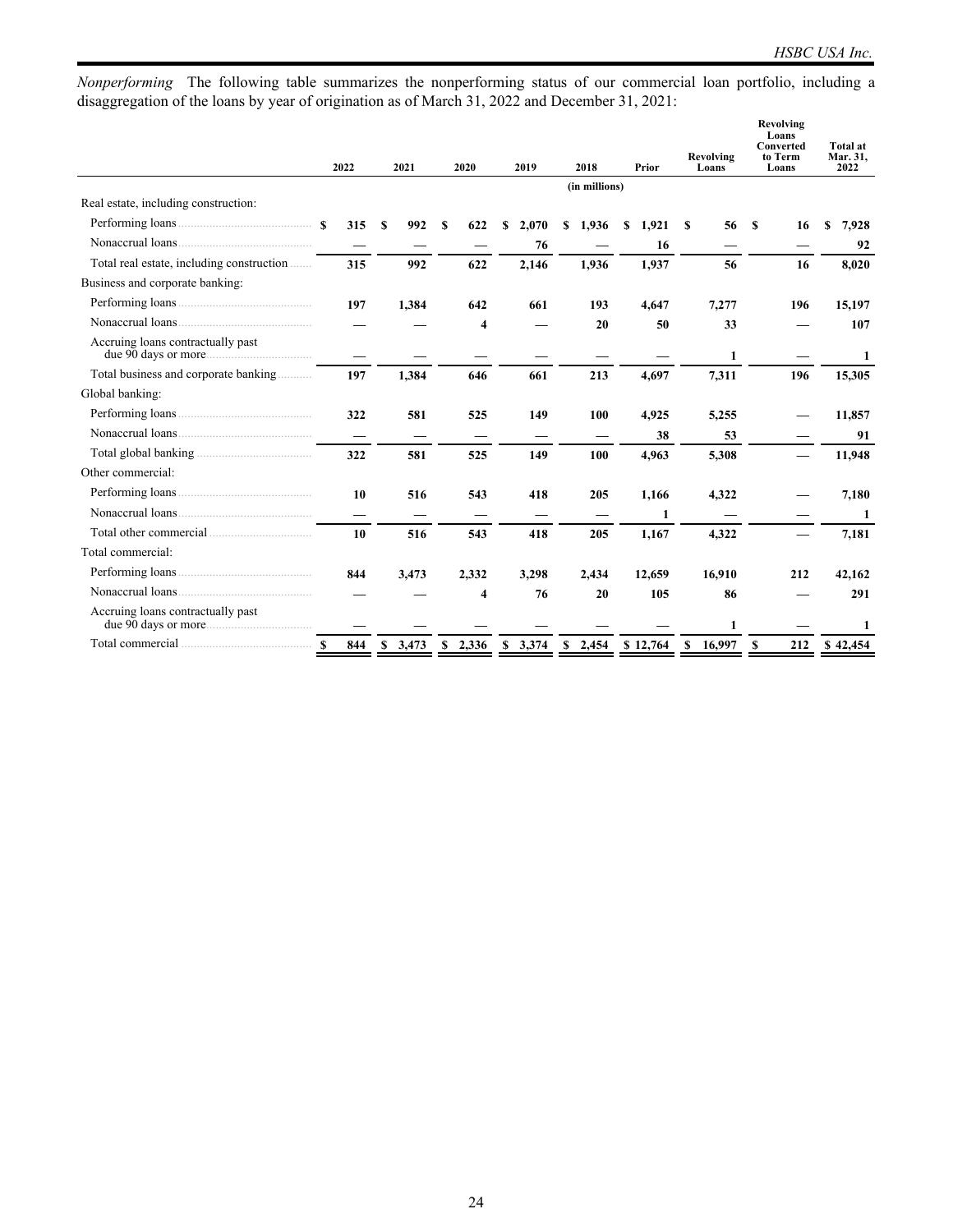|                                           | 2021                     | 2020           | 2019        | 2018        | 2017          | Prior       | Revolving<br>Loans | <b>Revolving</b><br>Loans<br>Converted<br>to Term<br>Loans | <b>Total at</b><br>Dec. 31,<br>2021 |
|-------------------------------------------|--------------------------|----------------|-------------|-------------|---------------|-------------|--------------------|------------------------------------------------------------|-------------------------------------|
|                                           |                          |                |             |             | (in millions) |             |                    |                                                            |                                     |
| Real estate, including construction:      |                          |                |             |             |               |             |                    |                                                            |                                     |
|                                           | \$<br>969                | \$<br>651      | \$<br>2,436 | \$<br>2,076 | \$<br>593     | \$<br>1,307 | \$<br>46           | \$<br>16                                                   | \$<br>8,094                         |
|                                           | $\overline{\phantom{0}}$ | 2              | 80          | 40          |               | 18          |                    |                                                            | 140                                 |
| Total real estate, including construction | 969                      | 653            | 2,516       | 2,116       | 593           | 1,325       | 46                 | 16                                                         | 8,234                               |
| Business and corporate banking:           |                          |                |             |             |               |             |                    |                                                            |                                     |
|                                           | 1.630                    | 709            | 594         | 190         | 187           | 4,756       | 5,540              | 217                                                        | 13,823                              |
|                                           |                          | $\overline{4}$ | 14          | 30          | 51            | 1           | 34                 |                                                            | 134                                 |
| Accruing loans contractually past         |                          |                |             |             |               |             | 1                  |                                                            |                                     |
| Total business and corporate banking      | 1,630                    | 713            | 608         | 220         | 238           | 4,757       | 5,575              | 217                                                        | 13,958                              |
| Global banking:                           |                          |                |             |             |               |             |                    |                                                            |                                     |
|                                           | 547                      | 540            | 203         | 80          | 243           | 4,580       | 4,811              |                                                            | 11,004                              |
|                                           |                          |                |             |             |               | 40          | 65                 |                                                            | 105                                 |
|                                           | 547                      | 540            | 203         | 80          | 243           | 4,620       | 4,876              |                                                            | 11,109                              |
| Other commercial:                         |                          |                |             |             |               |             |                    |                                                            |                                     |
| Performing loans.                         | 589                      | 552            | 451         | 174         | 110           | 1,045       | 3,574              |                                                            | 6,495                               |
|                                           | 589                      | 552            | 451         | 174         | 110           | 1,045       | 3,574              |                                                            | 6,495                               |
| Total commercial:                         |                          |                |             |             |               |             |                    |                                                            |                                     |
|                                           | 3,735                    | 2,452          | 3,684       | 2,520       | 1,133         | 11,688      | 13,971             | 233                                                        | 39,416                              |
|                                           |                          | 6              | 94          | 70          | 51            | 59          | 99                 |                                                            | 379                                 |
| Accruing loans contractually past         |                          |                |             |             |               |             |                    |                                                            |                                     |
|                                           |                          | \$<br>2,458    | \$<br>3,778 | \$<br>2,590 | \$1,184       | \$11,747    | \$<br>14,071       | \$<br>233                                                  | \$39,796                            |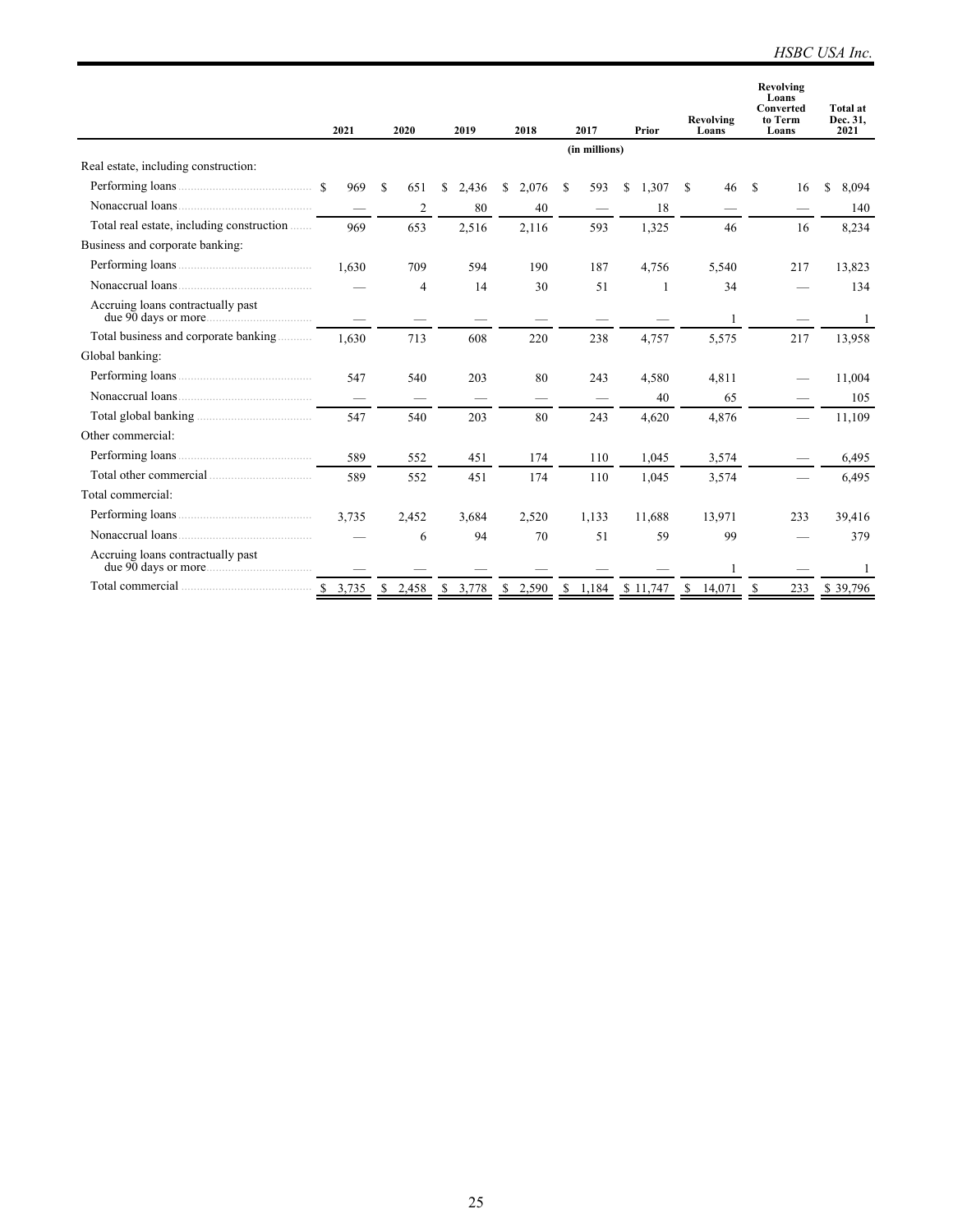*Credit risk profile* Commercial loans are assigned a credit rating based on the estimated probability of default. Investment grade includes loans with credit ratings of at least BBB- or above or the equivalent based on our internal credit rating system. The following table summarizes the credit risk profile of our commercial loan portfolio, including a disaggregation of the loans by year of origination as of March 31, 2022 and December 31, 2021:

|                                           | 2022           | 2021        | 2020        | 2019        | 2018          | Prior     | <b>Revolving</b><br>Loans | <b>Revolving</b><br>Loans<br>Converted<br>to Term<br>Loans | Total at<br>Mar. 31,<br>2022        |
|-------------------------------------------|----------------|-------------|-------------|-------------|---------------|-----------|---------------------------|------------------------------------------------------------|-------------------------------------|
|                                           |                |             |             |             | (in millions) |           |                           |                                                            |                                     |
| Real estate, including construction:      |                |             |             |             |               |           |                           |                                                            |                                     |
|                                           | -S<br>165      | S<br>52     | \$<br>367   | \$<br>498   | \$<br>913     | \$<br>297 | S<br>23                   | \$                                                         | 2,315<br>S                          |
|                                           | 150            | 940         | 255         | 1,648       | 1,023         | 1,640     | 33                        | 16                                                         | 5,705                               |
| Total real estate, including construction | 315            | 992         | 622         | 2,146       | 1,936         | 1,937     | 56                        | 16                                                         | 8,020                               |
| Business and corporate banking:           |                |             |             |             |               |           |                           |                                                            |                                     |
|                                           | 64             | 781         | 336         | 280         | 41            | 2,409     | 3,217                     | 23                                                         | 7,151                               |
|                                           | 133            | 603         | 310         | 381         | 172           | 2,288     | 4,094                     | 173                                                        | 8,154                               |
| Total business and corporate banking      | 197            | 1,384       | 646         | 661         | 213           | 4,697     | 7,311                     | 196                                                        | 15,305                              |
| Global banking:                           |                |             |             |             |               |           |                           |                                                            |                                     |
|                                           | 312            | 560         | 292         | 144         | 82            | 4,110     | 4,713                     |                                                            | 10,213                              |
|                                           | 10             | 21          | 233         | 5           | 18            | 853       | 595                       |                                                            | 1,735                               |
|                                           | 322            | 581         | 525         | 149         | 100           | 4,963     | 5,308                     |                                                            | 11,948                              |
| Other commercial:                         |                |             |             |             |               |           |                           |                                                            |                                     |
| Investment grade                          | $\overline{7}$ | 105         | 460         | 121         | 205           | 977       | 4,126                     |                                                            | 6,001                               |
|                                           | 3              | 411         | 83          | 297         |               | 190       | 196                       |                                                            | 1,180                               |
|                                           | 10             | 516         | 543         | 418         | 205           | 1,167     | 4,322                     |                                                            | 7,181                               |
| Total commercial:                         |                |             |             |             |               |           |                           |                                                            |                                     |
|                                           | 548            | 1,498       | 1,455       | 1,043       | 1,241         | 7,793     | 12,079                    | 23                                                         | 25,680                              |
|                                           | 296            | 1,975       | 881         | 2,331       | 1,213         | 4,971     | 4,918                     | 189                                                        | 16,774                              |
|                                           |                |             |             |             |               |           |                           |                                                            |                                     |
|                                           | 844<br>-S      | \$<br>3,473 | \$<br>2,336 | \$<br>3,374 | \$<br>2,454   | \$12,764  | \$<br>16,997              | \$<br>212                                                  | \$42,454                            |
|                                           | 2021           | 2020        | 2019        | 2018        | 2017          | Prior     | <b>Revolving</b><br>Loans | <b>Revolving</b><br>Loans<br>Converted<br>to Term<br>Loans | <b>Total at</b><br>Dec. 31,<br>2021 |
|                                           |                |             |             |             | (in millions) |           |                           |                                                            |                                     |
| Real estate, including construction:      |                |             |             |             |               |           |                           |                                                            |                                     |
|                                           | 1              | \$<br>361   | \$<br>491   | \$<br>772   | \$<br>57      | \$<br>248 | \$<br>12                  | \$                                                         | \$<br>1,942                         |
|                                           | 968            | 292         | 2,025       | 1,344       | 536           | 1,077     | 34                        | 16                                                         | 6,292                               |
| Total real estate, including construction | 969            | 653         | 2,516       | 2,116       | 593           | 1,325     | 46                        | 16                                                         | 8,234                               |
| Business and corporate banking:           |                |             |             |             |               |           |                           |                                                            |                                     |
|                                           | 881            | 254         | 240         | 52          | 43            | 2,122     | 2,498                     | 55                                                         | 6,145                               |
| Non-investment grade                      | 749            | 459         | 368         | 168         | 195           | 2,635     | 3,077                     | 162                                                        | 7,813                               |
| Total business and corporate banking      | 1,630          | 713         | 608         | 220         | 238           | 4,757     | 5,575                     | 217                                                        | 13,958                              |
| Global banking:                           |                |             |             |             |               |           |                           |                                                            |                                     |
| Investment grade.                         | 530            | 539         | 189         | 64          | 235           | 3,910     | 4,240                     |                                                            | 9,707                               |
|                                           | 17             | 1           | 14          | 16          | 8             | 710       | 636                       | $\overbrace{\qquad \qquad }^{}$                            | 1,402                               |
| Total global banking.                     | 547            | 540         | 203         | 80          | 243           | 4,620     | 4,876                     | $\overline{\phantom{0}}$                                   | 11,109                              |
| Other commercial:                         |                |             |             |             |               |           |                           |                                                            |                                     |
| Investment grade                          | 120            | 442         | 153         | 174         | 69            | 943       | 3,527                     |                                                            | 5,428                               |
|                                           | 469            | 110         | 298         |             | 41            | 102       | 47                        |                                                            | 1,067                               |
|                                           | 589            | 552         | 451         | 174         | 110           | 1,045     | 3,574                     |                                                            | 6,495                               |
| Total commercial:                         |                |             |             |             |               |           |                           |                                                            |                                     |
| Investment grade.                         | 1,532          | 1,596       | 1,073       | 1,062       | 404           | 7,223     | 10,277                    | 55                                                         | 23,222                              |
|                                           | 2,203          | 862         | 2,705       | 1,528       | 780           | 4,524     | 3,794                     | 178                                                        | 16,574                              |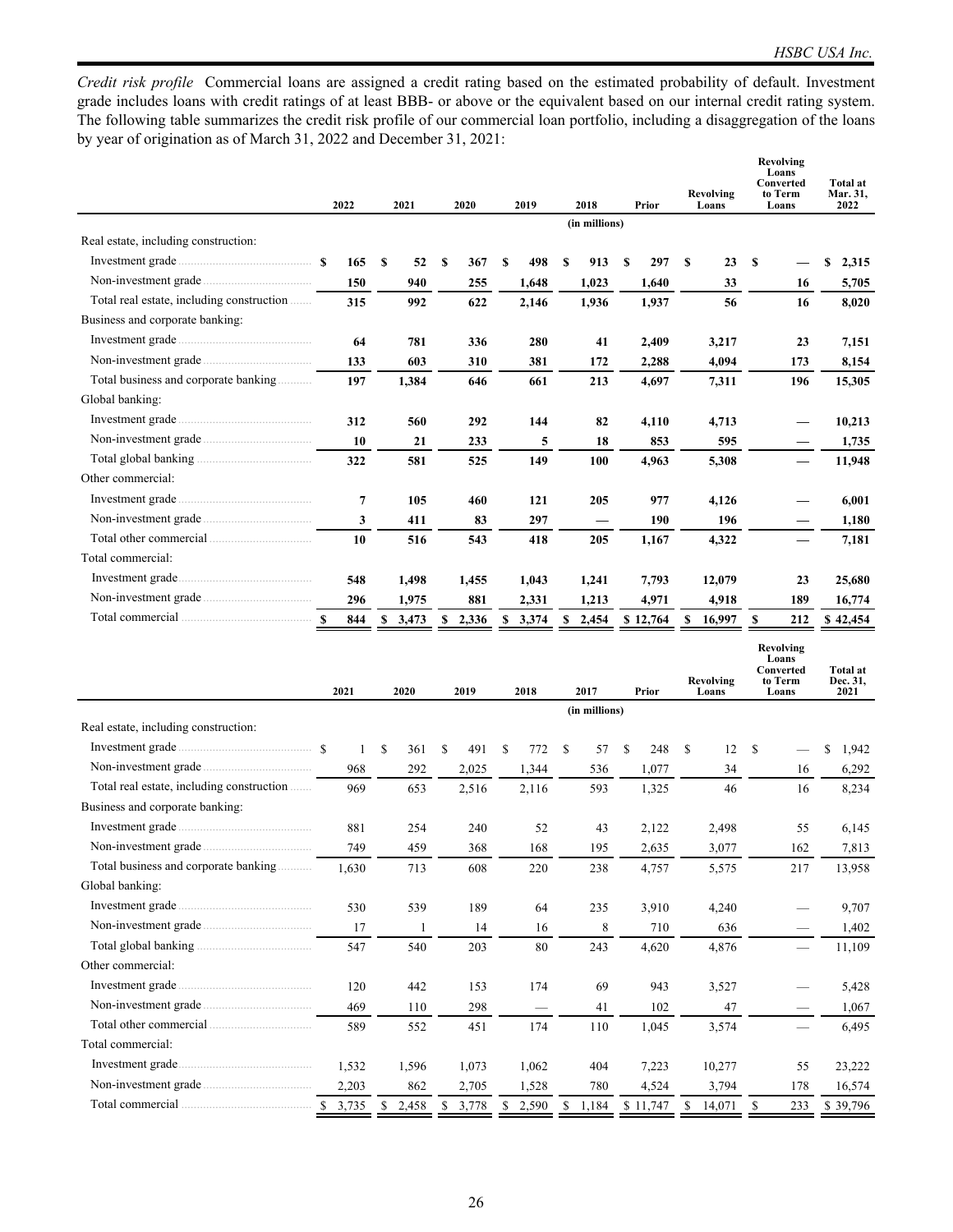*Consumer Loan Credit Quality Indicators* The following credit quality indicators are utilized to monitor our consumer loan portfolio:

*Delinquency* The following table summarizes dollars of two-months-and-over contractual delinquency for our consumer loan portfolio, including a disaggregation of the loans by year of origination as of March 31, 2022 and December 31, 2021:

|                                         |    | 2022 |               | 2021           |               | 2020         |               | 2019 |               | 2018         |               | Prior |            | <b>Revolving</b><br>Loans |     | <b>Total at</b><br>Mar. 31,<br>2022 |
|-----------------------------------------|----|------|---------------|----------------|---------------|--------------|---------------|------|---------------|--------------|---------------|-------|------------|---------------------------|-----|-------------------------------------|
|                                         |    |      |               |                |               |              |               |      | (in millions) |              |               |       |            |                           |     |                                     |
| Residential mortgages <sup>(1)(2)</sup> | S  |      | S             | 10             | <b>S</b>      | $\mathbf{2}$ | S             | 1    | S             | $\mathbf{3}$ | <sup>\$</sup> | 26    | <b>S</b>   |                           | \$  | 42                                  |
| Home equity mortgages <sup>(1)(2)</sup> |    |      |               |                |               |              |               |      |               |              |               | 1     |            |                           |     | 1                                   |
| Credit cards                            |    |      |               |                |               |              |               |      |               |              |               |       |            | 2                         |     | 2                                   |
| Total consumer                          |    |      |               | 10             |               |              |               |      |               | 3            | \$            | 27    |            | ኅ                         |     | 45                                  |
|                                         |    | 2021 |               | 2020           |               | 2019         |               | 2018 |               | 2017         |               | Prior |            | <b>Revolving</b><br>Loans |     | <b>Total at</b><br>Dec. 31,<br>2021 |
|                                         |    |      |               |                |               |              |               |      | (in millions) |              |               |       |            |                           |     |                                     |
| Residential mortgages <sup>(1)(2)</sup> | \$ | 5    | <sup>\$</sup> | $\overline{2}$ | <sup>\$</sup> | 11           | <sup>\$</sup> | 13   | -S            | 8            | <sup>\$</sup> | 64    | $^{\circ}$ |                           | \$. | 103                                 |
|                                         |    |      |               |                |               |              |               |      |               |              |               |       |            |                           |     |                                     |
| Home equity mortgages $(1)(2)$          |    |      |               |                |               |              |               |      |               |              |               |       |            |                           |     |                                     |
| Credit cards                            |    |      |               |                |               |              |               |      |               |              |               |       |            | 3                         |     | 3                                   |

(1) At March 31, 2022 and December 31, 2021, consumer mortgage loan delinquency includes \$7 million and \$24 million, respectively, of loans that are carried at the lower of amortized cost or fair value of the collateral less cost to sell.

<sup>(2)</sup> At March 31, 2022 and December 31, 2021, consumer mortgage loans include \$7 million and \$87 million, respectively, of loans that were in the process of foreclosure.

*Nonperforming* The following table summarizes the nonperforming status of our consumer loan portfolio, including a disaggregation of the loans by year of origination as of March 31, 2022 and December 31, 2021:

|                                                       | 2022                |   | 2021    |   | 2020    |   | 2019    |               | 2018         |   | Prior      |     | <b>Revolving</b><br>Loans | <b>Total at</b><br>Mar. 31,<br>2022 |
|-------------------------------------------------------|---------------------|---|---------|---|---------|---|---------|---------------|--------------|---|------------|-----|---------------------------|-------------------------------------|
|                                                       |                     |   |         |   |         |   |         | (in millions) |              |   |            |     |                           |                                     |
| Residential mortgages:                                |                     |   |         |   |         |   |         |               |              |   |            |     |                           |                                     |
|                                                       | $\mathbf{s}$<br>949 | S | 4,397   | S | 3,145   | S | 1.405   | S             | 795          | S | 4.751      | SS. |                           | \$15,442                            |
|                                                       |                     |   |         |   | 4       |   | 7       |               | 13           |   | 107        |     |                           | 131                                 |
|                                                       | 949                 |   | 4,397   |   | 3,149   |   | 1,412   |               | 808          |   | 4,858      |     |                           | 15,573                              |
| Home equity mortgages:                                |                     |   |         |   |         |   |         |               |              |   |            |     |                           |                                     |
|                                                       | 5                   |   | 16      |   | 32      |   | 30      |               | 17           |   | <b>200</b> |     |                           | <b>300</b>                          |
|                                                       |                     |   |         |   |         |   |         |               |              |   | 6          |     |                           | 6                                   |
|                                                       | 5                   |   | 16      |   | 32      |   | 30      |               | 17           |   | 206        |     |                           | 306                                 |
| Credit cards:                                         |                     |   |         |   |         |   |         |               |              |   |            |     |                           |                                     |
|                                                       |                     |   |         |   |         |   |         |               |              |   |            |     | 204                       | 204                                 |
| Accruing loans contractually past due 90 days or more |                     |   |         |   |         |   |         |               |              |   |            |     | 1                         | -1                                  |
|                                                       |                     |   |         |   |         |   |         |               |              |   |            |     | 205                       | 205                                 |
| Other consumer:                                       |                     |   |         |   |         |   |         |               |              |   |            |     |                           |                                     |
|                                                       |                     |   | 9       |   | 8       |   | 5       |               | $\mathbf{2}$ |   | 46         |     | $\mathbf{2}$              | 72                                  |
|                                                       |                     |   | 9       |   | 8       |   | 5       |               | $\mathbf{2}$ |   | 46         |     | $\mathbf{2}$              | 72                                  |
| Total consumer:                                       |                     |   |         |   |         |   |         |               |              |   |            |     |                           |                                     |
|                                                       | 954                 |   | 4,422   |   | 3,185   |   | 1,440   |               | 814          |   | 4,997      |     | 206                       | 16,018                              |
|                                                       |                     |   |         |   |         |   | 7       |               | 13           |   | 113        |     |                           | 137                                 |
| Accruing loans contractually past due 90 days or more |                     |   |         |   |         |   |         |               |              |   |            |     | 1                         | -1                                  |
|                                                       | 954<br>S            |   | \$4,422 |   | \$3,189 |   | \$1,447 | \$            | 827          |   | \$5,110    | S   | 207                       | \$16,156                            |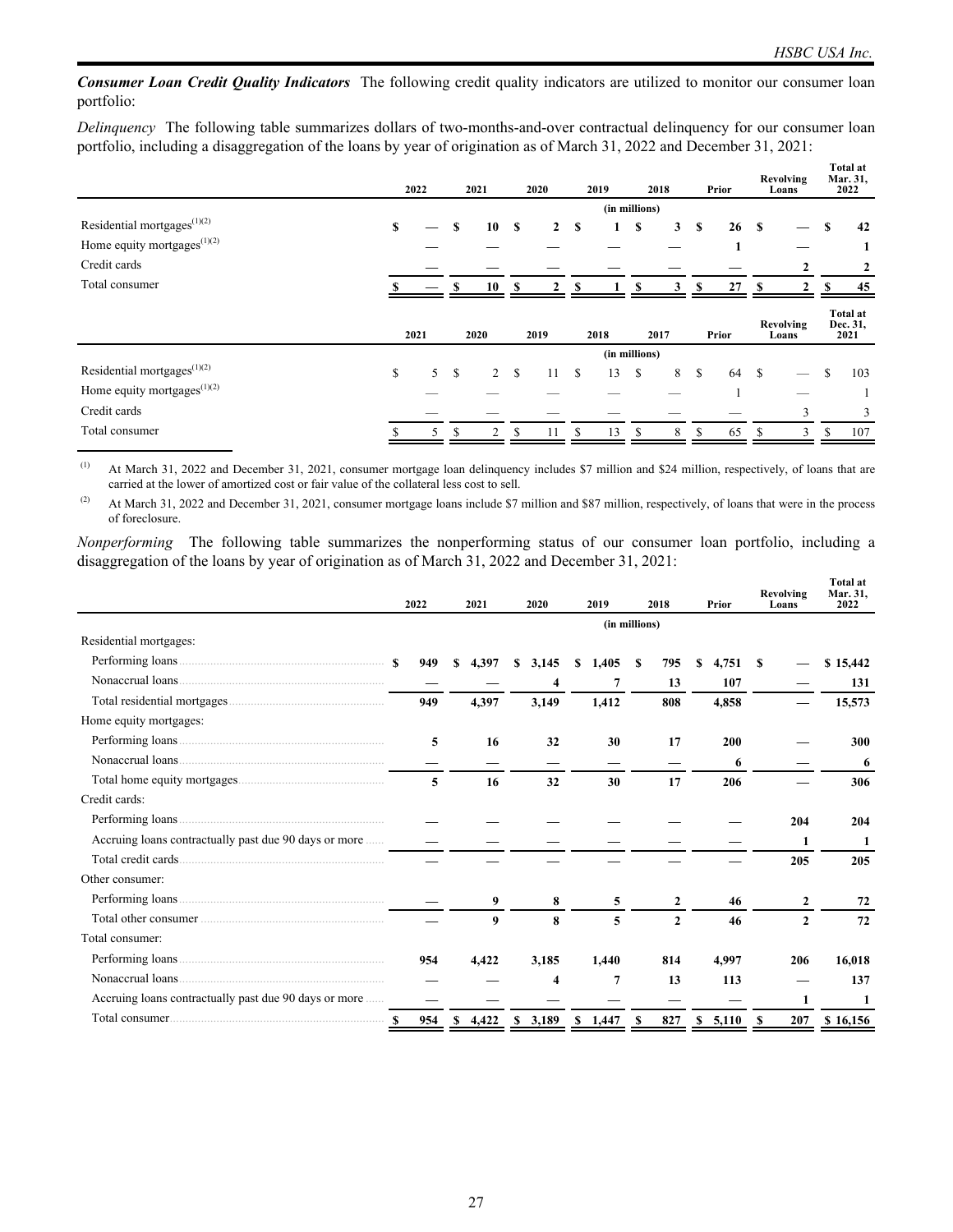*HSBC USA Inc.*

|                                                       | 2021           | 2020         | 2019       | 2018     | 2017          | Prior      | Revolving<br>Loans | <b>Total at</b><br>Dec. 31,<br>2021 |
|-------------------------------------------------------|----------------|--------------|------------|----------|---------------|------------|--------------------|-------------------------------------|
|                                                       |                |              |            |          | (in millions) |            |                    |                                     |
| Residential mortgages:                                |                |              |            |          |               |            |                    |                                     |
|                                                       | 4,496          | \$<br>3,296  | 1,481<br>S | 851<br>S | 955<br>S      | S<br>4,161 | S                  | \$15,240                            |
|                                                       | $\overline{2}$ | 9            | 15         | 21       | 14            | 168        |                    | 229                                 |
|                                                       | 4,498          | 3,305        | 1,496      | 872      | 969           | 4,329      |                    | 15,469                              |
| Home equity mortgages:                                |                |              |            |          |               |            |                    |                                     |
|                                                       | 15             | 30           | 30         | 18       | 17            | 206        |                    | 316                                 |
|                                                       |                |              |            |          |               | 9          |                    | 9                                   |
|                                                       | 15             | 30           | 30         | 18       | 17            | 215        |                    | 325                                 |
| Credit cards:                                         |                |              |            |          |               |            |                    |                                     |
|                                                       |                |              |            |          |               |            | 202                | 202                                 |
| Accruing loans contractually past due 90 days or more |                |              |            |          |               |            | 2                  | $\overline{c}$                      |
| Total credit cards                                    |                |              |            |          |               |            | 204                | 204                                 |
| Other consumer:                                       |                |              |            |          |               |            |                    |                                     |
|                                                       | 8              | 8            | 5          |          |               | 45         | 2                  | 70                                  |
|                                                       | 8              | $\mathbf{8}$ | 5          |          |               | 45         | $\mathfrak{D}$     | 70                                  |
| Total consumer:                                       |                |              |            |          |               |            |                    |                                     |
|                                                       | 4,519          | 3,334        | 1,516      | 870      | 973           | 4,412      | 204                | 15,828                              |
| Nonaccrual loans                                      | $\overline{2}$ | 9            | 15         | 21       | 14            | 177        |                    | 238                                 |
| Accruing loans contractually past due 90 days or more |                |              |            |          |               |            | 2                  | $\overline{c}$                      |
|                                                       | 4,521          | 3,343<br>\$  | 1,531      | 891      | 987           | 4,589      | 206                | \$16,068                            |
|                                                       |                |              |            |          |               |            |                    |                                     |

*Troubled debt restructurings* The following table summarizes TDR Loans in our consumer loan portfolio, including a disaggregation of the loans by year of origination as of March 31, 2022 and December 31, 2021:

|                       | 2022 |   | 2021 |   | 2020         |   | 2019          |               | 2018 |    | Prior |    | Revolving<br>Loans |    | Total at<br>Mar. 31,<br>2022 |
|-----------------------|------|---|------|---|--------------|---|---------------|---------------|------|----|-------|----|--------------------|----|------------------------------|
|                       |      |   |      |   |              |   | (in millions) |               |      |    |       |    |                    |    |                              |
| Residential mortgages | \$   |   |      | S | 1            | S | $7^{\circ}$   | S             | 3    | S  | 111   | -S |                    | S  | 122                          |
| Home equity mortgages |      |   |      |   |              |   |               |               |      |    | 9     |    |                    |    | 9                            |
| Credit cards          |      |   |      |   |              |   |               |               |      |    |       |    | 3                  |    | 3                            |
| Total consumer        |      |   |      |   |              |   |               | \$            | 3    | \$ | 120   |    | 3                  | \$ | 134                          |
|                       |      |   |      |   |              |   |               |               |      |    |       |    |                    |    |                              |
|                       | 2021 |   | 2020 |   | 2019         |   | 2018          |               | 2017 |    | Prior |    | Revolving<br>Loans |    | Total at<br>Dec. 31,<br>2021 |
|                       |      |   |      |   |              |   | (in millions) |               |      |    |       |    |                    |    |                              |
| Residential mortgages | \$   | S |      | S | $\mathbf{3}$ | S | 3             | <sup>\$</sup> |      | S  | 118   | S  |                    | S  | 125                          |
| Home equity mortgages |      |   |      |   |              |   |               |               |      |    | 9     |    |                    |    | 9                            |
| Credit cards          |      |   |      |   |              |   |               |               |      |    |       |    | 3                  |    | 3                            |

*Concentration of Credit Risk* At March 31, 2022 and December 31, 2021, our loan portfolios included interest-only residential mortgage and home equity mortgage loans totaling \$3,779 million and \$3,739 million, respectively. An interest-only residential mortgage loan allows a customer to pay the interest-only portion of the monthly payment for a period of time which results in lower payments during the initial loan period. However, subsequent events affecting a customer's financial position could affect the ability of customers to repay the loan in the future when the principal payments are required which increases the credit risk of this loan type.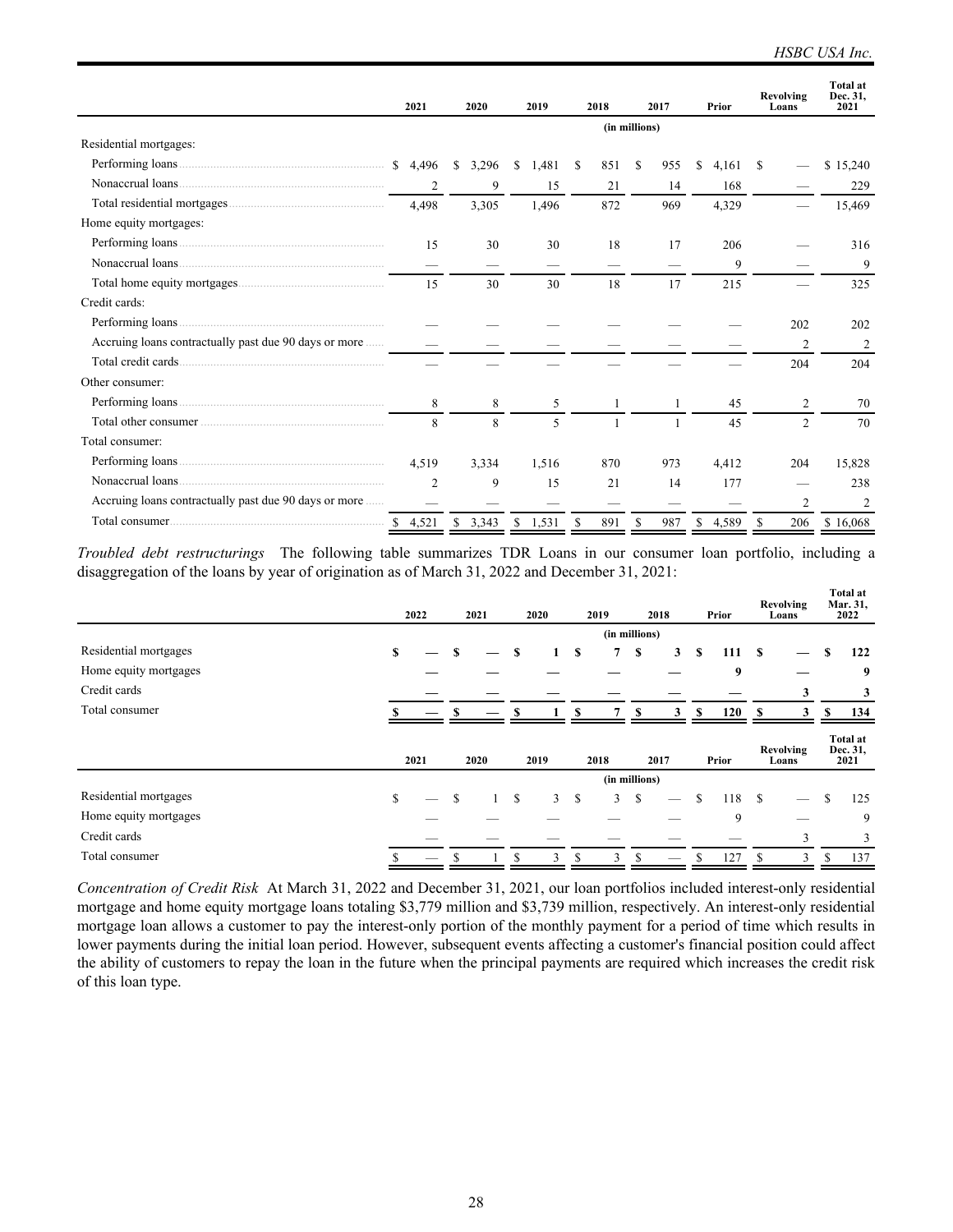#### <span id="page-28-0"></span>*7. Allowance for Credit Losses*

We utilize a minimum of four forward-looking economic scenarios to calculate lifetime ECL when estimating the allowance for credit losses for in scope financial assets and the liability for off-balance sheet credit exposures. Three of the scenarios are termed the "Consensus Economic Scenarios" and represent a 'most likely outcome' (the "Central scenario") and two less likely 'outer' scenarios, referred to as the "Upside scenario" and the "Downside scenario". The fourth scenario, referred to as the "Alternative Downside Scenario", is designed to consider severe downside risks with more extreme economic outcomes than those captured by the Consensus Economic Scenarios. Each scenario is assigned a weighting deemed appropriate for the estimation of lifetime ECL, with the majority of the weighting typically placed on the Central Scenario. At management's discretion, changes may be made to the weighting assigned to the four scenarios or additional scenarios may be included in order to consider current economic conditions.

*Updates to Economic Scenarios and Other Changes During the Three Months Ended March 31, 2022* During the first quarter of 2022, in addition to the continued economic uncertainty caused by the coronavirus ("COVID-19") pandemic, the impact of the Russia-Ukraine war created further uncertainty about the future economic environment. As a result, in addition to updating our three Consensus Economic Scenarios and our Alternative Downside scenario, we developed and utilized a fifth scenario for estimating lifetime ECL at March 31, 2022, referred to as the "Alternative Downside 2 scenario" to reflect the possibility that the war could last for a prolonged period of time. Each of the five scenarios were assigned weightings with the majority of the weighting placed on the Central scenario, the second most weighting placed on the Alternative Downside 2 scenario, lower equal weights placed on the Downside and Alternative Downside scenarios, and the lowest weighting placed on the Upside scenario. This weighting was deemed appropriate for the estimation of lifetime ECL under current conditions. The following discussion summarizes the Central, Upside, Downside, Alternative Downside and Alternative Downside 2 scenarios at March 31, 2022. The economic assumptions described in this section have been formed specifically for the purpose of calculating ECL.

*In the Central scenario*, U.S. Gross Domestic Product ("GDP") maintains its strong growth path in 2022, under the assumption that economic activities continue to grow while impacts from newly emerging risks, including those from new COVID-19 infections, subside. With strong economic growth, the unemployment rate continues on its downward trend, while demand for housing, combined with limited supply, continues to drive the residential housing market to carry its growth momentum forward, and commercial real estate prices also continue the recent trend of appreciation. In the financial markets, growth in financial asset prices remains moderate, the Federal Reserve Board ("FRB") raises its policy rate, and the 10-year U.S. Treasury yield continues to rise.

*In the Upside scenario*, the economy is assumed to grow at a faster pace than in the Central scenario. As a result, the unemployment rate falls faster than in the Central scenario, and both commercial and residential real estate prices grow at faster rates than in the Central Scenario. In this scenario, the equity price index climbs with strong momentum, and overall optimism allows the FRB to raise its policy rate faster than currently anticipated, which consequently drives the 10-year U.S. Treasury yield to a level that is higher than in the Central Scenario.

*In the Downside scenario*, the economy stagnates, with the unemployment rate reversing its downward trend and remaining at a higher level. The residential housing market slowly loses its momentum due to weakness in the labor market, and the commercial real estate market suffers a heavier deceleration than the residential housing market. In this scenario, the equity price index goes through a moderate price correction by the middle of 2023, driven by an overall erosion of consumer and business sentiments, which also results in a lower 10-year U.S. Treasury yield than in the Central Scenario, and the federal funds rate remains at the lowest level for the next two years.

*In the Alternative Downside scenario*, the U.S. economy re-enters into a recession in 2022 and stays in until late 2023, followed by a very anemic recovery thereafter. An extended period of economic contraction keeps the unemployment rate at a very high level, which pressures residential housing prices to fall moderately, while at the same time, contracting corporate activities and rising unemployment pushes the commercial real estate market into a severe downturn. In this scenario, financial markets experience a major sell-off and volatility in the financial markets remains extremely high over the next year, widening corporate credit spreads substantially, and flight to safe haven assets pushes the 10-year U.S. Treasury yield lower.

*In the Alternative Downside 2 scenario*, the war in Ukraine turns into a protracted crisis, which results in high economic costs with surging inflation, largely due to high energy and commodity prices and a squeeze on disposable income, leading to a period of economic stagnation. In this scenario, unemployment rises modestly through 2022, reversing its downward trend, and corrections in risky asset prices lead to a flight to quality in global asset markets. The FRB, however, remains committed to tackling inflation and embarks on a more aggressive rate hiking cycle, which eventually helps to control inflation by late 2023.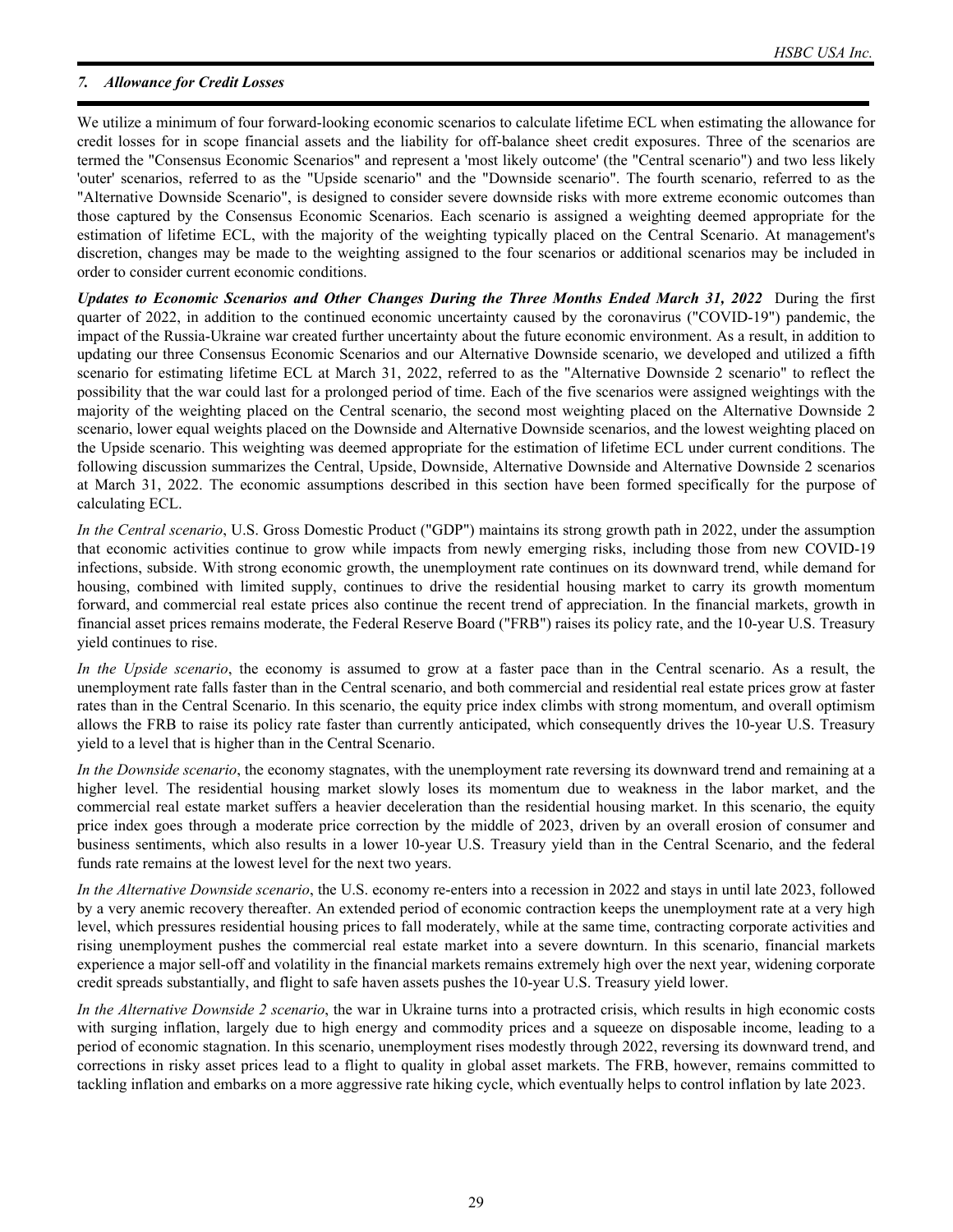|                                        |               | <b>For the Quarter Ended</b> |               |                   |
|----------------------------------------|---------------|------------------------------|---------------|-------------------|
|                                        | June 30, 2022 | December 31, 2022            | June 30, 2023 | December 31, 2023 |
| Unemployment rate (quarterly average): |               |                              |               |                   |
| Forecast at March 31, 2022.            | 3.8 $%$       | 3.6 $\%$                     | $3.5 \%$      | $3.6\%$           |
| Forecast at December 31, 2021          | 4.3           | 4.0                          | 3.8           | 3.7               |
| GDP growth rate (year-over-year):      |               |                              |               |                   |
| Forecast at March 31, 2022.            | 3.8           | 2.8                          | 2.6           | 2.4               |
| Forecast at December 31, 2021          | 4.1           | 2.8                          | 2.3           | 2.5               |

The following table presents the forecasted key macroeconomic variables in our Central scenarios used for estimating lifetime ECL at March 31, 2022 and December 31, 2021:

In addition to the updates to the economic scenarios, we increased the management judgment allowance on our commercial loan portfolio for risk factors associated with economic uncertainty, including higher risk industry exposures and supply chain disruptions, that are not fully captured in the models. We also increased the management judgment allowance on our consumer loan portfolio for risk factors associated with economic uncertainty that are not fully captured in the models.

While we believe that the assumptions used in our credit loss models are reasonable within the parameters for which the models have been built and calibrated to operate, the severe projections of macro-economic variables during the COVID-19 pandemic and subsequent significant recovery represent events outside the parameters for which the models have been built. As a result, adjustments to model outputs to reflect consideration of management judgment are used with stringent governance in place to ensure an appropriate lifetime ECL estimate.

The circumstances around both the Russia-Ukraine war and the COVID-19 pandemic will continue to evolve and impact our business and our allowance for credit losses in future periods, the extent of which remains uncertain. We will continue to monitor these situations closely and will continue to adapt our approach as necessary to reflect management's current view of forecasted economic conditions.

*Allowance for Credit Losses / Liability for Off-Balance Sheet Credit Exposures* The following table summarizes our allowance for credit losses and the liability for off-balance sheet credit exposures:

|                              | March 31,<br>2022 |     |               | December 31,<br>2021 |
|------------------------------|-------------------|-----|---------------|----------------------|
|                              |                   |     | (in millions) |                      |
| Allowance for credit losses: |                   |     |               |                      |
| Loans.                       |                   | 467 |               | 447                  |
|                              |                   |     |               |                      |
|                              |                   |     |               |                      |
|                              |                   |     |               |                      |
|                              |                   |     |               | 450                  |
|                              |                   |     |               | 103                  |

<sup>(1)</sup> See Note 5, "Securities," for additional information regarding the allowance for credit losses associated with our security portfolios.

<sup>(2)</sup> Primarily includes accrued interest receivables and customer acceptances.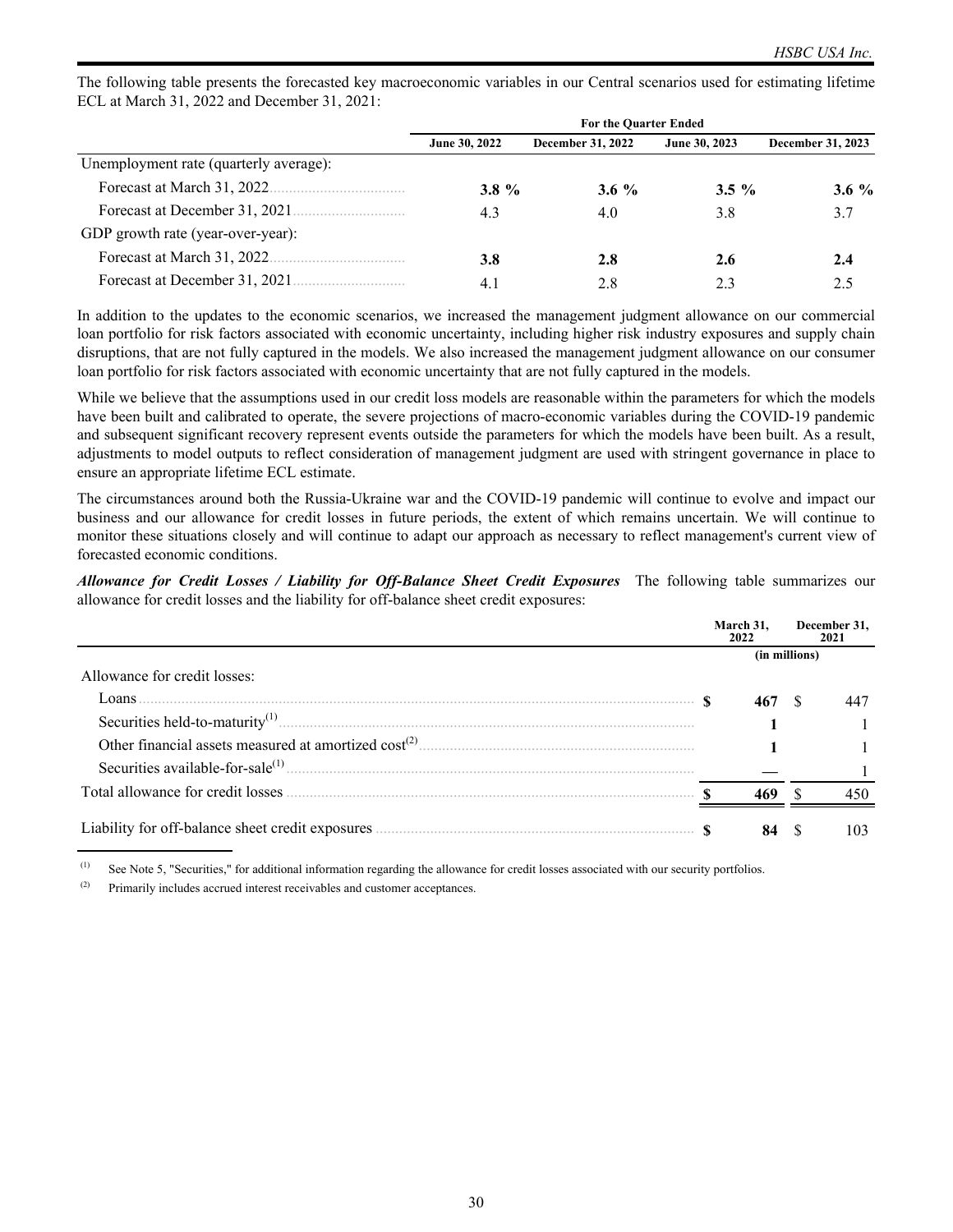The following table summarizes the changes in the allowance for credit losses on loans by product or line of business during the three months ended March 31, 2022 and 2021:

|                                                                     |    |                                                  |     | <b>Commercial Loans</b>                               |     |                          |     |                 |               |                                 |    | <b>Consumer Loans</b>              |    |                 |    |                   |    |                |
|---------------------------------------------------------------------|----|--------------------------------------------------|-----|-------------------------------------------------------|-----|--------------------------|-----|-----------------|---------------|---------------------------------|----|------------------------------------|----|-----------------|----|-------------------|----|----------------|
|                                                                     |    | <b>Real Estate.</b><br>including<br>Construction |     | <b>Business</b><br>and<br>Corporate<br><b>Banking</b> |     | Global<br><b>Banking</b> |     | Other<br>Comm'l | (in millions) | <b>Residential</b><br>Mortgages |    | Home<br><b>Equity</b><br>Mortgages |    | Credit<br>Cards |    | Other<br>Consumer |    | Total<br>Loans |
| Three Months Ended March 31, 2022                                   |    |                                                  |     |                                                       |     |                          |     |                 |               |                                 |    |                                    |    |                 |    |                   |    |                |
| Allowance for credit losses – beginning of<br>$period$ $\mathbb{S}$ |    | 73                                               | -S  | 243                                                   | S   | 100                      | S   | 4               | -S            | 8                               | S  | 5                                  | S  | 14              | £. |                   |    | 447            |
| Provision charged (credited) to income                              |    | 49                                               |     | (40)                                                  |     | 29                       |     | (2)             |               | (4)                             |    |                                    |    | (1)             |    |                   |    | 31             |
| Charge-offs                                                         |    |                                                  |     | (8)                                                   |     | (9)                      |     |                 |               | (1)                             |    | (1)                                |    |                 |    |                   |    | (19)           |
| Recoveries.                                                         |    |                                                  |     | 2                                                     |     |                          |     |                 |               | 2                               |    | 2                                  |    | 2               |    |                   |    | 8              |
|                                                                     |    |                                                  |     | (6)                                                   |     | (9)                      |     |                 |               |                                 |    |                                    |    | $\mathbf{2}$    |    |                   |    | (11)           |
| Allowance for credit losses – end of period $\,$                    |    | 122                                              | S   | 197                                                   | S   | 120                      | S   | 2               | S             | 5                               | S  | 6                                  | S  | 15              | S  |                   |    | 467            |
| Three Months Ended March 31, 2021                                   |    |                                                  |     |                                                       |     |                          |     |                 |               |                                 |    |                                    |    |                 |    |                   |    |                |
| Allowance for credit losses – beginning of                          | -S | 145                                              | \$. | 375                                                   | \$. | 287                      | \$. | 7               | -S            | (9)                             | -S | 22                                 | S  | 161             | -S | 27                | \$ | 1,015          |
| Provision charged (credited) to income                              |    | (25)                                             |     | (53)                                                  |     | (65)                     |     |                 |               | (2)                             |    | (3)                                |    | (1)             |    | $\overline{4}$    |    | (145)          |
| Charge-offs                                                         |    |                                                  |     | (2)                                                   |     |                          |     |                 |               | (1)                             |    |                                    |    | (18)            |    | (4)               |    | (25)           |
|                                                                     |    |                                                  |     |                                                       |     |                          |     |                 |               | 3                               |    | 2                                  |    | 2               |    |                   |    | 8              |
|                                                                     |    |                                                  |     | (1)                                                   |     |                          |     |                 |               | 2                               |    | 2                                  |    | (16)            |    | (4)               |    | (17)           |
| Allowance for credit losses – end of period $\,$ \$                 |    | 120                                              |     | 321                                                   |     | 222                      |     |                 |               | (9)                             | S  | 21                                 | \$ | 144             | S  | 27                | S  | 853            |

The following table summarizes the changes in the liability for off-balance sheet credit exposures during the three months ended March 31, 2022 and 2021:

| Three Months Ended March 31,    | 2022          |  | 2021 |
|---------------------------------|---------------|--|------|
|                                 | (in millions) |  |      |
| Balance at beginning of period. | 103           |  | 237  |
| Provision credited to income.   | (19           |  | (82) |
| Balance at end of period.       |               |  |      |

*Accrued Interest Receivables* The following table summarizes accrued interest receivables associated with financial assets carried at amortized cost and securities available-for-sale along with the related allowance for credit losses, which are reported net in other assets on the consolidated balance sheet. These accrued interest receivables are excluded from the amortized cost basis disclosures presented elsewhere in these financial statements, including Note 5, "Securities," and Note 6, "Loans."

|                                                                                          | March 31,<br>2022 | December 31,<br>2021 |  |
|------------------------------------------------------------------------------------------|-------------------|----------------------|--|
|                                                                                          | (in millions)     |                      |  |
| Accrued interest receivables:                                                            |                   |                      |  |
| Loans                                                                                    | 103               | 109<br>-S            |  |
|                                                                                          |                   | 13                   |  |
|                                                                                          |                   |                      |  |
| Securities available-for-sale <i>manual</i> content of the securities available-for-sale | 78                | 82                   |  |
| Total accrued interest receivables.                                                      | 198               | 205                  |  |
|                                                                                          |                   |                      |  |
|                                                                                          |                   |                      |  |
|                                                                                          |                   |                      |  |

During both the three months ended March 31, 2022 and 2021, charged-off accrued interest receivables were immaterial.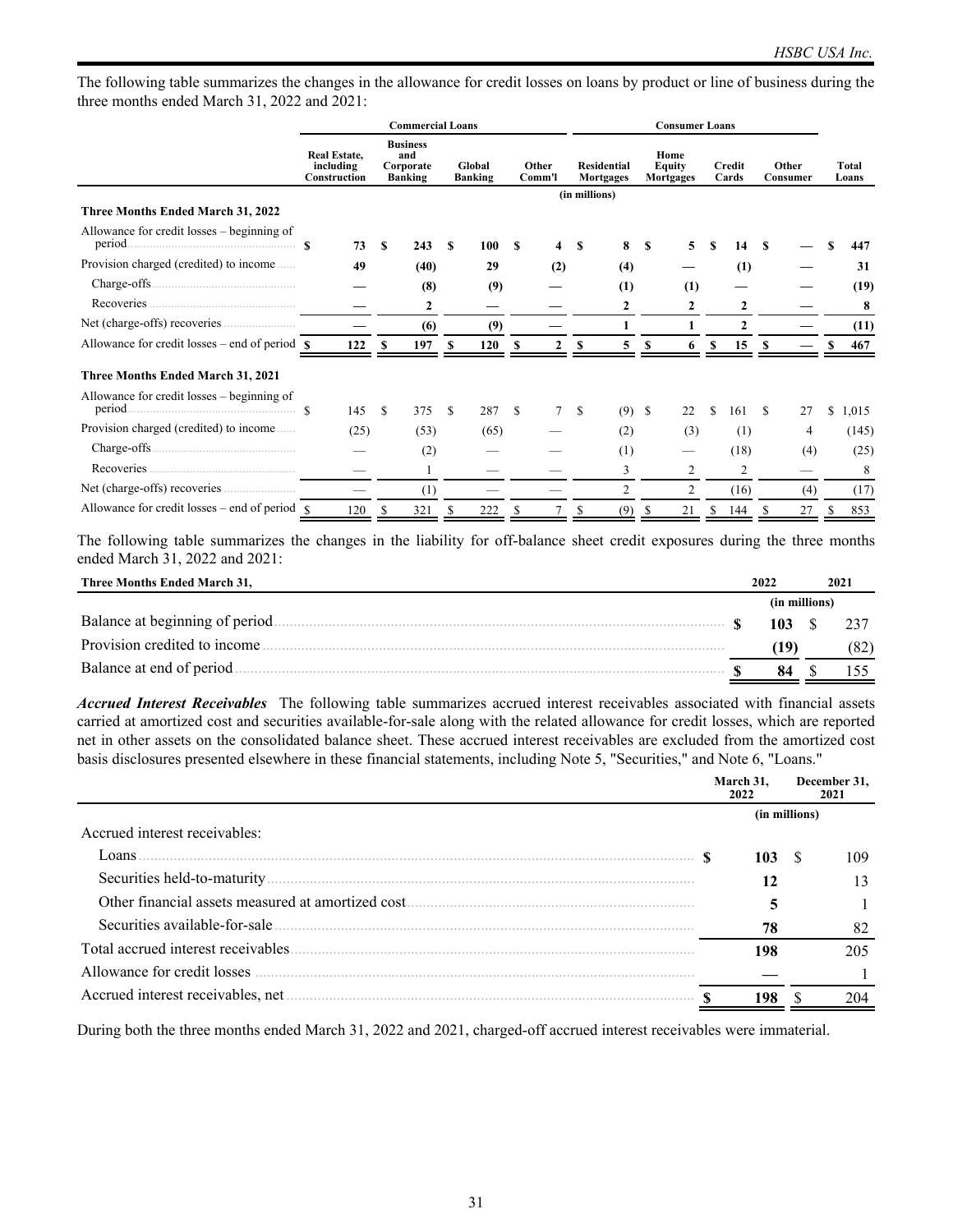#### <span id="page-31-0"></span>*8. Loans Held for Sale*

Loans held for sale consisted of the following:

|                                | March 31,<br>2022 | December 31,<br>2021 |  |  |
|--------------------------------|-------------------|----------------------|--|--|
|                                | (in millions)     |                      |  |  |
| Commercial loans:              |                   |                      |  |  |
| Business and corporate banking |                   | \$.<br>123           |  |  |
|                                | 204               | 338                  |  |  |
| Total commercial               | 211               | 461                  |  |  |
| Consumer loans:                |                   |                      |  |  |
|                                | 568               | 3,082                |  |  |
|                                | 47                | 275                  |  |  |
|                                | 17                | 195                  |  |  |
| Other consumer.                | 105               | 204                  |  |  |
| Total consumer                 | 737               | 3,756                |  |  |
| Total loans held for sale.     | 948               | 4,217                |  |  |

*Commercial Loans* During the first quarter of 2022, we completed the sale of the branch disposal group that we previously transferred to held for sale in 2021 as part of our Restructuring Plan. The sale included certain retail business banking loans with a carrying value at the time of sale of \$37 million. See Note 3, "Branch Assets and Liabilities Held for Sale," for additional information.

Also included in commercial loans held for sale are certain other loans that we no longer intend to hold for investment and were transferred to held for sale which totaled \$91 million and \$359 million at March 31, 2022 and December 31, 2021, respectively. During the three months ended March 31, 2022 and 2021, lower of amortized cost or fair value adjustments on these commercial loans held for sale were immaterial.

In addition, commercial loans held for sale includes certain loans that we have elected to designate under the fair value option which consists of loans that we originate in connection with our participation in a number of syndicated credit facilities with the intent of selling them to unaffiliated third parties as well as loans that we purchase from the secondary market and hold as hedges against our exposure to certain total return swaps. The fair value of these loans totaled \$120 million and \$23 million at March 31, 2022 and December 31, 2021, respectively. See Note 11, "Fair Value Option," for additional information.

*Consumer Loans* As discussed above, during the first quarter of 2022, we completed the sale of the branch disposal group that we previously transferred to held for sale in 2021 as part of our Restructuring Plan. The sale included certain consumer loans with a carrying value at the time of sale which collectively totaled \$2,102 million, including \$1,665 million of residential mortgages, \$185 million of home equity mortgages, \$168 million of credit cards and \$84 million of other consumer loans. See Note 3, "Branch Assets and Liabilities Held for Sale," for additional information.

In addition to the branch disposal group discussed above, during the first quarter of 2022, we sold a portfolio of consumer loans to a third party consisting primarily of certain non-performing mortgage loans and government-backed mortgage loans that we previously transferred to held for sale in 2021 as part of our Restructuring Plan. These mortgage loans had a carrying value at the time of sale which collectively totaled \$904 million, including \$865 million of residential mortgages and \$39 million of home equity mortgages, and we recognized a loss on sale of \$35 million, largely reflecting changes in the final terms of the sale. The loss on sale is reflected as a component of other income (loss) in the consolidated statement of income.

At March 31, 2022, remaining mass market retail banking loans and other consumer loans that we previously transferred to held for sale in 2021 as part of our Restructuring Plan remained in consumer loans held for sale. The carrying value of these loans collectively totaled \$707 million, including \$538 million of residential mortgages, \$47 million of home equity mortgages, \$17 million of credit cards and \$105 million of other consumer loans (of which \$24 million are student loans that we have previously elected to designate under the fair value option and are therefore carried at fair value).

In addition, residential mortgage loans held for sale includes agency-eligible conforming residential mortgage loans which are originated and held for sale to third parties, currently on a servicing retained basis. Gains and losses from the sale of these residential mortgage loans are reflected as a component of other income (loss) in the consolidated statement of income.

Loans held for sale are subject to market risk, liquidity risk and interest rate risk, in that their value will fluctuate as a result of changes in market conditions, as well as the credit environment. Interest rate risk for residential mortgage loans which are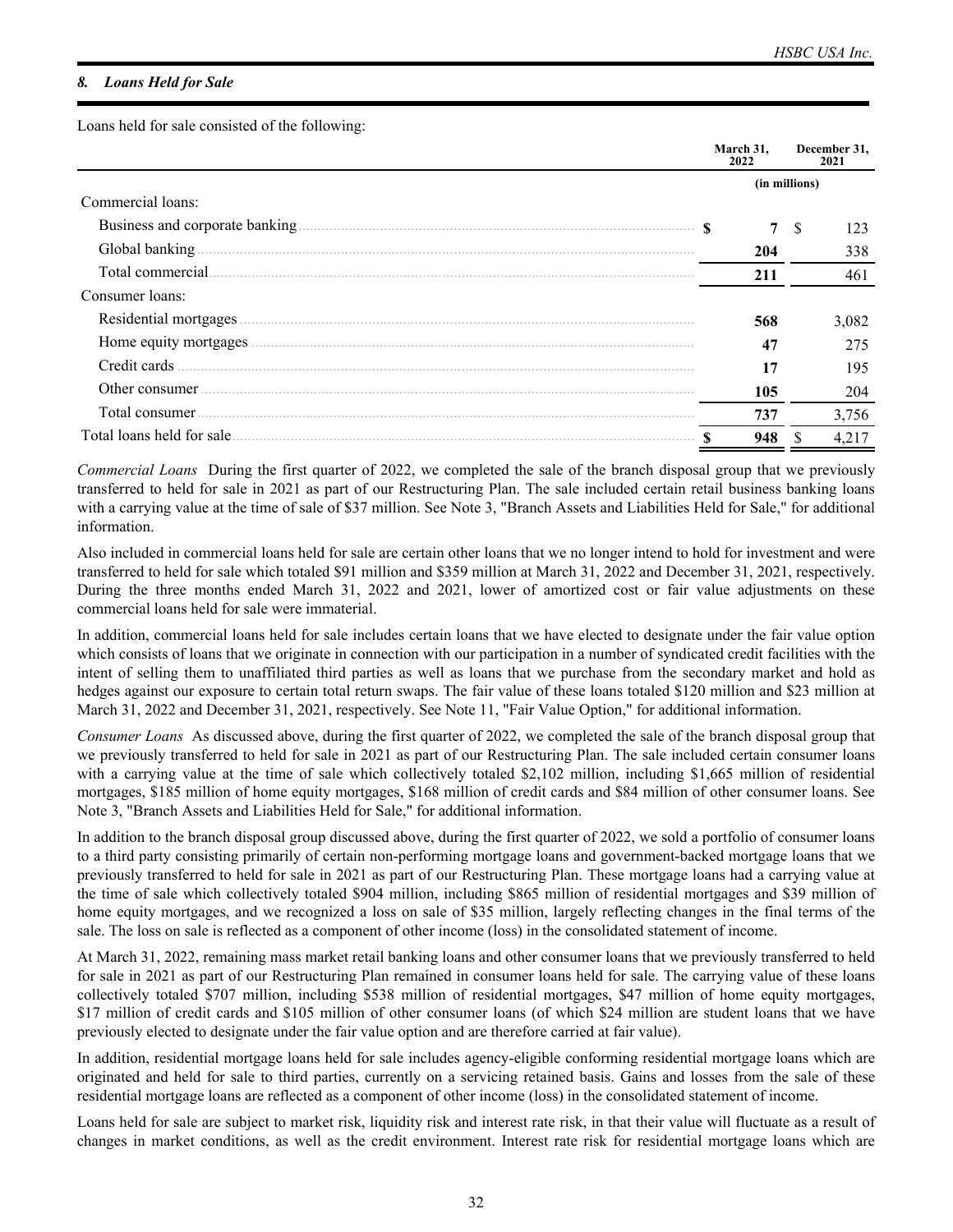<span id="page-32-0"></span>originated and held for sale is partially mitigated through an economic hedging program to offset changes in the fair value of these mortgage loans held for sale, from the time of commitment to sale, attributable to changes in market interest rates. Revenue associated with this economic hedging program, which is reflected as a component of other income (loss) in the consolidated statement of income, was a gain of \$4 million during the three months ended March 31, 2022 compared with a gain of \$2 million during the three months ended March 31, 2021.

*Valuation Allowances* Excluding the loans designated under the fair value option discussed above, loans held for sale are recorded at the lower of amortized cost or fair value, with adjustments to fair value being recorded as a valuation allowance through other revenues. The valuation allowance on consumer loans held for sale was \$5 million and \$7 million at March 31, 2022 and December 31, 2021, respectively. The valuation allowance on commercial loans held for sale was \$1 million and \$5 million at March 31, 2022 and December 31, 2021, respectively.

### *9. Goodwill*

Goodwill was \$458 million at both March 31, 2022 and December 31, 2021. Goodwill for these periods reflects accumulated impairment losses of \$1,819 million, which were recognized in prior periods. During the first quarter of 2022, there were no events or changes in circumstances to indicate that it is more likely than not the fair value of our Commercial Banking reporting unit has reduced below its carrying amount.

### *10. Derivative Financial Instruments*

In the normal course of business, the derivative instruments we enter into are for trading, market making and risk management purposes. For financial reporting purposes, derivative instruments are designated in one of the following categories: (a) hedging instruments designated as qualifying hedges under derivative and hedge accounting principles, (b) financial instruments held for trading or (c) non-qualifying economic hedges. The derivative instruments held are predominantly swaps, futures, options and forward contracts. All derivatives are stated at fair value. Where we enter into enforceable master netting agreements with counterparties, the master netting agreements permit us to net those derivative asset and liability positions and to offset cash collateral held and posted with the same counterparty.

The following table presents the fair value of derivative contracts by major product type on a gross basis. Gross fair values exclude the effects of both counterparty netting as well as collateral, and therefore are not representative of our exposure. The table below also presents the amounts of counterparty netting and cash collateral that have been offset in the consolidated balance sheet, as well as cash and securities collateral posted and received under enforceable master netting agreements that do not meet the criteria for netting. Derivative assets and liabilities which are not subject to an enforceable master netting agreement, or are subject to a netting agreement where an appropriate legal opinion to determine such agreements are enforceable has not been either sought or obtained, have not been netted in the following table. Where we have received or posted collateral under netting agreements where an appropriate legal opinion to determine such agreements are enforceable has not been either sought or obtained, the related collateral also has not been netted in the following table.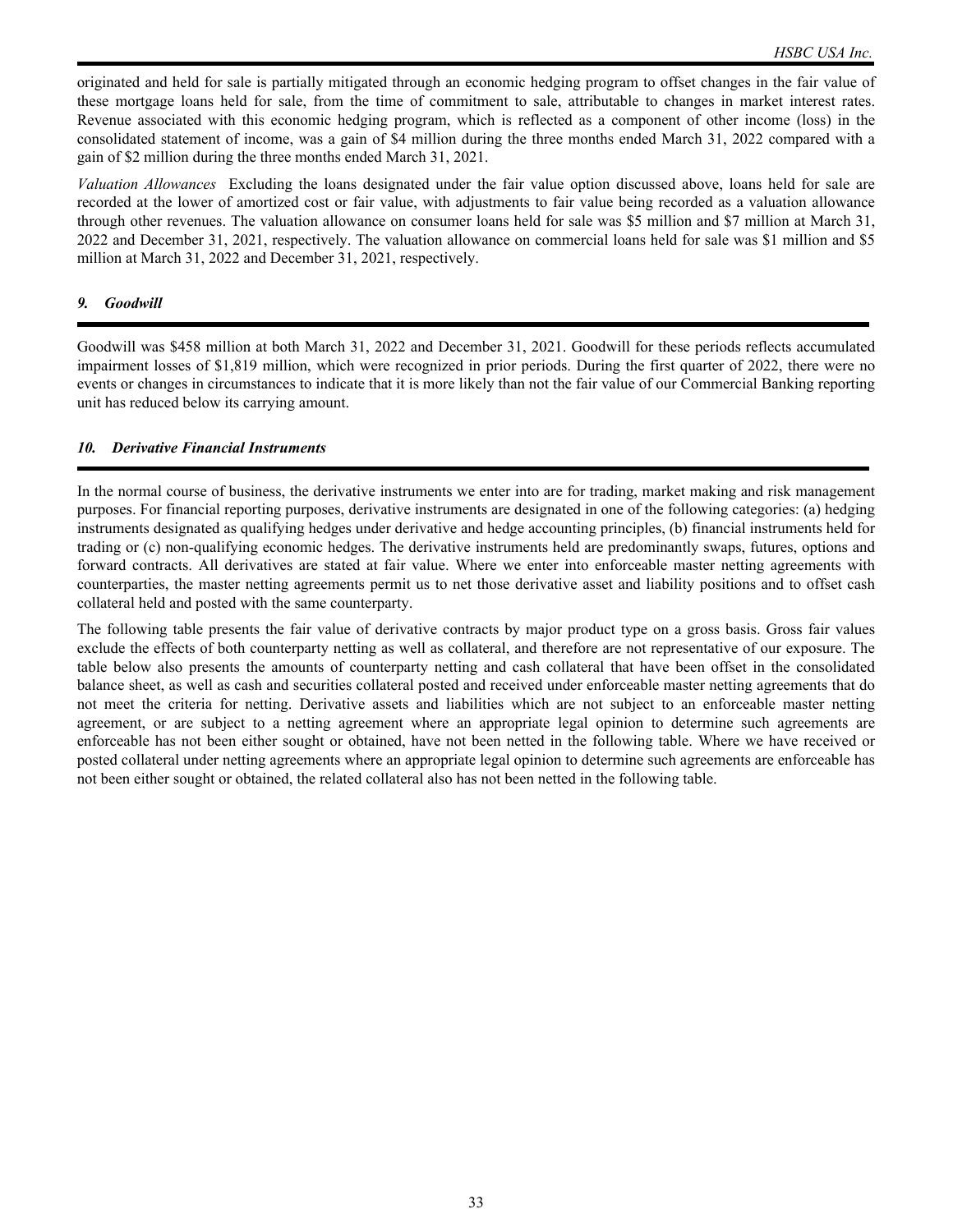|                                                                                                                                                                         |                                    | <b>March 31, 2022</b>                   | December 31, 2021                  |                                         |  |  |
|-------------------------------------------------------------------------------------------------------------------------------------------------------------------------|------------------------------------|-----------------------------------------|------------------------------------|-----------------------------------------|--|--|
|                                                                                                                                                                         | <b>Derivative</b><br><b>Assets</b> | <b>Derivative</b><br><b>Liabilities</b> | <b>Derivative</b><br><b>Assets</b> | <b>Derivative</b><br><b>Liabilities</b> |  |  |
|                                                                                                                                                                         |                                    |                                         | (in millions)                      |                                         |  |  |
| Derivatives accounted for as fair value hedges <sup>(1)</sup>                                                                                                           |                                    |                                         |                                    |                                         |  |  |
|                                                                                                                                                                         | 53                                 | -S<br>11                                | -S                                 | S<br>5                                  |  |  |
| Derivatives accounted for as cash flow hedges <sup>(1)</sup>                                                                                                            |                                    |                                         |                                    |                                         |  |  |
|                                                                                                                                                                         | 49                                 |                                         | 29                                 |                                         |  |  |
|                                                                                                                                                                         |                                    | 4                                       |                                    | 2                                       |  |  |
|                                                                                                                                                                         | 102                                | 15                                      | 29                                 | $\overline{7}$                          |  |  |
| Trading derivatives not accounted for as hedges <sup>(3)</sup>                                                                                                          |                                    |                                         |                                    |                                         |  |  |
|                                                                                                                                                                         | 17                                 | 10                                      | 8                                  | 10                                      |  |  |
|                                                                                                                                                                         | 32                                 |                                         | 37                                 |                                         |  |  |
|                                                                                                                                                                         | 1,645                              | 1,498                                   | 1,756                              | 1,877                                   |  |  |
|                                                                                                                                                                         | 1,694                              | 1,508                                   | 1,801                              | 1,887                                   |  |  |
|                                                                                                                                                                         |                                    | 1                                       |                                    |                                         |  |  |
| $\text{OTC-cleared}^{(2)}$                                                                                                                                              | 9                                  |                                         |                                    |                                         |  |  |
|                                                                                                                                                                         | 14,008                             | 13,421                                  | 11,321                             | 11.125                                  |  |  |
|                                                                                                                                                                         | 14,017                             | 13,422                                  | 11,321                             | 11,125                                  |  |  |
|                                                                                                                                                                         |                                    | 5                                       |                                    |                                         |  |  |
|                                                                                                                                                                         | 544                                | 1,056                                   | 588                                | 1,240                                   |  |  |
|                                                                                                                                                                         | 544                                | 1,061                                   | 588                                | 1,240                                   |  |  |
|                                                                                                                                                                         |                                    | 3                                       | 4                                  |                                         |  |  |
|                                                                                                                                                                         | 1,177                              | 1,425                                   | 936                                | 779                                     |  |  |
|                                                                                                                                                                         | 1,177                              | 1,428                                   | 940                                | 779                                     |  |  |
|                                                                                                                                                                         | 117                                | 88                                      | 28                                 | 25                                      |  |  |
| Other non-qualifying derivatives not accounted for as hedges <sup>(1)</sup>                                                                                             |                                    |                                         |                                    |                                         |  |  |
|                                                                                                                                                                         | 5                                  | 20                                      | 47                                 | 5                                       |  |  |
|                                                                                                                                                                         |                                    | 1                                       |                                    | 1                                       |  |  |
|                                                                                                                                                                         | 996                                | 258                                     | 1,470                              | 121                                     |  |  |
| $\text{OTC-cleared}^{(2)}$                                                                                                                                              |                                    | 14                                      |                                    | 19                                      |  |  |
|                                                                                                                                                                         |                                    | 31                                      |                                    | 38                                      |  |  |
|                                                                                                                                                                         |                                    | 45                                      |                                    | 57                                      |  |  |
|                                                                                                                                                                         | 3                                  | 27                                      | 5                                  | 38                                      |  |  |
|                                                                                                                                                                         | 18,655                             | 17,873                                  | 16,229                             | 15,285                                  |  |  |
| Less: Gross amounts of receivable / payable subject to enforceable master netting                                                                                       | 14.064                             | 14,064                                  | 11,991                             | 11,991                                  |  |  |
| Less: Gross amounts of cash collateral received / posted subject to enforceable master                                                                                  | 2,656                              | 1,610                                   | 2,797                              | 1,296                                   |  |  |
| Net amounts of derivative assets / liabilities presented in the balance sheet                                                                                           | 1,935                              | 2,199                                   | 1,441                              | 1,998                                   |  |  |
| Less: Gross amounts of financial instrument collateral received / posted subject to<br>enforceable master netting agreements but not offset in the consolidated balance |                                    |                                         | 179                                |                                         |  |  |
|                                                                                                                                                                         | 221<br>$1,714$ \$                  | 63<br>2,136                             | $\mathbb{S}$                       | 194<br>$\mathbb{S}$                     |  |  |
|                                                                                                                                                                         |                                    |                                         | 1,262                              | 1,804                                   |  |  |

(1) Derivative assets / liabilities related to cash flow hedges, fair value hedges and derivative instruments held for purposes other than for trading are recorded in other assets / interest, taxes and other liabilities on the consolidated balance sheet.

<sup>(2)</sup> Over-the-counter ("OTC") derivatives include derivatives executed and settled bilaterally with counterparties without the use of an organized exchange or central clearing house. The credit risk associated with bilateral OTC derivatives is managed through obtaining collateral and enforceable master netting agreements. OTC-cleared derivatives are executed bilaterally in the OTC market but then novated to a central clearing counterparty, whereby the central clearing counterparty becomes the counterparty to each of the original counterparties. Exchange traded derivatives are executed directly on an organized exchange. Credit risk is minimized for OTC-cleared derivatives and exchange traded derivatives through daily margining requirements. In addition, OTC-cleared interest rate and credit derivatives with certain central clearing counterparties are settled daily.

<sup>(3)</sup> Trading related derivative assets / liabilities are recorded in trading assets / trading liabilities on the consolidated balance sheet.

(4) Consists of swap agreements entered into in conjunction with the sales of Visa Inc. ("Visa") Class B common shares ("Class B Shares").

<sup>(5)</sup> Represents the netting of derivative receivable and payable balances for the same counterparty under enforceable netting agreements.

<sup>(6)</sup> Represents the netting of cash collateral posted and received by counterparty under enforceable netting agreements.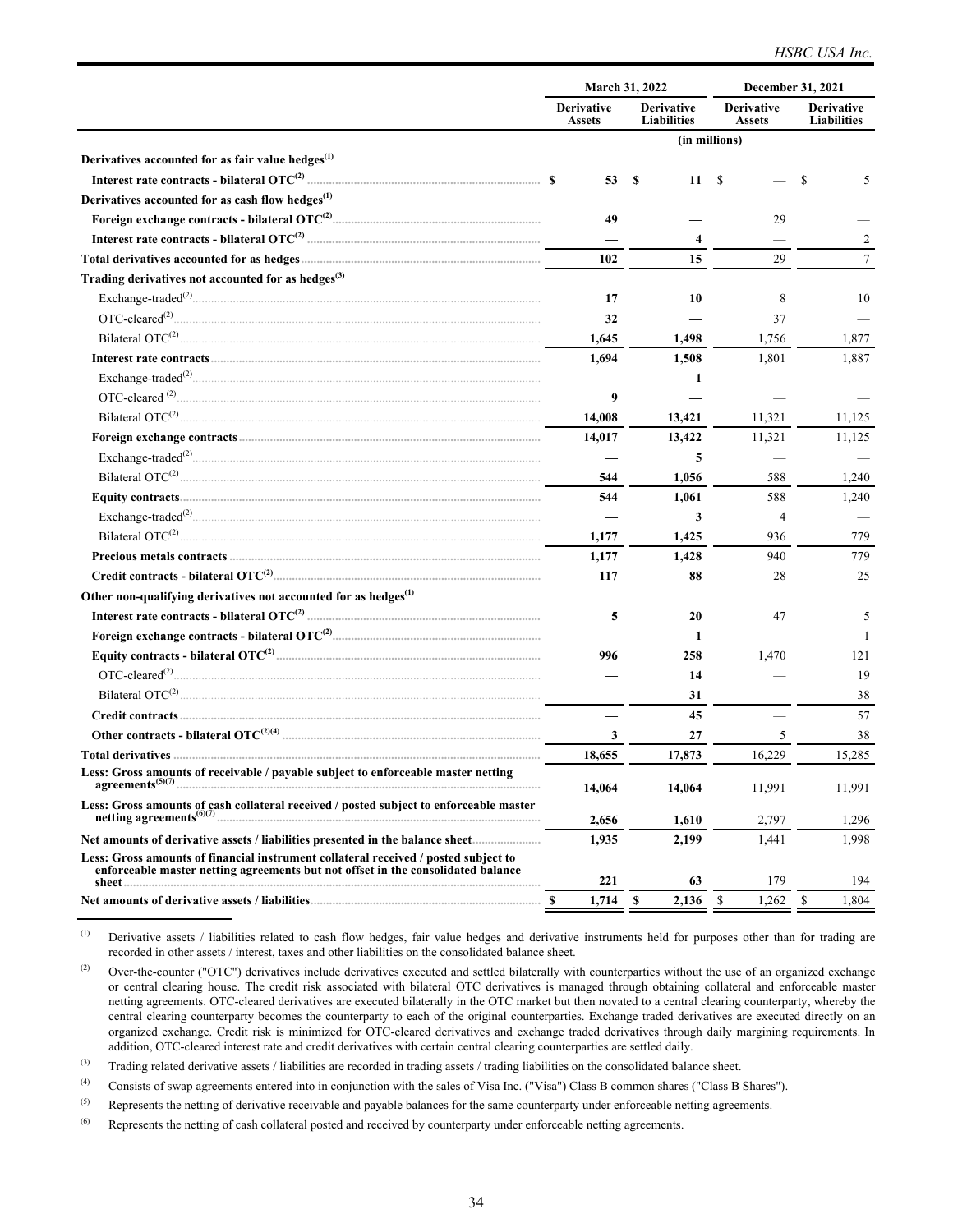(7) Netting is performed at a counterparty level in cases where enforceable master netting agreements are in place, regardless of the type of derivative instrument. Therefore, we have not allocated netting to the different types of derivative instruments shown in the table above.

See Note 18, "Guarantee Arrangements, Pledged Assets and Repurchase Agreements," for further information on offsetting related to resale and repurchase agreements.

*Derivatives Held for Risk Management Purposes* Our risk management policy requires us to identify, analyze and manage risks arising from the activities conducted during the normal course of business. We use derivative instruments as an asset and liability management tool to manage our exposures in interest rate, foreign currency and credit risks in existing assets and liabilities, commitments and forecasted transactions. The accounting for changes in fair value of a derivative instrument will depend on whether the derivative has been designated and qualifies for hedge accounting.

We designate derivative instruments to offset the fair value risk and cash flow risk arising from fixed-rate and floating-rate assets and liabilities as well as forecasted transactions. We assess the hedging relationships, both at the inception of the hedge and on an ongoing basis, using a regression approach to determine whether the designated hedging instrument is highly effective in offsetting changes in the fair value or the cash flows attributable to the hedged risk. Accounting principles for qualifying hedges require us to prepare detailed documentation describing the relationship between the hedging instrument and the hedged item, including, but not limited to, the risk management objective, the hedging strategy and the methods to assess and measure the ineffectiveness of the hedging relationship. We discontinue hedge accounting when we determine that the hedge is no longer highly effective, the hedging instrument is terminated, sold or expired, the designated forecasted transaction is not probable of occurring, or when the designation is removed by us.

*Fair Value Hedges* In the normal course of business, we hold fixed-rate loans and securities, and issue fixed-rate deposits and senior and subordinated debt obligations. The fair value of fixed-rate assets and liabilities fluctuates in response to changes in interest rates. We utilize interest rate swaps, forward and futures contracts to minimize our exposure to changes in fair value caused by interest rate volatility. The changes in the fair value of the hedged item designated in a qualifying hedge are captured as an adjustment to the carrying amount of the hedged item (basis adjustment). If the hedging relationship is discontinued and the hedged item continues to exist, the basis adjustment is amortized over the remaining life of the hedged item.

The following table presents the carrying amount of hedged items in fair value hedges recognized in the consolidated balance sheet at March 31, 2022 and December 31, 2021, along with the cumulative amount of fair value hedging adjustments included in the carrying amount of those hedged items:

|                             |                                                          |        |               | <b>Cumulative Amount of Fair Value Hedging</b><br>Adjustments Increasing (Decreasing) the<br><b>Carrying Amount of Hedged Items</b> |  |                     |     |       |  |
|-----------------------------|----------------------------------------------------------|--------|---------------|-------------------------------------------------------------------------------------------------------------------------------------|--|---------------------|-----|-------|--|
|                             | <b>Carrying Amount of</b><br>Hedged Items <sup>(1)</sup> |        |               | Active                                                                                                                              |  | <b>Discontinued</b> |     | Total |  |
|                             |                                                          |        | (in millions) |                                                                                                                                     |  |                     |     |       |  |
| At March 31, 2022           |                                                          |        |               |                                                                                                                                     |  |                     |     |       |  |
|                             |                                                          | 14,637 | -8            | $(697)$ \$                                                                                                                          |  | 867                 | -SS | 170   |  |
|                             |                                                          | 1,523  |               | (95)                                                                                                                                |  | 118                 |     | 23    |  |
| Long-term debt              |                                                          | 5,317  |               | (322)                                                                                                                               |  | 139                 |     | (183) |  |
| <b>At December 31, 2021</b> |                                                          |        |               |                                                                                                                                     |  |                     |     |       |  |
| Securities AFS              |                                                          | 7,919  |               | (72)                                                                                                                                |  | 1,010               |     | 938   |  |
| Deposits                    |                                                          | 1,598  |               | (27)                                                                                                                                |  | 125                 |     | 98    |  |
| Long-term debt.             |                                                          | 5,587  |               | (61)                                                                                                                                |  | 148                 |     | 87    |  |

(1) The carrying amount of securities AFS represents the amortized cost basis.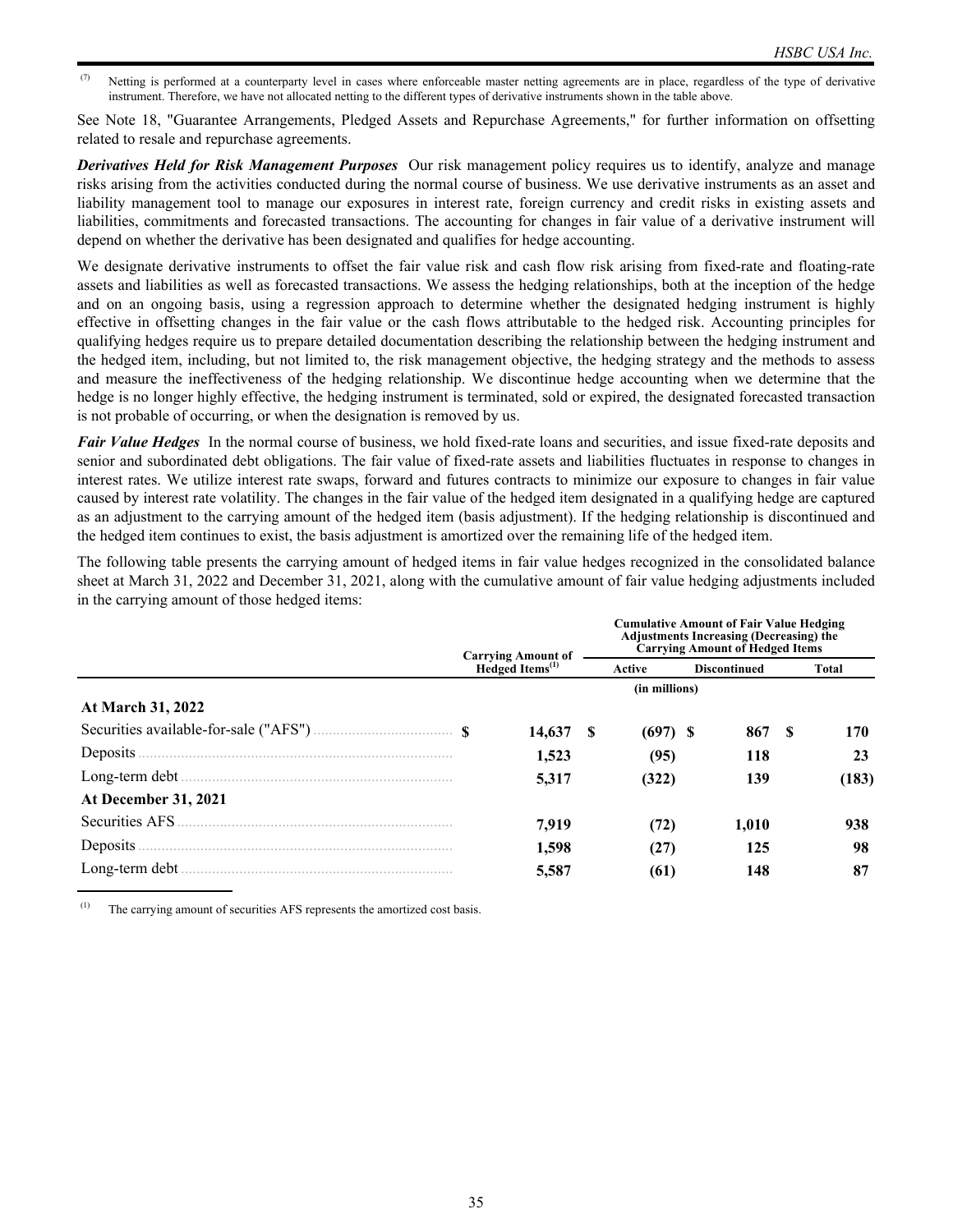The following table presents information on gains and losses on derivative instruments designated and qualifying as hedging instruments and the hedged items in fair value hedges and their locations on the consolidated statement of income:

|                                           | <b>Location of Gain (Loss)</b><br><b>Recognized in Income</b> | <b>Gain (Loss) on Derivatives</b> |        | <b>Gain (Loss) on Hedged Items</b> |       |  |
|-------------------------------------------|---------------------------------------------------------------|-----------------------------------|--------|------------------------------------|-------|--|
|                                           |                                                               |                                   |        | (in millions)                      |       |  |
| Three Months Ended March 31, 2022         |                                                               |                                   |        |                                    |       |  |
| Interest rate contracts / Securities AFS  | Net interest income                                           | S                                 | 659 S  |                                    | (642) |  |
| Interest rate contracts / Deposits        | Net interest income                                           |                                   | (65)   |                                    | 51    |  |
| Interest rate contracts / Long-term debt. | Net interest income                                           |                                   | (236)  |                                    | 226   |  |
| Total                                     |                                                               |                                   | 358    | -8                                 | (365) |  |
| Three Months Ended March 31, 2021         |                                                               |                                   |        |                                    |       |  |
| Interest rate contracts / Securities AFS  | Net interest income                                           | \$                                | 574 \$ |                                    | (547) |  |
| Interest rate contracts / Deposits.       | Net interest income                                           |                                   | (43)   |                                    | 29    |  |
| Interest rate contracts / Long-term debt. | Net interest income                                           |                                   | (77)   |                                    | 67    |  |
| Total                                     |                                                               |                                   | 454    | S                                  | (451) |  |

*Cash Flow Hedges* We own or issue floating rate financial instruments and enter into forecasted transactions that give rise to variability in future cash flows. As a part of our risk management strategy, we use interest rate swaps, currency swaps and futures contracts to mitigate risk associated with variability in the cash flows. Changes in fair value of a derivative instrument associated with a qualifying cash flow hedge are recognized in other comprehensive loss. When the cash flows being hedged materialize and are recorded in income or expense, the associated gain or loss from the hedging derivative previously recorded in accumulated other comprehensive loss ("AOCI") is reclassified into earnings in the same accounting period in which the designated forecasted transaction or hedged item affects earnings. If a cash flow hedge of a forecasted transaction is discontinued because it is no longer highly effective, or if the hedge relationship is terminated, the cumulative gain or loss on the hedging derivative to that date will continue to be reported in AOCI unless it is probable that the hedged forecasted transaction will not occur by the end of the originally specified time period as documented at the inception of the hedge, at which time the cumulative gain or loss is released into earnings.

At March 31, 2022, active cash flow hedge relationships extend or mature through January 2032. During the three months ended March 31, 2022, \$1 million of losses related to discontinued cash flow hedge relationships were amortized to earnings from AOCI compared with losses of \$1 million during the three months ended March 31, 2021. During the next twelve months, we expect to amortize \$12 million of remaining losses to earnings resulting from these discontinued cash flow hedges. The interest accrual related to the hedging instruments is recognized in net interest income.

The following table presents information on gains and losses on derivative instruments designated and qualifying as hedging instruments in cash flow hedges (including amounts recognized in AOCI from discontinued cash flow hedges) and their locations on the consolidated statement of income:

|                              | Gain (Loss) Recognized in<br><b>AOCI</b> on Derivatives |      | <b>Location of Gain (Loss)</b><br><b>Reclassified from AOCI</b> | <b>Gain (Loss) Reclassified From</b><br><b>AOCI</b> into Income |      |      |  |
|------------------------------|---------------------------------------------------------|------|-----------------------------------------------------------------|-----------------------------------------------------------------|------|------|--|
|                              | 2022                                                    | 2021 | into Income                                                     |                                                                 | 2022 | 2021 |  |
|                              |                                                         |      | (in millions)                                                   |                                                                 |      |      |  |
| Three Months Ended March 31, |                                                         |      |                                                                 |                                                                 |      |      |  |
| Foreign exchange contracts.  |                                                         |      | Net interest income                                             |                                                                 |      |      |  |
| Interest rate contracts.     | (201)                                                   | 16)  | Net interest income                                             |                                                                 |      |      |  |
| Total                        | (201)                                                   |      |                                                                 |                                                                 |      |      |  |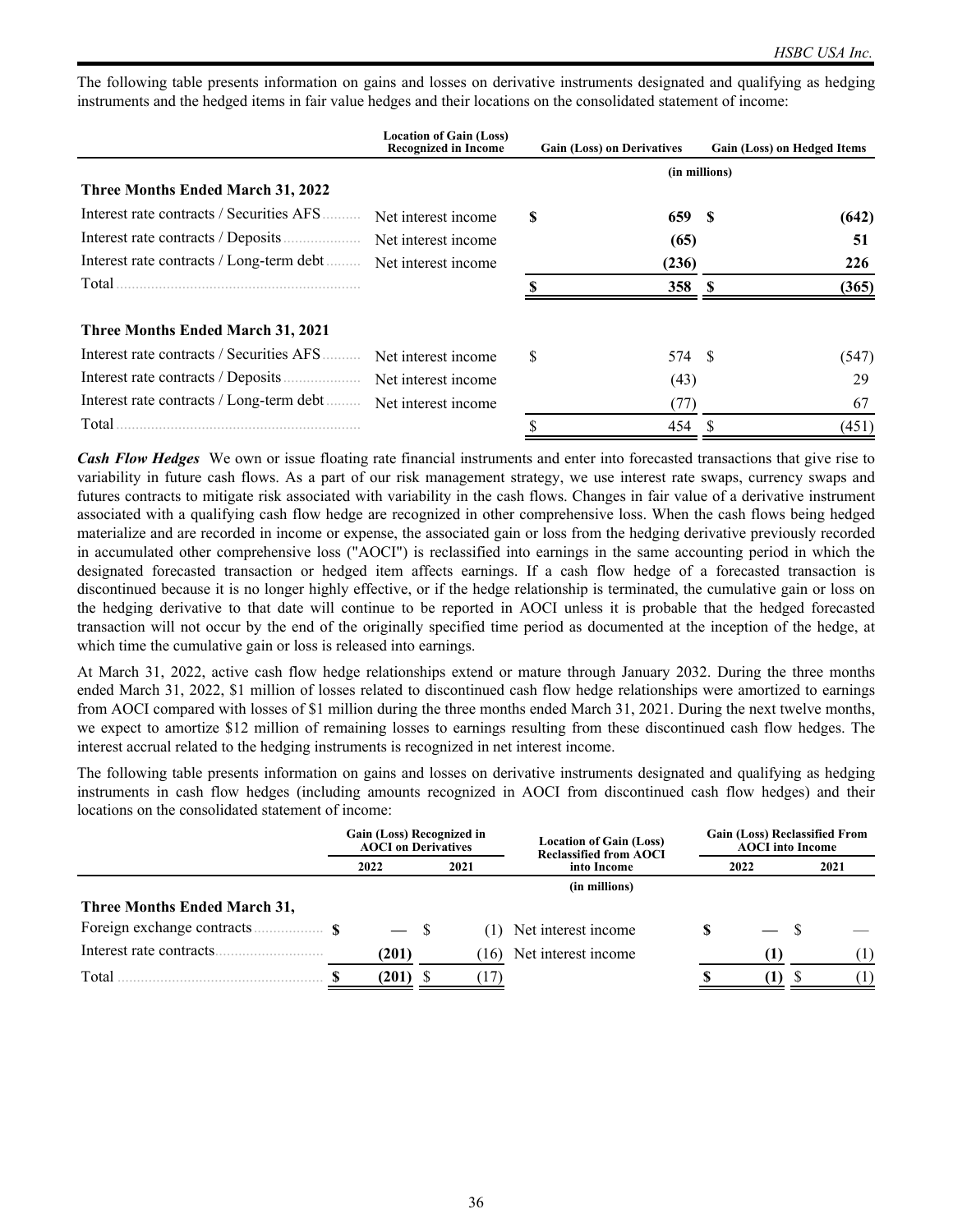*Trading Derivatives and Non-Qualifying Hedging Activities* In addition to risk management, we also enter into derivative contracts, including buy- and sell-protection credit derivatives, for the purposes of trading and market making, or repackaging risks to form structured trades to meet clients' risk taking objectives. Additionally, we buy or sell securities and use derivatives to mitigate the market risks arising from our trading activities with our clients that exceed our risk appetite. We also use buyprotection credit derivatives to manage our counterparty credit risk exposure. Where we enter into derivatives for trading purposes, realized and unrealized gains and losses are recognized in trading revenue. Counterparty credit risk associated with OTC derivatives, including risk-mitigating buy-protection credit derivatives, are recognized as an adjustment to the fair value of the derivatives and are recorded in trading revenue.

Our non-qualifying hedging and other activities include:

- Derivative contracts related to the fixed-rate long-term debt issuances and hybrid instruments, including all structured notes and deposits, for which we have elected fair value option accounting. These derivative contracts are nonqualifying hedges but are considered economic hedges.
- Credit default swaps which are designated as economic hedges against the credit risks within our loan portfolio. In the event of an impairment loss occurring in a loan that is economically hedged, the impairment loss is recognized as provision for credit losses while the gain on the credit default swap is recorded as other income (loss).
- Swap agreements entered into in conjunction with the sales of Visa Class B Shares to a third party to retain the litigation risk associated with the Class B Shares sold until the related litigation is settled and the Class B Shares can be converted into Class A common shares ("Class A Shares"). See Note 18, "Guarantee Arrangements, Pledged Assets and Repurchase Agreements," for additional information.
- Forward purchases or sales of to-be-announced ("TBA") securities used to economically hedge changes in the fair value of residential mortgage loans which are originated and held for sale attributable to changes in market interest rates. Changes in the fair value of TBA positions, which are considered derivatives, are recorded in other income (loss). See Note 8, "Loans Held for Sale," for additional information.

Derivative instruments designated as economic hedges that do not qualify for hedge accounting are recorded at fair value through profit and loss. Realized and unrealized gains and losses on economic hedges are recognized in gain on instruments designated at fair value and related derivatives or other income (loss) while the derivative asset or liability positions are reflected as other assets or other liabilities.

The following table presents information on gains and losses on derivative instruments held for trading purposes and their locations on the consolidated statement of income:

|                             |                                     | <b>Gain (Loss) Recognized in<br/>Income on Derivatives</b> |                              |       |
|-----------------------------|-------------------------------------|------------------------------------------------------------|------------------------------|-------|
|                             | <b>Location of Gain (Loss)</b>      |                                                            | Three Months Ended March 31, |       |
|                             | Recognized in Income on Derivatives | 2022                                                       | 2021                         |       |
|                             |                                     |                                                            | (in millions)                |       |
| Interest rate contracts.    | Trading revenue                     | \$<br>226                                                  | - S                          | 429   |
| Foreign exchange contracts. | Trading revenue                     | 150                                                        |                              | 116   |
| Equity contracts.           | Trading revenue                     | 915                                                        |                              | (279) |
| Precious metals contracts.  | Trading revenue                     | (63)                                                       |                              | (80)  |
| Credit contracts.           | Trading revenue                     | 32                                                         |                              | 215   |
| Total                       |                                     | 1,260                                                      |                              | 401   |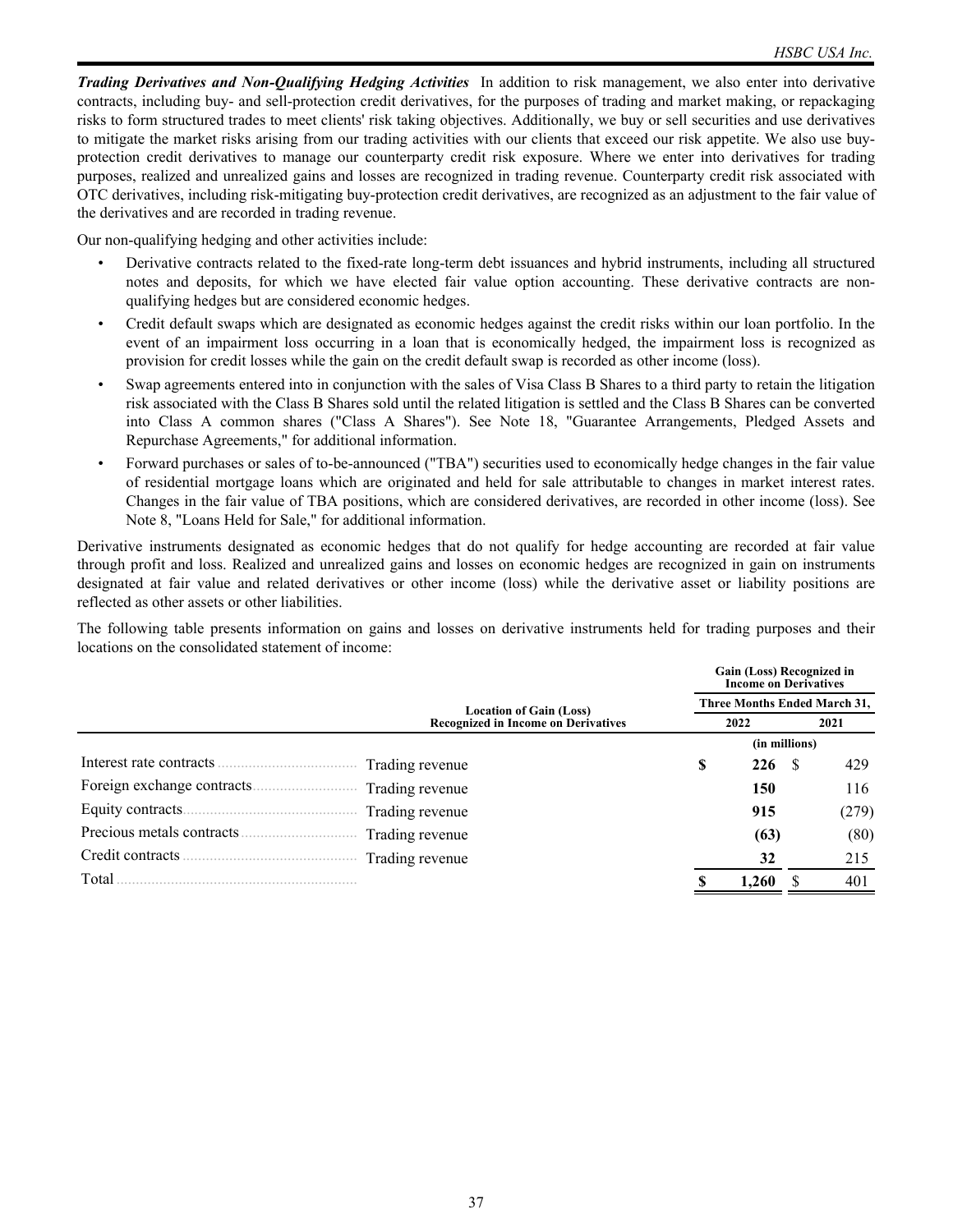**Location of Gain (Loss) Recognized in Income on Derivatives Gain (Loss) Recognized in Income on Derivatives Three Months Ended March 31, 2022 2021 (in millions)** Interest rate contracts................................... Gain on instruments designated at fair value and related derivatives **\$ (123)** \$ (117) Interest rate contracts................................... Other income (loss) **4** 2 Equity contracts........................................... Gain on instruments designated at fair value and related derivatives **(350)** 486 Credit contracts............................................ Other income (loss) **5** (6) Other contracts $^{(1)}$ . .......................................... Other income (loss) **(1)** 2 Total............................................................. **\$ (465)** \$ 367

The following table presents information on gains and losses on derivative instruments held for non-qualifying hedging and other activities and their locations on the consolidated statement of income:

(1) Consists of swap agreements entered into in conjunction with the sales of Visa Class B Shares.

*Credit-Risk Related Contingent Features* The majority of our derivative contracts contain provisions that require us to maintain a specific credit rating from each of the major credit rating agencies. Sometimes the derivative instrument transactions are a part of broader structured product transactions. If our credit ratings were to fall below the current ratings, the counterparties to our derivative instruments could demand us to post additional collateral. The amount of additional collateral required to be posted will depend on whether we are downgraded by one or more notches. The aggregate fair value of all derivative instruments with credit-risk related contingent features that were in a net liability position at March 31, 2022 was \$509 million, for which we had posted collateral of \$347 million. The aggregate fair value of all derivative instruments with credit-risk-related contingent features that were in a net liability position at December 31, 2021 was \$361 million, for which we had posted collateral of \$172 million. Substantially all of the collateral posted is in the form of cash or securities available-forsale. See Note 18, "Guarantee Arrangements, Pledged Assets and Repurchase Agreements," for further details.

The following table presents the amount of additional collateral that we would be required to post (from the current collateral level) related to derivative instruments with credit-risk related contingent features if our long-term ratings were downgraded by one or two notches. A downgrade by a single rating agency that does not result in a rating lower than a preexisting corresponding rating provided by another rating agency will generally not result in additional collateral.

|                                                              | One-notch<br>downgrade |               | Two-notch<br>downgrade |
|--------------------------------------------------------------|------------------------|---------------|------------------------|
|                                                              |                        | (in millions) |                        |
| Amount of additional collateral to be posted upon downgrade. | 20                     |               | 84                     |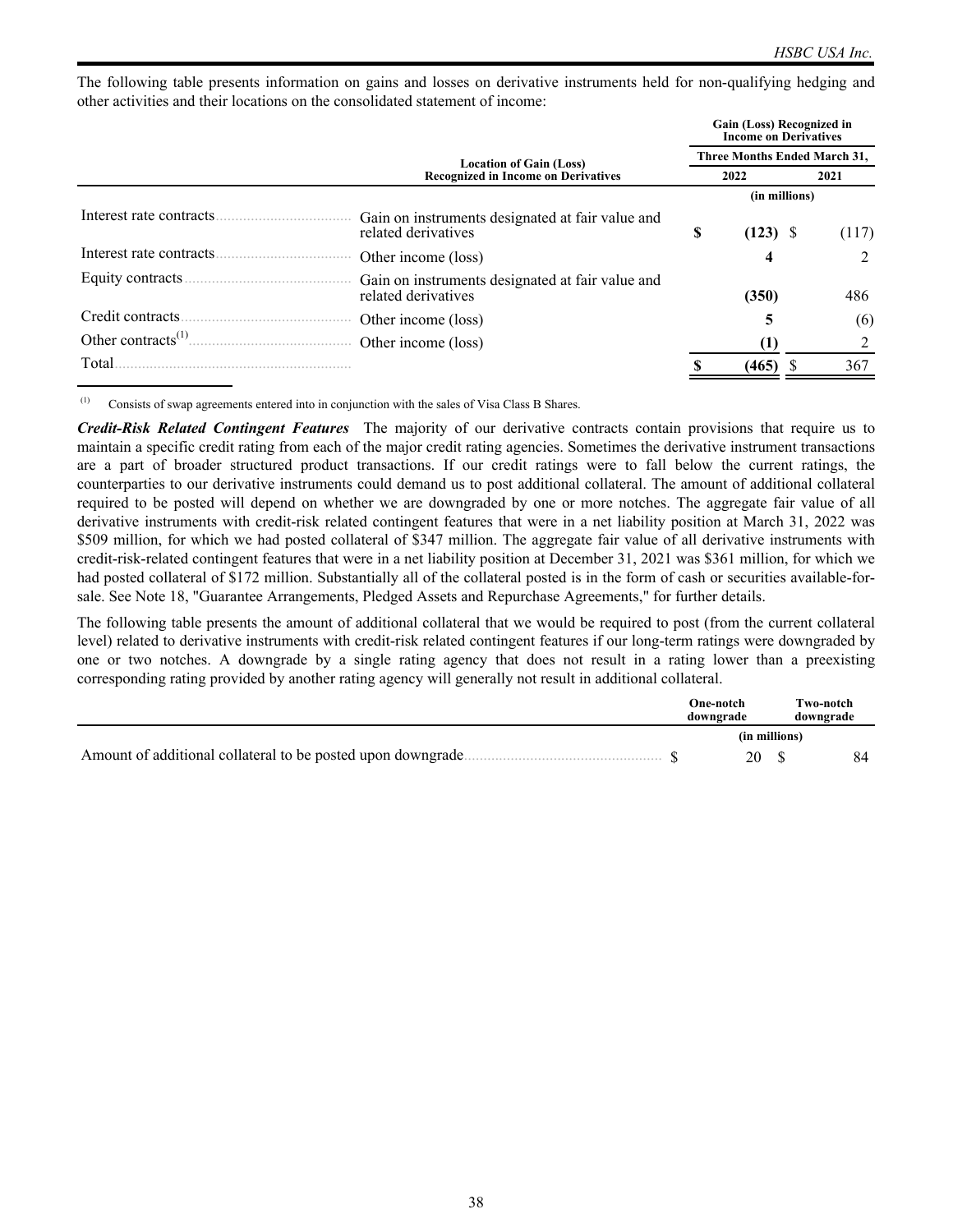|                                            | March 31, 2022                                                                                                                                                            | December 31, 2021         |  |  |  |  |  |  |
|--------------------------------------------|---------------------------------------------------------------------------------------------------------------------------------------------------------------------------|---------------------------|--|--|--|--|--|--|
|                                            | (in millions)<br>84,163<br><b>S</b><br>144,554<br>8,461<br>8,365<br>245,543<br>1,005,887<br>28,700<br>29,281<br>53,934<br>1,117,802<br>72,161<br>2,222<br>9,104<br>83,487 |                           |  |  |  |  |  |  |
| Interest rate:                             |                                                                                                                                                                           |                           |  |  |  |  |  |  |
|                                            |                                                                                                                                                                           | 44,686                    |  |  |  |  |  |  |
|                                            |                                                                                                                                                                           | 177,876                   |  |  |  |  |  |  |
|                                            |                                                                                                                                                                           | 10,842                    |  |  |  |  |  |  |
|                                            |                                                                                                                                                                           | 12,688                    |  |  |  |  |  |  |
|                                            |                                                                                                                                                                           | 246,092                   |  |  |  |  |  |  |
| Foreign exchange:                          |                                                                                                                                                                           |                           |  |  |  |  |  |  |
|                                            |                                                                                                                                                                           | 974,725                   |  |  |  |  |  |  |
|                                            |                                                                                                                                                                           | 28,577                    |  |  |  |  |  |  |
|                                            |                                                                                                                                                                           | 28,678                    |  |  |  |  |  |  |
|                                            |                                                                                                                                                                           | 31,319                    |  |  |  |  |  |  |
|                                            |                                                                                                                                                                           | 1,063,299                 |  |  |  |  |  |  |
| Commodities, equities and precious metals: |                                                                                                                                                                           |                           |  |  |  |  |  |  |
|                                            |                                                                                                                                                                           | 60,054                    |  |  |  |  |  |  |
|                                            |                                                                                                                                                                           | 5,873                     |  |  |  |  |  |  |
|                                            |                                                                                                                                                                           | 11,800                    |  |  |  |  |  |  |
|                                            |                                                                                                                                                                           | 77,727                    |  |  |  |  |  |  |
|                                            | 15,250                                                                                                                                                                    | 7,023                     |  |  |  |  |  |  |
|                                            | 1,229                                                                                                                                                                     | 1,204                     |  |  |  |  |  |  |
|                                            | 1,463,311                                                                                                                                                                 | 1,395,345<br><sup>S</sup> |  |  |  |  |  |  |

### *Notional Value of Derivative Contracts* The following table summarizes the notional values of derivative contracts:

(1) Consists of swap agreements entered into in conjunction with the sales of Visa Class B Shares.

#### *11. Fair Value Option*

We report our results to HSBC in accordance with HSBC Group accounting and reporting policies ("Group Reporting Basis"), which apply International Financial Reporting Standards ("IFRSs") as issued by the International Accounting Standards Board ("IASB"). We typically have elected to apply fair value option ("FVO") accounting to selected financial instruments to align the measurement attributes of those instruments under U.S. GAAP and the Group Reporting Basis and to simplify the accounting model applied to those financial instruments. We elected to apply FVO accounting to certain commercial loans held for sale, certain student loans, certain fixed-rate long-term debt issuances and all of our hybrid instruments, including structured notes and deposits. Excluding the fair value movement on fair value option liabilities attributable to our own credit spread, which is recorded in other comprehensive loss, changes in the fair value of fair value option assets and liabilities as well as the mark-tomarket adjustment on the related derivatives and the net realized gains or losses on these derivatives are reported in gain on instruments designated at fair value and related derivatives in the consolidated statement of income.

*Loans Held For Sale* We elected to apply FVO accounting to certain commercial syndicated loans which are originated with the intent to sell and certain commercial loans that we purchased from the secondary market and hold as hedges against our exposure to certain total return swaps and include these loans as loans held for sale in the consolidated balance sheet. We also previously elected to apply FVO accounting to certain student loans (which were subsequently transferred to held for sale during 2021). These elections allow us to account for these loans at fair value which is consistent with the manner in which the instruments are managed. Where available, fair value is based on observable market pricing obtained from independent sources, relevant broker quotes or observed market prices of instruments with similar characteristics. Where observable market parameters are not available, fair value is determined based on contractual cash flows adjusted for estimates of prepayment rates, expected default rates and loss severity discounted at management's estimate of the expected rate of return required by market participants. We also consider loan-specific risk mitigating factors such as collateral arrangements in determining the fair value estimate. Interest from these loans is recorded as interest income in the consolidated statement of income. Because a substantial majority of the loans elected for the fair value option are floating-rate commercial loans, changes in their fair value are primarily attributable to changes in loan-specific credit risk factors. The components of gain (loss) related to loans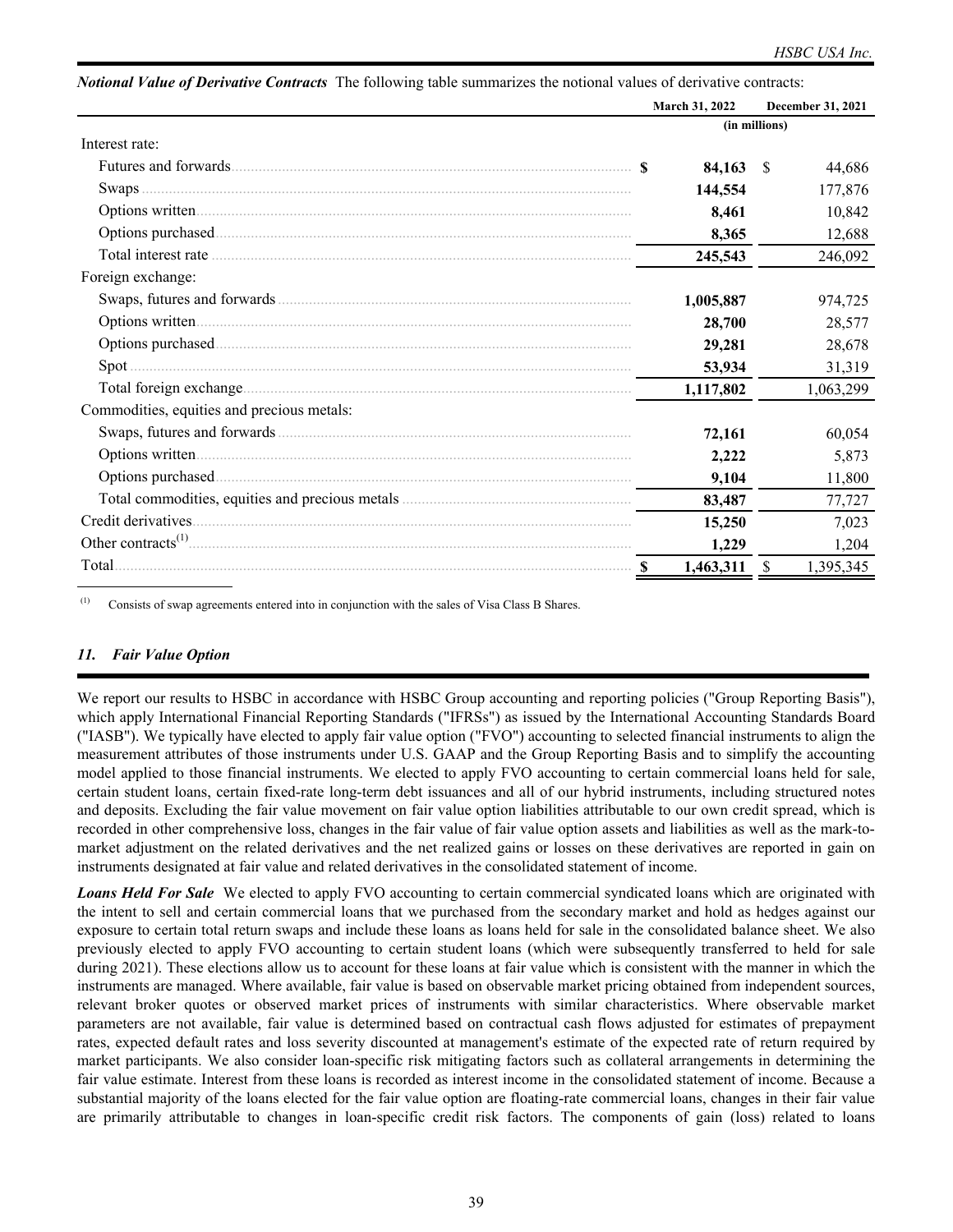designated at fair value are summarized in the table below. At March 31, 2022 and December 31, 2021, no loans for which the fair value option has been elected were 90 days or more past due or in nonaccrual status.

*Long-Term Debt (Own Debt Issuances)* We elected to apply FVO accounting for certain fixed-rate long-term debt for which we had applied or otherwise would elect to apply fair value hedge accounting. The election allows us to achieve a similar accounting effect without having to meet the hedge accounting requirements. The own debt issuances elected under FVO are traded in secondary markets and, as such, the fair value is determined based on observed prices for the specific instruments. The observed market price of these instruments reflects the effect of changes to our own credit spreads and interest rates. Interest on the fixed-rate debt accounted for under FVO is recorded as interest expense in the consolidated statement of income. Excluding the fair value movement attributable to our own credit spread, the components of gain (loss) in the consolidated statement of income related to long-term debt designated at fair value are summarized in the table below.

*Hybrid Instruments* We elected to apply FVO accounting to all of our hybrid instruments issued, including structured notes and deposits. The valuation of the hybrid instruments is predominantly driven by the derivative features embedded within the instruments and our own credit risk. Cash flows of the hybrid instruments in their entirety, including the embedded derivatives, are discounted at an appropriate rate for the applicable duration of the instrument adjusted for our own credit spreads. The credit spreads applied to structured notes are determined with reference to our own debt issuance rates observed in the primary and secondary markets, internal funding rates, and structured note rates in recent executions while the credit spreads applied to structured deposits are determined using market rates currently offered on comparable deposits with similar characteristics and maturities. Interest on this debt is recorded as interest expense in the consolidated statement of income. Excluding the fair value movement attributable to our own credit spread, the components of gain (loss) in the consolidated statement of income related to hybrid instruments designated at fair value are summarized in the table below.

The following table summarizes the fair value and unpaid principal balance for items we account for under FVO:

|                             | <b>Fair Value</b> |     |              | Unpaid<br>Principal<br><b>Balance</b> |               | <b>Fair Value</b><br>Over (Under)<br>Unpaid<br>Principal<br><b>Balance</b> |
|-----------------------------|-------------------|-----|--------------|---------------------------------------|---------------|----------------------------------------------------------------------------|
|                             |                   |     |              | (in millions)                         |               |                                                                            |
| At March 31, 2022           |                   |     |              |                                       |               |                                                                            |
|                             |                   | 24  | $\mathbf{s}$ | 26                                    | <b>S</b>      | (2)                                                                        |
|                             |                   | 120 |              | 126                                   |               | (6)                                                                        |
|                             | 845               |     |              | 741                                   |               | 104                                                                        |
| Hybrid instruments:         |                   |     |              |                                       |               |                                                                            |
|                             | 2,379             |     |              | 2,190                                 |               | 189                                                                        |
| Structured notes.           | 6,820             |     |              | 6,250                                 |               | 570                                                                        |
| <b>At December 31, 2021</b> |                   |     |              |                                       |               |                                                                            |
|                             |                   | 25  | -S           | 28                                    | <sup>\$</sup> | (3)                                                                        |
|                             |                   | 23  |              | 23                                    |               |                                                                            |
|                             |                   | 945 |              | 741                                   |               | 204                                                                        |
| Hybrid instruments:         |                   |     |              |                                       |               |                                                                            |
|                             | 2,749             |     |              | 2,465                                 |               | 284                                                                        |
|                             | 7,997             |     |              | 6,834                                 |               | 1,163                                                                      |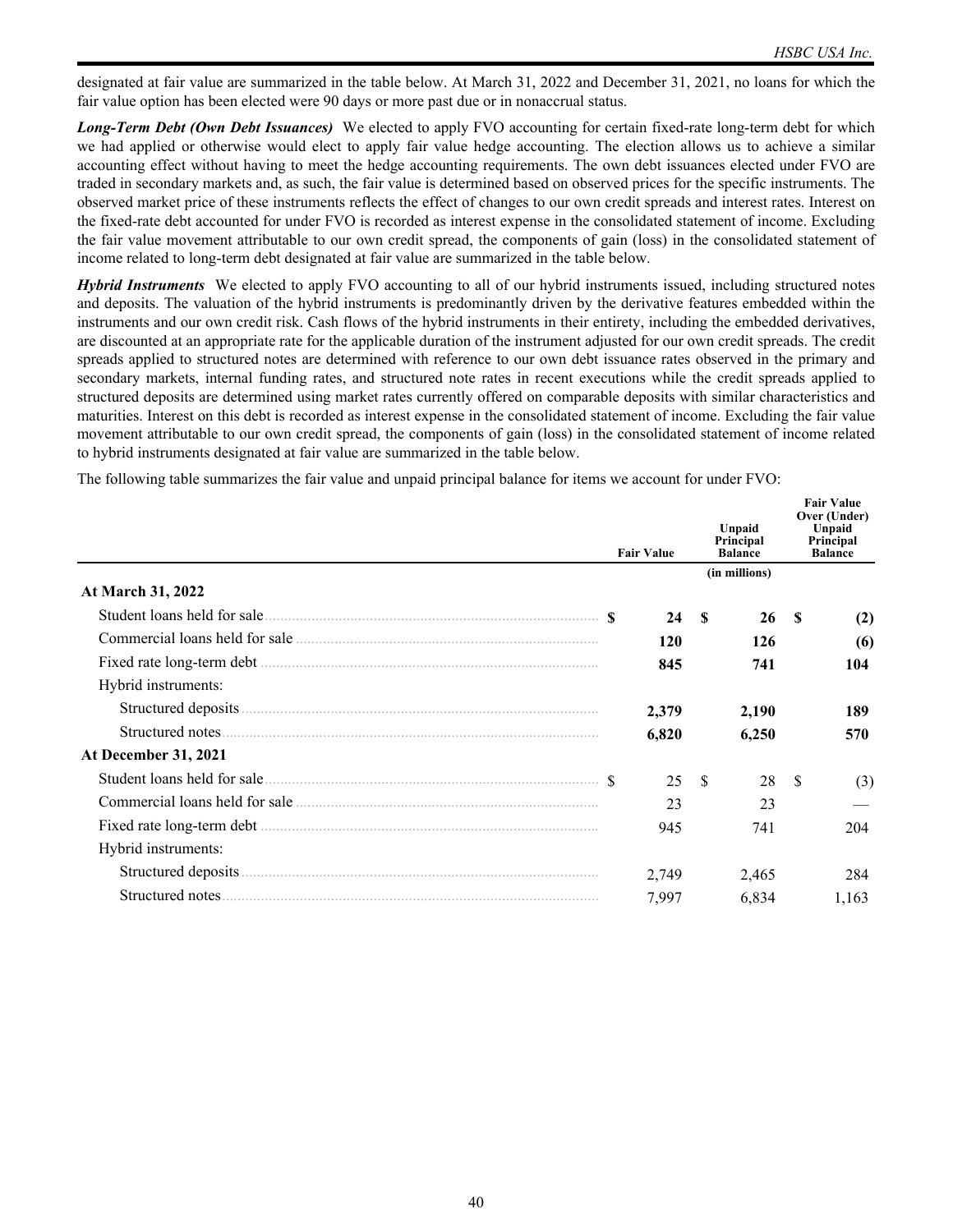*Components of Gain on Instruments Designated at Fair Value and Related Derivatives* The following table summarizes the components of gain on instruments designated at fair value and related derivatives reflected in the consolidated statement of income for the three months ended March 31, 2022 and 2021:

|                                                                                 | <b>Loans Held</b><br>for Sale |     |  |       |               | <b>Hybrid</b><br><b>Instruments</b> |    | Total |
|---------------------------------------------------------------------------------|-------------------------------|-----|--|-------|---------------|-------------------------------------|----|-------|
|                                                                                 |                               |     |  |       | (in millions) |                                     |    |       |
| Three Months Ended March 31, 2022                                               |                               |     |  |       |               |                                     |    |       |
|                                                                                 |                               |     |  | 74    | - \$          | 413                                 | -S | 487   |
|                                                                                 |                               | (8) |  |       |               |                                     |    | (8)   |
| Total mark-to-market on financial instruments designated at fair value          |                               | (8) |  | 74    |               | 413                                 |    | 479   |
| Mark-to-market on related derivatives                                           |                               |     |  | (85)  |               | (397)                               |    | (482) |
|                                                                                 |                               |     |  | 9     |               |                                     |    | 9     |
| Gain (loss) on instruments designated at fair value and related derivatives. \$ |                               | (8) |  | (2)   | S             | 16                                  |    |       |
| <b>Three Months Ended March 31, 2021</b>                                        |                               |     |  |       |               |                                     |    |       |
| Interest rate and other components <sup>(1)</sup> $\sim$                        |                               |     |  | 100   | <b>S</b>      | $(452)$ \$                          |    | (352) |
|                                                                                 |                               |     |  |       |               |                                     |    |       |
| Total mark-to-market on financial instruments designated at fair value          |                               |     |  | 100   |               | (452)                               |    | (351) |
| Mark-to-market on related derivatives                                           |                               |     |  | (108) |               | 468                                 |    | 360   |
|                                                                                 |                               |     |  | 9     |               |                                     |    | 9     |
|                                                                                 |                               |     |  |       |               | 16                                  |    | 18    |

(1) As it relates to hybrid instruments, interest rate and other components primarily includes interest rate, foreign exchange and equity contract risks.

<sup>(2)</sup> The fair value movement on fair value option liabilities attributable to our own credit spread is recorded in other comprehensive loss.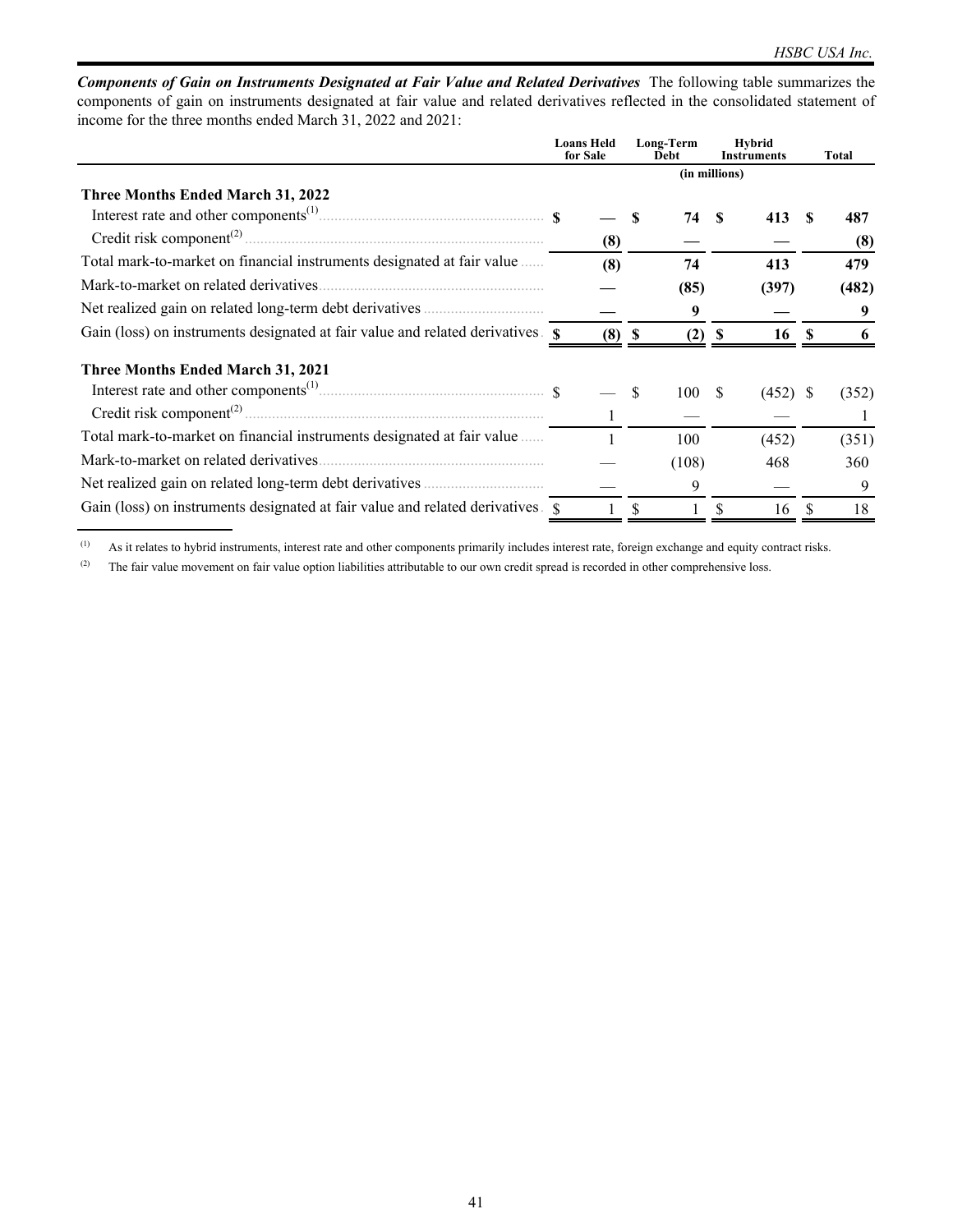### *12. Accumulated Other Comprehensive Income (Loss)*

Accumulated other comprehensive income (loss) includes certain items that are reported directly within a separate component of equity. The following table presents changes in accumulated other comprehensive income (loss) balances:

| <b>Three Months Ended March 31.</b>                                                                                                          | 2022 |              |               | 2021           |
|----------------------------------------------------------------------------------------------------------------------------------------------|------|--------------|---------------|----------------|
|                                                                                                                                              |      |              | (in millions) |                |
| Unrealized gains (losses) on investment securities:                                                                                          |      |              |               |                |
|                                                                                                                                              |      | $(65)$ \$    |               | 750            |
| Other comprehensive income (loss) for period:                                                                                                |      |              |               |                |
|                                                                                                                                              |      | (1,029)      |               | (613)          |
|                                                                                                                                              |      | (15)         |               | (22)           |
| Reversal of provision for credit losses realized in net income, net of tax of less than $\$(1)$ million and nil, respectively <sup>(2)</sup> |      | (1)          |               |                |
| Amortization of net unrealized losses on securities transferred from available-for-sale to held-to-maturity realized in net                  |      | $\mathbf{2}$ |               | $\overline{4}$ |
|                                                                                                                                              |      | (1,043)      |               | (631)          |
| Balance at end of period                                                                                                                     |      | (1, 108)     |               | 119            |
| Unrealized gains (losses) on fair value option liabilities attributable to our own credit spread:                                            |      |              |               |                |
|                                                                                                                                              |      | 27           |               | 15             |
| Other comprehensive income (loss) for period:                                                                                                |      |              |               |                |
|                                                                                                                                              |      | 29           |               | (10)           |
|                                                                                                                                              |      | 29           |               | (10)           |
| Balance at end of period                                                                                                                     |      | 56           |               | .5             |
| Unrealized gains (losses) on derivatives designated as cash flow hedges:                                                                     |      |              |               |                |
|                                                                                                                                              |      | (138)        |               | (79)           |
| Other comprehensive income (loss) for period:                                                                                                |      |              |               |                |
|                                                                                                                                              |      | (153)        |               | (13)           |
| Reclassification adjustment for losses realized in net income, net of tax of less than \$1 million and less than \$1 million,                |      | $\mathbf{1}$ |               | $\mathbf{1}$   |
|                                                                                                                                              |      | (152)        |               | (12)           |
|                                                                                                                                              |      | (290)        |               | (91)           |
| Pension and postretirement benefit liability:                                                                                                |      |              |               |                |
|                                                                                                                                              |      | (3)          |               | (7)            |
|                                                                                                                                              |      | $(1,345)$ \$ |               | 26             |
|                                                                                                                                              |      |              |               |                |

(1) Amount reclassified to net income is included in other securities gains, net in our consolidated statement of income.

(4) Amount reclassified to net income is included in net interest income in our consolidated statement of income.

<sup>&</sup>lt;sup>(2)</sup> Changes in the allowance for credit losses on securities available-for-sale are included in the provision for credit losses in our consolidated statement of income.

<sup>&</sup>lt;sup>(3)</sup> Amount amortized to net income is included in interest income in our consolidated statement of income. During 2014, we transferred securities from available-for-sale to held-to-maturity. At the date of transfer, AOCI included net pretax unrealized losses related to the transferred securities which are being amortized over the remaining contractual life of each security as an adjustment of yield in a manner consistent with the amortization of any premium or discount.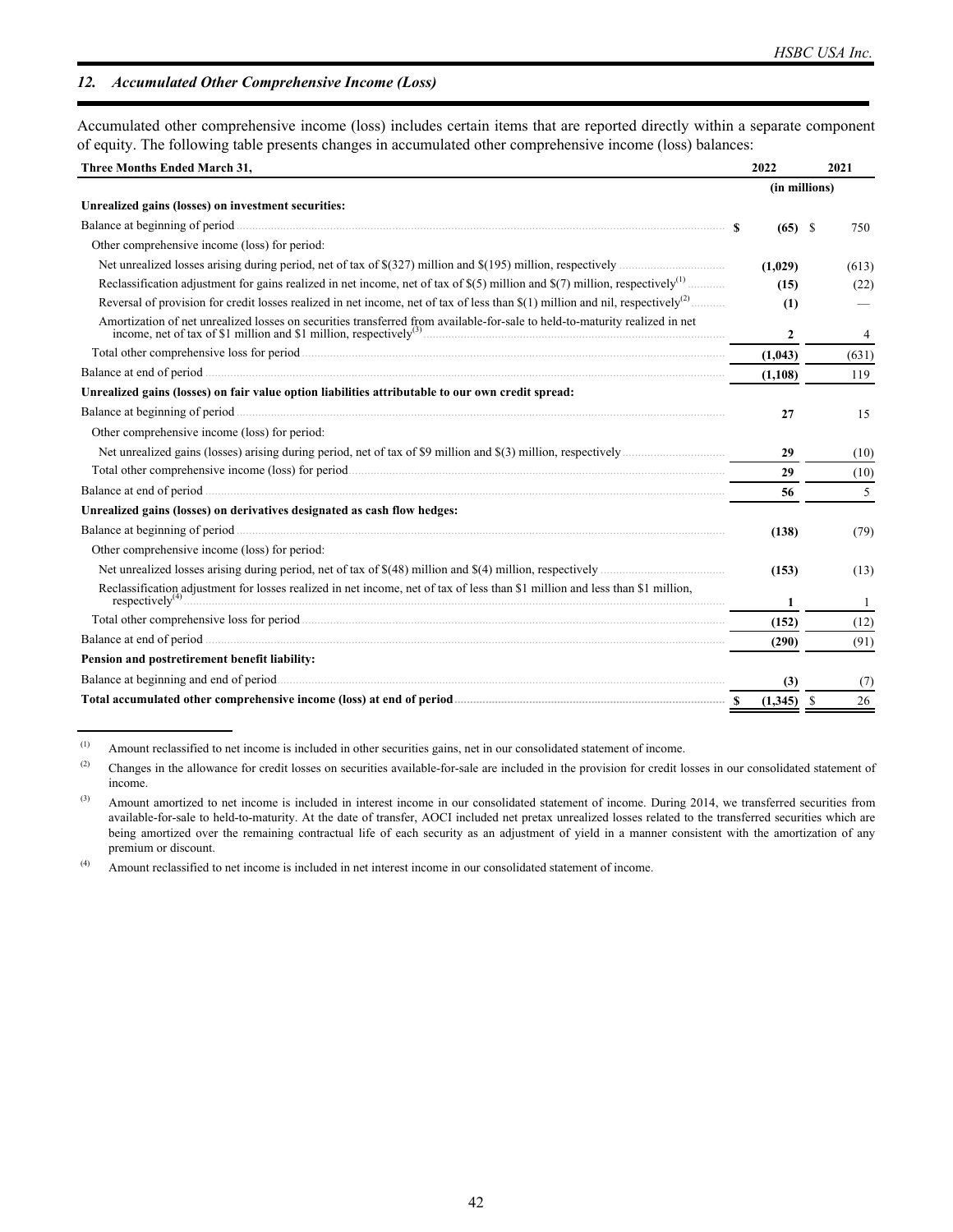# *13. Fee Income from Contracts with Customers*

The following table summarizes fee income from contracts with customers disaggregated by type of activity, as well as a reconciliation to total other revenues, during the three months ended March 31, 2022 and 2021. See Note 23, "Fee Income from Contracts with Customers," in our 2021 Form 10-K for a description of the various types of fee-based activities and how revenue associated with these activities is recognized. There have been no significant changes in these activities since December 31, 2021.

| Three Months Ended March 31,                     |   | 2022 | 2021          |      |  |
|--------------------------------------------------|---|------|---------------|------|--|
|                                                  |   |      | (in millions) |      |  |
|                                                  | S | 15   | -8            | 10   |  |
|                                                  |   | 26   |               | 29   |  |
| Other fees and commissions:                      |   |      |               |      |  |
| Account services                                 |   | 67   |               | 70   |  |
| Credit facilities.                               |   | 100  |               | 83   |  |
| Other fees                                       |   | 11   |               | 12   |  |
|                                                  |   | 178  |               | 165  |  |
|                                                  |   | 101  |               | 83   |  |
| Insurance $^{(1)}$                               |   |      |               |      |  |
|                                                  |   | 321  |               | 288. |  |
|                                                  |   | 165  |               | 96   |  |
| Total other revenues <sup><math>(2)</math></sup> |   | 486  |               | 384  |  |

(1) Included within other income (loss) in the consolidated statement of income.

<sup>(2)</sup> See Note 15, "Business Segments," for a reconciliation of total other revenues on a U.S. GAAP basis to other operating income for each business segment under the Group Reporting Basis.

*Credit card fees, net*We recognized interchange fees of \$25 million and \$18 million during the three months ended March 31, 2022 and 2021, respectively. Credit card rewards program costs totaled \$15 million and \$11 million during the three months ended March 31, 2022 and 2021, respectively.

### *Deferred Fee Income*

Information related to deferred fee income on loan commitments, revolving credit facilities and standby letters of credit is included in Note 18, "Guarantee Arrangements, Pledged Assets and Repurchase Agreements," and Note 19, "Fair Value Measurements." Excluding these items, we had deferred fee income related to certain account service fees that are paid upfront and recognized over the service period and annual fees on credit cards which collectively was \$4 million at both March 31, 2022 and December 31, 2021. We expect to recognize this revenue over a remaining period of one year or less.

Other than trust and investment management fees as discussed in our 2021 Form 10-K, we do not use significant judgments in the determination of the amount and timing of fee income from contracts with customers. Additionally, costs to obtain or fulfill contracts with customers were immaterial.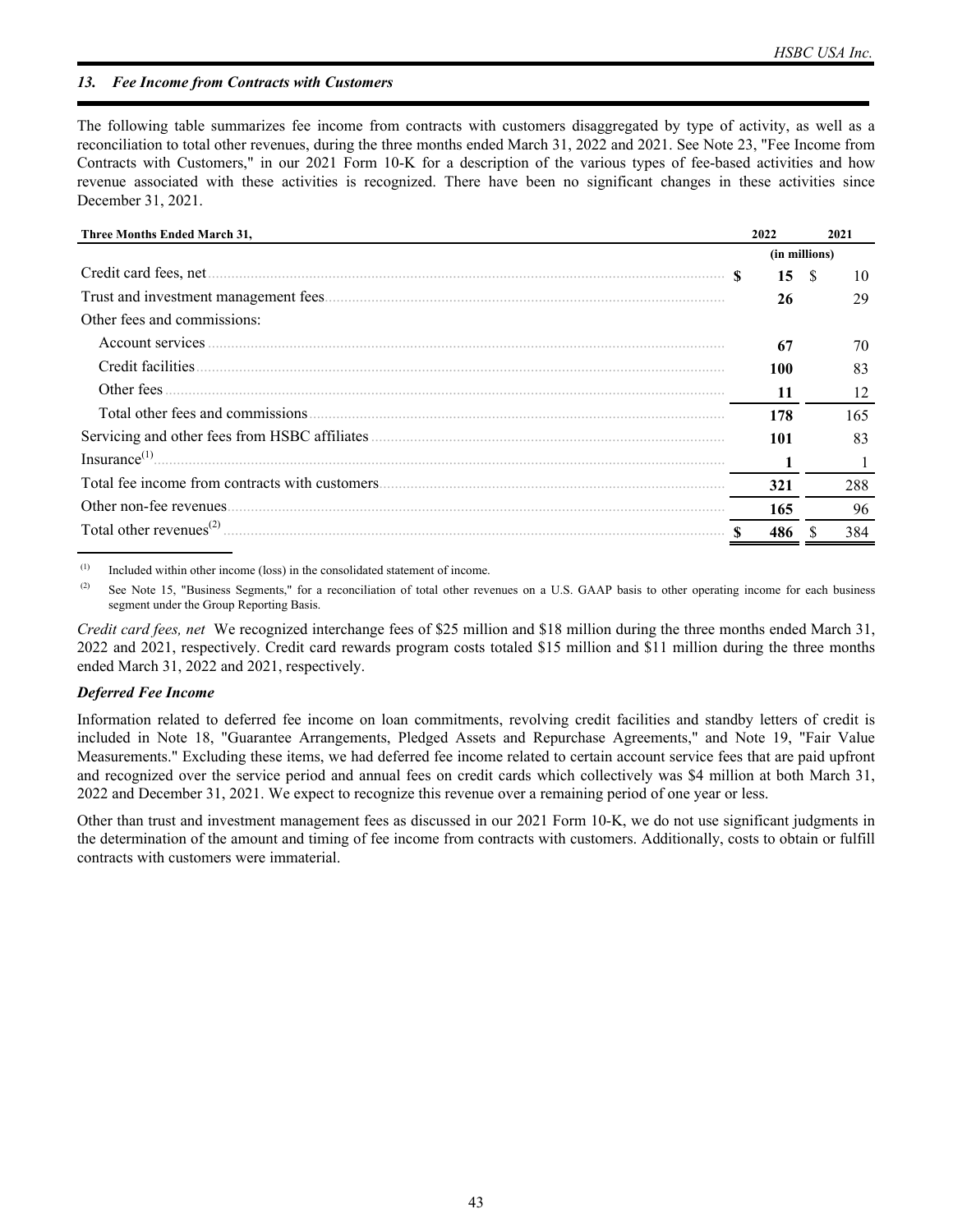### *14. Related Party Transactions*

In the normal course of business, we conduct transactions with HSBC and its subsidiaries. HSBC policy requires that these transactions occur at prevailing market rates and terms and, where applicable, these transactions are compliant with United States banking regulations. All extensions of credit by (and certain credit exposures of) HSBC Bank USA, National Association (together with its subsidiaries, "HSBC Bank USA") to other HSBC affiliates (other than Federal Deposit Insurance Corporation insured banks) are legally required to be secured by eligible collateral. The following tables present related party balances and the income (expense) generated by related party transactions:

|                      |  | March 31,<br>2022 | December 31,<br>2021 |        |  |
|----------------------|--|-------------------|----------------------|--------|--|
|                      |  |                   | (in millions)        |        |  |
| Assets:              |  |                   |                      |        |  |
|                      |  | 246               | \$.                  | 300    |  |
|                      |  | 33                |                      | 59     |  |
|                      |  | 526               |                      | 594    |  |
|                      |  | 278               |                      | 119    |  |
| Loans                |  | 3,438             |                      | 2,793  |  |
| Other $^{(2)}$       |  | <b>350</b>        |                      | 401    |  |
| Total assets.        |  | 4,871             |                      | 4,266  |  |
| <b>Liabilities:</b>  |  |                   |                      |        |  |
| Deposits             |  | 11,420            | S                    | 9,137  |  |
|                      |  | 1,366             |                      | 130    |  |
|                      |  | 502               |                      | 309    |  |
|                      |  | 5,511             |                      | 5,511  |  |
| Other <sup>(2)</sup> |  | 262               |                      | 277    |  |
| Total liabilities    |  | 19,061            |                      | 15,364 |  |

(1) Reflects purchases of securities under which other HSBC affiliates have agreed to repurchase.

(2) Other assets and other liabilities primarily consist of derivative balances associated with hedging activities and other miscellaneous account receivables and payables.

<sup>(3)</sup> The increase in trading liabilities at March 31, 2022 primarily reflects an increase in borrowing of gold inventory from HSBC Bank plc to support client activity levels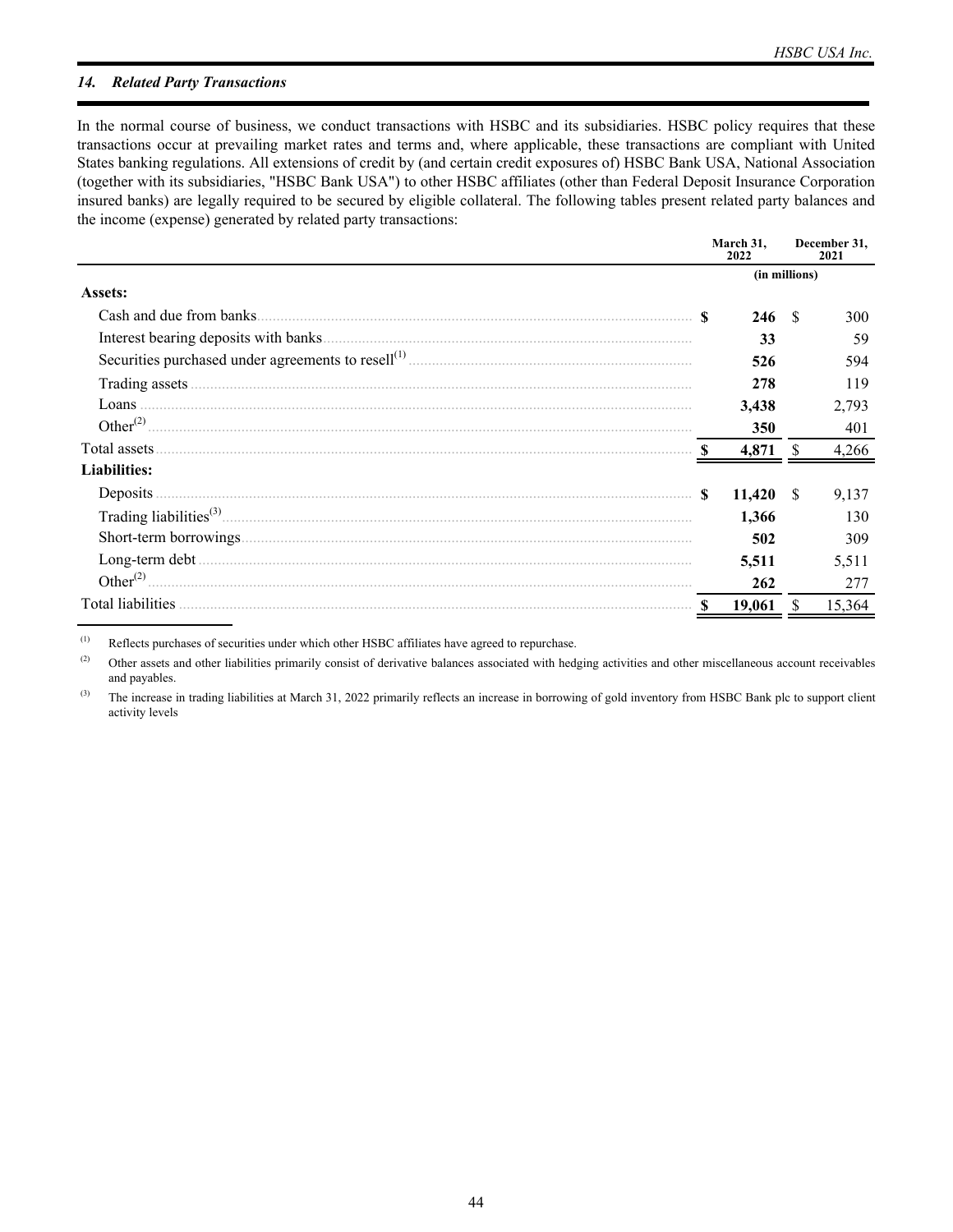| Three Months Ended March 31,                   | 2022          | 2021  |
|------------------------------------------------|---------------|-------|
|                                                | (in millions) |       |
| Income (Expense):                              |               |       |
|                                                | 6             | -S    |
|                                                | (52)          | (73)  |
|                                                | (46)          | (66)  |
|                                                | 1,275         | 131   |
| Servicing and other fees from HSBC affiliates: |               |       |
|                                                | 60            | 48    |
|                                                | 25            | 22    |
|                                                | 16            | 13    |
|                                                | 101           | 83    |
|                                                | (396)         | 468   |
| Support services from HSBC affiliates:         |               |       |
|                                                | (260)         | (244) |
| HMUS.                                          | (37)          | (28)  |
|                                                | (121)         | (95)  |
|                                                | (418)         | (367) |
|                                                | 10            | 13    |
|                                                | (4)           | (6)   |

(1) We receive rental income from our affiliates, and in some cases pay rental expense to our affiliates, for certain office space. Net rental income from our affiliates is recorded as a component of occupancy expense, net in our consolidated statement of income.

<sup>(2)</sup> Employees may participate in one or more stock compensation plans sponsored by HSBC. These expenses are included in salaries and employee benefits in our consolidated statement of income. Certain employees are also eligible to participate in a defined benefit pension plan and other postretirement plans sponsored by HSBC North America which are discussed in Note 22, "Pension and Other Postretirement Benefits," in our 2021 Form 10-K.

### **Funding Arrangements with HSBC Affiliates:**

We use HSBC affiliates to fund a portion of our borrowing and liquidity needs. At both March 31, 2022 and December 31, 2021, long-term debt with affiliates reflected \$5.5 billion of borrowings from HSBC North America. The outstanding balances include \$2.0 billion of fixed-rate senior debt which matures in June 2025, \$2.0 billion of fixed-rate senior debt which matures in September 2025 and \$1.5 billion of fixed-rate senior debt which matures in June 2030.

We have a \$4.0 billion uncommitted line of credit with HSBC North America. The available borrowing capacity under this facility is fungible between HSBC USA, HSBC Securities (USA) Inc. ("HSI") and HSBC North America, but total borrowings cannot collectively exceed \$4.0 billion at any time. We had no outstanding borrowing under this credit facility at either March 31, 2022 or December 31, 2021.

We have also incurred short-term borrowings with certain affiliates. In addition, certain affiliates have placed deposits with us.

# **Lending and Derivative Related Arrangements Extended to HSBC Affiliates:**

At March 31, 2022 and December 31, 2021, we had the following loan balances outstanding with HSBC affiliates:

|                                     | March 31,<br>2022 | December 31,<br>2021 |
|-------------------------------------|-------------------|----------------------|
|                                     | (in millions)     |                      |
| HMUS and subsidiaries               | 2.413             | 1,576                |
| <b>HSBC North America.</b>          | 1.000             | 1.000                |
| Other short-term affiliate lending. | 25                | 217                  |
| Total loans                         | 3.438             | 2.793                |

*HMUS and subsidiaries* We have extended loans and lines of credit, some of them uncommitted, to HMUS and its subsidiaries in the amount of \$15.9 billion and \$11.9 billion at March 31, 2022 and December 31, 2021, respectively, of which \$2.4 billion and \$1.6 billion, respectively, was outstanding. The maturities of the outstanding balances range from overnight to three months. Each borrowing is re-evaluated prior to its maturity date and either extended or allowed to mature.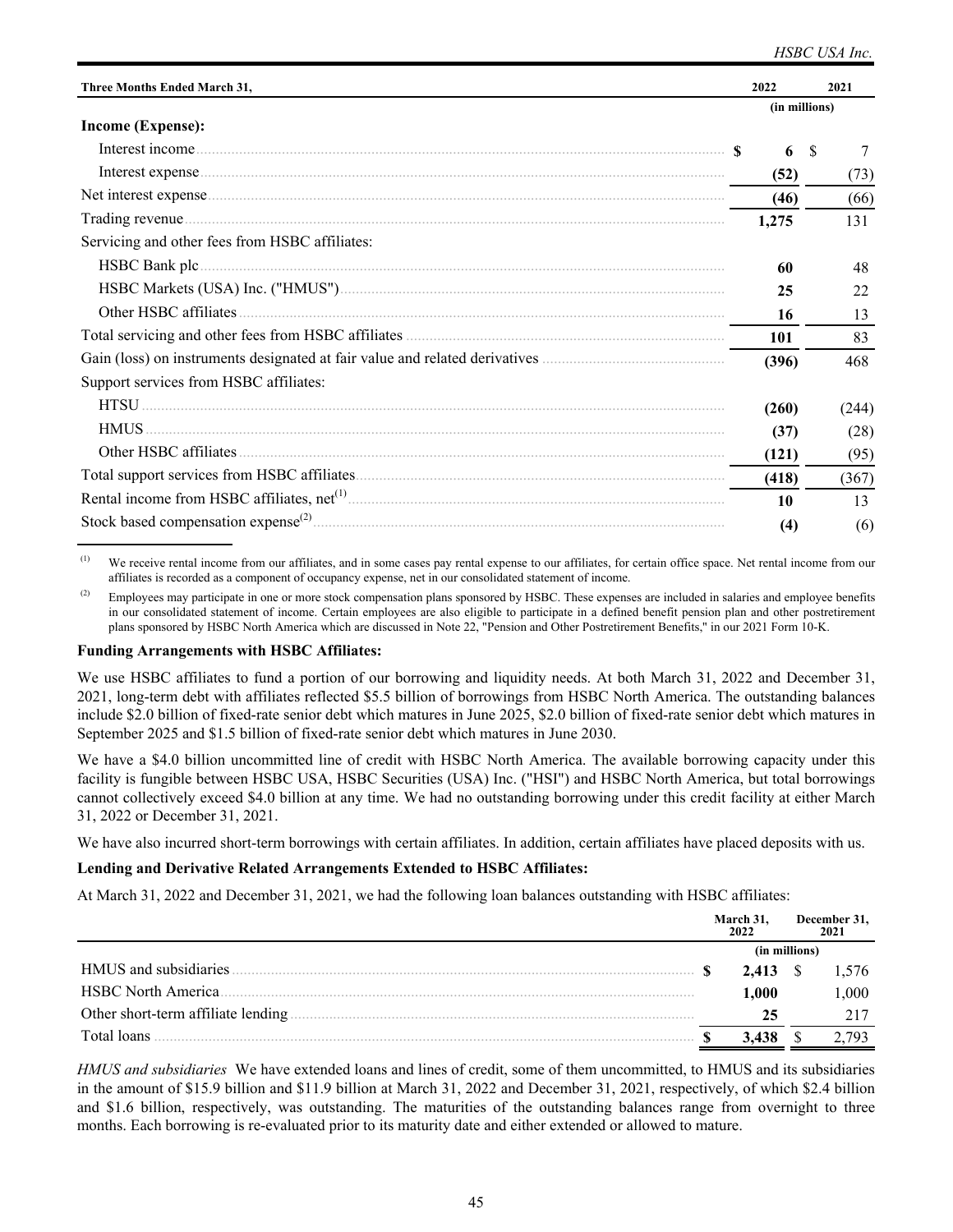*HSBC North America* Under the \$4.0 billion uncommitted fungible line of credit with HSBC North America as discussed above, there was \$1.0 billion outstanding at both March 31, 2022 and December 31, 2021. The outstanding balance matures in the third quarter of 2022.

We have extended lines of credit to various other HSBC affiliates totaling \$4.0 billion which did not have any outstanding balances at either March 31, 2022 or December 31, 2021.

*Other short-term affiliate lending* In addition to loans and lines extended to affiliates discussed above, from time to time we may extend loans to affiliates which are generally short term in nature. At March 31, 2022 and December 31, 2021, there were \$25 million and \$217 million, respectively, of these loans outstanding.

*Derivative contracts* As part of a global HSBC strategy to offset interest rate or other market risks associated with certain securities, debt issues and derivative contracts with unaffiliated third parties, we routinely enter into derivative transactions with HSBC Bank plc and other HSBC affiliates. The notional value of derivative contracts related to these transactions was approximately \$800.6 billion and \$753.2 billion at March 31, 2022 and December 31, 2021, respectively. The net credit exposure (defined as the net fair value of derivative assets and liabilities, including any collateral received) related to the contracts was approximately \$284 million and \$127 million at March 31, 2022 and December 31, 2021, respectively. We account for these transactions on a mark to market basis, with the change in value of contracts with HSBC affiliates substantially offset by the change in value of related contracts entered into with unaffiliated third parties.

#### **Services Provided Between HSBC Affiliates:**

Under multiple service level agreements, we provide services to and receive services from various HSBC affiliates. These activities are summarized in Note 24, "Related Party Transactions," in our 2021 Form 10-K. There have been no significant changes in these activities since December 31, 2021.

#### **Other Transactions with HSBC Affiliates:**

At both March 31, 2022 and December 31, 2021, we had \$1,265 million of non-cumulative preferred stock issued and outstanding to HSBC North America. See Note 19, "Preferred Stock," in our 2021 Form 10-K for additional details.

### *15. Business Segments*

We have distinct businesses, which are aligned with HSBC's global business strategy: Wealth and Personal Banking ("WPB"), Commercial Banking ("CMB"), and Global Banking and Markets ("GBM"). These businesses and a Corporate Center ("CC") serve as our reportable segments with the exception of GBM. Our GBM business is comprised of three distinct operating segments: Global Banking ("GB"), Markets and Securities Services ("MSS"), and Global Banking and Markets Other ("GBM Other"), which are separately reported as discussed further below.

During the fourth quarter of 2021, we implemented a change to our internal management reporting to align with changes to the governance structure and how we assess business performance of our GBM business, which is now being reported and managed as three separate operating segments: GB, MSS and GBM Other. As a result, we have aligned our segment reporting to reflect this change for all periods presented.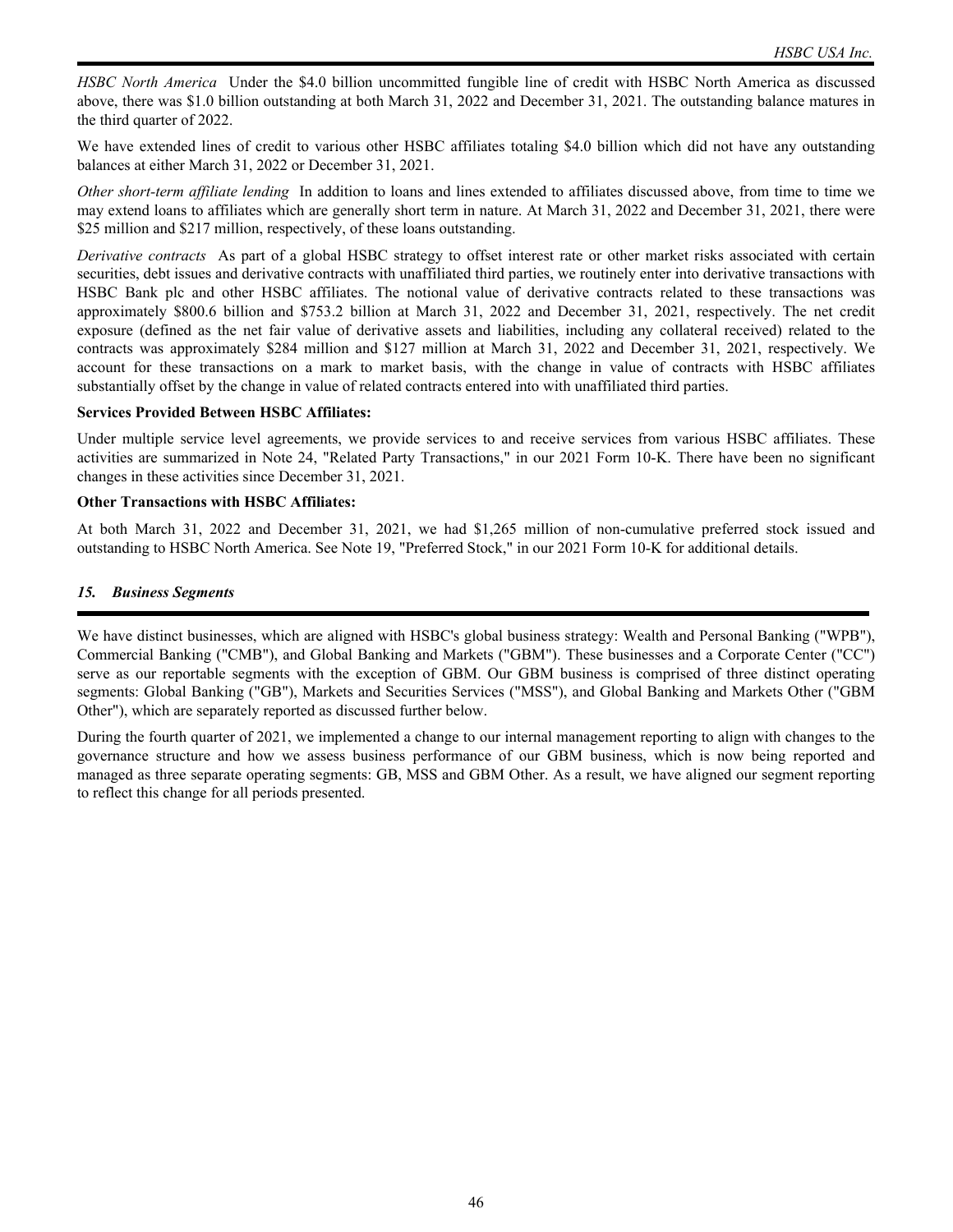The following table summarizes the impact of this change on reported segment profit (loss) before tax, total assets and total deposits as of and for the three months ended March 31, 2021:

|                                                                                | <b>As Previously</b><br>Reported |            |               | <b>After Reporting</b><br><b>Changes</b> |
|--------------------------------------------------------------------------------|----------------------------------|------------|---------------|------------------------------------------|
|                                                                                |                                  |            | (in millions) |                                          |
| Segment profit (loss) before tax during the three months ended March 31, 2021: |                                  |            |               |                                          |
|                                                                                |                                  | 191        |               | <b>NSR</b>                               |
| GB.                                                                            |                                  | NSR \$     |               | 144                                      |
| MSS.                                                                           |                                  | <b>NSR</b> |               | 48                                       |
|                                                                                |                                  | <b>NSR</b> |               | (1)                                      |
| Segment total assets at March 31, 2021:                                        |                                  |            |               |                                          |
|                                                                                | 110,524                          |            |               | <b>NSR</b>                               |
|                                                                                |                                  | NSR \$     |               | 11,284                                   |
|                                                                                |                                  | <b>NSR</b> |               | 55,433                                   |
|                                                                                |                                  | <b>NSR</b> |               | 43,807                                   |
| Segment total deposits at March 31, 2021:                                      |                                  |            |               |                                          |
| GBM.                                                                           | 48,687                           |            |               | <b>NSR</b>                               |
| GB.                                                                            |                                  | NSR \$     |               | 44,768                                   |
| MSS.                                                                           |                                  | <b>NSR</b> |               | 2,220                                    |
|                                                                                |                                  | <b>NSR</b> |               | 1,699                                    |

NSR Not Separately Reported

(1) Includes assets allocated from Markets Treasury.

There have been no additional changes in the basis of our segmentation as compared with the presentation in our 2021 Form  $10-K$ 

Net interest income of each segment represents the difference between actual interest earned on assets and interest incurred on liabilities of the segment, adjusted for a funding charge or credit that includes both interest rate and liquidity components. Segments are charged a cost to fund assets (e.g. customer loans) and receive a funding credit for funds provided (e.g. customer deposits) based on equivalent market rates that incorporate both repricing (interest rate risk) and tenor (liquidity) characteristics. The objective of these charges/credits is to transfer interest rate risk to one centralized unit in Markets Treasury. Markets Treasury income statement and balance sheet results are allocated to each of the global businesses based upon tangible equity levels and levels of any surplus liabilities.

Certain other revenue and operating expense amounts are also apportioned among the business segments based upon the benefits derived from this activity or the relationship of this activity to other segment activity. These inter-segment transactions have not been eliminated, and we generally account for them as if they were with third parties.

Our segment results are presented in accordance with HSBC Group accounting and reporting policies, which apply IFRSs as issued by the IASB. As a result, our segment results are prepared and presented using financial information prepared on the Group Reporting Basis as operating results are monitored and reviewed, trends are evaluated and decisions about allocating resources, such as employees, are primarily made on this basis. We continue, however, to monitor capital adequacy and report to regulatory agencies on a U.S. GAAP basis.

There have been no changes in the measurement of segment profit as compared with the presentation in our 2021 Form 10-K.

A summary of significant differences between U.S. GAAP and the Group Reporting Basis as they impact our results are summarized in Note 25, "Business Segments," in our 2021 Form 10-K. There have been no significant changes since December 31, 2021 in the differences between U.S. GAAP and the Group Reporting Basis impacting our results.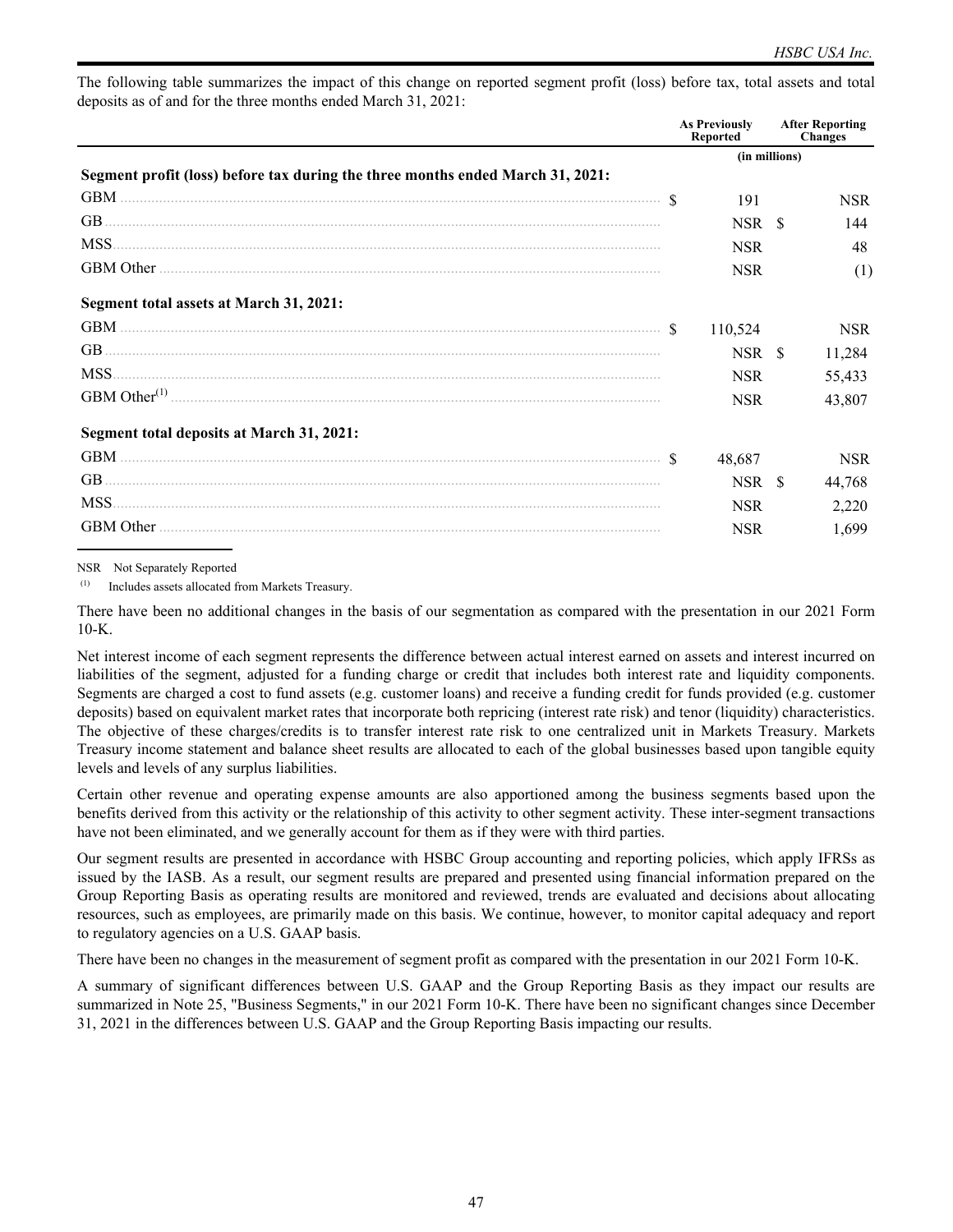The following table summarizes the results for each segment on a Group Reporting Basis, as well as provides a reconciliation of total results under the Group Reporting Basis to U.S. GAAP consolidated totals:

|                                     |            |     |    |            |               |          |               |            |    | <b>Group Reporting Basis Consolidated Amounts</b> |    |               |              |              |                                                                       |                |                                                                             |        |               |                                                   |
|-------------------------------------|------------|-----|----|------------|---------------|----------|---------------|------------|----|---------------------------------------------------|----|---------------|--------------|--------------|-----------------------------------------------------------------------|----------------|-----------------------------------------------------------------------------|--------|---------------|---------------------------------------------------|
|                                     |            |     |    |            |               |          |               | <b>GBM</b> |    |                                                   |    |               |              |              |                                                                       |                |                                                                             |        |               |                                                   |
|                                     | <b>WPB</b> |     |    | <b>CMB</b> |               | GB       |               | <b>MSS</b> |    | <b>GBM</b><br>Other                               |    | $_{\rm CC}$   |              | <b>Total</b> | Group<br>Reporting<br><b>Basis</b><br>Adjust-<br>ments <sup>(1)</sup> |                | Group<br>Reporting<br><b>Basis</b><br>Reclassi-<br>fications <sup>(2)</sup> |        |               | <b>U.S. GAAP</b><br>Consolidated<br><b>Totals</b> |
|                                     |            |     |    |            |               |          |               |            |    |                                                   |    | (in millions) |              |              |                                                                       |                |                                                                             |        |               |                                                   |
| Three Months Ended March 31, 2022   |            |     |    |            |               |          |               |            |    |                                                   |    |               |              |              |                                                                       |                |                                                                             |        |               |                                                   |
| Net interest income (expense)  \$   |            | 169 | S  | 185        | <sup>\$</sup> | 78       | S             | 16         | S  | (2)                                               | \$ | $(1)$ \$      |              | 445          | S                                                                     | 1              | <sup>\$</sup>                                                               | 31     | <sup>\$</sup> | 477                                               |
| Other operating income              |            | 163 |    | 83         |               | 124      |               | 142        |    | 24                                                |    | (8)           |              | 528          |                                                                       | (20)           |                                                                             | (22)   |               | 486                                               |
| Total operating income<br>(expense) |            | 332 |    | 268        |               | 202      |               | 158        |    | 22                                                |    | (9)           |              | 973          |                                                                       | (19)           |                                                                             | 9      |               | 963                                               |
| Expected credit losses /            |            |     |    |            |               |          |               |            |    |                                                   |    |               |              |              |                                                                       |                |                                                                             |        |               |                                                   |
| provision for credit losses.        |            | 4   |    | (27)       |               | (2)      |               |            |    |                                                   |    |               |              | (25)         |                                                                       | 36             |                                                                             |        |               | 11                                                |
|                                     |            | 328 |    | 295        |               | 204      |               | 158        |    | 22                                                |    | (9)           |              | 998          |                                                                       | (55)           |                                                                             | 9      |               | 952                                               |
|                                     |            | 242 |    | 147        |               | 117      |               | 69         |    | 24                                                |    | 66            |              | 665          |                                                                       | 12             |                                                                             | 9      |               | 686                                               |
| Profit (loss) before income tax     | - \$       | 86  | \$ | 148        | \$            | 87       | $\mathbf{s}$  | 89         | \$ | (2)                                               | \$ | (75)          | $\mathbf{s}$ | 333          | \$                                                                    | $(67)$ \$      |                                                                             |        | <b>S</b>      | 266                                               |
| <b>Balances at end of period:</b>   |            |     |    |            |               |          |               |            |    |                                                   |    |               |              |              |                                                                       |                |                                                                             |        |               |                                                   |
|                                     | \$46,143   |     |    | \$52,519   |               | \$10,988 |               | \$39,648   |    | \$44,165                                          | S  | 2,030         |              | \$195,493    | S                                                                     | $(18, 477)$ \$ |                                                                             |        | S             | 177,016                                           |
|                                     | 21,675     |     |    | 23,484     |               | 10,533   |               | 194        |    | 1,219                                             |    |               |              | 57,105       |                                                                       | (1,566)        |                                                                             | 2,604  |               | 58,143                                            |
| Goodwill                            |            |     |    | 358        |               |          |               |            |    |                                                   |    |               |              | 358          |                                                                       | 100            |                                                                             |        |               | 458                                               |
|                                     | 40,217     |     |    | 40,746     |               | 43,355   |               | 1,358      |    | 743                                               |    |               |              | 126,419      |                                                                       | (2, 821)       |                                                                             | 7,577  |               | 131,175                                           |
| Three Months Ended March 31, 2021   |            |     |    |            |               |          |               |            |    |                                                   |    |               |              |              |                                                                       |                |                                                                             |        |               |                                                   |
| Net interest income (expense) \$    |            | 209 | S  | 190        | \$            | 83       | S             | 13         | S  | (1)                                               | S  | $(1)$ \$      |              | 493          | S                                                                     | 4              | S                                                                           | 34     | <sup>\$</sup> | 531                                               |
|                                     |            | 87  |    | 66         |               | 105      |               | 116        |    | 25                                                |    | 11            |              | 410          |                                                                       | 5              |                                                                             | (31)   |               | 384                                               |
|                                     |            | 296 |    | 256        |               | 188      |               | 129        |    | 24                                                |    | 10            |              | 903          |                                                                       | 9              |                                                                             | 3      |               | 915                                               |
| Expected credit losses /            |            |     |    |            |               |          |               |            |    |                                                   |    |               |              |              |                                                                       |                |                                                                             |        |               |                                                   |
| provision for credit losses         |            | (2) |    | (38)       |               | (50)     |               |            |    | (1)                                               |    |               |              | (91)         |                                                                       | (136)          |                                                                             |        |               | (227)                                             |
|                                     |            | 298 |    | 294        |               | 238      |               | 129        |    | 25                                                |    | 10            |              | 994          |                                                                       | 145            |                                                                             | 3      |               | 1,142                                             |
|                                     |            | 287 |    | 150        |               | 94       |               | 81         |    | 26                                                |    | 31            |              | 669          |                                                                       | 10             |                                                                             | 3      |               | 682                                               |
| Profit (loss) before income tax     | - \$       | 11  | \$ | 144        | <sup>\$</sup> | 144      | <sup>\$</sup> | 48         | \$ | (1)                                               | \$ | (21)          | - \$         | 325          | <sup>\$</sup>                                                         | 135            | <sup>\$</sup>                                                               |        | \$            | 460                                               |
| <b>Balances at end of period:</b>   |            |     |    |            |               |          |               |            |    |                                                   |    |               |              |              |                                                                       |                |                                                                             |        |               |                                                   |
|                                     | \$63,747   |     |    | \$44,170   |               | \$11,284 |               | \$55,433   |    | \$43,807                                          | \$ | 1,508         |              | \$219,949    | \$                                                                    | $(25,093)$ \$  |                                                                             |        | S             | 194,856                                           |
|                                     | 24,513     |     |    | 22,785     |               | 10,869   |               | 149        |    | 658                                               |    |               |              | 58,974       |                                                                       | (1,367)        |                                                                             | 3,066  |               | 60,673                                            |
| Goodwill.                           |            |     |    | 358        |               |          |               |            |    |                                                   |    |               |              | 358          |                                                                       | 100            |                                                                             |        |               | 458                                               |
|                                     | 49,578     |     |    | 42,874     |               | 44,768   |               | 2.220      |    | 1.699                                             |    |               |              | 141,139      |                                                                       | (4, 472)       |                                                                             | 11,915 |               | 148,582                                           |

(1) Represents adjustments associated with differences between U.S. GAAP and the Group Reporting Basis.

(2) Represents differences in financial statement presentation between U.S. GAAP and the Group Reporting Basis.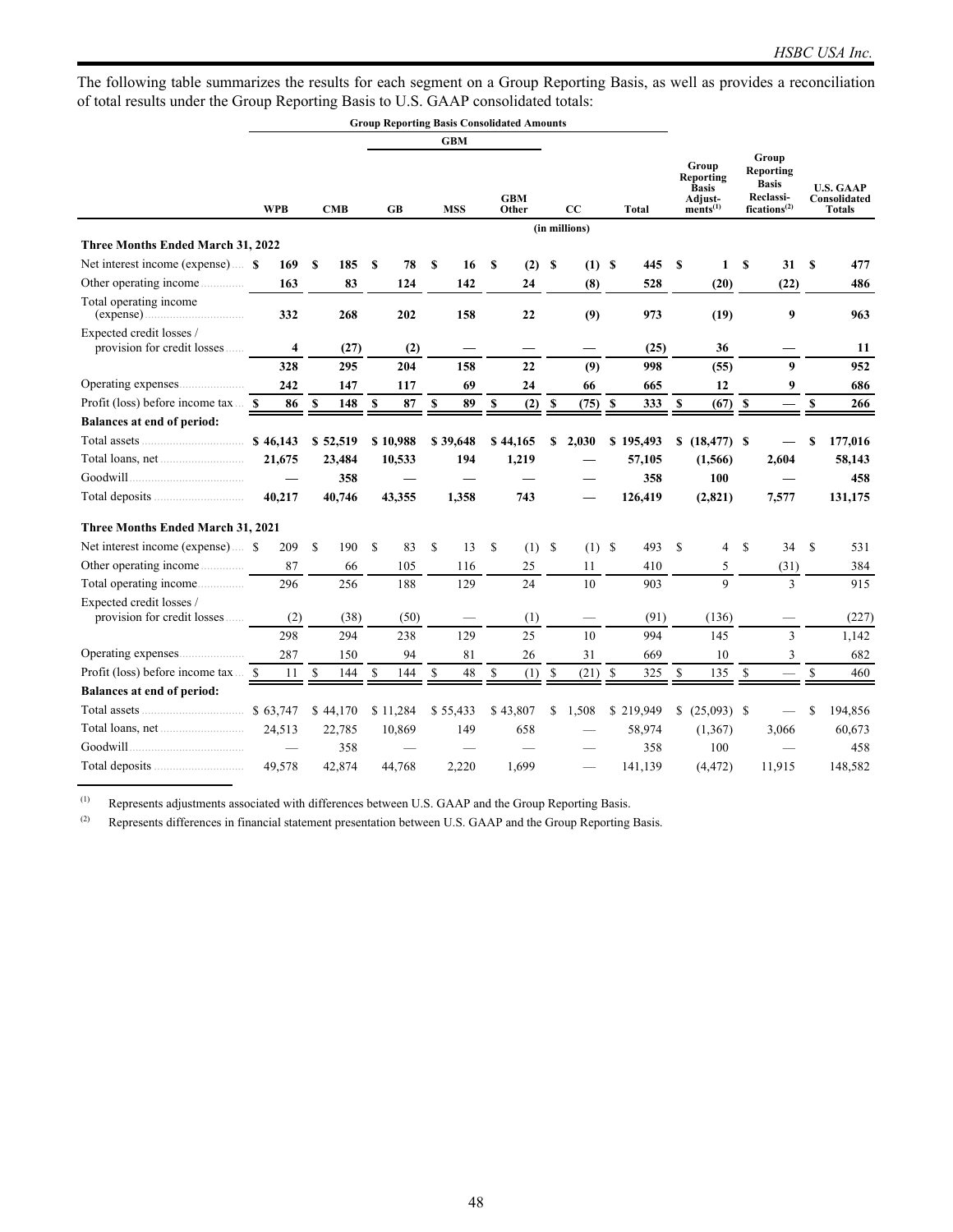# *16. Retained Earnings and Regulatory Capital Requirements*

Bank dividends are one of the sources of funds used for payment of shareholder dividends and other HSBC USA cash needs. Approval from the Office of the Comptroller of the Currency ("OCC") is required if the total of all dividends HSBC Bank USA declares in any year exceeds the cumulative net income for that year, combined with the net income for the two preceding years reduced by dividends attributable to those years. OCC approval also is required for a reduction of permanent capital of HSBC Bank USA. Under a separate restriction, payment of dividends is prohibited in amounts greater than undivided profits then on hand, after deducting actual losses and bad debts. Bad debts are debts due and unpaid for a period of six months unless well secured, as defined, and in the process of collection.

We are subject to regulatory capital rules issued by U.S. banking regulators including Basel III (the "Basel III rule"). A bank or bank holding company's failure to meet minimum capital requirements can result in certain mandatory actions and possibly additional discretionary actions by its regulators. The following table summarizes the capital amounts and ratios of HSBC USA and HSBC Bank USA, calculated in accordance with the Basel III rule at March 31, 2022 and December 31, 2021:

|                                          |                   | March 31, 2022                                  |                 |                           |                                                 |                 |
|------------------------------------------|-------------------|-------------------------------------------------|-----------------|---------------------------|-------------------------------------------------|-----------------|
|                                          | Capital<br>Amount | <b>Well-Capitalized</b><br>Ratio <sup>(1)</sup> | Actual<br>Ratio | Capital<br>Amount         | <b>Well-Capitalized</b><br>Ratio <sup>(1)</sup> | Actual<br>Ratio |
|                                          |                   |                                                 |                 | (dollars are in millions) |                                                 |                 |
| Common equity Tier 1 ratio:              |                   |                                                 |                 |                           |                                                 |                 |
|                                          |                   | 4.5 % $^{(2)}$                                  |                 | 15.1 % \$ 15,341          | 4.5 % $^{(2)}$                                  | 15.1%           |
| HSBC Bank USA                            | 18,010            | 6.5                                             | 17.7            | 17,665                    | 6.5                                             | 17.6            |
| Tier 1 capital ratio:                    |                   |                                                 |                 |                           |                                                 |                 |
| HSBC USA                                 | 16,945            | 6.0                                             | 16.3            | 16,606                    | 6.0                                             | 16.3            |
|                                          | 20,510            | 8.0                                             | 20.1            | 20,165                    | 8.0                                             | 20.1            |
| Total capital ratio:                     |                   |                                                 |                 |                           |                                                 |                 |
| HSBC USA                                 | 19,162            | <b>10.0</b>                                     | 18.5            | 18,821                    | 10.0                                            | 18.5            |
|                                          | 22,502            | 10.0                                            | 22.1            | 22,157                    | 10.0                                            | 22.1            |
| Tier 1 leverage ratio:                   |                   |                                                 |                 |                           |                                                 |                 |
| HSBC USA                                 | 16,945            | (2)<br>4.0                                      | 9.2             | 16,606                    | (2)<br>4.0                                      | 8.5             |
| HSBC Bank USA                            | 20,510            | 5.0                                             | 11.3            | 20,165                    | 5.0                                             | 10.5            |
| Risk-weighted assets: $^{(3)}$           |                   |                                                 |                 |                           |                                                 |                 |
| HSBC USA                                 | 103,826           |                                                 |                 | 101,827                   |                                                 |                 |
| HSBC Bank USA                            | 101,991           |                                                 |                 | 100,363                   |                                                 |                 |
| Adjusted quarterly average assets: $(4)$ |                   |                                                 |                 |                           |                                                 |                 |
| HSBC USA                                 | 183,389           |                                                 |                 | 194,469                   |                                                 |                 |
| HSBC Bank USA                            | 181,194           |                                                 |                 | 192,521                   |                                                 |                 |
|                                          |                   |                                                 |                 |                           |                                                 |                 |

(1) HSBC USA and HSBC Bank USA are categorized as "well-capitalized," as defined by their principal regulators. To be categorized as well-capitalized under regulatory guidelines, a banking institution must maintain capital equal to or in excess of the ratios reflected in the above table, and must not be subject to a directive, order, or written agreement to meet and maintain specific capital levels.

<sup>(2)</sup> There are no common equity Tier 1 or Tier 1 leverage ratio components in the definition of a well-capitalized bank holding company. The ratios shown are the regulatory minimums.

(3) Calculated using the generally-applicable Standardized Approach.

(4) Represents the Tier 1 leverage ratio denominator which reflects quarterly average assets adjusted for amounts permitted to be deducted from Tier 1 capital.

In response to the COVID-19 pandemic, the federal banking agencies issued a final rule that provides the option to transition in the regulatory capital impacts of the current expected credit loss accounting standard over a five-year period. In 2020, HSBC North America and HSBC Bank USA elected the five-year transition option and, as a result, our capital ratios are being reported in accordance with the transition rules in the final rule. Accordingly, during 2020 and 2021, we excluded from regulatory capital the change in retained earnings resulting from adoption of the new accounting standard on January 1, 2020 as well as 25 percent of the change in the allowance for credit losses recognized between January 1, 2020 and December 31, 2021. Beginning January 1, 2022, the excluded impacts are being phased into regulatory capital over a three-year transition period and will be fully reflected at January 1, 2025.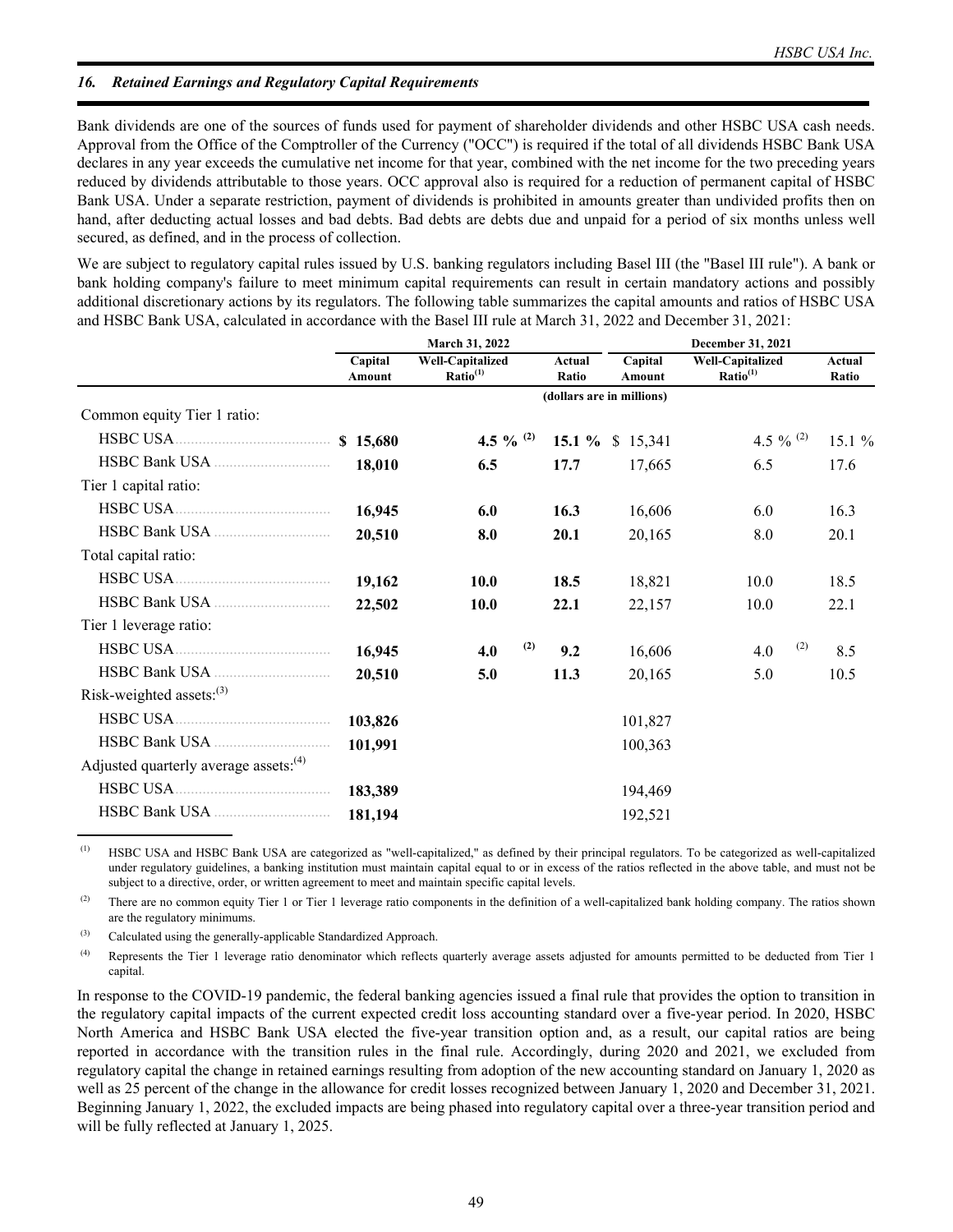### *17. Variable Interest Entities*

In the ordinary course of business, we have organized special purpose entities ("SPEs") primarily to structure financial products to meet our clients' investment needs, to facilitate clients to access and raise financing from capital markets and to securitize financial assets held to meet our own funding needs. For disclosure purposes, we aggregate SPEs based on the purpose, risk characteristics and business activities of the SPEs. An SPE is a VIE if it lacks sufficient equity investment at risk to finance its activities without additional subordinated financial support or, as a group, the holders of the equity investment at risk lack either a) the power through voting or similar rights to direct the activities of the entity that most significantly impacts the entity's economic performance; or b) the obligation to absorb the entity's expected losses, the right to receive the expected residual returns, or both.

*Variable Interest Entities* We consolidate VIEs in which we hold a controlling financial interest as evidenced by the power to direct the activities of a VIE that most significantly impact its economic performance and the obligation to absorb losses of, or the right to receive benefits from, the VIE that could potentially be significant to the VIE and therefore are deemed to be the primary beneficiary. We take into account our entire involvement in a VIE (explicit or implicit) in identifying variable interests that individually or in the aggregate could be significant enough to warrant our designation as the primary beneficiary and hence require us to consolidate the VIE or otherwise require us to make appropriate disclosures. We consider our involvement to be potentially significant where we, among other things, (i) enter into derivative contracts to absorb the risks and benefits from the VIE or from the assets held by the VIE; (ii) provide a financial guarantee that covers assets held or liabilities issued by a VIE; (iii) sponsor the VIE in that we design, organize and structure the transaction; and (iv) retain a financial or servicing interest in the VIE.

We are required to evaluate whether to consolidate a VIE when we first become involved and on an ongoing basis. In almost all cases, a qualitative analysis of our involvement in the entity provides sufficient evidence to determine whether we are the primary beneficiary. In rare cases, a more detailed analysis to quantify the extent of variability to be absorbed by each variable interest holder is required to determine the primary beneficiary.

*Consolidated VIEs* The following table summarizes assets and liabilities related to our consolidated VIEs at March 31, 2022 and December 31, 2021 which are consolidated on our balance sheet. Assets and liabilities exclude intercompany balances that eliminate in consolidation.

|                                                   |                               | March 31, 2022 |                                    |               |                               | December 31, 2021                  |   |  |
|---------------------------------------------------|-------------------------------|----------------|------------------------------------|---------------|-------------------------------|------------------------------------|---|--|
|                                                   | Consolidated<br><b>Assets</b> |                | Consolidated<br><b>Liabilities</b> |               | Consolidated<br><b>Assets</b> | Consolidated<br><b>Liabilities</b> |   |  |
|                                                   |                               |                |                                    | (in millions) |                               |                                    |   |  |
| Low income housing limited liability partnership: |                               |                |                                    |               |                               |                                    |   |  |
|                                                   | 50                            | -8             |                                    |               | 54                            | -S                                 |   |  |
| Interest, taxes and other liabilities.            |                               |                | 29                                 |               |                               |                                    |   |  |
| Subtotal.                                         | 50                            |                | 29                                 |               | 54                            |                                    |   |  |
| Venture debt financing entity:                    |                               |                |                                    |               |                               |                                    |   |  |
| Loans.                                            | 128                           |                |                                    |               | 46                            |                                    |   |  |
| Other assets.                                     |                               |                |                                    |               |                               |                                    |   |  |
| Interest, taxes and other liabilities.            |                               |                |                                    |               |                               |                                    |   |  |
| Subtotal.                                         | 129                           |                |                                    |               | 47                            |                                    |   |  |
| Total                                             | 179                           |                | 31                                 |               | 101                           |                                    | 9 |  |

*Low income housing limited liability partnership* In 2009, all low income housing investments held by us at the time were transferred to a Limited Liability Partnership ("LLP") in exchange for debt and equity while a third party invested cash for an equity interest that was mandatorily redeemable. The LLP was created in order to ensure the utilization of future tax benefits from these low income housing tax projects. The LLP was deemed to be a VIE as it does not have sufficient equity investment at risk to finance its activities. Upon entering into this transaction, we concluded that we were the primary beneficiary of the LLP due to the nature of our continuing involvement and, as a result, we consolidated the LLP and reported the equity interest issued to the third party investor in long-term debt and the assets of the LLP in other assets on our consolidated balance sheet. The investments held by the LLP represent equity investments in the underlying low income housing partnerships. The LLP does not consolidate the underlying partnerships because it does not have the power to direct the activities of the partnerships that most significantly impact the economic performance of the partnerships. In 2019, the equity interest issued to the third party investor was redeemed.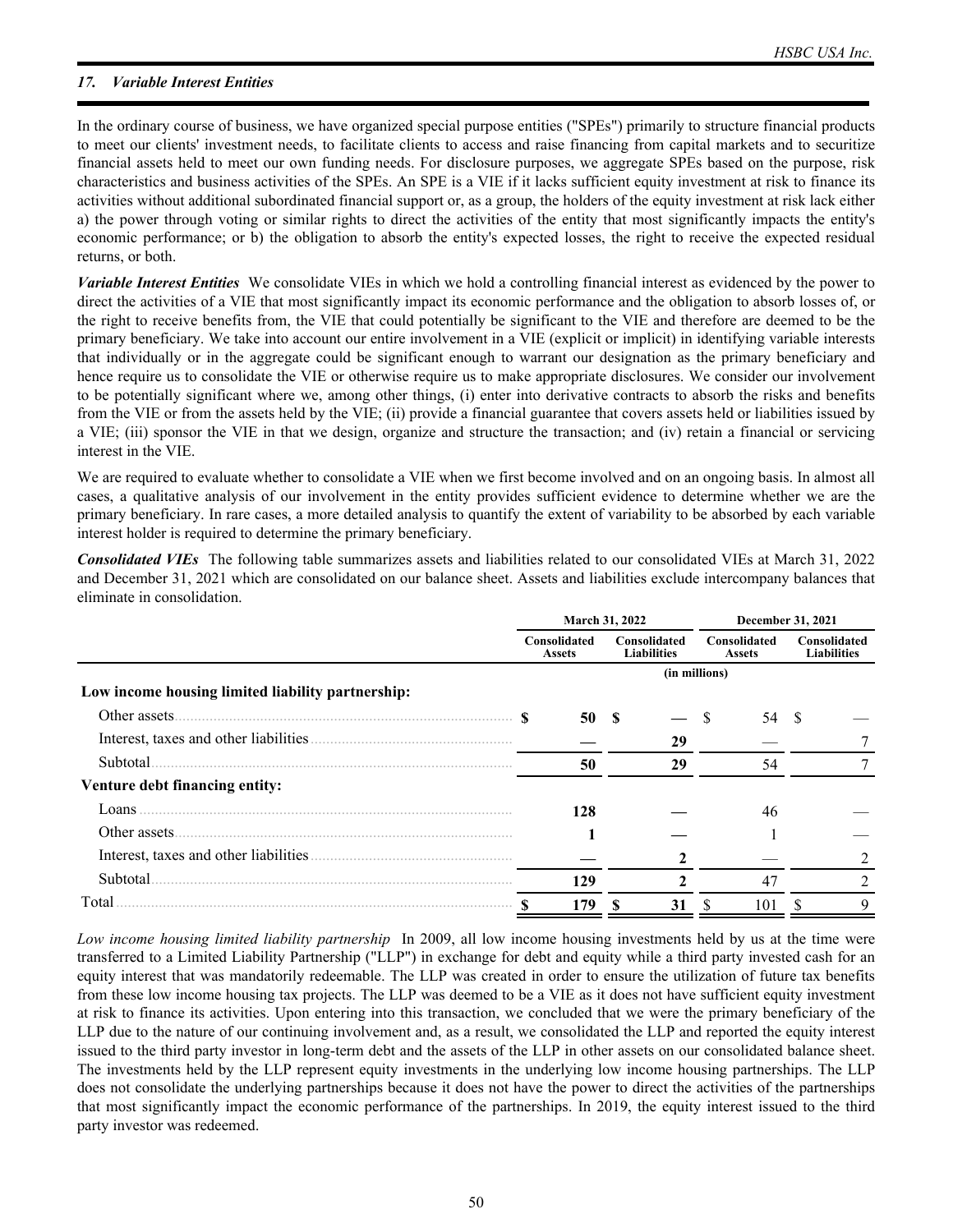We amortize our low income housing investments in proportion to the allocated tax benefits under the proportional amortization method and present the associated tax benefits net of investment amortization in income tax expense.

*Venture debt financing entity* HSBC USA has organized and provided equity financing to HSBC Ventures USA Inc. ("HSBC Ventures"), an entity designed to provide debt financing to venture capital-backed companies generally in the form of term or revolving loans, or loan commitments. Given the generally early stage and development of the companies, the loans are typically collateralized by all of the company's assets and intellectual property, or by specific items such as receivables or equipment. The loan terms may, at times, also include warrants for company stock granting HSBC Ventures a share of the financial returns in case of a positive realization event. HSBC USA also provides debt financing to HSBC Ventures in the form of loans on an as-needed basis. HSBC Ventures is a VIE because it does not have sufficient equity investment at risk to finance its activities. As the sole investor, HSBC USA is considered to be the primary beneficiary because it has the obligation to absorb losses and the right to receive benefits that could be potentially significant to HSBC Ventures. As a result, we consolidate HSBC Ventures and report the third party loans and warrants, if any, on our consolidated balance sheet.

*Unconsolidated VIEs* We also have variable interests in other VIEs that are not consolidated because we are not the primary beneficiary. The following table provides additional information on these unconsolidated VIEs, including the variable interests held by us and our maximum exposure to loss arising from our involvement in these VIEs, at March 31, 2022 and December 31, 2021:

|                             | <b>Total Assets</b><br><b>Held</b> by<br><b>Unconsolidated</b> |     | <b>Maximum</b><br><b>Exposure</b> |               |                    |    |         |
|-----------------------------|----------------------------------------------------------------|-----|-----------------------------------|---------------|--------------------|----|---------|
|                             | <b>VIEs</b>                                                    |     | <b>Assets</b>                     |               | <b>Liabilities</b> |    | to Loss |
|                             |                                                                |     |                                   | (in millions) |                    |    |         |
| At March 31, 2022           |                                                                |     |                                   |               |                    |    |         |
|                             | 6.599                                                          | - S | 823                               | -8            | 400                | S  | 823     |
|                             | 1,033                                                          |     | 873                               |               |                    |    | 873     |
| Total.                      | 7,632                                                          |     | 1,696                             |               | 400                |    | 1,696   |
| <b>At December 31, 2021</b> |                                                                |     |                                   |               |                    |    |         |
|                             | 6,700                                                          | - S | 825                               | - \$          | 407                | -S | 825     |
|                             | 1,033                                                          |     | 873                               |               |                    |    | 873     |
| Total                       | 7.733                                                          |     | 1.698                             |               | 407                | Ж, | 1,698   |

Information on the types of VIEs with which we are involved, the nature of our involvement and the variable interests held in those entities is presented below.

*Limited partnership investments* We invest as a limited partner in partnerships that operate qualified affordable housing, renewable energy and community development projects. The returns of these investments are generated primarily from the tax benefits, including Federal tax credits and tax deductions from operating losses in the project companies. In addition, some of the investments also help us comply with the Community Reinvestment Act. Certain limited partnership structures are considered to be VIEs because either (a) they do not have sufficient equity investment at risk or (b) the limited partners with equity at risk do not have substantive kick-out rights through voting rights or substantive participating rights over the general partner. As a limited partner, we are not the primary beneficiary of the VIEs and do not consolidate them. Our investments in these partnerships are recorded in other assets on the consolidated balance sheet. The maximum exposure to loss shown in the table above represents our recorded investments as well as any outstanding funding commitments extended to the partnerships.

*Asset-backed financing SPE* During 2021, we sold a portfolio of commercial real estate loans and provided a loan to the thirdparty buyer sponsored SPE for a portion of the purchase price. The SPE is an asset-backed financing entity that issued residual beneficial interests to third-party investors. The loan we provided to the SPE is senior to the residual beneficial interests and is secured by the commercial real estate loans held by the SPE. Cash flows from the commercial real estate loans will be used first to settle the interest and principal payments of the loan, with any excess cash flows attributable to the residual interest holders. The SPE is a VIE in which we have a variable interest through our ownership of the loan, which is an arm's-length transaction. We do not have the power to direct the activities that most significantly impact the VIE's economic performance. In addition, the VIE is designed such that the residual interest holders absorb any expected loss and/or benefit that could be potentially significant to the VIE and, therefore, we are not the primary beneficiary. The maximum exposure to loss shown in the table above represents our recorded investment in the loan without consideration of any recovery benefits from the value of the commercial real estate loans.

*Third-party sponsored securitization entities* We invest in asset-backed securities issued by third-party sponsored securitization entities which may be considered VIEs. The investments are transacted at arm's-length and decisions to invest are based on a credit analysis of the underlying collateral assets or the issuer. We are a passive investor in these issuers and do not have the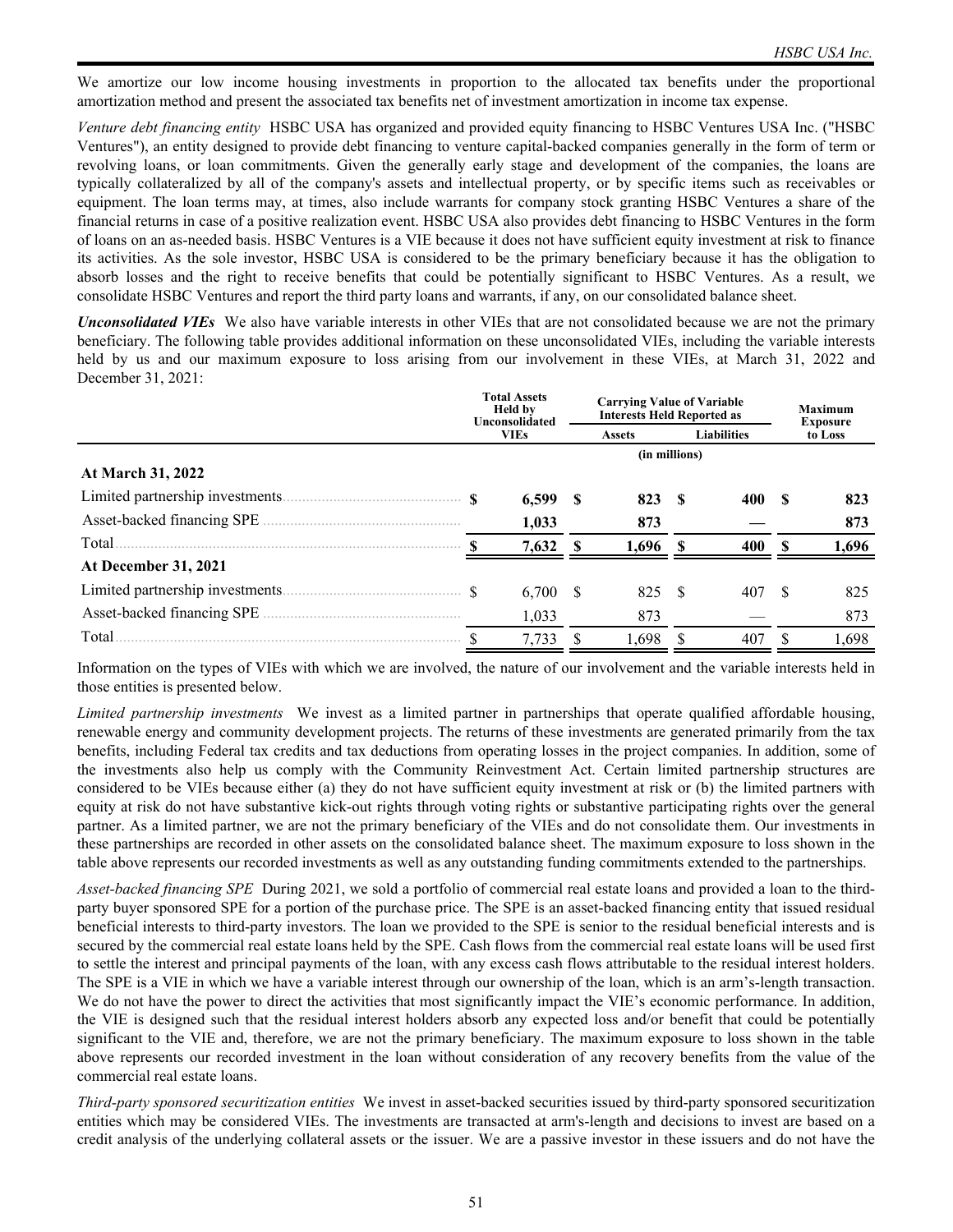power to direct the activities of these issuers. As such, we do not consolidate these securitization entities. Additionally, we do not have other involvements in servicing or managing the collateral assets or provide financial or liquidity support to these issuers which potentially give rise to risk of loss exposure. These investments are an integral part of the disclosure in Note 4, "Trading Assets and Liabilities," Note 5, "Securities," and Note 19, "Fair Value Measurements," and, therefore, are not disclosed in this note to avoid redundancy.

In addition to the above, we have established and manage money market funds and non-money market mutual funds to provide customers with investment opportunities. As fund manager, we may be entitled to receive management fees based on the assets under management. We do not consolidate the funds because we do not absorb the majority of the expected future risk associated with the fund's assets, including interest rate, liquidity, credit and other relevant risks that are expected to affect the value of the assets.

## *18. Guarantee Arrangements, Pledged Assets and Repurchase Agreements*

*Guarantee Arrangements* As part of our normal operations, we enter into credit derivatives and various off-balance sheet guarantee arrangements with affiliates and third parties. These arrangements arise principally in connection with our lending and client intermediation activities and include standby letters of credit and certain credit derivative transactions. The contractual amounts of these arrangements represent our maximum possible credit exposure in the event that we are required to fulfill the maximum obligation under the contractual terms of the guarantee.

The following table presents total carrying value and contractual amounts of our sell protection credit derivatives and major offbalance sheet guarantee arrangements at March 31, 2022 and December 31, 2021. Following the table is a description of the various arrangements.

|                                                                                             | March 31, 2022    |    |                                                            |     |                   | December 31, 2021 |                                                            |  |
|---------------------------------------------------------------------------------------------|-------------------|----|------------------------------------------------------------|-----|-------------------|-------------------|------------------------------------------------------------|--|
|                                                                                             | Carrving<br>Value |    | Notional /<br><b>Maximum</b><br><b>Exposure to</b><br>Loss |     | Carrying<br>Value |                   | Notional /<br><b>Maximum</b><br><b>Exposure to</b><br>Loss |  |
|                                                                                             |                   |    | (in millions)                                              |     |                   |                   |                                                            |  |
| Credit derivatives <sup><math>(1)(2)</math></sup>                                           | 104               | -S | 6,319                                                      | - S |                   |                   | 2,174                                                      |  |
| Financial standby letters of credit, net of participations <sup><math>(3)(4)</math></sup>   |                   |    | 5,462                                                      |     |                   |                   | 5,339                                                      |  |
| Performance standby letters of credit, net of participations <sup><math>(3)(4)</math></sup> |                   |    | 2.902                                                      |     |                   |                   | 2,961                                                      |  |
| Total                                                                                       | 104               |    | 14,683                                                     |     |                   |                   | 10.474                                                     |  |

(1) Includes \$2,314 million and \$1,591 million of notional issued for the benefit of HSBC affiliates at March 31, 2022 and December 31, 2021, respectively.

(4) For standby letters of credit, maximum loss represents losses to be recognized assuming the letters of credit have been fully drawn and the obligors have defaulted with zero recovery.

### *Credit-Risk Related Guarantees*

*Credit derivatives* Credit derivatives are financial instruments that transfer the credit risk of a reference obligation from the credit protection buyer to the credit protection seller who is exposed to the credit risk without buying the reference obligation. We sell credit protection on underlying reference obligations (such as loans or securities) by entering into credit derivatives, primarily in the form of credit default swaps, with various institutions. We account for all credit derivatives at fair value. Where we sell credit protection to a counterparty that holds the reference obligation, the arrangement is effectively a financial guarantee on the reference obligation. Under a credit derivative contract, the credit protection seller will reimburse the credit protection buyer upon occurrence of a credit event (such as bankruptcy, insolvency, restructuring or failure to meet payment obligations when due) as defined in the derivative contract, in return for a periodic premium. Upon occurrence of a credit event, we will pay the counterparty the stated notional amount of the derivative contract and receive the underlying reference obligation. The recovery value of the reference obligation received could be significantly lower than its notional principal amount when a credit event occurs.

Certain derivative contracts are subject to master netting arrangements and related collateral agreements. A party to a derivative contract may demand that the counterparty post additional collateral in the event its net exposure exceeds certain predetermined

<sup>(2)</sup> For credit derivatives, the maximum loss is represented by the notional amounts without consideration of mitigating effects from collateral or recourse arrangements.

<sup>(3)</sup> Includes \$1,989 million and \$1,969 million of both financial and performance standby letters of credit issued for the benefit of HSBC affiliates at March 31, 2022 and December 31, 2021, respectively.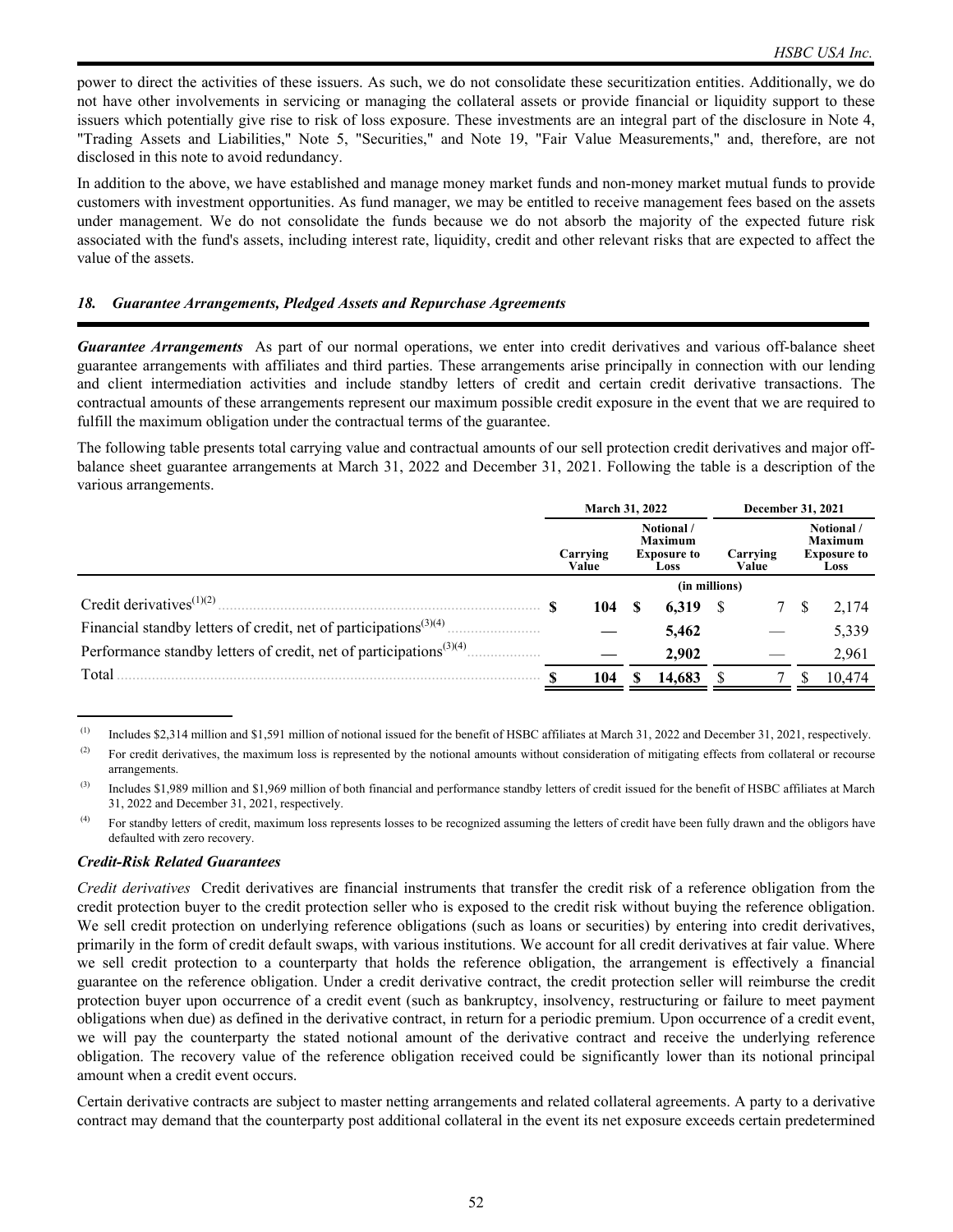limits and when the credit rating falls below a certain grade. We set the collateral requirements by counterparty such that the collateral covers various transactions and products, and is not allocated to specific individual contracts.

We manage our exposure to credit derivatives using a variety of risk mitigation strategies where we enter into offsetting hedge positions or transfer the economic risks, in part or in entirety, to investors through the issuance of structured credit products. We actively manage the credit and market risk exposure in the credit derivative portfolios on a net basis and, as such, retain no or a limited net position at any time. The following table summarizes our net credit derivative positions at March 31, 2022 and December 31, 2021:

|                                              | <b>March 31, 2022</b>    |                 |  | December 31, 2021        |  |                 |
|----------------------------------------------|--------------------------|-----------------|--|--------------------------|--|-----------------|
|                                              | Carrying / Fair<br>Value | <b>Notional</b> |  | Carrying / Fair<br>Value |  | <b>Notional</b> |
|                                              |                          | (in millions)   |  |                          |  |                 |
| Sell-protection credit derivative positions. | 104                      | 6.319 S         |  |                          |  | 2.174           |
| Buy-protection credit derivative positions.  | (123)                    | 8.931           |  | (62)                     |  | 4.849           |
| Net position $(1)$                           | , 19)                    | 2.612           |  | (55)                     |  | 2,675           |

(1) Positions are presented net in the table above to provide a complete analysis of our risk exposure and depict the way we manage our credit derivative portfolio. The offset of the sell-protection credit derivatives against the buy-protection credit derivatives may not be legally binding in the absence of master netting agreements with the same counterparty. Furthermore, the credit loss triggering events for individual sell-protection credit derivatives may not be the same or occur in the same period as those of the buy-protection credit derivatives thereby not providing an exact offset.

*Standby letters of credit* A standby letter of credit is issued to a third party for the benefit of a client and is a guarantee that the client will perform or satisfy certain obligations under a contract. It irrevocably obligates us to pay a specified amount to the third party beneficiary if the client fails to perform the contractual obligation. We issue two types of standby letters of credit: performance and financial. A performance standby letter of credit is issued where the client is required to perform some nonfinancial contractual obligation, such as the performance of a specific act, whereas a financial standby letter of credit is issued where the client's contractual obligation is of a financial nature, such as the repayment of a loan or debt instrument.

The issuance of a standby letter of credit is subject to our credit approval process and collateral requirements. We charge fees for issuing letters of credit commensurate with the client's credit evaluation and the nature of any collateral. Included in other liabilities are deferred fees on standby letters of credit amounting to \$54 million and \$51 million at March 31, 2022 and December 31, 2021, respectively. Also included in other liabilities is an allowance for credit losses on unfunded standby letters of credit of \$13 million and \$14 million at March 31, 2022 and December 31, 2021, respectively.

The following table summarizes the credit ratings related to guarantees including the ratings of counterparties against which we sold credit protection and financial standby letters of credit at March 31, 2022 as an indicative proxy of payment risk:

|                                                   | Average            | <b>Credit Ratings of the Obligors</b> |                           |     |                                |  |        |  |  |  |  |  |  |
|---------------------------------------------------|--------------------|---------------------------------------|---------------------------|-----|--------------------------------|--|--------|--|--|--|--|--|--|
| <b>Notional/Contractual Amounts</b>               | Life<br>(in years) |                                       | Investment<br>Grade       |     | <b>Non-Investment</b><br>Grade |  | Total  |  |  |  |  |  |  |
|                                                   |                    |                                       | (dollars are in millions) |     |                                |  |        |  |  |  |  |  |  |
| Sell-protection Credit Derivatives <sup>(1)</sup> |                    |                                       |                           |     |                                |  |        |  |  |  |  |  |  |
|                                                   | 1.9                | S                                     | 1,065                     | - S | 646 S                          |  | 1,711  |  |  |  |  |  |  |
| Index credit derivatives.                         | 5.6                |                                       | 3,483                     |     | 1,125                          |  | 4,608  |  |  |  |  |  |  |
| Subtotal                                          |                    |                                       | 4,548                     |     | 1.771                          |  | 6,319  |  |  |  |  |  |  |
| Standby Letters of Credit <sup>(2)</sup> .        | 12                 |                                       | 6.578                     |     | 1,786                          |  | 8,364  |  |  |  |  |  |  |
| Total                                             |                    |                                       |                           |     | 3.557                          |  | 14,683 |  |  |  |  |  |  |

<sup>(1)</sup> The credit ratings in the table represent external credit ratings for classification as investment grade and non-investment grade.

(2) External ratings for most of the obligors are not available. Presented above are the internal credit ratings which are developed using similar methodologies and rating scale equivalent to external credit ratings for purposes of classification as investment grade and non-investment grade.

Our internal credit ratings are determined based on HSBC's risk rating systems and processes which assign a credit grade based on a scale which ranks the risk of default of a client. The credit grades are assigned and used for managing risk and determining level of credit exposure appetite based on the client's operating performance, liquidity, capital structure and debt service ability. In addition, we also incorporate subjective judgments into the risk rating process concerning such things as industry trends, comparison of performance to industry peers and perceived quality of management. We compare our internal risk ratings to outside external rating agency benchmarks, where possible, at the time of formal review and regularly monitor whether our risk ratings are comparable to the external ratings benchmark data.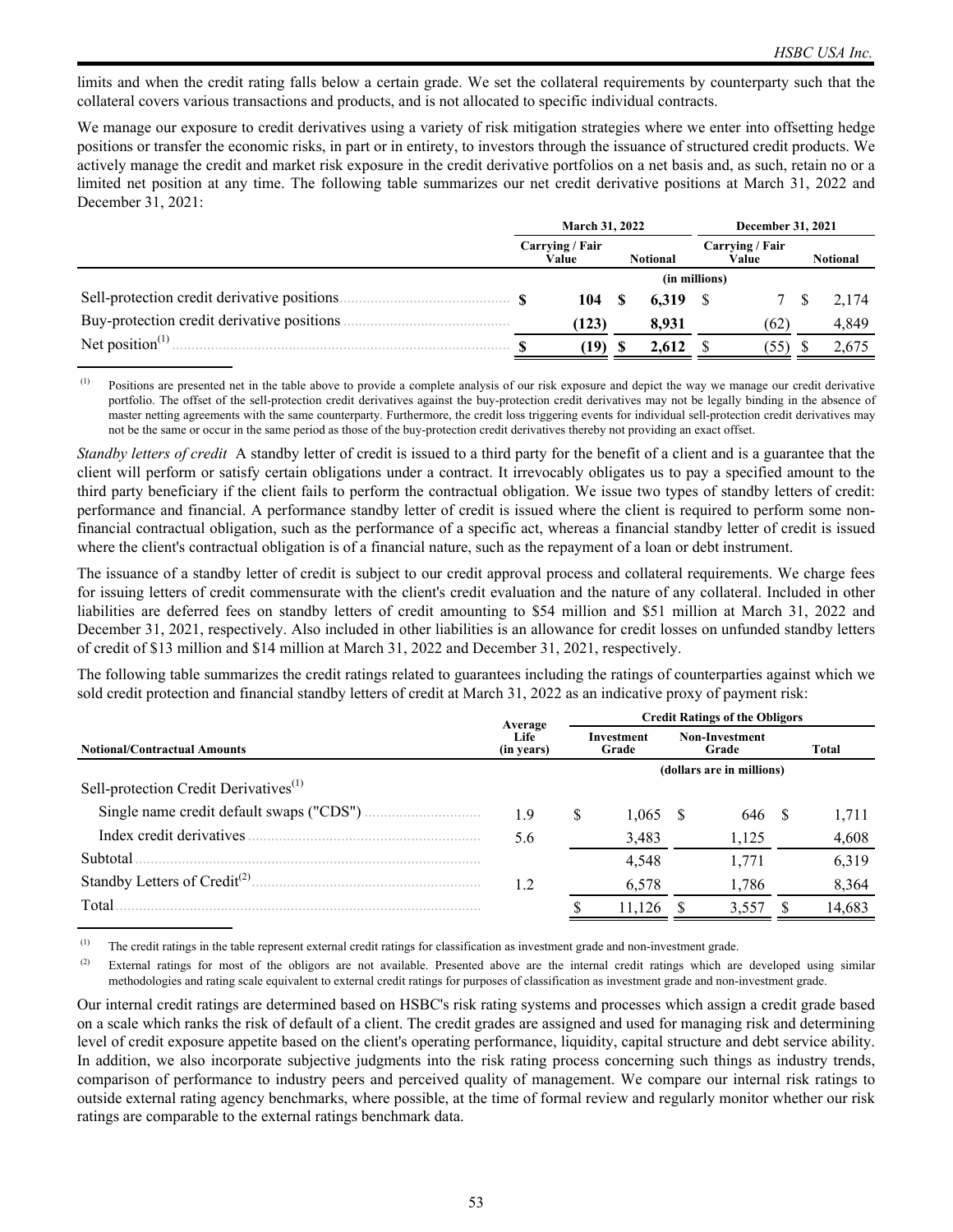A non-investment grade rating of a referenced obligor has a negative impact to the fair value of the credit derivative and increases the likelihood that we will be required to perform under the credit derivative contract. We employ market-based parameters and, where possible, use the observable credit spreads of the referenced obligors as measurement inputs in determining the fair value of the credit derivatives. We believe that such market parameters are more indicative of the current status of payment/performance risk than external ratings by the rating agencies which may not be forward-looking in nature and, as a result, lag behind those market-based indicators.

### *Non Credit-Risk Related Guarantees and Other Arrangements*

*Visa covered litigation* In 2008, we received Class B Shares as part of Visa's initial public offering ("IPO"). Pursuant to the IPO, we, along with all the other Class B shareholders, agreed to indemnify Visa for the claims and obligations arising from certain specific covered litigation. The Class B Shares are not eligible to be converted into publicly traded Class A Shares until settlement of the covered litigation described in Note 30, "Litigation and Regulatory Matters," in our 2021 Form 10-K. Accordingly, the Class B Shares are considered restricted and are only transferable under limited circumstances, which include transfers to other Class B shareholders.

In 2017, we sold substantially all of our remaining Visa Class B Shares to a third party. Under the terms of the sale agreements, we entered into swap agreements with the purchaser to retain the litigation risk associated with the Class B Shares sold until the related litigation is settled and the Class B Shares can be converted into Class A Shares. These swaps had a carrying value of \$27 million and \$38 million at March 31, 2022 and December 31, 2021, respectively. The swap agreements we entered into with the purchaser requires us to (a) make periodic payments, calculated by reference to the market price of Class A Shares and (b) make or receive payments based on subsequent changes in the conversion rate of Class B Shares into Class A Shares. We have entered into a total return swap position to economically hedge the periodic payments made under these swap agreements. The payments under the derivative will continue until the Class B Shares are able to be converted into Class A Shares. The fair value of the swap agreements is estimated using a discounted cash flow methodology and is dependent upon the final resolution of the related litigation. Changes in fair value between periods are recognized in other income (loss). See Note 10, "Derivative Financial Instruments," for further information.

*Clearing houses and exchanges* We are a member of various exchanges and clearing houses that trade and clear securities and/ or derivatives contracts. Under the Dodd-Frank Wall Street Reform and Consumer Protection Act of 2010, members of a clearing house may be required to contribute to a guaranty fund to backstop members' obligations to the clearing house. As a member, we may be required to pay a proportionate share of the financial obligations of another member who defaults on its obligations to the exchange or the clearing house. Our guarantee obligations would arise only if the exchange or clearing house had exhausted its resources. Any potential contingent liability under these membership agreements cannot be estimated.

*Lease Obligations* We are obligated under a number of noncancellable operating leases for premises and equipment. See Note 12, "Leases," in our 2021 Form 10-K for a full discussion of our leases, including a maturity analysis of our operating lease liabilities.

*Mortgage Loan Repurchase Obligations* We originate and sell mortgage loans to third parties and provide various representations and warranties related to, among other things, the ownership of the loans, the validity of the liens, the loan selection and origination process, and the compliance to the origination criteria established by the government agencies. In the event of a breach of our representations and warranties, we may be obligated to repurchase the loans with identified defects or to indemnify the buyers. Our contractual obligation arises only when the breach of representations and warranties are discovered and repurchase is demanded.

In estimating our repurchase liability arising from breaches of representations and warranties, we consider historical losses on residual risks not covered by settlement agreements adjusted for any risk factors not captured in the historical losses as well as the level of outstanding repurchase demands received. Outstanding repurchase demands received were immaterial at March 31, 2022 and December 31, 2021.

Our estimated repurchase liability for obligations arising from the breach of representations and warranties associated with mortgage loans sold was \$11 million and \$3 million at March 31, 2022 and December 31, 2021, respectively. Our repurchase liability represents our best estimate of the loss that has been incurred, including interest, arising from breaches of representations and warranties associated with mortgage loans sold. Because the level of mortgage loan repurchase losses is dependent upon economic factors, investor demand strategies and other external risk factors such as housing market trends that may change, the level of the liability for mortgage loan repurchase losses requires significant judgment. We continue to evaluate our methods of determining the best estimate of loss based on recent trends. As these estimates are influenced by factors outside our control, there is uncertainty inherent in these estimates making it reasonably possible that they could change. The range of reasonably possible losses in excess of our recorded repurchase liability is between zero and \$30 million at March 31, 2022. This estimated range of reasonably possible losses was determined primarily based upon modifying the assumptions utilized in our best estimate of probable losses to reflect what we believe to be reasonably possible adverse assumptions.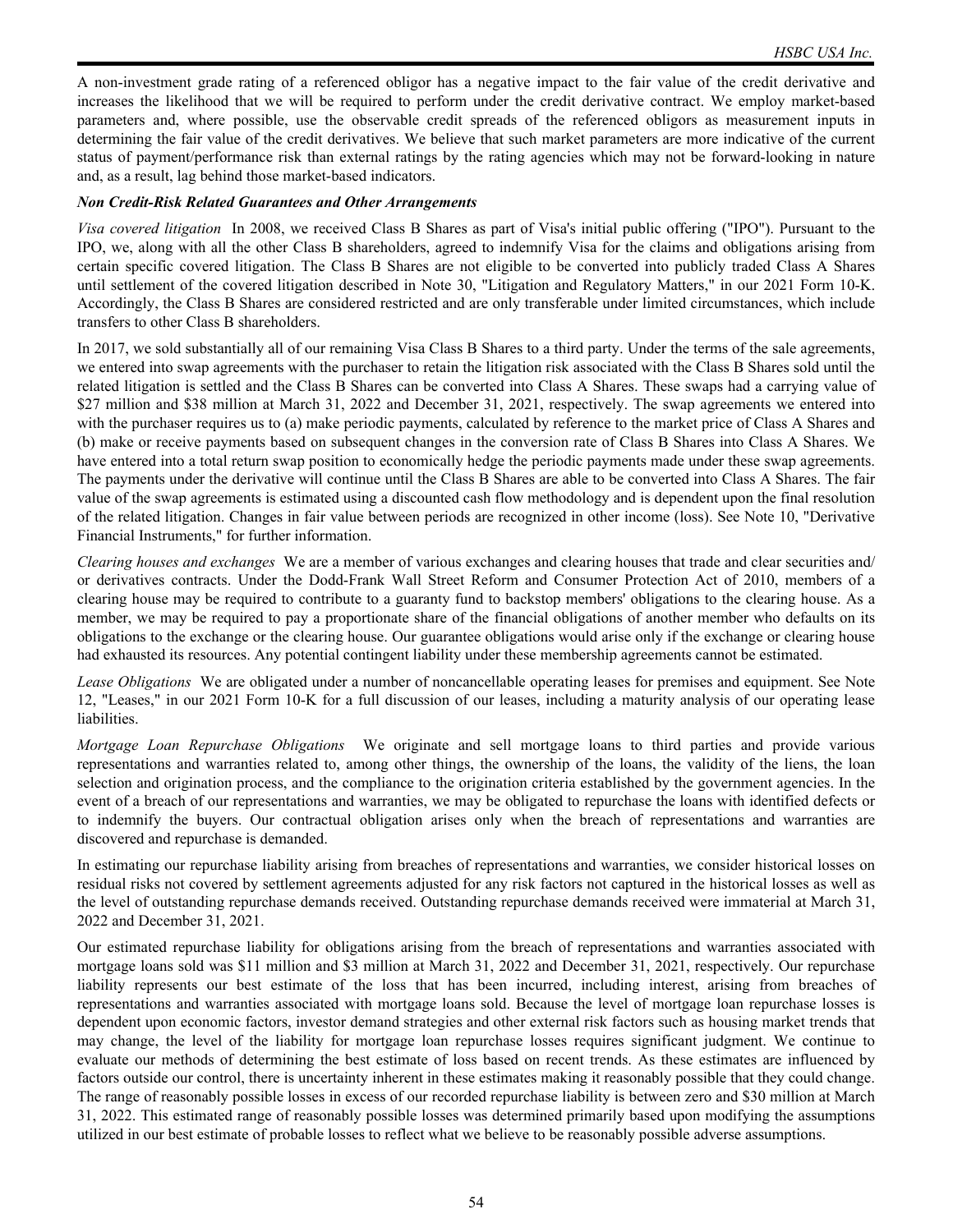*Securitization Activity* In addition to the repurchase risk described above, we have also been involved as a sponsor/seller of loans used to facilitate whole loan securitizations underwritten by our affiliate, HSI. In this regard, we began acquiring residential mortgage loans in 2005 which were warehoused on our balance sheet with the intent of selling them to HSI to facilitate HSI's whole loan securitization program which was discontinued in 2007. During 2005-2007, we purchased and sold \$24 billion of such loans to HSI which were subsequently securitized and sold by HSI to third parties. See "Mortgage Securitization Matters" in Note 30, "Litigation and Regulatory Matters," in our 2021 Form 10-K for additional discussion of related exposure. The outstanding principal balance on these loans was approximately \$2.7 billion at both March 31, 2022 and December 31, 2021.

### *Pledged Assets*

Pledged assets included in the consolidated balance sheet consisted of the following:

|                                          | March 31,<br>2022 | December 31,<br>2021 |
|------------------------------------------|-------------------|----------------------|
|                                          |                   | (in millions)        |
|                                          |                   | 563.<br>S            |
|                                          | 1.943             | 773                  |
| Securities available-for-sale $^{(3)}$ . | 7.817             | 7,618                |
|                                          | 500               | 599                  |
| Loans <sup>(4)</sup>                     | 15,439            | 17 777               |
| Other assets <sup><math>(5)</math></sup> | 1,569             | 1.211                |
| Total                                    | 27.877            | 29,541               |

<sup>(1)</sup> Represents gross amount of cash on deposit with banks related to derivative collateral-support agreements, of which a majority has been netted against derivative liabilities on the consolidated balance sheet.

<sup>(2)</sup> Trading assets are primarily pledged against liabilities associated with repurchase agreements.

<sup>(3)</sup> Securities are primarily pledged against derivatives, public fund deposits, trust deposits and various short-term and long term borrowings, as well as providing capacity for potential secured borrowings from the FHLB and the Federal Reserve Bank of New York.

<sup>(4)</sup> Loans are primarily residential mortgage loans pledged against current and potential borrowings from the FHLB and the Federal Reserve Bank of New York.

 $<sup>(5)</sup>$  Represents gross amount of cash on deposit with non-banks related to derivative collateral support agreements, of which a majority has been netted</sup> against derivative liabilities on the consolidated balance sheet.

Debt securities pledged as collateral under repurchase agreements that can be sold or repledged by the secured party continue to be reported on the consolidated balance sheet. The fair value of securities available-for-sale that could be sold or repledged was \$3,359 million and \$2,410 million at March 31, 2022 and December 31, 2021, respectively. The fair value of trading assets that could be sold or repledged was \$1,943 million and \$1,749 million at March 31, 2022 and December 31, 2021, respectively.

The fair value of collateral we accepted under security resale agreements but was not reported on the consolidated balance sheet was \$10,798 million and \$12,848 million at March 31, 2022 and December 31, 2021, respectively. Of this collateral, \$10,798 million and \$12,848 million could be sold or repledged at March 31, 2022 and December 31, 2021, respectively, of which \$2,125 million and \$538 million, respectively, had been sold or repledged as collateral under repurchase agreements or to cover short sales.

### *Repurchase Agreements*

We enter into purchases of securities under agreements to resell (resale agreements) and sales of securities under agreements to repurchase (repurchase agreements) identical or substantially the same securities. Resale and repurchase agreements are accounted for as secured lending and secured borrowing transactions, respectively.

Repurchase agreements may require us to deposit cash or other collateral with the lender. In connection with resale agreements, it is our policy to obtain possession of collateral, which may include the securities purchased, with market value in excess of the principal amount loaned. The market value of the collateral subject to the resale and repurchase agreements is regularly monitored, and additional collateral is obtained or provided when appropriate, to ensure appropriate collateral coverage of these secured financing transactions.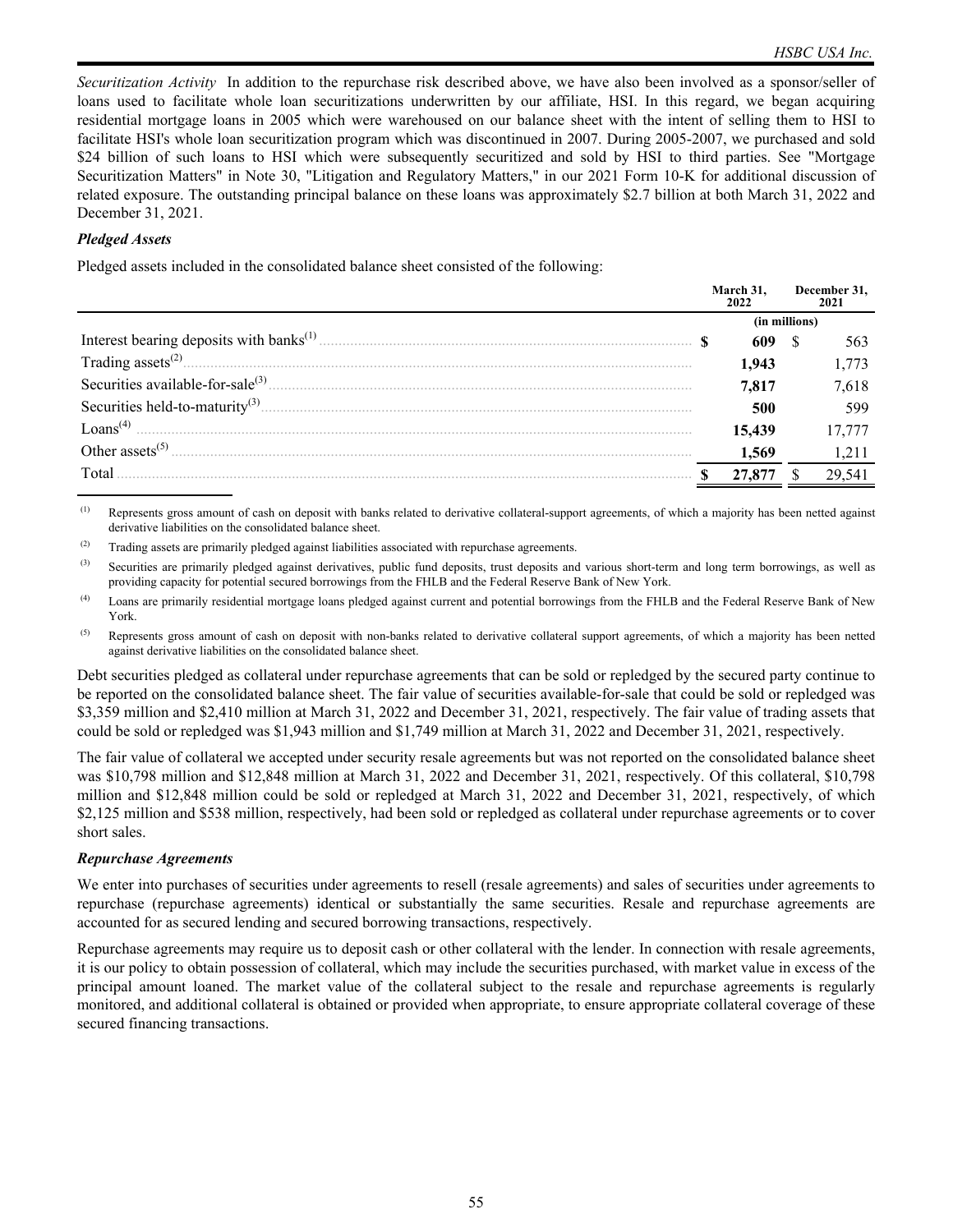The following table provides information about resale and repurchase agreements that are subject to offset at March 31, 2022 and December 31, 2021:

|                                                          |              | <b>Gross Amounts Not Offset in the</b><br><b>Balance Sheet</b> |      |                                                                              |             |                                                                       |              |                                                |          |                                                 |               |                           |
|----------------------------------------------------------|--------------|----------------------------------------------------------------|------|------------------------------------------------------------------------------|-------------|-----------------------------------------------------------------------|--------------|------------------------------------------------|----------|-------------------------------------------------|---------------|---------------------------|
|                                                          |              | Gross<br><b>Amounts</b><br>Recognized                          |      | <b>Gross Amounts</b><br>Offset in the<br><b>Balance Sheet</b> <sup>(1)</sup> |             | <b>Net Amounts</b><br><b>Presented in the</b><br><b>Balance Sheet</b> |              | <b>Financial</b><br>Instruments <sup>(2)</sup> |          | <b>Cash Collateral</b><br>Received /<br>Pledged |               | Net Amount <sup>(3)</sup> |
|                                                          |              |                                                                |      |                                                                              |             | (in millions)                                                         |              |                                                |          |                                                 |               |                           |
| At March 31, 2022                                        |              |                                                                |      |                                                                              |             |                                                                       |              |                                                |          |                                                 |               |                           |
| Assets:                                                  |              |                                                                |      |                                                                              |             |                                                                       |              |                                                |          |                                                 |               |                           |
| Securities purchased<br>under resale agreements <b>s</b> |              | $10,968$ \$                                                    |      | 5,209                                                                        | - \$        | 5,759                                                                 | <b>S</b>     | 5,676 \$                                       |          | 13                                              | <b>S</b>      | 70                        |
| Liabilities:                                             |              |                                                                |      |                                                                              |             |                                                                       |              |                                                |          |                                                 |               |                           |
| Securities sold under<br>repurchase agreements           | $\mathbf{s}$ | 7,551                                                          | - S  | 5,209                                                                        | $\mathbf s$ | 2,342                                                                 | <b>S</b>     | 2,313                                          | <b>S</b> | 29                                              | - \$          |                           |
| At December 31, 2021                                     |              |                                                                |      |                                                                              |             |                                                                       |              |                                                |          |                                                 |               |                           |
| Assets:                                                  |              |                                                                |      |                                                                              |             |                                                                       |              |                                                |          |                                                 |               |                           |
| Securities purchased<br>under resale agreements          | $\mathbb{S}$ | 12,871 \$                                                      |      | $2,357$ \$                                                                   |             | 10,514                                                                | $\mathbb{S}$ | $10,464$ \$                                    |          | 50                                              | - \$          |                           |
| Liabilities:                                             |              |                                                                |      |                                                                              |             |                                                                       |              |                                                |          |                                                 |               |                           |
| Securities sold under<br>repurchase agreements.<br>.     | S            | 4,672                                                          | - \$ | 2,357                                                                        | -S          | 2,315                                                                 | <sup>S</sup> | 2,315                                          | -S       |                                                 | <sup>\$</sup> |                           |

(1) Represents recognized amount of resale and repurchase agreements with counterparties subject to legally enforceable netting agreements that meet the applicable netting criteria as permitted by generally accepted accounting principles.

(2) Represents securities received or pledged to cover financing transaction exposures.

(3) Represents the amount of our exposure that is not collateralized / covered by pledged collateral.

The following table provides the class of collateral pledged and remaining contractual maturity of repurchase agreements accounted for as secured borrowings at March 31, 2022 and December 31, 2021:

|                                              | Overnight<br>Up to $30$<br>and<br><b>Continuous</b><br>Days |                          |              | 31 to 90<br>Days |              | 91 Days to<br><b>One Year</b> |  | Greater<br><b>Than One</b><br>Year |  | Total |              |       |  |  |
|----------------------------------------------|-------------------------------------------------------------|--------------------------|--------------|------------------|--------------|-------------------------------|--|------------------------------------|--|-------|--------------|-------|--|--|
|                                              | (in millions)                                               |                          |              |                  |              |                               |  |                                    |  |       |              |       |  |  |
| <b>At March 31, 2022</b>                     |                                                             |                          |              |                  |              |                               |  |                                    |  |       |              |       |  |  |
| U.S. Treasury, U.S. Government sponsored and |                                                             | $\frac{\ }{2.914}$       | S.           | 3,579 \$         |              | 775 S                         |  | 283 S                              |  |       | S.           | 7.551 |  |  |
| <b>At December 31, 2021</b>                  |                                                             |                          |              |                  |              |                               |  |                                    |  |       |              |       |  |  |
| U.S. Treasury, U.S. Government sponsored and |                                                             | $\overline{\phantom{a}}$ | <sup>S</sup> | 3.442            | <sup>S</sup> | $1,151$ \$                    |  | 79 S                               |  |       | <sup>S</sup> | 4.672 |  |  |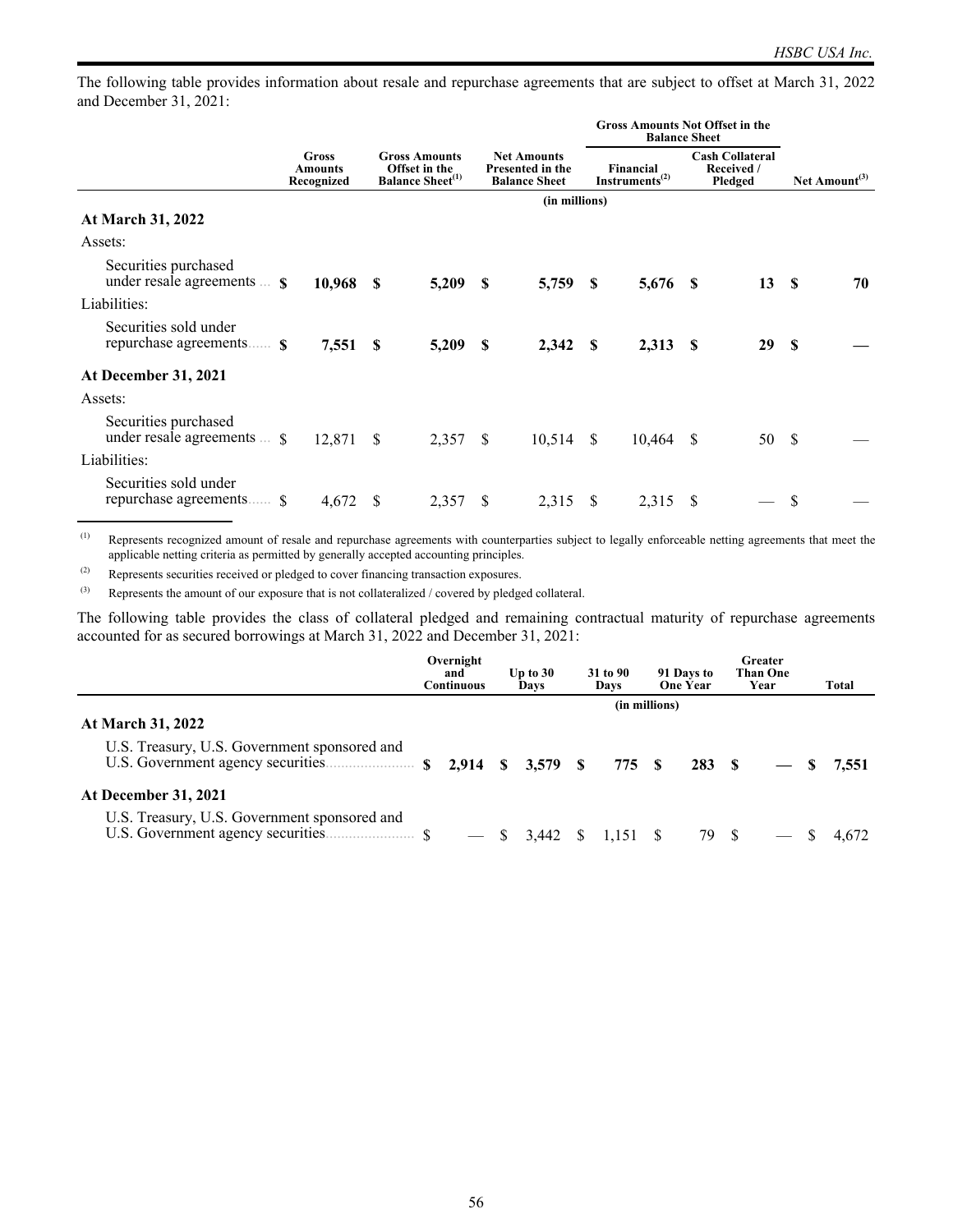### *19. Fair Value Measurements*

Accounting principles related to fair value measurements provide a framework for measuring fair value that focuses on the exit price that would be received to sell an asset or paid to transfer a liability in the principal market (or in the absence of the principal market, the most advantageous market) accessible in an orderly transaction between willing market participants (the "Fair Value Framework"). Where required by the applicable accounting standards, assets and liabilities are measured at fair value using the "highest and best use" valuation premise. Fair value measurement guidance clarifies that financial instruments do not have alternative use and, as such, the fair value of financial instruments should be determined using an "in-exchange" valuation premise. However, the fair value measurement guidance provides a valuation exception and permits an entity to measure the fair value of a group of financial assets and financial liabilities with offsetting credit risks and/or market risks based on the exit price it would receive or pay to transfer the net risk exposure of a group of assets or liabilities if certain conditions are met. We elected to apply the measurement exception to a group of derivative instruments with offsetting credit risks and market risks, which primarily relate to interest rate, foreign currency, debt and equity price risk, and commodity price risk as of the reporting date.

*Fair Value Adjustments* The best evidence of fair value is quoted market price in an actively traded market, where available. In the event listed price or market quotes are not available, valuation techniques that incorporate relevant transaction data and market parameters reflecting the attributes of the asset or liability under consideration are applied. Where applicable, fair value adjustments are made to ensure the financial instruments are appropriately recorded at fair value. The fair value adjustments reflect the risks associated with the products, contractual terms of the transactions, and the liquidity of the markets in which the transactions occur. The fair value adjustments are broadly categorized by the following major types:

*Credit valuation adjustment* - The credit valuation adjustment is an adjustment to a group of financial assets and financial liabilities, predominantly derivative assets and derivative liabilities, to reflect the credit quality of the parties to the transaction in arriving at fair value. A credit valuation adjustment to a financial asset is required to reflect the default risk of the counterparty. A debit valuation adjustment to a financial liability is recorded to reflect the default risk of HUSI. See "Valuation Techniques - Derivatives" below for additional details.

*Liquidity risk adjustment* - The liquidity risk adjustment (primarily in the form of bid-offer adjustment) reflects the cost that would be incurred to close out the market risks by hedging, disposing or unwinding the position. Valuation models generally produce mid-market values. The bid-offer adjustment is made in such a way that results in a measure that reflects the exit price that most represents the fair value of the financial asset or financial liability under consideration or, where applicable, the fair value of the net market risk exposure of a group of financial assets or financial liabilities. These adjustments relate primarily to Level 2 assets.

*Model valuation adjustment* - Where fair value measurements are determined using an internal valuation model based on observable and unobservable inputs, certain valuation inputs may be less readily determinable. There may be a range of possible valuation inputs that market participants may assume in determining the fair value measurement. The resultant fair value measurement has inherent measurement risk if one or more parameters are unobservable and must be estimated. An input valuation adjustment is necessary to reflect the likelihood that market participants may use different input parameters, and to mitigate the possibility of measurement error. In addition, the values derived from valuation techniques are affected by the choice of valuation model and model limitation. When different valuation techniques are available, the choice of valuation model can be subjective. Furthermore, the valuation model applied may have measurement limitations. In those cases, an additional valuation adjustment is also applied to mitigate the measurement risk. Model valuation adjustments are not material and relate primarily to Level 2 instruments.

We apply stress scenarios in determining appropriate liquidity risk and model risk adjustments for Level 3 fair values by reviewing the historical data for unobservable inputs (e.g., correlation, volatility). Some stress scenarios involve at least a 95 percent confidence interval (i.e., two standard deviations). We also utilize unobservable parameter adjustments when instruments are valued using internally developed models which reflects the uncertainty in the value estimates provided by the model.

*Funding Fair Value Adjustment ("FFVA")* - The FFVA reflects the estimated present value of the future market funding cost or benefit associated with funding uncollateralized derivative exposure at unsecured funding spreads. See "Valuation Techniques - Derivatives" below for additional details.

*Fair Value Hierarchy* The Fair Value Framework establishes a three-tiered fair value hierarchy as follows:

Level 1 *quoted market price* - Level 1 inputs are quoted prices (unadjusted) in active markets for identical assets or liabilities.

Level 2 *valuation technique using observable inputs* - Level 2 inputs include quoted prices for similar assets or liabilities in active markets, quoted prices for identical or similar assets or liabilities in markets that are inactive, and measurements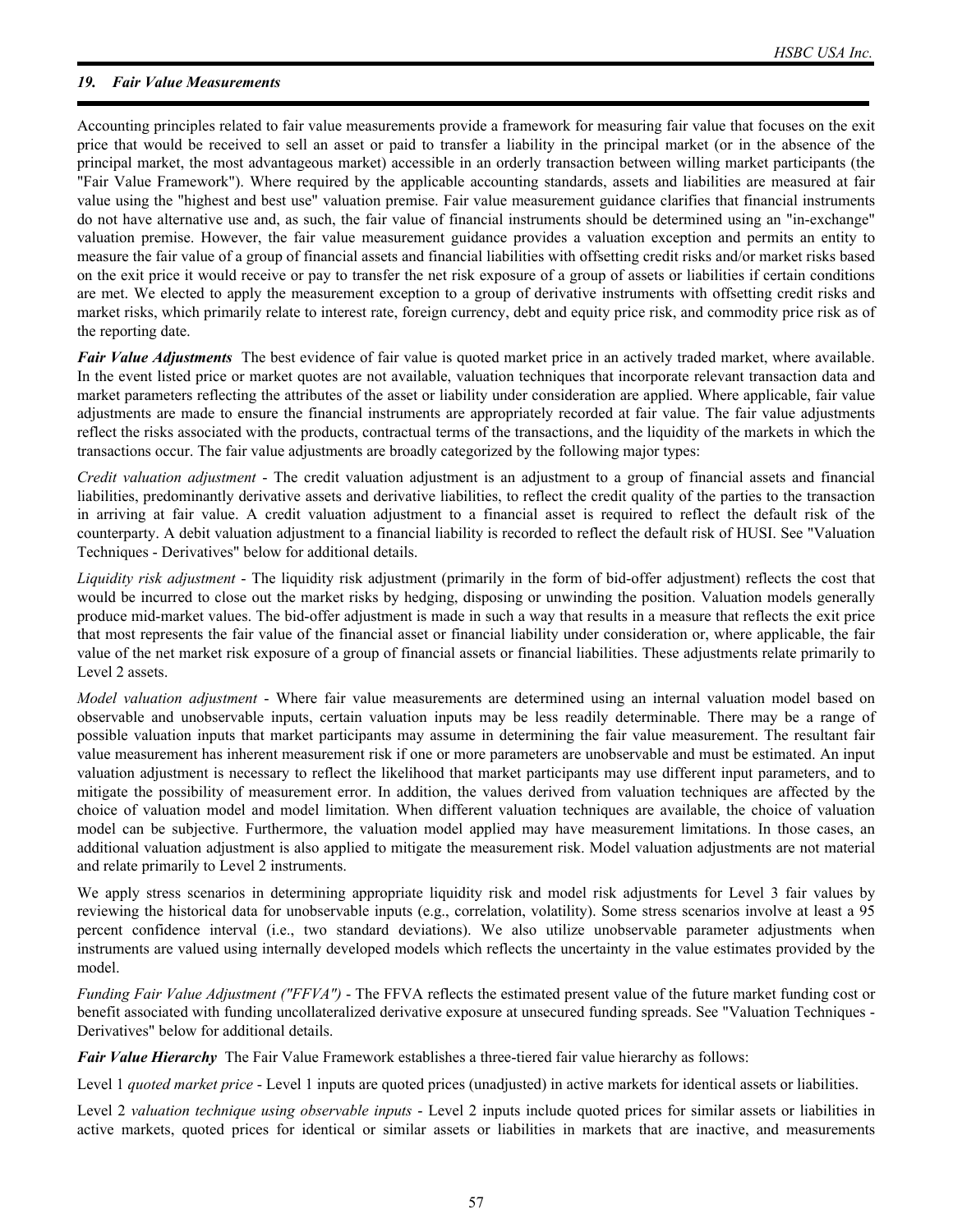determined using valuation models where all significant inputs are observable, such as interest rates and yield curves that are observable at commonly quoted intervals.

Level 3 *valuation technique with significant unobservable inputs* - Level 3 inputs are unobservable inputs for the asset or liability and include situations where fair values are measured using valuation techniques based on one or more significant unobservable inputs.

Classification within the fair value hierarchy is based on whether the lowest hierarchical level input that is significant to the fair value measurement is observable. As such, the classification within the fair value hierarchy is dynamic and can be transferred to other hierarchy levels in each reporting period.

Where fair value measurements are determined based on information obtained from independent pricing services or brokers, Finance applies appropriate validation procedures to substantiate fair value. For price validation purposes, quotations from at least two independent pricing sources are obtained for each financial instrument, where possible.

The following factors are considered in determining fair values:

- similarities between the asset or the liability under consideration and the asset or liability for which quotation is received;
- collaboration of pricing by referencing to other independent market data such as market transactions and relevant benchmark indices;
- consistency among different pricing sources;
- the valuation approach and the methodologies used by the independent pricing sources in determining fair value;
- the elapsed time between the date to which the market data relates and the measurement date;
- the source of the fair value information; and
- whether the security is traded in an active or inactive market.

Greater weight is given to quotations of instruments with recent market transactions, pricing quotes from dealers who stand ready to transact, quotations provided by market-makers who structured such instrument and market consensus pricing based on inputs from a large number of survey participants. Any significant discrepancies among the external quotations are reviewed and adjustments to fair values are recorded where appropriate. Where the transaction volume of a specific instrument has been reduced and the fair value measurement becomes less transparent, Finance will apply more detailed procedures to understand and challenge the appropriateness of the unobservable inputs and the valuation techniques used by the independent pricing service. Where applicable, Finance will develop a fair value estimate using its own pricing model inputs to test reasonableness. Where fair value measurements are determined using internal valuation models, Finance will validate the fair value measurement by either developing unobservable inputs based on the industry consensus pricing surveys in which we participate or back testing by observing the actual settlements occurring soon after the measurement date.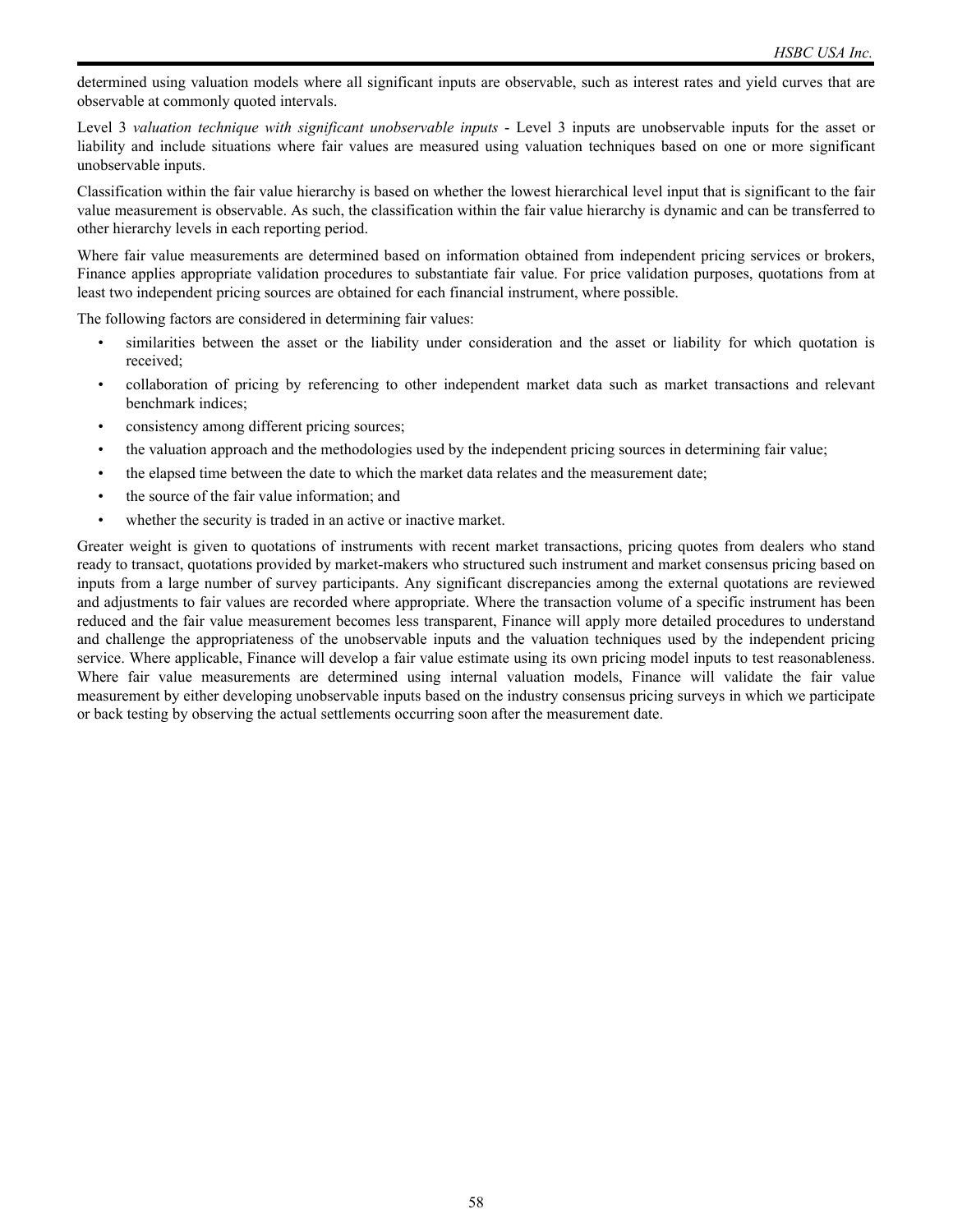*Assets and Liabilities Recorded at Fair Value on a Recurring Basis* The following table presents information about our assets and liabilities measured at fair value on a recurring basis at March 31, 2022 and December 31, 2021, and indicates the fair value hierarchy of the valuation techniques utilized to determine such fair value. Unless otherwise noted below, assets and liabilities in the following table are recorded at fair value through net income.

|                                                                       | <b>Fair Value Measurements on a Recurring Basis</b> |                          |              |         |    |                          |                                |        |                        |                          |    |                              |
|-----------------------------------------------------------------------|-----------------------------------------------------|--------------------------|--------------|---------|----|--------------------------|--------------------------------|--------|------------------------|--------------------------|----|------------------------------|
| <b>March 31, 2022</b>                                                 |                                                     | Level 1                  |              | Level 2 |    | Level 3                  | <b>Gross</b><br><b>Balance</b> |        | Netting <sup>(6)</sup> |                          |    | <b>Net</b><br><b>Balance</b> |
|                                                                       | (in millions)                                       |                          |              |         |    |                          |                                |        |                        |                          |    |                              |
| Assets:                                                               |                                                     |                          |              |         |    |                          |                                |        |                        |                          |    |                              |
| Trading assets, excluding derivatives:                                |                                                     |                          |              |         |    |                          |                                |        |                        |                          |    |                              |
| U.S. Treasury, U.S. Government agencies and sponsored enterprises  \$ |                                                     | 1,948                    | -S           | 424     | \$ |                          | S                              | 2,372  | S                      |                          | \$ | 2,372                        |
|                                                                       |                                                     | 535                      |              |         |    |                          |                                | 535    |                        |                          |    | 535                          |
|                                                                       |                                                     | 10,942                   |              |         |    |                          |                                | 10,942 |                        |                          |    | 10,942                       |
|                                                                       |                                                     |                          |              | 3,076   |    |                          |                                | 3,076  |                        |                          |    | 3,076                        |
| Derivatives: $(1)$                                                    |                                                     |                          |              |         |    |                          |                                |        |                        |                          |    |                              |
|                                                                       |                                                     | 17                       |              | 1,733   |    | 2                        |                                | 1,752  |                        |                          |    | 1,752                        |
|                                                                       |                                                     | $\overline{\phantom{0}}$ |              | 14,064  |    | $\overline{2}$           |                                | 14,066 |                        |                          |    | 14,066                       |
|                                                                       |                                                     |                          |              | 1,343   |    | 197                      |                                | 1,540  |                        |                          |    | 1,540                        |
|                                                                       |                                                     |                          |              | 1,177   |    | $\overline{\phantom{0}}$ |                                | 1,177  |                        |                          |    | 1,177                        |
|                                                                       |                                                     |                          |              | 117     |    | $\overline{\phantom{0}}$ |                                | 117    |                        |                          |    | 117                          |
|                                                                       |                                                     | $\overline{\phantom{0}}$ |              |         |    | 3                        |                                | 3      |                        | $\overline{\phantom{0}}$ |    | 3                            |
|                                                                       |                                                     |                          |              |         |    |                          |                                |        |                        | (16, 720)                |    | (16, 720)                    |
|                                                                       |                                                     | 17                       |              | 18,434  |    | 204                      |                                | 18,655 |                        | (16, 720)                |    | 1,935                        |
| Securities available-for-sale: <sup>(3)</sup>                         |                                                     |                          |              |         |    |                          |                                |        |                        |                          |    |                              |
| U.S. Treasury, U.S. Government agencies and sponsored enterprises     |                                                     | 10,278                   |              | 20,837  |    |                          |                                | 31,115 |                        |                          |    | 31,115                       |
| Asset-backed securities:                                              |                                                     |                          |              |         |    |                          |                                |        |                        |                          |    |                              |
|                                                                       |                                                     |                          |              |         |    | 17                       |                                | 17     |                        |                          |    | 17                           |
|                                                                       |                                                     |                          |              |         |    | 97                       |                                | 97     |                        |                          |    | 97                           |
|                                                                       |                                                     | 2,361                    |              | 108     |    |                          |                                | 2,469  |                        |                          |    | 2,469                        |
|                                                                       |                                                     |                          |              | 144     |    |                          |                                | 144    |                        |                          |    | 144                          |
| Other assets:                                                         |                                                     |                          |              |         |    |                          |                                |        |                        |                          |    |                              |
|                                                                       |                                                     |                          |              |         |    | 21                       |                                | 21     |                        |                          |    | 21                           |
|                                                                       |                                                     | $\overline{\phantom{0}}$ |              | 136     |    |                          |                                | 136    |                        |                          |    | 136                          |
|                                                                       |                                                     |                          |              |         |    |                          |                                | 140    |                        |                          |    | 140                          |
|                                                                       |                                                     | 26,081                   | $\mathbf{s}$ | 43,159  | \$ | 339                      | \$                             | 69,719 | $\mathbf s$            | (16,720)                 | S  | 52,999                       |
| Liabilities:                                                          |                                                     |                          |              |         |    |                          |                                |        |                        |                          |    |                              |
| Domestic deposits <sup>(4)</sup> S                                    |                                                     |                          | \$           | 1,887   | \$ | 492                      | S                              | 2,379  | \$                     |                          | \$ | 2,379                        |
|                                                                       |                                                     | 969                      |              | 1,316   |    |                          |                                | 2,285  |                        |                          |    | 2,285                        |
| Derivatives: $(1)$                                                    |                                                     |                          |              |         |    |                          |                                |        |                        |                          |    |                              |
|                                                                       |                                                     | 10                       |              | 1,530   |    | 3                        |                                | 1,543  |                        |                          |    | 1,543                        |
|                                                                       |                                                     | 1                        |              | 13,419  |    | 3                        |                                | 13,423 |                        |                          |    | 13,423                       |
|                                                                       |                                                     | 5                        |              | 1,116   |    | 198                      |                                | 1,319  |                        |                          |    | 1,319                        |
|                                                                       |                                                     | 3                        |              | 1,425   |    |                          |                                | 1,428  |                        |                          |    | 1,428                        |
| Credit contracts                                                      |                                                     |                          |              | 131     |    | $\mathbf{2}$             |                                | 133    |                        |                          |    | 133                          |
| Other contracts <sup>(2)</sup> .                                      |                                                     |                          |              |         |    | 27                       |                                | 27     |                        |                          |    | 27                           |
|                                                                       |                                                     |                          |              |         |    |                          |                                |        |                        | (15,674)                 |    | (15,674)                     |
| Total derivatives.                                                    |                                                     | 19                       |              | 17,621  |    | 233                      |                                | 17,873 |                        | (15, 674)                |    | 2,199                        |
| Long-term $debt^{(4)}$                                                |                                                     |                          |              | 5,593   |    | 2,072                    |                                | 7,665  |                        |                          |    | 7,665                        |
| Total liabilities.                                                    | S                                                   | 988                      | \$           | 26,417  | \$ | 2,797                    | $\mathbf s$                    | 30,202 | \$                     | (15,674)                 | S  | 14,528                       |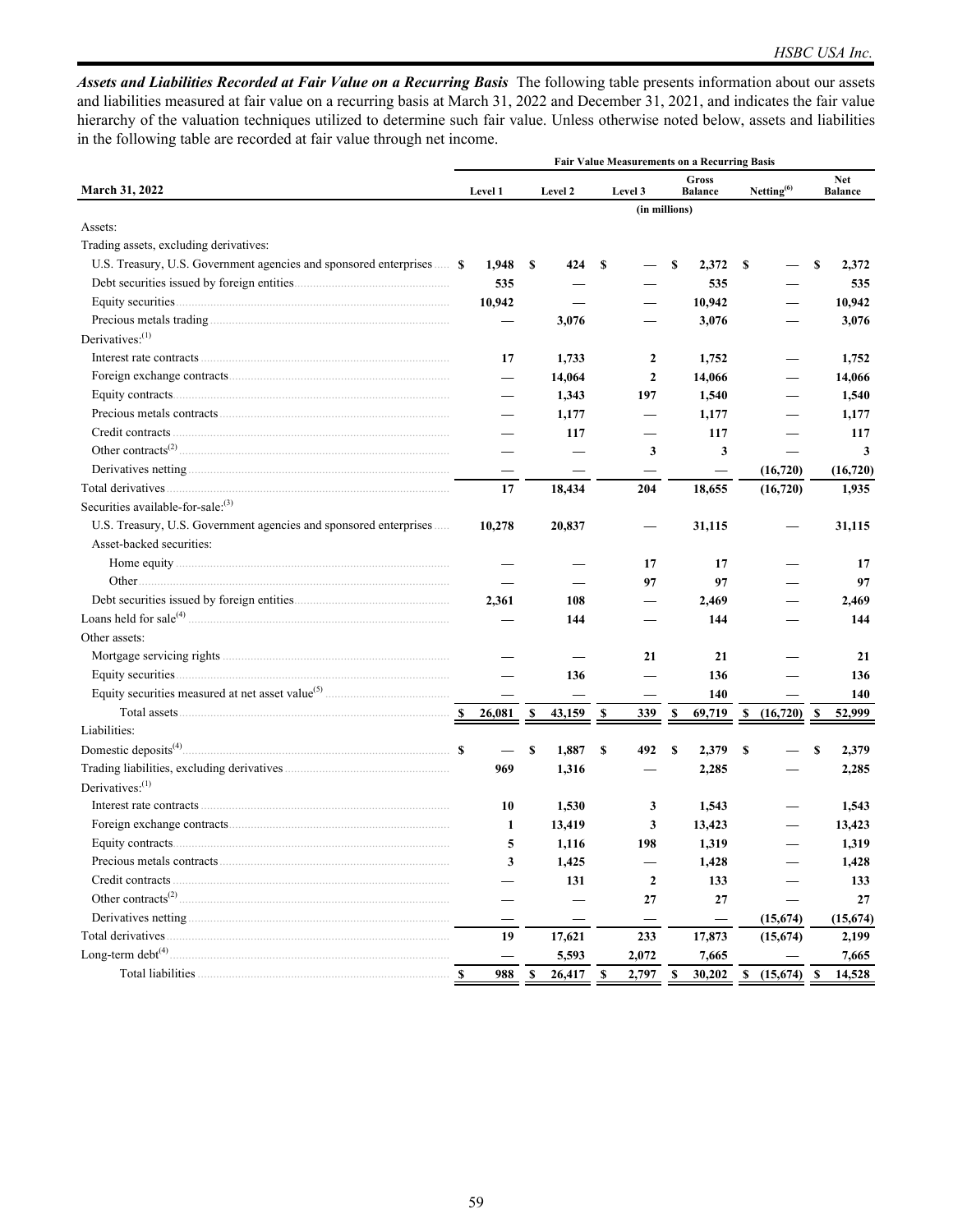|                                                                       | <b>Fair Value Measurements on a Recurring Basis</b> |                |               |                          |    |               |               |                         |    |                          |     |                              |  |
|-----------------------------------------------------------------------|-----------------------------------------------------|----------------|---------------|--------------------------|----|---------------|---------------|-------------------------|----|--------------------------|-----|------------------------------|--|
| December 31, 2021                                                     | Level 1                                             |                |               | Level 2                  |    | Level 3       |               | Gross<br><b>Balance</b> |    | $\mathbf{Netting}^{(6)}$ |     | <b>Net</b><br><b>Balance</b> |  |
|                                                                       |                                                     |                |               |                          |    | (in millions) |               |                         |    |                          |     |                              |  |
| Assets:                                                               |                                                     |                |               |                          |    |               |               |                         |    |                          |     |                              |  |
| Trading assets, excluding derivatives:                                |                                                     |                |               |                          |    |               |               |                         |    |                          |     |                              |  |
| U.S. Treasury, U.S. Government agencies and sponsored enterprises  \$ | 2,337                                               |                | \$            | 432                      | \$ |               | S.            | 2,769                   | S  |                          | \$  | 2,769                        |  |
|                                                                       |                                                     | 134            |               | 33                       |    |               |               | 167                     |    |                          |     | 167                          |  |
|                                                                       | 15,795                                              |                |               | $\overline{\phantom{0}}$ |    |               |               | 15,795                  |    |                          |     | 15,795                       |  |
|                                                                       |                                                     |                |               | 3,907                    |    |               |               | 3,907                   |    |                          |     | 3,907                        |  |
| Derivatives: <sup>(1)</sup>                                           |                                                     |                |               |                          |    |               |               |                         |    |                          |     |                              |  |
|                                                                       |                                                     | 8              |               | 1,839                    |    | -1            |               | 1,848                   |    |                          |     | 1,848                        |  |
|                                                                       |                                                     |                |               | 11,350                   |    |               |               | 11,350                  |    |                          |     | 11,350                       |  |
|                                                                       |                                                     |                |               | 1,845                    |    | 213           |               | 2,058                   |    |                          |     | 2,058                        |  |
|                                                                       |                                                     | $\overline{4}$ |               | 936                      |    |               |               | 940                     |    |                          |     | 940                          |  |
|                                                                       |                                                     |                |               | 28                       |    |               |               | 28                      |    |                          |     | 28                           |  |
|                                                                       |                                                     |                |               |                          |    | 5             |               | 5                       |    |                          |     | 5                            |  |
|                                                                       |                                                     |                |               |                          |    |               |               |                         |    | (14, 788)                |     | (14, 788)                    |  |
|                                                                       |                                                     | 12             |               | 15,998                   |    | 219           |               | 16,229                  |    | (14, 788)                |     | 1,441                        |  |
| Securities available-for-sale: <sup>(3)</sup>                         |                                                     |                |               |                          |    |               |               |                         |    |                          |     |                              |  |
| U.S. Treasury, U.S. Government agencies and sponsored enterprises     | 10,817                                              |                |               | 22,049                   |    |               |               | 32,866                  |    |                          |     | 32,866                       |  |
| Asset-backed securities:                                              |                                                     |                |               |                          |    |               |               |                         |    |                          |     |                              |  |
|                                                                       |                                                     |                |               |                          |    | 19            |               | 19                      |    |                          |     | 19                           |  |
|                                                                       |                                                     |                |               |                          |    | 101           |               | 101                     |    |                          |     | 101                          |  |
|                                                                       | 2,201                                               |                |               | 111                      |    |               |               | 2,312                   |    |                          |     | 2,312                        |  |
|                                                                       |                                                     |                |               | 48                       |    |               |               | 48                      |    |                          |     | 48                           |  |
| Other assets:                                                         |                                                     |                |               |                          |    |               |               |                         |    |                          |     |                              |  |
|                                                                       |                                                     |                |               |                          |    | 16            |               | 16                      |    |                          |     | 16                           |  |
|                                                                       |                                                     |                |               | 144                      |    |               |               | 144                     |    |                          |     | 144                          |  |
|                                                                       |                                                     |                |               |                          |    |               |               | 138                     |    |                          |     | 138                          |  |
|                                                                       | 31,296                                              |                | - \$          | 42,722                   | \$ | 355           | \$            | 74,511                  | \$ | (14,788)                 | -S  | 59,723                       |  |
| Liabilities:                                                          |                                                     |                |               |                          |    |               |               |                         |    |                          |     |                              |  |
| Domestic deposits <sup>(4)</sup> $\qquad \qquad$ \$                   |                                                     |                | <sup>\$</sup> | 2,214                    | \$ | 535           | <sup>\$</sup> | 2,749                   | S  |                          | \$  | 2,749                        |  |
|                                                                       | 1,103                                               |                |               | 46                       |    |               |               | 1,149                   |    |                          |     | 1,149                        |  |
| Derivatives: <sup>(1)</sup>                                           |                                                     |                |               |                          |    |               |               |                         |    |                          |     |                              |  |
|                                                                       |                                                     | 10             |               | 1,888                    |    | 1             |               | 1,899                   |    |                          |     | 1,899                        |  |
|                                                                       |                                                     |                |               | 11,124                   |    | 2             |               | 11,126                  |    |                          |     | 11,126                       |  |
| Equity contracts.                                                     |                                                     |                |               | 1,194                    |    | 167           |               | 1,361                   |    |                          |     | 1,361                        |  |
|                                                                       |                                                     |                |               | 779                      |    |               |               | 779                     |    |                          |     | 779                          |  |
| Credit contracts                                                      |                                                     |                |               | 80                       |    | 2             |               | 82                      |    |                          |     | 82                           |  |
|                                                                       |                                                     |                |               |                          |    | 38            |               | 38                      |    |                          |     | 38                           |  |
|                                                                       |                                                     |                |               |                          |    |               |               |                         |    | (13, 287)                |     | (13, 287)                    |  |
|                                                                       |                                                     | 10             |               | 15,065                   |    | 210           |               | 15,285                  |    | (13, 287)                |     | 1,998                        |  |
| Long-term $debt^{(4)}$                                                |                                                     |                |               | 7,089                    |    | 1,853         |               | 8,942                   |    |                          |     | 8,942                        |  |
|                                                                       | 1,113                                               |                | S.            | 24,414                   | -S | 2,598         | -S            | 28,125                  | S. | (13, 287)                | - S | 14,838                       |  |

<sup>(1)</sup> Includes trading derivative assets of \$1,836 million and \$1,405 million and trading derivative liabilities of \$2,056 million and \$1,874 million at March 31, 2022 and December 31, 2021, respectively, as well as derivatives held for hedging and commitments accounted for as derivatives. See Note 10, "Derivative Financial Instruments," for additional information. Excluding changes in fair value of a derivative instrument associated with a qualifying cash flow hedge, which are recognized initially in other comprehensive loss, derivative assets and liabilities are recorded at fair value through net income.

(2) Consists of swap agreements entered into in conjunction with the sales of Visa Class B Shares.

<sup>(3)</sup> Securities available-for-sale are recorded at fair value through other comprehensive loss. Changes in the allowance for credit losses on securities available-for-sale are recorded through net income.

<sup>(5)</sup> Investments that are measured at fair value using the net asset value per share practical expedient have not been classified in the fair value hierarchy.

<sup>(6)</sup> Represents counterparty and cash collateral netting which allow the offsetting of amounts relating to certain contracts if certain conditions are met.

<sup>&</sup>lt;sup>(4)</sup> See Note 11, "Fair Value Option," for additional information. Excluding the fair value movement on fair value option liabilities attributable to our own credit spread, which is recorded in other comprehensive loss, fair value option assets and liabilities are recorded at fair value through net income.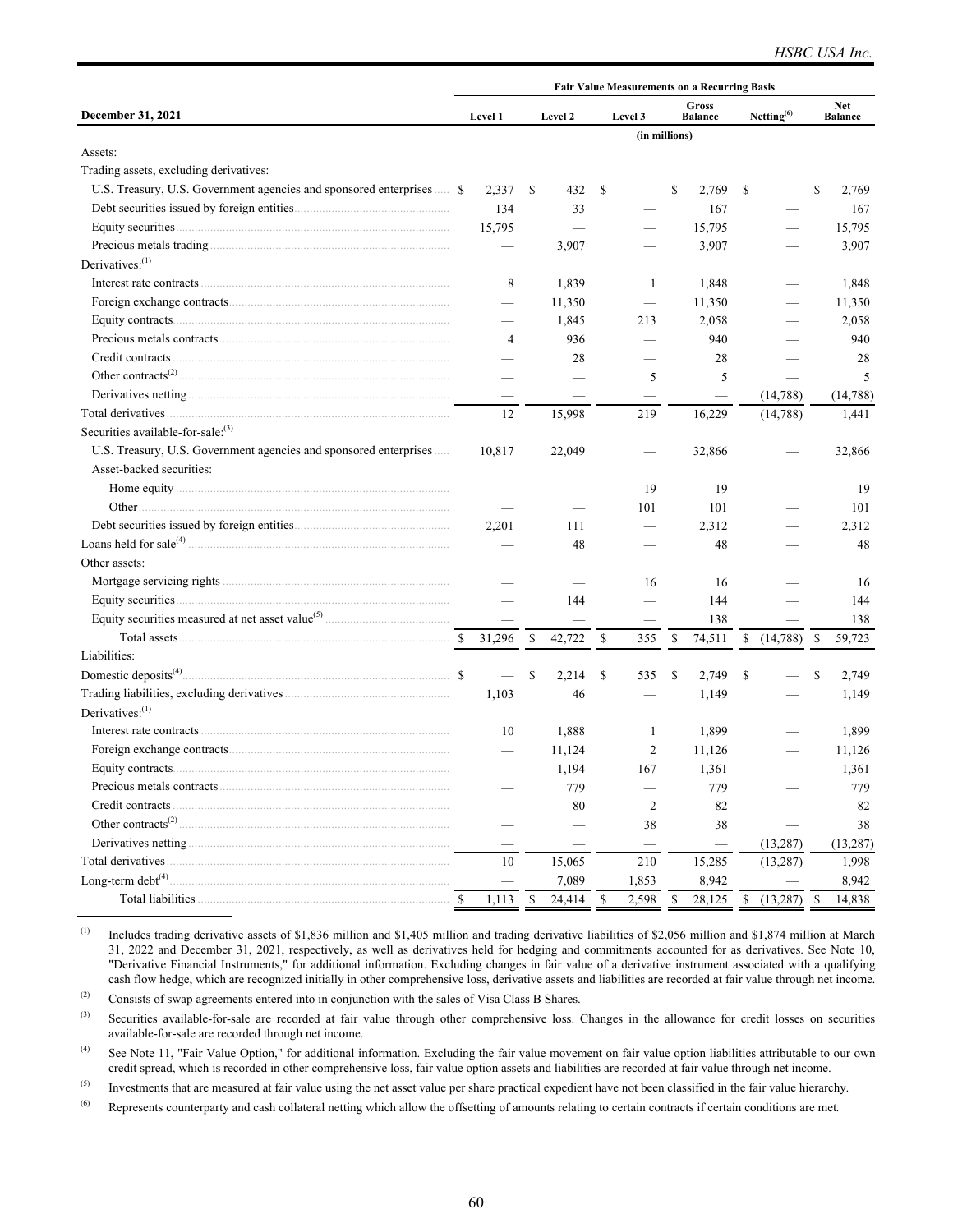*Information on Level 3 assets and liabilities* The following table summarizes additional information about changes in the fair value of Level 3 assets and liabilities during the three months ended March 31, 2022 and 2021. As a risk management practice, we may risk manage the Level 3 assets and liabilities, in whole or in part, using securities and derivative positions that are classified as Level 1 or Level 2 measurements within the fair value hierarchy. Since those Level 1 and Level 2 risk management positions are not included in the table below, the information provided does not reflect the effect of such risk management activities related to the Level 3 assets and liabilities.

|                                              |                  |                     | <b>Total Realized /</b><br><b>Unrealized Gains</b><br>(Losses) Included in |                |                    |               |                  |                                     |                                       |   |                  | <b>Current Period</b><br><b>Unrealized Gains</b><br>(Losses) Still Held | <b>Included</b> in |                                                 |
|----------------------------------------------|------------------|---------------------|----------------------------------------------------------------------------|----------------|--------------------|---------------|------------------|-------------------------------------|---------------------------------------|---|------------------|-------------------------------------------------------------------------|--------------------|-------------------------------------------------|
|                                              | Jan. 1,<br>2022  | <b>Earnings</b>     | Other<br>Compre-<br>hensive<br>Income<br>(Loss)                            | Purch-<br>ases | Issu-<br>ances     |               | Settle-<br>ments | <b>Transfers</b><br>Into<br>Level 3 | <b>Transfers</b><br>Out of<br>Level 3 |   | Mar. 31,<br>2022 | Earnings                                                                |                    | Other<br>Compre-<br>hensive<br>Income<br>(Loss) |
|                                              |                  |                     |                                                                            |                |                    | (in millions) |                  |                                     |                                       |   |                  |                                                                         |                    |                                                 |
| Assets:                                      |                  |                     |                                                                            |                |                    |               |                  |                                     |                                       |   |                  |                                                                         |                    |                                                 |
| Derivatives, net: <sup>(1)</sup>             |                  |                     |                                                                            |                |                    |               |                  |                                     |                                       |   |                  |                                                                         |                    |                                                 |
| Interest rate<br>contracts.                  |                  |                     |                                                                            |                |                    |               |                  | (1)                                 |                                       |   | (1)              | (1)                                                                     |                    |                                                 |
| Foreign exchange<br>contracts                | (2)              | 1                   |                                                                            |                |                    |               |                  |                                     |                                       |   | (1)              | $\mathbf{1}$                                                            |                    |                                                 |
| Equity contracts                             | 46               | (120)               |                                                                            |                |                    |               |                  | 29                                  | 43                                    |   | (1)              | (95)                                                                    |                    |                                                 |
| Credit contracts                             | (2)              |                     |                                                                            |                |                    |               |                  |                                     |                                       |   | (2)              |                                                                         |                    |                                                 |
| Other contracts <sup><math>(2)</math></sup>  | (33)             | (1)                 |                                                                            |                |                    |               | 10               |                                     |                                       |   | (24)             |                                                                         |                    |                                                 |
| Asset-backed<br>securities<br>available-for- | 120              |                     | (3)                                                                        |                |                    |               | (3)              |                                     |                                       |   | 114              |                                                                         |                    | (3)                                             |
| Mortgage servicing<br>$rights(4)$ .          | 16               | 4                   |                                                                            |                | 1                  |               |                  |                                     |                                       |   | 21               | 2                                                                       |                    |                                                 |
| Total assets<br>.                            | 145<br>S         | \$<br>(116)         | <b>S</b><br>(3)                                                            | \$             | \$<br>$\mathbf{1}$ | \$            | 8                | \$<br>28                            | \$<br>43                              | S | 106              | -S                                                                      | $(93)$ \$          | (3)                                             |
| Liabilities:                                 |                  |                     |                                                                            |                |                    |               |                  |                                     |                                       |   |                  |                                                                         |                    |                                                 |
| Domestic deposits <sup>(5)</sup>             | S.<br>$(535)$ \$ | 21                  | S<br>(2)                                                                   | \$             | \$                 | S             | 70               | (49)<br>S                           | <b>S</b><br>3                         | S | $(492)$ \$       | 19                                                                      | -S                 | (2)                                             |
| Long-term $debt^{(5)}$                       | (1, 853)         | 94                  | 5                                                                          |                | (300)              |               | 102              | (206)                               | 86                                    |   | (2,072)          | 67                                                                      |                    | 5                                               |
| Total liabilities $$ (2,388)$                |                  | <sup>S</sup><br>115 | 3<br><b>S</b>                                                              | \$             | \$<br>(300)        | - \$          | 172              | \$<br>(255)                         | <sup>S</sup><br>89                    |   |                  | 86                                                                      | <sup>\$</sup>      | 3                                               |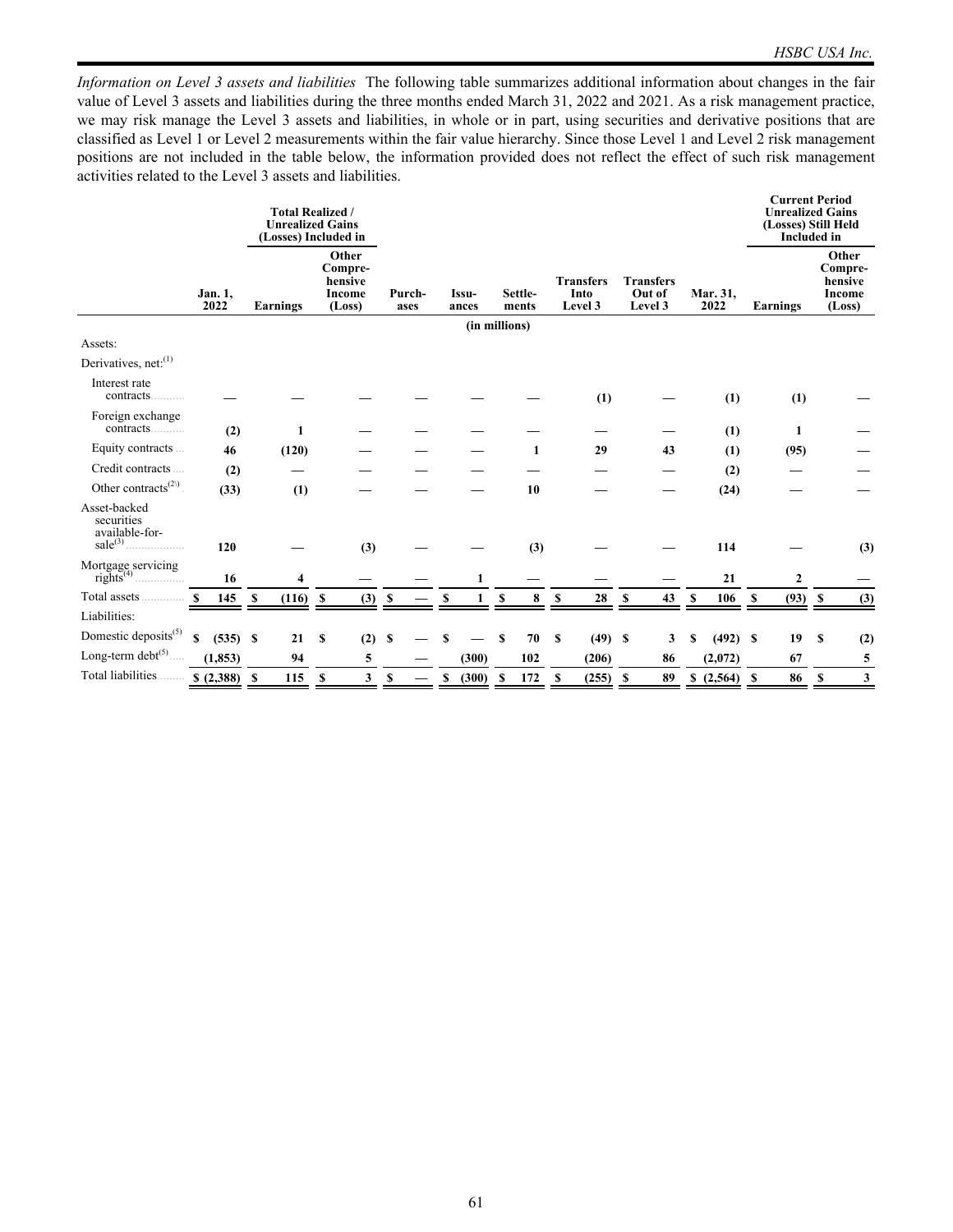|                                                             |               |                 |               | <b>Total Realized /</b><br><b>Unrealized Gains</b><br>(Losses) Included in |               |                                                 |              |                          |              |                |               |                  |              |                                     |             |                                       |               |                  |               | <b>Current Period</b><br><b>Unrealized Gains</b><br>(Losses) Still Held<br><b>Included</b> in |              |                                                 |
|-------------------------------------------------------------|---------------|-----------------|---------------|----------------------------------------------------------------------------|---------------|-------------------------------------------------|--------------|--------------------------|--------------|----------------|---------------|------------------|--------------|-------------------------------------|-------------|---------------------------------------|---------------|------------------|---------------|-----------------------------------------------------------------------------------------------|--------------|-------------------------------------------------|
|                                                             |               | Jan. 1,<br>2021 |               | <b>Earnings</b>                                                            |               | Other<br>Compre-<br>hensive<br>Income<br>(Loss) |              | Purch-<br>ases           |              | Issu-<br>ances |               | Settle-<br>ments |              | <b>Transfers</b><br>Into<br>Level 3 |             | <b>Transfers</b><br>Out of<br>Level 3 |               | Mar. 31,<br>2021 |               | <b>Earnings</b>                                                                               |              | Other<br>Compre-<br>hensive<br>Income<br>(Loss) |
|                                                             |               |                 |               |                                                                            |               |                                                 |              |                          |              | (in millions)  |               |                  |              |                                     |             |                                       |               |                  |               |                                                                                               |              |                                                 |
| Assets:                                                     |               |                 |               |                                                                            |               |                                                 |              |                          |              |                |               |                  |              |                                     |             |                                       |               |                  |               |                                                                                               |              |                                                 |
| Trading assets,<br>excluding<br>derivatives: <sup>(6)</sup> |               |                 |               |                                                                            |               |                                                 |              |                          |              |                |               |                  |              |                                     |             |                                       |               |                  |               |                                                                                               |              |                                                 |
| Residential<br>mortgage asset-<br>backed                    |               | 15              | \$            | 9                                                                          | <sup>\$</sup> |                                                 | ۶            |                          |              |                |               |                  | \$           |                                     |             |                                       | S             | 24               | \$            | 9                                                                                             | -S           |                                                 |
| Derivatives, net:(1)                                        |               |                 |               |                                                                            |               |                                                 |              |                          |              |                |               |                  |              |                                     |             |                                       |               |                  |               |                                                                                               |              |                                                 |
| Interest rate<br>contracts                                  |               | 34              |               | (32)                                                                       |               |                                                 |              |                          |              |                |               |                  |              |                                     |             |                                       |               | 2                |               | (17)                                                                                          |              |                                                 |
| Foreign exchange<br>contracts                               |               | 9               |               | (11)                                                                       |               |                                                 |              |                          |              |                |               |                  |              |                                     |             |                                       |               | (2)              |               | (12)                                                                                          |              |                                                 |
| Equity contracts                                            |               | 119             |               | (22)                                                                       |               |                                                 |              |                          |              |                |               | (54)             |              |                                     |             | (1)                                   |               | 42               |               | (32)                                                                                          |              |                                                 |
| Credit contracts                                            |               | 63              |               | (17)                                                                       |               |                                                 |              |                          |              |                |               | (1)              |              |                                     |             |                                       |               | 45               |               | (19)                                                                                          |              |                                                 |
| Other contracts <sup><math>(2)</math></sup>                 |               | (59)            |               | $\overline{2}$                                                             |               |                                                 |              |                          |              |                |               | $\overline{7}$   |              |                                     |             | $\overline{\phantom{0}}$              |               | (50)             |               |                                                                                               |              |                                                 |
| Asset-backed<br>securities<br>available-for-                |               | 131             |               |                                                                            |               |                                                 |              |                          |              |                |               | (2)              |              |                                     |             |                                       |               | 130              |               |                                                                                               |              | 1                                               |
| Mortgage servicing<br>rights <sup>(4)</sup>                 |               | $\tau$          |               | $\mathbf{1}$                                                               |               |                                                 |              |                          |              | 3              |               |                  |              |                                     |             |                                       |               | 11               |               | 1                                                                                             |              |                                                 |
| Total assets                                                | $\mathcal{S}$ | 319             | <sup>\$</sup> | (70)                                                                       | - \$          |                                                 | \$           |                          | $\mathbb{S}$ | 3              | \$            | (50)             | $\mathbf S$  |                                     | $\mathbf S$ | (1)                                   | <sup>\$</sup> | 202              | <sup>\$</sup> | $(70)$ \$                                                                                     |              | $\mathbf{1}$                                    |
| Liabilities:                                                |               |                 |               |                                                                            |               |                                                 |              |                          |              |                |               |                  |              |                                     |             |                                       |               |                  |               |                                                                                               |              |                                                 |
| Domestic deposits <sup>(5)</sup>                            | $\mathbf S$   | $(646)$ \$      |               | $\overline{4}$                                                             | <sup>\$</sup> |                                                 | S            |                          | S            |                | S             | 28               | \$           |                                     | \$          | 15                                    | <sup>\$</sup> | (599)            | -S            | 8                                                                                             | S            |                                                 |
| Long-term $debt^{(5)}$ .                                    |               | (448)           |               | (3)                                                                        |               |                                                 |              |                          |              | (123)          |               | 89               |              | (2)                                 |             | 1                                     |               | (486)            |               | 4                                                                                             |              |                                                 |
| Total liabilities $\frac{1}{2}(1,094)$                      |               |                 | $\mathbf S$   | 1                                                                          | $\mathbb{S}$  |                                                 | $\mathbb{S}$ | $\overline{\phantom{0}}$ | $\mathbb S$  | (123)          | $\mathcal{S}$ | 117              | $\mathbb{S}$ | (2)                                 | $\mathbb S$ | 16                                    |               | (1,085)          | $\mathbb S$   | 12                                                                                            | $\mathbb{S}$ |                                                 |

(1) Level 3 net derivatives included derivative assets of \$204 million and derivative liabilities of \$233 million at March 31, 2022 and derivative assets of \$541 million and derivative liabilities of \$504 million at March 31, 2021. Gains (losses) on derivatives, net are predominantly included in trading revenue and gain on instruments designated at fair value and related derivatives in the consolidated statement of income.

 $^{(2)}$  Consists of swap agreements entered into in conjunction with the sales of Visa Class B Shares. Gains (losses) on these swap agreements are included in other income (loss) in the consolidated statement of income.

<sup>(3)</sup> Realized gains (losses) on securities available-for-sale are included in other securities gains, net in the consolidated statement of income. Changes in the allowance for credit losses on securities available-for-sale are included in the provision for credit losses in the consolidated statement of income. Unrealized gains (losses) on securities available-for-sale are included in other comprehensive loss.

(4) Gain (losses) on mortgage servicing rights are included in other income (loss) in the consolidated statement of income.

<sup>(5)</sup> Excluding unrealized gains (losses) on fair value option liabilities attributable to our own credit spread, which are recorded in other comprehensive loss, gains (losses) on fair value option liabilities are included in gain on instruments designated at fair value and related derivatives in the consolidated statement of income.

<sup>(6)</sup> Gains (losses) on trading assets, excluding derivatives are included in trading revenue in the consolidated statement of income.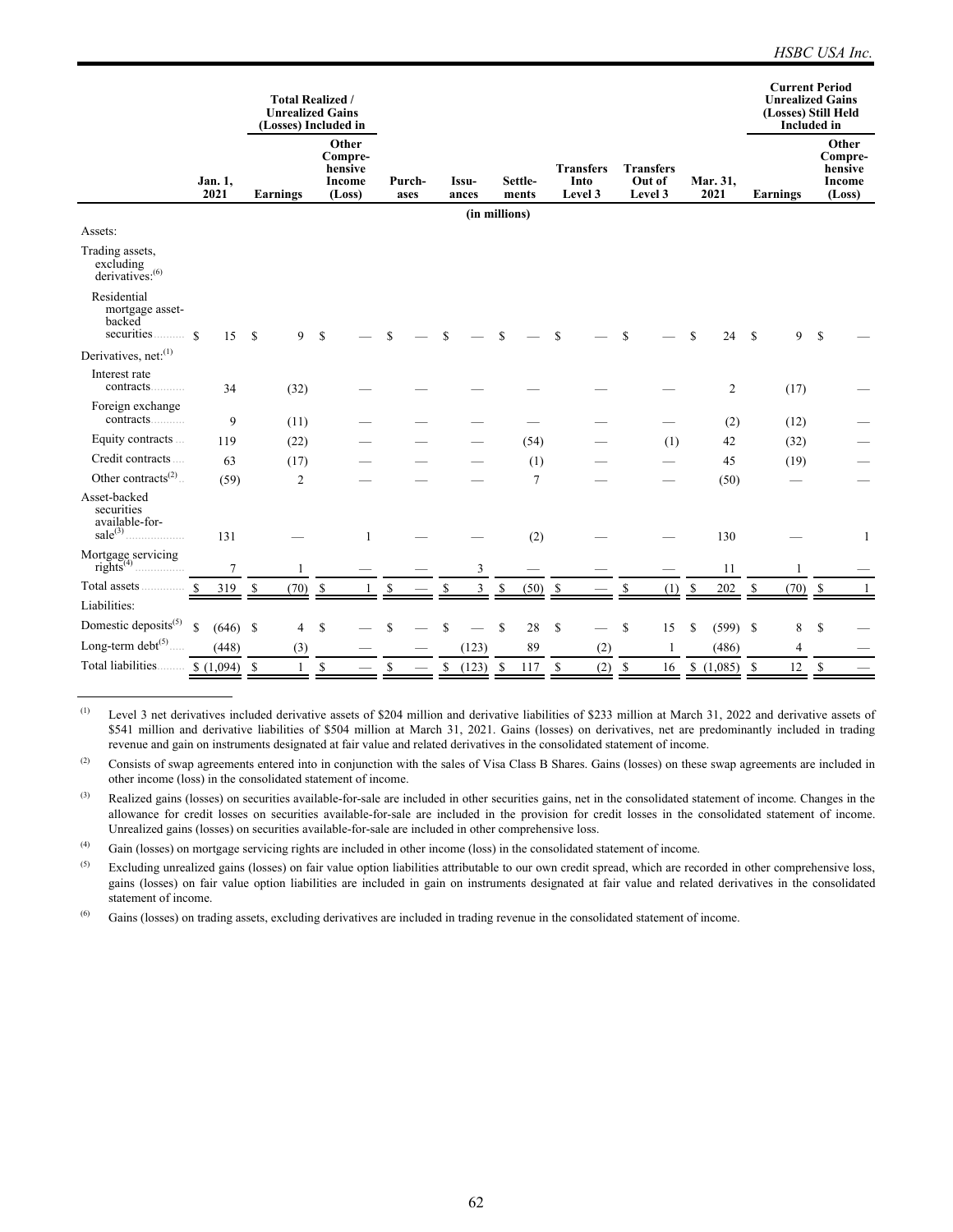# *Significant Unobservable Inputs for Recurring Fair Value Measurements*

The following table presents quantitative information about the unobservable inputs used to determine the recurring fair value measurement of assets and liabilities classified as Level 3 fair value measurements at March 31, 2022 and December 31, 2021:

# **March 31, 2022**

| <b>Fair Value</b><br><b>Financial Instrument Type</b><br>(in millions) |     | <b>Valuation Technique(s)</b> | <b>Significant Unobservable Inputs</b>                                                               | <b>Range of Inputs</b>                                             | Weighted<br>Average <sup>(1)</sup> |                     |
|------------------------------------------------------------------------|-----|-------------------------------|------------------------------------------------------------------------------------------------------|--------------------------------------------------------------------|------------------------------------|---------------------|
| Interest rate derivative                                               | \$  | (1)                           | Market comparable adjusted for<br>probability to fund and, where<br>applicable, option pricing model | Probability to fund for rate lock<br>commitments                   | $52\% - 99\%$                      | 85%                 |
|                                                                        |     |                               |                                                                                                      | Interest rate yield curve                                          | 9%                                 | N/A                 |
|                                                                        | \$  | (1)                           | Option pricing model                                                                                 | Implied volatility of currency pairs                               | $0\% - 14\%$                       | 10%                 |
|                                                                        |     |                               |                                                                                                      | Cross-currency basis                                               | $(60)$ bps                         | N/A                 |
| Equity derivative contracts <sup>(2)</sup> .                           | S   | (1)                           | Option pricing model                                                                                 | Equity / Equity Index volatility                                   | $8\% - 74\%$                       | 44%                 |
|                                                                        |     |                               |                                                                                                      | Equity / Equity and Equity / Index<br>correlation                  | 44% - 97%                          | 83%                 |
|                                                                        |     |                               |                                                                                                      | Equity forward price                                               | $$45 - $5,941$                     | \$877               |
| Credit derivative contracts                                            | \$  | (2)                           | Option pricing model and, where<br>applicable, discounted cash flows                                 | Credit default swap spreads                                        | 101bps - 319bps                    | 220bps              |
| Other derivative contracts                                             | \$  | (24)                          | Discounted cash flows                                                                                | Conversion rate                                                    | 1.6 times                          | N/A                 |
|                                                                        |     |                               |                                                                                                      | <b>Expected duration</b>                                           | 0.8 years                          | N/A                 |
| Asset-backed securities<br>available-for-sale<br>.                     | \$  | 114                           | Discounted cash flows                                                                                | Market assumptions related to yields<br>for comparable instruments | $2\% - 3\%$                        | 3%                  |
| Mortgage servicing rights                                              | S   | 21                            | Discounted cash flows                                                                                | Constant prepayment rates                                          | $6\% - 15\%$                       | 7%                  |
|                                                                        |     |                               |                                                                                                      | Discount rate                                                      | $8\% - 13\%$                       | 8%                  |
|                                                                        |     |                               |                                                                                                      | Estimated annualized costs to<br>service                           | \$72 - \$80 per<br>account         | \$74 per<br>account |
| Domestic deposits (structured                                          | \$. | (492)                         | Option adjusted discounted cash<br>flows                                                             | Equity / Equity Index volatility                                   | $8\% - 23\%$                       | 16%                 |
|                                                                        |     |                               |                                                                                                      | Equity / Equity and Equity / Index<br>correlation                  | 49% - 89%                          | 68%                 |
|                                                                        | \$  | (2,072)                       | Option adjusted discounted cash<br>flows                                                             | Implied volatility of currency pairs                               | $0\% - 14\%$                       | 10%                 |
|                                                                        |     |                               |                                                                                                      | Equity / Equity Index volatility                                   | $8\% - 55\%$                       | 28%                 |
|                                                                        |     |                               |                                                                                                      | Equity / Equity and Equity / Index<br>correlation                  | 44% - 97%                          | 83%                 |
|                                                                        |     |                               |                                                                                                      | Credit default swap spreads                                        | <b>864bps</b>                      | N/A                 |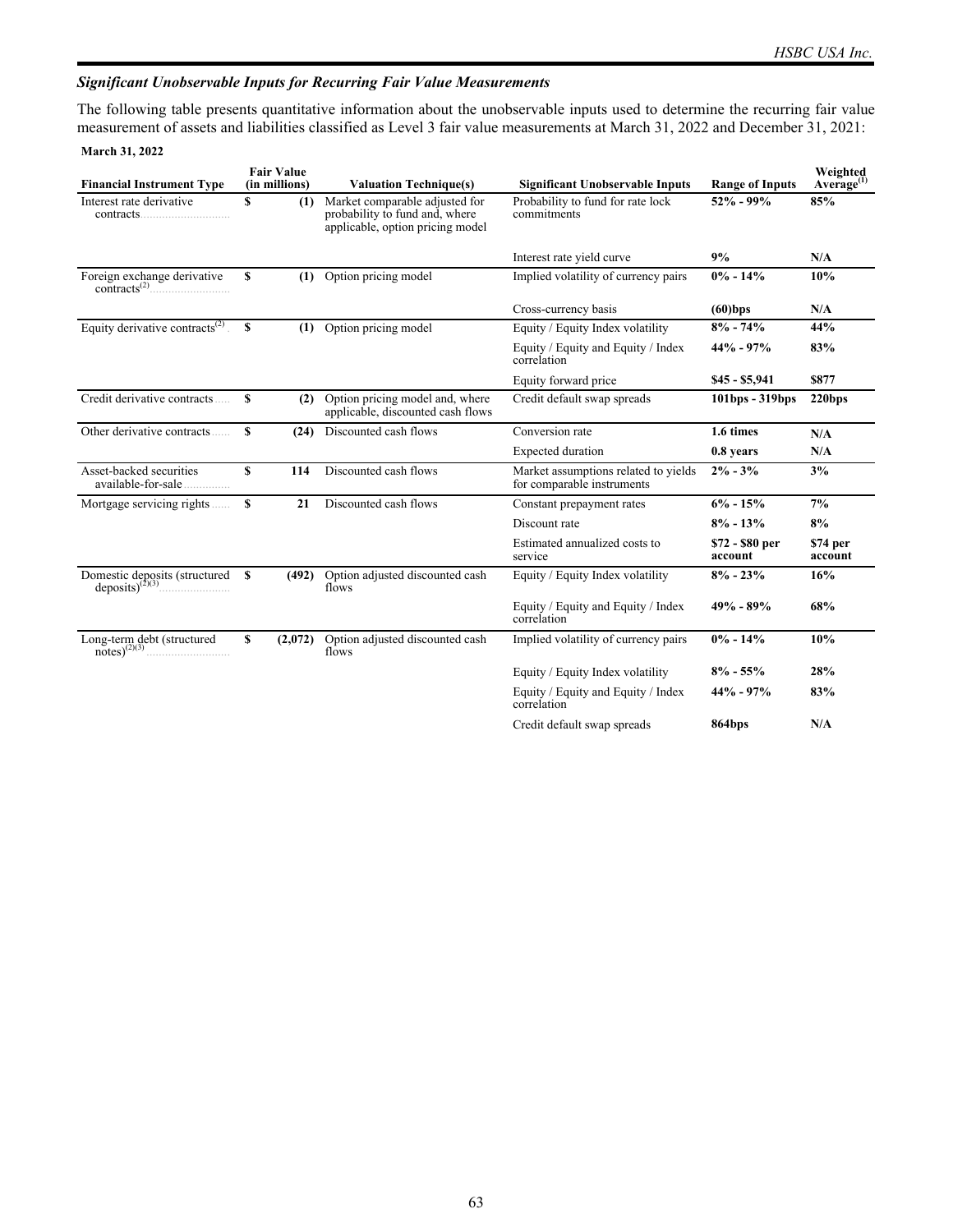| December 31, 2021                                                      |              |          |                                                                                                      |                                                                    |                            |                                    |
|------------------------------------------------------------------------|--------------|----------|------------------------------------------------------------------------------------------------------|--------------------------------------------------------------------|----------------------------|------------------------------------|
| <b>Fair Value</b><br>(in millions)<br><b>Financial Instrument Type</b> |              |          | <b>Valuation Technique(s)</b>                                                                        | <b>Significant Unobservable Inputs</b>                             | <b>Range of Inputs</b>     | Weighted<br>Average <sup>(1)</sup> |
| Interest rate derivative                                               | \$           |          | Market comparable adjusted for<br>probability to fund and, where<br>applicable, option pricing model | Probability to fund for rate lock<br>commitments                   | $36\% - 99\%$              | 83%                                |
|                                                                        |              |          |                                                                                                      | Interest rate yield curve                                          | 8%                         | N/A                                |
| Foreign exchange derivative<br>$contracts(2)$ .                        | \$.          | (2)      | Option pricing model                                                                                 | Implied volatility of currency pairs                               | $0\% - 9\%$                | 6%                                 |
|                                                                        |              |          |                                                                                                      | Cross-currency basis                                               | $(86)$ bps                 | N/A                                |
| Equity derivative contracts <sup>(2)</sup> .                           | $\mathbb{S}$ | 46       | Option pricing model                                                                                 | Equity / Equity Index volatility                                   | $8\% - 85\%$               | 40%                                |
|                                                                        |              |          |                                                                                                      | Equity / Equity and Equity / Index<br>correlation                  | 44% - 98%                  | 81%                                |
|                                                                        |              |          |                                                                                                      | Equity dividend yields and forward<br>price                        | $(4)\% - 1\%$              | 0%                                 |
| Credit derivative contracts                                            | S            | (2)      | Option pricing model and, where<br>applicable, discounted cash flows                                 | Credit default swap spreads                                        | 76bps - 325bps             | 234bps                             |
| Other derivative contracts                                             | S            | (33)     | Discounted cash flows                                                                                | Conversion rate                                                    | 1.6 times                  | N/A                                |
|                                                                        |              |          |                                                                                                      | <b>Expected duration</b>                                           | $1.0$ year                 | N/A                                |
| Asset-backed securities<br>available-for-sale                          | \$.          | 120      | Discounted cash flows                                                                                | Market assumptions related to yields<br>for comparable instruments | $3\% - 4\%$                | 3%                                 |
| Mortgage servicing rights                                              | S            | 16       | Discounted cash flows                                                                                | Constant prepayment rates                                          | $10\% - 16\%$              | 12%                                |
|                                                                        |              |          |                                                                                                      | Discount rate                                                      | $8\% - 13\%$               | 8%                                 |
|                                                                        |              |          |                                                                                                      | Estimated annualized costs to<br>service                           | \$72 - \$85 per<br>account | \$75 per<br>account                |
| Domestic deposits (structured \\$<br>deposits) <sup>(2)(3)</sup>       |              | (535)    | Option adjusted discounted cash<br>flows                                                             | Equity / Equity Index volatility                                   | $8\% - 21\%$               | 15%                                |
|                                                                        |              |          |                                                                                                      | Equity / Equity and Equity / Index<br>correlation                  | 49% - 85%                  | 62%                                |
| Long-term debt (structured notes) <sup>(2)(3)</sup>                    | $\mathbf S$  | (1, 853) | Option adjusted discounted cash<br>flows                                                             | Implied volatility of currency pairs                               | $0\% - 9\%$                | 6%                                 |
|                                                                        |              |          |                                                                                                      | Equity / Equity Index volatility                                   | $8\% - 71\%$               | 31%                                |
|                                                                        |              |          |                                                                                                      | Equity / Equity and Equity / Index<br>correlation                  | 44% - 98%                  | 82%                                |
|                                                                        |              |          |                                                                                                      | Credit default swap spreads                                        | 798bps                     | N/A                                |

<sup>(1)</sup> For foreign exchange derivatives, equity derivatives, credit derivatives, structured deposits and structured notes, weighted averages are calculated based on the fair value of the instruments. For all remaining instrument types, weighted averages are calculated based on the notional value of the instruments.

<sup>(2)</sup> We are the client-facing entity and, except for structured notes and deposits with embedded credit derivative features, we enter into identical but opposite derivatives to transfer the resultant risks to our affiliates. With the exception of counterparty credit risks, we are market risk neutral in substantially all of the structured notes and deposits. The corresponding intra-group derivatives are presented as equity derivatives and foreign exchange derivatives in the table.

<sup>(3)</sup> Structured deposits and structured notes contain embedded derivative features whose fair value measurements contain significant Level 3 inputs. See equity and foreign exchange derivatives and credit derivatives below for a discussion of the uncertainty of Level 3 inputs related to structured deposits and structured notes.

N/A Not Applicable

#### *Uncertainty of Level 3 Inputs to Fair Value Measurements*

*Interest rate derivatives* - For mortgage rate lock commitments, the fair value measurement is affected by the probability of executing and funding the mortgage. An increase (decrease) in the likelihood of a mortgage being executed would have resulted in a lower (higher) fair value measurement of the interest rate derivative. For certain other interest rate derivatives, the interest rates for longer dated tenors were not observable. An increase (decrease) in the interest rate would have resulted in a higher (lower) fair value measurement of the derivative depending on if we receive or pay the floating rate.

*Equity and foreign exchange derivatives* - The fair value measurement of a structured equity or foreign exchange derivative is primarily affected by the implied volatility of the underlying equity price or exchange rate of the paired foreign currencies. The level of volatility is a function of the nature of the underlying risk, the level of strike price and the years to maturity of the option. Depending on the underlying risk and tenure, we determine the implied volatility based on observable input where information is available. However, substantially all of the implied volatilities are derived based on historical information and are not observable. A significant increase (decrease) in the implied volatility would have resulted in a higher (lower) fair value of a long position in the derivative contract. For a derivative referenced to a basket of variables such as equities or foreign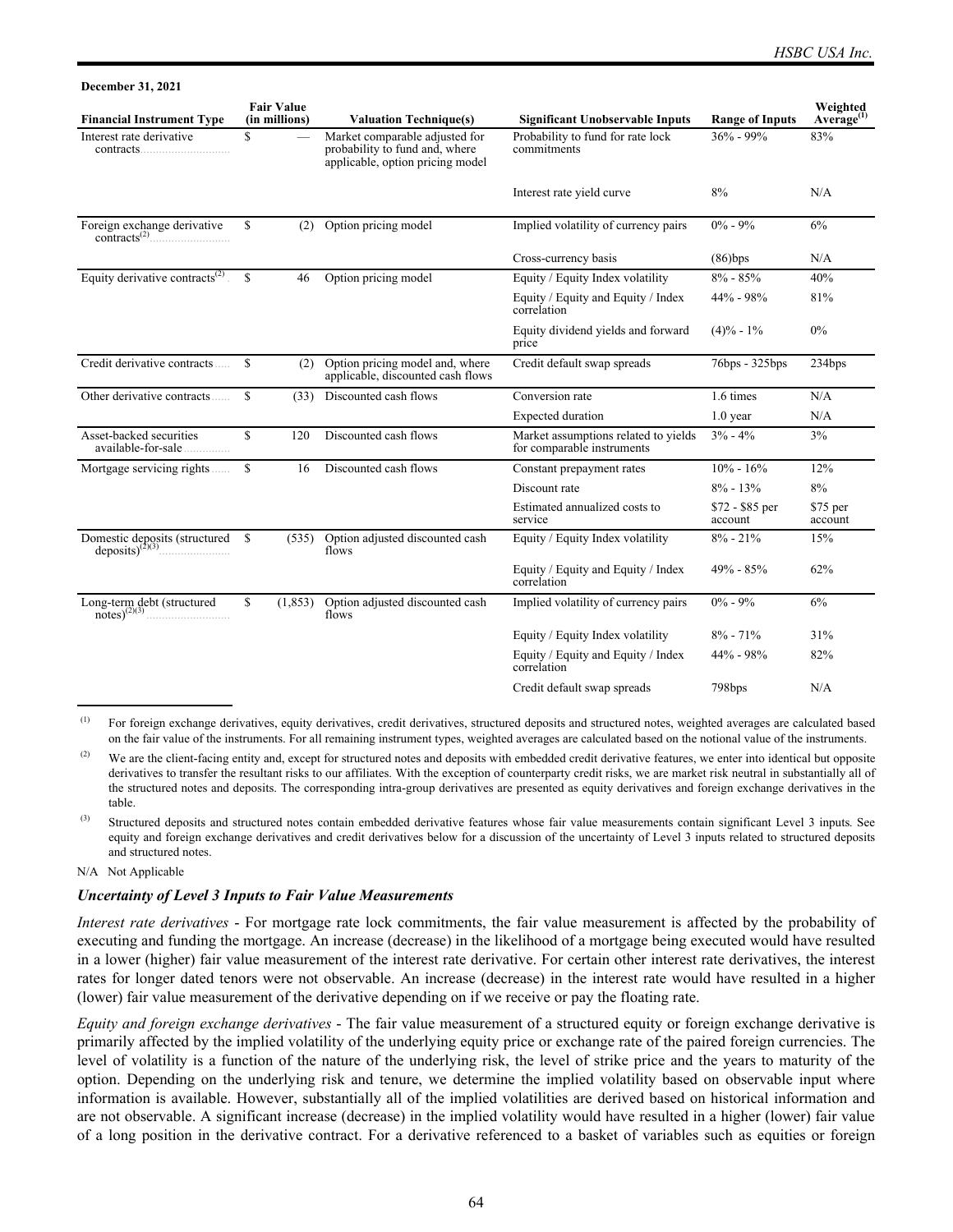currencies, the fair value measurement is also affected by the correlation of the referenced variables. Correlation measures the relative change in values among two or more variables (i.e., equity or foreign currency pair), which can be positively or negatively correlated. A majority of the correlations are not observable, but are derived based on historical data. A significant increase (decrease) in the correlation of the referenced variables would have resulted in a higher (lower) fair value of a long position in the derivative contract. For certain other foreign exchange derivatives, the cross-currency basis for longer dated tenors were not observable. An increase (decrease) in the cross-currency basis would have resulted in a higher (lower) fair value measurement of the derivative depending on if we receive or pay the floating rate plus the basis spread.

*Credit derivatives* - The fair value measurement of certain credit derivatives is primarily affected by the credit spreads of credit default swap contracts. A significant increase (decrease) in the credit spreads would have resulted in a lower (higher) fair value measurement of the credit derivative.

*Other derivatives* - The fair value of the swap agreements we entered into in conjunction with the sales of Visa Class B Shares is dependent upon the final resolution of the related litigation. Significant unobservable inputs used in the fair value measurement include estimated changes in the conversion rate of Visa Class B Shares into Visa Class A Shares and the expected timing of the final resolution. An increase (decrease) in the loss estimate or in the timing of the resolution of the related litigation would have resulted in a higher (lower) fair value measurement of the derivative.

*Asset-backed securities available-for-sale* - The fair value measurement of certain asset-backed securities is primarily affected by estimated yields which are determined based on current market yields of comparable instruments adjusted for market liquidity. An increase (decrease) in the yields would have resulted in a lower (higher) fair value measurement of the securities.

*Mortgage servicing rights* - The fair value measurement of mortgage servicing rights is primarily affected by the estimated prepayment rates of the mortgage loans and the discount rates. An increase (decrease) in either of these inputs would have resulted in a lower (higher) fair value measurement of the mortgage servicing rights.

*Significant Transfers Into and Out of Level 3 Measurements* During the three months ended March 31, 2022, we transferred \$86 million of long-term debt, which we have elected to carry at fair value, from Level 3 to Level 2 as a result of the embedded derivative no longer being unobservable as the derivative option is closer to maturity and there is more observability in short term volatility. During the three months ended March 31, 2022, we also transferred \$43 million of equity derivatives from Level 3 to Level 2 as the inputs used to value these contracts have become more observable. During the three months ended March 31, 2022, we transferred \$49 million of domestic deposits and \$206 million of long-term debt, which we elected to carry at fair value, from Level 2 to Level 3 as a result of a change in the observability of underlying inputs that resulted in the embedded derivative being unobservable. Additionally, during the three months ended March 31, 2022, we transferred \$29 million of equity derivatives from Level 2 to Level 3 as the inputs used to value these contracts have become less observable.

During the three months ended March 31, 2021, we transferred \$15 million of domestic deposits, which we have elected to carry at fair value, from Level 3 to Level 2 as a result of the embedded derivative no longer being unobservable as the derivative option is closer to maturity and there is more observability in short term volatility.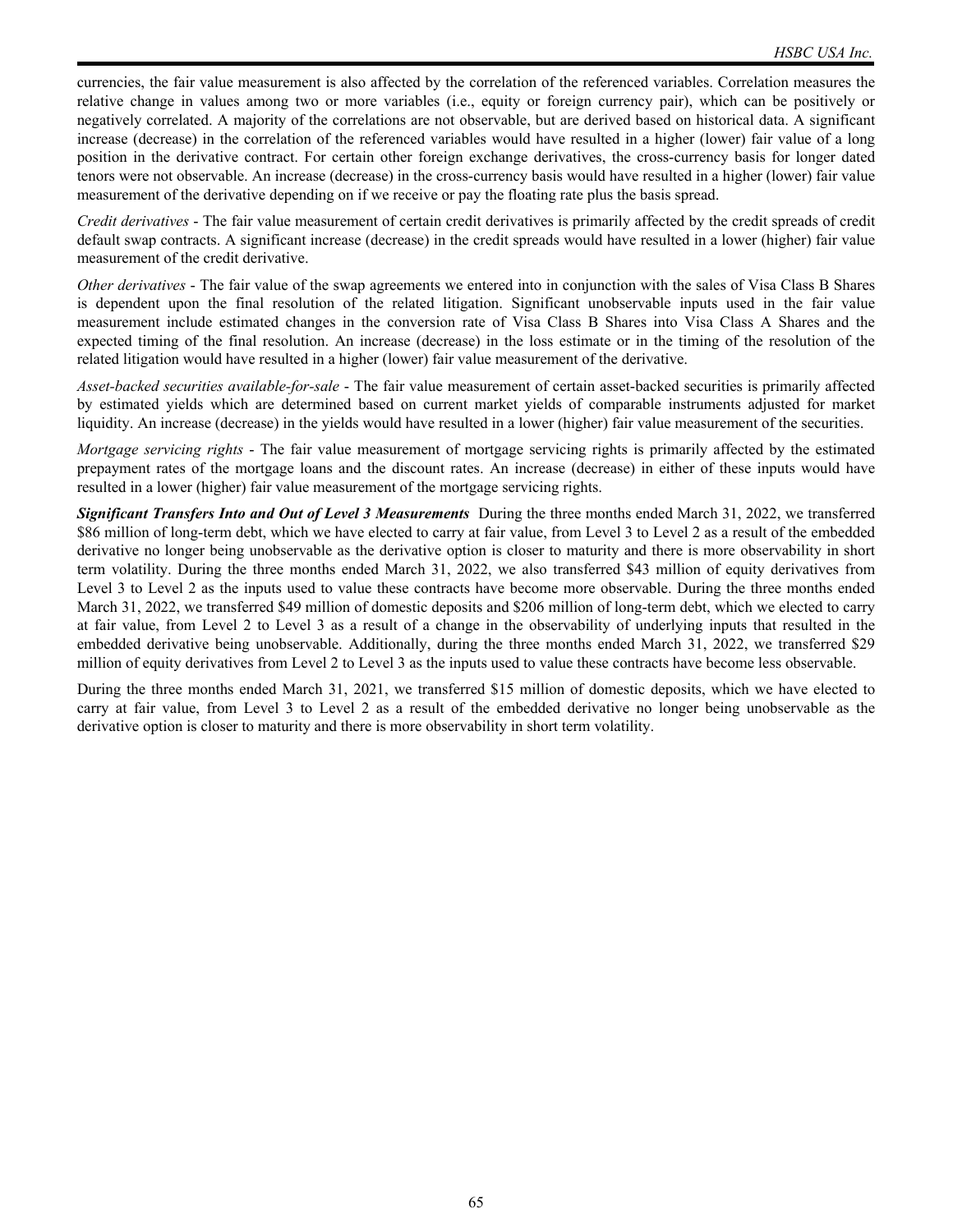*Assets and Liabilities Recorded at Fair Value on a Non-recurring Basis* Certain financial and non-financial assets are measured at fair value on a non-recurring basis and therefore, are not included in the tables above. These assets include (a) loans classified as held for sale reported at the lower of amortized cost or fair value, (b) impaired loans or assets that are written down to fair value based on the valuation of underlying collateral during the period and (c) lease ROU assets or leasehold improvement assets that were written down during the period. These instruments are not measured at fair value on an ongoing basis but are subject to fair value adjustment in certain circumstances (e.g., impairment). The following table presents the fair value hierarchy level within which the fair value of the financial and non-financial assets has been recorded at March 31, 2022 and December 31, 2021. The gains (losses) during the three months ended March 31, 2022 and 2021 are also included.

|                   | <b>Non-Recurring Fair Value Measurements at</b><br>March 31, 2022 |                          |                |     |         |               | <b>Total Gains (Losses)</b><br>For the Three<br><b>Months Ended</b> |       |                       |     |
|-------------------|-------------------------------------------------------------------|--------------------------|----------------|-----|---------|---------------|---------------------------------------------------------------------|-------|-----------------------|-----|
|                   | <b>Level 1</b>                                                    |                          | <b>Level 2</b> |     | Level 3 |               | Total                                                               |       | <b>March 31, 2022</b> |     |
|                   |                                                                   |                          |                |     |         | (in millions) |                                                                     |       |                       |     |
|                   |                                                                   |                          |                | 27S |         | <b>280</b>    | S                                                                   | 307 S |                       | (1) |
|                   |                                                                   |                          |                | 96  |         |               |                                                                     | 96    |                       |     |
|                   |                                                                   |                          |                | 6   |         |               |                                                                     | 6     |                       |     |
|                   |                                                                   |                          |                |     |         | 138           |                                                                     | 138   |                       |     |
| Leases $^{(5)}$ . |                                                                   |                          |                |     |         |               |                                                                     |       |                       | (1) |
|                   |                                                                   | $\overline{\phantom{0}}$ |                | 129 |         | 418           |                                                                     | 547   |                       |     |

|                                                      | <b>Non-Recurring Fair Value Measurements at</b><br>December 31, 2021 |        |         |     |               |                         | <b>Total Gains (Losses)</b><br>For the Three |  |
|------------------------------------------------------|----------------------------------------------------------------------|--------|---------|-----|---------------|-------------------------|----------------------------------------------|--|
|                                                      | <b>Level 1</b>                                                       |        | Level 2 |     | Level 3       | Total                   | <b>Months Ended</b><br><b>March 31, 2021</b> |  |
|                                                      |                                                                      |        |         |     | (in millions) |                         |                                              |  |
|                                                      |                                                                      | $-$ \$ |         |     |               | 24 \$ 1,742 \$ 1,766 \$ |                                              |  |
|                                                      |                                                                      |        |         | 102 |               | 102                     | 4                                            |  |
|                                                      |                                                                      |        |         | 75  | 68            | 143                     |                                              |  |
|                                                      |                                                                      |        |         |     | 186           | 186                     | 19                                           |  |
|                                                      |                                                                      |        |         |     |               |                         |                                              |  |
| Total assets at fair value on a non-recurring basis. |                                                                      |        |         | 201 | \$ 2.001      | \$2.202                 | 23                                           |  |

<sup>(1)</sup> At March 31, 2022 and December 31, 2021, the fair value of the loans held for sale was below cost. During 2021, certain consumer loans were transferred to held for sale for which significant inputs in estimating fair value were unobservable.

(4) Certain commercial loans are individually assessed for impairment. We measure the credit impairment of a collateral-dependent loan based on the fair value of the collateral asset. The collateral often involves real estate properties that are illiquid due to market conditions. As a result, these loans are classified as a Level 3 fair value measurement within the fair value hierarchy.

 $<sup>(5)</sup>$  During the first quarter of 2022, we wrote down the lease ROU assets associated with certain office space that we determined we would exit. During the</sup> fourth quarter of 2021, we transferred one of our owned office space properties to held for sale and, as a result, its carrying amount was written down to an estimated fair value of \$5 million.

<sup>&</sup>lt;sup>(2)</sup> Represents residential mortgage loans held for investment whose carrying amount was adjusted during the period based on the fair value of the underlying collateral.

<sup>(3)</sup> At March 31, 2022 and December 31, 2021, the fair value of the loans held for sale was below cost. During the second quarter of 2021, certain commercial loans were transferred to held for sale for which significant inputs in estimating fair value were unobservable.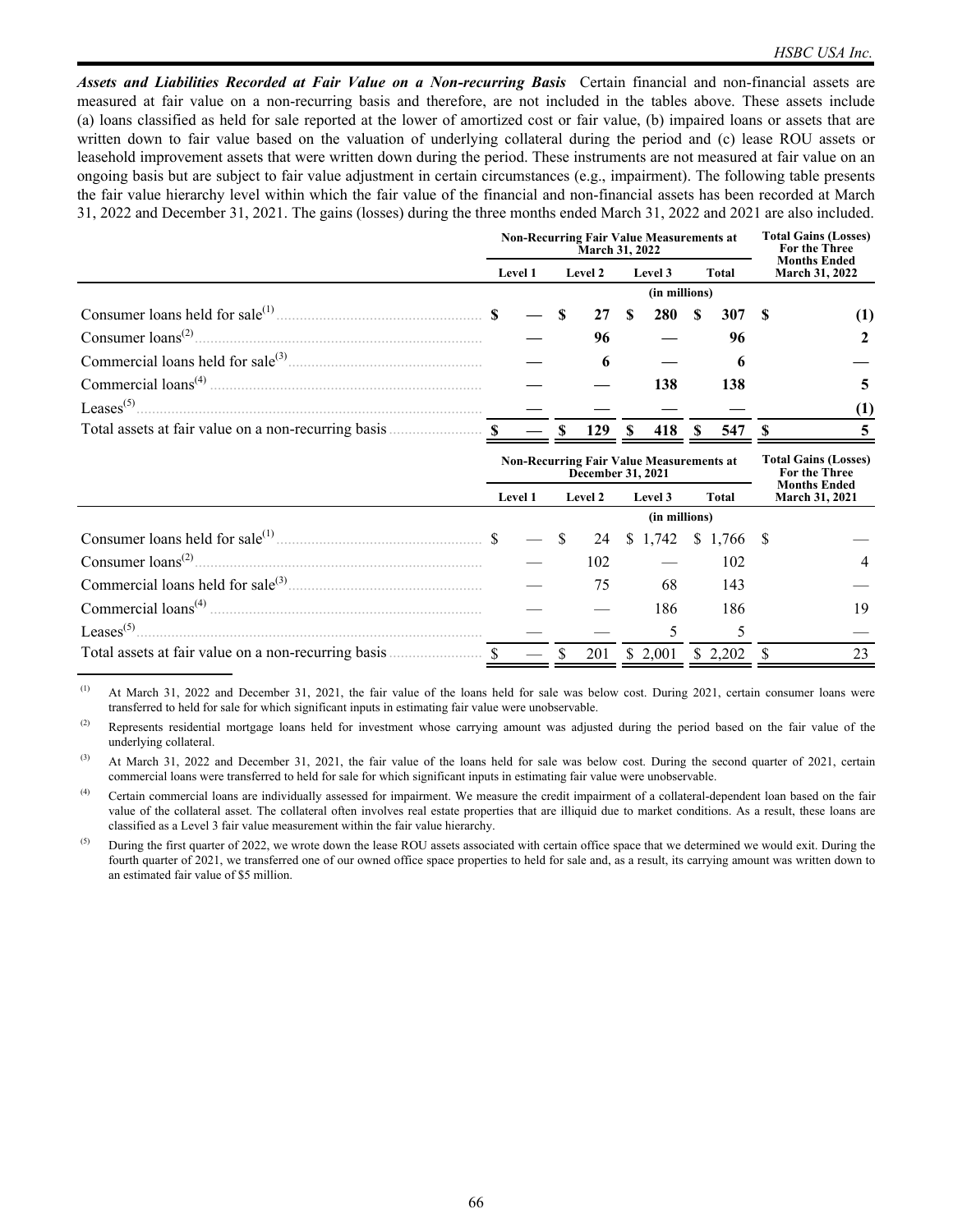# *Significant Unobservable Inputs for Non-Recurring Fair Value Measurements*

The following tables present quantitative information about non-recurring fair value measurements of assets and liabilities classified with Level 3 of the fair value hierarchy at March 31, 2022 and December 31, 2021:

### **At March 31, 2022**

| <b>Financial Instrument Type</b> | <b>Fair Value</b><br>(in millions) | <b>Valuation Technique(s)</b>                                  | Significant<br>Unobservable<br>Inputs | Range of<br>Inputs | Weighted<br>Average <sup>(1)</sup> |
|----------------------------------|------------------------------------|----------------------------------------------------------------|---------------------------------------|--------------------|------------------------------------|
| Consumer loans held for sale.    | 280                                | Market comparables and internal<br>assumptions                 | Adjusted market<br>price              | $8\% - 95\%$       | 93%                                |
| Commercial loans                 | 138                                | Valuation of third party appraisal<br>on underlying collateral | Loss severity rates                   | $2\% - 74\%$       | 20%                                |
| <b>At December 31, 2021</b>      |                                    |                                                                |                                       |                    |                                    |
| <b>Financial Instrument Type</b> | <b>Fair Value</b><br>(in millions) | <b>Valuation Technique(s)</b>                                  | Significant<br>Unobservable<br>Inputs | Range of<br>Inputs | Weighted<br>Average <sup>(1)</sup> |

| <b>Financial Instrument Type</b> | .<br>(in millions) | <b>Valuation Technique(s)</b>                                  | $\sim$ 11000001 , 11010<br>Inputs | <br>Inputs     | $\cdots$<br>Average <sup>(1)</sup> |
|----------------------------------|--------------------|----------------------------------------------------------------|-----------------------------------|----------------|------------------------------------|
| Consumer loans held for sale.    | ' 742              | Market comparables and internal<br>assumptions                 | Adjusted market<br>price          | $10\% - 100\%$ | 98%                                |
| Commercial loans held for sale.  | 68                 | Market comparables and internal<br>assumptions                 | Adjusted market<br>price          | 94%            | N/A                                |
| Commercial loans                 | 186                | Valuation of third party appraisal<br>on underlying collateral | Loss severity rates               | $2\%$ - 76%    | 23%                                |

(1) Weighted average is calculated based on the carrying value of the loans.

#### N/A Not Applicable

### *Valuation Techniques*

Following is a description of valuation methodologies used for assets and liabilities recorded at fair value.

*Consumer loans held for sale* – Consumer loans held for sale are recorded at the lower of amortized cost or fair value. The fair value of consumer loans held for sale is estimated using observed market prices of instruments with similar characteristics. Adjustments are made to reflect differences in collateral location, loan-to-value ratio, FICO scores, vintage year, default rates, the completeness of the loan documentation and other risk characteristics. Where observable market parameters are not available, fair value is estimated using the discounted cash flow method using assumptions consistent with those which would be used by market participants in valuing such loans, including estimates of prepayment rates, default rates, loss severities and market rates of return. We also may hold discussions on value directly with potential investors. For consumer loans transferred to held for sale during 2021, the fair value measurement processes use significant unobservable inputs to adjust market prices which are specific to the characteristics of the various loan portfolios.

*Consumer loans held for sale designated under FVO* – We previously elected to apply FVO accounting to certain student loans (which were subsequently transferred to held for sale during 2021). The fair value of these loans is based on observed market prices of instruments with similar characteristics.

*Commercial loans held for sale* - Commercial loans held for sale (that are not designated under FVO as discussed below) are recorded at the lower of amortized cost or fair value. The fair value of commercial loans held for sale is estimated using observable market pricing obtained from independent sources, relevant broker quotes or observed market prices of instruments with similar characteristics. We also may hold discussions on value directly with potential investors or take into account underlying collateral values. For certain commercial loans transferred to held for sale during the second quarter of 2021, the fair value measurement process used significant unobservable inputs to adjust market prices which are specific to the characteristics of the loan portfolio.

*Commercial loans held for sale designated under FVO* – We elected to apply FVO accounting to certain commercial loans held for sale at fair value. Where available, fair value is based on observable market pricing obtained from independent sources, relevant broker quotes or observed market prices of instruments with similar characteristics. Where observable market parameters are not available, fair value is determined based on contractual cash flows adjusted for estimates of prepayment rates, expected default rates and loss severity discounted at management's estimate of the expected rate of return required by market participants. We also consider loan-specific risk mitigating factors such as collateral arrangements in determining the fair value estimate.

*Commercial loans individually assessed for impairment* – Generally represents collateral-dependent commercial loans with fair value determined based on pricing quotes obtained from an independent third party appraisal.

*Precious metals trading* - Precious metals trading primarily includes physical inventory which is valued using spot prices.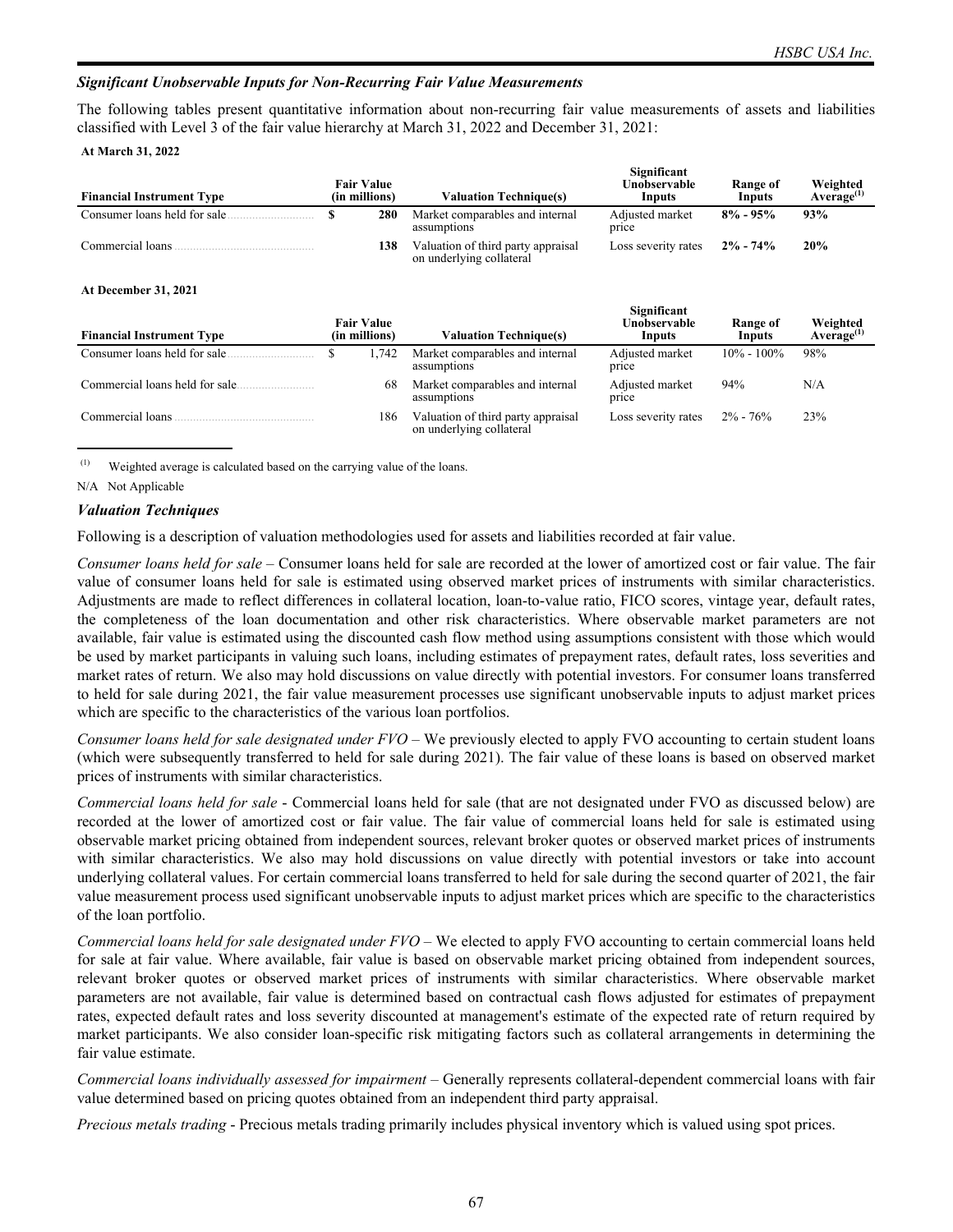*Securities* - Where available, debt and equity securities are valued based on quoted market prices. If a quoted market price for the identical security is not available, the security is valued based on quotes from similar securities, where possible. For certain securities, internally developed valuation models are used to determine fair values or validate quotes obtained from pricing services. The following summarizes the valuation methodology used for our major security classes:

- U.S. Treasury, U.S. Government agency issued or guaranteed and obligations of U.S. state and political subdivisions As these securities transact in an active market, fair value measurements are based on quoted prices for the identical security or quoted prices for similar securities with adjustments as necessary made using observable inputs which are market corroborated.
- U.S. Government sponsored enterprises For government sponsored mortgage-backed securities which transact in an active market, fair value measurements are based on quoted prices for the identical security or quoted prices for similar securities with adjustments as necessary made using observable inputs which are market corroborated. For government sponsored mortgage-backed securities which do not transact in an active market, fair value is determined primarily based on pricing information obtained from pricing services and is verified by internal review processes.
- Asset-backed securities Fair value is primarily determined based on pricing information obtained from independent pricing services adjusted for the characteristics and the performance of the underlying collateral.
- Foreign debt securities (government and corporate) Government securities transact in an active market and therefore fair value measurements are based on quoted prices for the identical security or quoted prices for similar securities with adjustments as necessary made using observable inputs which are market corroborated. For non-callable corporate securities, a credit spread scale is created for each issuer. These spreads are then added to the equivalent maturity U.S. Treasury yield to determine current pricing. Credit spreads are obtained from the primary market, secondary trading levels and dealer quotes. For securities with early redemption features, an option adjusted spread model is incorporated to adjust the spreads determined above. Additionally, we survey the broker/dealer community to obtain relevant trade data including benchmark quotes and updated spreads.
- Equity securities Fair value measurements are determined based on quoted prices for the identical security. Certain equity securities represent investments in private equity funds that help us comply with the Community Reinvestment Act. The fair value of these investments are estimated using the net asset value per share as calculated by the fund managers. Distributions will be received from the funds as the underlying assets are liquidated. While the funds do not allow us to redeem our investments, we are permitted to sell or transfer our investments subject to the approval of the fund manager. Unfunded commitments associated with these investments totaled \$29 million at both March 31, 2022 and December 31, 2021.

The following tables provide additional information relating to our available-for-sale asset-backed securities at March 31, 2022:

| Rating of Securities: <sup>(1)</sup> | <b>Collateral Type:</b> | Level 3       |
|--------------------------------------|-------------------------|---------------|
|                                      |                         | (in millions) |
| $AAA - A$                            | Home equity - Alt A     |               |
| $BBB - B$ .                          | Other                   | Q7            |
|                                      |                         |               |

<sup>(1)</sup> We utilize S&P as the primary source of credit ratings in the tables above. If S&P ratings are not available, ratings by Moody's and Fitch are used in that order.

*Derivatives* – Derivatives are recorded at fair value. Asset and liability positions in individual derivatives that are covered by legally enforceable master netting agreements, including receivables (payables) for cash collateral posted (received), are offset and presented net in accordance with accounting principles which allow the offsetting of amounts.

Derivatives traded on an exchange are valued using quoted prices. OTC derivatives, which comprise a majority of derivative contract positions, are valued using valuation techniques. The fair value for the majority of our derivative instruments are determined based on internally developed models that utilize independently corroborated market parameters, including interest rate yield curves, option volatilities, and currency rates. For complex or long-dated derivative products where market data is not available, fair value may be affected by the underlying assumptions about, among other things, the timing of cash flows, expected exposure, probability of default and recovery rates. The fair values of certain structured derivative products are sensitive to unobservable inputs such as correlations of the referenced variables and volatilities of embedded options. These estimates are susceptible to significant change in future periods as market conditions change.

We typically use the risk-free rate/overnight indexed swap curves as the base discounting curve for measuring the fair value of all derivatives, both collateralized and uncollateralized, and apply a FFVA to reflect the estimated present value of the future market funding cost or benefit associated with funding uncollateralized derivative exposure at an unsecured market funding rate. The FFVA is calculated by applying future market funding spreads to the expected future funding exposure of any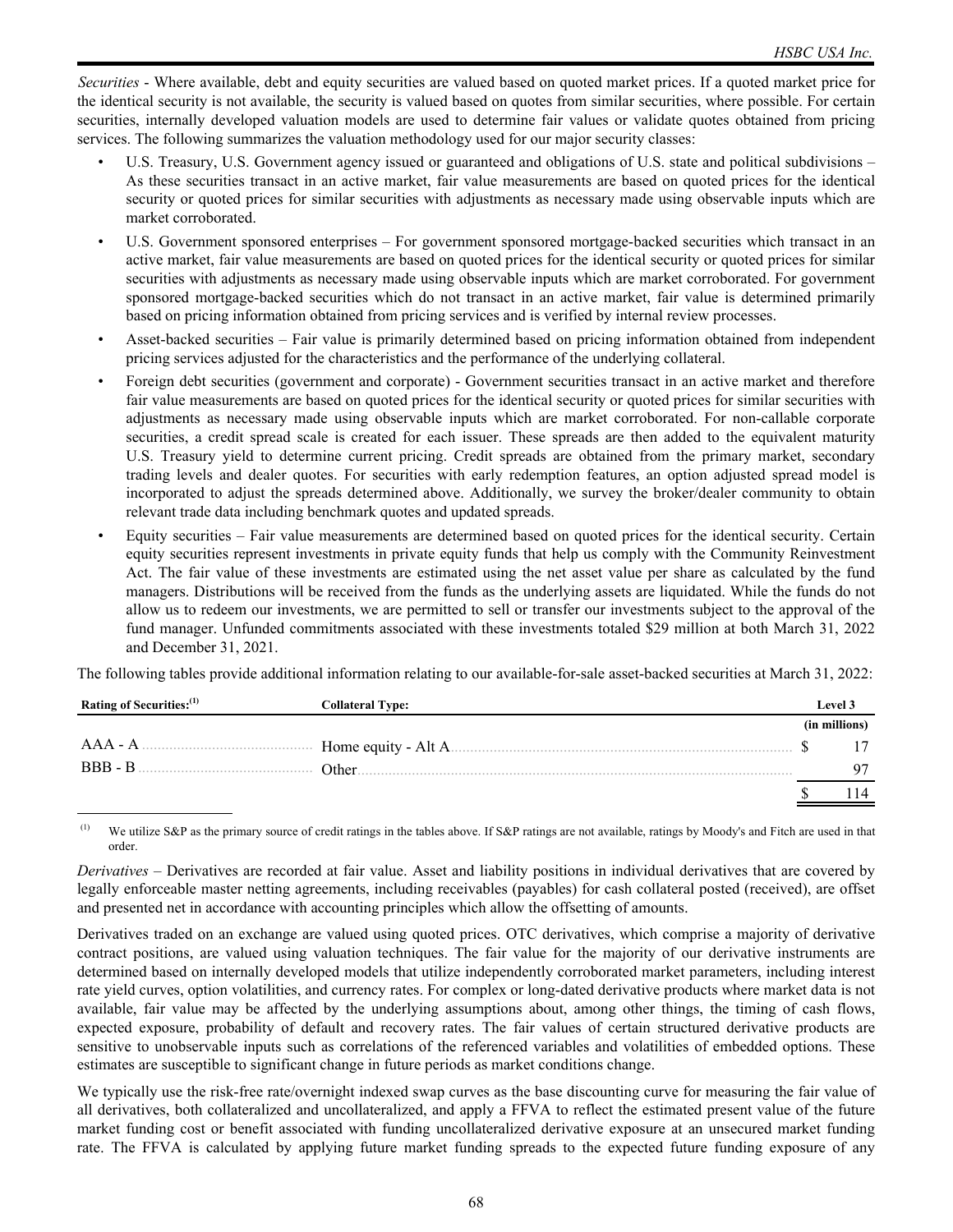uncollateralized component of the OTC derivative portfolio. The expected future funding exposure is calculated by a simulation methodology, where available, and is adjusted for events that may terminate the exposure, such as the default of HUSI or the counterparty.

Significant inputs related to derivative classes are broken down as follows:

- Credit Derivatives Use credit default curves and recovery rates which are generally provided by broker quotes and various pricing services. Certain credit derivatives may also use correlation inputs in their model valuation.
- Interest Rate Derivatives Swaps use interest rate curves based on currency that are actively quoted by brokers and other pricing services. Options will also use volatility inputs which are also quoted in the broker market.
- Foreign Exchange ("FX") Derivatives FX transactions, to the extent possible, use spot and forward FX rates which are quoted in the broker market. Where applicable, we also use implied volatility of currency pairs as inputs.
- Equity Derivatives Use listed equity security pricing and implied volatilities from equity traded options position.
- Precious Metal Derivatives Use spot and forward metal rates which are quoted in the broker market.

As discussed earlier, we make fair value adjustments to model valuations in order to ensure that those values represent appropriate estimates of fair value. These adjustments, which are applied consistently over time, are generally required to reflect factors such as bid-ask spreads and counterparty credit risk that can affect prices in arms-length transactions with unrelated third parties. Such adjustments are based on management judgment and may not be observable.

We estimate the counterparty credit risk for financial assets and our own credit standing for financial liabilities (the "credit valuation adjustments") in determining the fair value measurement. For derivative instruments, we calculate the credit valuation adjustment by applying the probability of default of the counterparty to the expected exposure, and multiplying the result by the expected loss given default. We also take into consideration the risk mitigating factors including collateral agreements and master netting agreements in determining credit valuation adjustments. We estimate the implied probability of default based on the credit spread of the specific counterparty observed in the credit default swap market. Where credit default spread of the counterparty is not available, we use the credit default spread of a specific proxy (e.g., the credit default swap spread of the counterparty's parent) or a proxy based on credit default swaps referencing to credit names of similar credit standing.

*Real estate owned* - Fair value is determined based on third party appraisals obtained at the time we take title to the property and, if less than the carrying amount of the loan, the carrying amount of the loan is adjusted to the fair value. The carrying amount of the property is further reduced, if necessary, at least every 90 days to reflect observable local market data, including local area sales data.

*Mortgage servicing rights* - Mortgage servicing rights are recorded at fair value. The fair value for the mortgage servicing rights is determined based on a single rate path cash flow analysis approach which involves discounting servicing cash flows under static interest rate projections at risk-adjusted rates. The valuation model also incorporates our best estimates of the prepayment speed of the mortgage loans, current cost to service and discount rates which are unobservable.

*Structured notes and deposits designated under FVO* – Structured notes and deposits are hybrid instruments containing embedded derivatives and are elected to be measured at fair value in their entirety under FVO accounting principles. The valuation of hybrid instruments is predominantly driven by the derivative features embedded within the instruments and our own credit risk. The valuation of embedded derivatives may include significant unobservable inputs such as correlation of the referenced credit names or volatility of the embedded option. Cash flows of the funded notes and deposits in their entirety, including the embedded derivatives, are discounted at the relevant interest rates for the duration of the instrument adjusted for our own credit spreads. The credit spreads so applied are determined with reference to our own debt issuance rates observed in primary and secondary markets, internal funding rates, and the structured note rates in recent executions.

*Long-term debt designated under FVO* – We elected to apply FVO accounting to certain of our own debt issuances for which fair value hedge accounting otherwise would have been applied. These own debt issuances elected under FVO are traded in secondary markets and, as such, the fair value is determined based on observed prices for the specific instrument. The observed market price of these instruments reflects the effect of our own credit spreads. The credit spreads applied to these instruments were derived from the spreads at the measurement date.

*Additional Disclosures About the Fair Value of Financial Instruments that are Not Carried at Fair Value on the Consolidated Balance Sheet* The fair value estimates set forth below are made solely to comply with disclosures required by generally accepted accounting principles in the United States and should be read in conjunction with the financial statements and notes included in this report.

The carrying amount of certain financial instruments recorded at cost on the consolidated balance sheet is considered to approximate fair value because they are short-term in nature, bear interest rates that approximate market rates, and generally have negligible credit risk. These items include cash and due from banks, interest bearing deposits with banks, customer acceptance assets and liabilities, federal funds sold and purchased, securities purchased and sold under resale and repurchase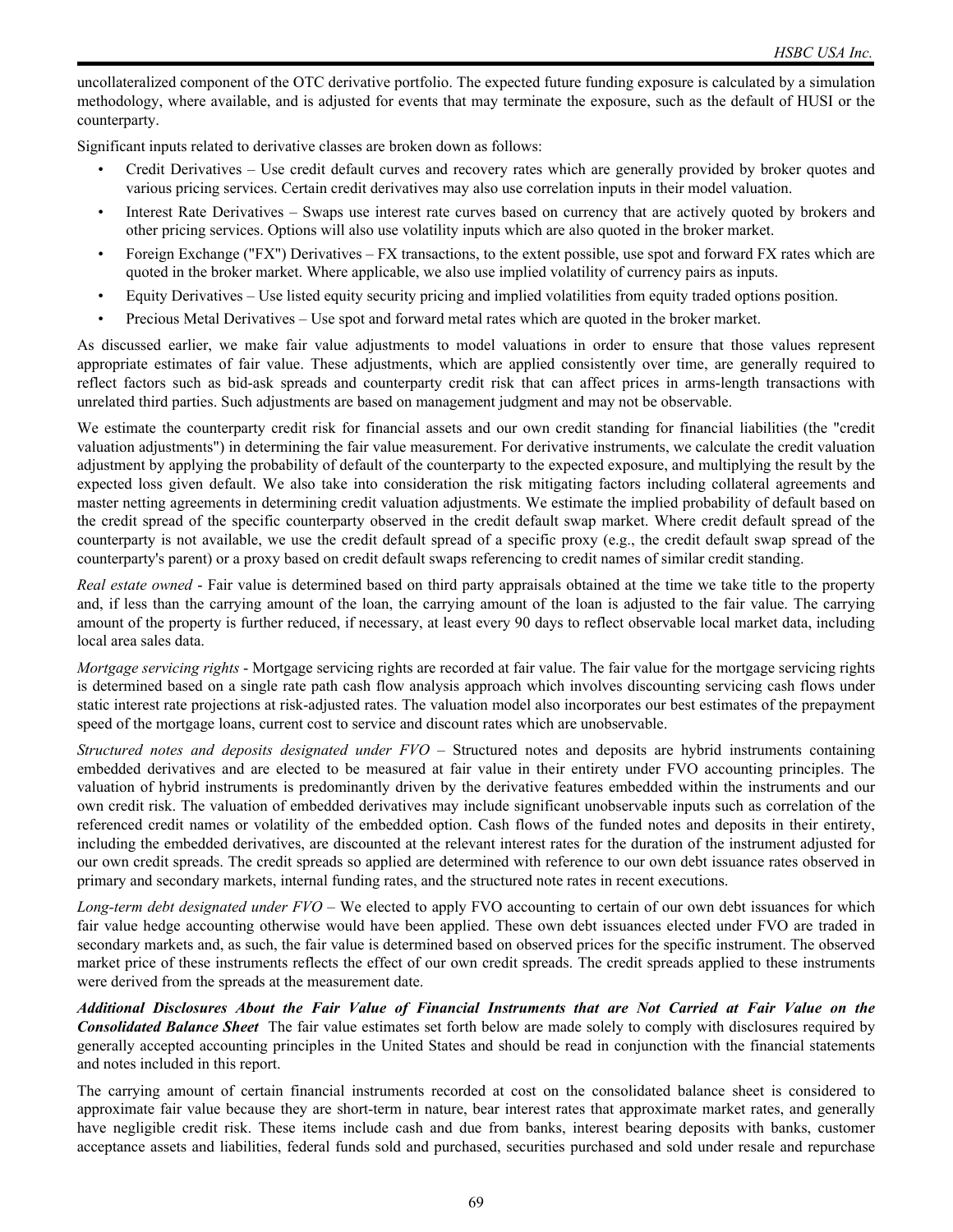agreements, deposits with no stated maturity (e.g., demand, savings and certain money market deposits), short-term borrowings and dividends payable.

The following table summarizes the carrying value and estimated fair value of our financial instruments, excluding financial instruments that are carried at fair value on a recurring basis, at March 31, 2022 and December 31, 2021, and their classification within the fair value hierarchy:

| March 31, 2022                                                            | Carrying<br>Value     | Fair<br>Value      | Level 1                          | Level 2                  | Level 3                         |
|---------------------------------------------------------------------------|-----------------------|--------------------|----------------------------------|--------------------------|---------------------------------|
|                                                                           |                       |                    | (in millions)                    |                          |                                 |
| Financial assets:                                                         |                       |                    |                                  |                          |                                 |
| Short-term financial assets, net of allowance for credit losses  \$46,760 |                       | \$46,760           | $\boldsymbol{\mathsf{S}}$<br>976 | \$45,738                 | 46<br>$\boldsymbol{\mathsf{s}}$ |
| Federal funds sold and securities purchased under agreements to           | 5,759                 | 5,759              |                                  | 5,759                    |                                 |
| Securities held-to-maturity, net of allowance for credit losses           | 4,804                 | 4,758              |                                  | 4,758                    |                                 |
|                                                                           | 42,013                | 42,940             |                                  | $\overline{\phantom{0}}$ | 42,940                          |
|                                                                           | 91                    | 91                 |                                  | 91                       |                                 |
|                                                                           | 16,130                | 15,561             |                                  |                          | 15,561                          |
|                                                                           | 713                   | 715                |                                  | 32                       | 683                             |
| Financial liabilities:                                                    |                       |                    |                                  |                          |                                 |
|                                                                           | $\mathbf{S}$<br>6,837 | \$6,837            | <b>S</b>                         | $\mathbf{s}$<br>6,790    | <b>S</b><br>47                  |
|                                                                           | 128,796               | 128,787            |                                  | 128,787                  |                                 |
|                                                                           | 8,025                 | 8,611              |                                  | 8,611                    |                                 |
|                                                                           |                       |                    |                                  |                          |                                 |
| December 31, 2021                                                         | Carrying<br>Value     | Fair<br>Value      | Level 1                          | Level 2                  | Level 3                         |
|                                                                           |                       |                    | (in millions)                    |                          |                                 |
| Financial assets:                                                         |                       |                    |                                  |                          |                                 |
| Short-term financial assets, net of allowance for credit losses \$48,404  |                       | \$48,404           | $\mathbb{S}$<br>954              | \$47,400                 | 50<br><sup>S</sup>              |
| Federal funds sold and securities purchased under agreements to           |                       |                    |                                  |                          |                                 |
|                                                                           | 10,514                | 10,514             |                                  | 10,514                   |                                 |
| Securities held-to-maturity, net of allowance for credit losses           | 5,203                 | 5,359              | $\overline{\phantom{0}}$         | 5,359                    |                                 |
|                                                                           | 39,376                | 39,862             |                                  | $\overline{\phantom{m}}$ | 39,862                          |
|                                                                           | 438                   | 443                |                                  | 359                      | 84                              |
|                                                                           | 16,041                | 15,672             |                                  | $\overline{\phantom{0}}$ | 15,672                          |
|                                                                           | 3,731                 | 3,809              |                                  | 77                       | 3,732                           |
| Financial liabilities:                                                    |                       |                    |                                  |                          |                                 |
| Deposits 131,533                                                          |                       | \$6,389<br>131,533 | <sup>\$</sup>                    | \$<br>6,338<br>131,533   | <sup>\$</sup><br>51             |
|                                                                           | 8,750                 | 8,750              |                                  | 8,750                    |                                 |

*Lending-related commitments* - The fair value of loan commitments, revolving credit facilities and standby letters of credit are not included in the above table. The majority of the lending-related commitments are not carried at fair value on a recurring basis nor are they actively traded. These instruments generate fees, which approximate those currently charged to originate similar commitments, which are recognized over the term of the commitment period. Deferred fees on loan commitments, revolving credit facilities and standby letters of credit totaled \$155 million and \$151 million at March 31, 2022 and December 31, 2021, respectively.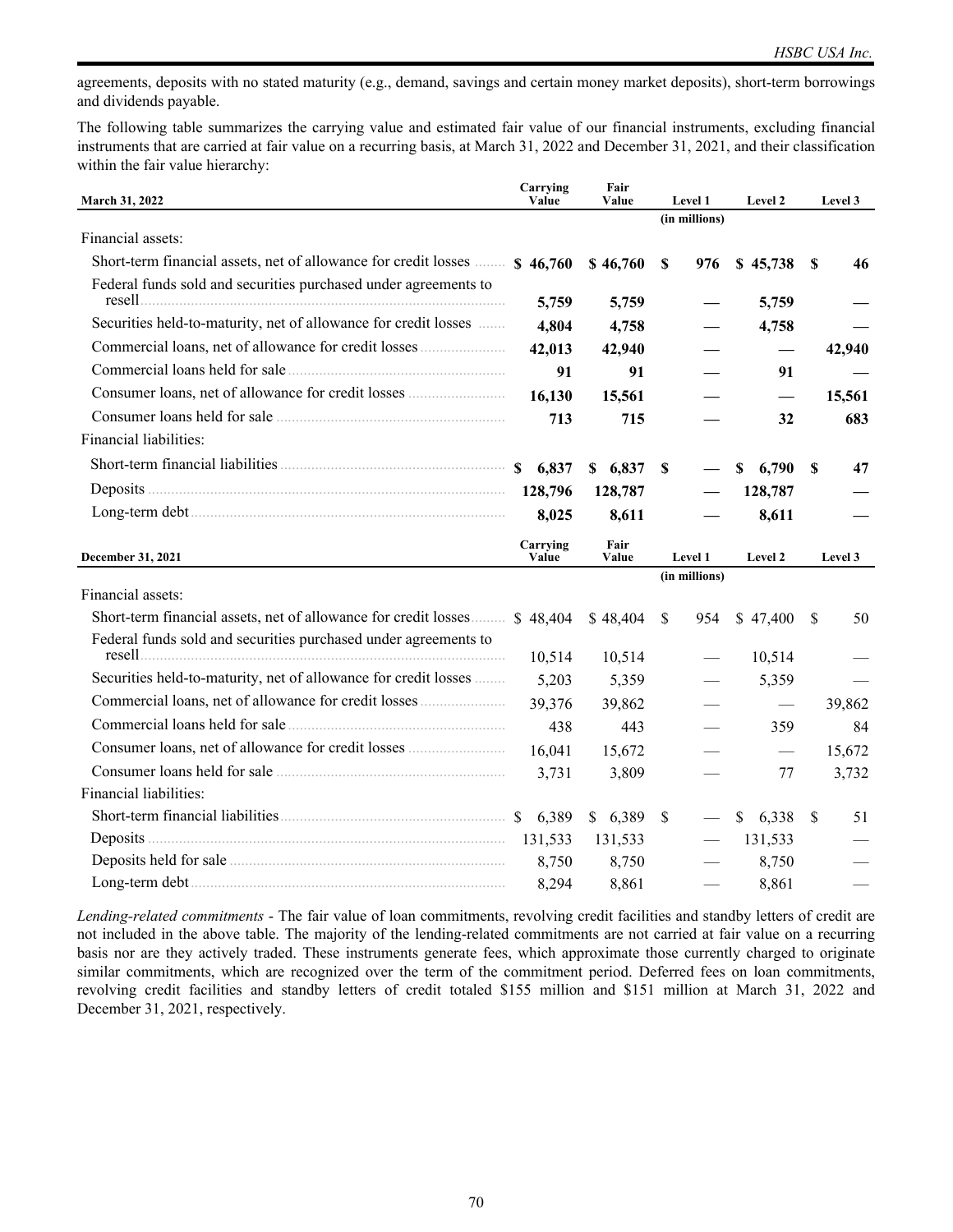#### *20. Litigation and Regulatory Matters*

The following supplements, and should be read together with, the disclosure in Note 30, "Litigation and Regulatory Matters," in our 2021 Form 10-K. Only those matters with significant updates and new matters since our disclosure in our 2021 Form 10-K are reported herein.

In addition to the matters described below and in our 2021 Form 10-K, in the ordinary course of business, we are routinely named as defendants in, or as parties to, various legal actions and proceedings relating to activities of our current and/or former operations. These legal actions and proceedings may include claims for substantial or indeterminate compensatory or punitive damages, or for injunctive relief. In the ordinary course of business, we also are subject to governmental and regulatory examinations, information-gathering requests, investigations and proceedings (both formal and informal), certain of which may result in adverse judgments, settlements, fines, penalties, injunctions or other relief. In connection with formal and informal inquiries by these regulators, we receive numerous requests, subpoenas and orders seeking documents, testimony and other information in connection with various aspects of our regulated activities.

Due to the inherent unpredictability of legal matters, including litigation, governmental and regulatory matters, particularly where the damages sought are substantial or indeterminate or when the proceedings or investigations are in the early stages, we cannot determine with any degree of certainty the timing or ultimate resolution of such matters or the eventual loss, fines, penalties or business impact, if any, that may result. We establish reserves for litigation, governmental and regulatory matters when those matters present loss contingencies that are both probable and can be reasonably estimated. Once established, reserves are adjusted from time to time, as appropriate, in light of additional information. The actual costs of resolving litigation and regulatory matters, however, may be substantially higher than the amounts reserved for those matters. Some of our exposure may be offset by applicable insurance coverage. We do not consider the possible availability of insurance coverage in determining the amounts of any accruals (although we record the amount of related insurance recoveries that are deemed probable up to the amount of the accrual).

For the legal matters disclosed below, including litigation and governmental and regulatory matters, as well as for the legal matters disclosed in Note 30, "Litigation and Regulatory Matters," in our 2021 Form 10-K, as to which a loss in excess of accrued liability is reasonably possible in future periods and for which there is sufficient currently available information on the basis of which management believes it can make a reliable estimate, we believe a reasonable estimate could be as much as \$150 million for HUSI. The legal matters underlying this estimate of possible loss will change from time to time and actual results may differ significantly from this current estimate.

In addition, based on the facts currently known for each of the ongoing investigations disclosed in Note 30, "Litigation and Regulatory Matters," in our 2021 Form 10-K, it is not practicable at this time for us to determine the terms on which these ongoing investigations will be resolved or the timing of such resolution. As matters progress, it is possible that any fines and/or penalties could be significant.

Given the substantial or indeterminate amounts sought in certain of these matters, and the inherent unpredictability of such matters, an adverse outcome in certain of these matters could have a material adverse effect on our consolidated financial statements in any particular quarterly or annual period.

### *Foreign Exchange ("FX") Matters*

The court denied plaintiffs' motion for class certification in March 2022 in *Nypl v. JPMorgan Chase, et al.*; Case No. 1:15- CV-9300.

#### *Precious Metals Fix Matters*

*In re London Silver Fixing, Ltd. Antitrust Litigation (Silver Fix Litigation)* In February 2022, defendants filed a motion for judgment on the pleadings to dismiss plaintiffs' antitrust claims.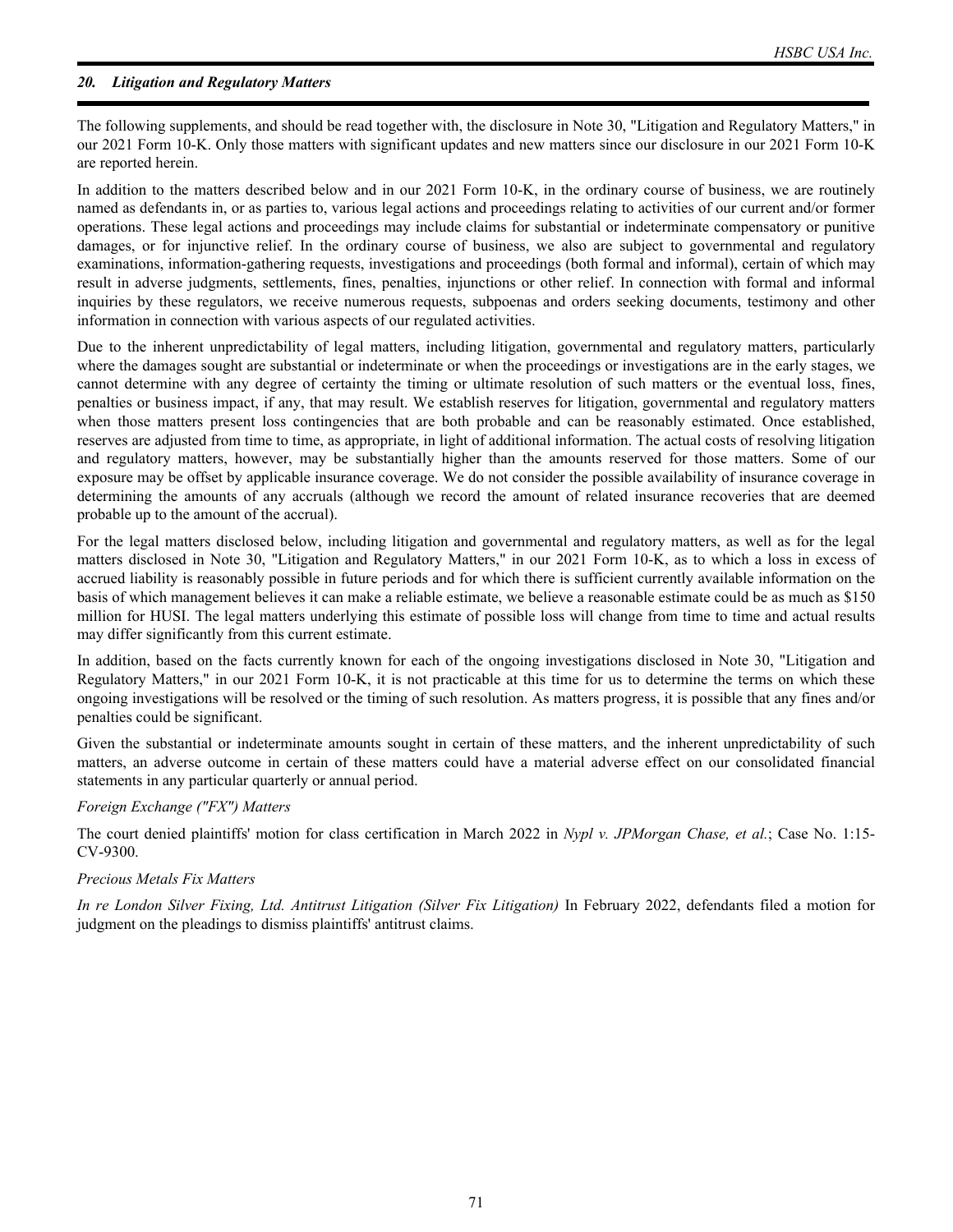# *21. New Accounting Pronouncements*

| <b>Accounting Standards Update</b>                                                            | <b>Summary of Guidance</b>                                                                                                                                                                                                                                                                                                                                                                                                                                                                                                                                                                                                                                                     | <b>Financial Statement Impact</b>                                                                                                                                                    |
|-----------------------------------------------------------------------------------------------|--------------------------------------------------------------------------------------------------------------------------------------------------------------------------------------------------------------------------------------------------------------------------------------------------------------------------------------------------------------------------------------------------------------------------------------------------------------------------------------------------------------------------------------------------------------------------------------------------------------------------------------------------------------------------------|--------------------------------------------------------------------------------------------------------------------------------------------------------------------------------------|
| <b>Troubled Debt</b><br>Restructurings and<br>Vintage Disclosures<br><i>Issued March 2022</i> | Eliminates the accounting guidance for TDR<br>٠<br>Loans by creditors, while enhancing disclosure<br>requirements for certain loan refinancings and<br>restructurings by creditors made to borrowers<br>experiencing financial difficulty.<br>Requires new disclosure of current-period gross<br>charge-offs by year of origination for loans.<br>Should be applied prospectively, with the<br>exception of the guidance related to the<br>recognition and measurement of TDR Loans<br>which may be applied by recording a<br>cumulative effect adjustment to retained<br>earnings as of the beginning of the first<br>reporting period in which the guidance is<br>effective. | Effective for all annual and interim<br>periods beginning January 1, 2023,<br>with early adoption permitted.<br>We are currently evaluating the impact<br>of adopting this guidance. |

The following are new accounting pronouncements issued by the Financial Accounting Standards Board which will be adopted in future periods:

There have been no additional accounting pronouncements issued that are expected to have or could have a material impact on our consolidated financial statements.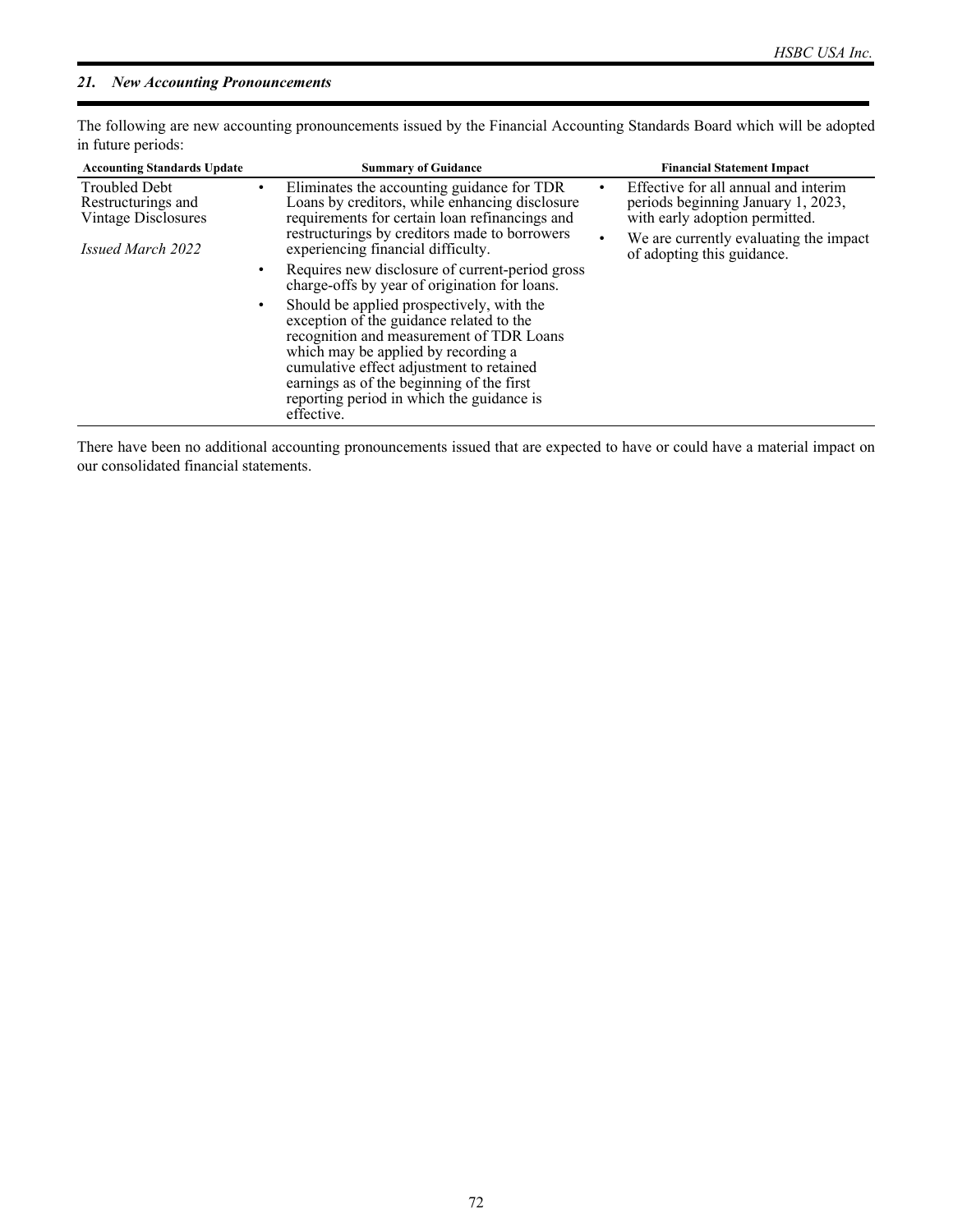## **Item 2. Management's Discussion and Analysis of Financial Condition and Results of Operations**

## **Forward-Looking Statements**

Certain matters discussed throughout this Form 10-Q are forward-looking statements within the meaning of the Private Securities Litigation Reform Act of 1995. In addition, we may make or approve certain statements in future filings with the United States Securities and Exchange Commission ("SEC"), in press releases, or oral or written presentations by representatives of HSBC USA Inc. ("HSBC USA" and, together with its subsidiaries, "HUSI") that are not statements of historical fact and may also constitute forward-looking statements. Words such as "may," "will," "should," "would," "could," "appears," "believe," "intends," "expects," "estimates," "targeted," "plans," "anticipates," "goal," and similar expressions are intended to identify forward-looking statements but should not be considered as the only means through which these statements may be made. All discussions related to strategy, including the matters discussed under the heading "Management's Discussion and Analysis of Financial Condition and Results of Operations - Executive Overview" and discussions of those matters elsewhere in this Form 10-Q are forward-looking statements. These matters or statements will relate to our future structure, operations, strategy, financial condition, economic forecast, results of operations, plans, objectives, performance or business developments and will involve known and unknown risks, uncertainties and other factors that may cause our actual results, performance or achievements to be materially different from that which was expressed or implied by such forward-looking statements.

All forward-looking statements are, by their nature, subject to risks and uncertainties, many of which are beyond our control. Our actual future results may differ materially from those set forth in our forward-looking statements. While there is no assurance that any list of risks and uncertainties or risk factors is complete, below are certain factors which could cause actual results to differ materially from those in the forward-looking statements:

- the impact of the coronavirus ("COVID-19") pandemic, including the emergence of new variants;
- our ability to effectively implement and deliver on our business strategies, and the effect implementation of our business strategy may have on our financial results, operations and relationships with our customers, regulators, employees and other stakeholders;
- uncertainty concerning the future market and economic conditions in the United States and abroad, including but not limited to, changes in interest rates, energy prices, inflation, supply chain issues, a decline in housing prices, the availability of credit and liquidity, unemployment levels, changes in consumer confidence and consumer spending and behavior, consumer perception as to the continuing availability of credit and price competition in the market segments we serve and the consequences of unexpected geopolitical events, such as trade disputes;
- compliance with the Chinese National Security Law and the Hong Kong Autonomy Act, which may impact, among other things, individuals or entities with which we are able to conduct business;
- changes in laws and regulatory requirements;
- the potential impact of any legal, regulatory or policy changes affecting financial institutions and the global economy as a result of the new administration;
- the ability to deliver on our regulatory priorities;
- capital and liquidity requirements under Basel guidance, the Federal Reserve Board's ("FRB") Comprehensive Capital Analysis and Review ("CCAR") program, and the Dodd-Frank Wall Street Reform and Consumer Protection Act of 2010 ("Dodd-Frank Act" or "Dodd-Frank") stress testing ("DFAST"), including the U.S. FRB requirements for U.S. global systemically important banks ("G-SIBs") and U.S. intermediate holding companies ("IHCs") owned by non-U.S. G-SIBs to issue total loss-absorbing capacity ("TLAC") instruments;
- regulatory requirements in the U.S. and in non-U.S. jurisdictions to facilitate the future orderly resolution of large financial institutions;
- changes in central banks' policies with respect to the provision or removal of liquidity support to financial markets;
- the ability of HSBC Holdings plc ("HSBC" and, together with its subsidiaries, "HSBC Group") and HSBC Bank USA, National Association (together with its subsidiaries, "HSBC Bank USA") to fulfill the requirements imposed by applicable consent orders or guidance from regulators generally;
- the use of us as a conduit for illegal activities without our knowledge by third parties;
- the ability to successfully manage our risks;
- the possibility of the inadequacy of our data management and policies and processes;
- the financial condition of our clients and counterparties and our ability to manage counterparty risk;
- concentrations of credit and market risk;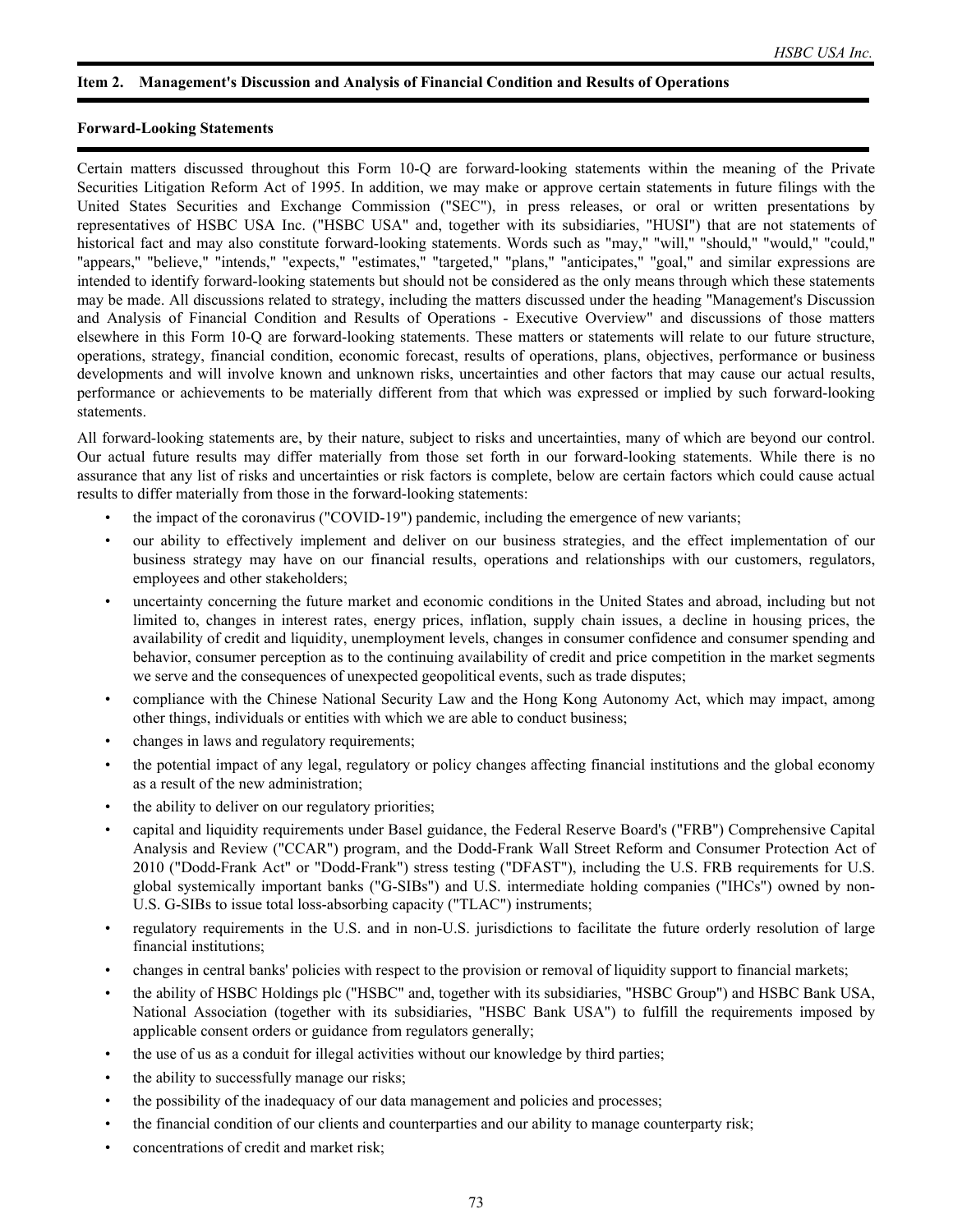- increases in our allowance for credit losses and changes in our assessment of our loan portfolios;
- the ability to successfully implement changes to our operational practices as needed and/or required from time to time;
- damage to our reputation;
- the ability to attract or retain key employees, including foreign workers, and customers;
- the effects of competition in the markets where we operate including increased competition from non-bank financial services companies, including securities firms;
- the effects of operational risks that are inherent in banking operations, including fraudulent and other criminal activities, breakdowns in processes or procedures and systems failure or non-availability;
- disruption in our operations from the external environment arising from events such as natural disasters, outbreaks of contagious disease, acts of war, terrorist attacks, or essential utility outages;
- risks associated with Environmental, Social and Governance ("ESG") matters such as climate change and human rights violations;
- a failure in or a breach of our operation or security systems or infrastructure, or those of third party servicers or vendors, including as a result of cyberattacks;
- the ability of third party suppliers, outsourcing vendors, off-shored functions and our affiliates to provide adequate services;
- losses suffered due to the negligence, fraud or misconduct of our employees or the negligence, fraud or misconduct on the part of third parties;
- a failure in our internal controls;
- our ability to meet our funding requirements;
- adverse changes to our credit ratings;
- financial difficulties or credit downgrades of mortgage bond insurers;
- changes in Financial Accounting Standards Board and International Accounting Standards Board ("IASB") accounting standards and their interpretation;
- heightened regulatory and government enforcement scrutiny of financial institutions, including in connection with product governance and sales practices, account opening and closing procedures, customer and employee complaints and sales compensation structures related to such practices;
- possible negative impact of regulatory investigations and legal proceedings related to alleged foreign exchange manipulation;
- changes in the methodology for determining benchmark rates and the implementation of alternative benchmark rates, such as the Secured Overnight Financing Rate ("SOFR");
- heightened regulatory and government enforcement scrutiny of financial markets, with a particular focus on traded asset classes, including foreign exchange;
- the possibility of incorrect assumptions or estimates in our financial statements, including reserves related to litigation, deferred tax assets and the fair value of certain assets and liabilities;
- model limitations or failure:
- the possibility of incorrect interpretations, application of or changes in tax laws to which we and our clients are subject;
- unexpected and/or increased expenses relating to, among other things, litigation and regulatory matters, remediation efforts, penalties and fines; and
- the other risk factors and uncertainties described under Item 1A, "Risk Factors," in our Annual Report on Form 10-K for the year ended December 31, 2021 (the "2021 Form 10-K").

Forward-looking statements are based on our current views and assumptions and speak only as of the date they are made. We undertake no obligation to update any forward-looking statement to reflect subsequent circumstances or events. You should, however, consider any additional disclosures of a forward-looking nature that arise after the date hereof as may be discussed in any of our subsequent Annual Reports on Form 10-K, Quarterly Reports on Form 10-Q or Current Reports on Form 8-K.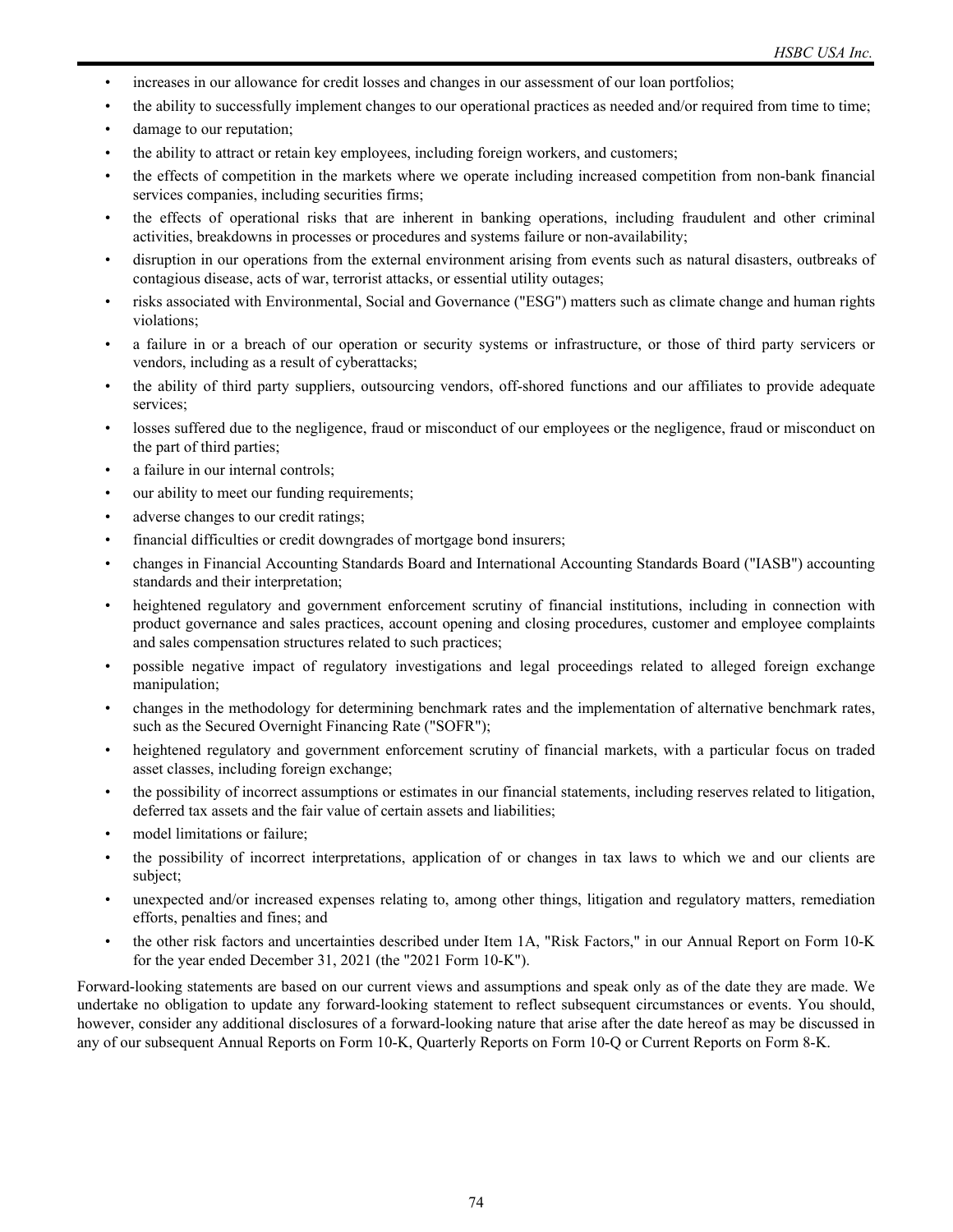## **Executive Overview**

HSBC USA is a wholly-owned subsidiary of HSBC North America Holdings Inc. ("HSBC North America"), which is an indirect wholly-owned subsidiary of HSBC. HUSI may also be referred to in Management's Discussion and Analysis of Financial Condition and Results of Operations ("MD&A") as "we," "us" or "our."

*Economic Environment* The U.S. economy continued its recovery during the first quarter of 2022 despite pressures from higher inflation and rising energy prices as well as concerns over the Russia-Ukraine war and the continued economic uncertainty caused by the COVID-19 pandemic. Inflation remains elevated, reflecting supply and demand imbalances related to the pandemic and higher energy prices as well as other broader price pressures, and is currently forecast to exceed an annual rate of 7.0 percent in the first quarter of 2022, well above the FRB's target inflation rate. In addition, the Russia-Ukraine war and related events are likely to create additional upward pressure on inflation and weigh on economic activity. As previously discussed, the COVID-19 pandemic has resulted in disruption to business and economic activity. While the Omicron variant took COVID-19 infection rates to a new high in January 2022, COVID-19 cases declined by the end of the first quarter. However, the duration of the pandemic, including the emergence of new variants, and the ultimate repercussions continue to remain unclear. U.S. Gross Domestic Product ("GDP") is currently forecast to grow at an annual rate in excess of 1.0 percent in the first quarter of 2022, while the U.S. economy added over 450 thousand jobs during the first quarter of 2022 and the total unemployment rate fell to 3.6 percent at March 2022 as compared with 3.9 percent at December 2021. In March 2022, the FRB increased short-term interest rates by 25 basis points and indicated that ongoing increases in short-term interest rates will occur in 2022 in order to fight inflation.

Although the U.S. economy continued to grow during the first quarter of 2022, the impacts of higher inflation, rising energy prices and the Russia-Ukraine war, in addition to the continuing impact of the COVID-19 pandemic on economic conditions both in the United States and abroad, have created significant uncertainty about the future economic environment which will continue to evolve and impact our business in future periods. While our credit risk exposure to Russia was immaterial at March 31, 2022, it is difficult to anticipate the full effect of sanctions announced to date on our business and on our customers. Concerns over interest rate levels, energy prices, domestic and global policy issues, trade policy in the U.S. and geopolitical events, as well as the implications of those events on the markets in general, further add to the global uncertainty. Interest rate levels and energy prices, in combination with global economic conditions, fiscal and monetary policy and the level of regulatory and government scrutiny of financial institutions will continue to impact our results in 2022 and beyond.

*Performance, Developments and Trends* We continue to progress our strategic plan to restructure our operations ("Restructuring Plan") as discussed further in Note 2, "Strategic Initiatives," in the accompanying consolidated financial statements. We remain committed to our multi-year strategic plan to re-profile our business.

As previously announced, in February 2022, we completed the sale of the branch disposal group associated with the exit of our mass market retail banking business to third parties and recognized a gain on sale of approximately \$111 million, net of transaction costs. See Note 3, "Branch Assets and Liabilities Held for Sale," in the accompanying consolidated financial statements for additional information.

In addition to the branch disposal group discussed above, during the first quarter of 2022, we sold a portfolio of consumer loans to a third party consisting primarily of certain non-performing mortgage loans and government-backed mortgage loans that we previously transferred to held for sale in 2021 as part of our Restructuring Plan. These mortgage loans had a carrying value at the time of sale which collectively totaled \$904 million, including \$865 million of residential mortgages and \$39 million of home equity mortgages, and we recognized a loss on sale of \$35 million, largely reflecting changes in the final terms of the sale.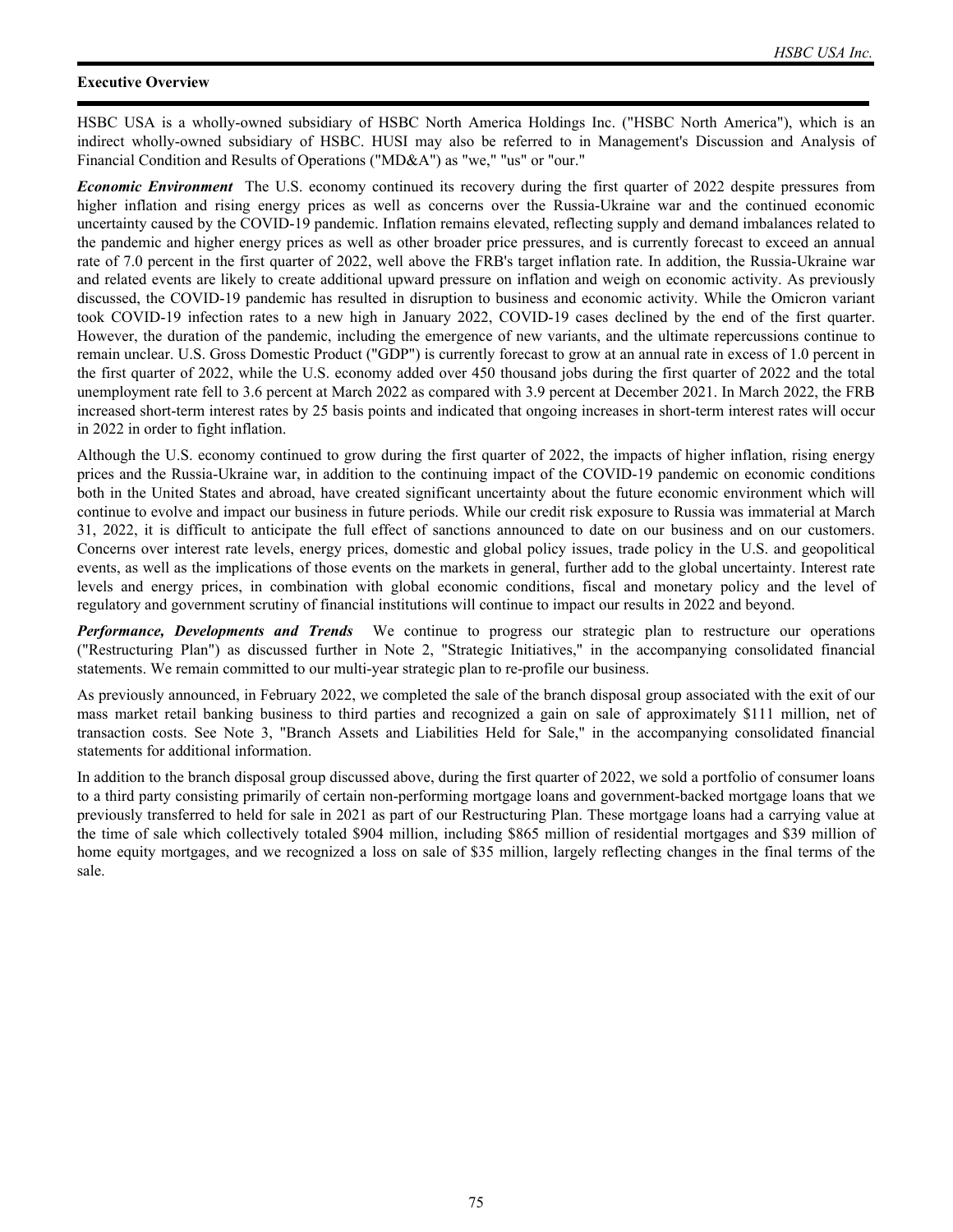|                                       | The following tables set forth selected financial metrics of HUSI for the three months ended March 31, 2022 and 2021 and at |  |  |  |
|---------------------------------------|-----------------------------------------------------------------------------------------------------------------------------|--|--|--|
| March 31, 2022 and December 31, 2021: |                                                                                                                             |  |  |  |

| Three Months Ended March 31, |                                 | 2022   |                           | 2021  |
|------------------------------|---------------------------------|--------|---------------------------|-------|
|                              |                                 |        | (dollars are in millions) |       |
|                              | $\frac{\text{S}}{\text{A}}$ 201 |        |                           | 339   |
| Rate of return on average:   |                                 |        |                           |       |
|                              |                                 | $.4\%$ |                           | $7\%$ |
|                              | 5.3                             |        |                           | 81    |
|                              | 5.4                             |        |                           | 84    |
|                              | 4.9                             |        |                           | 76    |
|                              | 1.12                            |        |                           |       |
|                              | 71.2                            |        |                           | 74.5  |
|                              | .15                             |        |                           | -01   |
|                              | (.10)                           |        |                           |       |

(1) The following table provides a reconciliation of average common equity to average tangible common equity:

| <b>Three Months Ended March 31,</b>                           | 2022                      | 2021 |
|---------------------------------------------------------------|---------------------------|------|
|                                                               | (dollars are in millions) |      |
| Common equit                                                  |                           |      |
| Less: Goodwill                                                | ירו                       |      |
| Less: Intangible assets - purchased credit card relationships |                           |      |
| Tangible common equity                                        |                           |      |

(2) Excludes loans held for sale.

|                                  | March 31,<br>2022         | December 31,<br>2021 |
|----------------------------------|---------------------------|----------------------|
|                                  | (dollars are in millions) |                      |
| <b>Additional Select Ratios:</b> |                           |                      |
|                                  | $.80\%$                   | $.80\%$              |
|                                  | 1.04                      | 1.06                 |
|                                  | .16                       | .17                  |
|                                  | 45.05                     | 41.69                |
|                                  | 15.1                      | 15.1                 |
|                                  | 16.3                      | 16.3                 |
|                                  | 18.5                      | 18.5                 |
|                                  | 9.2                       | 8.5                  |
|                                  | 9.1                       | 9.0                  |

(1) Excludes loans held for sale.

(2) Represents period end loans, net of allowance for loan losses, as a percentage of total deposits.

Net income was \$201 million during the three months ended March 31, 2022 compared with \$339 million during the three months ended March 31, 2021. Income before income tax was \$266 million during the three months ended March 31, 2022 compared with \$460 million during the three months ended March 31, 2021. The decrease in income before income tax during the three months ended March 31, 2022 was due primarily to a higher provision for credit losses which reflected a release in credit loss reserves driven by improved economic conditions in the prior year period and, to a lesser extent, lower net interest income in 2022. These decreases were partially offset by higher other revenues driven by the gain on sale of the branch disposal group as discussed above.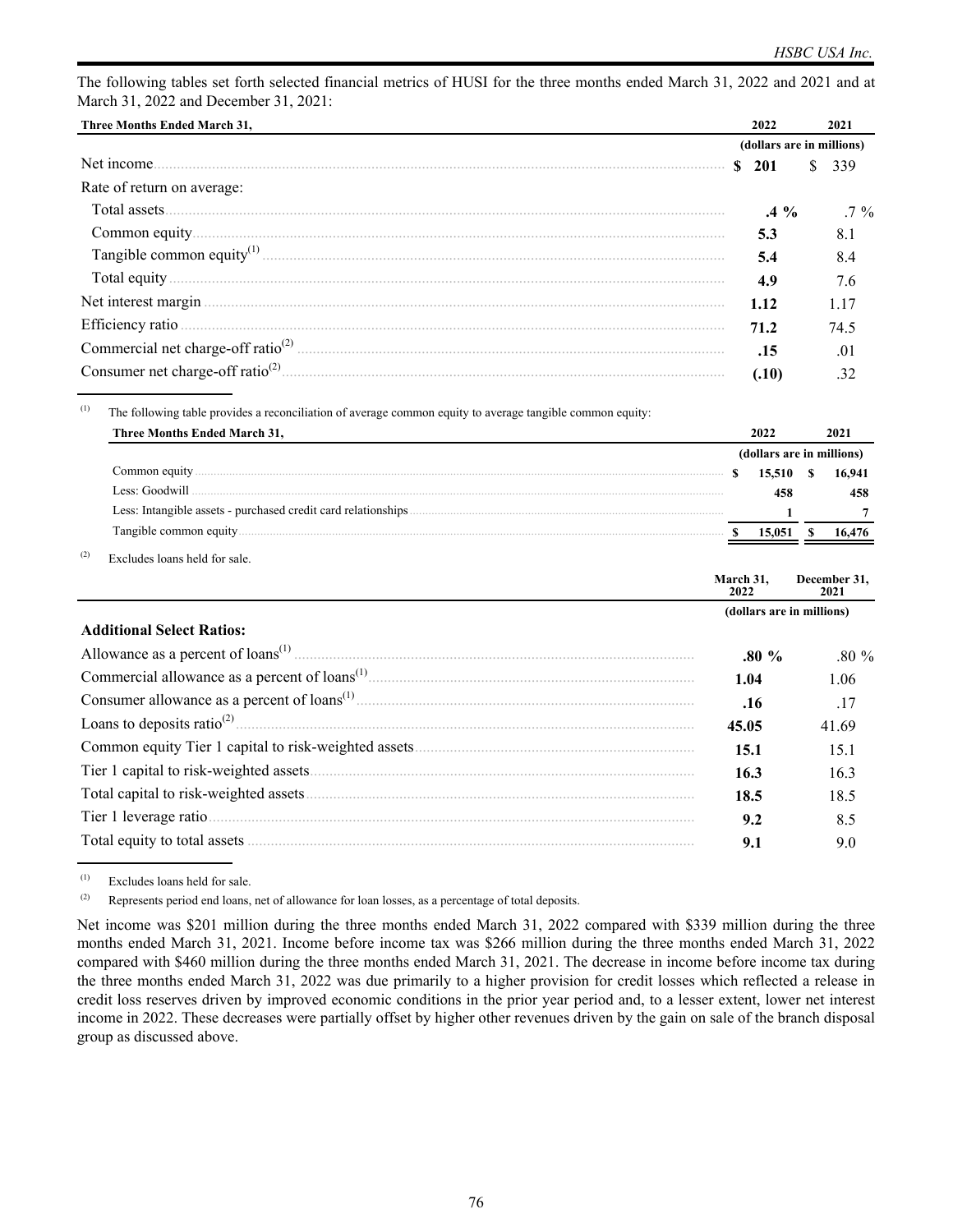Our reported results in all periods were impacted by certain items management believes to be significant, which affect comparability between periods. Significant items are excluded to arrive at adjusted performance because management would ordinarily identify and consider them separately to better understand underlying business trends. The following table summarizes the impact of these significant items for all periods presented:

| Three Months Ended March 31,               |       |               | $202^{\circ}$ |
|--------------------------------------------|-------|---------------|---------------|
|                                            |       | (in millions) |               |
| Income before income tax, as reported.     | 266   |               | 460           |
| Costs to achieve <sup>(1)</sup> .          | 83    |               |               |
| Gain on sale of branch disposal group, net | (111) |               |               |
| Adjusted performance <sup>(2)</sup>        | 238   |               | 485           |

(1) Reflects costs related to the delivery of our Restructuring Plan. Costs to achieve primarily consists of lease impairment and other related costs, severance costs, allocated costs from HSBC Technology & Services ("HTSU"), and in the prior year period, trading losses associated with the exit of certain derivative contracts. See Note 2, "Strategic Initiatives," in the accompanying consolidated financial statements for a more detailed discussion of these costs. The expense during the three months ended March 31, 2022 also includes a loss of \$35 million on the sale of a portfolio of consumer mortgage loans and \$17 million of allocated costs from other HSBC affiliates related to the HSBC Group's restructuring activities. The expense during the three months ended March 31, 2021, also includes \$7 million of allocated costs from other HSBC affiliates related to the HSBC Group's restructuring activities.

(2) Represents a non-U.S. GAAP financial measure.

Excluding the impact of the items in the table above, our adjusted performance during the three months ended March 31, 2022 decreased \$247 million compared with the prior year period due primarily to a higher provision for credit losses as discussed above and, to a lesser extent, lower net interest income. These decreases were partially offset by higher other revenues and lower operating expenses.

See "Results of Operations" for a more detailed discussion of our operating trends. In addition, see "Balance Sheet Review" for further discussion on our asset and liability trends, "Liquidity and Capital Resources" for further discussion on funding and capital and "Credit Quality" for additional discussion on our credit trends.

*London Interbank Offered Rate ("LIBOR") Transition* Regulators and central banks in various national jurisdictions continue to actively work to help transition from interbank offered rates to acceptable alternative rates, such as the Secured Overnight Financing Rate ("SOFR") recommended by the Alternative Reference Rates Committee convened by the FRB. In March 2022, the Adjustable Interest Rate Act ("LIBOR Act") was signed into law in order to provide a federal solution for transitioning certain legacy LIBOR-based contracts which do not specify a replacement rate or contain an adequate fallback mechanism. The LIBOR Act will automatically transition such contracts to a SOFR-based replacement rate as of July 1, 2023 and requires the FRB to issue a regulation within 180 days identifying which version of SOFR will apply. In addition, the LIBOR Act provides a safe harbor that no eligible person will be subject to legal liability arising out of their selection of a SOFR-based replacement for LIBOR, including banks that had previously selected a non-SOFR-based LIBOR replacement. This federal legislation establishes a clear and uniform process for replacing LIBOR in legacy contracts that are particularly difficult to amend and provides much-needed legal certainty that is likely to diminish the amount of litigation associated with the cessation of LIBOR.

We continue to actively participate in HSBC's global transition program with the objective of facilitating an orderly transition of all products, processes, models and curves, as well as all legacy LIBOR-based contracts, onto replacement rates. The current focus of our client transition efforts is on those remaining contracts that will be impacted by USD LIBOR tenors ceasing or becoming non-representative immediately after June 30, 2023. Such contracts outstanding at March 31, 2022 included contracts for non-derivative financial assets with a carrying value of approximately \$24.4 billion, primarily consisting of USD LIBORbased loans, contracts for non-derivative financial liabilities with a carrying value of approximately \$1.1 billion, primarily consisting of USD LIBOR-based long-term debt, and contracts for USD LIBOR-based derivatives with a notional value of approximately \$20.7 billion. The substantial majority of our outstanding USD LIBOR-based derivative contracts adhere to and are covered by the International Swaps and Derivatives Association fallback protocol.

The ability of HUSI and its clients to transition legacy contracts onto replacement rates is dependent on the availability of products that reference replacement rates, including SOFR, and on our customers being ready and able to adapt their own processes and systems to accommodate the replacement products. Market readiness in support of USD LIBOR transition could slow the transition and we remain prepared that the transition of outstanding contracts could be concentrated in late 2022 and the first half of 2023. We continue to engage with industry participants, the official sector and our clients to support an orderly transition and the mitigation of the risks resulting from the transition. For further discussion of our LIBOR transition program and the associated risks, see "Executive Overview" in MD&A in our 2021 Form 10-K.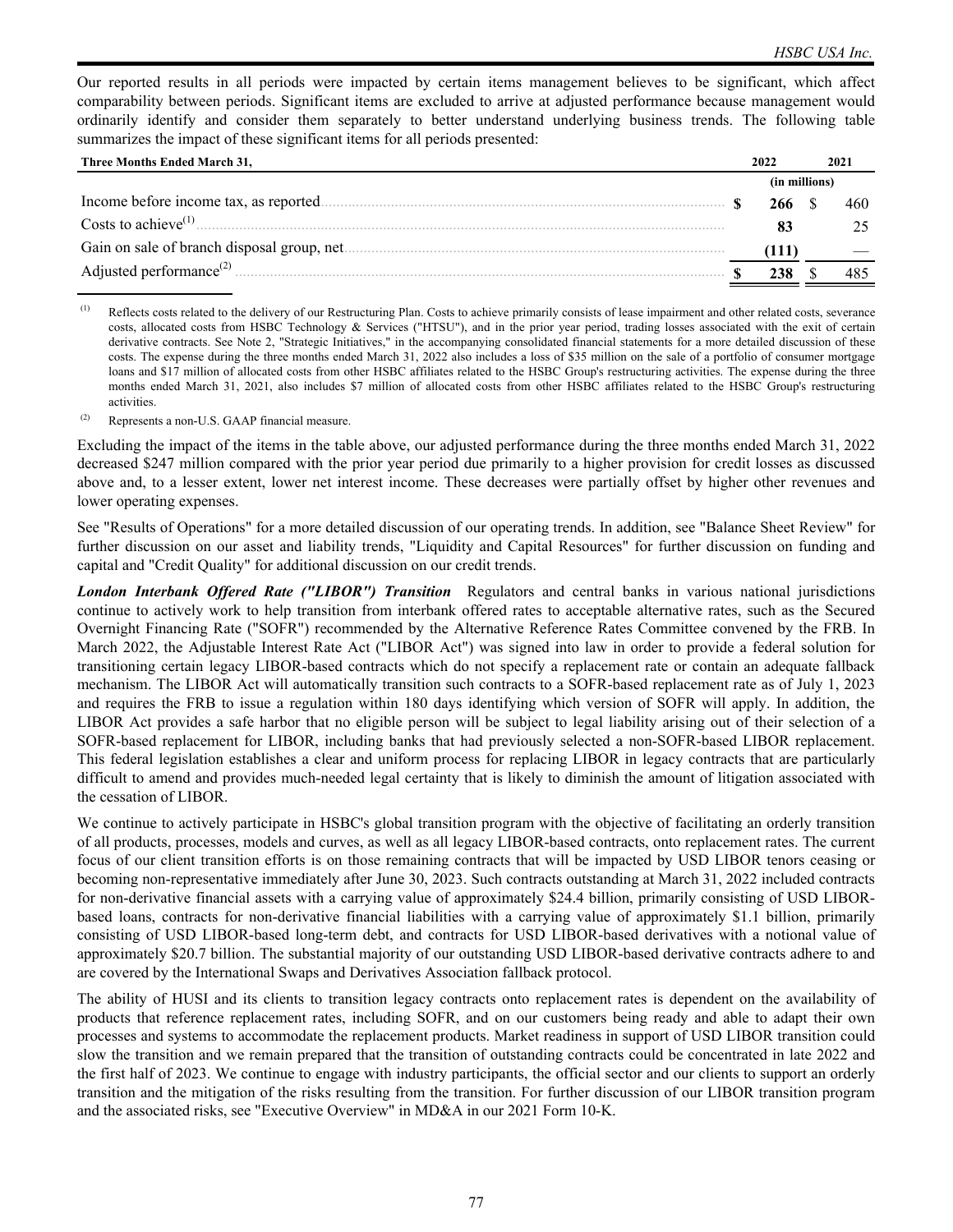# **Basis of Reporting**

Our consolidated financial statements are prepared in accordance with accounting principles generally accepted in the United States ("U.S. GAAP").

*Group Reporting Basis* We report financial information to HSBC in accordance with HSBC Group accounting and reporting policies, which apply International Financial Reporting Standards ("IFRSs") as issued by the IASB. As a result, our segment results are prepared and presented using financial information prepared on the basis of HSBC Group's accounting and reporting policies ("Group Reporting Basis"). Because operating results on the Group Reporting Basis are used in managing our businesses and rewarding performance of employees, our management also separately monitors profit before tax under this basis of reporting. The following table reconciles our U.S. GAAP versus Group Reporting Basis profit before tax:

**Three Months Ended March 31, 2022 2021**

|                                            | (in millions) |     |
|--------------------------------------------|---------------|-----|
| Profit before $tax - U.S. GAAP$ basis.     |               |     |
| Adjustments:                               |               |     |
|                                            | 52            | 39) |
|                                            |               |     |
|                                            |               |     |
|                                            |               | (4) |
|                                            | (5)           | (8) |
| Other                                      |               |     |
| Profit before tax - Group Reporting Basis. | 333           |     |
|                                            |               |     |

The significant differences between U.S. GAAP and the Group Reporting Basis as they impact our results are summarized in Note 25, "Business Segments," in our 2021 Form 10-K. There have been no significant changes since December 31, 2021 in the differences between U.S. GAAP and the Group Reporting Basis impacting our results. Differences in reported profit before tax in the table above that were individually significant for the periods presented are explained below.

During the first quarter of 2022, expected credit losses were higher under U.S. GAAP than under the Group Reporting Basis. Under the Group Reporting Basis, a majority of our loans are considered to be in "stage 1" (which requires a 12-month expected credit losses estimate), while under U.S. GAAP such loans require a lifetime expected credit losses ("lifetime ECL") estimate. Primarily as a result of the different requirements, the impact of higher loss estimates associated with loan growth and maturity extensions was more pronounced under U.S. GAAP.

During the first quarter of 2021, expected credit losses were lower under U.S. GAAP than under the Group Reporting Basis. Primarily as a result of the different requirements related to stage 1 loans discussed above, releases in credit reserves driven by improved economic conditions, which resulted in improved economic forecasts used to calculate expected credit losses and improvements in credit conditions associated with certain clients, were more pronounced under U.S. GAAP. Client paydowns also contributed to the higher releases in credit reserves under U.S. GAAP.

During the first quarter of 2022, loans held for sale in the table above reflects a provision for expected credit losses associated with certain loans that are classified as held for sale under U.S. GAAP, but do not meet the more stringent criteria for held for sale under the Group Reporting Basis. The impact of the provision for expected credit losses was partially offset by a higher gain on loan sales under the Group Reporting Basis than under U.S. GAAP, which includes the gain on sale of the branch disposal group. The higher gain under the Group Reporting Basis was due primarily to the releases of credit loss reserves previously recorded on the loans under U.S. GAAP when they were transferred to held for sale in 2021. Also contributing to the higher gain under the Group Reporting Basis was the higher carrying amount of leasehold improvements associated with the sold branches under U.S. GAAP at the time of sale. These leasehold improvements were previously determined to be impaired and written-off under the Group Reporting Basis.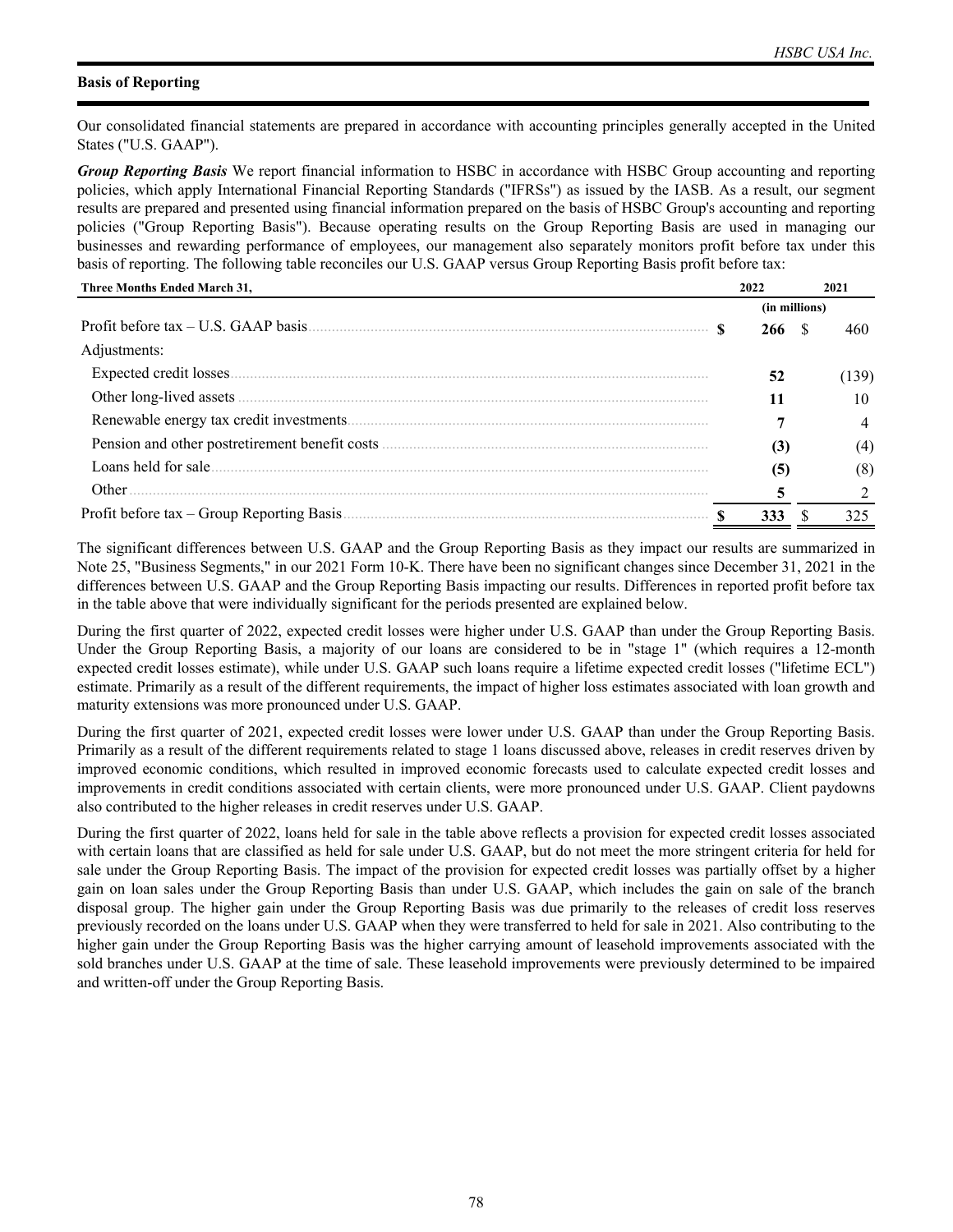#### **Balance Sheet Review**

The following table provides balance sheet totals at March 31, 2022 and increases (decreases) since December 31, 2021:

|                                    |              | March 31, 2022 |                           | <b>Increase (Decrease) From</b><br>December 31, 2021 |               |  |  |
|------------------------------------|--------------|----------------|---------------------------|------------------------------------------------------|---------------|--|--|
|                                    |              |                |                           | Amount                                               | $\frac{0}{0}$ |  |  |
|                                    |              |                | (dollars are in millions) |                                                      |               |  |  |
| Period end assets:                 |              |                |                           |                                                      |               |  |  |
|                                    |              | 52,473         | <sup>S</sup>              | (6,395)                                              | $(10.9)\%$    |  |  |
|                                    |              | 58,143         |                           | 2,726                                                | 4.9           |  |  |
|                                    |              | 948            |                           | (3,269)                                              | (77.5)        |  |  |
|                                    |              | 18,761         |                           | (5,282)                                              | (22.0)        |  |  |
|                                    |              | 38,502         |                           | (1,999)                                              | (4.9)         |  |  |
|                                    |              | 8,189          |                           | 2,003                                                | 32.4          |  |  |
|                                    |              | 177,016        | -S                        | (12,216)                                             | $(6.5)\%$     |  |  |
| Period end liabilities and equity: |              |                |                           |                                                      |               |  |  |
|                                    | $\mathbf{s}$ | 131,175        | -S                        | (11, 857)                                            | $(8.3)\%$     |  |  |
|                                    |              | 4,341          |                           | 1,318                                                | 43.6          |  |  |
|                                    |              | 6,790          |                           | 452                                                  | 7.1           |  |  |
|                                    |              | 15,690         |                           | (1, 546)                                             | (9.0)         |  |  |
|                                    |              | 2,947          |                           | 384                                                  | 15.0          |  |  |
|                                    |              | 16,073         |                           | (967)                                                | (5.7)         |  |  |
|                                    | \$           | 177,016        | \$                        | (12,216)                                             | $(6.5)\%$     |  |  |

*Short-Term Investments* Short-term investments include cash and due from banks, interest bearing deposits with banks and federal funds sold and securities purchased under agreements to resell. Balances may fluctuate from period to period depending upon our liquidity position at the time and our strategy for deploying liquidity. Short-term investments decreased compared with December 31, 2021 due primarily to completion of the sale of the branch disposal group during the first quarter of 2022 which resulted in a net cash payment to the buyers. Also contributing to the decrease were lower deposits and higher loans as discussed in detail below. These decreases were partially offset by net sales of trading security positions.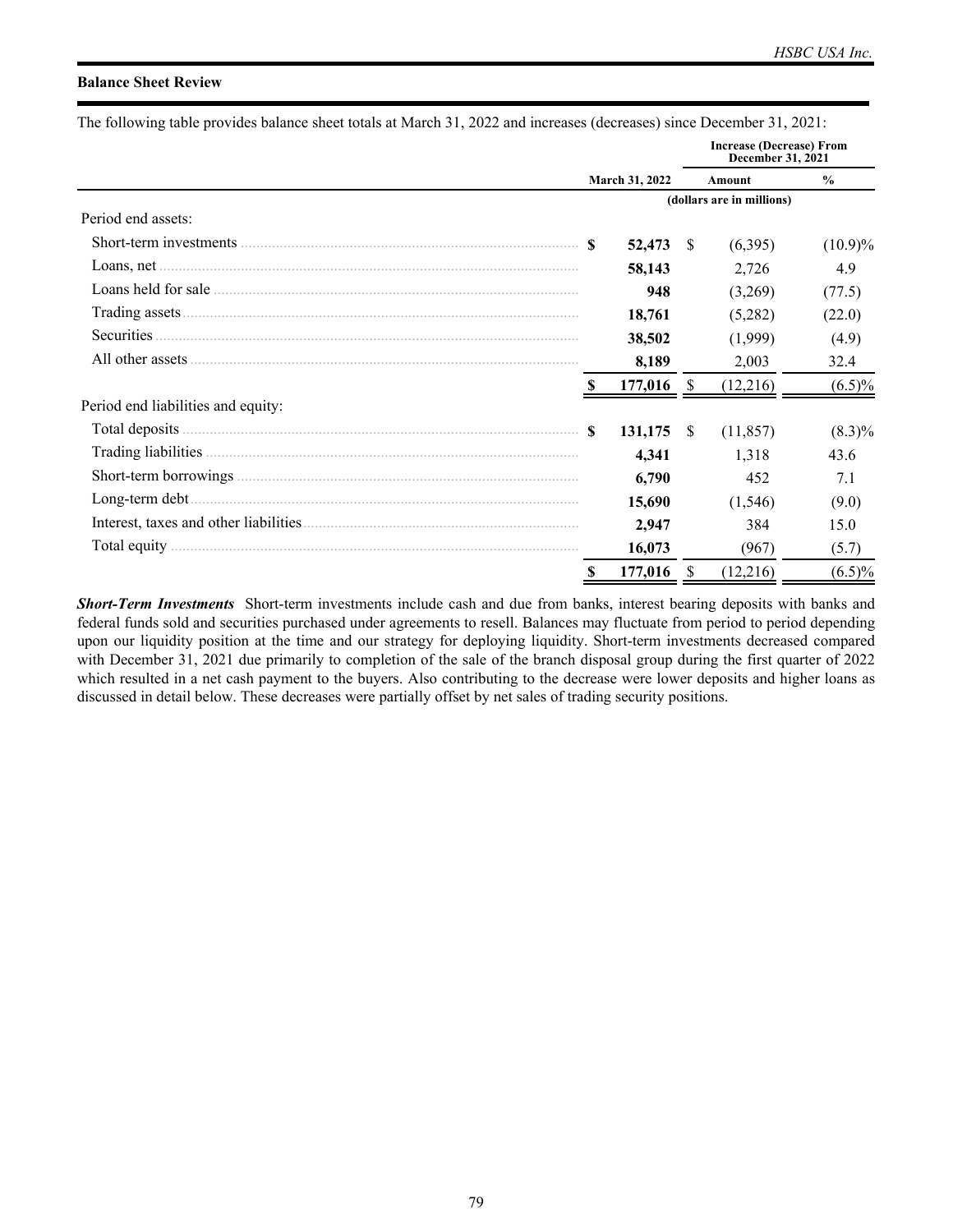*Loans, Net* The following table summarizes our loan balances at March 31, 2022 and increases (decreases) since December 31, 2021:

|                   |                |                           | <b>Increase (Decrease) From</b><br><b>December 31, 2021</b> |               |  |
|-------------------|----------------|---------------------------|-------------------------------------------------------------|---------------|--|
|                   | March 31, 2022 |                           | Amount                                                      | $\frac{0}{0}$ |  |
|                   |                | (dollars are in millions) |                                                             |               |  |
| Commercial loans: |                |                           |                                                             |               |  |
|                   | 8,020          | S                         | (214)                                                       | $(2.6)\%$     |  |
|                   | 15,305         |                           | 1,347                                                       | 9.7           |  |
|                   | 11,948         |                           | 839                                                         | 7.6           |  |
|                   | 7,181          |                           | 686                                                         | 10.6          |  |
| Total commercial. | 42,454         |                           | 2,658                                                       | 6.7           |  |
| Consumer loans:   |                |                           |                                                             |               |  |
|                   | 15,573         |                           | 104                                                         | .7            |  |
|                   | 306            |                           | (19)                                                        | (5.8)         |  |
| Credit cards      | 205            |                           |                                                             | .5            |  |
|                   | 72             |                           | 2                                                           | 2.9           |  |
|                   | 16,156         |                           | 88                                                          | .5            |  |
| Total loans.      | 58,610         |                           | 2,746                                                       | 4.9           |  |
|                   | 467            |                           | 20                                                          | 4.5           |  |
|                   | 58,143         | S                         | 2,726                                                       | 4.9 $%$       |  |

(1) Represents large multinational firms including globally focused U.S. corporate and financial institutions, U.S. dollar lending to multinational banking clients managed by HSBC on a global basis and complex large business clients supported by Global Banking and Markets relationship managers.

<sup>(2)</sup> Includes loans to HSBC affiliates which totaled \$3,438 million and \$2,793 million at March 31, 2022 and December 31, 2021, respectively.

(3) See "Credit Quality" in this MD&A for a discussion of trends in our allowance for credit losses on loans.

Commercial loans increased compared with December 31, 2021 driven by new business activity as we continued to apply a disciplined lending approach to grow the business and, to a lesser extent, higher loans to affiliates. The increase in commercial non-affiliate loans was primarily in the diversified financials, banking, retailing and software industries, partially offset by a decrease in the consumer services industry.

Consumer loans were relatively flat compared with December 31, 2021.

The following table presents loan-to-value ("LTV") ratios for our residential mortgage loan portfolio, excluding mortgage loans held for sale:

|                                         | LTV Ratios $(1)(2)$   |                   |                    |         |  |  |  |  |
|-----------------------------------------|-----------------------|-------------------|--------------------|---------|--|--|--|--|
|                                         | <b>March 31, 2022</b> |                   | December 31, 2021  |         |  |  |  |  |
| <b>Second Lien</b><br><b>First Lien</b> |                       | <b>First Lien</b> | <b>Second Lien</b> |         |  |  |  |  |
| $LTV < 80\%$                            | 98.8%                 | $99.5 \%$         | $98.5 \%$          | $993\%$ |  |  |  |  |
|                                         | 1.2                   |                   | 1.4                | .6      |  |  |  |  |
|                                         |                       |                   |                    |         |  |  |  |  |
|                                         |                       |                   |                    |         |  |  |  |  |
|                                         | 51.1                  | 44.0              | 515                |         |  |  |  |  |

<sup>(1)</sup> LTVs for first liens are calculated using the loan balance as of the reporting date. LTVs for second liens are calculated using the loan balance as of the reporting date plus the senior lien amount at origination. Current estimated property values are derived from the property's appraised value at the time of loan origination updated by the change in the Federal Housing Finance Agency's House Price Index ("HPI") at either a Core Based Statistical Area or state level. The estimated value of the homes could differ from actual fair values due to changes in condition of the underlying property, variations in housing price changes within metropolitan statistical areas and other factors. As a result, actual property values associated with loans that end in foreclosure may be significantly lower than the estimates used for purposes of this disclosure.

<sup>&</sup>lt;sup>(2)</sup> Current estimated property values are calculated using the most current HPIs available and applied on an individual loan basis, which results in an approximate three month delay in the production of reportable statistics. Therefore, the information in the table above reflects current estimated property values using HPIs at December 31, 2022 and September 30, 2021, respectively.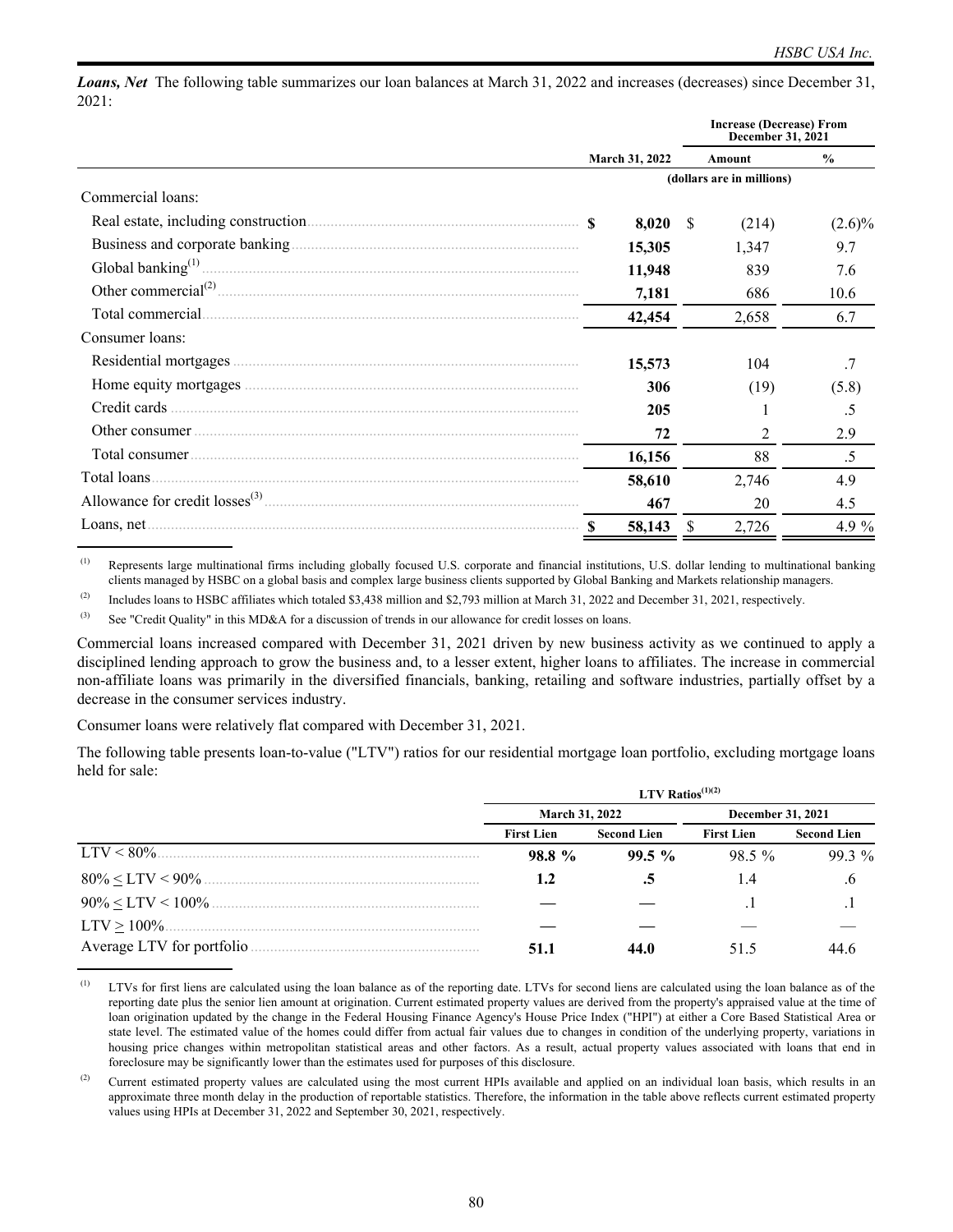*Loans Held for Sale* The following table summarizes loans held for sale at March 31, 2022 and increases (decreases) since December 31, 2021:

|                                 | March 31, 2022 |     |                           | <b>Increase (Decrease) From</b><br><b>December 31, 2021</b> |               |
|---------------------------------|----------------|-----|---------------------------|-------------------------------------------------------------|---------------|
|                                 |                |     |                           | Amount                                                      | $\frac{0}{0}$ |
|                                 |                |     | (dollars are in millions) |                                                             |               |
| Commercial loans:               |                |     |                           |                                                             |               |
| Business and corporate banking. |                | 7   | S                         | (116)                                                       | $(94.3)\%$    |
| Global banking.                 |                | 204 |                           | (134)                                                       | (39.6)        |
| Total commercial.               |                | 211 |                           | (250)                                                       | (54.2)        |
| Consumer loans:                 |                |     |                           |                                                             |               |
| Residential mortgages           |                | 568 |                           | (2,514)                                                     | (81.6)        |
|                                 |                | 47  |                           | (228)                                                       | (82.9)        |
| Credit cards                    |                | 17  |                           | (178)                                                       | (91.3)        |
| Other consumer.                 |                | 105 |                           | (99)                                                        | (48.5)        |
| Total consumer.                 |                | 737 |                           | (3,019)                                                     | (80.4)        |
| Total loans held for sale       |                | 948 |                           | (3,269)                                                     | $(77.5)\%$    |

Commercial loans held for sale decreased compared with December 31, 2021. During the first quarter of 2022, we completed the sale of the branch disposal group that we previously transferred to held for sale in 2021 as part of our Restructuring Plan. The sale included certain retail business banking loans with a carrying value at the time of sale of \$37 million. See Note 3, "Branch Assets and Liabilities Held for Sale," for additional information.

Also included in commercial loans held for sale are certain other loans that we no longer intend to hold for investment and were transferred to held for sale which totaled \$91 million and \$359 million at March 31, 2022 and December 31, 2021, respectively. The decrease compared with December 31, 2021 was due to loan sales.

In addition, commercial loans held for sale includes certain loans that we have elected to designate under the fair value option which consists of loans that we originate in connection with our participation in a number of syndicated credit facilities with the intent of selling them to unaffiliated third parties as well as loans that we purchase from the secondary market and hold as hedges against our exposure to certain total return swaps. The fair value of these loans totaled \$120 million and \$23 million at March 31, 2022 and December 31, 2021, respectively. Balances will fluctuate from period to period depending on the volume and level of activity.

Consumer loans held for sale decreased compared with December 31, 2021. As discussed above, during the first quarter of 2022, we completed the sale of the branch disposal group that we previously transferred to held for sale in 2021 as part of our Restructuring Plan. The sale included certain consumer loans with a carrying value at the time of sale which collectively totaled \$2,102 million, including \$1,665 million of residential mortgages, \$185 million of home equity mortgages, \$168 million of credit cards and \$84 million of other consumer loans. See Note 3, "Branch Assets and Liabilities Held for Sale," for additional information.

In addition to the branch disposal group discussed above, during the first quarter of 2022, we sold a portfolio of consumer loans to a third party consisting primarily of certain non-performing mortgage loans and government-backed mortgage loans that we previously transferred to held for sale in 2021 as part of our Restructuring Plan. These mortgage loans had a carrying value at the time of sale which collectively totaled \$904 million, including \$865 million of residential mortgages and \$39 million of home equity mortgages, and we recognized a loss on sale of \$35 million, largely reflecting changes in the final terms of the sale.

At March 31, 2022, remaining mass market retail banking loans and other consumer loans that we previously transferred to held for sale in 2021 as part of our Restructuring Plan remained in consumer loans held for sale. The carrying value of these loans collectively totaled \$707 million, including \$538 million of residential mortgages, \$47 million of home equity mortgages, \$17 million of credit cards and \$105 million of other consumer loans (of which \$24 million are student loans that we have previously elected to designate under the fair value option and are therefore carried at fair value).

In addition, residential mortgage loans held for sale includes agency-eligible conforming residential mortgage loans which are originated and held for sale to third parties, currently on a servicing retained basis. Balances will fluctuate from period to period depending on the volume and level of activity. Gains and losses from the sale of these residential mortgage loans are reflected as a component of other income (loss) in the accompanying consolidated statement of income.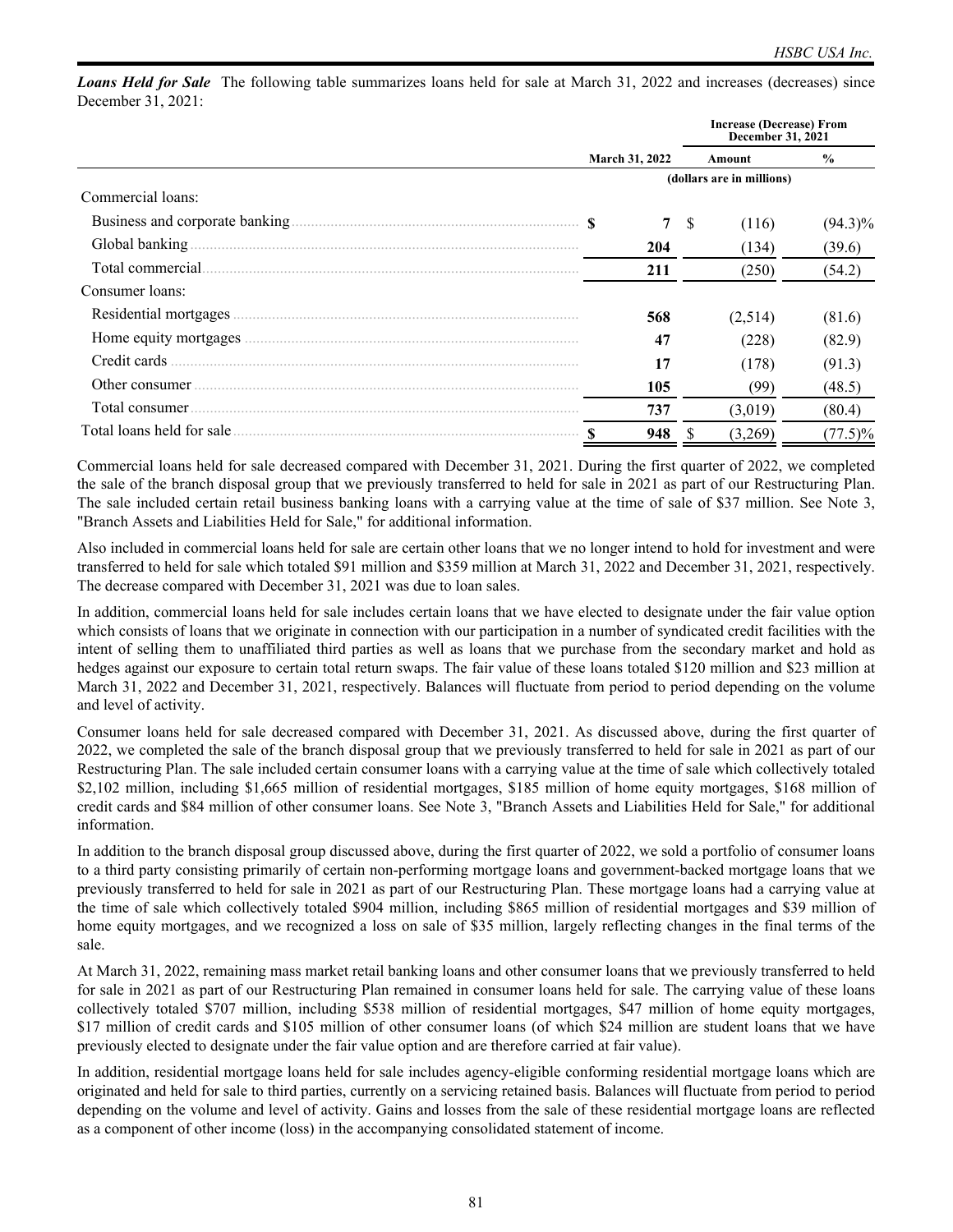Excluding the loans designated under fair value option discussed above, loans held for sale are recorded at the lower of amortized cost or fair value, with adjustments to fair value being recorded as a valuation allowance through other revenues. The valuation allowance on consumer loans held for sale was \$5 million and \$7 million at March 31, 2022 and December 31, 2021, respectively. The valuation allowance on commercial loans held for sale was \$1 million and \$5 million at March 31, 2022 and December 31, 2021, respectively.

*Trading Assets and Liabilities* The following table summarizes trading assets and liabilities at March 31, 2022 and increases (decreases) since December 31, 2021:

|                      |    | March 31, 2022            |  | <b>Increase (Decrease) From</b><br>December 31, 2021 |               |
|----------------------|----|---------------------------|--|------------------------------------------------------|---------------|
|                      |    |                           |  | Amount                                               | $\frac{0}{0}$ |
|                      |    | (dollars are in millions) |  |                                                      |               |
| Trading assets:      |    |                           |  |                                                      |               |
| Securities $(1)$     | \$ | $13,849$ \$               |  | (4,882)                                              | $(26.1)\%$    |
| Precious metals.     |    | 3,076                     |  | (831)                                                | (21.3)        |
| Derivatives, net.    |    | 1,836                     |  | 431                                                  | 30.7          |
|                      |    | 18,761                    |  | (5,282)                                              | $(22.0)\%$    |
| Trading liabilities: |    |                           |  |                                                      |               |
|                      |    | 969S                      |  | (134)                                                | $(12.1)\%$    |
|                      |    | 1,316                     |  | 1,270                                                | $\ast$        |
| Derivatives, net     |    | 2,056                     |  | 182                                                  | 9.7           |
|                      |    | 4,341                     |  | 1,318                                                | 43.6 %        |

Percentage change is greater than 100 percent.

<sup>(1)</sup> See Note 4, "Trading Assets and Liabilities," in the accompanying consolidated financial statements for a breakout of trading securities by category.

Trading securities balances were lower compared with December 31, 2021 due to a decrease in equity positions and, to a lesser extent, U.S. Treasury positions. Trading security positions are held as economic hedges of interest rate, credit and equity derivative products issued to clients of domestic and emerging markets. Balances of securities sold, not yet purchased were lower compared with December 31, 2021 driven by a decline in short U.S. Treasury positions related to economic hedges of derivatives in the interest rate trading portfolio.

Precious metals trading assets decreased compared with December 31, 2021 due to a decrease in our own gold inventory position, partially offset by an increase in our own silver inventory position. Payables for precious metals were higher compared with December 31, 2021 reflecting an increase in borrowing of gold inventory to support client activity levels. Precious metal positions may not represent our net underlying exposure as we may use derivatives contracts to reduce our risk associated with these positions, the fair value of which would appear in derivatives in the table above.

Derivative asset and liability balances both increased compared with December 31, 2021 mainly from market movements which resulted in higher valuations of foreign exchange, commodity and credit derivatives, partially offset by lower valuations of interest rate and equity derivatives.

*Securities* Securities include securities available-for-sale and securities held-to-maturity, net. Securities balances were lower compared with December 31, 2021 driven by unfavorable market valuations due to increasing yields as well as net sales and paydowns as part of our continuing strategy to maximize returns while balancing the securities portfolio for risk management purposes. The decline in securities balances was primarily in U.S. Government agency mortgage-backed securities, U.S. Government sponsored mortgage-backed securities and U.S. Treasury securities.

*All Other Assets* All other assets includes, among other items, properties and equipment, net, goodwill and other branch related assets held for sale. All other assets increased compared with December 31, 2021 due primarily to completion of the branch disposal group during the first quarter of 2022 which resulted in an outstanding receivable from one of the buyers. Also contributing to the increase were higher outstanding settlement balances related to security sales, higher deferred tax assets and higher cash collateral posted.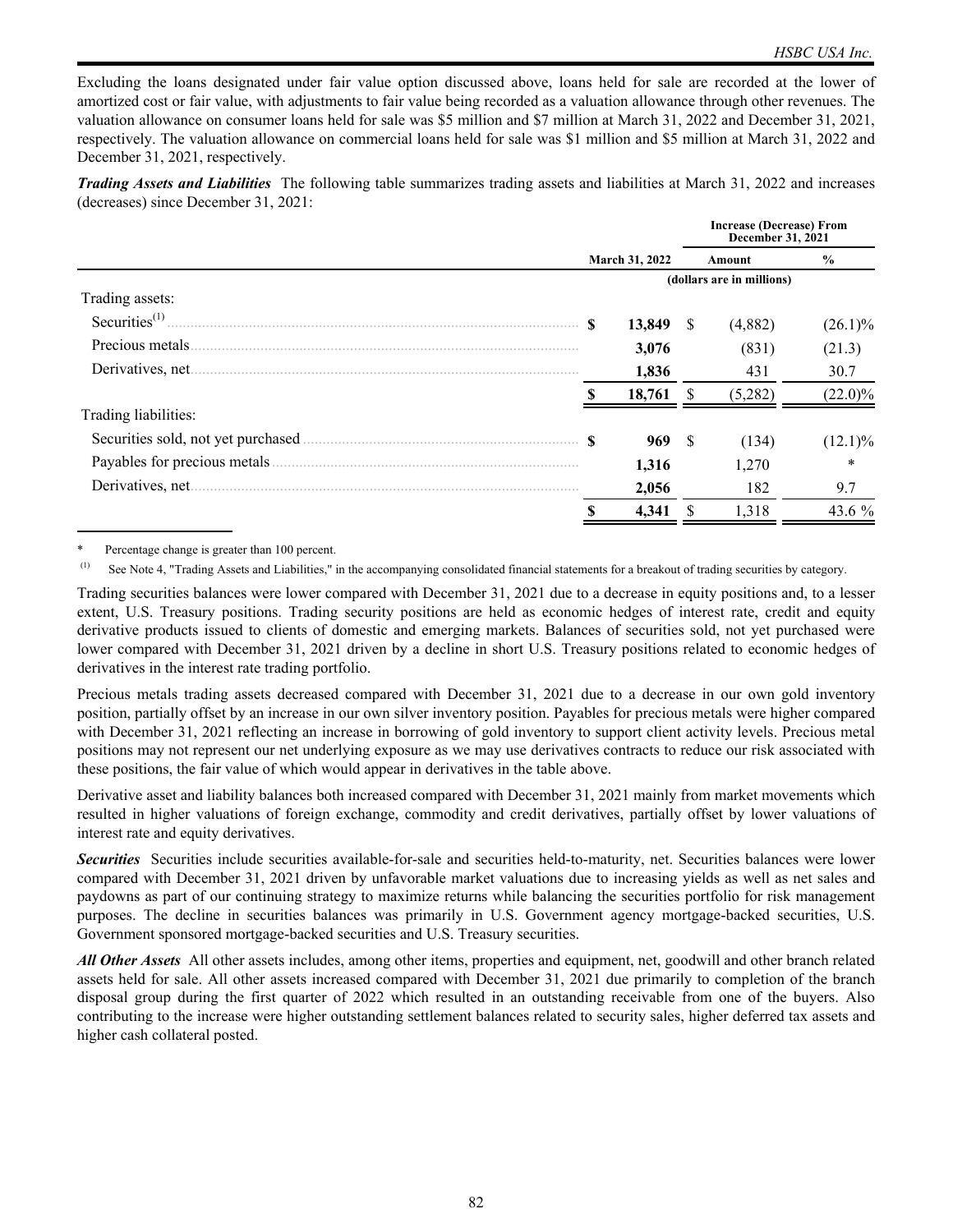*Deposits* The following table summarizes deposit balances by major depositor categories at March 31, 2022 and increases (decreases) since December 31, 2021:

|                       |         |        | <b>Increase (Decrease) From</b><br><b>December 31, 2021</b> |                           |  |  |
|-----------------------|---------|--------|-------------------------------------------------------------|---------------------------|--|--|
| <b>March 31, 2022</b> |         | Amount |                                                             | $\frac{0}{0}$             |  |  |
|                       |         |        |                                                             |                           |  |  |
| S                     | 115,298 |        | (3,986)                                                     | $(3.3)\%$                 |  |  |
|                       | 14.080  |        | 1,205                                                       | 9.4                       |  |  |
|                       | 181     |        | (116)                                                       | (39.1)                    |  |  |
|                       | 1,616   |        | (210)                                                       | (11.5)                    |  |  |
|                       |         |        | (8,750)                                                     | (100.0)                   |  |  |
|                       | 131,175 |        | (11, 857)                                                   | $(8.3)\%$                 |  |  |
|                       |         |        |                                                             | (dollars are in millions) |  |  |

(1) Represented deposits associated with the exit of our mass market retail banking business as part of our Restructuring Plan.

Total deposits decreased compared with December 31, 2021 due primarily to completion of the sale of the branch disposal group during the first quarter of 2022 as well as lower commercial demand and savings deposits driven by the impact of seasonality as clients managed their cash needs at year-end. Also contributing to the decrease in deposits was a decline in time deposits. These decreases were partially offset by increased deposits from affiliates and higher savings deposits from a few large private banking clients.

*Short-Term Borrowings* Short-term borrowings were higher compared with December 31, 2021 reflecting increases in commercial paper outstanding and securities sold under repurchase agreements.

*Long-Term Debt* Long-term debt decreased compared with December 31, 2021 as the impact of debt issuances, was more than offset by debt retirements. Debt issuances during the three months ended March 31, 2022 totaled \$647 million, of which \$88 million was issued by HSBC Bank USA.

Incremental issuances from our shelf registration statement with the SEC totaled \$559 million of senior structured notes during the three months ended March 31, 2022. Total long-term debt outstanding under this shelf was \$6,739 million and \$7,346 million at March 31, 2022 and December 31, 2021, respectively.

Incremental issuances from the HSBC Bank USA Global Bank Note Program totaled \$88 million during the three months ended March 31, 2022. Total debt outstanding under this program was \$1,988 million and \$1,966 million at March 31, 2022 and December 31, 2021, respectively.

Borrowings from the Federal Home Loan Bank ("FHLB") totaled \$1,000 million at both March 31, 2022 and December 31, 2021.

*Interest, Taxes and Other Liabilities* Interest, taxes and other liabilities includes, among other items, other branch related liabilities held for sale. Interest, taxes and other liabilities increased compared with December 31, 2021 due primarily to higher outstanding settlement balances related to security purchases and higher margin requirements related to futures trading. These increases were partially offset by completion of the sale of other branch related liabilities held for sale during the first quarter of 2022.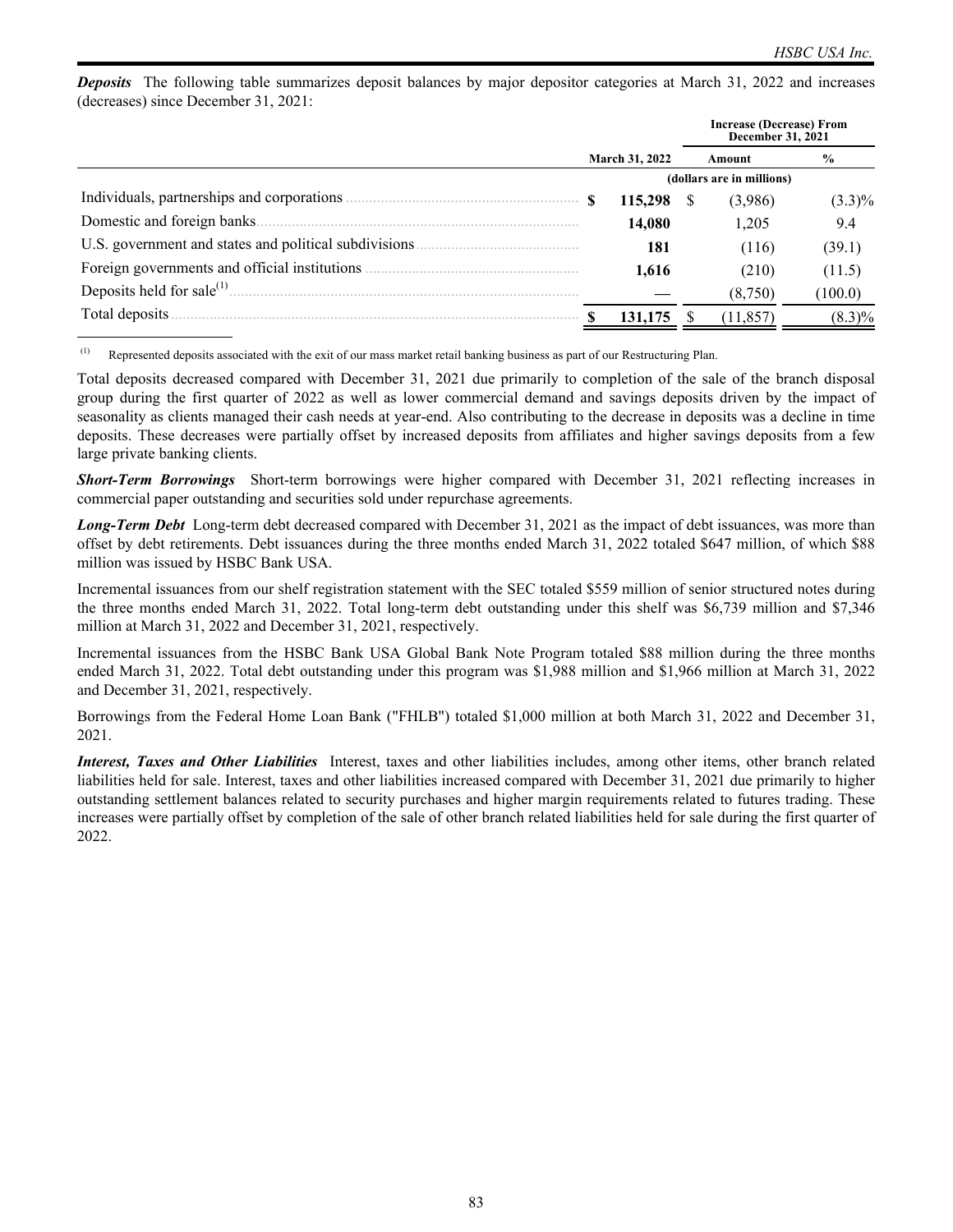#### **Results of Operations**

*Net Interest Income* Net interest income is the total interest income on earning assets less the total interest expense on deposits and borrowed funds. An analysis of consolidated average balances and interest rates is presented in this MD&A under the caption "Consolidated Average Balances and Interest Rates."

The significant components of net interest margin are summarized in the following table:

|                              |                         | 2022 Compared<br>with $2021$<br><b>Increase (Decrease)</b> |               |      |               |          |
|------------------------------|-------------------------|------------------------------------------------------------|---------------|------|---------------|----------|
| Three Months Ended March 31, | 2022                    | Volume                                                     |               | Rate |               | 2021     |
|                              |                         | (dollars are in millions)                                  |               |      |               |          |
| Interest income:             |                         |                                                            |               |      |               |          |
|                              | $\mathbf{s}$<br>27      | \$                                                         | <sup>\$</sup> | 11   | <sup>\$</sup> | 16       |
|                              | 63                      | (8)                                                        |               | 23   |               | 48       |
|                              | 141                     | (25)                                                       |               | (11) |               | 177      |
|                              | 238                     | (1)                                                        |               | (43) |               | 282      |
|                              | 138                     | (14)                                                       |               | (17) |               | 169      |
|                              | 5                       | (2)                                                        |               | (2)  |               | 9        |
|                              | 612                     | (50)                                                       |               | (39) |               | 701      |
| Interest expense:            |                         |                                                            |               |      |               |          |
|                              | 58                      | (10)                                                       |               | (13) |               | 81       |
|                              | 5                       | 1                                                          |               | (1)  |               | 5        |
|                              | 68                      | (13)                                                       |               | (1)  |               | 82       |
|                              | $\overline{\mathbf{4}}$ | 1                                                          |               | 1    |               | 2        |
|                              | 135                     | (21)                                                       |               | (14) |               | 170      |
|                              |                         | \$<br>$(29)$ \$                                            |               | (25) | <sup>\$</sup> | 531      |
|                              | $1.43\%$                |                                                            |               |      |               | 1.54%    |
|                              | .44                     |                                                            |               |      |               | .49      |
|                              | .99                     |                                                            |               |      |               | 1.05     |
|                              | .13                     |                                                            |               |      |               | .12      |
|                              | 1.12%                   |                                                            |               |      |               | $1.17\%$ |

(1) Represents the benefit associated with interest earning assets in excess of interest bearing liabilities. Increased percentages reflect growth in this excess or a higher cost of interest bearing liabilities, while decreased percentages reflect a reduction in this excess or a lower cost of interest bearing liabilities.

Net interest income decreased during the three months ended March 31, 2022 due to lower interest income from interest earning assets, primarily loans and securities, driven by lower yields and lower average balances. The decrease was partially offset by lower interest expense from interest bearing liabilities driven by lower average deposit and long-term debt balances, and lower rates paid on deposits as well as higher interest income from trading securities and short-term investments driven by higher yields on these investments.

*Short-term investments* Interest income increased during the three months ended March 31, 2022 due to higher yields reflecting the impact of higher market rates.

*Trading securities* Interest income increased during the three months ended March 31, 2022 due to higher yields driven by a shift in mix to higher yielding equity positions and, to a lesser extent, the impact of higher market rates. The increase was partially offset by lower average balances as the increase in equity positions was more than offset by declines in foreign sovereign and U.S. Treasury positions. Interest income associated with trading securities was partially offset within trading revenue by the performance of the associated derivatives as discussed further below.

*Securities* Interest income was lower during the three months ended March 31, 2022 due primarily to lower average balances driven by declines in U.S. Treasury and foreign sovereign securities. Also contributing to the decrease were lower yields reflecting the impact of low market rates coupled with turnover in the portfolio as higher yielding securities that matured or were sold were replaced with purchases of lower yielding securities.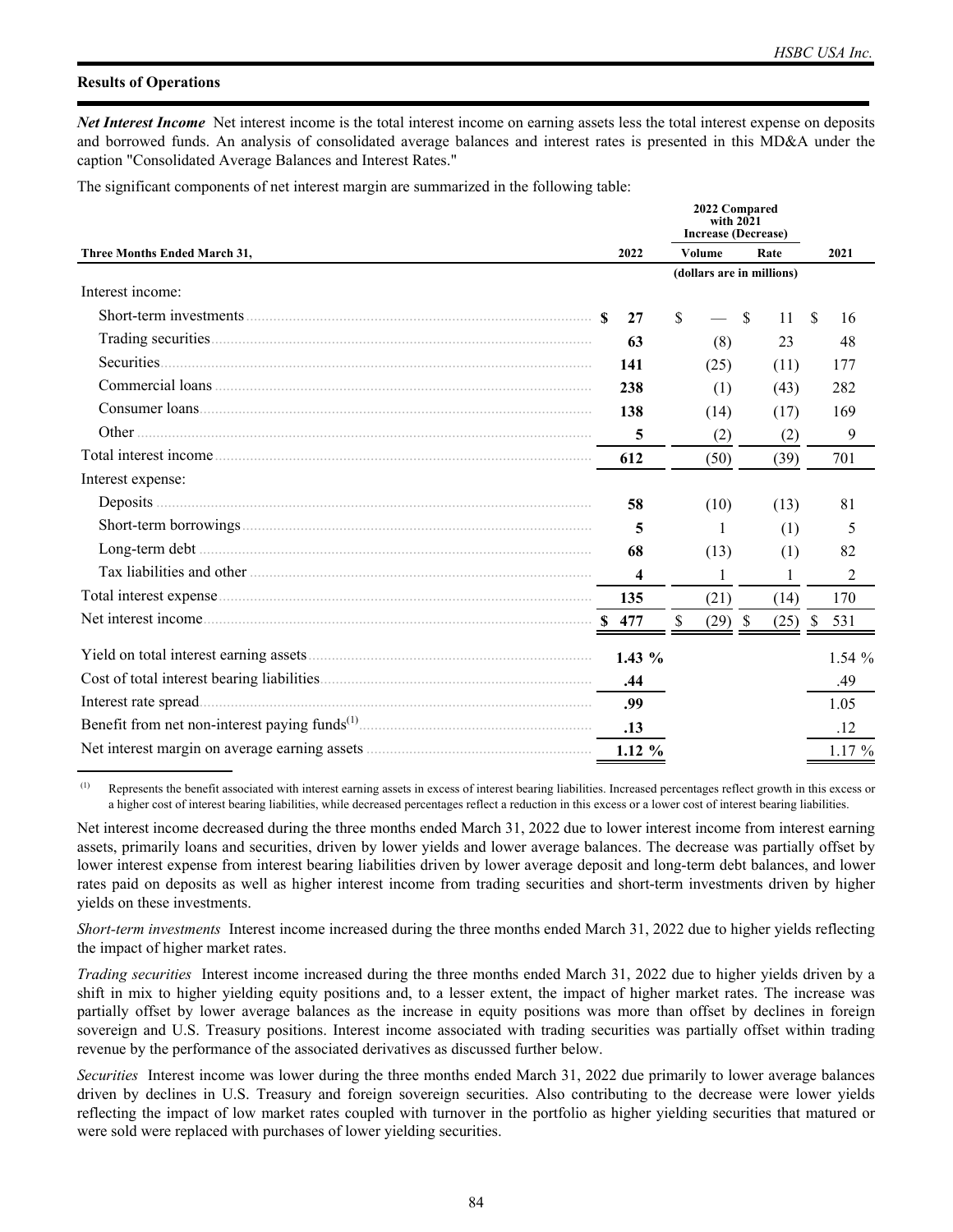*Commercial loans* Interest income decreased during the three months ended March 31, 2022 due primarily to lower yields reflecting the impact of low market rates on newly originated loans and refinanced loans.

*Consumer loans* Interest income decreased during the three months ended March 31, 2022 due primarily to the impact of loan sales which resulted in lower average balances and lower yields, including a lower mix of higher yielding credit card receivables. Lower yields also reflect the impact of low market rates on newly originated loans and refinanced loans.

*Other* Lower interest income during the three months ended March 31, 2022 was due to declines in average cash collateral posted and investments in FHLB stock.

*Deposits* Interest expense decreased during the three months ended March 31, 2022 due primarily to a decline in time deposits which resulted in lower average balances and a shift in mix to lower cost deposits. Also contributing to the decrease were lower retail demand and savings deposits reflecting completion of the sale of the branch disposal group during the first quarter of 2022 and, to a lesser extent, the attrition of balances our retail customers had previously built up during the COVID-19 pandemic. These decreases were partially offset by higher savings deposits from a few large private banking clients.

*Short-term borrowings* Interest expense was flat during the three months ended March 31, 2022.

*Long-term debt* Lower interest expense during the three months ended March 31, 2022 was due primarily to lower average borrowings.

*Tax liabilities and other* Interest expense increased during the three months ended March 31, 2022 reflecting the impact of higher market rates on securities sold, not yet repurchased.

*Provision for Credit Losses* The following table summarizes the components of the provision for credit losses:

|                              |                           |                  | <b>Increase (Decrease)</b> |               |  |  |  |
|------------------------------|---------------------------|------------------|----------------------------|---------------|--|--|--|
| Three Months Ended March 31, |                           | 2021             | Amount                     | $\frac{0}{0}$ |  |  |  |
|                              | (dollars are in millions) |                  |                            |               |  |  |  |
| Loans:                       |                           |                  |                            |               |  |  |  |
| Commercial loans:            |                           |                  |                            |               |  |  |  |
|                              | 49                        | \$.<br>$(25)$ \$ | 74                         | *             |  |  |  |
|                              | (40)                      | (53)             | 13                         | 24.5          |  |  |  |
|                              | 29                        | (65)             | 94                         | *             |  |  |  |
|                              | (2)                       |                  | (2)                        | *             |  |  |  |
|                              | 36                        | (143)            | 179                        | *             |  |  |  |
| Consumer loans:              |                           |                  |                            |               |  |  |  |
|                              | (4)                       | (2)              | (2)                        | (100.0)       |  |  |  |
|                              |                           | (3)              | 3                          | 100.0         |  |  |  |
|                              | (1)                       | (1)              |                            |               |  |  |  |
|                              |                           | 4                | (4)                        | (100.0)       |  |  |  |
|                              | (5)                       | (2)              | (3)                        | $\ast$        |  |  |  |
| Total loans                  | 31                        | (145)            | 176                        | $\ast$        |  |  |  |
|                              | (1)                       |                  | (1)                        | $\ast$        |  |  |  |
|                              | (19)                      | (82)             | 63                         | 76.8          |  |  |  |
|                              | 11<br>-86                 | (227)            | 238                        | $\ast$        |  |  |  |

Percentage change is greater than 100 percent.

Our provision for credit losses increased \$238 million during the three months ended March 31, 2022 due to a higher provision for credit losses in our commercial loan portfolio and a higher provision for credit losses on off-balance sheet credit exposures.

The provision for credit losses on our commercial loan portfolio increased \$179 million during the three months ended March 31, 2022 reflecting a loss provision compared with a release in credit loss reserves in the prior year period. The loss provision in the current year period was driven by increases in credit reserves for risk factors associated with economic uncertainty, including higher risk industry exposures and supply chain disruptions, as well as higher provisions associated with loan growth and maturity extensions. These increases were partially offset by improved economic conditions, which were more pronounced in the prior year period, which resulted in improved economic forecasts used for calculating lifetime ECL. In the prior year period, the release in credit reserves was driven by improved economic conditions which resulted in improved economic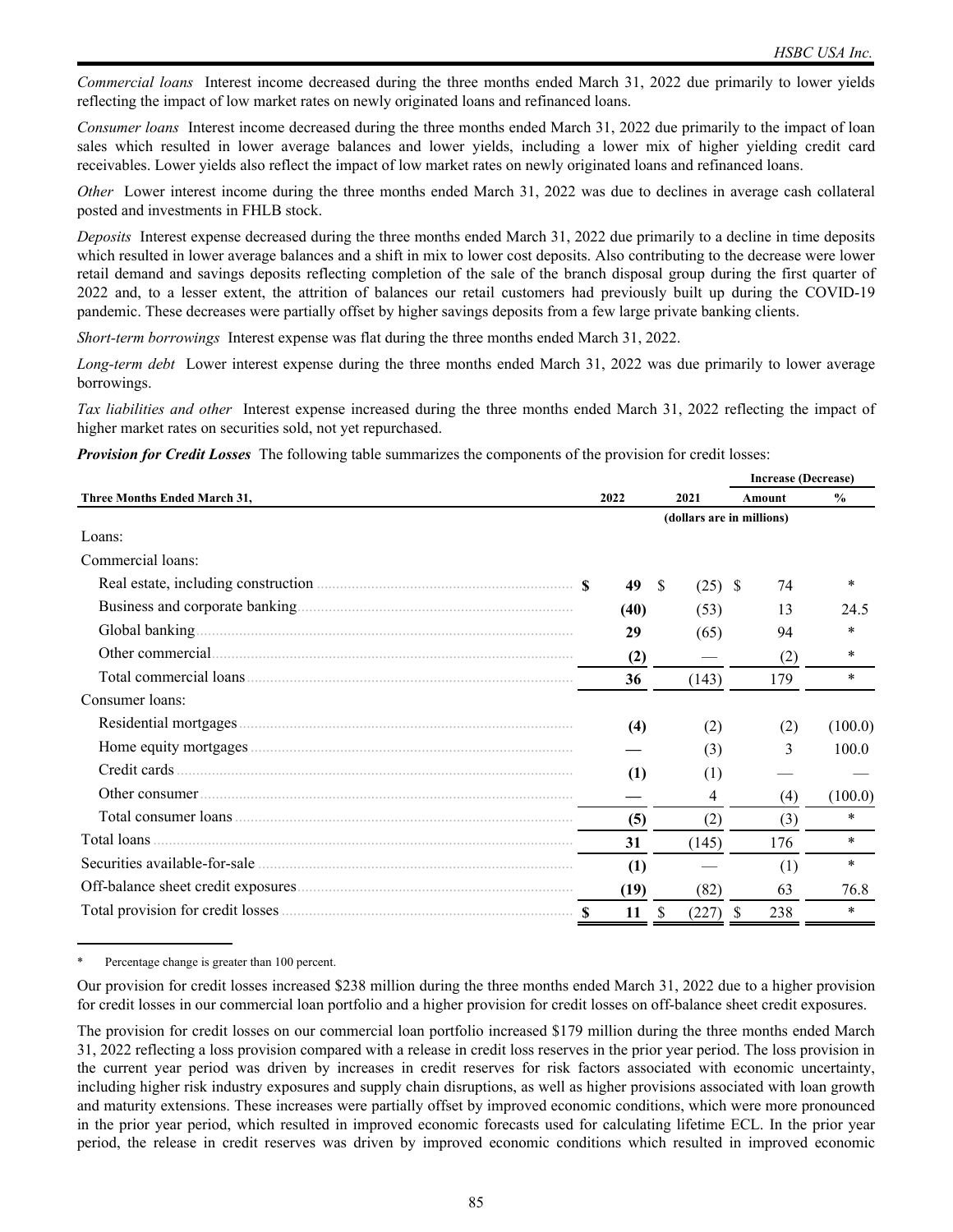forecasts used for calculating lifetime ECL and improvements in credit conditions associated with certain clients as well as a decline in credit reserves for risk factors associated with economic uncertainty. Client paydowns also contributed to the release in credit reserves in the prior year period.

The provision for credit losses on our consumer loan portfolio was relatively flat during the three months ended March 31, 2022 reflecting modest releases in credit loss reserves in both periods. In the current year period, a release in credit reserves driven by improved economic conditions which resulted in improved economic forecasts used for calculating lifetime ECL was partially offset by an increase in credit reserves for risk factors associated with economic uncertainty. In the prior year period, the release in credit reserves was driven by improved economic conditions which resulted in improved economic forecasts used for calculating lifetime ECL and a release in credit reserves for risk factors primarily associated with forbearance accounts as well as a decline in credit card balances.

The provision for credit losses on off-balance sheet credit exposures increased \$63 million during the three months ended March 31, 2022 reflecting a lower release in credit loss reserves as the positive impact of improved economic conditions was more pronounced in the prior year period.

See "Credit Quality" in this MD&A for additional discussion on the allowance for credit losses associated with our various loan portfolios.

**Other Revenues** The following table summarizes the components of other revenues:

|                                                                                                          |      |            | <b>Increase (Decrease)</b> |               |  |  |  |
|----------------------------------------------------------------------------------------------------------|------|------------|----------------------------|---------------|--|--|--|
| Three Months Ended March 31,                                                                             |      | 2021       | Amount                     | $\frac{0}{0}$ |  |  |  |
|                                                                                                          |      |            | (dollars are in millions)  |               |  |  |  |
|                                                                                                          | 15   | 10<br>- \$ | - \$<br>5                  | 50.0 $%$      |  |  |  |
|                                                                                                          | 26   | 29         | (3)                        | (10.3)        |  |  |  |
|                                                                                                          | 178  | 165        | 13                         | 7.9           |  |  |  |
|                                                                                                          | 72   | 41         | 31                         | 75.6          |  |  |  |
| Other securities gains, net <i>manufactured</i> near the securities gains, net                           | 20   | 29         | (9)                        | (31.0)        |  |  |  |
|                                                                                                          | 101  | 83         | 18                         | 21.7          |  |  |  |
| Gain on instruments designated at fair value and related derivatives                                     | 6    | 18         | (12)                       | (66.7)        |  |  |  |
| Gain on sale of branch disposal group, net <i>manufactured</i> in the sale of branch disposal group, net | 111  |            | 111                        | *             |  |  |  |
| Other income (loss):                                                                                     |      |            |                            |               |  |  |  |
|                                                                                                          | 3    |            | 3                          | *             |  |  |  |
|                                                                                                          | 6    | 16         | (10)                       | (62.5)        |  |  |  |
| Insurance.                                                                                               |      |            |                            |               |  |  |  |
|                                                                                                          | (53) | (8)        | (45)                       | *             |  |  |  |
|                                                                                                          | (43) | 9          | (52)                       | $\ast$        |  |  |  |
|                                                                                                          | 486  | 384        | 102                        | $26.6\%$      |  |  |  |

Percentage change is greater than 100 percent.

*Credit card fees, net* Credit card fees, net increased during the three months ended March 31, 2022 due primarily to higher income from commercial credit cards as higher interchange fees driven by higher client spending was partially offset by higher cost estimates associated with our credit card rewards program.

*Trust and investment management fees* Trust and investment management fees declined during the three months ended March 31, 2022 due primarily to lower fees from retail fixed income funds driven by lower average assets under management.

*Other fees and commissions* Other fees and commissions increased during the three months ended March 31, 2022 driven by higher fees from loan syndication reflecting improved economic conditions compared with the prior year period. See Note 13, "Fee Income from Contracts with Customers," in the accompanying consolidated financial statements for additional information including a summary of the components of other fees and commissions.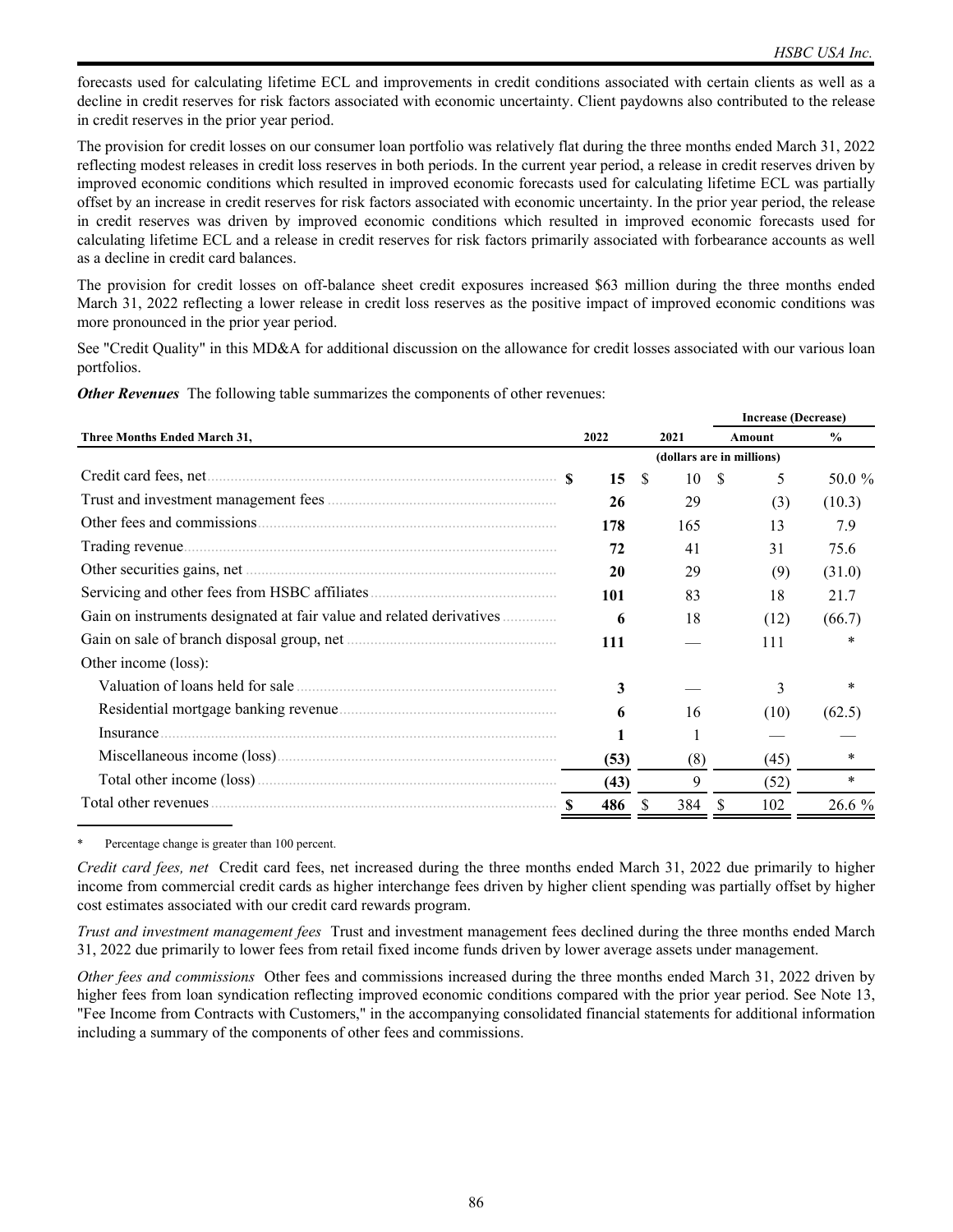*Trading revenue* Trading revenue is generated by participation in the foreign exchange, precious metals, rates, credit and equities markets. The following table presents trading revenue by business activity. Not included in the table below is the impact of net interest income associated with trading securities which is an integral part of trading activities' overall performance. Certain derivatives, such as total return swaps, are economically hedged by holding the underlying interest bearing referenced assets. Net interest income related to trading activities is recorded in net interest income in the consolidated statement of income. Trading revenue related to the mortgage banking business is included as a component of other income (loss).

|                              |  |              |  |                           |        | <b>Increase (Decrease)</b> |               |
|------------------------------|--|--------------|--|---------------------------|--------|----------------------------|---------------|
| Three Months Ended March 31, |  | 2022<br>2021 |  |                           | Amount |                            | $\frac{1}{2}$ |
|                              |  |              |  | (dollars are in millions) |        |                            |               |
| <b>Business Activities:</b>  |  |              |  |                           |        |                            |               |
|                              |  | 61 S         |  | 60 S                      |        |                            | $1.7 \%$      |
| Metals.                      |  | 24           |  | 19                        |        |                            | 26.3          |
| Debt Markets                 |  | (3)          |  | Œ                         |        | (2)                        | *             |
|                              |  | (35)         |  | (35)                      |        |                            |               |
|                              |  | 26           |  |                           |        | 24                         |               |
|                              |  |              |  |                           |        | Œ                          | (50.0)        |
|                              |  | (2)          |  | (6)                       |        |                            | 66.7          |
|                              |  | 72           |  | 41                        |        | 31                         | 75.6 %        |

Percentage change is greater than 100 percent.

 $<sup>(1)</sup>$  Includes trading revenue related to Global Banking and Equities. During the three months ended March 31, 2021, other trading revenue also included \$4</sup> million of trading losses associated with the exit of certain derivative contracts as part of our Restructuring Plan.

Trading revenue increased during the three months ended March 31, 2022 due primarily to higher revenue in Markets Treasury due to the improved performance of economic hedge positions used to manage interest rate risk. Also contributing to the increase was higher revenue in Metals as market volatility resulted in increased trading opportunities as well as the nonrecurrence of Other trading losses recorded in the prior year period associated with the exit of certain derivative contracts as part of our Restructuring Plan.

*Other securities gains, net* We maintain securities portfolios as part of our balance sheet diversification and risk management strategies. During the three months ended March 31, 2022 and 2021, we sold \$316 million and \$3,907 million, respectively, of primarily U.S. Treasury, U.S. Government agency mortgage-backed and U.S. Government sponsored mortgage-backed securities as part of a continuing strategy to maximize returns while balancing the securities portfolio for risk management purposes. Other securities gains, net decreased during the three months ended March 31, 2022 reflecting the impact of lower sales activity. The gross realized gains and losses from sales of securities, which are included as a component of other securities gains, net above, are summarized in Note 5, "Securities," in the accompanying consolidated financial statements.

*Servicing and other fees from HSBC affiliates* Servicing and other fees from HSBC affiliates increased during the three months ended March 31, 2022 due primarily to higher performance fees associated with trading activity booked on the balance sheet of HSBC Bank plc as well as higher cost reimbursements associated with shared services performed on behalf of other HSBC affiliates.

*Gain on instruments designated at fair value and related derivatives* We have elected to apply fair value option accounting to certain commercial loans held for sale, certain student loans, certain of our own fixed-rate debt issuances and all of our hybrid instruments issued, including structured notes and deposits. We also use derivatives to economically hedge the interest rate and other risks associated with certain financial assets and liabilities for which fair value option accounting has been elected. Gain on instruments designated at fair value and related derivatives decreased during the three months ended March 31, 2022 due primarily to valuation losses recorded during the first quarter of 2022 on certain commercial loans held for sale. See Note 11, "Fair Value Option," in the accompanying consolidated financial statements for additional information including a breakout of these amounts by individual component.

*Gain on sale of branch disposal group, net* During the first quarter of 2022, we completed the sale of the branch disposal group associated with the exit of our mass market retail banking business to third parties and recognized a gain on sale of approximately \$111 million, net of transaction costs. See Note 3, "Branch Assets and Liabilities Held for Sale," in the accompanying consolidated financial statements for additional information.

*Other income (loss)* Other income (loss) was lower during the three months ended March 31, 2022 due primarily to a loss of \$35 million recorded during the first quarter of 2022 on the sale of a portfolio of consumer mortgage loans. Also contributing to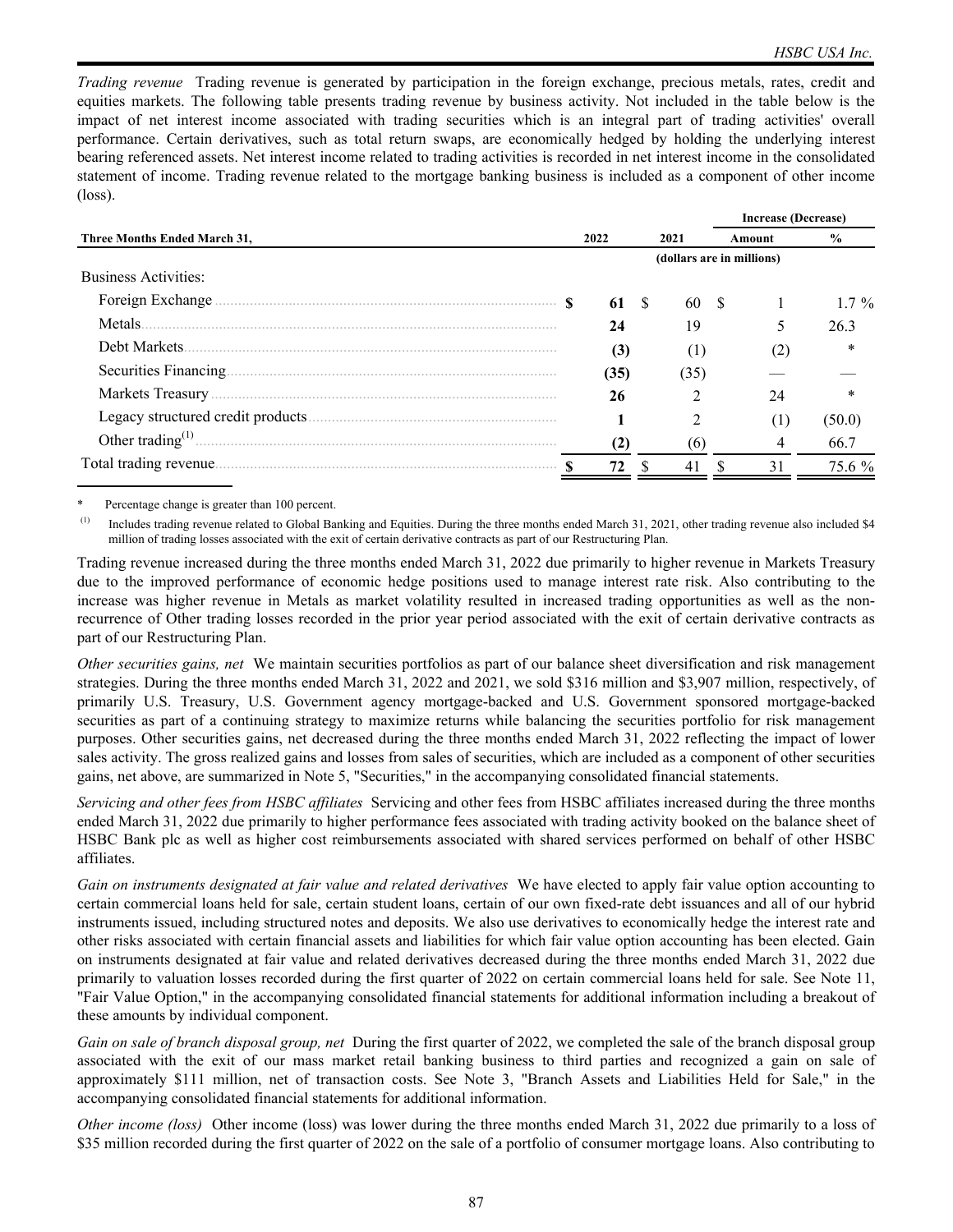the decrease was lower residential mortgage banking revenue driven by lower gains on sales of residential mortgage loans, higher losses associated with bank owned life insurance and lower income from equity investments. These decreases were partially offset by higher income associated with credit default swap protection which largely reflects the hedging of a few client relationships.

*Operating Expenses* The following table summarizes the components of operating expenses:

|                                        |           |                     | <b>Increase (Decrease)</b> |               |
|----------------------------------------|-----------|---------------------|----------------------------|---------------|
| <b>Three Months Ended March 31,</b>    | 2022      | 2021                | <b>Amount</b>              | $\frac{6}{9}$ |
|                                        |           |                     | (dollars are in millions)  |               |
|                                        | \$154     | 176<br>S.           | \$<br>(22)                 | $(12.5)\%$    |
| Support services from HSBC affiliates: |           |                     |                            |               |
|                                        | 260       | 244                 | 16                         | 6.6           |
|                                        | 37        | 28                  | 9                          | 32.1          |
|                                        | 121       | 95                  | 26                         | 27.4          |
|                                        | 418       | 367                 | 51                         | 13.9          |
|                                        | 17        | 30                  | (13)                       | (43.3)        |
| Other expenses:                        |           |                     |                            |               |
|                                        | 24        | 23                  | 1                          | 4.3           |
|                                        | 7         | 9                   | (2)                        | (22.2)        |
|                                        | 16        | 17                  | (1)                        | (5.9)         |
| Professional fees                      | 21        | 19                  | 2                          | 10.5          |
|                                        | 15        | 18                  | (3)                        | (16.7)        |
|                                        | 14        | 23                  | (9)                        | (39.1)        |
|                                        | 97        | 109                 | (12)                       | (11.0)        |
|                                        |           | $\mathbb{S}$<br>682 | \$<br>4                    | $.6\%$        |
|                                        | 2,965     | 3,943               |                            |               |
|                                        | $71.2 \%$ | 74.5 %              |                            |               |

*Salaries and employee benefits* Salaries and employee benefits expense decreased during the three months ended March 31, 2022 due primarily to lower salaries and incentive compensation expense driven by staff reductions related to our Restructuring Plan, including completion of the sale of the branch disposal group during the first quarter of 2022. Also contributing to the decrease, to a lesser extent, was lower salaries expense reflecting the impact of certain wholesale operations staff which were transferred from HSBC Bank USA to HTSU support services during the first quarter of 2022.

*Support services from HSBC affiliates* Servicing and other fees from HSBC affiliates increased during the three months ended March 31, 2022 due to higher allocated restructuring related costs from HTSU and other HSBC affiliates. During the three months ended March 31, 2022, we recorded \$40 million of allocated restructuring related costs from HTSU and other HSBC affiliates, primarily support service project costs and severance costs, compared with \$19 million of allocated costs during the prior year period. Also contributing to the increase were higher costs associated with our investments in systems infrastructure and new technologies as well as higher cost allocations from HMUS associated with Global Banking activities reflecting the impacts of higher staff costs and an updated service level agreement. In addition, the increase reflects higher expense due to the transfer of certain wholesale operations staff from HSBC Bank USA to HTSU support services as discussed above. A summary of the services received from various HSBC affiliates is included in Note 14, "Related Party Transactions," in the accompanying consolidated financial statements.

*Occupancy expense, net* Occupancy expense, net was lower during the three months ended March 31, 2022 due primarily to lower operating lease costs and depreciation expense driven by the execution of our Restructuring Plan, including completion of the sale of the branch disposal group during the first quarter of 2022.

*Other expenses* Other expenses were lower during the three months ended March 31, 2022 due primarily to higher levels of expense capitalization related to internally developed software and, to a lesser extent, lower deposit insurance assessment fees.

*Efficiency ratio* Our efficiency ratio improved during the three months ended March 31, 2022 due to higher other revenues driven by the gain on sale of the branch disposal group as discussed above, partially offset by lower net interest income.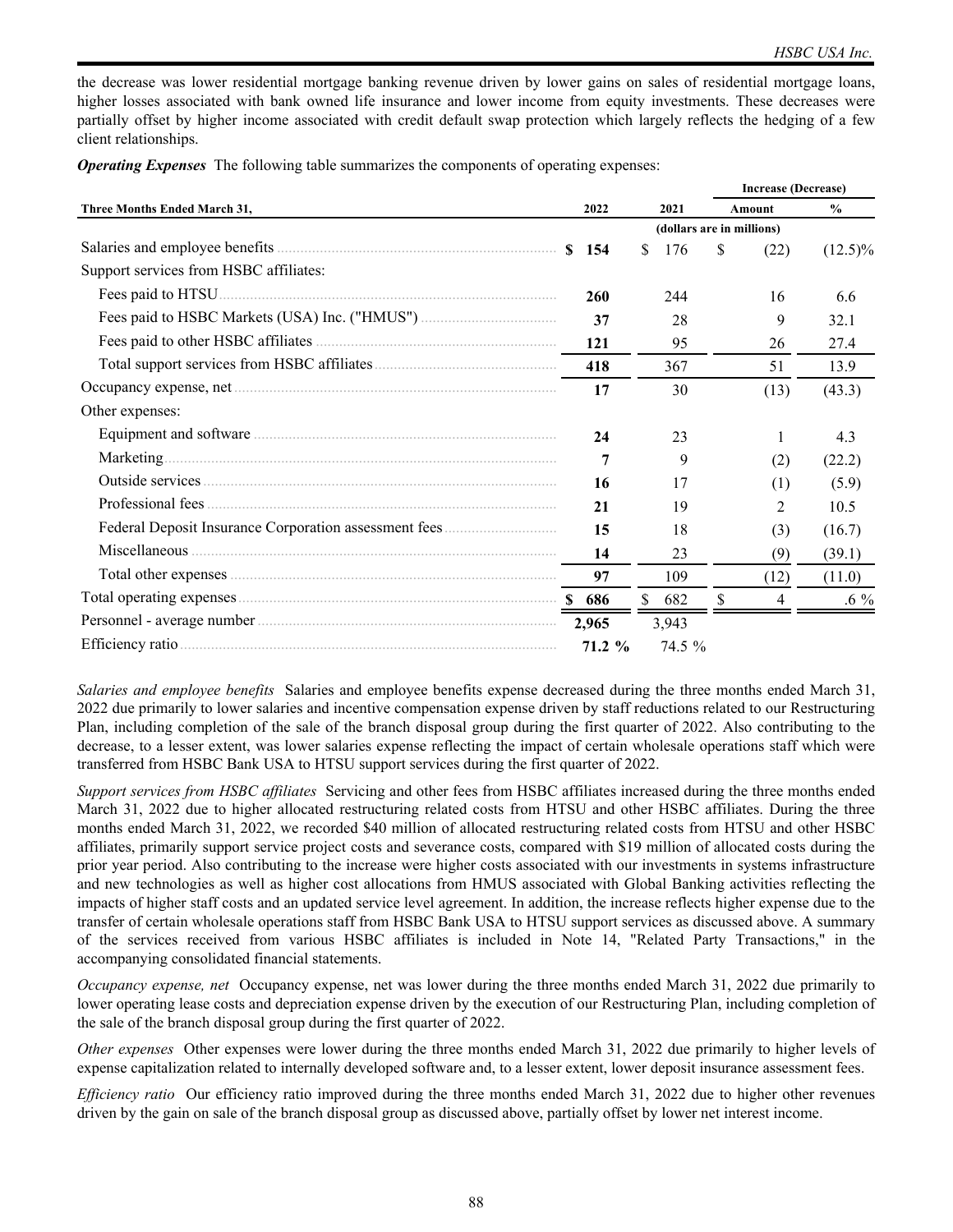*Income tax expense* The following table summarizes our effective tax rate based on the provision for income taxes attributable to pretax income:

| Three Months Ended March 31, | 2022                      | 2021     |
|------------------------------|---------------------------|----------|
|                              | (dollars are in millions) |          |
| Income before income tax.    | 266                       | 460      |
| Income tax expense.          |                           | 121      |
| Effective tax rate           | $24.4\%$                  | $26.3\%$ |

Income tax expense and the effective tax rate decreased during the three months ended March 31, 2022. The decrease in income tax expense was driven by lower pre-tax income, while the decrease in the effective tax rate resulted from an increase in expected investment tax credits in 2022.

Management evaluated the need for a valuation allowance against deferred tax assets at March 31, 2022 in consideration of the current available-for-sale securities portfolio which attracted material unrealized losses due to increases in market interest rates during the first quarter of 2022 as reflected in accumulated other comprehensive loss. Based upon net interest income projections reflecting the current interest rate environment, it was determined that a valuation allowance was not required at this time.

## **Segment Results – Group Reporting Basis**

We have distinct businesses, which are aligned with HSBC's global business strategy: Wealth and Personal Banking ("WPB"), Commercial Banking ("CMB"), and Global Banking and Markets ("GBM"). These businesses and a Corporate Center ("CC") serve as our reportable segments with the exception of GBM. Our GBM business is comprised of three distinct operating segments: Global Banking ("GB"), Markets and Securities Services ("MSS"), and Global Banking and Markets Other ("GBM Other"), which are separately reported as discussed further below. See Item 1, "Business," in our 2021 Form 10-K for a description of our segments, including a discussion of the main business activities of the segments and a summary of their products and services.

During the fourth quarter of 2021, we implemented a change to our internal management reporting to align with changes to the governance structure and how we assess business performance of our GBM business, which is now being reported and managed as three separate operating segments: GB, MSS and GBM Other. As a result, we have aligned our segment reporting to reflect this change for all periods presented.

See Note 15, "Business Segments," in the accompanying consolidated financial statements for a table that summarizes the impact of this change on reported segment profit (loss) before tax, total assets and total deposits as of and for the three months ended March 31, 2021. There have been no additional changes in the basis of our segmentation as compared with the presentation in our 2021 Form 10-K.

Net interest income of each segment represents the difference between actual interest earned on assets and interest incurred on liabilities of the segment, adjusted for a funding charge or credit that includes both interest rate and liquidity components. Segments are charged a cost to fund assets (e.g. customer loans) and receive a funding credit for funds provided (e.g. customer deposits) based on equivalent market rates that incorporate both repricing (interest rate risk) and tenor (liquidity) characteristics. The objective of these charges/credits is to transfer interest rate risk to one centralized unit in Markets Treasury. Markets Treasury income statement and balance sheet results are allocated to each of the global businesses based upon tangible equity levels and levels of any surplus liabilities.

Certain other revenue and operating expense amounts are also apportioned among the business segments based upon the benefits derived from this activity or the relationship of this activity to other segment activity. These inter-segment transactions have not been eliminated, and we generally account for them as if they were with third parties.

We report financial information to our parent, HSBC, in accordance with HSBC Group accounting and reporting policies, which apply IFRSs as issued by the IASB. As a result, our segment results are prepared and presented using financial information prepared on the Group Reporting Basis as operating results are monitored and reviewed, trends are evaluated and decisions about allocating resources, such as employees, are primarily made on this basis. We continue, however, to monitor capital adequacy and report to regulatory agencies on a U.S. GAAP basis.

There have been no changes in the measurement of segment profit as compared with the presentation in our 2021 Form 10-K.

The significant differences between U.S. GAAP and the Group Reporting Basis as they impact our results are summarized in Note 25, "Business Segments," in our 2021 Form 10-K. There have been no significant changes since December 31, 2021 in the differences between U.S. GAAP and the Group Reporting Basis impacting our results.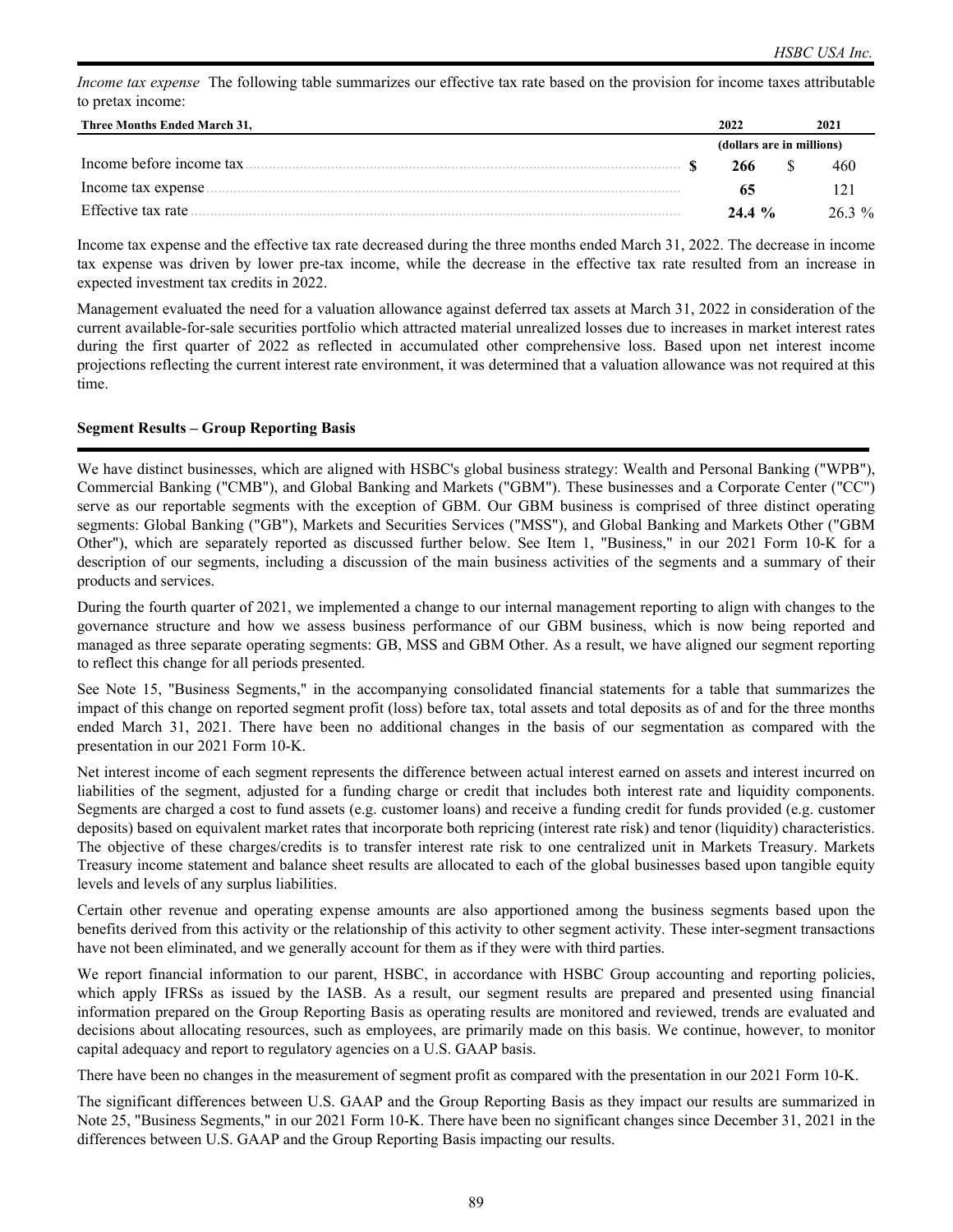## *Wealth and Personal Banking* The following table summarizes the Group Reporting Basis results for our WPB segment:

|                              |      |               |                           |  | Increase (Decrease) |               |
|------------------------------|------|---------------|---------------------------|--|---------------------|---------------|
| Three Months Ended March 31, | 2022 | 2021          |                           |  | Amount              | $\frac{6}{9}$ |
|                              |      |               | (dollars are in millions) |  |                     |               |
| Net interest income.         | 169. | $\mathcal{L}$ | 209                       |  | (40)                | $(19.1)\%$    |
|                              | 163  |               | -87                       |  | 76                  | 87.4          |
|                              | 332  |               | 296                       |  | 36                  | 12.2          |
|                              |      |               | 2                         |  | b                   | $\ast$        |
|                              | 328  |               | 298                       |  | 30                  | 10 1          |
| Operating expenses           | 242  |               | 287                       |  | (45                 | 15.7          |
| Profit before tax.           | 86   |               |                           |  | 75                  |               |
|                              |      |               |                           |  |                     |               |

Percentage change is greater than 100 percent.

(1) The following table summarizes the impact of key activities on the total operating income of our WPB segment:

|                              |  |      |                           |        | Increase (Decrease) |               |
|------------------------------|--|------|---------------------------|--------|---------------------|---------------|
| Three Months Ended March 31, |  | 2022 | 2021                      | Amount |                     | $\frac{6}{9}$ |
|                              |  |      | (dollars are in millions) |        |                     |               |
|                              |  | 84   | 110                       | S      | (26)                | $(23.6)\%$    |
|                              |  | 64   | 88                        |        | (24)                | (27.3)        |
|                              |  | 18   | 20                        |        | (2)                 | (10.0)        |
|                              |  | 47   | 45                        |        |                     | 4.4           |
|                              |  | 119  | 33                        |        | 86                  | $\ast$        |
| Total operating income       |  | 332  | 296                       |        | 36                  | 12.2 %        |

<sup>(2)</sup> Includes cost reimbursements associated with activities performed on behalf of other HSBC affiliates and allocated Markets Treasury revenue. During the first quarter of 2021, retail business banking and other also reflects a gain of \$148 million on the sale of the branch disposal group associated with the exit of our mass market retail banking business and a loss on the sale of a portfolio of consumer mortgage loans as discussed below.

Our WPB segment reported a higher profit before tax during the three months ended March 31, 2022 due to higher other operating income driven by completion of the sale of the branch disposal group associated with the exit of our mass market retail banking business which resulted in a gain of \$148 million during the first quarter of 2022. Also contributing to the higher profit before tax were lower operating expenses, partially offset by lower net interest income and higher expected credit losses.

Net interest income decreased during the three months ended March 31, 2022 due primarily to the impact of loan sales and completion of the sale of the branch disposal group during the first quarter of 2022 which resulted in lower average loan and deposit balances as well as lower spreads, including a lower mix of higher yielding credit card receivables. Also contributing to the decrease were lower deposit spreads reflecting the impact of low market rates. These decreases were partially offset by the favorable impact of higher savings deposits from a few large private banking clients.

Excluding the gain on sale of the branch disposal group as discussed above, other operating income decreased during the three months ended March 31, 2022 due primarily to a loss of \$55 million on the sale of a portfolio of consumer mortgage loans during the first quarter of 2022. Also contributing to the decrease was lower residential mortgage banking revenue driven by unfavorable fair value adjustments on residential mortgage loans held for trading as well as lower allocated Markets Treasury revenue.

Expected credit losses increased during the three months ended March 31, 2022 reflecting a loss provision compared with a modest release in credit loss reserves in the prior year period. The loss provision in the current year period was driven by an increase in credit reserves for risk factors associated with economic uncertainty, partially offset by improved economic conditions which resulted in improved economic forecasts used for calculating lifetime ECL. In the prior year period, the modest release in credit reserves was driven by improved economic conditions which resulted in improved economic forecasts used for calculating ECL as well as a release in credit reserves due to a decline in credit card balances.

Operating expenses decreased the three months ended March 31, 2022 driven by the execution of our Restructuring Plan, including completion of the sale of the branch disposal group during the first quarter of 2022, which resulted in declines in staff costs, operating lease costs and cost allocations from our technology and support service functions. Also contributing to the decrease were lower deposit insurance assessment fees.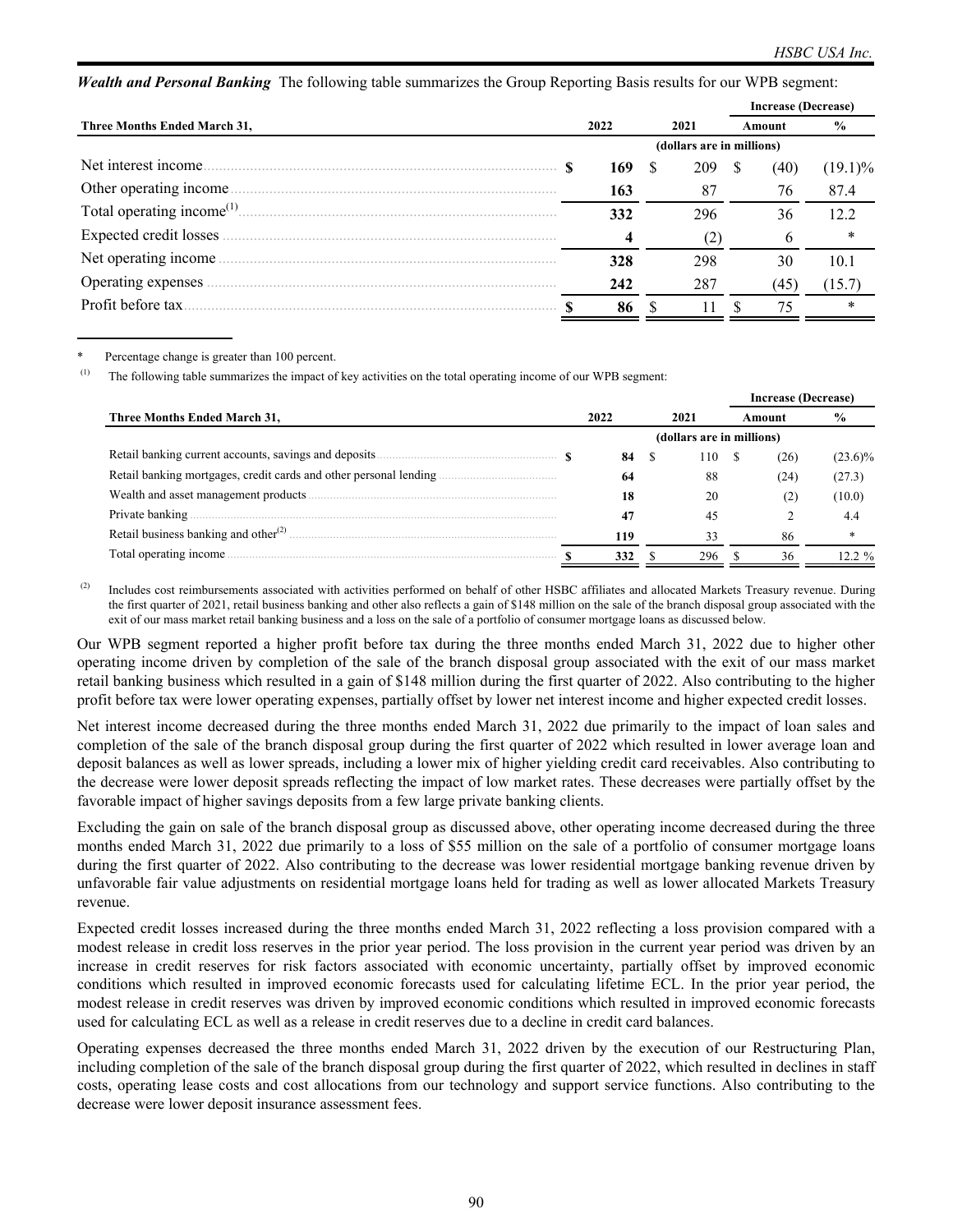*Client Assets* The following table provides information regarding private banking client assets during the three months ended March 31, 2022 and 2021:

| Three Months Ended March 31,          | 2022          | 2021   |
|---------------------------------------|---------------|--------|
|                                       | (in millions) |        |
| Client assets at beginning of period. | 66.181        | 44.104 |
| Net new money (outflows)              | (1,170)       | 5.524  |
| Value change                          | 867           | 16     |
| Client assets at end of period        | 65,878        | 49.644 |

*Commercial Banking* The following table summarizes the Group Reporting Basis results for our CMB segment:

|                              |      |                           | Increase (Decrease) |           |  |  |  |
|------------------------------|------|---------------------------|---------------------|-----------|--|--|--|
| Three Months Ended March 31, |      | 2021                      | Amount              | $\%$      |  |  |  |
|                              |      | (dollars are in millions) |                     |           |  |  |  |
|                              | 185  | 190.                      | (5)                 | $(2.6)\%$ |  |  |  |
|                              | 83   | 66                        | 17                  | 25.8      |  |  |  |
|                              | 268  | 256                       | 12                  | 4.7       |  |  |  |
|                              | (27) | (38)                      | 11                  | 28.9      |  |  |  |
|                              | 295  | 294                       |                     |           |  |  |  |
| Operating expenses           | 147  | 150                       | (3)                 | (2.0)     |  |  |  |
| Profit before tax.           | 148  | 144                       |                     | $2.8 \%$  |  |  |  |

(1) The following table summarizes the impact of key activities on the total operating income of our CMB segment:

|                              |     |      |        | Increase (Decrease) |
|------------------------------|-----|------|--------|---------------------|
| Three Months Ended March 31, |     | 2021 | Amount | $\%$                |
|                              |     |      |        |                     |
|                              | 108 | 106. | - 8    | $1.9\%$             |
|                              |     | 99   |        | (2.0)               |
|                              | 19  | 14   |        | 35.7                |
|                              | 44  |      |        | 18.9                |
| Total operating income.      | 268 | 256  |        | 47%                 |

(2) Includes allocated Markets Treasury revenue.

Our CMB segment reported a higher profit before tax during the three months ended March 31, 2022 due primarily to higher other operating income, partially offset by a lower release in expected credit losses and lower net interest income.

Net interest income decreased during the three months ended March 31, 2022 due to lower deposit spreads, lower average loan balances and lower earnings on capital, partially offset by higher average deposit balances and improved loan spreads.

Other operating income increased during the three months ended March 31, 2022 due primarily to higher fees from loan syndication, account services and letters of credit.

Expected credit losses during the three months ended March 31, 2022 reflected a lower release in credit loss reserves. The release in credit reserves in the current year period was driven by improved economic conditions which resulted in improved economic forecasts used for calculating ECL as well as a decline in credit reserves for risk factors associated with oil and gas industry loan exposures. These decreases were partially offset by higher provisions associated with loan growth. In the prior year period, the release in credit reserves was driven by improved economic conditions, which were more pronounced than in the current year period, which resulted in improved economic forecasts used for calculating ECL and client paydowns.

Operating expenses decreased modestly during the three months ended March 31, 2022 due primarily to lower staff costs and lower branch network costs, partially offset by higher cost allocations from our support service functions.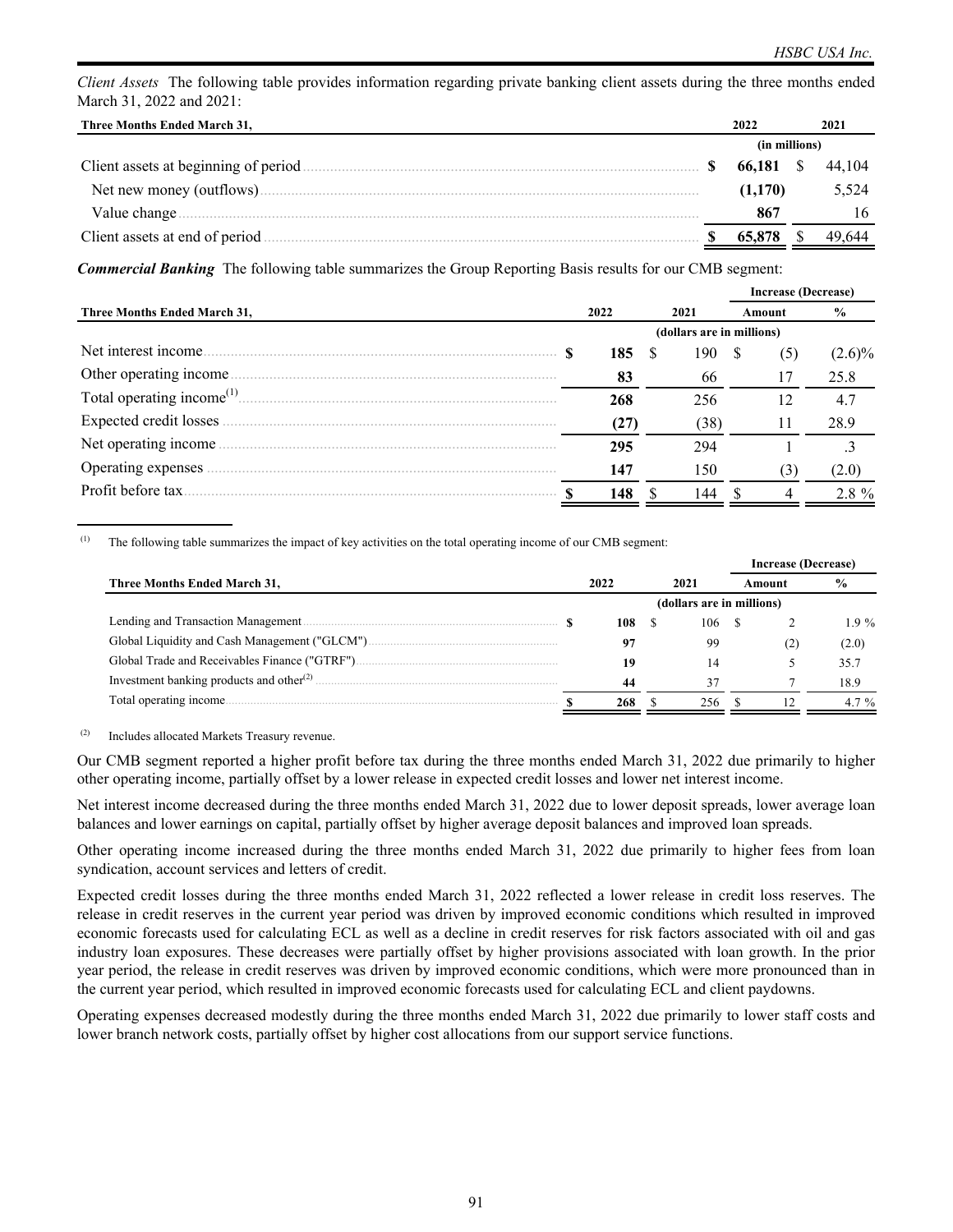*Global Banking and Markets* Our GBM business is comprised of three reportable operating segments:

*Global Banking* The following table summarizes the Group Reporting Basis results for our GB segment:

|                              |      |      |                           |     | Increase (Decrease) |               |
|------------------------------|------|------|---------------------------|-----|---------------------|---------------|
| Three Months Ended March 31, | 2022 | 2021 |                           |     | Amount              | $\frac{6}{9}$ |
|                              |      |      | (dollars are in millions) |     |                     |               |
| Net interest income.         | 78.  | - 8  | 83                        | - 8 | (5)                 | $(6.0)\%$     |
| Other operating income.      | 124  |      | 105                       |     | 19                  | 18.1          |
|                              | 202  |      | 188                       |     | 14                  | 7.4           |
|                              | (2)  |      | (50)                      |     | 48                  | 96.0          |
|                              | 204  |      | 238                       |     | (34)                | (14.3)        |
| Operating expenses           | 117  |      | 94                        |     | 23                  | 24.5          |
| Profit before tax            | 87   |      | 144                       |     | (57                 | $(39.6)\%$    |

Percentage change is greater than 100 percent.

<sup>(1)</sup> The following table summarizes the impact of key activities on the total operating income of our GB segment. For purposes of the discussion below the table, total operating income is referred to as revenue.

| Three Months Ended March 31, |  | 2022                      |  | 2021 |  | Amoun |                |  |  |  |
|------------------------------|--|---------------------------|--|------|--|-------|----------------|--|--|--|
|                              |  | (dollars are in millions) |  |      |  |       |                |  |  |  |
|                              |  | 90                        |  | 87   |  |       | $3.4\%$        |  |  |  |
| apital Markets.              |  |                           |  |      |  | ∠     |                |  |  |  |
| Credit and Lending.          |  |                           |  | 8    |  |       |                |  |  |  |
| <b>GTRF</b>                  |  |                           |  |      |  |       |                |  |  |  |
| GB Other <sup>(2)</sup>      |  |                           |  |      |  |       |                |  |  |  |
| Total operating income       |  |                           |  | Õ.   |  |       | $4\frac{0}{6}$ |  |  |  |

 $^{(2)}$  Includes net interest income on capital held in the business and not assigned to products as well as revenue associated with credit default swap protection, certain credit-linked structured notes and loan sales.

Our GB segment reported a lower profit before tax during the three months ended March 31, 2022 due primarily to a lower release in expected credit losses and higher operating expenses, partially offset by higher other operating income.

Revenue increased during the three months ended March 31, 2022 due primarily to higher revenue in GB Other driven by higher income associated with credit default swap protection which largely reflects the hedging of a few client relationships. Also contributing to the increase was higher revenue in Credit and Lending driven by improved spreads as well as higher revenue in GLCM driven by higher account service fees.

Expected credit losses during the three months ended March 31, 2022 reflected a lower release in credit loss reserves. The modest release in credit reserves in the current year period was driven by improved economic conditions which resulted in improved economic forecasts used for calculating ECL as well as a decline in credit reserves for risk factors associated with oil and gas industry loan exposures. In the prior year period, the release in credit reserves was driven by improved economic conditions, which were more pronounced than in the current year period, which resulted in improved economic forecasts used for calculating ECL and improvements in credit conditions associated with certain clients. Client paydowns also contributed to the release in credit reserves in the prior year period.

Operating expenses increased during the three months ended March 31, 2022 due primarily to higher cost allocations from our support service functions, including higher cost allocations from HMUS reflecting the impact of higher staff costs and an updated service level agreement.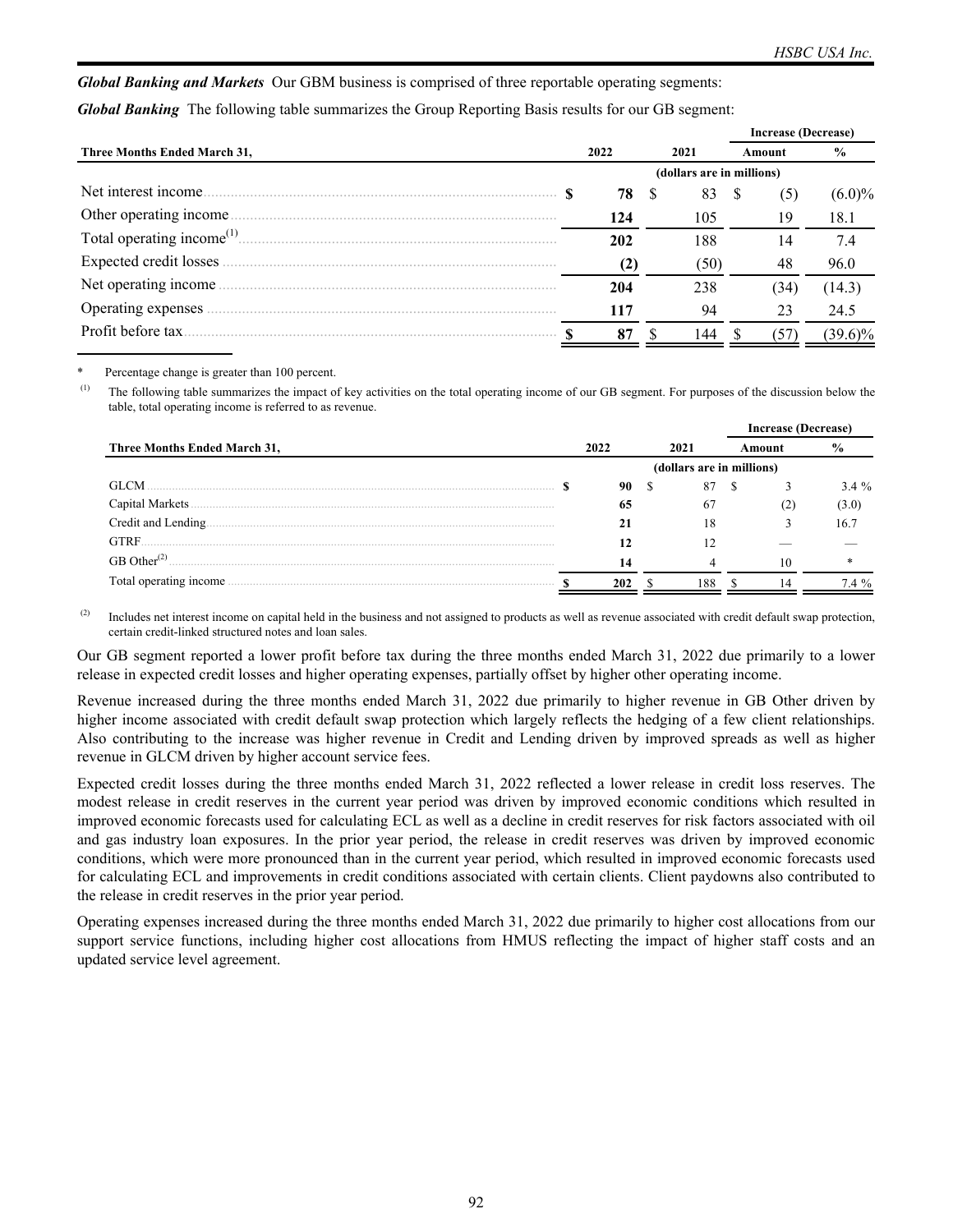## *Markets and Securities Services* The following table summarizes the Group Reporting Basis results for our MSS segment:

|                              |               |  |      |     | Increase (Decrease) |               |
|------------------------------|---------------|--|------|-----|---------------------|---------------|
| Three Months Ended March 31, | 2022          |  | 2021 |     | Amount              | $\frac{6}{9}$ |
|                              | (in millions) |  |      |     |                     |               |
|                              | 16 S          |  | 13   | - S | 3                   | $231\%$       |
|                              | 142           |  | 116  |     | 26                  | 22.4          |
|                              | 158           |  | 129  |     | 29                  | 22.5          |
|                              |               |  |      |     |                     |               |
|                              | 158           |  | 129  |     | 29                  | 22.5          |
|                              | 69            |  | 81   |     | (12)                | (14.8)        |
| Profit before tax.           | 89            |  | 48   |     | 41                  | $854\%$       |
|                              |               |  |      |     |                     |               |

\* Percentage change is greater than 100 percent.

(1) The following table summarizes the impact of key activities on the total operating income of our MSS segment. For purposes of the discussion below the table, total operating income is referred to as revenue.

|                              |      |                           |  | Increase (Decrease) |       |  |  |  |
|------------------------------|------|---------------------------|--|---------------------|-------|--|--|--|
| Three Months Ended March 31, | 2022 | 2021                      |  |                     |       |  |  |  |
|                              |      | (dollars are in millions) |  |                     |       |  |  |  |
|                              |      | 86.                       |  |                     | 58%   |  |  |  |
| Debt Markets                 |      |                           |  |                     |       |  |  |  |
| Securities Financing         |      |                           |  |                     |       |  |  |  |
| Equities.                    |      | 16                        |  |                     |       |  |  |  |
| Securities Services.         |      | h                         |  |                     |       |  |  |  |
|                              |      | (4                        |  |                     |       |  |  |  |
|                              |      |                           |  |                     | 38.91 |  |  |  |
|                              |      |                           |  | 29                  |       |  |  |  |

 $^{(2)}$  Includes revenue associated with the exit of certain derivative contracts as part of our Restructuring Plan, including \$4 million of trading losses recorded during the three months ended March 31, 2021.

Our MSS segment reported a higher profit before tax during the three months ended March 31, 2022 due primarily to higher other operating income and lower operating expenses.

Revenue increased during the three months ended March 31, 2022 due primarily to higher revenue in Equities, Securities Financing, and Foreign Exchange and Metals. Higher revenue in Equities was driven by higher performance fees associated with trading activity booked on the balance sheet of HSBC Bank plc. Higher revenue in Securities Financing was due to continued balance sheet deployment and improved yields. Higher revenue in Foreign Exchange and Metals was due to market volatility which resulted in increased trading opportunities. These increases were partially offset by unfavorable Credit and funding valuation adjustments attributable primarily to lower gains from credit valuation adjustments on derivative assets.

Operating expenses decreased during the three months ended March 31, 2022 due primarily to lower staff costs and lower cost allocations from our support service functions.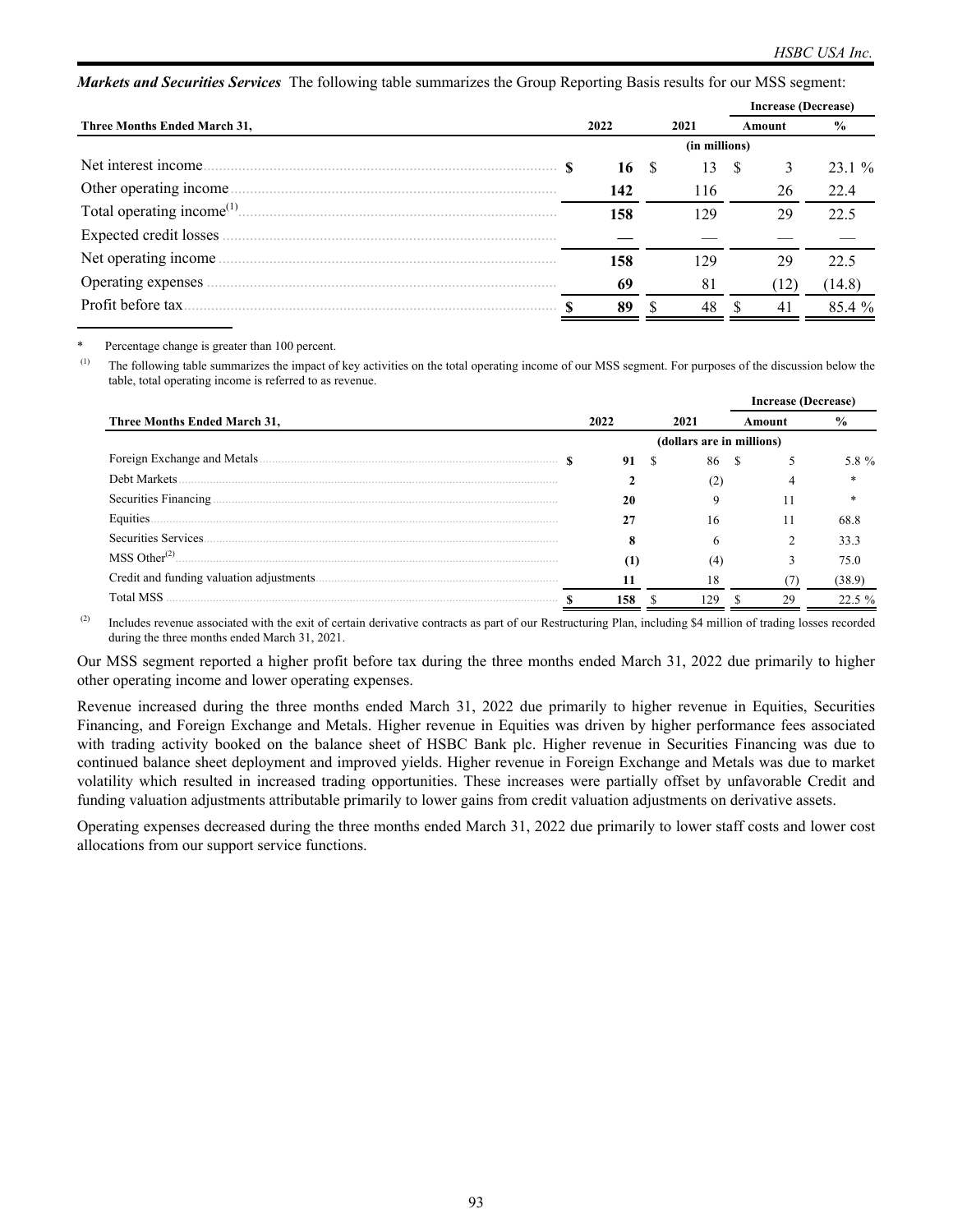**Increase (Decrease)**

*Global Banking and Markets Other* The following table summarizes the Group Reporting Basis results for our GBM Other segment. For purposes of the discussion below the table, total operating income is referred to as revenue.

|                                      |  |          |  |               |  |        | <b>Increase (Decrease)</b> |
|--------------------------------------|--|----------|--|---------------|--|--------|----------------------------|
| 2022<br>Three Months Ended March 31, |  |          |  | 2021          |  | Amount | $\frac{0}{0}$              |
|                                      |  |          |  | (in millions) |  |        |                            |
| Net interest expense.                |  | $(2)$ \$ |  | $(1)$ \$      |  |        | $(100.0)\%$                |
| Other operating income.              |  | 24       |  | 25            |  |        | (4.0)                      |
| Total operating income.              |  | 22       |  | 24            |  | (2)    | (8.3)                      |
|                                      |  |          |  |               |  |        | 100.0                      |
| Net operating income.                |  | 22       |  | 25            |  |        | (12.0)                     |
| Operating expenses                   |  | 24       |  | 26            |  | (2)    | 7.71                       |
| Loss before tax                      |  | (2)      |  |               |  |        | $(100.0)\%$                |

Our GBM Other segment reported a relatively flat loss before tax during the three months ended March 31, 2022 as a modest decline in revenue driven by lower allocated Markets Treasury revenue was largely offset by lower operating expenses.

*Corporate Center* The following table summarizes the Group Reporting Basis results for our CC segment:

|                              |      |                           | <b>Increase (Decrease)</b> |                    |
|------------------------------|------|---------------------------|----------------------------|--------------------|
| Three Months Ended March 31, | 2022 | 2021                      | Amount                     | $\frac{0}{\alpha}$ |
|                              |      | (dollars are in millions) |                            |                    |
|                              |      | $(1)$ S<br>(I) 5          |                            | $\frac{0}{0}$      |
|                              | (8)  | 11                        | (19)                       | $\ast$             |
|                              |      | 10                        | (19)                       |                    |
|                              |      |                           |                            |                    |
|                              |      | 10                        | (19)                       |                    |
| Operating expenses           | 66   | 31                        | 35                         |                    |
|                              | 75)  |                           | (54)                       |                    |

Percentage change is greater than 100 percent.

(1) The following table summarizes the impact of key activities on the total operating income of our CC segment:

|      |      |        | THE CASE (DECITASE)       |
|------|------|--------|---------------------------|
| 2022 | 2021 | Amount | $\frac{6}{9}$             |
|      |      |        |                           |
|      |      |        | $(66.7)\%$                |
| (10) |      |        |                           |
| (9)  | 10   |        |                           |
|      |      |        | (dollars are in millions) |

Our CC segment reported a higher loss before tax during the three months ended March 31, 2022 due to higher operating expenses and lower other operating income.

Other operating income decreased during the three months ended March 31, 2022 due to lower income from equity investments, higher losses on certain investments held for Community Reinvestment Act purposes and lower revenue in legacy structured credit products reflecting the unwind of our remaining business activities.

Operating expenses increased during the three months ended March 31, 2022 driven by higher allocated restructuring related costs from HTSU and other HSBC affiliates, primarily support service project costs and severance costs, as well as higher costs associated with our investments in systems infrastructure and new technologies. These increases were partially offset by higher levels of expense capitalization related to internally developed software.

*Reconciliation of Segment Results* As previously discussed, segment results are reported on a Group Reporting Basis. See Note 15, "Business Segments," in the accompanying consolidated financial statements for a reconciliation of our Group Reporting Basis segment results to U.S. GAAP consolidated totals.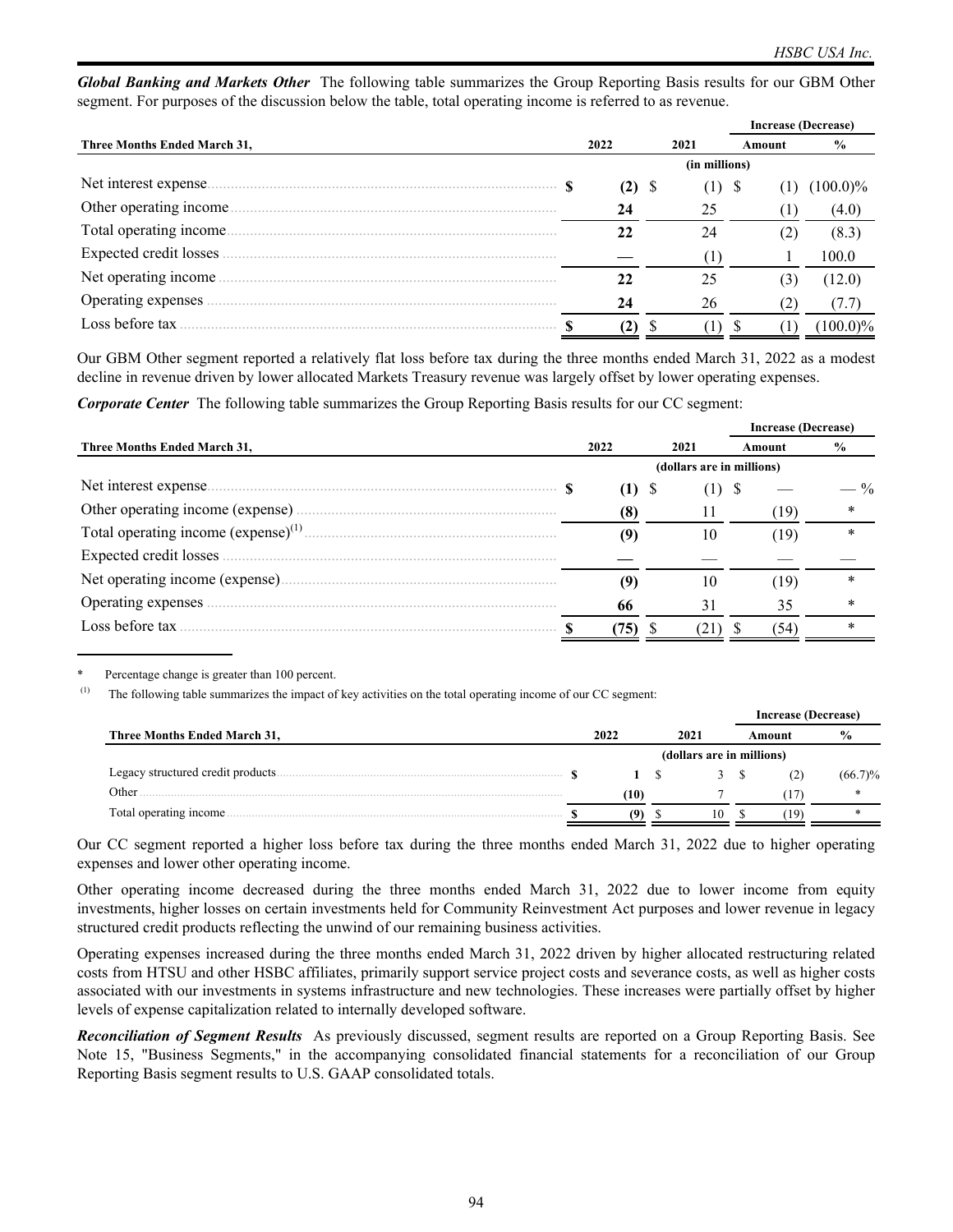#### **Credit Quality**

In the normal course of business, we enter into a variety of transactions that involve both on and off-balance sheet credit risk. Principal among these activities is lending to various commercial, institutional, governmental and individual customers. We participate in lending activity throughout the United States and, on a limited basis, internationally.

Allowance for Credit Losses / Liability for Off-Balance Sheet Credit Exposures Our accounting policies and methodologies related to the allowance for credit losses and liability for off-balance sheet credit exposures are presented under the caption "Critical Accounting Estimates" in MD&A and in Note 2, "Summary of Significant Accounting Policies and New Accounting Pronouncements," in our 2021 Form 10-K. Our approach toward credit risk management is summarized under the caption "Risk Management" in MD&A in our 2021 Form 10-K. There have been no significant revisions to our policies or methodologies during the first quarter of 2022.

The following table summarizes our allowance for credit losses and the liability for off-balance sheet credit exposures:

|                              | March 31,<br>2022 | December 31,<br>2021 |
|------------------------------|-------------------|----------------------|
|                              |                   | (in millions)        |
| Allowance for credit losses: |                   |                      |
| Loans:                       |                   |                      |
|                              | 441               | 420                  |
|                              | 26                | 27                   |
| Total loans                  | 467               | 447                  |
|                              |                   |                      |
|                              |                   |                      |
|                              |                   |                      |
|                              | 469               | 450                  |
|                              |                   | 103                  |

(1) Primarily includes accrued interest receivables and customer acceptances.

The total allowance for credit losses at March 31, 2022 increased \$19 million or 4 percent as compared with December 31, 2021 due to a higher loss estimate on our commercial loan portfolio.

Our commercial allowance for credit losses at March 31, 2022 increased \$21 million or 5 percent as compared with December 31, 2021 driven by increases in credit reserves for risk factors associated with economic uncertainty, including higher risk industry exposures and supply chain disruptions, as well as higher loss estimates associated with loan growth and maturity extensions. These increases were partially offset by charge-offs and improved economic conditions which resulted in improved economic forecasts used for calculating lifetime ECL.

Our consumer allowance for credit losses at March 31, 2022 was relatively flat as compared with December 31, 2021 as the impact of improved economic conditions which resulted in improved economic forecasts used for calculating lifetime ECL was partially offset by an increase in credit reserves for risk factors associated with economic uncertainty.

The liability for off-balance sheet credit exposures at March 31, 2022 decreased \$19 million or 18 percent as compared with December 31, 2021 resulting from improved economic conditions.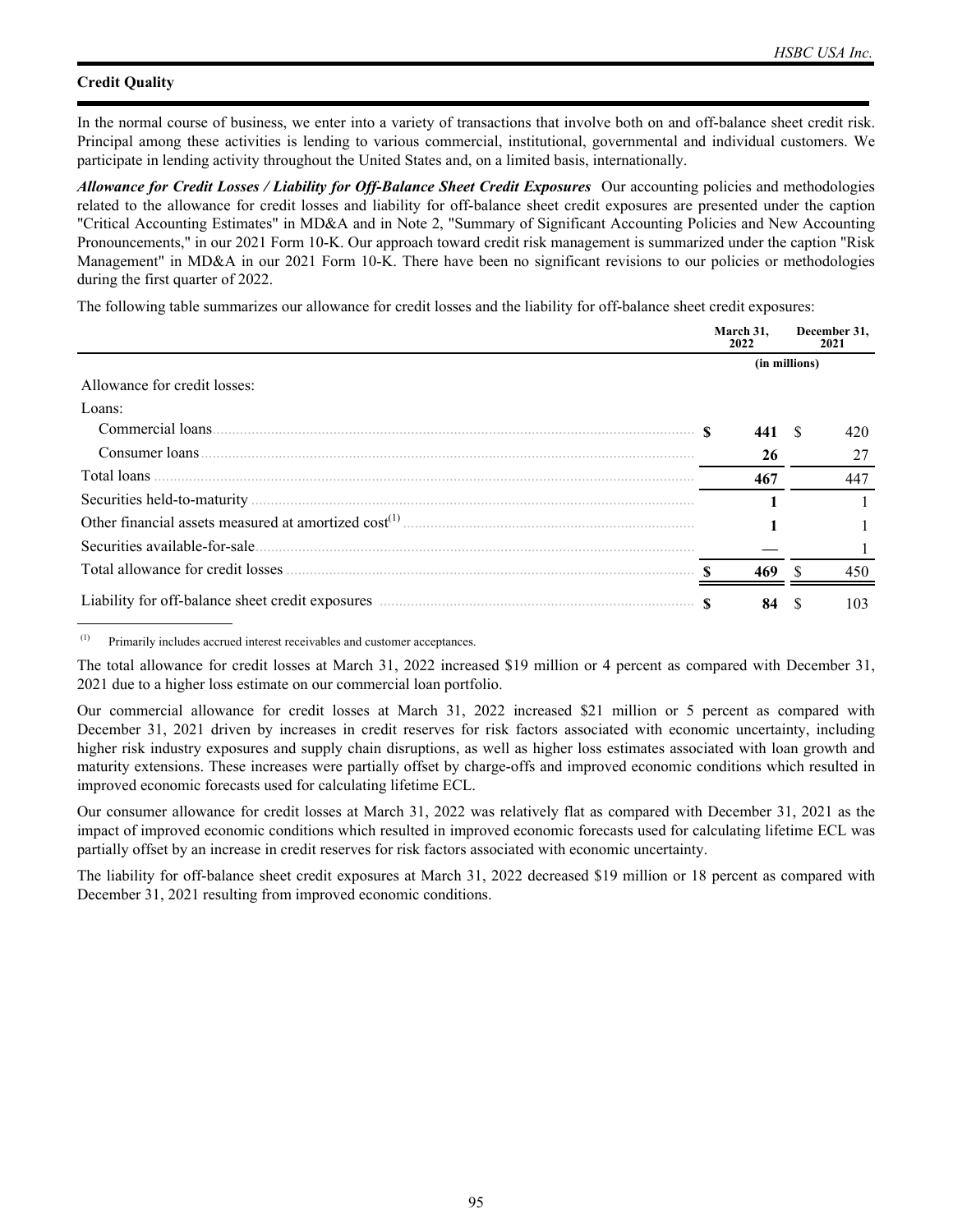# *Analysis of the Allowance for Credit Losses on Loans*

The following table presents the allowance for credit losses on loans by major loan categories:

|                                 | Amount              | $%$ of<br><b>Loans</b> to<br><b>Total</b><br>Loans | Amount | $%$ of<br><b>Loans</b> to<br><b>Total</b><br>Loans |  |
|---------------------------------|---------------------|----------------------------------------------------|--------|----------------------------------------------------|--|
|                                 | March 31, 2022      |                                                    |        | December 31, 2021                                  |  |
|                                 |                     | (dollars are in millions)                          |        |                                                    |  |
| Commercial:                     |                     |                                                    |        |                                                    |  |
|                                 | 122<br>$\mathbf{s}$ | 13.7 $%$ \$                                        | 73     | $14.7\%$                                           |  |
| Business and corporate banking. | 197                 | <b>26.1</b>                                        | 243    | 25.0                                               |  |
| Global banking.                 | 120                 | 20.4                                               | 100    | 19.9                                               |  |
| Other commercial                | 2                   | 12.3                                               |        | 11.6<br>4                                          |  |
| Total commercial.               | 441                 | 72.4                                               | 420    | 71.2                                               |  |
| Consumer:                       |                     |                                                    |        |                                                    |  |
| Residential mortgages           | 5                   | 26.6                                               |        | 8<br>27.7                                          |  |
| Home equity mortgages           | 6                   | .5                                                 |        | 5<br>.6                                            |  |
| Credit cards                    | 15                  | $\cdot$ 3                                          | 14     | $\cdot$                                            |  |
| Other consumer.                 |                     | $\cdot$                                            |        | .1                                                 |  |
| Total consumer.                 | 26                  | 27.6                                               | 27     | 28.8                                               |  |
| Total                           | 467                 | 100.0 $%$                                          | 447    | 100.0 %                                            |  |

The following table sets forth key ratios for the allowance for credit losses on loans:

|                                          | March 31,<br>2022 | December 31,<br>2021 |
|------------------------------------------|-------------------|----------------------|
| Ratio of Allowance for credit losses to: |                   |                      |
| Loans: $^{(1)}$                          |                   |                      |
| Commercial:                              |                   |                      |
| Non-affiliates                           | $1.13\%$          | $1.14\%$             |
| Affiliates.                              |                   |                      |
|                                          | 1.04              | 1.06                 |
| Consumer:                                |                   |                      |
|                                          | .03               | .05                  |
|                                          | 1.96              | 1.54                 |
| Credit cards                             | 7.32              | 6.86                 |
|                                          |                   |                      |
|                                          | .16               | .17                  |
| Total loans                              | .80               | .80                  |
| Nonperforming $loans:^{(1)(2)}$          |                   |                      |
| Commercial                               | $151 \%$          | $111\%$              |
| Consumer                                 | 19                | 11                   |
|                                          | 109               | 72                   |

(1) Ratios exclude loans held for sale as these loans are carried at the lower of amortized cost or fair value.

(2) Represents our commercial and consumer allowance for credit losses, as appropriate, divided by the corresponding outstanding balance of total nonperforming loans held for investment. Nonperforming loans include accruing loans contractually past due 90 days or more.

See Note 7, "Allowance for Credit Losses," in the accompanying consolidated financial statements for a rollforward of credit losses by loan categories for the three months ended March 31, 2022 and 2021.

The allowance for credit losses on loans as a percentage of total loans held for investment at March 31, 2022 was flat as compared with December 31, 2021 as the increase in our allowance for credit losses for the reasons discussed above was offset by an increase in total loans held for investment driven by higher commercial loans.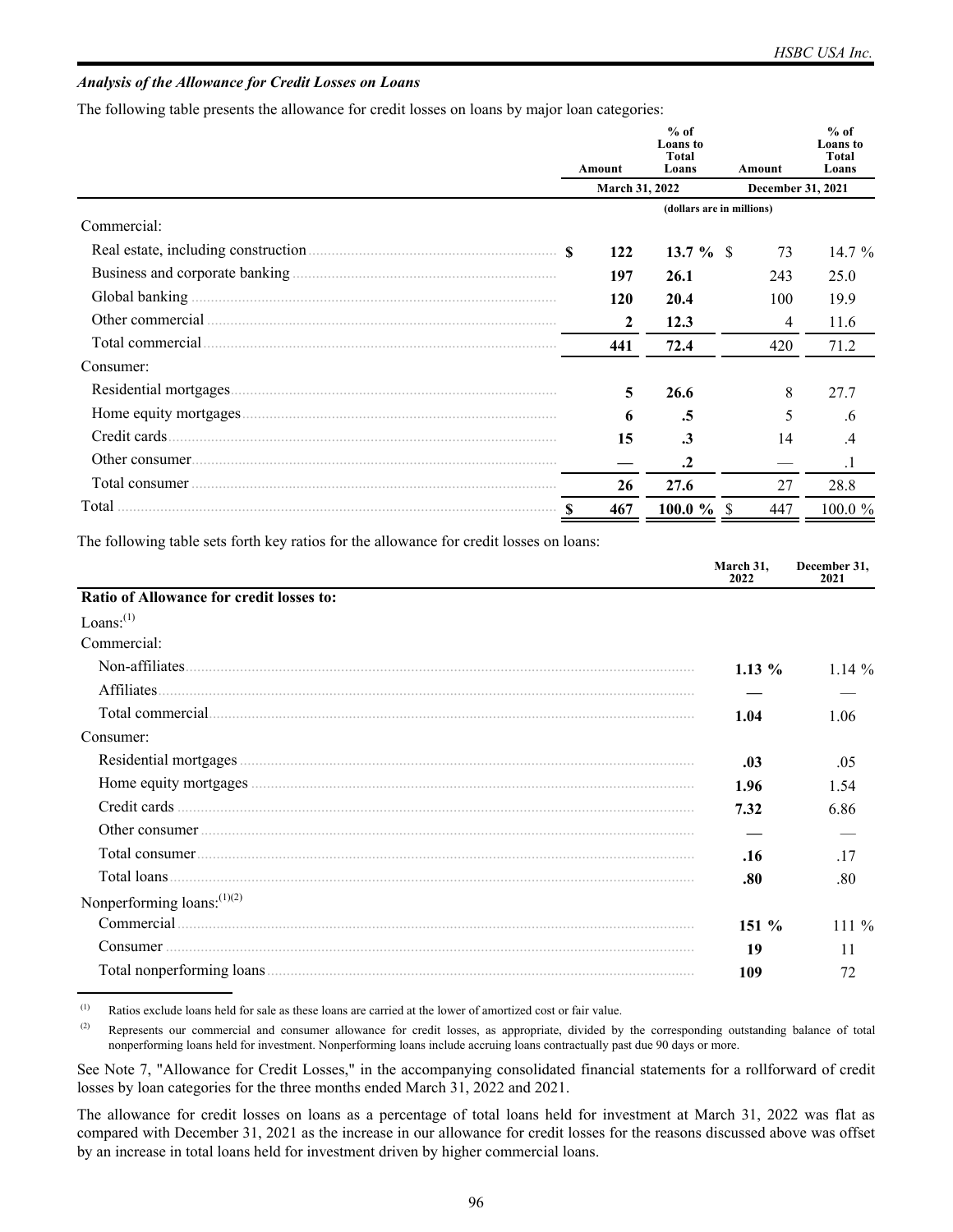The allowance for credit losses on loans as a percentage of nonperforming loans held for investment at March 31, 2022 increased as compared with December 31, 2021 due to a decrease in nonperforming loans as discussed further below in both our consumer and commercial loan portfolios and, to a lesser extent, the increase in our allowance for credit losses for the reasons discussed above.

*Delinquency* The following table summarizes dollars of two-months-and-over contractual delinquency and two-months-andover contractual delinquency as a percentage of total loans, excluding loans held for sale ("delinquency ratio").

|                                | <b>March 31, 2022</b> |    |                           |  |                | December 31, 2021 |  |  |  |  |                             |  |  |  |  |  |  |  |  |  |                            |                      |
|--------------------------------|-----------------------|----|---------------------------|--|----------------|-------------------|--|--|--|--|-----------------------------|--|--|--|--|--|--|--|--|--|----------------------------|----------------------|
|                                | Delinquent<br>Loans   |    |                           |  |                |                   |  |  |  |  | <b>Delinquency</b><br>Ratio |  |  |  |  |  |  |  |  |  | <b>Delinquent</b><br>Loans | Delinquency<br>Ratio |
|                                |                       |    | (dollars are in millions) |  |                |                   |  |  |  |  |                             |  |  |  |  |  |  |  |  |  |                            |                      |
| Commercial.                    |                       | 31 |                           |  | $.07\%$ \$ 112 | $.28\%$           |  |  |  |  |                             |  |  |  |  |  |  |  |  |  |                            |                      |
| Consumer:                      |                       |    |                           |  |                |                   |  |  |  |  |                             |  |  |  |  |  |  |  |  |  |                            |                      |
| Residential mortgages $(1)(2)$ |                       | 42 | .27                       |  | 103            | .67               |  |  |  |  |                             |  |  |  |  |  |  |  |  |  |                            |                      |
|                                |                       |    | .33                       |  |                | .31               |  |  |  |  |                             |  |  |  |  |  |  |  |  |  |                            |                      |
|                                |                       |    | .98                       |  |                | 1.47              |  |  |  |  |                             |  |  |  |  |  |  |  |  |  |                            |                      |
|                                |                       | 45 | .28                       |  | 107            | .67               |  |  |  |  |                             |  |  |  |  |  |  |  |  |  |                            |                      |
| Total                          |                       | 76 | .13                       |  | 219            | .39               |  |  |  |  |                             |  |  |  |  |  |  |  |  |  |                            |                      |

(1) At March 31, 2022 and December 31, 2021, consumer mortgage loan delinquency includes \$7 million and \$24 million, respectively, of loans that are carried at the lower of amortized cost or fair value of the collateral less costs to sell.

<sup>(2)</sup> The following table reflects dollars of contractual delinquency and delinquency ratios for interest-only loans and adjustable rate mortgage ("ARM") loans:

|                     |                            | <b>March 31, 2022</b>       |  | <b>December 31, 2021</b>                                  |
|---------------------|----------------------------|-----------------------------|--|-----------------------------------------------------------|
|                     | <b>Delinquent</b><br>Loans | <b>Delinquency</b><br>Ratio |  | <b>Delinquent</b><br><b>Delinquency</b><br>Ratio<br>Loans |
|                     |                            | (dollars are in millions)   |  |                                                           |
| Interest-only loans |                            |                             |  | $.07\%$                                                   |
| ARM loans           |                            |                             |  |                                                           |

Our two-months-and-over contractual delinquency ratio decreased 26 basis points compared with December 31, 2021 due to lower dollars of delinquency in both our commercial and consumer loan portfolios. Also contributing to the decrease in the ratio, to a lesser extent, was higher outstanding loan balances driven by higher commercial loans.

Our commercial loan two-months-and-over contractual delinquency ratio decreased 21 basis points compared with December 31, 2021 due to lower dollars of delinquency driven by improved collections and the partial charge-off of a global banking loan. Also contributing to the decrease in the ratio, to a lesser extent, was higher outstanding loan balances.

Our consumer loan two-months-and-over contractual delinquency ratio decreased 39 basis points compared with December 31, 2021 due to lower dollars of delinquency reflecting the impact of certain non-performing mortgage loans which were sold during the first quarter of 2022 as well as improved economic conditions.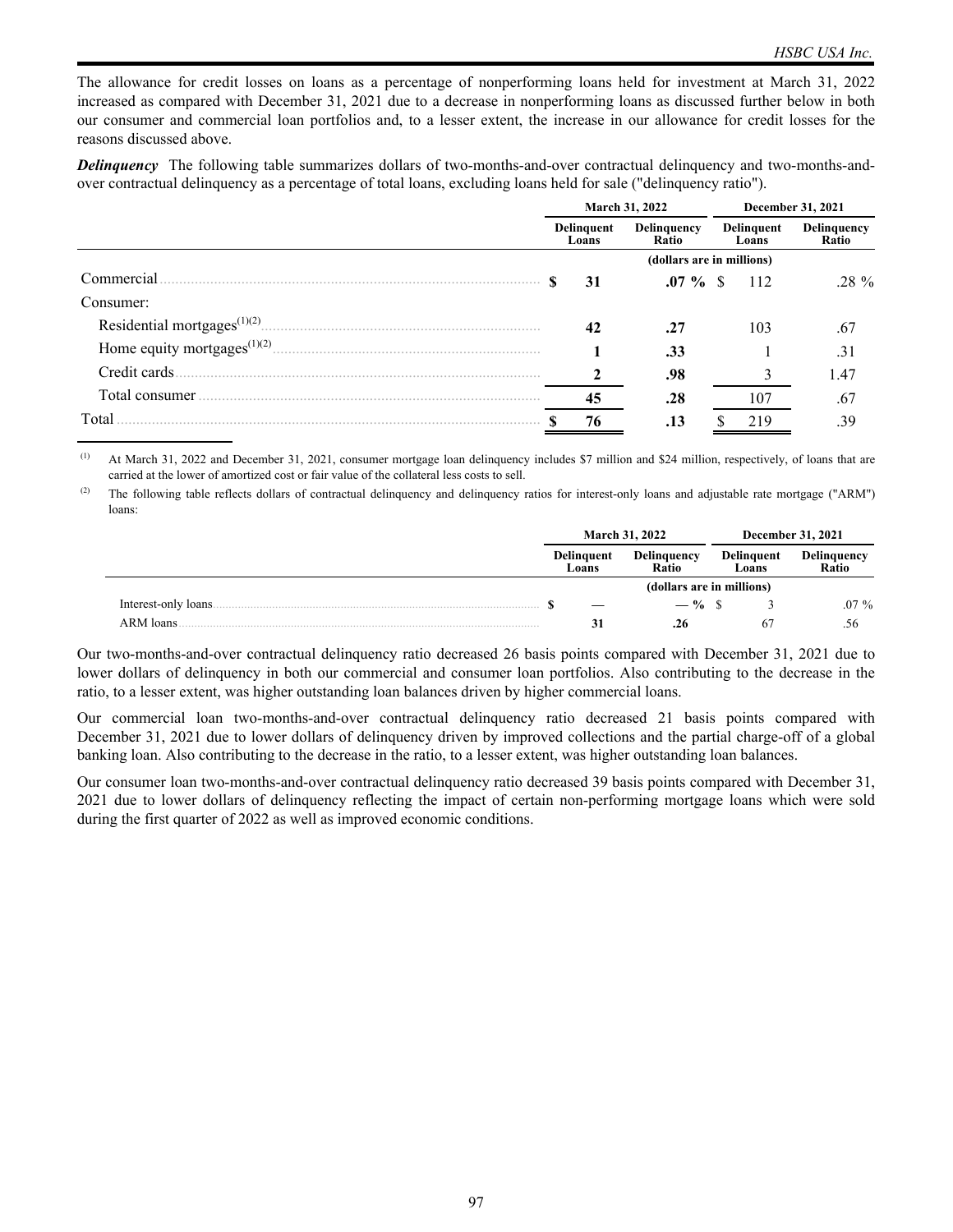*Net Charge-offs of Loans* The following table summarizes net charge-off (recovery) dollars as well as net charge-off (recovery) of loans for the period as a percentage of average loans, excluding loans held for sale, ("net charge-off ratio"):

|                | Three Months Ended March 31,                   |                  |                                       |                                                |                  |                                       |  |  |  |
|----------------|------------------------------------------------|------------------|---------------------------------------|------------------------------------------------|------------------|---------------------------------------|--|--|--|
|                |                                                | 2022             |                                       |                                                | 2021             |                                       |  |  |  |
|                | <b>Net</b><br>Charge-<br>off<br><b>Dollars</b> | Average<br>Loans | <b>Net</b><br>Charge-<br>off<br>Ratio | <b>Net</b><br>Charge-<br>off<br><b>Dollars</b> | Average<br>Loans | <b>Net</b><br>Charge-<br>off<br>Ratio |  |  |  |
|                |                                                |                  |                                       | (dollars are in millions)                      |                  |                                       |  |  |  |
| Commercial:    |                                                |                  |                                       |                                                |                  |                                       |  |  |  |
|                |                                                | 8,175<br>S       |                                       | $\overline{\phantom{m}}$                       | \$10,318         | $- \frac{9}{6}$                       |  |  |  |
|                | 6                                              | 14,723           | .16                                   | -1                                             | 13,426           | .03                                   |  |  |  |
| Global banking | 9                                              | 11,174           | .33                                   |                                                | 12,801           |                                       |  |  |  |
|                |                                                | 6,827            |                                       |                                                | 4,696            |                                       |  |  |  |
|                | 15                                             | 40,899           | .15                                   | 1                                              | 41,241           | .01                                   |  |  |  |
| Consumer:      |                                                |                  |                                       |                                                |                  |                                       |  |  |  |
|                | (1)                                            | 15,593           | (.03)                                 | (2)                                            | 18,415           | (.04)                                 |  |  |  |
|                | (1)                                            | 322              | (1.24)                                | (2)                                            | 712              | (1.12)                                |  |  |  |
| Credit cards   | (2)                                            | 168              | (4.77)                                | 16                                             | 989              | 6.57                                  |  |  |  |
|                |                                                | 62               |                                       | 4                                              | 291              | 5.51                                  |  |  |  |
|                | (4)                                            | 16,145           | (.10)                                 | 16                                             | 20,407           | .32                                   |  |  |  |
| Total          | 11                                             | \$57,044         | .08                                   | 17<br>\$                                       | \$61,648         | .11                                   |  |  |  |

Our net charge-off ratio as a percentage of average loans decreased 3 basis points during the three months ended March 31, 2022 due to a lower level of net charge-offs in our consumer loan portfolio driven by lower charge-offs in credit cards primarily reflecting the impact of lower balances due to loan sales. The decrease in the ratio was partially offset by a higher level of net charge-offs in our commercial loan portfolio due to the deterioration of a global banking loan and the sale of a corporate banking loan as well as lower average loan balances primarily in our consumer loan portfolio.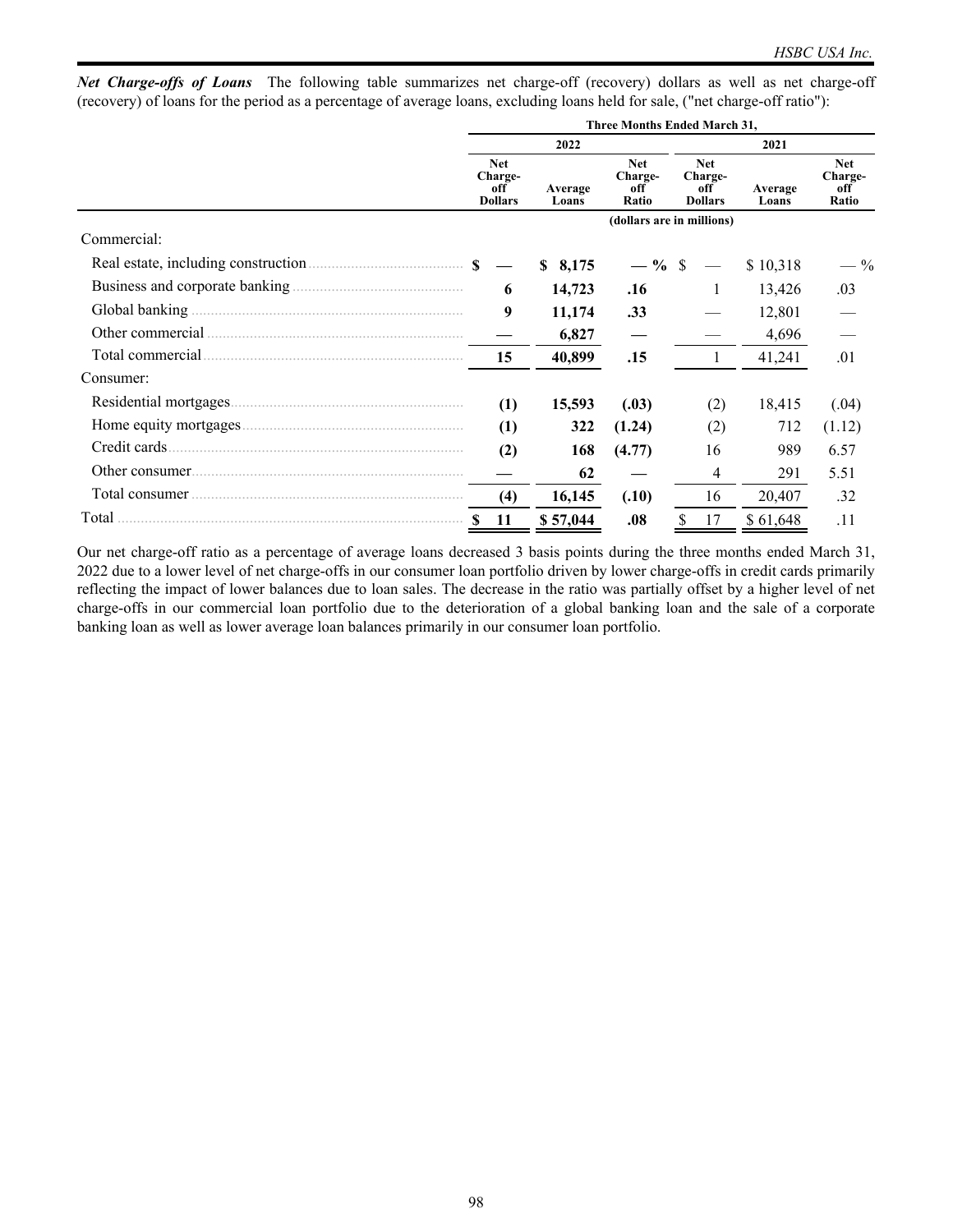*Nonperforming Loans* The following table summarizes nonperforming loans, including nonaccrual loans and accruing loans contractually 90 days or more past due, as well as nonperforming loans as a percentage of total loans, excluding loans held for sale ("nonperforming ratio"):

|                 | March 31, 2022 |                                                   |                           |  | December 31, 2021                           |                        |  |  |
|-----------------|----------------|---------------------------------------------------|---------------------------|--|---------------------------------------------|------------------------|--|--|
|                 |                | Nonperforming<br>$\bar{\mathbf{L}}$ oans $^{(1)}$ | Nonperforming<br>Ratio    |  | Nonperforming<br>$\mathbf{L}$ oans $^{(1)}$ | Nonperforming<br>Ratio |  |  |
|                 |                |                                                   | (dollars are in millions) |  |                                             |                        |  |  |
| Commercial      |                | <b>292</b>                                        | $.69\%$ \$                |  | 380                                         | $.95\%$                |  |  |
| Consumer:       |                |                                                   |                           |  |                                             |                        |  |  |
|                 |                | 131                                               | .84                       |  | 229                                         | 1.48                   |  |  |
|                 |                | 6                                                 | 1.96                      |  | 9                                           | 2.77                   |  |  |
| Credit cards    |                |                                                   | .49                       |  |                                             | .98                    |  |  |
| Total consumer. |                | 138                                               | .85                       |  | 240                                         | 1.49                   |  |  |
| Total           |                | 430                                               | .73                       |  | 620                                         | 1.11                   |  |  |
|                 |                |                                                   |                           |  |                                             |                        |  |  |

<sup>(1)</sup> See Note 6, "Loans," in the accompanying consolidated financial statements for a breakout of nonaccrual loans and accruing loans contractually 90 days or more past due. At March 31, 2022 and December 31, 2021, total nonperforming loans include \$2 million and \$3 million, respectively, of accruing loans contractually 90 days or more past due.

<sup>(2)</sup> At March 31, 2022 and December 31, 2021, nonperforming consumer mortgage loans include \$63 million and \$86 million, respectively, of loans that are carried at the lower of amortized cost or fair value of the collateral less cost to sell.

<sup>(3)</sup> Nonperforming consumer mortgage loans held for investment include all loans which are 90 or more days contractually delinquent as well as loans discharged under Chapter 7 bankruptcy and not re-affirmed and second lien loans where the first lien loan that we own or service is 90 or more days contractually delinquent.

<sup>(4)</sup> Nonperforming consumer mortgage loans for all periods does not include guaranteed loans purchased from the Government National Mortgage Association. Repayment of these loans is predominantly insured by the Federal Housing Administration and as such, these loans have different risk characteristics from the rest of our customer loan portfolio.

 $^{(5)}$  Includes \$1 million or less of commercial other real estate owned at both March 31, 2022 and December 31, 2021.

Our nonperforming loans ratio decreased 38 basis points compared with December 31, 2021 due to lower nonperforming loans in both our consumer and commercial loan portfolios. Also contributing to the decrease in the ratio, to a lesser extent, was higher outstanding loan balances driven by higher commercial loans.

Our commercial nonperforming loans ratio decreased 26 basis points compared with December 31, 2021 due to lower nonperforming loans driven by the paydown of a commercial real estate loan, loan sales and the partial charge-off of a global banking loan. Also contributing to the decrease in the ratio, to a lesser extent, was higher outstanding loan balances.

Our consumer nonperforming loans ratio decreased 64 basis points compared with December 31, 2021 reflecting the impact of certain non-performing mortgage loans which were sold during the first quarter of 2022 as well as improved economic conditions.

Our policies and practices for problem loan management and placing loans on nonaccrual status are summarized in Note 2, "Summary of Significant Accounting Policies and New Accounting Pronouncements," in our 2021 Form 10-K.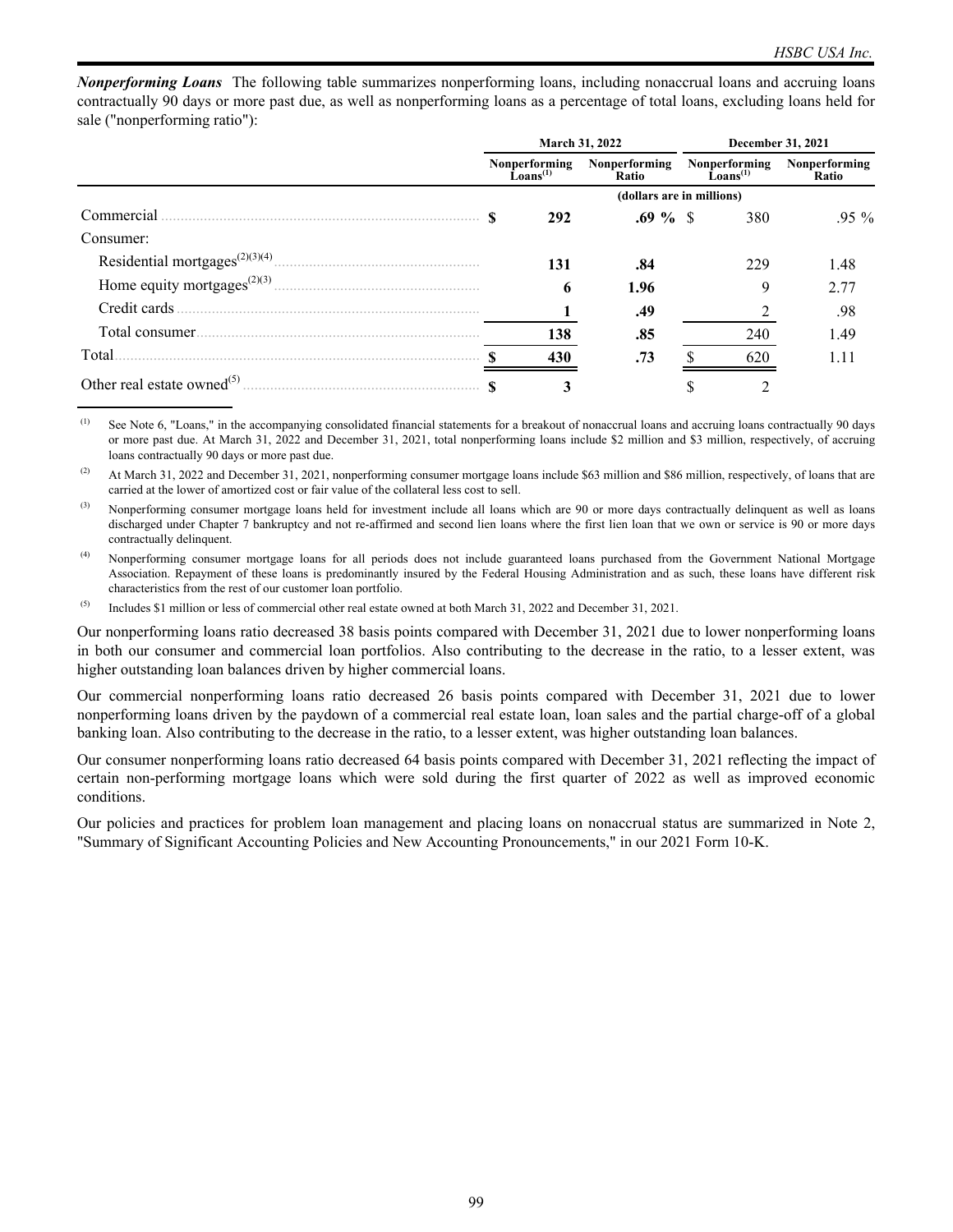*Concentration of Credit Risk* A concentration of credit risk is defined as a significant credit exposure with an individual or group engaged in similar activities or affected similarly by economic conditions. We enter into a variety of transactions in the normal course of business that involve both on and off-balance sheet credit risk. Principal among these activities is lending to various commercial, institutional, governmental and individual customers throughout the United States and internationally. We manage the varying degrees of credit risk associated with on and off-balance sheet transactions through specific credit policies and procedures which provide for a strict approval, monitoring and reporting process. It is our policy to require collateral when it is deemed appropriate. Varying degrees and types of collateral are secured depending upon management's credit evaluation.

*Commercial Credit Exposure* Our commercial credit exposure is diversified across a broad range of industries. Commercial loans outstanding, excluding loans held for sale, and unused commercial commitments by industry are presented in the table below:

| March 31, 2022 |                                                                             |               | December 31, 2021 |                               |        |               |                                            |
|----------------|-----------------------------------------------------------------------------|---------------|-------------------|-------------------------------|--------|---------------|--------------------------------------------|
|                | Unused<br>Commercial<br>Commercial<br><b>Utilized</b><br><b>Commitments</b> |               |                   | Commercial<br><b>Utilized</b> |        |               | Unused<br>Commercial<br><b>Commitments</b> |
|                |                                                                             |               | (in millions)     |                               |        |               |                                            |
|                | 10,170                                                                      | <sup>\$</sup> | 11,747            | <sup>\$</sup>                 | 9,177  | $\mathbb{S}$  | 13,128                                     |
|                | 5,918                                                                       |               | 2,129             |                               | 5,937  |               | 2,289                                      |
|                | 3,171                                                                       |               | 3,645             |                               | 3,454  |               | 3,367                                      |
|                | 2,479                                                                       |               | 6,022             |                               | 2,209  |               | 5,127                                      |
|                | 2,287                                                                       |               | 5,319             |                               | 2,093  |               | 5,234                                      |
|                | 1,898                                                                       |               | 6,071             |                               | 1,833  |               | 6,140                                      |
|                | 1,692                                                                       |               | 2,871             |                               | 1,515  |               | 2,889                                      |
|                | 1,441                                                                       |               | 5,336             |                               | 1,491  |               | 3,575                                      |
|                | 1,271                                                                       |               | 6,445             |                               | 1,009  |               | 3,354                                      |
|                | 1,146                                                                       |               | 6,345             |                               | 1,155  |               | 5,852                                      |
|                | 1,091                                                                       |               | 7,289             |                               | 1,032  |               | 7,179                                      |
|                | 1,055                                                                       |               | 629               |                               | 956    |               | 1,286                                      |
|                | 872                                                                         |               | 2,716             |                               | 785    |               | 2,359                                      |
|                | 766                                                                         |               | 2,680             |                               | 787    |               | 2,968                                      |
|                | 607                                                                         |               | 392               |                               | 35     |               | 421                                        |
|                | 562                                                                         |               | 444               |                               | 432    |               | 676                                        |
|                | 551                                                                         |               | 2,174             |                               | 522    |               | 2,003                                      |
|                | 524                                                                         |               | 464               |                               | 581    |               | 436                                        |
|                | 377                                                                         |               | 3,457             |                               | 476    |               | 3,471                                      |
|                | 308                                                                         |               | 885               |                               | 235    |               | 491                                        |
|                | 38,186                                                                      |               | 77,060            |                               | 35,714 |               | 72,245                                     |
|                | 830                                                                         |               | 11,388            |                               | 1,289  |               | 12,451                                     |
|                | 39,016 \$                                                                   |               | 88,448            | $\mathbb{S}$                  | 37,003 | $\mathcal{S}$ | 84,696                                     |

 $(1)$  Based on utilization at March 31, 2022.

(2) Excludes commercial credit exposures with affiliates.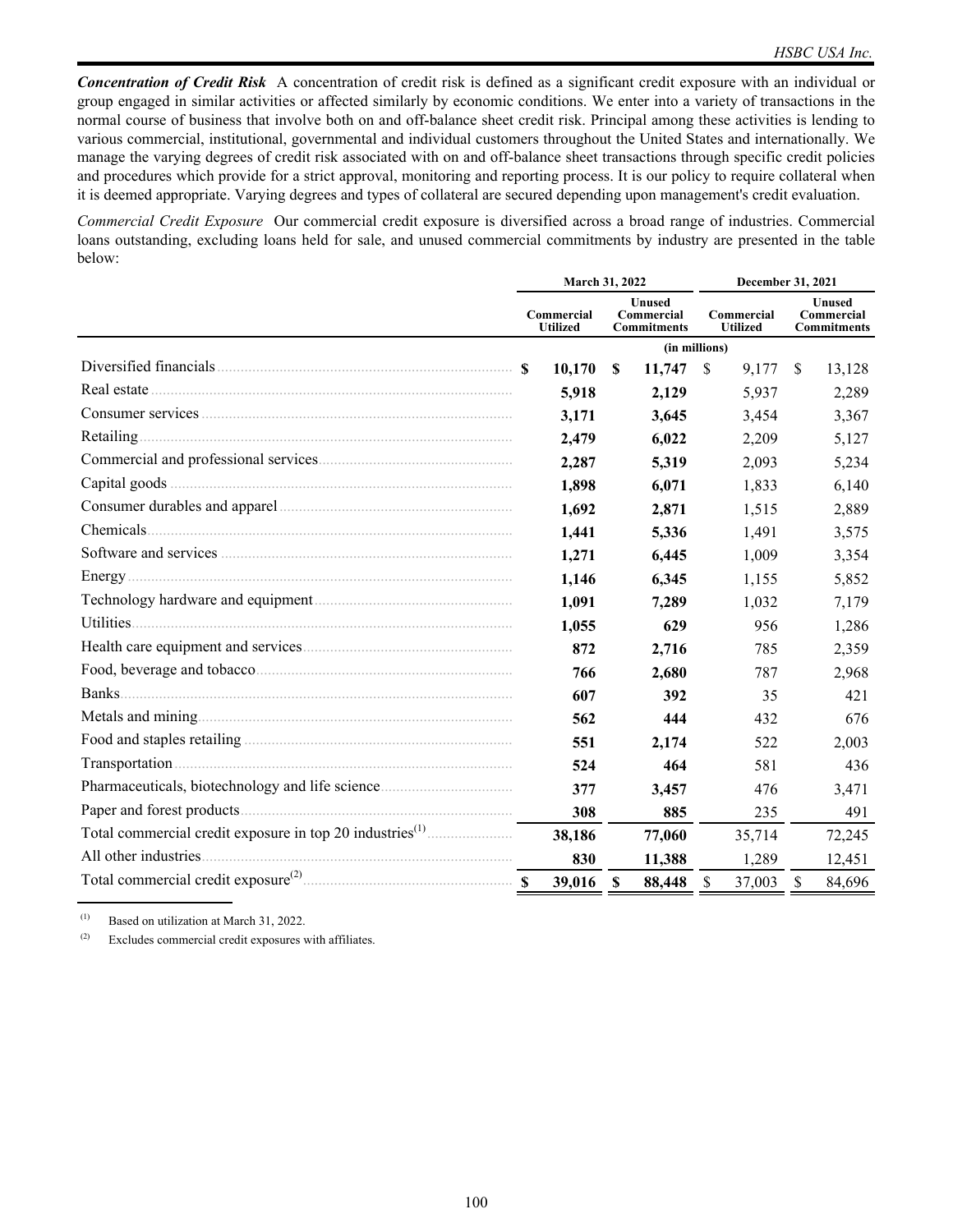*Geographic Concentrations* The following table reflects regional exposure at March 31, 2022 and December 31, 2021 for our real estate secured loan portfolios, excluding loans held for sale:

|                   | Commercial<br><b>Real Estate, including</b><br><b>Construction Loans</b> | <b>Residential</b><br>Mortgages and<br><b>Home Equity</b><br>Mortgages |
|-------------------|--------------------------------------------------------------------------|------------------------------------------------------------------------|
| March 31, 2022    |                                                                          |                                                                        |
|                   | 27.9%                                                                    | 32.1 $%$                                                               |
| California        | 17.7                                                                     | 44.0                                                                   |
|                   | 7.6                                                                      | 1.0                                                                    |
|                   | 4.2                                                                      | 7.8                                                                    |
|                   | 35.7                                                                     | 9.7                                                                    |
|                   | 6.9                                                                      | 5.4                                                                    |
| Total             | 100.0 %                                                                  | 100.0%                                                                 |
| December 31, 2021 |                                                                          |                                                                        |
|                   | $27.5 \%$                                                                | $32.3\%$                                                               |
| California        | 18.1                                                                     | 43.6                                                                   |
|                   | 5.8                                                                      | 1.0                                                                    |
|                   | 5.0                                                                      | 7.9                                                                    |
|                   | 34.7                                                                     | 9.8                                                                    |
|                   | 8.9                                                                      | 5.4                                                                    |
| Total             | $100.0 \%$                                                               | $100.0 \%$                                                             |

*Residential Mortgage Loans* Our consumer loan portfolio includes the following types of loans:

- Interest-only loans A loan which allows a customer to pay the interest-only portion of the monthly payment for a period of time which results in lower payments during the initial loan period.
- ARM loans A loan which allows us to adjust pricing on the loan in line with market movements.

The following table summarizes the balances of interest-only and ARM loans in our loan portfolios, excluding mortgages held for sale, at March 31, 2022 and December 31, 2021. Each category is not mutually exclusive and loans may appear in more than one category below.

|                                                                    | March 31,<br>2022 |               | December 31,<br>2021 |
|--------------------------------------------------------------------|-------------------|---------------|----------------------|
|                                                                    |                   | (in millions) |                      |
| Interest-only residential mortgage and home equity mortgage loans. |                   | $3.779$ \$    | 3.739                |
| $ARM$ loans <sup>(1)</sup>                                         |                   | 11.977        | 11.852               |

(1) During the remainder of 2022 and during 2023, approximately \$242 million and \$526 million, respectively, of the ARM loans will experience their first interest rate reset.

The following table summarizes the concentrations of first and second liens within the outstanding residential mortgage and home equity mortgage portfolios, excluding mortgages held for sale, at March 31, 2022 and December 31, 2021:

|                                   | March 31,<br>2022 | December 31,<br>2021 |
|-----------------------------------|-------------------|----------------------|
|                                   |                   | (in millions)        |
| Closed end:                       |                   |                      |
| First lien                        | 15,573            | 15.469<br>S          |
| Second lien.                      | 18                | 18                   |
| Revolving <sup>(1)</sup><br>Total | 288               | 307                  |
|                                   | 15.879            | 794                  |

(1) A majority of revolving are second lien mortgages.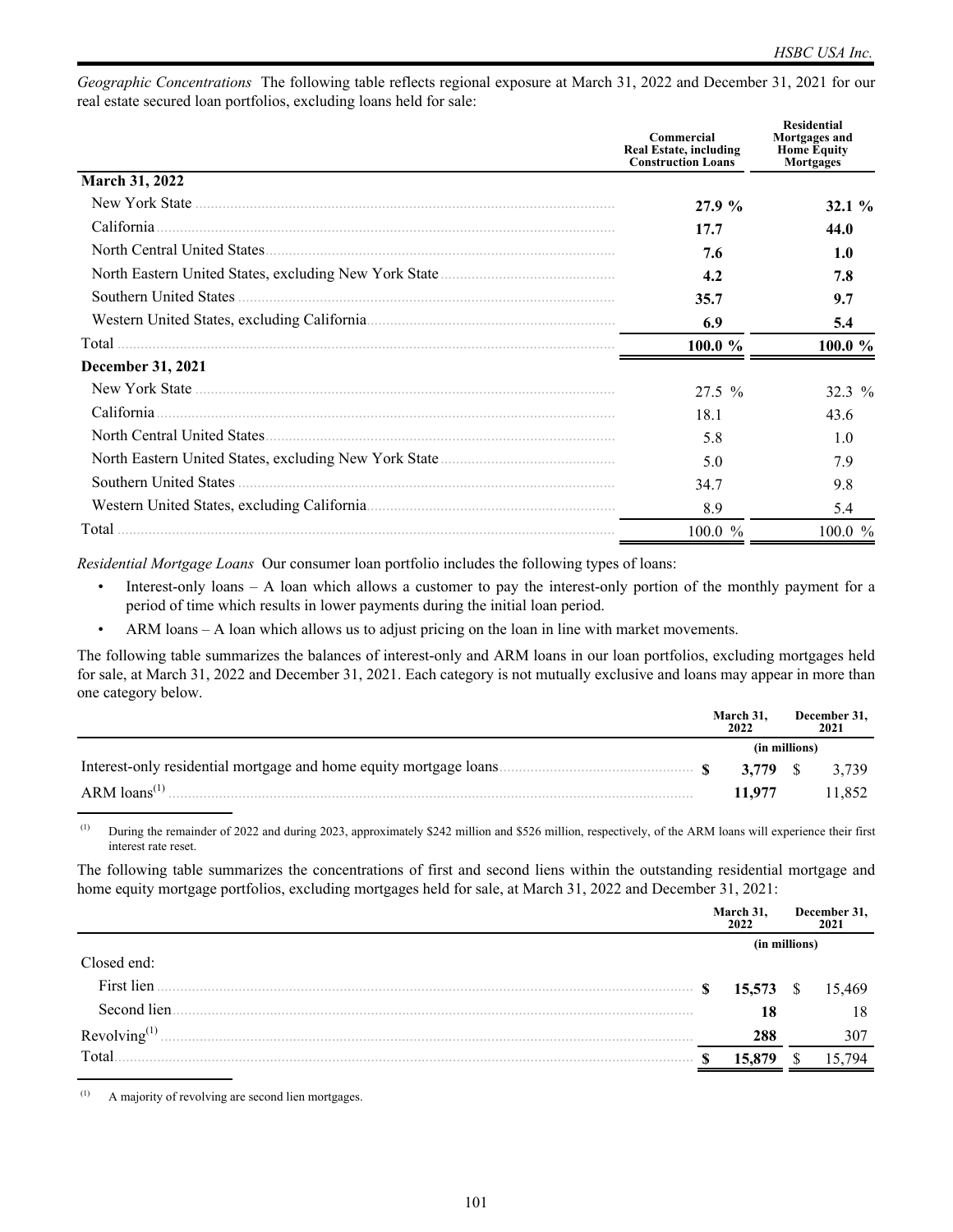*Credit Risks Associated with Derivative Contracts* Credit risk associated with derivatives is measured as the net replacement cost of derivative contracts in a receivable position in the event the counterparties of such contracts fail to perform under the terms of those contracts. In managing derivative credit risk, both the current exposure, which is the replacement cost of contracts on the measurement date, as well as an estimate of the potential change in value of contracts over their remaining lives are considered. Counterparties to our derivative activities include financial institutions, central clearing parties, foreign and domestic government agencies, corporations, funds (mutual funds, hedge funds, etc.), insurance companies and private clients as well as other HSBC entities. These counterparties are subject to regular credit review by the credit risk management department. To minimize credit risk, we may enter into legally enforceable master netting agreements which reduce risk by permitting the closeout and netting of transactions with the same counterparty upon occurrence of certain events. In addition, we reduce credit risk by obtaining collateral from counterparties. The determination of the need for and the levels of collateral will differ based on an assessment of the credit risk of the counterparty and/or regulatory requirements.

The total risk in a derivative contract is a function of a number of variables, such as:

- volatility of interest rates, currencies, equity or corporate reference entity used as the basis for determining contract payments;
- current market events or trends;
- country risk;
- maturity and liquidity of contracts;
- creditworthiness of the counterparties in the transaction;
- the existence of a master netting agreement among the counterparties; and
- existence and value of collateral received from counterparties to secure exposures.

The table below presents total credit risk exposure calculated using the general risk-based capital rules of the Basel III Standardized Approach which includes the net positive mark-to-market of the derivative contracts plus any adjusted potential future exposure as measured in reference to the notional amount. The regulatory capital rules recognize that bilateral netting agreements reduce credit risk and, therefore, allow for reductions of risk-weighted assets when netting requirements have been met and collateral exists. As a result, risk-weighted amounts for regulatory capital purposes are a portion of the original gross exposures. Furthermore, many contracts contain provisions that allow us to close out the transaction if the counterparty fails to post required collateral. In addition, many contracts give us the right to break the transactions earlier than the final maturity date. As a result, these contracts have potential future exposures that are often much smaller than the future exposures derived from the regulatory capital rules.

|                                            | March 31,<br>2022 | December 31,<br>2021 |  |
|--------------------------------------------|-------------------|----------------------|--|
|                                            | (in millions)     |                      |  |
| Risk associated with derivative contracts: |                   |                      |  |
| Total credit risk exposure.                | 12,283            | 11,896               |  |
| Less: collateral held against exposure     | 3.767             | 3,894                |  |
| Net credit risk exposure.                  | 8,516             | 8,002                |  |

# **Liquidity and Capital Resources**

Effective liquidity management is defined as ensuring we can meet customer loan requests, customer deposit maturities/ withdrawals and other cash commitments efficiently under both normal operating conditions and under unpredictable circumstances of industry or market stress. To achieve this objective, we have guidelines that require sufficient liquidity to cover potential funding requirements in both the short- and long-term and to avoid over-dependence on volatile, less reliable funding markets. Guidelines are set for the consolidated balance sheet of HSBC USA to ensure that it is a source of strength for our regulated, deposit-taking banking subsidiary, as well as to address the more limited sources of liquidity available to it as a holding company. Similar guidelines are set for HSBC Bank USA to ensure that it can meet its liquidity needs in various stress scenarios. Cash flow analysis, including stress testing scenarios, forms the basis for liquidity management and contingency funding plans. See "Risk Management" in this MD&A for further discussion of our approach towards liquidity and funding risk management, including information regarding the key measures employed to define, monitor and control our liquidity and funding risk.

*Interest Bearing Deposits with Banks* totaled \$45,738 million and \$47,400 million at March 31, 2022 and December 31, 2021, respectively, of which \$45,610 million and \$47,259 million, respectively, were held with the Federal Reserve Bank. Balances may fluctuate from period to period depending upon our liquidity position at the time and our strategy for deploying liquidity.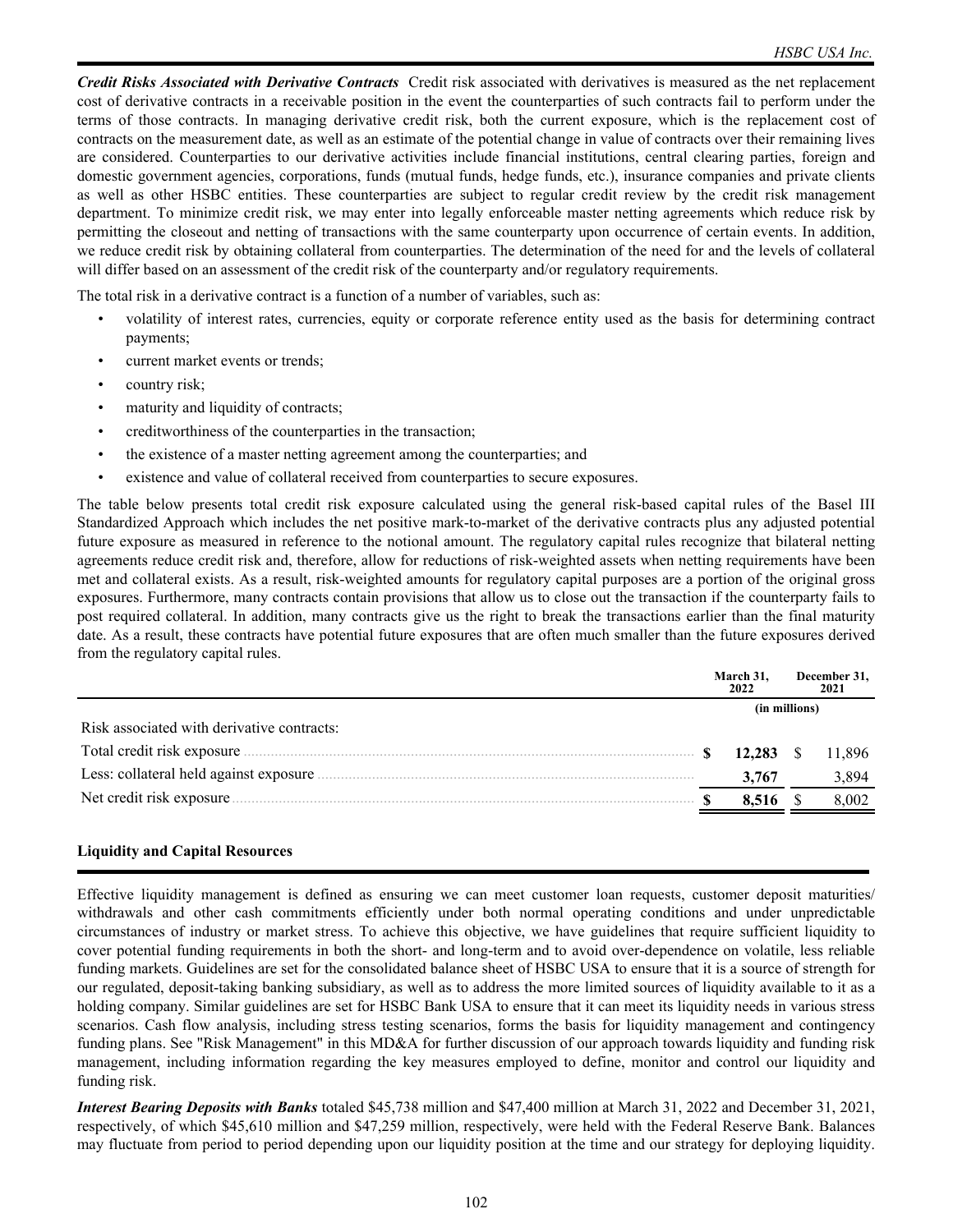Surplus interest bearing deposits with the Federal Reserve Bank may be deployed into securities purchased under agreements to resell or other investments depending on market conditions and the opportunity to maximize returns.

*Federal Funds Sold and Securities Purchased under Agreements to Resell* totaled \$5,759 million and \$10,514 million at March 31, 2022 and December 31, 2021, respectively. Balances may fluctuate from period to period depending upon our liquidity position at the time and our strategy for deploying liquidity.

*Trading Assets* includes securities totaling \$13,849 million and \$18,731 million at March 31, 2022 and December 31, 2021, respectively. See "Balance Sheet Review" in this MD&A for further analysis and discussion on trends.

*Securities* includes securities available-for-sale and securities held-to-maturity totaling \$38,502 million and \$40,501 million at March 31, 2022 and December 31, 2021, respectively. See "Balance Sheet Review" in this MD&A for further analysis and discussion on trends.

*Short-Term Borrowings* totaled \$6,790 million and \$6,338 million at March 31, 2022 and December 31, 2021, respectively. See "Balance Sheet Review" in this MD&A for further analysis and discussion on short-term borrowing trends.

*Deposits* totaled \$131,175 million and \$143,032 million at March 31, 2022 and December 31, 2021, respectively. See "Balance Sheet Review" in this MD&A for further analysis and discussion on deposit trends.

*Long-Term Debt* decreased to \$15,690 million at March 31, 2022 from \$17,236 million at December 31, 2021. The following table presents the maturities of long-term debt at March 31, 2022:

| 2022       |       |
|------------|-------|
| 2023       | 587   |
| 2024       | 2.051 |
| 2025       |       |
| 2026       | 609   |
| Thereafter |       |
| Total      |       |

The following table summarizes issuances and retirements of long-term debt during the three months ended March 31, 2022 and 2021:

| Three Months Ended March 31, |               | 2022    |  | 2021    |
|------------------------------|---------------|---------|--|---------|
|                              | (in millions) |         |  |         |
| Long-term debt issued.       |               | 647     |  | 2.288   |
| Long-term debt repaid.       |               | (1.241) |  | (4,071) |
| Net long-term debt repaid.   |               | (594    |  |         |

See "Balance Sheet Review" in this MD&A for further analysis and discussion on long-term debt trends, including additional information on debt issued and repaid during the three months ended March 31, 2022.

Under our shelf registration statement on file with the SEC, we may issue certain securities including debt securities and preferred stock. We satisfy the eligibility requirements for designation as a "well-known seasoned issuer," which allows us to file a registration statement that does not have a limit on issuance capacity. The ability to issue under the registration statement is limited by the authority granted by the Board of Directors. During the first quarter of 2022, due to an anticipated decrease in utilization of the shelf registration statement, the Board of Directors approved a reduction in the amount we are authorized to issue from \$20,000 million at December 31, 2021 to \$15,000 million, of which \$8,261 million was available at March 31, 2022. HSBC Bank USA has a \$40,000 million Global Bank Note Program that provides for the issuance of subordinated and senior notes, of which \$11,995 million was available at March 31, 2022.

As a member of the FHLB and the Federal Reserve Bank of New York, we have secured borrowing facilities which are collateralized by loans and investment securities. At March 31, 2022, long-term debt included \$1,000 million of borrowings from the FHLB facility. Based upon the amounts pledged as collateral under these facilities, we have additional borrowing capacity of up to \$12,925 million.

*Preferred Equity* See Note 19, "Preferred Stock," in our 2021 Form 10-K for information regarding all outstanding preferred share issues.

*Common Equity* During the first quarter of 2022, HSBC USA did not receive any cash capital contributions from its parent, HSBC North America, and did not make any capital contributions to its subsidiary, HSBC Bank USA.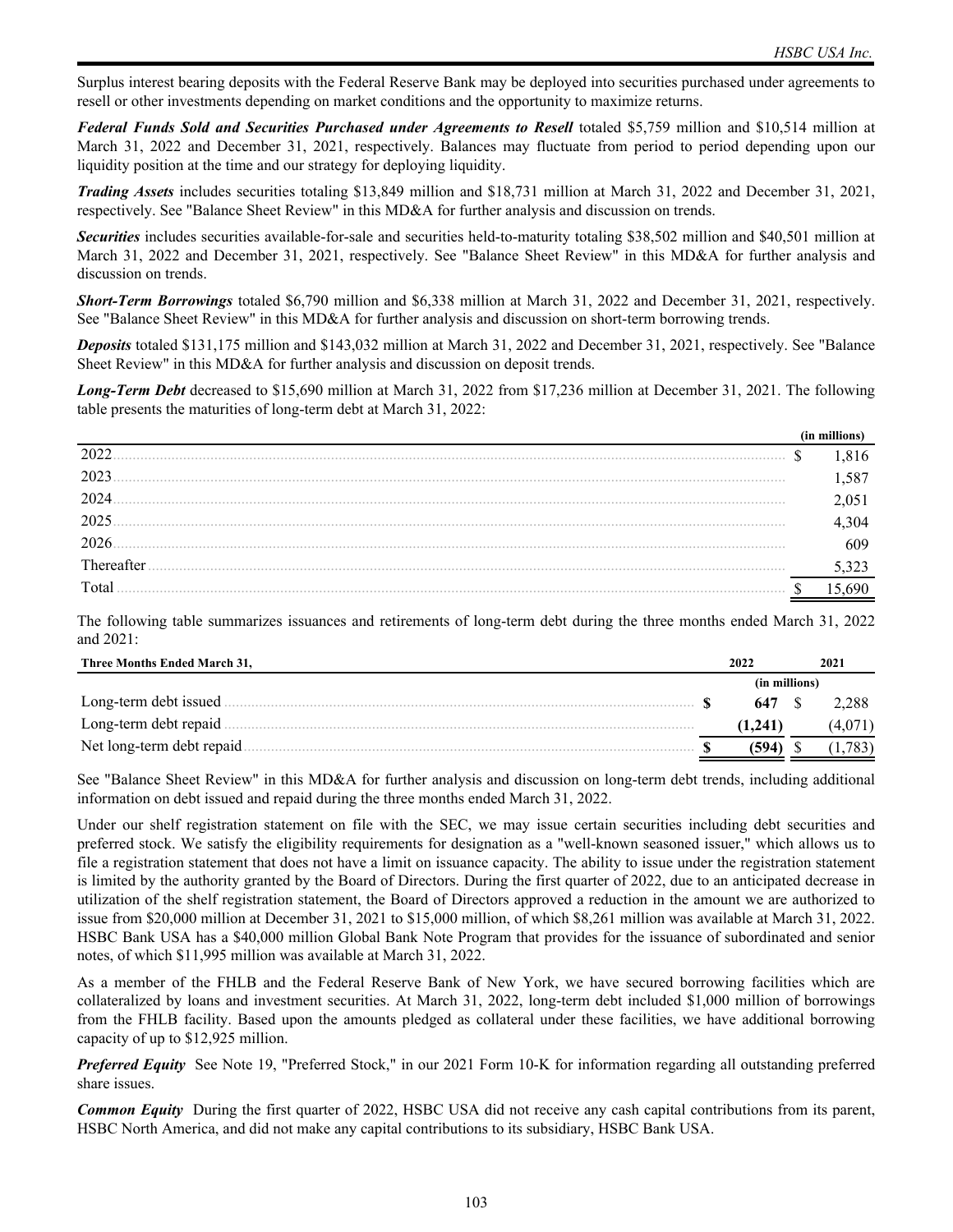*Capital Ratios* In managing capital, we develop targets for common equity Tier 1 capital to risk-weighted assets, Tier 1 capital to risk-weighted assets, total capital to risk-weighted assets and Tier 1 capital to adjusted quarterly average assets (i.e., the "Tier 1 leverage ratio"). Capital targets are reviewed at least semi-annually to ensure they reflect our business mix and risk profile, as well as real-time conditions and circumstances. The following table summarizes HSBC USA's Basel III capital ratios calculated as of March 31, 2022 and December 31, 2021:

|                                                      | March 31,<br>2022 | December 31,<br>2021 |
|------------------------------------------------------|-------------------|----------------------|
| Common equity Tier 1 capital to risk-weighted assets | 15.1 $\%$         | $15.1\%$             |
| Tier 1 capital to risk-weighted assets.              | 16.3              | 16.3                 |
| Total capital to risk-weighted assets                | 18.5              | 18.5                 |
| Tier 1 leverage ratio <sup>(1)</sup> .               |                   |                      |

(1) Adjusted quarterly average assets, the Tier 1 leverage ratio denominator, reflects quarterly average assets adjusted for amounts permitted to be deducted from Tier 1 capital.

In response to the COVID-19 pandemic, the federal banking agencies issued a final rule that provides the option to transition in the regulatory capital impacts of the current expected credit loss accounting standard over a five-year period. In 2020, HSBC North America and HSBC Bank USA elected the five-year transition option and, as a result, our capital ratios are being reported in accordance with the transition rules in the final rule. Accordingly, during 2020 and 2021, we excluded from regulatory capital the change in retained earnings resulting from adoption of the new accounting standard on January 1, 2020 as well as 25 percent of the change in the allowance for credit losses recognized between January 1, 2020 and December 31, 2021. Beginning January 1, 2022, the excluded impacts are being phased into regulatory capital over a three-year transition period and will be fully reflected at January 1, 2025.

We manage capital in accordance with HSBC Group policy. The HSBC North America Internal Capital Adequacy Assessment Process ("ICAAP") works in conjunction with the HSBC Group's ICAAP. The HSBC North America ICAAP applies to HSBC Bank USA and evaluates regulatory capital adequacy and capital adequacy under various stress scenarios. Our approach is to meet our capital needs for these stress scenarios locally through activities which reduce risk. To the extent that local alternatives are insufficient, as a wholly-owned subsidiary of HSBC, we would seek support from our ultimate parent. Regulatory capital requirements are based on the amount of capital required to be held, plus applicable capital buffers, as defined by regulations, and the amount of risk-weighted assets and leverage exposure, also calculated based on regulatory definitions.

We are subject to regulatory capital rules issued by U.S. banking regulators including Basel III (the "Basel III rule"). The Basel III rule establishes minimum capital ratios and overall capital adequacy standards for banks and bank holding companies ("BHCs"). HSBC North America, HSBC USA and HSBC Bank USA each calculate their risk-based capital requirements for credit risk under the Standardized Approach in the Basel III rule. In 2019, the FRB and the other federal banking agencies jointly finalized rules to implement the Economic Growth, Regulatory Relief and Consumer Protection Act that tailor the application of the enhanced prudential standards for large BHC and foreign banking organizations (the "Tailoring Rules"). The Tailoring Rules assign each BHC and IHC with \$50 billion or more in total U.S. assets into one of five classifications (Categories I through IV, and 'other firms') based on its size and four risk-based indicators. As of January 1, 2022, HSBC North America met the criteria to be re-classified as a Category IV firm and, as a result of this classification change, HSBC North America and HSBC Bank USA are no longer subject to the supplementary leverage ratio or the countercyclical capital buffer. Prior to January 1, 2022, HSBC North America and HSBC Bank USA were subject to Category III standards. For additional discussion of the Basel III rule requirements, including required minimum capital ratios, as well as further discussion of the Tailoring Rules, Category IV standards and other related regulatory developments and their expected impact see Part I, "Regulation and Competition - Regulatory Capital and Liquidity Requirements," in our 2021 Form 10-K. We continue to review the composition of our capital structure and capital buffers in light of these developments.

*Capital Planning and Stress Testing* The FRB requires certain U.S. top-tier BHCs and IHCs, including HSBC North America, to comply with the FRB's capital plan rule and CCAR program, as well as the supervisory stress tests conducted by the FRB. The stress tests are forward looking exercises to assess the impact of hypothetical macroeconomic baseline and severely adverse scenarios provided by the FRB on the financial condition and capital adequacy of a CCAR firm over a nine quarter planning horizon. As a result of its re-classification as a Category IV firm, HSBC North America is no longer subject to company-run stress testing and related disclosure requirements. Category IV firms are subject to supervisory stress testing on an every-otheryear basis, although they may opt into such testing in an "off year" in order to recalibrate their stress capital buffer based on their most recent supervisory stress test. The FRB continues to supervise Category IV firms on an ongoing basis, including evaluation of the capital adequacy and capital planning processes during off-cycle years. For further discussion of capital planning and stress testing, including detail regarding the FRB's supervisory assessment as part of the CCAR process, see Part I, "Regulation and Competition - Regulatory Capital and Liquidity Requirements," in our 2021 Form 10-K.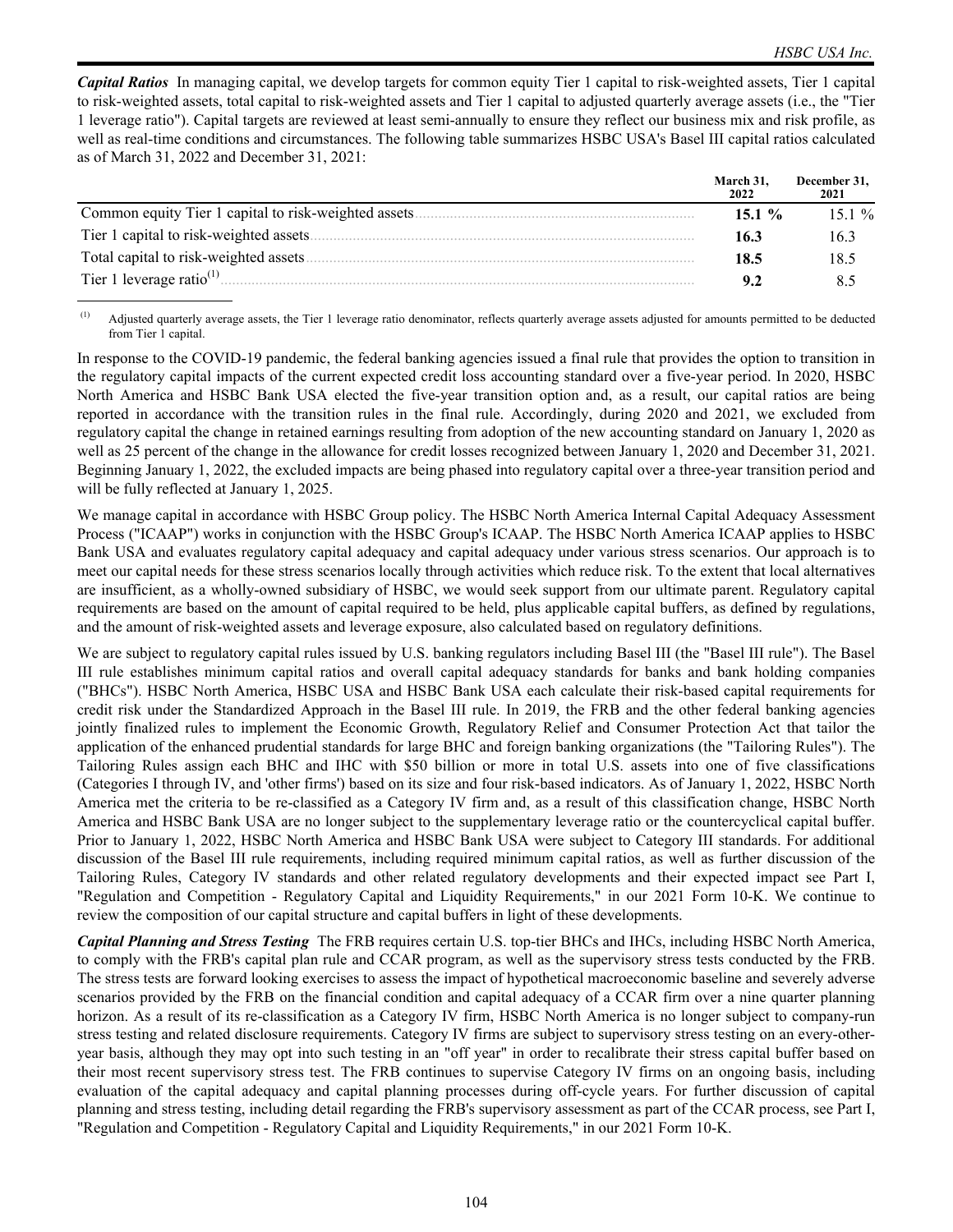HSBC North America submitted its 2022 CCAR capital plan in April 2022. The FRB will publicly disclose its CCAR and supervisory stress test results on or before June 30, 2022. Stress testing results are based solely on hypothetical adverse stress scenarios and should not be viewed or interpreted as forecasts of expected outcomes or capital adequacy or of the actual financial condition of HSBC North America. Capital planning and stress testing for HSBC North America may impact our future capital and liquidity.

While BHC regulatory capital compliance is generally performed at the HSBC North America level, and also separately for HSBC Bank USA, as a BHC we are required to meet minimum capital requirements imposed by the FRB. We present our capital ratios, together with HSBC Bank USA's in Note 16, "Retained Earnings and Regulatory Capital Requirements," in the accompanying consolidated financial statements.

*2022 Funding Strategy* Our current estimate for funding needs and sources for 2022 are summarized in the following table:

|                                         |  | Actual<br>January 1<br>through<br>March 31,<br>2022 | <b>Estimated</b><br>April 1<br>through<br>December 31,<br>2022 |               |   | <b>Estimated</b><br><b>Full Year</b><br>2022 |
|-----------------------------------------|--|-----------------------------------------------------|----------------------------------------------------------------|---------------|---|----------------------------------------------|
|                                         |  |                                                     |                                                                | (in billions) |   |                                              |
| Increase (decrease) in funding needs:   |  |                                                     |                                                                |               |   |                                              |
|                                         |  | $(1)$ \$                                            |                                                                | 4             | S |                                              |
|                                         |  | (8)                                                 |                                                                | (7)           |   | (15)                                         |
|                                         |  | (3)                                                 |                                                                | (5)           |   | (8)                                          |
|                                         |  | (12)                                                |                                                                | (8)           |   | (20)                                         |
| Increase (decrease) in funding sources: |  |                                                     |                                                                |               |   |                                              |
|                                         |  | $(12)$ \$                                           |                                                                | $(2)$ \$      |   | (14)                                         |
|                                         |  |                                                     |                                                                | (3)           |   | (1)                                          |
|                                         |  | (2)                                                 |                                                                | (3)           |   | (5)                                          |
|                                         |  | (12)                                                |                                                                | (8)           | S | (20)                                         |

The above table reflects a long-term funding strategy. Daily balances fluctuate as we accommodate customer needs, while ensuring that we have liquidity in place to support the balance sheet maturity funding profile. Should market conditions deteriorate, we have contingency plans to generate additional liquidity through the sales of assets or financing transactions. We remain confident in our ability to access the market for long-term debt funding needs in the current market environment. We continue to seek well-priced and stable customer deposits. We also continue to sell new agency-eligible conforming residential mortgage loans to third parties.

HSBC Bank USA is subject to significant restrictions imposed by federal law on extensions of credit to, and certain other 'covered transactions' with HSBC USA and other affiliates. For further discussion, see Part I, "Regulation and Competition - Affiliate Transaction Restrictions," in our 2021 Form 10-K.

See "Risk Management" in this MD&A for further discussion relating to our liquidity contingency plans and our approach to liquidity and funding risk management.

*Off-Balance Sheet Arrangements* As part of our normal operations, we enter into credit derivatives and various off-balance sheet arrangements with affiliates and third parties. These arrangements arise principally in connection with our lending and client intermediation activities and involve primarily commitments to extend credit and, in certain cases, guarantees.

Commitments to extend credit include arrangements whereby we are contractually obligated to extend credit in the form of loans, participations in loans, lease financing receivables, or similar transactions. At March 31, 2022 and December 31, 2021, we had commitments to extend credit totaling \$100.0 billion and \$94.1 billion, respectively, comprised primarily of commercial commitments and, to a lesser extent, consumer commitments. Commercial commitments comprise primarily those related to secured and unsecured loans and lines of credit. Consumer commitments comprise unused MasterCard/Visa credit card lines, where we have the right to change terms or conditions upon notification to the customer, and commitments to extend credit secured by residential properties, where we have the right to change terms or conditions, for cause, upon notification to the customer. For a summary of guarantees, including standby letters of credit and certain credit derivative transactions, as well as the contractual amounts outstanding at March 31, 2022 and December 31, 2021, see Note 18, "Guarantee Arrangements, Pledged Asset and Repurchase Agreements," in the accompanying consolidated financial statements.

The contractual amounts of these financial instruments represent our maximum possible credit exposure in the event that a counterparty draws down the full commitment amount or we are required to fulfill our maximum obligation under a guarantee. Many of these commitments and guarantees expire unused or without default. In addition, implementation of our business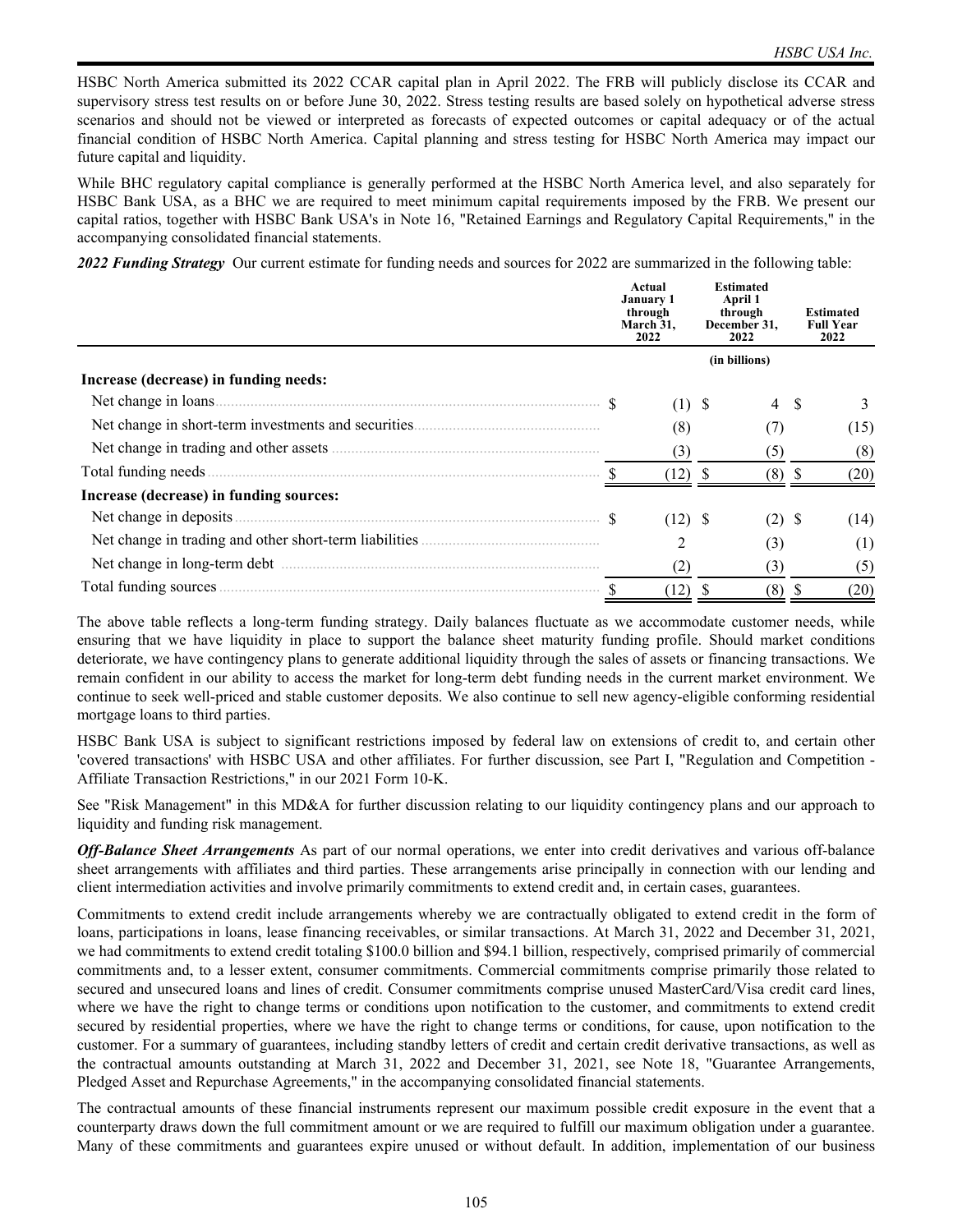strategy (as described under the heading "Executive Overview - 2021 Events" in our 2021 Form 10-K) will affect our contractual obligations over time, including with respect to consumer commitments. As a result, we believe that the contractual amount is not representative of the actual future credit exposure or funding requirements.

Our off-balance sheet arrangements also include transactions with unconsolidated variable interest entities ("VIEs"). See Note 17, "Variable Interest Entities," in the accompanying consolidated financial statements for a summary of these unconsolidated VIEs.

# **Fair Value**

*Fair Value Hierarchy* Fair value measurement accounting principles establish a fair value hierarchy structure that prioritizes the inputs to determine the fair value of an asset or liability (the "Fair Value Framework"). The Fair Value Framework distinguishes between inputs that are based on observed market data and unobservable inputs that reflect market participants' assumptions. It emphasizes the use of valuation methodologies that maximize observable market inputs. For financial instruments carried at fair value, the best evidence of fair value is a quoted price in an actively traded market (Level 1). Where the market for a financial instrument is not active, valuation techniques are used. The majority of our valuation techniques use market inputs that are either observable or indirectly derived from and corroborated by observable market data for substantially the full term of the financial instrument (Level 2). Because Level 1 and Level 2 instruments are determined by observable inputs, less judgment is applied in determining their fair values. In the absence of observable market inputs, the financial instrument is valued based on valuation techniques that feature one or more significant unobservable inputs (Level 3). The determination of the level of fair value hierarchy within which the fair value measurement of an asset or a liability is classified often requires judgment and may change over time as market conditions evolve. We consider the following factors in developing the fair value hierarchy:

- whether the asset or liability is transacted in an active market with a quoted market price;
- the level of bid-ask spreads;
- a lack of pricing transparency due to, among other things, complexity of the product and market liquidity;
- whether only a few transactions are observed over a significant period of time;
- whether the pricing quotations differ substantially among independent pricing services;
- whether inputs to the valuation techniques can be derived from or corroborated with market data; and
- whether significant adjustments are made to the observed pricing information or model output to determine the fair value.

Level 1 inputs are unadjusted quoted prices in active markets that the reporting entity has the ability to access for identical assets or liabilities. A financial instrument is classified as a Level 1 measurement if it is listed on an exchange or is an instrument actively traded in the over-the-counter ("OTC") market where transactions occur with sufficient frequency and volume. We regard financial instruments such as debt securities, equity securities and derivative contracts listed on the primary exchanges of a country to be actively traded. Non-exchange-traded instruments classified as Level 1 assets include securities issued by the U.S. Treasury, to-be-announced securities, non-callable securities issued by U.S. Government sponsored enterprises and certain foreign government-backed debt.

Level 2 inputs are those that are observable either directly or indirectly but do not qualify as Level 1 inputs. We classify mortgage pass-through securities, agency and certain non-agency mortgage collateralized obligations, non-exchange-traded derivative contracts, asset-backed securities, obligations of U.S. states and political subdivisions, corporate debt securities, certain foreign government-backed debt, preferred securities, securities purchased and sold under resale and repurchase agreements, precious metals, certain loans held for sale, certain student loans, residential mortgage loans whose carrying amount was reduced based on the fair value of the underlying collateral and real estate owned as Level 2 measurements. Where possible, at least two quotations from independent sources are obtained based on transactions involving comparable assets and liabilities to validate the fair value of these instruments. We have established a process to understand the methodologies and inputs used by the third party pricing services to ensure that pricing information meets the fair value objective and, where appropriate, this pricing data is back-tested to market trade executions. Where significant differences arise among the independent pricing quotes and the internally determined fair value, we investigate and reconcile the differences. If the investigation results in a significant adjustment to the fair value, the instrument will be classified as Level 3 within the fair value hierarchy. In general, we have observed that there is a correlation between the credit standing and the market liquidity of a non-derivative instrument.

Level 2 derivative instruments are generally valued based on discounted future cash flows or an option pricing model adjusted for counterparty credit risk and market liquidity. The fair value of certain derivative products is determined using valuation techniques based on inputs derived from observable indices traded in the OTC market. Appropriate control processes and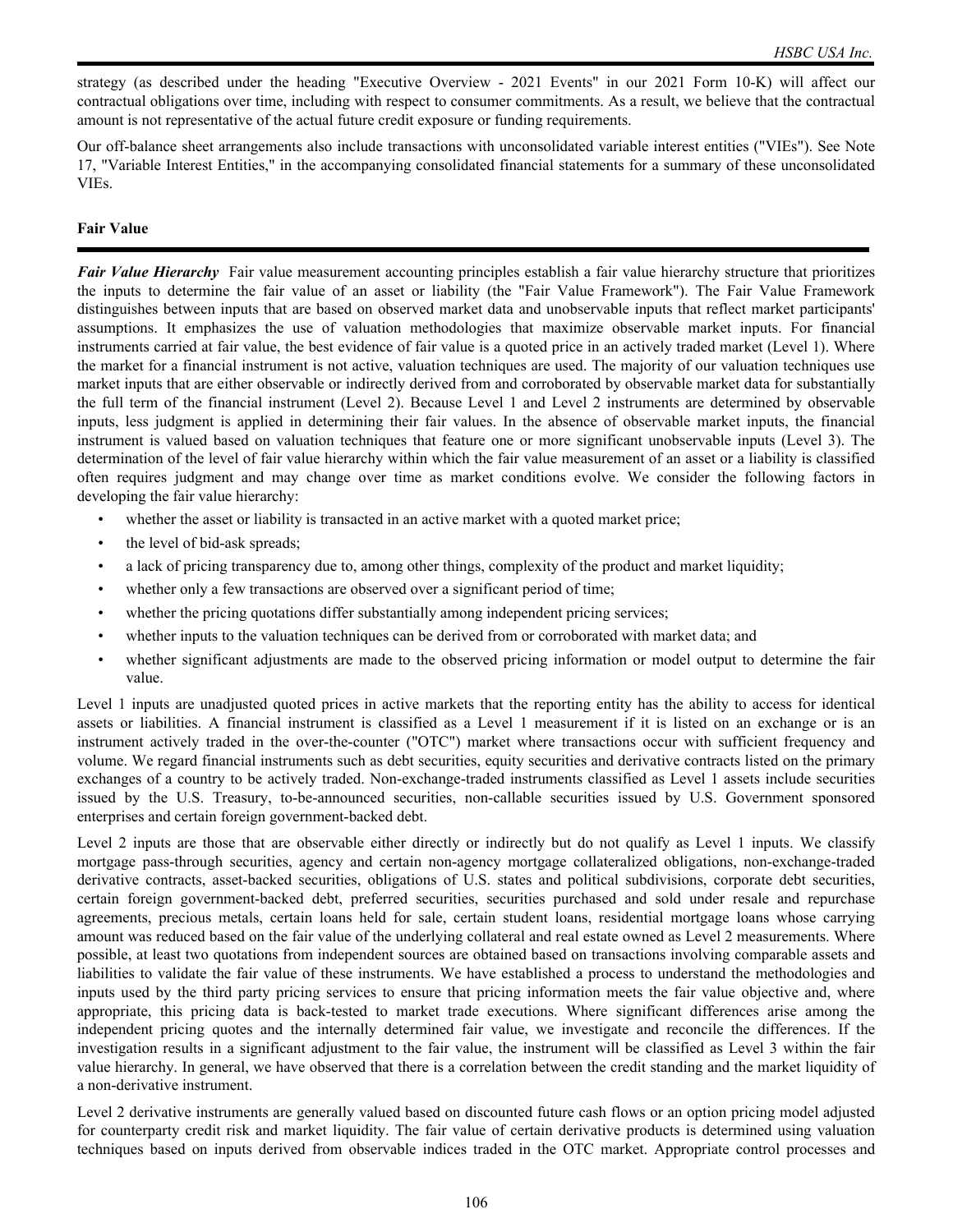procedures have been applied to ensure that the derived inputs are applied to value only those instruments that share similar risks to the relevant benchmark indices and therefore demonstrate a similar response to market factors.

Level 3 inputs are unobservable estimates that management expects market participants would use to determine the fair value of the asset or liability. That is, Level 3 inputs incorporate market participants' assumptions about risk and the risk premium required by market participants in order to bear that risk. We develop Level 3 inputs based on the best information available in the circumstances. At March 31, 2022 and December 31, 2021, our Level 3 measurements included the following: certain structured deposits and structured notes for which the embedded derivatives have significant unobservable inputs (e.g., volatility or default correlations), certain asset-backed securities, individually assessed commercial loans, mortgage servicing rights, derivatives with certain inputs which are unobservable, certain credit default swaps, certain loans held for sale and swap agreements entered into in conjunction with the sales of Visa Class B Shares for which the fair value is dependent upon the final resolution of the related litigation. See Note 19, "Fair Value Measurements," in the accompanying consolidated financial statements for additional information on Level 3 inputs.

*Level 3 Measurements* The following table provides information about Level 3 assets/liabilities in relation to total assets/ liabilities measured at fair value at March 31, 2022 and December 31, 2021:

|                                                   | March 31,<br>2022 |                           | December 31,<br>2021 |
|---------------------------------------------------|-------------------|---------------------------|----------------------|
|                                                   |                   | (dollars are in millions) |                      |
|                                                   |                   | 757<br>S                  | 2,356                |
|                                                   | 70,266            |                           | 76,713               |
| Level 3 liabilities <sup><math>(1)</math></sup> . | 2.797             |                           | 2,598                |
|                                                   | 30,202            |                           | 28,125               |
|                                                   |                   | $1.1\%$                   | $3.1\%$              |
|                                                   |                   | $9.3\%$                   | $92\%$               |

<sup>(1)</sup> Presented without netting which allows the offsetting of amounts relating to certain contracts if certain conditions are met.

<sup>(2)</sup> Includes \$339 million of recurring Level 3 assets and \$418 million of non-recurring Level 3 assets at March 31, 2022. Includes \$355 million of recurring Level 3 assets and \$2,001 million of non-recurring Level 3 assets at December 31, 2021.

 $^{(3)}$  Includes \$69,719 million of assets measured on a recurring basis and \$547 million of assets measured on a non-recurring basis at March 31, 2022. Includes \$74,511 million of assets measured on a recurring basis and \$2,202 million of assets measured on a non-recurring basis at December 31, 2021.

*Significant Changes in Fair Value for Level 3 Assets and Liabilities* During the first quarter of 2022, we sold certain loans which were transferred to held for sale during 2021 and were Level 3 assets measured at fair value on a non-recurring basis. See Note 8, "Loans Held for Sale," in the accompany consolidated financial statements for additional information.

See Note 19, "Fair Value Measurements," in the accompanying consolidated financial statements for information on additions to and transfers into (out of) Level 3 measurements during the three months ended March 31, 2022 and 2021 as well as for further details including the classification hierarchy associated with assets and liabilities measured at fair value.

*Effect of Changes in Significant Unobservable Inputs* The fair value of certain financial instruments is measured using valuation techniques that incorporate pricing assumptions not supported by, derived from or corroborated by observable market data. The resultant fair value measurements are dependent on unobservable input parameters which can be selected from a range of estimates and may be interdependent. Changes in one or more of the significant unobservable input parameters may change the fair value measurements of these financial instruments. For the purpose of preparing the financial statements, the final valuation inputs selected are based on management's best judgment that reflect the assumptions market participants would use in pricing similar assets or liabilities.

The unobservable input parameters selected are subject to the internal valuation control processes and procedures. When we perform a test of all the significant input parameters to the extreme values within the range at the same time, it could result in an increase of the overall fair value measurement of approximately \$23 million or a decrease of the overall fair value measurement of approximately \$27 million at March 31, 2022. The effect of changes in significant unobservable input parameters are primarily driven by the uncertainty in determining the fair value of certain credit-linked structured notes.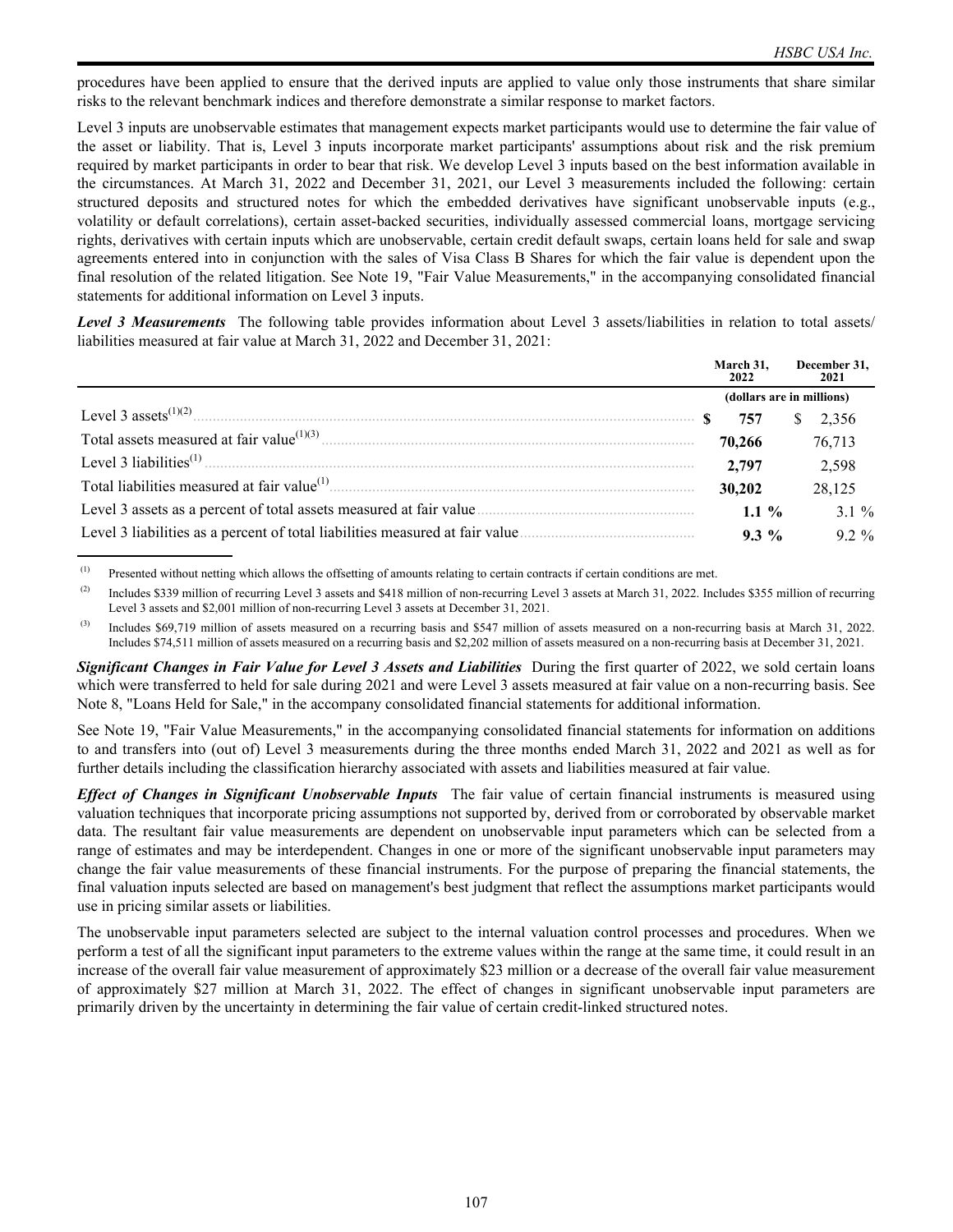#### **Risk Management**

*Overview* Managing risk effectively is fundamental to the delivery of our strategic priorities.

We use a comprehensive risk management framework across the organization and across all risk types underpinned by our risk culture. This framework fosters continuous monitoring, promotes risk awareness and encourages sound operational and strategic decision-making. It also ensures a consistent approach to identifying, assessing, managing and reporting the risks we accept and incur in our activities.

Our Board of Directors has the ultimate responsibility for effective oversight of risk management. It is advised on risk matters by the Risk Committee of the Board of Directors, notably risk appetite and its alignment with our strategy, risk governance and internal controls, as well as high-level risk related matters. Robust risk governance and accountability are embedded throughout our business through an established framework that helps to ensure appropriate oversight of and accountability for the effective management of risk.

*Our material risks* The principal risks associated with our operations include the following:

- *Credit risk* is the risk of financial loss if a customer or counterparty fails to meet an obligation under a contract;
- *Treasury risk* is the risk of having insufficient capital, liquidity or funding resources to meet financial obligations and satisfy regulatory requirements, including pension risk. Treasury risk also includes the risk to our earnings due to changes in market interest rates;
- *Market risk* is the risk that movements in market factors, such as foreign exchange rates, interest rates, credit spreads, equity prices and commodity prices, will reduce our income or the value of our portfolios;
- *Resilience risk* is the risk that we are unable to provide critical services to our customers, affiliates and counterparties as a result of sustained and significant operational disruption;
- *Regulatory compliance risk* is the risk that we fail to observe the letter and spirit of relevant laws, codes, rules, regulations and standards of good market practice, which as a consequence incur fines and penalties and suffer damage to our business;
- *Financial crime risk* is the risk that we knowingly or unknowingly help parties to commit or to further potentially illegal activity, including money laundering, fraud, bribery and corruption, tax evasion, sanctions breaches, and terrorist and proliferation financing;
- *Strategic risk* is the risk that the business will fail to identify, execute and react appropriately to opportunities and/or threats arising from changes in the market, some of which may emerge over a number of years such as changing economic and political circumstances, customer requirements, demographic trends, regulatory developments or competitor action; and
- *Model risk* is the potential for adverse consequences from business decisions informed by models, which can be exacerbated by errors in methodology, design or the way they are used.

In the course of our regular risk management activities, we use models to help quantify the risk we are taking. We believe that the assumptions used in these models are reasonable within the parameters for which the models have been built and calibrated to operate, but events may unfold differently than what is assumed in the models. Consequently, actual results may differ significantly from model projections. The severe projections of macroeconomic variables during the COVID-19 pandemic and subsequent significant recovery represent events outside the parameters for which the models have been built. As a result, adjustments to model outputs to reflect consideration of management judgment are used with stringent governance in place to ensure appropriate results. Where models do not require adjustments, enhanced model monitoring confirms models are performing as intended.

See "Risk Management" in MD&A in our 2021 Form 10-K for a more complete discussion of the objectives of our risk management system as well as our risk management policies and practices. There have been no material changes to our approach to risk management since December 31, 2021.

*Credit Risk Management* Credit risk is managed through a robust risk identification and control framework which outlines clear and consistent policies, principles and guidance for risk managers. Credit risk is monitored using various internal risk management measures and within limits approved by individuals within a framework of delegated authorities. Our credit risk management procedures are designed for all stages of economic and financial cycles, including challenging periods of market volatility and economic uncertainty. During the first quarter of 2022, in addition to the continued economic uncertainty caused by the COVID-19 pandemic, the impact of the Russia-Ukraine war created further uncertainty about the future economic environment. While our credit risk exposure to Russia was immaterial at March 31, 2022, the impact of the war on general economic conditions will continue to evolve and, therefore, the impact on our customers remains uncertain. We continue to monitor the performance of our material commercial loans as conditions evolve and take necessary credit actions where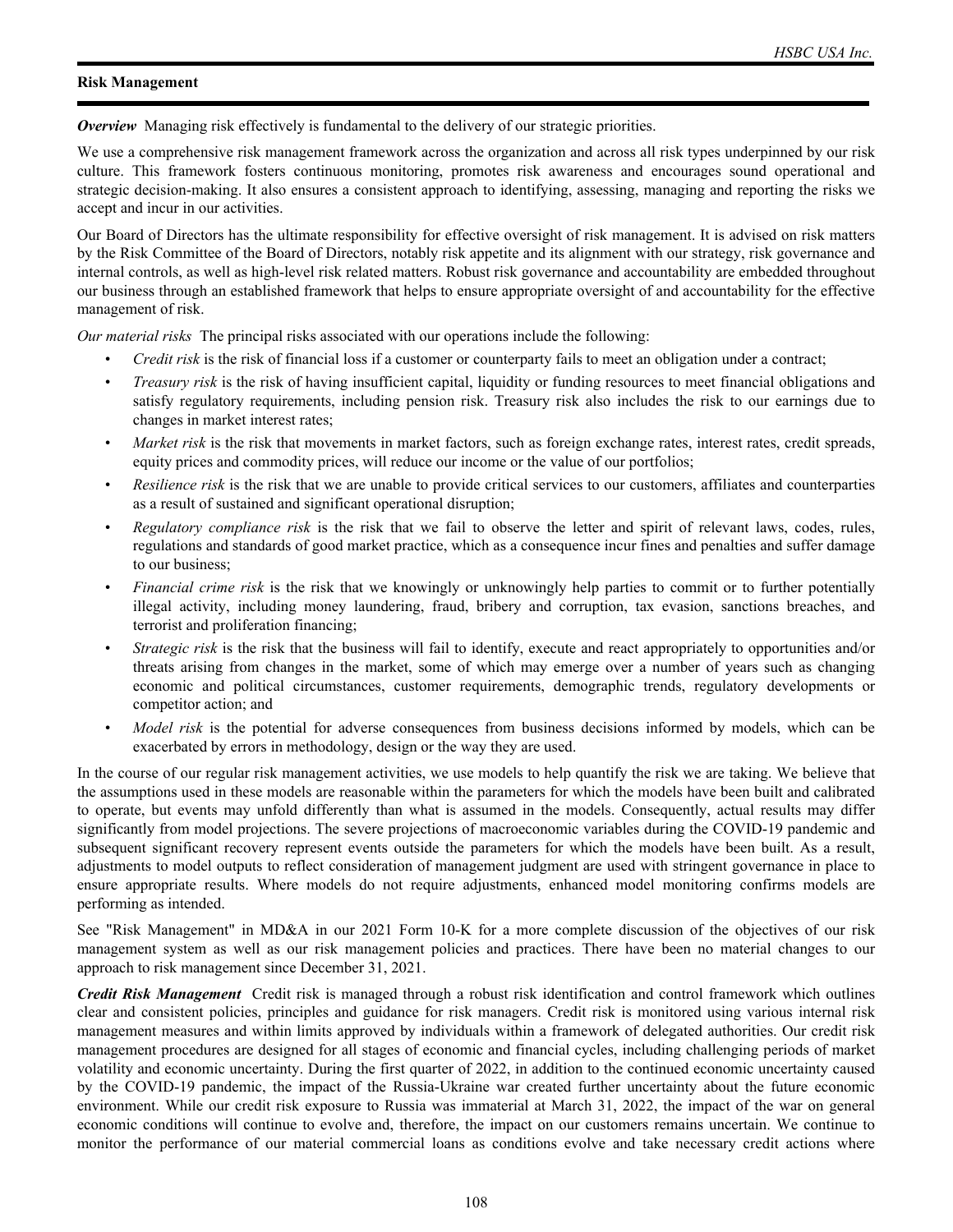warranted. See "Risk Management" in MD&A in our 2021 Form 10-K for a more complete discussion of our approach to credit risk.

*Treasury Risk Management* We continuously monitor our capital ratios and the impact of market events on our liquidity positions and will continue to adapt our frameworks as necessary to reflect market events and the evolving regulatory landscape and view as to best practices. See "Risk Management" in MD&A in our 2021 Form 10-K for a more complete discussion of our approach to treasury risk.

*Capital risk* See "Liquidity and Capital Resources" in this MD&A for a discussion of our approach to capital risk management, including our capital ratios and regulatory capital requirements.

*Liquidity and funding risk* As part of our approach towards liquidity and funding risk management, we employ the measures discussed below to define, monitor and control our liquidity and funding risk in accordance with HSBC policy.

As of January 1, 2022, HSBC North America met the criteria to be re-classified as a Category IV firm and, as a result of this classification change, HSBC North America and HSBC Bank USA are subject to a further reduced U.S. liquidity coverage ratio ("LCR") and net stable funding ratio ("NSFR") requirement of 70 percent so long as HSBC North America's weighted shortterm wholesale funding equals or exceeds \$50 billion. HSBC North America and HSBC Bank USA elected to report subject to the reduced U.S. LCR and NSFR requirement of 70 percent beginning April 1, 2022, whereas they were previously subject to the requirement of 85 percent applicable under Category III standards.

The U.K. Prudential Regulatory Authority ("PRA") based LCR is designed to be a short-term liquidity measure to ensure banks have sufficient High Quality Liquid Assets ("HQLA") to cover net stressed cash outflows over the next 30 days. At both March 31, 2022 and December 31, 2021, HSBC USA's LCR exceeded 100 percent. A LCR of 100 percent or higher reflects an unencumbered HQLA balance that is equal to or exceeds liquidity needs for a 30 calendar day liquidity stress scenario. HQLA consists of cash or assets that can be converted into cash at little or no loss of value in private markets. HSBC North America and HSBC Bank USA are also currently subject to the U.S. LCR rule and are required to report their LCR to U.S. regulators on a daily basis. Under the Tailoring Rules, an 85 percent LCR requirement applies to Category III firms with weighted short-term wholesale funding under \$75 billion and their depository institution subsidiaries. As a result, under the U.S. LCR rule, a LCR of 100 percent or higher reflects an unencumbered HQLA balance that is equal to or exceeds 85 percent of a Category III firm's liquidity needs for a 30 calendar day liquidity stress scenario. During the three months ended March 31, 2022, HSBC Bank USA's LCR under the U.S. LCR rule remained above the 100 percent minimum requirement.

The U.K. PRA based NSFR, which is a longer term liquidity measure with a 12-month time horizon to ensure a sustainable maturity structure of assets and liabilities, took effect on January 1, 2022. At both March 31, 2022 and December 31, 2021, HSBC USA's NSFR exceeded 100 percent. The ratio at December 31, 2021 was estimated based on our interpretation and understanding of the Basel Committee NSFR guidance at that time. A NSFR of 100 percent or more reflects an available stable funding balance from liabilities and capital over the next 12 months that is equal to or exceeds the required amount of funding for assets and off-balance sheet exposures. HSBC North America and HSBC Bank USA are also currently subject to the U.S. NSFR rule. Under the Tailoring Rules, an 85 percent NSFR requirement applies to Category III firms with weighted short-term wholesale funding under \$75 billion and their depository institution subsidiaries. As a result, under the U.S. NSFR rule, a NSFR of 100 percent or more reflects an available stable funding balance from liabilities and capital over the next 12 months that is equal to or exceeds 85 percent of a Category III firm's required amount of funding for assets and off-balance sheet exposures. At both March 31, 2022 and December 31, 2021, HSBC Bank USA's NSFR under the U.S. NSFR rule exceeded 100 percent.

As a Category IV firm, HSBC North America remains subject to liquidity stress testing and related liquidity buffer and liquidity risk management requirements. HSBC North America and HSBC Bank USA have liquidity profiles to support compliance with these rules and may need to make changes to their liquidity profiles to support compliance with any future rules.

Our liquidity and funding risk management approach includes deposits, supplemented by wholesale borrowing to fund our balance sheet, and using security sales or secured borrowings for liquidity stress situations in our liquidity contingency plans. In addition, regulations require banks to retain a portfolio of HQLA. As such, we are maintaining a large portfolio of high quality sovereign and sovereign guaranteed securities.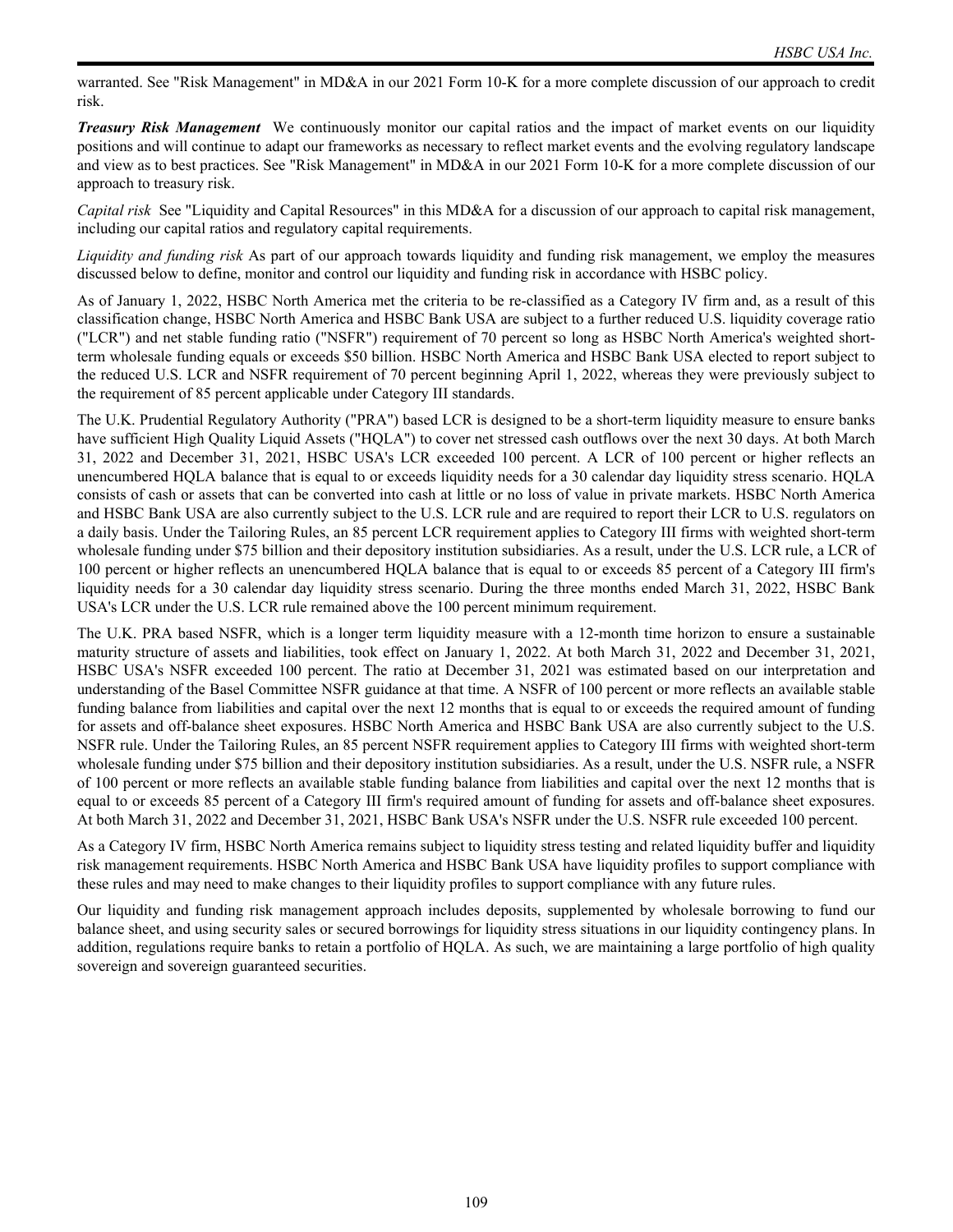Our ability to regularly attract wholesale funds at a competitive cost is enhanced by strong ratings from the major credit ratings agencies. The following table reflects the short and long-term credit ratings of HSBC USA and HSBC Bank USA at March 31, 2022:

|                        | Moody's    | $S\&P$ | Fitch |
|------------------------|------------|--------|-------|
| <b>HSBC USA:</b>       |            |        |       |
| Short-term borrowings. | <b>P-1</b> | $A-2$  | $F1+$ |
| Long-term/senior debt  |            | А-     | $A+$  |
| <b>HSBC Bank USA:</b>  |            |        |       |
| Short-term borrowings. | <b>P-1</b> | $A-1$  | $F1+$ |
| Long-term/senior debt. | Aa3        |        | $AA-$ |

Rating agencies continue to evaluate economic and geopolitical trends, regulatory developments, future profitability, risk management practices and legal matters, all of which could lead to adverse ratings actions.

Although we closely monitor and strive to manage factors influencing our credit ratings, there is no assurance that our credit ratings will not change in the future. At March 31, 2022, none of the ratings on the debt of HSBC USA or HSBC Bank USA from any of the rating agencies were under review for potential downgrade.

See "Liquidity and Capital Resources" in this MD&A for further discussion of our liquidity position, including additional information regarding our outstanding borrowings, the remaining availability of our debt issuance programs and our funding strategy.

*Interest rate risk* Various techniques are utilized to quantify and monitor risks associated with the repricing characteristics of our assets, liabilities and derivative contracts. See "Risk Management" in MD&A in our 2021 Form 10-K for a more complete discussion of our approach to interest rate risk.

Economic value of equity ("EVE") EVE represents the present value of the banking book cash flows that could be provided to our equity holder under a managed run-off scenario. An EVE sensitivity represents the change in EVE due to a defined movement in interest rates. We manage to an immediate parallel upward shock of 200 basis points and an immediate parallel downward shock of 200 basis points to the market implied interest rates. At both March 31, 2022 and December 31, 2021, our EVE remained within risk limits for the up 200 and down 200 basis point interest rate shock scenarios.

Net interest income simulation modeling techniques We utilize simulation modeling to monitor a number of interest rate scenarios for their impact on projected net interest income. These techniques simulate the impact on projected net interest income under various scenarios, such as rate shock scenarios which assume immediate market rate movements by 100 basis points, as well as scenarios in which rates gradually rise or fall by 100 basis points over a twelve month period. In the gradual scenarios, 25 percent of the interest rate movement occurs at the beginning of each quarter. The following table reflects the impact on our projected net interest income of the scenarios utilized by these modeling techniques:

|                                                                                                                                                           |        | <b>March 31, 2022</b> |                           | December 31, 2021 |
|-----------------------------------------------------------------------------------------------------------------------------------------------------------|--------|-----------------------|---------------------------|-------------------|
|                                                                                                                                                           | Amount | $\frac{6}{9}$         | Amount                    | $\%$              |
|                                                                                                                                                           |        |                       | (dollars are in millions) |                   |
| Estimated increase (decrease) in projected net interest income (reflects projected rate<br>movements on April 1, 2022 and January 1, 2022, respectively): |        |                       |                           |                   |
| Resulting from a gradual 100 basis point increase in the yield curve.                                                                                     | 171    | 6 %                   | 225                       | $9\%$             |
| Resulting from a gradual 100 basis point decrease in the yield curve.                                                                                     | (134)  | (5)                   | (130)                     | (5)               |
| Other significant scenarios monitored (reflects projected rate movements on April 1,<br>2022 and January 1, 2022, respectively):                          |        |                       |                           |                   |
| Resulting from an immediate 100 basis point increase in the yield curve                                                                                   | 273    | 10                    | 308                       | 13                |
| Resulting from an immediate 100 basis point decrease in the yield curve.                                                                                  | (406)  | (15)                  | (334)                     | (14)              |

The projections do not take into consideration possible complicating factors such as the effect of changes in interest rates on the credit quality, size and composition of the balance sheet. Therefore, although this provides a reasonable estimate of interest rate sensitivity, actual results will differ from these estimates, possibly by significant amounts.

*Market Risk Management* Exposure to market risk is separated into two portfolios:

- *Trading portfolios* comprise positions arising from market-making and warehousing of client-derived positions.
- *• Non-trading portfolios* comprise positions that primarily arise from the interest rate management of our retail and commercial banking assets and liabilities and financial investments classified as available-for-sale and held-to-maturity.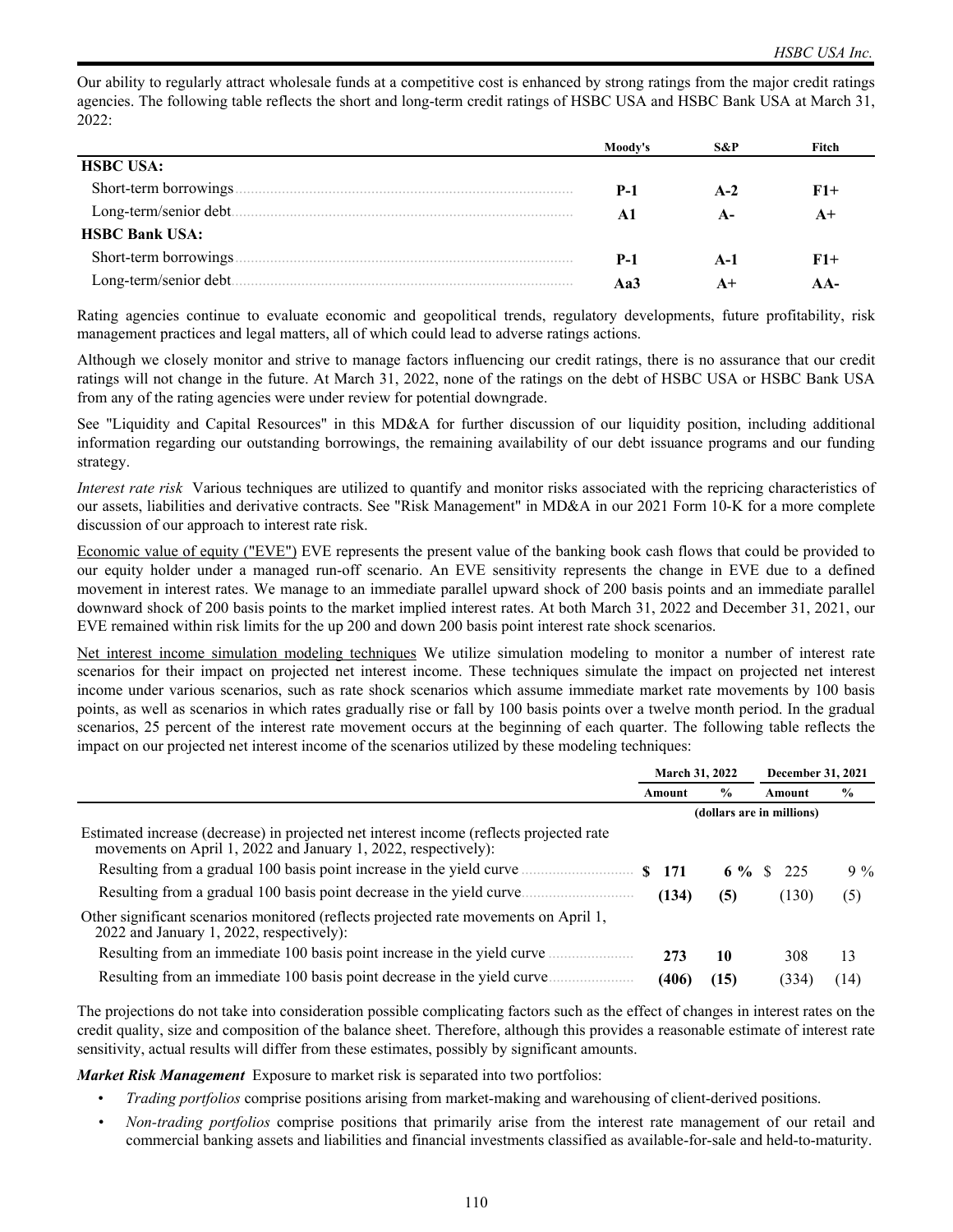We apply similar risk management policies and measurement techniques to both trading and non-trading portfolios. Our objective is to manage and control market risk exposures to optimize return on risk while maintaining a market profile consistent with our established risk appetite. See "Risk Management" in MD&A in our 2021 Form 10-K for a more complete discussion of our approach to market risk.

Value at risk ("VaR") VaR is a technique for estimating potential losses on risk positions as a result of movements in market rates and prices over a specified time horizon and to a given level of confidence. The use of VaR is integrated into market risk management and calculated for all trading positions regardless of how we capitalize them. In addition, we calculate VaR for non-trading portfolios to have a complete picture of risk. VaR measures are calculated to a 99 percent confidence level and use a one-day holding period.

*Trading portfolios* Trading VaR generates primarily from the MSS segment of GBM. Portfolios comprise mainly foreign exchange products, precious metals (i.e., gold, silver, platinum) and credit default swaps.

The following graph summarizes daily VaR for our trading portfolios at a 99 percent confidence level (in millions):



The following table summarizes our trading VaR for the three months ended March 31, 2022 and at December 31, 2021:

|                                   | Foreign<br>exchange and<br>commodity |   | Interest rate |    | <b>Credit Spread</b> | Portfolio<br>Diversification <sup>(1)</sup> |          | Total <sup>(2)</sup> |  |
|-----------------------------------|--------------------------------------|---|---------------|----|----------------------|---------------------------------------------|----------|----------------------|--|
|                                   |                                      |   |               |    | (in millions)        |                                             |          |                      |  |
|                                   | 5S                                   |   | 3             | -S | 2                    | - \$                                        | $(4)$ \$ | 6                    |  |
| Three Months Ended March 31, 2022 |                                      |   |               |    |                      |                                             |          |                      |  |
| Average                           |                                      |   |               |    |                      |                                             | (5)      |                      |  |
| Maximum                           | q                                    |   | 6             |    |                      |                                             |          | 9                    |  |
| Minimum                           |                                      |   |               |    |                      |                                             |          |                      |  |
|                                   |                                      | S |               |    |                      |                                             | (4)      | 9                    |  |

(1) Portfolio diversification is the market risk dispersion effect of holding a portfolio containing different risk types. It represents the reduction in unsystematic market risk that occurs when combining a number of different risk types, for example, foreign exchange, interest rate and credit spread, together in one portfolio. It is measured as the difference between the sum of the VaR by individual risk type and the combined total VaR. A negative number represents the benefit of portfolio diversification. As the maximum and minimum occur on different days for different risk types, it is not meaningful to calculate a portfolio diversification benefit for these measures.

<sup>(2)</sup> The total VaR is non-additive across risk types due to diversification effects. For presentation purposes, portfolio diversification of the VaR for trading portfolios includes VaR-based risk-not-in-VaR.

Back-testing We routinely validate the accuracy of our VaR models by back-testing them against hypothetical profit and loss that excludes non-modeled items such as fees, commissions and revenues of intra-day transactions from the actual reported profit and loss. We would expect, under stable market conditions, to see two or three losses in excess of VaR at the 99 percent confidence level over a one-year period. However, in periods of unstable market conditions, we could see an increase in the number of back-testing exceptions.

During the first quarter of 2022, we experienced no loss back-testing exceptions.

*Non-trading portfolios* Non-trading VaR predominantly relates to Markets Treasury and represents the potential negative changes in the investment portfolio market value (which includes available-for-sale and held-to-maturity assets) and associated hedges. Our investment portfolio holdings comprise mainly U.S. Treasury, U.S. Government agency mortgage-backed and U.S. Government sponsored mortgage-backed securities. Our non-trading VaR exposure is driven by interest rates and agency spread volatility.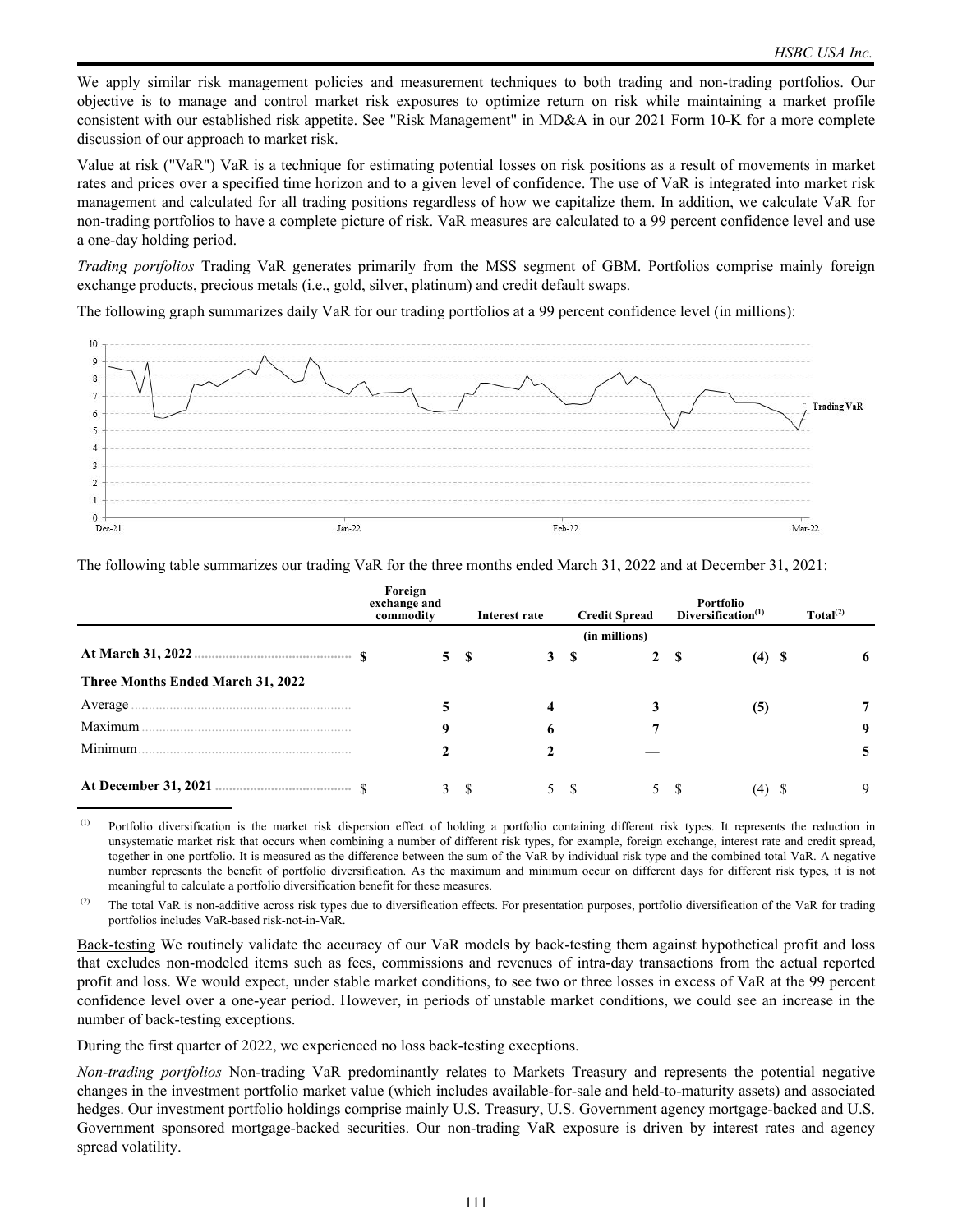The following table summarizes our non-trading VaR for the three months ended March 31, 2022 and at December 31, 2021:

|                                   | Interest rate | <b>Credit Spread</b> | Portfolio<br>Diversification <sup>(1)</sup> | Total <sup>(1)</sup> |
|-----------------------------------|---------------|----------------------|---------------------------------------------|----------------------|
|                                   |               |                      | (in millions)                               |                      |
|                                   | 43            | 51 S<br>-8           | $(28)$ \$                                   | 66                   |
| Three Months Ended March 31, 2022 |               |                      |                                             |                      |
| Average                           | 80            | 62                   | (45)                                        | 97                   |
| Maximum                           | 116           | 75                   |                                             | 127                  |
| Minimum                           | 41            | 49                   |                                             | 64                   |
|                                   | 84            | 62<br>-S             | S<br>(34)                                   | 12<br>D              |

(1) Refer to the Trading VaR table above for additional information.

Non-trading VaR also includes the interest rate risk of non-trading financial assets and liabilities held by the global businesses and transfer priced into Markets Treasury which has the mandate to centrally manage and hedge it. See "Treasury Risk Management" above for a broader discussion on how interest rate risk is managed.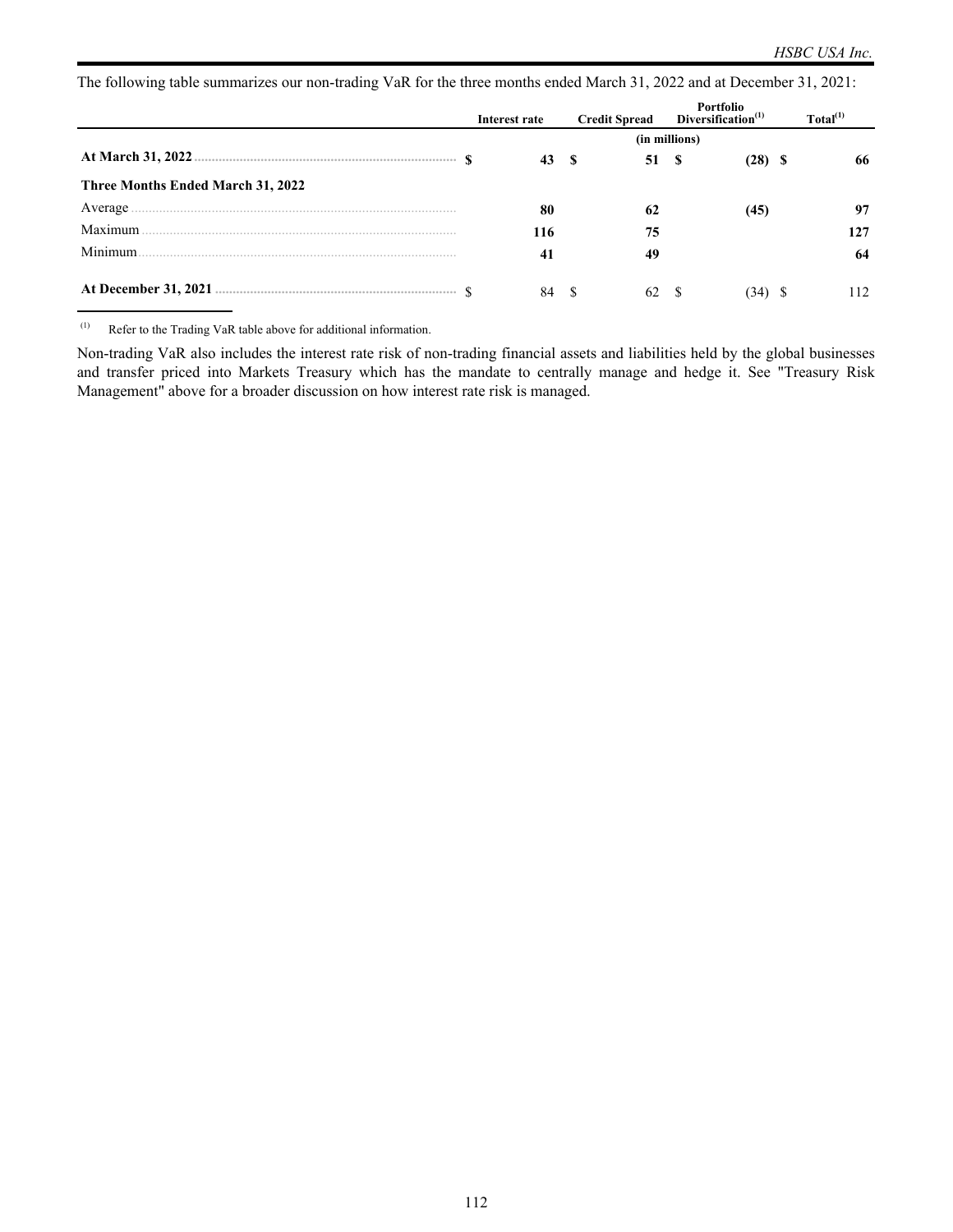# **CONSOLIDATED AVERAGE BALANCES AND INTEREST RATES**

The following table summarizes the quarter-to-date average daily balances of the principal components of assets, liabilities and equity together with their respective interest amounts and rates earned or paid. Net interest margin is calculated by dividing net interest income by the average interest earning assets from which interest income is earned. Loan interest for the three months ended March 31, 2022 and 2021 included fees of \$13 million and \$20 million, respectively.

| Three Months Ended March 31,<br>2022                                |     |                           |                 |              |             |                           |          |     |           |
|---------------------------------------------------------------------|-----|---------------------------|-----------------|--------------|-------------|---------------------------|----------|-----|-----------|
|                                                                     |     | Average<br><b>Balance</b> | <b>Interest</b> |              | Rate        | Average<br>Balance        | Interest |     | Rate      |
|                                                                     |     |                           |                 |              |             | (dollars are in millions) |          |     |           |
| Assets:                                                             |     |                           |                 |              |             |                           |          |     |           |
|                                                                     |     |                           | -S              | 25           | $.19 \%$ \$ | 29,184                    | \$       | 7   | $.10\%$   |
| Federal funds sold and securities purchased under resale agreements |     | 2,766                     |                 | $\mathbf{2}$ | .29         | 24,652                    |          | 9   | .15       |
|                                                                     |     | 16,063                    |                 | 63           | 1.59        | 18,956                    |          | 48  | 1.03      |
| Loans:                                                              |     | 39,957                    |                 | 141          | 1.43        | 46,798                    |          | 177 | 1.53      |
|                                                                     |     |                           |                 |              | 2.34        |                           |          | 282 |           |
| Consumer:                                                           |     | 41,273                    |                 | 238          |             | 41,443                    |          |     | 2.76      |
|                                                                     |     |                           |                 |              |             |                           |          |     |           |
|                                                                     |     | 17,735                    |                 | 126          | 2.88        | 18,552                    |          | 138 | 3.02      |
|                                                                     |     | 502                       |                 | 3            | 2.42        | 712                       |          | 5   | 2.85      |
|                                                                     |     | 287                       |                 | 6            | 8.48        | 989                       |          | 21  | 8.61      |
|                                                                     |     | 211                       |                 | 3            | 5.77        | 291                       |          | 5   | 6.97      |
|                                                                     |     | 18,735                    |                 | 138          | 2.99        | 20,544                    |          | 169 | 3.34      |
|                                                                     |     | 60.008                    |                 | 376          | 2.54        | 61,987                    |          | 451 | 2.95      |
|                                                                     |     | 2,214                     |                 | 5            | .92         | 2,879                     |          | 9   | 1.27      |
|                                                                     |     |                           | S               | 612          | $1.43\%$    | \$184,456                 | S        | 701 | 1.54 %    |
|                                                                     |     | (449)                     |                 |              |             | (991)                     |          |     |           |
|                                                                     |     | 952                       |                 |              |             | 1,304                     |          |     |           |
|                                                                     |     | 9,915                     |                 |              |             | 14,322                    |          |     |           |
| <b>Liabilities and Equity:</b>                                      |     |                           |                 |              |             | \$199,091                 |          |     |           |
| Domestic deposits:                                                  |     |                           |                 |              |             |                           |          |     |           |
|                                                                     | -SS | 60,696                    | - \$            | 21           | $.14\%$     | - \$<br>68,118            | \$       | 31  | $.18\%$   |
|                                                                     |     | 8,671                     |                 | 19           | .89         | 17,507                    |          | 34  | .79       |
|                                                                     |     | 19,828                    |                 | 15           | .31         | 22,229                    |          | 16  | .29       |
|                                                                     |     | 5,985                     |                 | 1            | .07         | 5,672                     |          |     | .03       |
|                                                                     |     | 3,939                     |                 | 2            | .21         |                           |          |     |           |
|                                                                     |     | 99,119                    |                 | 58           | .24         | 113,526                   |          | 81  | .29       |
| Short-term borrowings:                                              |     |                           |                 |              |             |                           |          |     |           |
|                                                                     |     | 2,577                     |                 | 1            | .16         | 2,371                     |          | 1   | .17       |
|                                                                     |     | 3,711                     |                 | 4            | .44         | 3,092                     |          | 3   | .39       |
|                                                                     |     | 254                       |                 |              | .00         | 237                       |          | 1   | 1.71      |
|                                                                     |     | 6,542                     |                 | 5            | .31         | 5,700                     |          | 5   | .36       |
| Long-term debt.                                                     |     | 16,450                    |                 | 68           | 1.68        | 19,659                    |          | 82  | 1.69      |
|                                                                     |     | 122,111                   |                 | 131          | .44         | 138,885                   |          | 168 | .49       |
|                                                                     |     | 1,057                     |                 | 4            | 1.53        | 684                       |          | 2   | 1.19      |
|                                                                     |     |                           | \$              | 135          | $.44\%$     | \$139,569                 | \$       | 170 | .49 %     |
|                                                                     |     |                           | S               | 477          | .99 %       |                           | \$       | 531 | $1.05~\%$ |
|                                                                     |     | 39,811                    |                 |              |             | 35,190                    |          |     |           |
|                                                                     |     | 4,107                     |                 |              |             | 6,126                     |          |     |           |
|                                                                     |     | 16,775                    |                 |              |             | 18,206                    |          |     |           |
|                                                                     |     |                           |                 |              |             | \$199,091                 |          |     |           |
|                                                                     |     |                           |                 |              | 1.12%       |                           |          |     | 1.17%     |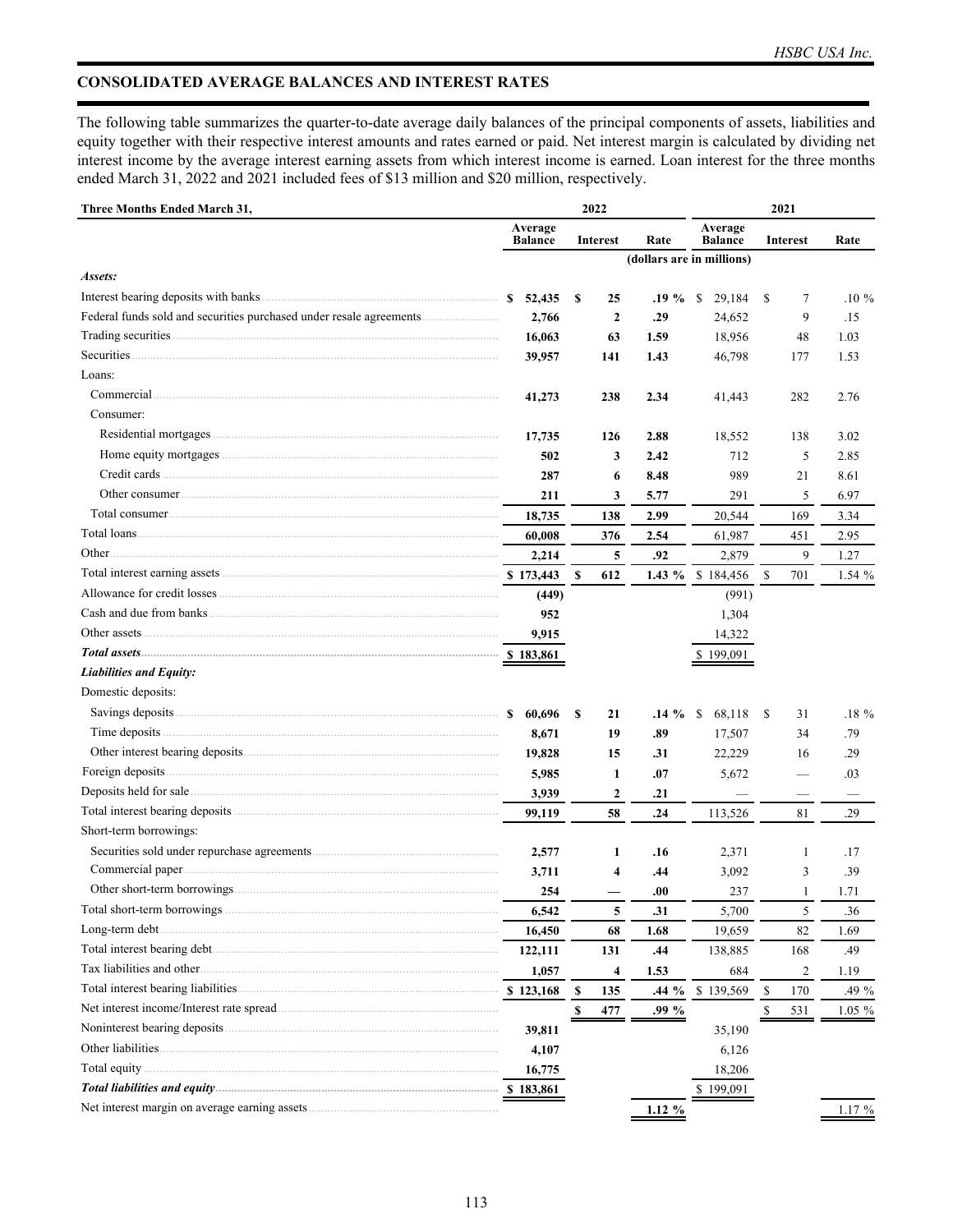#### **Item 3. Quantitative and Qualitative Disclosures about Market Risk**

Information required by this Item is included within Item 2. Management's Discussion and Analysis of Financial Condition and Results of Operations in the Risk Management section under the captions "Treasury Risk Management - Interest Rate Risk" and "Market Risk Management."

### **Item 4. Controls and Procedures**

*Evaluation of Disclosure Controls and Procedures* We maintain a system of disclosure controls and procedures designed to ensure that information required to be disclosed by HSBC USA in the reports we file or submit under the Securities Exchange Act of 1934, as amended (the "Exchange Act"), is recorded, processed, summarized and reported on a timely basis. Our Board of Directors, operating through its Audit Committee, which is composed entirely of independent non-executive directors, provides oversight to our financial reporting process.

We conducted an evaluation, with the participation of the Chief Executive Officer ("CEO") and Chief Financial Officer ("CFO"), of the effectiveness of our disclosure controls and procedures (as defined in Rule 13a-15(e) under the Exchange Act) as of the end of the period covered by this report. Based upon that evaluation, the CEO and CFO concluded that our disclosure controls and procedures were effective as of the end of the period covered by this report so as to alert them in a timely fashion to material information required to be disclosed in reports we file under the Exchange Act.

*Changes in Internal Control over Financial Reporting* There has been no change in our internal control over financial reporting that occurred during the quarter ended March 31, 2022 that has materially affected, or is reasonably likely to materially affect, our internal control over financial reporting.

### **PART II**

### **Item 1. Legal Proceedings**

See Note 20, "Litigation and Regulatory Matters," in the accompanying consolidated financial statements for our legal proceedings disclosure, which is incorporated herein by reference.

## **Item 5. Other Information**

*Disclosures pursuant to Section 13(r) of the Securities Exchange Act* Section 13(r) of the Securities Exchange Act requires each issuer registered with the SEC to disclose in its annual or quarterly reports whether it or any of its affiliates have knowingly engaged in specified activities or transactions with persons or entities targeted by U.S. sanctions programs relating to Iran, terrorism, or the proliferation of weapons of mass destruction, even if those activities are not prohibited by U.S. law and are conducted outside the U.S. by non-U.S. affiliates in compliance with local laws and regulations.

To comply with this requirement, HSBC has requested relevant information from its affiliates globally. During the period covered by this Form 10-K, HUSI did not engage in activities or transactions requiring disclosure pursuant to Section 13(r) other than those activities related to frozen accounts and transactions permitted under relevant U.S. sanctions programs described under "Frozen Accounts and Transactions" below. The following activities conducted by our affiliates are disclosed in response to Section 13(r):

*Legacy contractual obligations related to guarantees* Between 1996 and 2007, the HSBC Group provided guarantees to a number of its non-Iranian customers in Europe and the Middle East for various business activities in Iran. In a number of cases, the HSBC Group issued counter indemnities involving Iranian banks as the Iranian beneficiaries of the guarantees required that they be backed directly by Iranian banks. The Iranian banks to which the HSBC Group provided counter indemnities included Bank Tejarat, Bank Melli, and the Bank of Industry and Mine.

There was no measurable gross revenue in the first quarter of 2022 under those guarantees and counter indemnities. The HSBC Group does not allocate direct costs to fees and commissions and, therefore, has not disclosed a separate net profit measure. The HSBC Group is seeking to cancel all relevant guarantees and counter indemnities, and does not currently intend to provide any new guarantees or counter indemnities involving Iran. No guarantees were cancelled in the first quarter of 2022, and approximately 14 remain outstanding.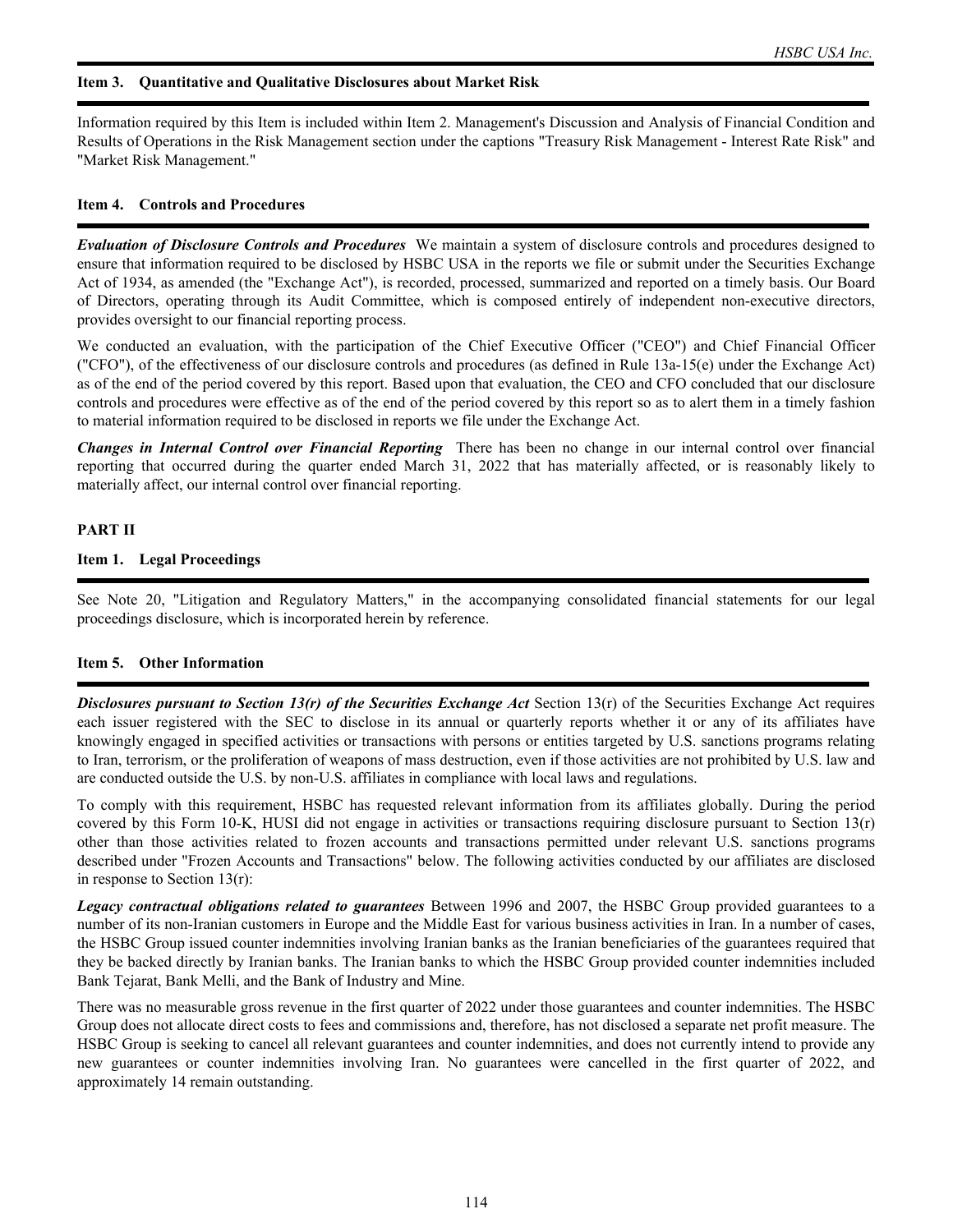*Other relationships with Iranian banks* Activity related to U.S.-sanctioned Iranian banks not covered elsewhere in this disclosure includes the matter described below.

The HSBC Group acts as the trustee and administrator for a pension scheme involving eight employees of a U.S.-sanctioned Iranian bank in Asia. Under the rules of this scheme, the HSBC Group accepts contributions from the Iranian bank each month and allocates the funds into the pension accounts of the Iranian bank's employees. The HSBC Group runs and operates this pension scheme in accordance with applicable laws and regulations. Estimated gross revenue, which includes fees and/or commissions, generated by this pension scheme during the first quarter of 2022, was approximately \$700.

For the Iranian bank related-activity discussed above, the HSBC Group does not allocate direct costs to fees and commissions and, therefore, has not disclosed a separate net profit measure.

The HSBC Group has been holding a safe custody box for the Central Bank of Iran. For a number of years, the box has not been accessed by the Central Bank of Iran, and no fees have been charged to the Central Bank of Iran.

The HSBC Group currently intends to continue to wind down the above activities, to the extent legally permissible, and not enter into any new such activity.

*Other activity* The HSBC Group has a non-Iranian insurance company customer in the Middle East that, during the first quarter of 2022, made local currency payments for the reimbursement of medical treatment to a hospital located outside Iran that is owned by the Government of Iran. The HSBC Group processed these payments from its customer to the hospital.

The HSBC Group has two individual customers in the Middle East that, during the first quarter of 2022, made local currency payments for medical treatment to a hospital located outside Iran that is owned by the Government of Iran. The HSBC Group processed these payments from its customers to the hospital.

The HSBC Group has three customers in the Middle East that, during the first quarter of 2022, received local currency checks from an insurance company outside Iran that is owned by the Government of Iran. The HSBC Group processed these checks from the insurance company to its customers.

The HSBC Group has an individual customer in the Middle East that, during the first quarter of 2022, made a local currency payment to an Iranian Consulate outside Iran for document fees. The HSBC Group processed this payment.

The HSBC Group has three customers in Europe that, during the first quarter of 2022, received local currency payments from a bank owned by the Government of Iran in relation to management charges and office supplies for property owned by the bank. The HSBC Group processed these payments to its customers.

The HSBC Group has an individual customer in Europe that, during the first quarter of 2022, was employed as a director of a bank owned by the Government of Iran. The HSBC Group processed local currency domestic payments for its customer.

For these activities, there was no measurable gross revenue or net profit to the HSBC Group during the first quarter of 2022.

*Frozen accounts and transactions* The HSBC Group and HSBC Bank USA (a subsidiary of HUSI) maintain several accounts that are frozen as a result of relevant sanctions programs, and safekeeping boxes and other similar custodial relationships, for which no activity, except as licensed or otherwise authorized, took place during the first quarter of 2022. There was no measurable gross revenue or net profit to the HSBC Group during the first quarter of 2022 relating to these frozen accounts.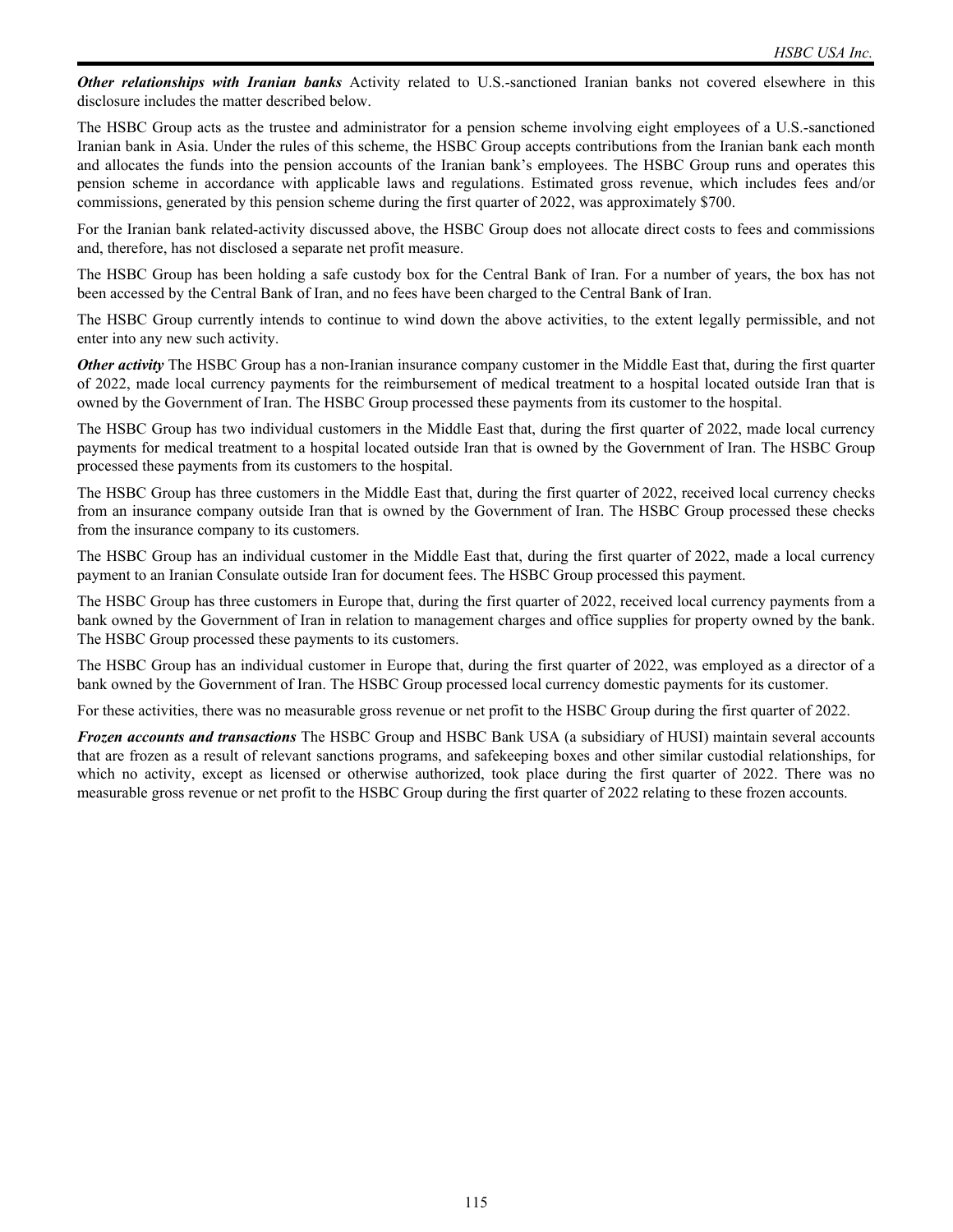#### **Item 6. Exhibits**

| 3(i) | Articles of Incorporation and amendments and supplements thereto (incorporated by reference to          |
|------|---------------------------------------------------------------------------------------------------------|
|      | Exhibit 3(a) to HSBC USA Inc.'s Annual Report on Form 10-K for the year ended December 31, 1999.        |
|      | Exhibit 3 to HSBC USA Inc.'s Quarterly Report on Form 10-Q for the quarter ended September 30, 2000,    |
|      | Exhibit 3.2 to HSBC USA Inc.'s Current Report on Form 8-K filed April 4, 2005, Exhibit 3.3 to HSBC USA  |
|      | Inc.'s Current Report on Form 8-K filed April 4, 2005, Exhibit 3.2 to HSBC USA Inc.'s Current Report on |
|      | Form 8-K filed October 14, 2005, Exhibit 3.2 to HSBC USA Inc.'s Current Report on Form 8-K filed        |
|      | May 22, 2006 and Exhibit 3.2 to HSBC USA Inc.'s Current Report on Form 8-K filed on May 31, 2016).      |
|      |                                                                                                         |

- 3(ii) Bylaws of HSBC USA Inc., as Amended and Restated effective April 21, 2022 (incorporated by reference to [Exhibit 3.2 to HSBC USA Inc.'s Current Report on Form 8-K filed April 22, 2022](https://www.sec.gov/Archives/edgar/data/83246/000008324622000007/exhibit32bylawsofhsbcusain.htm)).
- 31 Certification of Chief Executive Officer and Chief Financial Officer pursuant to Section 302 of the Sarbanes-Oxley Act of 2002.
- 32 [Certification of Chief Executive Officer and Chief Financial Officer pursuant to Section 906 of the](#page-119-0)  [Sarbanes-Oxley Act of 2002.](#page-119-0)
- 101.INS The instance document does not appear in the interactive data file because its XBRL tags are embedded within the Inline XBRL document $(1)$
- 101.SCH Inline XBRL Taxonomy Extension Schema Document<sup>(1)</sup>
- 101.CAL Inline XBRL Taxonomy Extension Calculation Linkbase Document<sup>(1)</sup>
- 101.DEF Inline XBRL Taxonomy Extension Definition Linkbase Document<sup>(1)</sup>
- 101.LAB Inline XBRL Taxonomy Extension Label Linkbase Document<sup>(1)</sup>
- 101.PRE Inline XBRL Taxonomy Extension Presentation Linkbase Document<sup>(1)</sup>

104 Cover Page Interactive Data File (formatted as Inline XBRL and contained in Exhibit 101)

<sup>&</sup>lt;sup>(1)</sup> Pursuant to Rule 405 of Regulation S-T, includes the following financial information included in our Quarterly Report on Form 10-Q for the quarter ended March 31, 2022, formatted in Inline eXtensible Business Reporting Language ("Inline XBRL"): (i) the Consolidated Statement of Income for the three months ended March 31, 2022 and 2021, (ii) the Consolidated Statement of Comprehensive Loss for the three months ended March 31, 2022 and 2021, (iii) the Consolidated Balance Sheet at March 31, 2022 and December 31, 2021, (iv) the Consolidated Statement of Changes in Equity for the three months ended March 31, 2022 and 2021, (v) the Consolidated Statement of Cash Flows for the three months ended March 31, 2022 and 2021, and (vi) the Notes to Consolidated Financial Statements.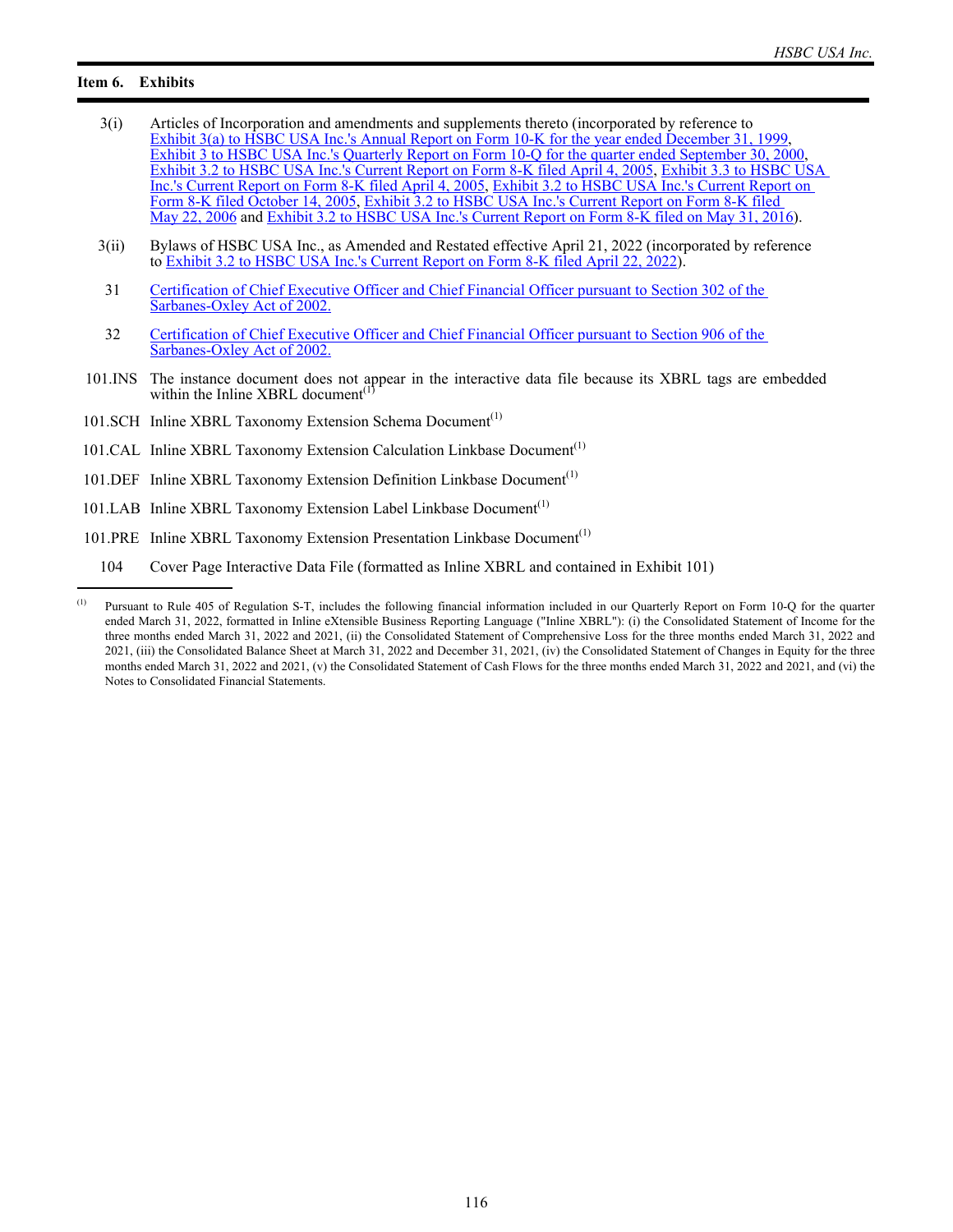## **Signatures**

Pursuant to the requirements of Section 13 or 15(d) of the Securities Exchange Act of 1934, HSBC USA Inc. has duly caused this report to be signed on its behalf by the undersigned, thereunto duly authorized.

Date: April 26, 2022

HSBC USA INC.

By: <u>/s/ KAVITA MAHTANI</u>

Kavita Mahtani Senior Executive Vice President and Chief Financial Officer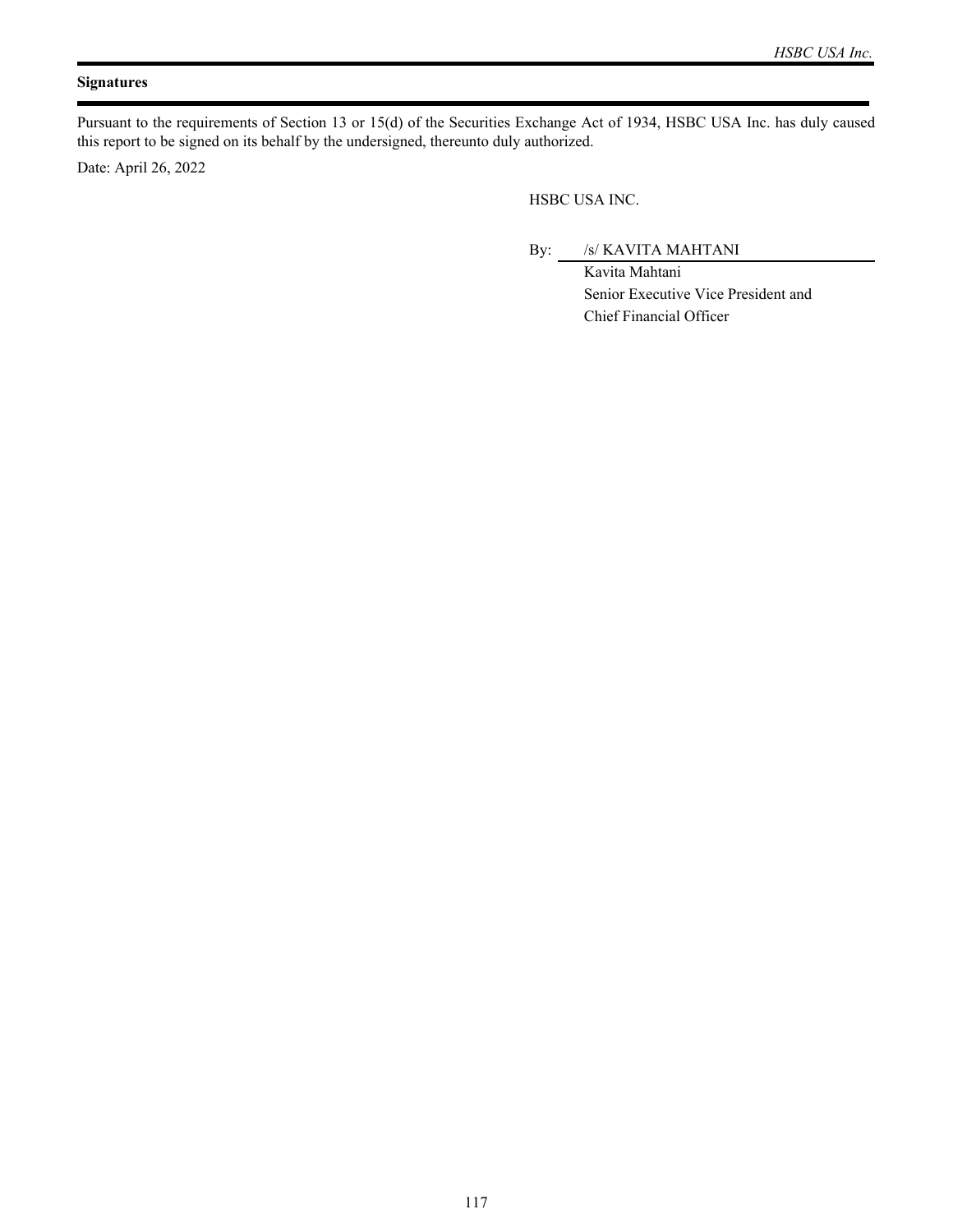### **CERTIFICATION OF CHIEF EXECUTIVE OFFICER AND CHIEF FINANCIAL OFFICER PURSUANT TO SECTION 302 OF THE SARBANES-OXLEY ACT OF 2002**

### **Certification of Chief Executive Officer**

I, Michael Roberts, certify that:

- 1. I have reviewed this report on Form 10-Q of HSBC USA Inc.;
- 2. Based on my knowledge, this report does not contain any untrue statement of a material fact or omit to state a material fact necessary to make the statements made, in light of the circumstances under which such statements were made, not misleading with respect to the period covered by this report;
- 3. Based on my knowledge, the financial statements, and other financial information included in this report, fairly present in all material respects the financial condition, results of operations and cash flows of the registrant as of, and for, the periods presented in this report;
- 4. The registrant's other certifying officer and I are responsible for establishing and maintaining disclosure controls and procedures (as defined in Exchange Act Rules 13a-15(e) and 15d-15(e)) and internal control over financial reporting (as defined in Exchange Act Rules  $13a-15(f)$  and  $15d-15(f)$ ) for the registrant and have:
	- a. designed such disclosure controls and procedures, or caused such disclosure controls and procedures to be designed under our supervision, to ensure that material information relating to the registrant, including its consolidated subsidiaries, is made known to us by others within those entities, particularly during the period in which this report is being prepared;
	- b. designed such internal control over financial reporting, or caused such internal control over financial reporting to be designed under our supervision, to provide reasonable assurance regarding the reliability of financial reporting and the preparation of financial statements for external purposes in accordance with generally accepted accounting principles;
	- c. evaluated the effectiveness of the registrant's disclosure controls and procedures and presented in this report our conclusions about the effectiveness of the disclosure controls and procedures, as of the end of the period covered by this report based on such evaluation; and
	- d. disclosed in this report any change in the registrant's internal control over financial reporting that occurred during the registrant's most recent fiscal quarter (the registrant's fourth fiscal quarter in the case of an annual report) that has materially affected, or is reasonably likely to materially affect, the registrant's internal control over financial reporting; and
- 5. The registrant's other certifying officer and I have disclosed, based on our most recent evaluation of internal control over financial reporting, to the registrant's auditors and the audit committee of the registrant's board of directors (or persons performing the equivalent functions):
	- a. all significant deficiencies and material weaknesses in the design or operation of internal control over financial reporting which are reasonably likely to adversely affect the registrant's ability to record, process, summarize and report financial information; and
	- b. any fraud, whether or not material, that involves management or other employees who have a significant role in the registrant's internal control over financial reporting.

Date: April 26, 2022

/s/ MICHAEL ROBERTS

Michael Roberts Chairman of the Board, President and Chief Executive Officer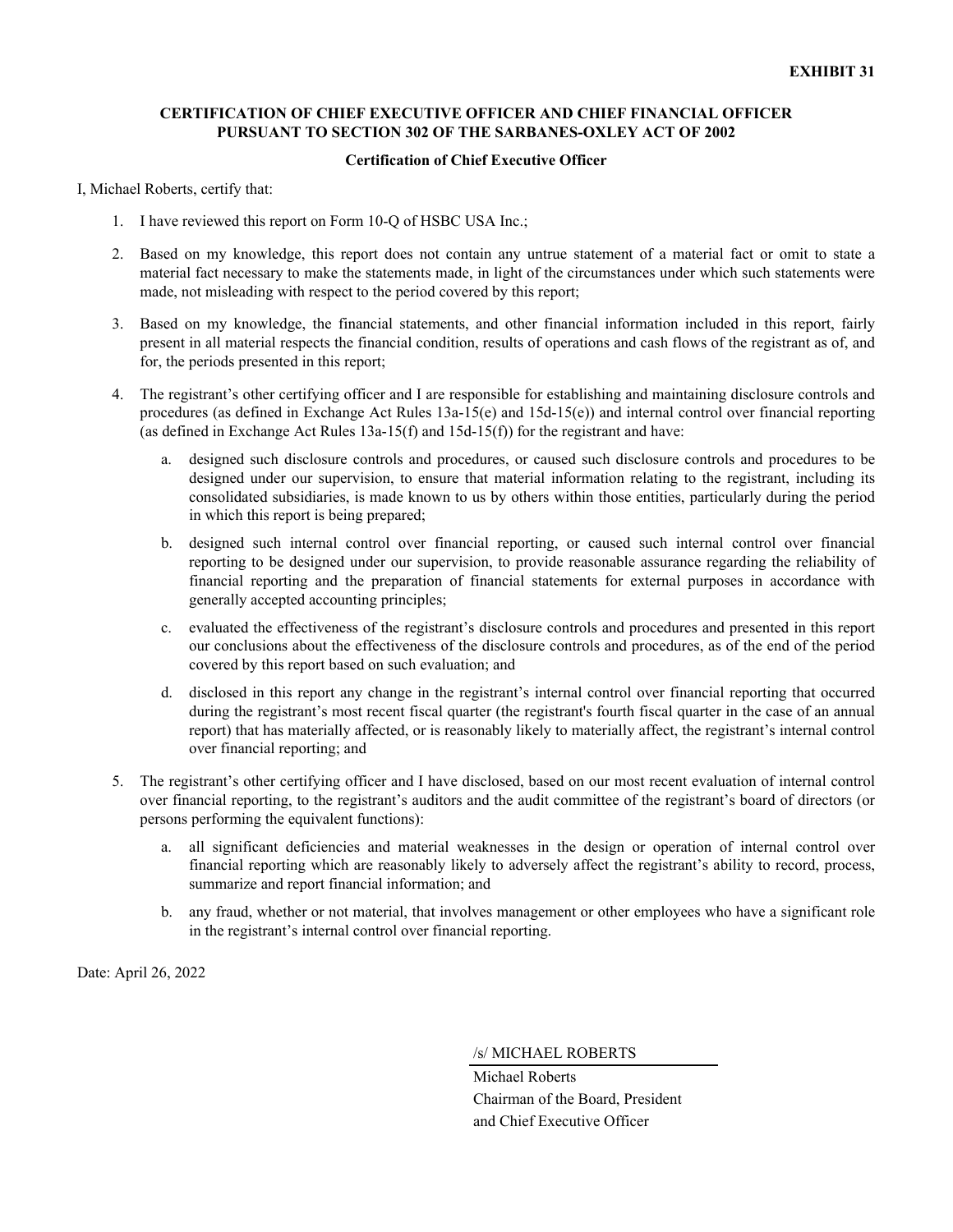I, Kavita Mahtani, certify that:

- 1. I have reviewed this report on Form 10-Q of HSBC USA Inc.;
- 2. Based on my knowledge, this report does not contain any untrue statement of a material fact or omit to state a material fact necessary to make the statements made, in light of the circumstances under which such statements were made, not misleading with respect to the period covered by this report;
- 3. Based on my knowledge, the financial statements, and other financial information included in this report, fairly present in all material respects the financial condition, results of operations and cash flows of the registrant as of, and for, the periods presented in this report;
- 4. The registrant's other certifying officer and I are responsible for establishing and maintaining disclosure controls and procedures (as defined in Exchange Act Rules 13a-15(e) and 15d-15(e)) and internal control over financial reporting (as defined in Exchange Act Rules 13a-15(f) and 15d-15(f)) for the registrant and have:
	- a. designed such disclosure controls and procedures, or caused such disclosure controls and procedures to be designed under our supervision, to ensure that material information relating to the registrant, including its consolidated subsidiaries, is made known to us by others within those entities, particularly during the period in which this report is being prepared;
	- b. designed such internal control over financial reporting, or caused such internal control over financial reporting to be designed under our supervision, to provide reasonable assurance regarding the reliability of financial reporting and the preparation of financial statements for external purposes in accordance with generally accepted accounting principles;
	- c. evaluated the effectiveness of the registrant's disclosure controls and procedures and presented in this report our conclusions about the effectiveness of the disclosure controls and procedures, as of the end of the period covered by this report based on such evaluation; and
	- d. disclosed in this report any change in the registrant's internal control over financial reporting that occurred during the registrant's most recent fiscal quarter (the registrant's fourth fiscal quarter in the case of an annual report) that has materially affected, or is reasonably likely to materially affect, the registrant's internal control over financial reporting; and
- 5. The registrant's other certifying officer and I have disclosed, based on our most recent evaluation of internal control over financial reporting, to the registrant's auditors and the audit committee of the registrant's board of directors (or persons performing the equivalent functions):
	- a. all significant deficiencies and material weaknesses in the design or operation of internal control over financial reporting which are reasonably likely to adversely affect the registrant's ability to record, process, summarize and report financial information; and
	- b. any fraud, whether or not material, that involves management or other employees who have a significant role in the registrant's internal control over financial reporting.

Date: April 26, 2022

/s/ KAVITA MAHTANI

Kavita Mahtani Senior Executive Vice President and Chief Financial Officer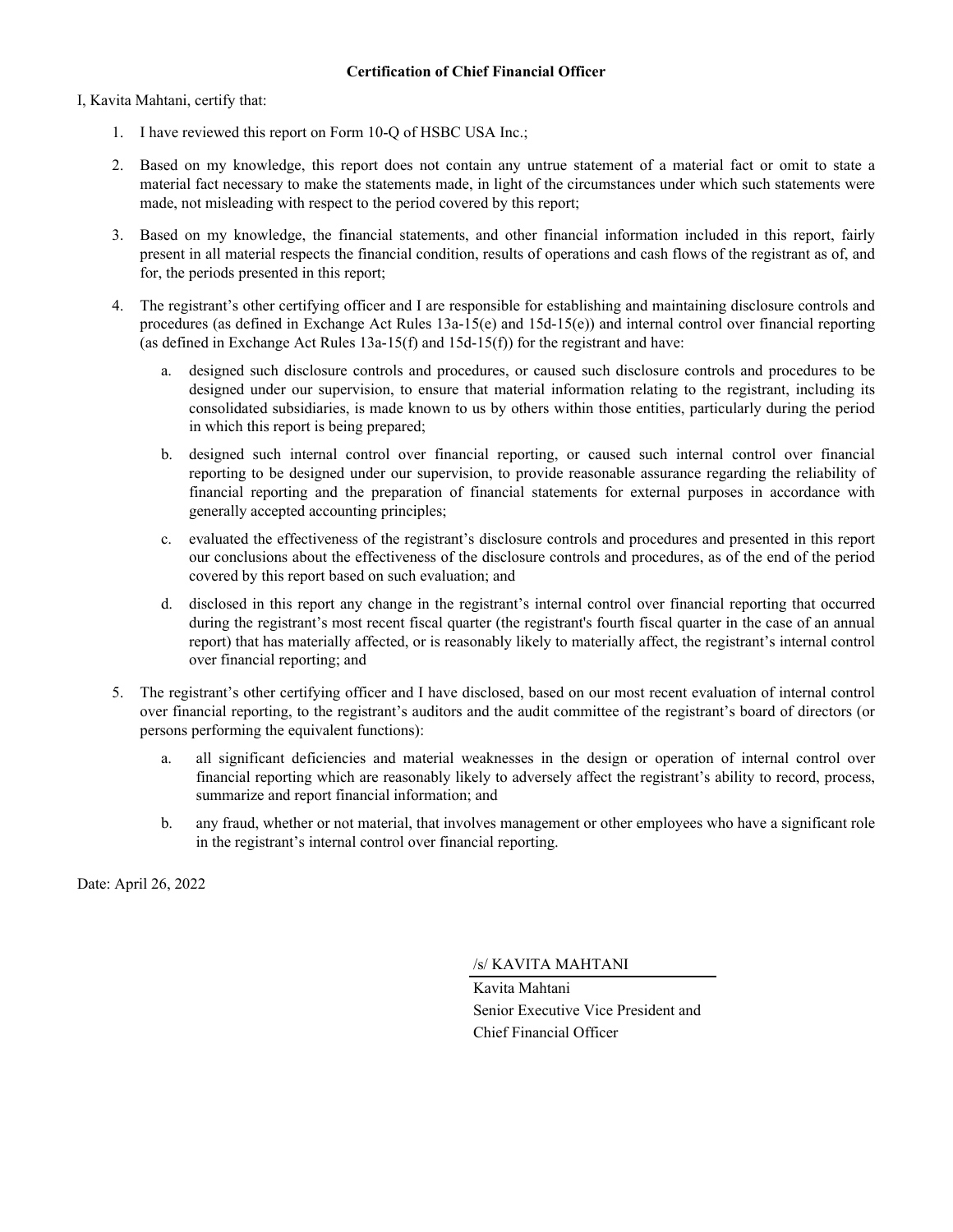### <span id="page-119-0"></span>**CERTIFICATION OF CHIEF EXECUTIVE OFFICER AND CHIEF FINANCIAL OFFICER PURSUANT TO SECTION 906 OF THE SARBANES-OXLEY ACT OF 2002**

#### **Certification Pursuant to 18 U.S.C. Section 1350, as Adopted Pursuant to Section 906 of the Sarbanes-Oxley Act of 2002**

The certification set forth below is being submitted in connection with the HSBC USA Inc. (the "Company") Quarterly Report on Form 10-Q for the period ending March 31, 2022 as filed with the Securities and Exchange Commission on the date hereof (the "Report") for the purpose of complying with Rule 13a-14(b) or Rule 15d-14(b) of the Securities Exchange Act of 1934 (the "Exchange Act") and Section 1350 of Chapter 63 of Title 18 of the United States Code.

I, Michael Roberts, certify that:

- 1. the Report fully complies with the requirements of Section 13(a) or 15(d) of the Exchange Act; and
- 2. the information contained in the Report fairly presents, in all material respects, the financial condition and results of operations of HSBC USA Inc.

Date: April 26, 2022

/s/ MICHAEL ROBERTS

Michael Roberts Chairman of the Board, President and Chief Executive Officer

This certification accompanies each Report pursuant to Section 906 of the Sarbanes-Oxley Act of 2002 and shall not, except to the extent required by the Sarbanes-Oxley Act of 2002, be deemed filed by HSBC USA Inc. for purposes of Section 18 of the Securities Exchange Act of 1934, as amended.

The signed original of this written statement required by Section 906 of the Sarbanes-Oxley Act of 2002 has been provided to HSBC USA Inc. and will be retained by HSBC USA Inc. and furnished to the Securities and Exchange Commission or its staff upon request.